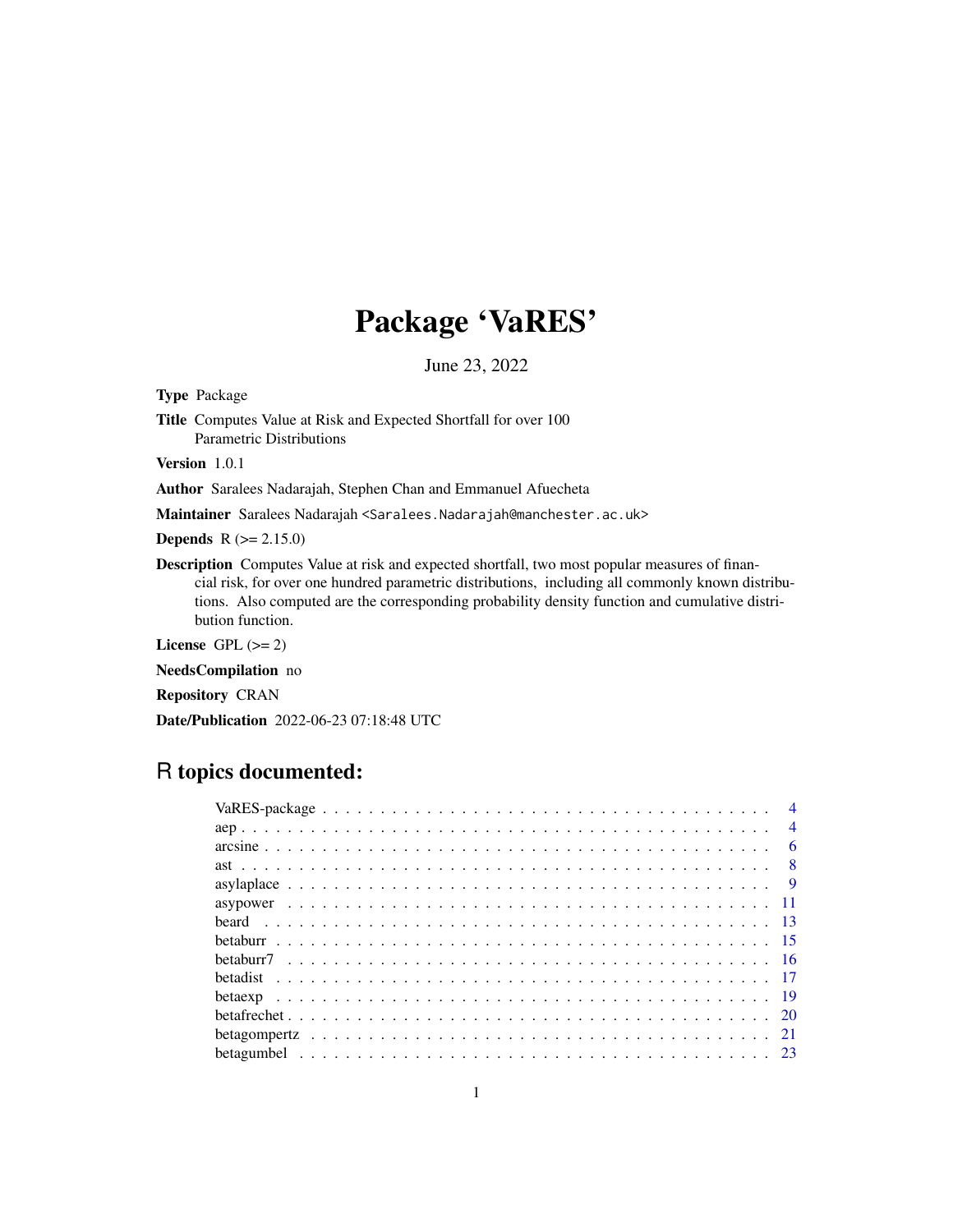|                                                                                                                        | 24 |
|------------------------------------------------------------------------------------------------------------------------|----|
|                                                                                                                        | 25 |
|                                                                                                                        | 26 |
|                                                                                                                        | 28 |
|                                                                                                                        | 29 |
|                                                                                                                        | 30 |
|                                                                                                                        | 32 |
| burr<br>a dia kaominina mpikambana amin'ny fivondronan-kaominin'i Nouvelle-Aquitaine, ao amin'ny faritr'i Nouvelle-Aqu | 33 |
|                                                                                                                        | 34 |
|                                                                                                                        | 35 |
|                                                                                                                        | 37 |
|                                                                                                                        |    |
|                                                                                                                        | 38 |
|                                                                                                                        | 39 |
|                                                                                                                        | 41 |
|                                                                                                                        | 42 |
|                                                                                                                        | 43 |
|                                                                                                                        | 45 |
|                                                                                                                        | 46 |
|                                                                                                                        | 47 |
|                                                                                                                        | 48 |
|                                                                                                                        | 50 |
| exppois                                                                                                                | 51 |
|                                                                                                                        | 52 |
|                                                                                                                        | 54 |
|                                                                                                                        | 55 |
|                                                                                                                        | 56 |
|                                                                                                                        |    |
|                                                                                                                        | 57 |
|                                                                                                                        | 59 |
|                                                                                                                        | 60 |
|                                                                                                                        | 61 |
|                                                                                                                        | 63 |
|                                                                                                                        | 64 |
|                                                                                                                        | 65 |
|                                                                                                                        | 67 |
|                                                                                                                        | 68 |
|                                                                                                                        | 69 |
|                                                                                                                        | 71 |
|                                                                                                                        | 72 |
| gompertz                                                                                                               | 73 |
| gumbel                                                                                                                 | 75 |
|                                                                                                                        | 76 |
|                                                                                                                        | 77 |
|                                                                                                                        | 78 |
|                                                                                                                        | 80 |
|                                                                                                                        |    |
|                                                                                                                        | 81 |
|                                                                                                                        | 82 |
|                                                                                                                        | 83 |
|                                                                                                                        | 84 |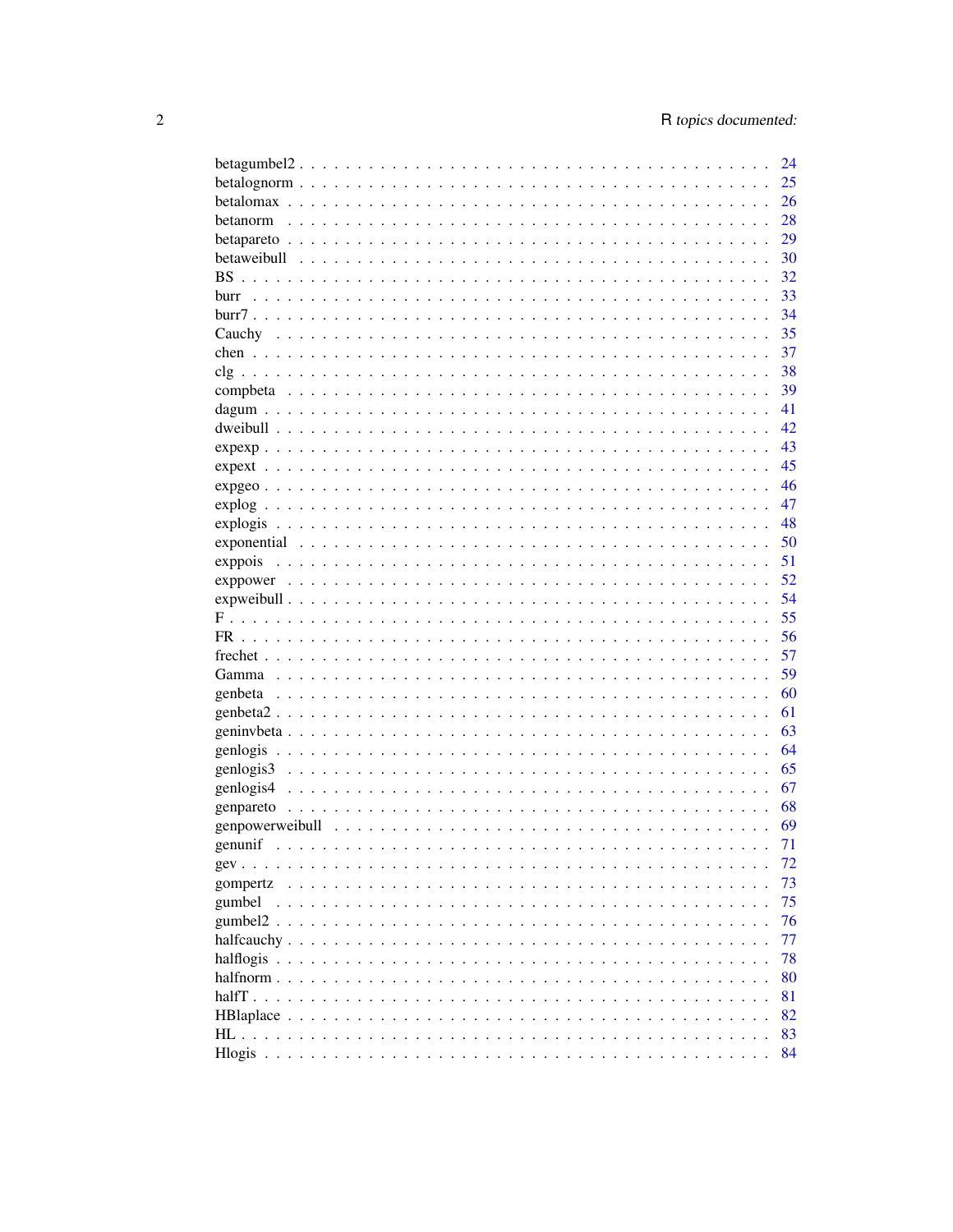|        | 86   |
|--------|------|
|        | 87   |
|        | 88   |
| kum    | 89   |
|        | 91   |
|        | 92   |
|        | 93   |
|        | 95   |
|        | - 96 |
|        |      |
|        |      |
|        |      |
|        |      |
|        |      |
| 1fr    |      |
|        |      |
|        |      |
|        |      |
|        |      |
|        |      |
|        |      |
|        |      |
|        |      |
|        |      |
|        |      |
|        |      |
|        |      |
|        |      |
|        |      |
|        |      |
|        |      |
|        |      |
|        |      |
|        |      |
|        |      |
|        |      |
|        |      |
|        |      |
| power1 |      |
| power2 |      |
|        |      |
|        |      |
|        |      |
|        |      |
|        |      |
|        |      |
|        |      |
|        |      |
|        |      |
| TL2    |      |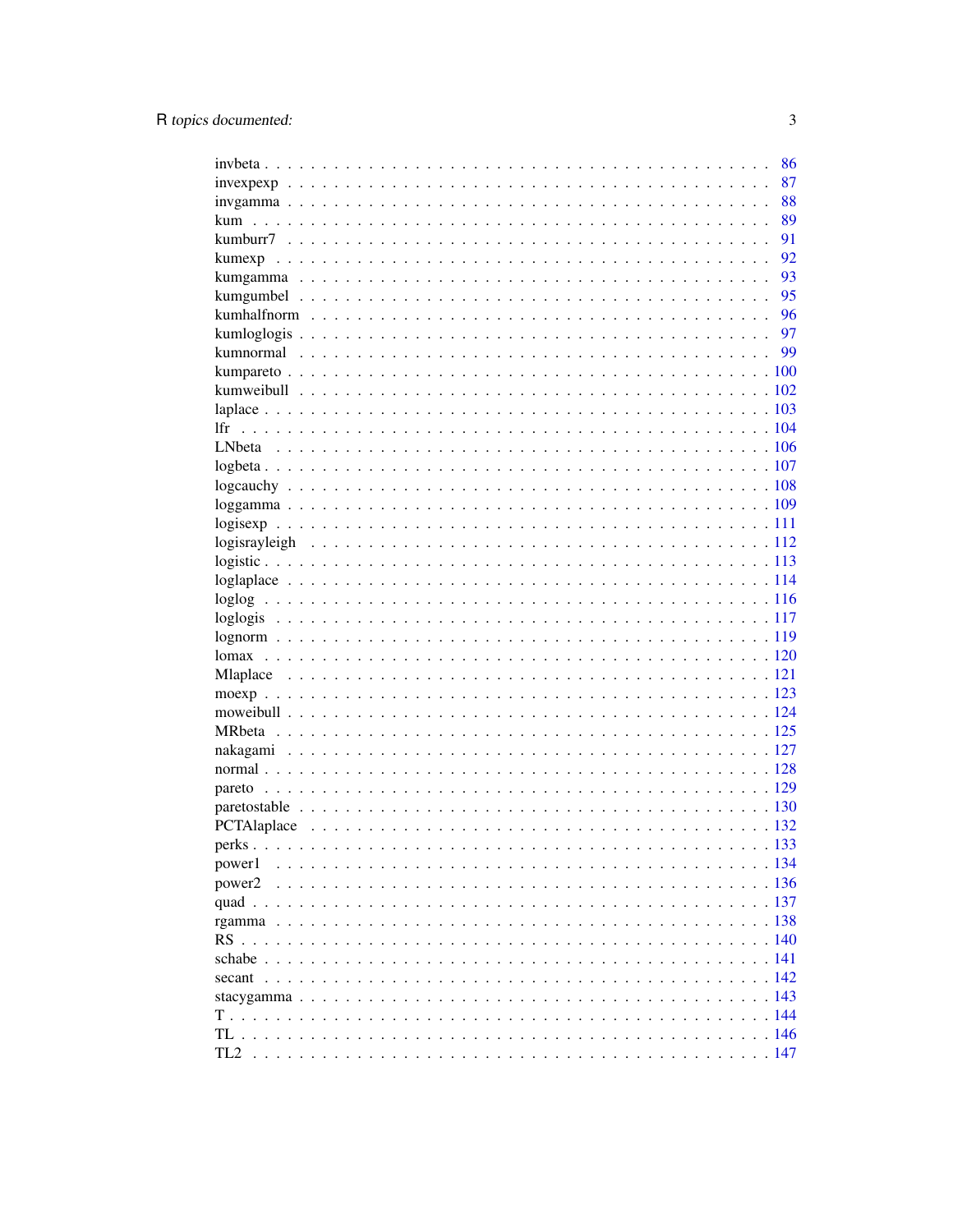<span id="page-3-0"></span>

| Index |  |  |  |  |  |  |  |  |  |  |  |  |  |  |  |  |  |  |  |  |  |  | 156 |  |
|-------|--|--|--|--|--|--|--|--|--|--|--|--|--|--|--|--|--|--|--|--|--|--|-----|--|
|       |  |  |  |  |  |  |  |  |  |  |  |  |  |  |  |  |  |  |  |  |  |  |     |  |
|       |  |  |  |  |  |  |  |  |  |  |  |  |  |  |  |  |  |  |  |  |  |  |     |  |
|       |  |  |  |  |  |  |  |  |  |  |  |  |  |  |  |  |  |  |  |  |  |  |     |  |
|       |  |  |  |  |  |  |  |  |  |  |  |  |  |  |  |  |  |  |  |  |  |  |     |  |
|       |  |  |  |  |  |  |  |  |  |  |  |  |  |  |  |  |  |  |  |  |  |  |     |  |

| VaRES-package | Computes value at risk and expected shortfall for over 100 parametric |
|---------------|-----------------------------------------------------------------------|
|               | distributions                                                         |

Computes Value at risk and expected shortfall, two most popular measures of financial risk, for over one hundred parametric distributions, including all commonly known distributions. Also computed are the corresponding probability density function and cumulative distribution function.

## Details

| Package: | VaRES         |
|----------|---------------|
| Type:    | Package       |
| Version: | 1.0           |
| Date:    | 2013-8-25     |
| License: | $GPL(\geq=2)$ |

#### Author(s)

Saralees Nadarajah, Stephen Chan and Emmanuel Afuecheta

Maintainer: Saralees Nadarajah <Saralees.Nadarajah@manchester.ac.uk>

## References

S. Nadarajah, S. Chan and E. Afuecheta, An R Package for value at risk and expected shortfall, submitted

aep *Asymmetric exponential power distribution*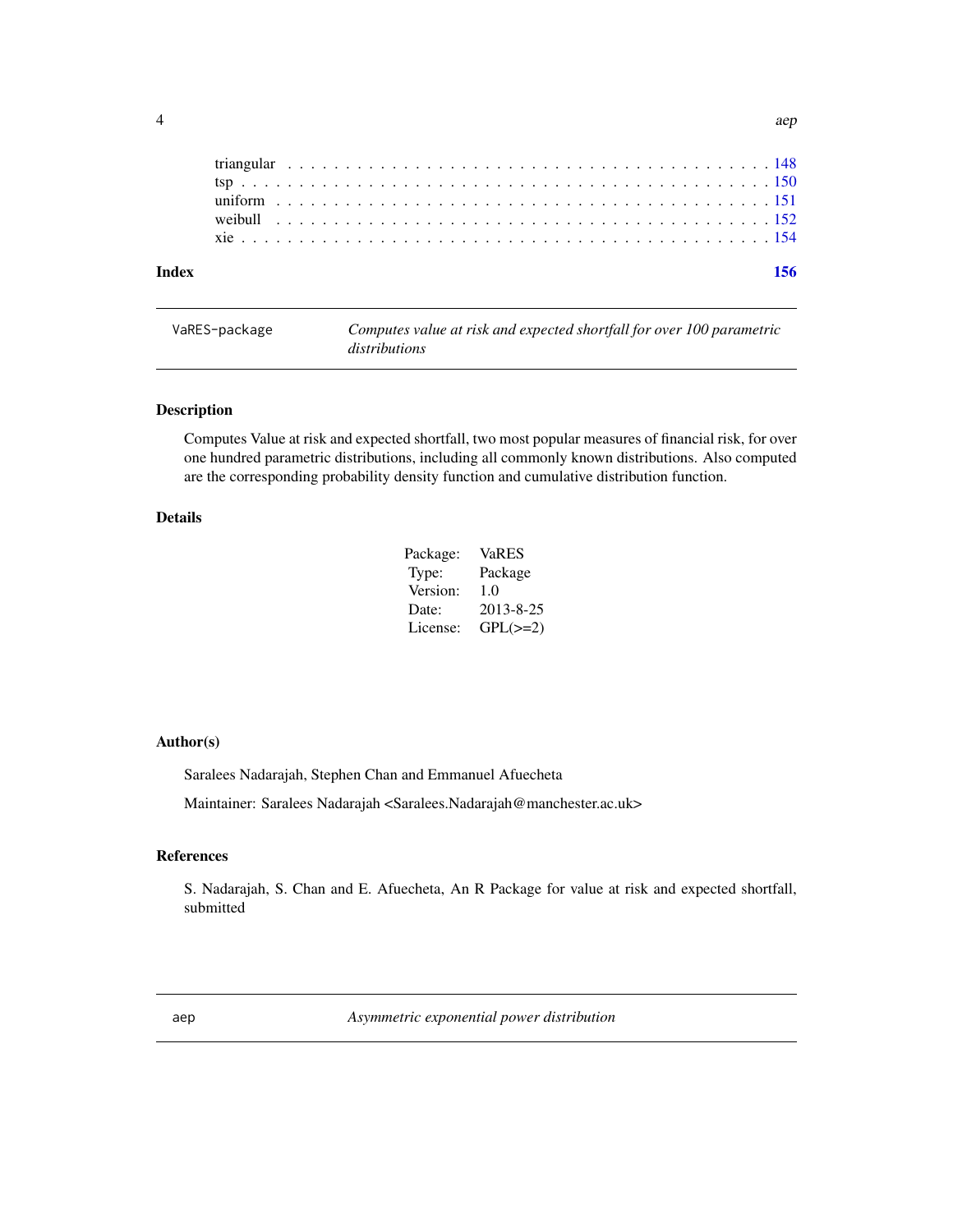Computes the pdf, cdf, value at risk and expected shortfall for the asymmetric exponential power distribution due to Zhu and Zinde-Walsh (2009) given by

$$
f(x) = \begin{cases} \frac{\alpha}{\alpha^*} K(q_1) \exp\left[-\frac{1}{q_1} \left|\frac{x}{2\alpha^*}\right|^{q_1}\right], & \text{if } x \le 0, \\ \frac{1-\alpha}{1-\alpha^*} K(q_2) \exp\left[-\frac{1}{q_2} \left|\frac{x}{2-2\alpha^*}\right|^{q_2}\right], & \text{if } x > 0 \\ \alpha Q \left(\frac{1}{q_1} \left(\frac{x}{2\alpha^*}\right)^{q_1}, \frac{1}{q_1}\right), & \text{if } x \le 0, \\ 1-(1-\alpha)Q \left(\frac{1}{q_2} \left(\frac{x}{2-2\alpha^*}\right)^{q_2}, \frac{1}{q_2}\right), & \text{if } x > 0 \end{cases}
$$

$$
VaR_p(X) = \begin{cases} -2\alpha^* \left[q_1Q^{-1}\left(\frac{p}{\alpha}, \frac{1}{q_1}\right)\right]^{\frac{1}{q_1}}, & \text{if } p \le \alpha, \\ 2(1-\alpha^*) \left[q_2Q^{-1}\left(\frac{1-p}{1-\alpha}, \frac{1}{q_2}\right)\right]^{\frac{1}{q_2}}, & \text{if } p > \alpha, \\ 2(1-\alpha^*) \left[q_2Q^{-1}\left(\frac{1-p}{\alpha}, \frac{1}{q_1}\right)\right]^{\frac{1}{q_1}} \end{cases}, & \text{if } p > \alpha, \\ ES_p(X) = \begin{cases} -\frac{2\alpha^*}{p} \int_0^p \left[q_1Q^{-1}\left(\frac{v}{\alpha}, \frac{1}{q_1}\right)\right]^{\frac{1}{q_1}} dv, & \text{if } p \le \alpha, \\ -\frac{2\alpha^*}{p} \int_0^{\alpha} \left[q_1Q^{-1}\left(\frac{v}{\alpha}, \frac{1}{q_1}\right)\right]^{\frac{1}{q_1}} dv \\ +\frac{2(1-\alpha^*)}{p} \int_0^p \left[q_2Q^{-1}\left(\frac{1-v}{1-\alpha}, \frac{1}{q_2}\right)\right]^{\frac{1}{q_2}} dv, & \text{if } p > \alpha \end{cases}
$$

for  $-\infty < x < \infty$ ,  $0 < p < 1$ ,  $0 < \alpha < 1$ , the scale parameter,  $q_1 > 0$ , the first shape parameter, and  $q_2 > 0$ , the second shape parameter, where  $\alpha^* = \alpha K (q_1) / \{ \alpha K (q_1) + (1 - \alpha) K (q_2) \},$  $K(q) = \frac{1}{2q^{1/q}\Gamma(1+1/q)}, Q(a, x) = \int_x^{\infty} t^{a-1} \exp(-t) dt / \Gamma(a)$  denotes the regularized complementary incomplete gamma function,  $\Gamma(a) = \int_0^\infty t^{a-1} \exp(-t) dt$  denotes the gamma function, and  $Q^{-1}(a, x)$  denotes the inverse of  $Q(a, x)$ .

 $q_2$ 

α

#### Usage

```
daep(x, q1=1, q2=1, alpha=0.5, log=FALSE)
paep(x, q1=1, q2=1, alpha=0.5, log.p=FALSE, lower.tail=TRUE)
varaep(p, q1=1, q2=1, alpha=0.5, log.p=FALSE, lower.tail=TRUE)
esaep(p, q1=1, q2=1, alpha=0.5)
```
p

|       | scaler or vector of values at which the pdf or cdf needs to be computed                             |
|-------|-----------------------------------------------------------------------------------------------------|
| p     | scaler or vector of values at which the value at risk or expected shortfall needs<br>to be computed |
| alpha | the value of the scale parameter, must be in the unit interval, the default is 0.5                  |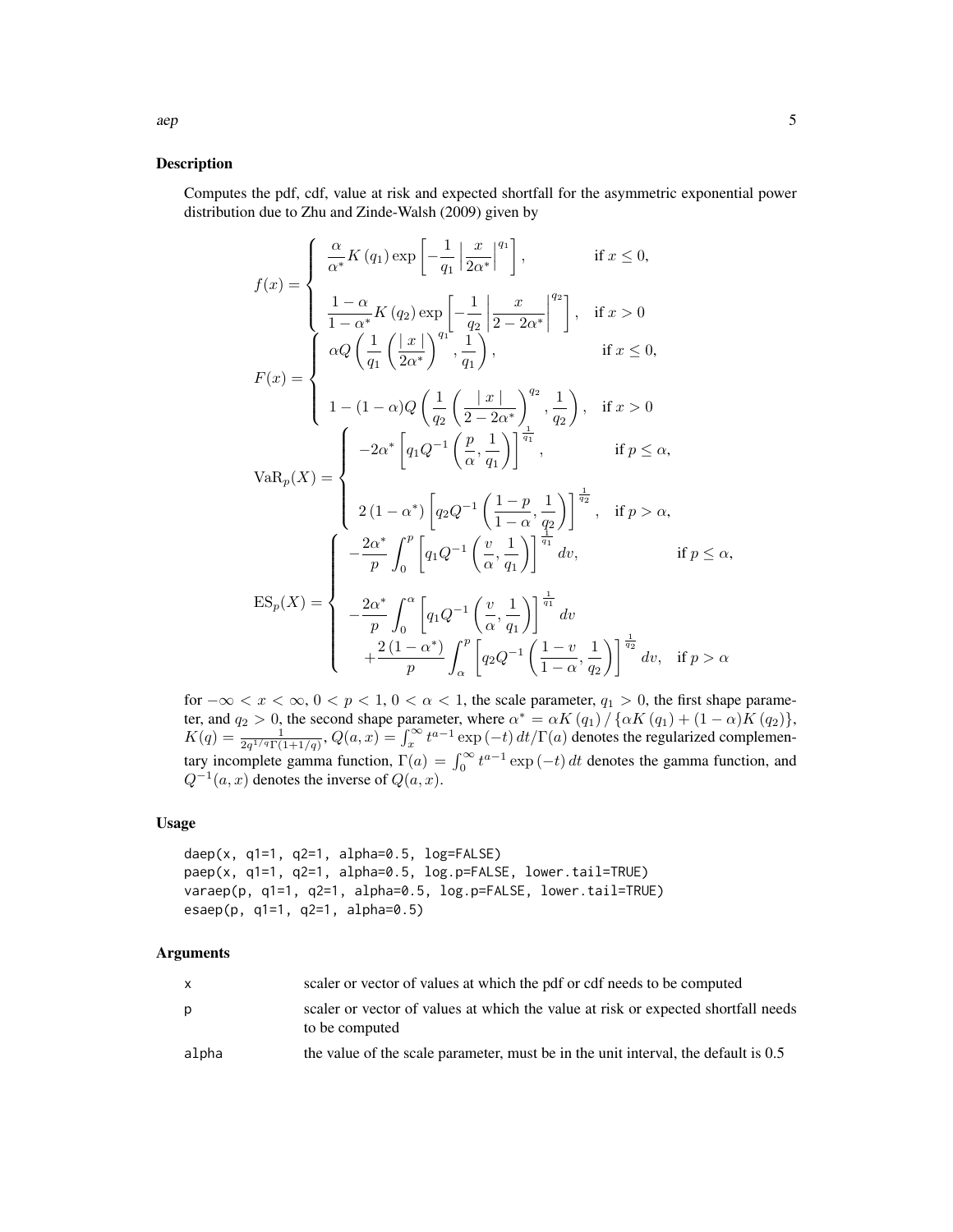<span id="page-5-0"></span>6 arcsine and the contract of the contract of the contract of the contract of the contract of the contract of the contract of the contract of the contract of the contract of the contract of the contract of the contract of

| q1         | the value of the first shape parameter, must be positive, the default is 1   |
|------------|------------------------------------------------------------------------------|
| q2         | the value of the second shape parameter, must be positive, the default is 1  |
| log        | if TRUE then log(pdf) are returned                                           |
| log.p      | if TRUE then $log(cdf)$ are returned and quantiles are computed for $exp(p)$ |
| lower.tail | if FALSE then 1-cdf are returned and quantiles are computed for 1-p          |

## Value

An object of the same length as x, giving the pdf or cdf values computed at x or an object of the same length as p, giving the values at risk or expected shortfall computed at p.

#### Author(s)

Saralees Nadarajah

#### References

S. Nadarajah, S. Chan and E. Afuecheta, An R Package for value at risk and expected shortfall, submitted

### Examples

```
x=runif(10,min=0,max=1)
daep(x)
paep(x)
varaep(x)
esaep(x)
```
arcsine *Arcsine distribution*

## Description

Computes the pdf, cdf, value at risk and expected shortfall for the arcsine distribution given by

$$
f(x) = \frac{1}{\pi\sqrt{(x-a)(b-x)}},
$$
  
\n
$$
F(x) = \frac{2}{\pi}\arcsin\left(\sqrt{\frac{x-a}{b-a}}\right),
$$
  
\n
$$
VaR_p(X) = a + (b-a)\sin^2\left(\frac{\pi p}{2}\right),
$$
  
\n
$$
ES_p(X) = a + \frac{b-a}{p}\int_0^p \sin^2\left(\frac{\pi v}{2}\right)dv
$$

for  $a \le x \le b$ ,  $0 < p < 1$ ,  $-\infty < a < \infty$ , the first location parameter, and  $-\infty < a < b < \infty$ , the second location parameter.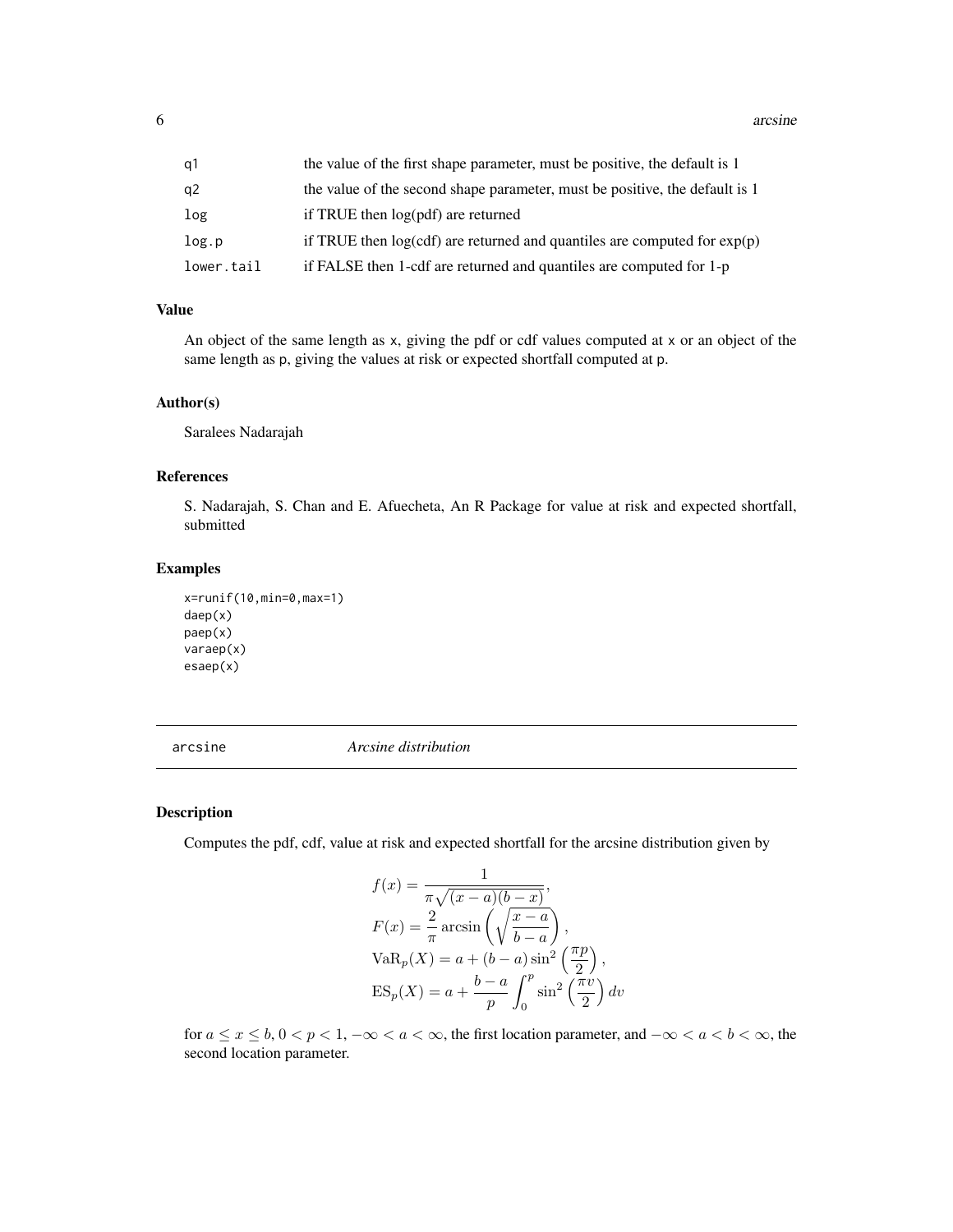#### arcsine 7

## Usage

```
darcsine(x, a=0, b=1, log=FALSE)
parcsine(x, a=0, b=1, log.p=FALSE, lower.tail=TRUE)
vararcsine(p, a=0, b=1, log.p=FALSE, lower.tail=TRUE)
esarcsine(p, a=0, b=1)
```
#### Arguments

| $\mathsf{x}$ | scaler or vector of values at which the pdf or cdf needs to be computed                                             |
|--------------|---------------------------------------------------------------------------------------------------------------------|
| p            | scaler or vector of values at which the value at risk or expected shortfall needs<br>to be computed                 |
| a            | the value of the first location parameter, can take any real value, the default is<br>zero                          |
| $\mathbf b$  | the value of the second location parameter, can take any real value but must be<br>greater than a, the default is 1 |
| log          | if TRUE then $log(pdf)$ are returned                                                                                |
| log.p        | if TRUE then $log(cdf)$ are returned and quantiles are computed for $exp(p)$                                        |
| lower.tail   | if FALSE then 1-cdf are returned and quantiles are computed for 1-p                                                 |

## Value

An object of the same length as x, giving the pdf or cdf values computed at x or an object of the same length as p, giving the values at risk or expected shortfall computed at p.

## Author(s)

Saralees Nadarajah

## References

S. Nadarajah, S. Chan and E. Afuecheta, An R Package for value at risk and expected shortfall, submitted

## Examples

```
x=runif(10,min=0,max=1)
darcsine(x)
parcsine(x)
vararcsine(x)
esarcsine(x)
```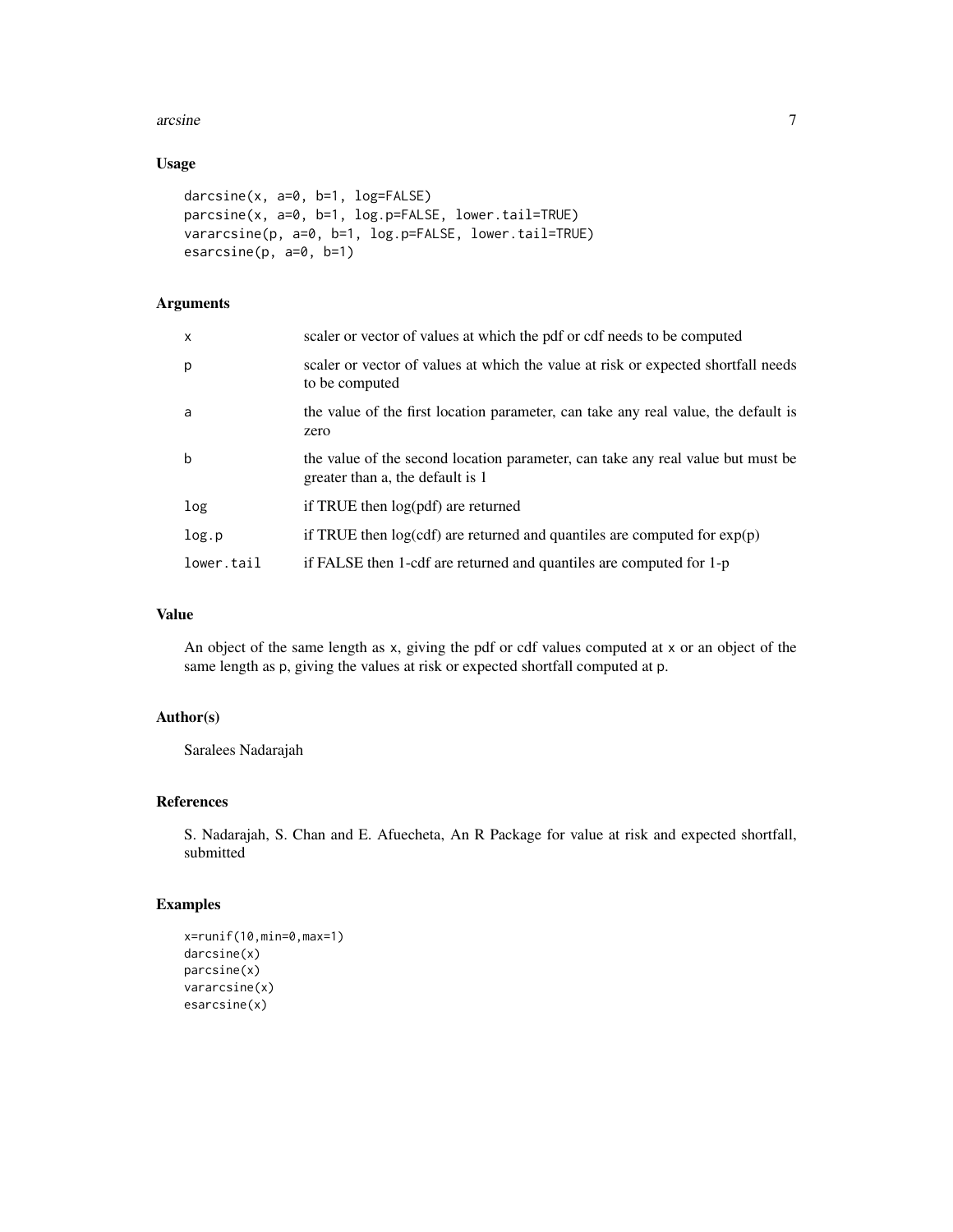<span id="page-7-0"></span>Computes the pdf, cdf, value at risk and expected shortfall for the generalized asymmetric Student's  $t$  distribution due to Zhu and Galbraith (2010) given by

$$
f(x) = \begin{cases} \frac{\alpha}{\alpha^{*}} K(\nu_{1}) \left[ 1 + \frac{1}{\nu_{1}} \left( \frac{x}{2\alpha^{*}} \right)^{2} \right]^{-\frac{\nu_{1}+1}{2}}, & \text{if } x \leq 0, \\ \frac{1-\alpha}{1-\alpha^{*}} K(\nu_{2}) \left[ 1 + \frac{1}{\nu_{2}} \left( \frac{x}{2(1-\alpha^{*})} \right)^{2} \right]^{-\frac{\nu_{2}+1}{2}}, & \text{if } x > 0 \end{cases}
$$

$$
F(x) = 2\alpha F_{\nu_{1}} \left( \frac{\min(x,0)}{2\alpha^{*}} \right) - 1 + \alpha + 2(1-\alpha) F_{\nu_{2}} \left( \frac{\max(x,0)}{2-2\alpha^{*}} \right),
$$

$$
VaR_{p}(X) = 2\alpha^{*} F_{\nu_{1}}^{-1} \left( \frac{\min(p,\alpha)}{2\alpha} \right) + 2(1-\alpha^{*}) F_{\nu_{2}}^{-1} \left( \frac{\max(p,\alpha)+1-2\alpha}{2-2\alpha} \right),
$$

$$
ES_{p}(X) = \frac{2\alpha^{*}}{p} \int_{0}^{p} F_{\nu_{1}}^{-1} \left( \frac{\min(v,\alpha)}{2\alpha} \right) dv + \frac{2(1-\alpha^{*})}{p} \int_{0}^{p} F_{\nu_{2}}^{-1} \left( \frac{\max(v,\alpha)+1-2\alpha}{2-2\alpha} \right) dv
$$

for  $-\infty < x < \infty$ ,  $0 < p < 1$ ,  $0 < \alpha < 1$ , the scale parameter,  $\nu_1 > 0$ , the first degree of freedom parameter, and  $\nu_2 > 0$ , the second degree of freedom parameter, where  $\alpha^* = \nabla(\alpha) \nabla(\alpha) \cdot \nabla(\alpha) \cdot \nabla(\alpha) \cdot \nabla(\alpha)$  $\alpha K\left(\nu_1\right)/\left\{\alpha K\left(\nu_1\right)+(1-\alpha)K\left(\nu_2\right)\right\}$ ,  $K(\nu)=\Gamma\left((\nu+1)/2\right)/\left[\sqrt{\pi\nu}\Gamma(\nu/2)\right]$ ,  $F_{\nu}(\cdot)$  denotes the cdf of a Student's t random variable with  $\nu$  degrees of freedom, and  $F_{\nu}^{-1}(\cdot)$  denotes the inverse of  $F_{\nu}(\cdot).$ 

#### Usage

dast(x, nu1=1, nu2=1, alpha=0.5, log=FALSE) past(x, nu1=1, nu2=1, alpha=0.5, log.p=FALSE, lower.tail=TRUE) varast(p, nu1=1, nu2=1, alpha=0.5, log.p=FALSE, lower.tail=TRUE) esast(p, nu1=1, nu2=1, alpha=0.5)

| $\mathsf{x}$ | scaler or vector of values at which the pdf or cdf needs to be computed                             |
|--------------|-----------------------------------------------------------------------------------------------------|
| p            | scaler or vector of values at which the value at risk or expected shortfall needs<br>to be computed |
| alpha        | the value of the scale parameter, must be in the unit interval, the default is 0.5                  |
| nu1          | the value of the first degree of freedom parameter, must be positive, the default<br>is 1           |
| nu2          | the value of the second degree of freedom parameter, must be positive, the de-<br>fault is 1        |
| log          | if TRUE then log(pdf) are returned                                                                  |
| log.p        | if TRUE then $log(cdf)$ are returned and quantiles are computed for $exp(p)$                        |
| lower.tail   | if FALSE then 1-cdf are returned and quantiles are computed for 1-p                                 |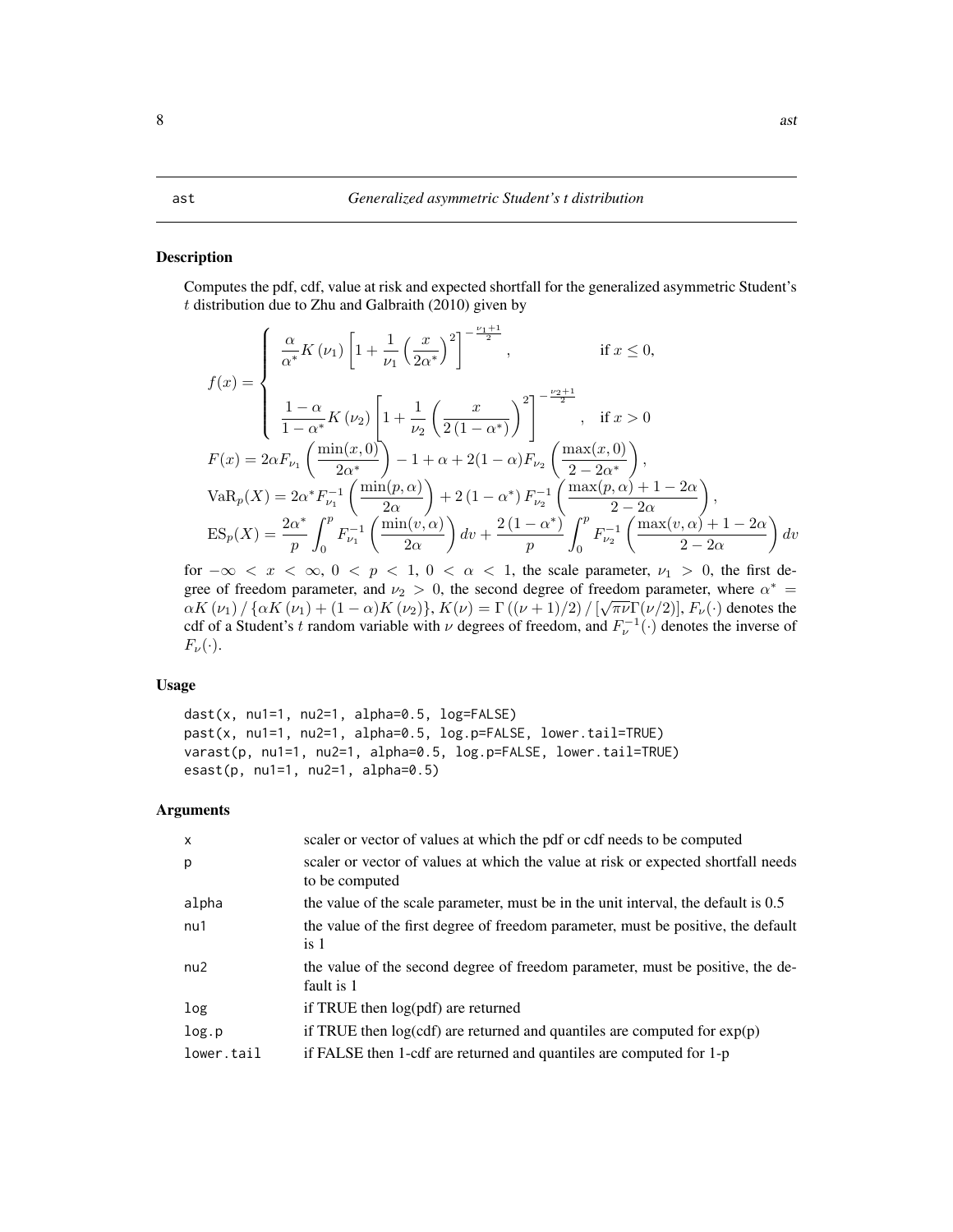## <span id="page-8-0"></span>asylaplace 9

## Value

An object of the same length as x, giving the pdf or cdf values computed at x or an object of the same length as p, giving the values at risk or expected shortfall computed at p.

## Author(s)

Saralees Nadarajah

## References

S. Nadarajah, S. Chan and E. Afuecheta, An R Package for value at risk and expected shortfall, submitted

## Examples

```
x=runif(10,min=0,max=1)
dast(x)
past(x)
varast(x)
esast(x)
```
asylaplace *Asymmetric Laplace distribution*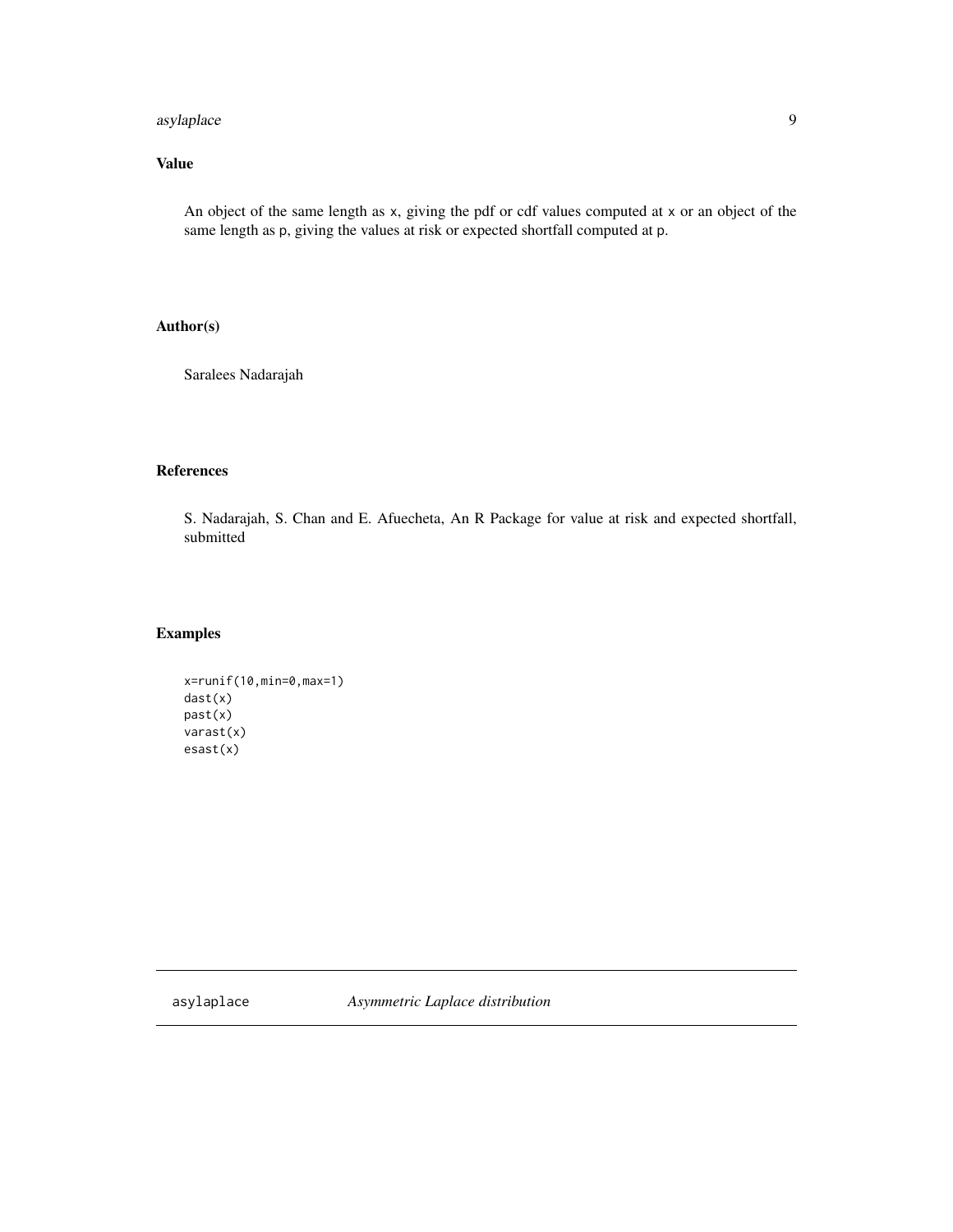Computes the pdf, cdf, value at risk and expected shortfall for the asymmetric Laplace distribution due to Kotz et al. (2001) given by

$$
f(x) = \begin{cases} \frac{\kappa\sqrt{2}}{\tau(1+\kappa^2)} \exp\left(-\frac{\kappa\sqrt{2}}{\tau}|x-\theta|\right), & \text{if } x \geq \theta, \\ \frac{\kappa\sqrt{2}}{\tau(1+\kappa^2)} \exp\left(-\frac{\sqrt{2}}{\kappa\tau}|x-\theta|\right), & \text{if } x < \theta, \\ 1 - \frac{1}{1+\kappa^2} \exp\left(\frac{\kappa\sqrt{2}(\theta-x)}{\tau}\right), & \text{if } x \geq \theta, \\ \frac{\kappa^2}{1+\kappa^2} \exp\left(\frac{\sqrt{2}(x-\theta)}{\kappa\tau}\right), & \text{if } x < \theta, \\ \frac{\kappa^2}{1+\kappa^2} \exp\left(\frac{\sqrt{2}(x-\theta)}{\kappa\tau}\right), & \text{if } x < \theta, \\ \theta - \frac{\tau}{\sqrt{2}\kappa} \log\left[(1-p)(1+\kappa^2)\right], & \text{if } p \geq \frac{\kappa^2}{1+\kappa^2}, \\ \theta + \frac{\kappa\tau}{\sqrt{2}} \log\left[p(1+\kappa^{-2})\right], & \text{if } p < \frac{\kappa^2}{1+\kappa^2}, \\ \frac{\theta}{p} + \theta - \frac{\tau}{\sqrt{2}\kappa} \log\left(1+\kappa^2\right) + \frac{\sqrt{2}\tau(1+2\kappa^2)}{2\kappa(1+\kappa^2)p} \log\left(1+\kappa^2\right) \\ - \frac{\sqrt{2}\tau\kappa \log \kappa}{(1+\kappa^2)p} - \frac{\theta\kappa^2}{(1+\kappa^2)p} + \frac{\tau(1-\kappa^4)}{\sqrt{2}\kappa(1+\kappa^2)p} \\ - \frac{\tau(1-p)}{\sqrt{2}\kappa p} + \frac{\tau(1-p)}{\sqrt{2}\kappa p} \log(1-p), & \text{if } p \geq \frac{\kappa^2}{1+\kappa^2}, \\ \theta + \frac{\kappa\tau}{\sqrt{2}} \log\left(1+\kappa^{-2}\right) + \frac{\kappa\tau}{\sqrt{2}} (\log p-1), & \text{if } p < \frac{\kappa^2}{1+\kappa^2} \end{cases}
$$

for  $-\infty < x < \infty$ ,  $0 < p < 1$ ,  $-\infty < \theta < \infty$ , the location parameter,  $\kappa > 0$ , the first scale parameter, and  $\tau > 0$ , the second scale parameter.

## Usage

```
dasylaplace(x, tau=1, kappa=1, theta=0, log=FALSE)
pasylaplace(x, tau=1, kappa=1, theta=0, log.p=FALSE, lower.tail=TRUE)
varasylaplace(p, tau=1, kappa=1, theta=0, log.p=FALSE, lower.tail=TRUE)
esasylaplace(p, tau=1, kappa=1, theta=0)
```

| X     | scaler or vector of values at which the pdf or cdf needs to be computed                             |
|-------|-----------------------------------------------------------------------------------------------------|
| p     | scaler or vector of values at which the value at risk or expected shortfall needs<br>to be computed |
| theta | the value of the location parameter, can take any real value, the default is zero                   |
| kappa | the value of the first scale parameter, must be positive, the default is 1                          |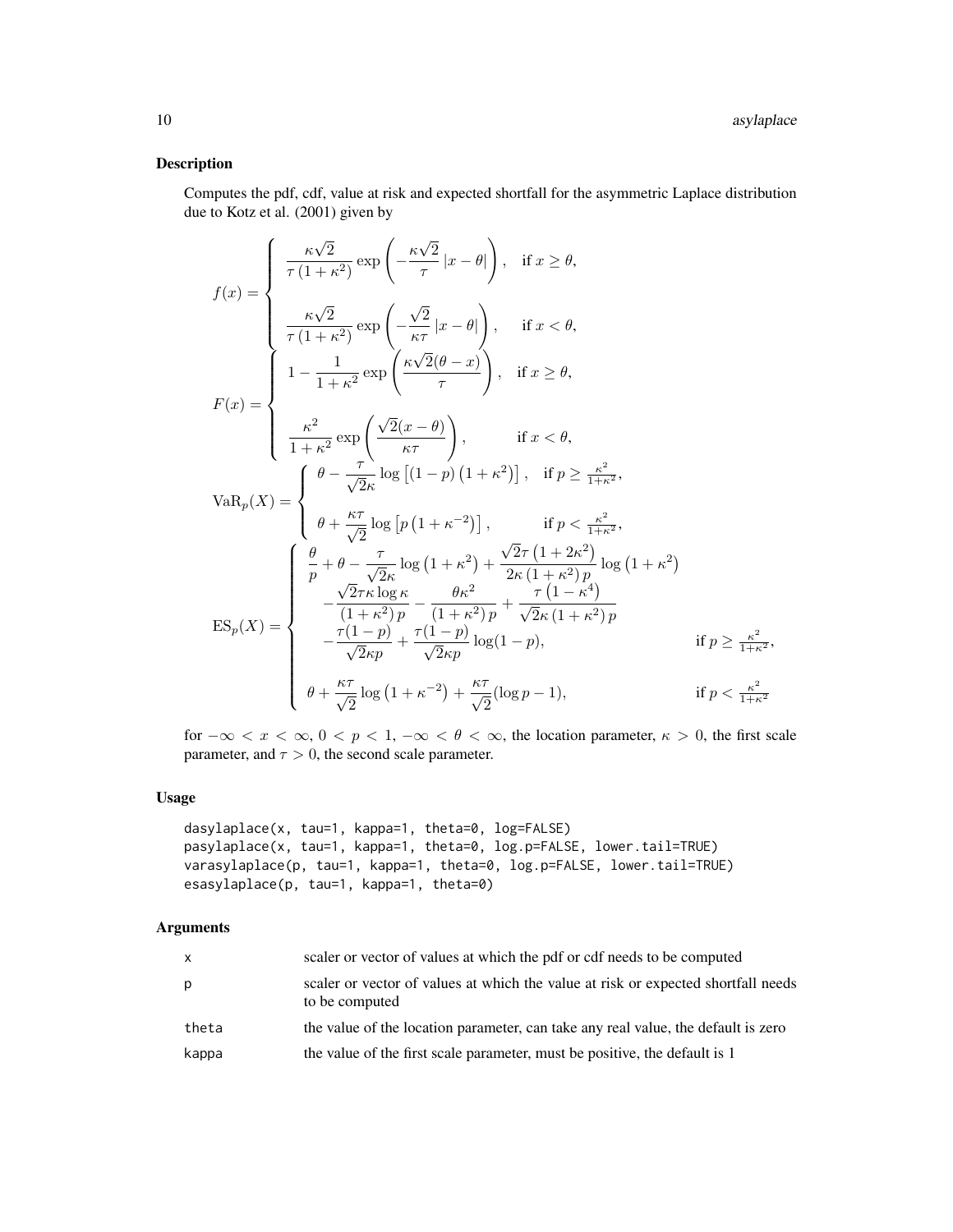#### <span id="page-10-0"></span>asypower and the state of the state of the state of the state of the state of the state of the state of the state of the state of the state of the state of the state of the state of the state of the state of the state of t

| tau        | the value of the second scale parameter, must be positive, the default is 1 |
|------------|-----------------------------------------------------------------------------|
| log        | if TRUE then log(pdf) are returned                                          |
| log.p      | if TRUE then $log(cd)$ are returned and quantiles are computed for $exp(p)$ |
| lower.tail | if FALSE then 1-cdf are returned and quantiles are computed for 1-p         |

## Value

An object of the same length as x, giving the pdf or cdf values computed at x or an object of the same length as p, giving the values at risk or expected shortfall computed at p.

## Author(s)

Saralees Nadarajah

## References

S. Nadarajah, S. Chan and E. Afuecheta, An R Package for value at risk and expected shortfall, submitted

## Examples

```
x=runif(10,min=0,max=1)
dasylaplace(x)
pasylaplace(x)
varasylaplace(x)
esasylaplace(x)
```
asypower *Asymmetric power distribution*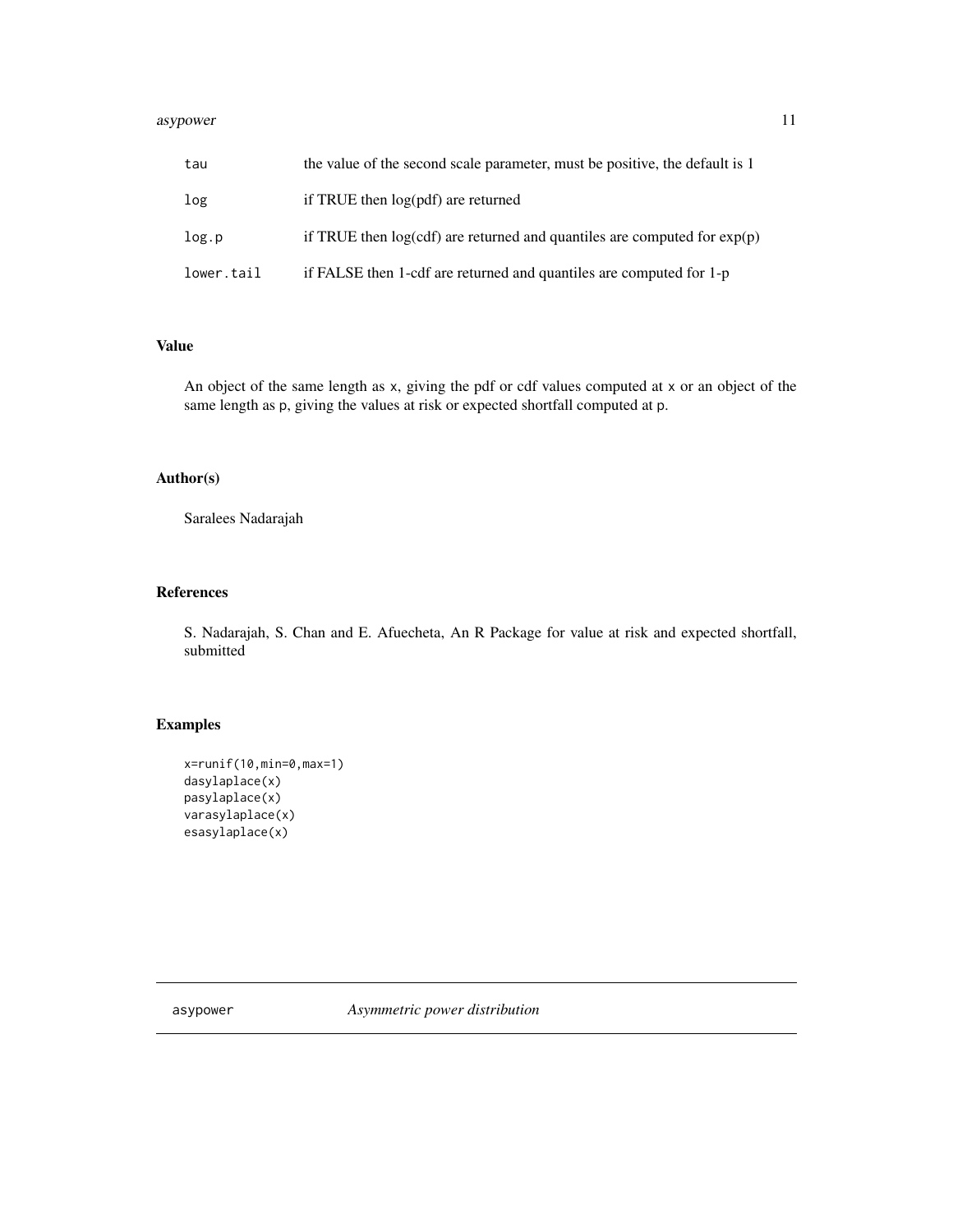Computes the pdf, cdf, value at risk and expected shortfall for the asymmetric power distribution due to Komunjer (2007) given by

$$
f(x) = \begin{cases} \frac{\delta^{1/\lambda}}{\Gamma(1+1/\lambda)} \exp\left[-\frac{\delta}{a^{\lambda}}|x|^{\lambda}\right], & \text{if } x \leq 0, \\ \frac{\delta^{1/\lambda}}{\Gamma(1+1/\lambda)} \exp\left[-\frac{\delta}{(1-a)^{\lambda}}|x|^{\lambda}\right], & \text{if } x > 0 \end{cases}
$$
  

$$
F(x) = \begin{cases} a - a\mathcal{I}\left(\frac{\delta}{a^{\lambda}}\sqrt{\lambda}|x|^{\lambda}, 1/\lambda\right), & \text{if } x \leq 0, \\ a - (1-a)\mathcal{I}\left(\frac{\delta}{(1-a)^{\lambda}}\sqrt{\lambda}|x|^{\lambda}, 1/\lambda\right), & \text{if } x > 0 \end{cases}
$$
  

$$
VaR_p(X) = \begin{cases} -\left[\frac{a^{\lambda}}{b\sqrt{\lambda}}\right]^{1/\lambda} \left[\mathcal{I}^{-1}\left(1-\frac{p}{a},\frac{1}{\lambda}\right)\right]^{1/\lambda}, & \text{if } p \leq a, \\ -\left[\frac{(1-a)^{\lambda}}{b\sqrt{\lambda}}\right]^{1/\lambda} \left[\mathcal{I}^{-1}\left(1-\frac{1-p}{1-a},\frac{1}{\lambda}\right)\right]^{1/\lambda}, & \text{if } p > a, \\ -\frac{1}{p} \left[\frac{a^{\lambda}}{b\sqrt{\lambda}}\right]^{1/\lambda} \int_0^p \left[\mathcal{I}^{-1}\left(1-\frac{v}{a},\frac{1}{\lambda}\right)\right]^{1/\lambda} dv, & \text{if } p \leq a, \\ -\frac{1}{p} \left[\frac{a^{\lambda}}{b\sqrt{\lambda}}\right]^{1/\lambda} \int_0^a \left[\mathcal{I}^{-1}\left(1-\frac{v}{a},\frac{1}{\lambda}\right)\right]^{1/\lambda} dv, & \text{if } p \leq a, \\ -\frac{1}{p} \left[\frac{a^{\lambda}}{b\sqrt{\lambda}}\right]^{1/\lambda} \int_0^p \left[\mathcal{I}^{-1}\left(1-\frac{v}{a},\frac{1}{\lambda}\right)\right]^{1/\lambda} dv, & \text{if } p > a \end{cases}
$$

for  $-\infty < x < \infty$ ,  $0 < p < 1$ ,  $0 < a < 1$ , the first scale parameter,  $\delta > 0$ , the second scale parameter, and  $\lambda > 0$ , the shape parameter, where  $\mathcal{I}(x, \gamma) = \frac{1}{\Gamma(\gamma)} \int_0^{\gamma} \int_0^{\gamma/\gamma}$  $\int_0^{x\sqrt{\gamma}} t^{\gamma-1} \exp(-t) dt$ .

#### Usage

```
dasypower(x, a=0.5, lambda=1, delta=1, log=FALSE)
pasypower(x, a=0.5, lambda=1, delta=1, log.p=FALSE, lower.tail=TRUE)
varasypower(p, a=0.5, lambda=1, delta=1, log.p=FALSE, lower.tail=TRUE)
esasypower(p, a=0.5, lambda=1, delta=1)
```

| x      | scaler or vector of values at which the pdf or cdf needs to be computed                             |
|--------|-----------------------------------------------------------------------------------------------------|
| р      | scaler or vector of values at which the value at risk or expected shortfall needs<br>to be computed |
| a      | the value of the first scale parameter, must be in the unit interval, the default is<br>0.5         |
| delta  | the value of the second scale parameter, must be positive, the default is 1                         |
| lambda | the value of the shape parameter, must be positive, the default is 1                                |
|        |                                                                                                     |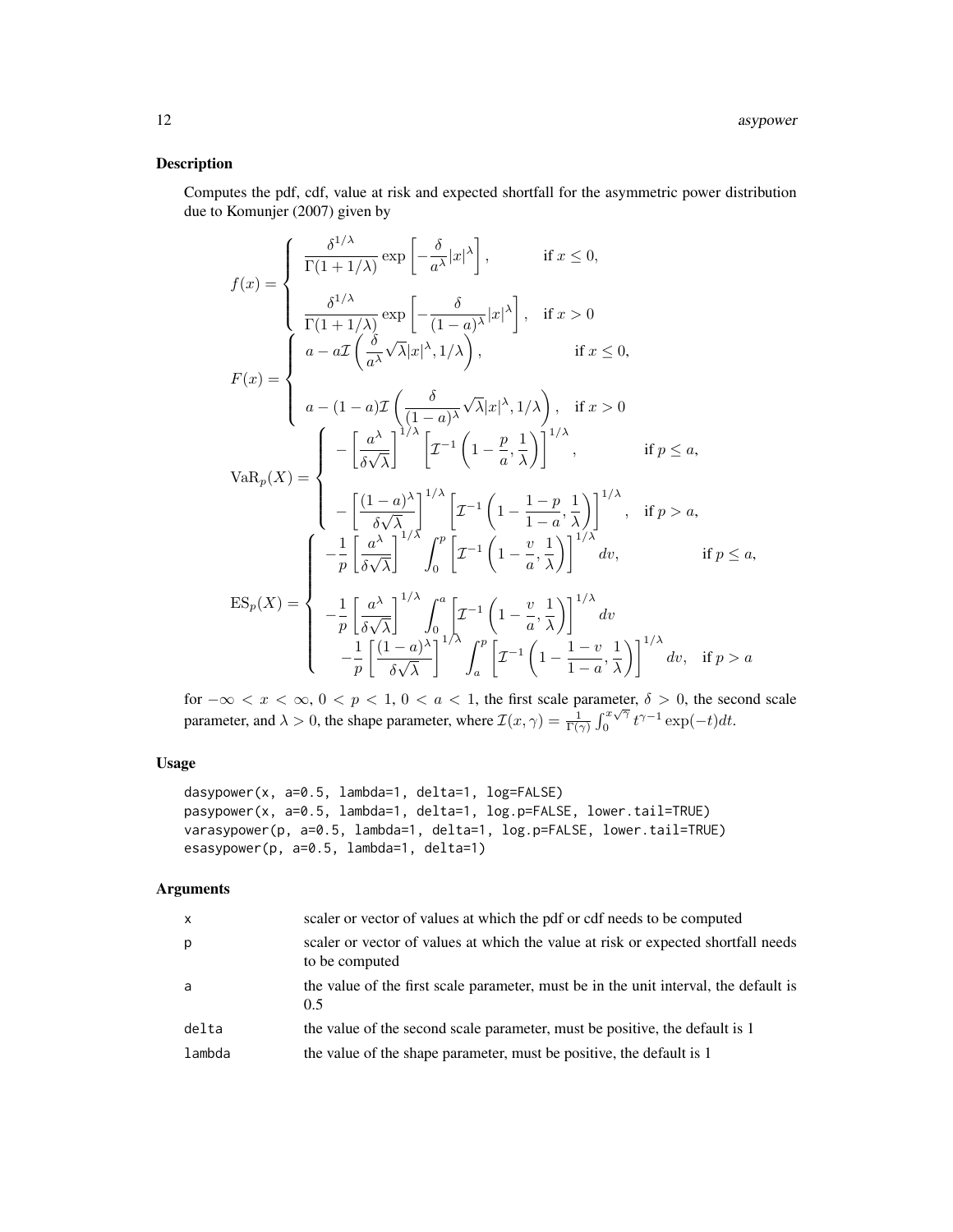#### <span id="page-12-0"></span>beard 13

| log        | if TRUE then log(pdf) are returned                                           |
|------------|------------------------------------------------------------------------------|
| log.p      | if TRUE then $log(cdf)$ are returned and quantiles are computed for $exp(p)$ |
| lower.tail | if FALSE then 1-cdf are returned and quantiles are computed for 1-p          |

#### Value

An object of the same length as x, giving the pdf or cdf values computed at x or an object of the same length as p, giving the values at risk or expected shortfall computed at p.

#### Author(s)

Saralees Nadarajah

## References

S. Nadarajah, S. Chan and E. Afuecheta, An R Package for value at risk and expected shortfall, submitted

## Examples

```
x=runif(10,min=0,max=1)
dasypower(x)
pasypower(x)
varasypower(x)
esasypower(x)
```
beard *Beard distribution*

#### Description

Computes the pdf, cdf, value at risk and expected shortfall for the Beard distribution due to Beard (1959) given by  $-1/b$ 

$$
f(x) = \frac{a \exp(bx) [1 + a\rho]^{p^{-1/b}}}{[1 + a\rho \exp(bx)]^{1+\rho^{-1/b}}},
$$
  
\n
$$
F(x) = 1 - \frac{[1 + a\rho]^{p^{-1/b}}}{[1 + a\rho \exp(bx)]^{\rho^{-1/b}}},
$$
  
\n
$$
VaR_p(X) = \frac{1}{b} \log \left[ \frac{1 + a\rho}{a\rho(1 - p)^{\rho^{1/b}}} - \frac{1}{a\rho} \right],
$$
  
\n
$$
ES_p(X) = \frac{1}{pb} \int_0^p \log \left[ -\frac{1}{a\rho} + \frac{1 + a\rho}{a\rho(1 - v)^{\rho^{1/b}}} \right] dv
$$

for  $x > 0$ ,  $0 < p < 1$ ,  $a > 0$ , the first scale parameter,  $b > 0$ , the second scale parameter, and  $\rho > 0$ , the shape parameter.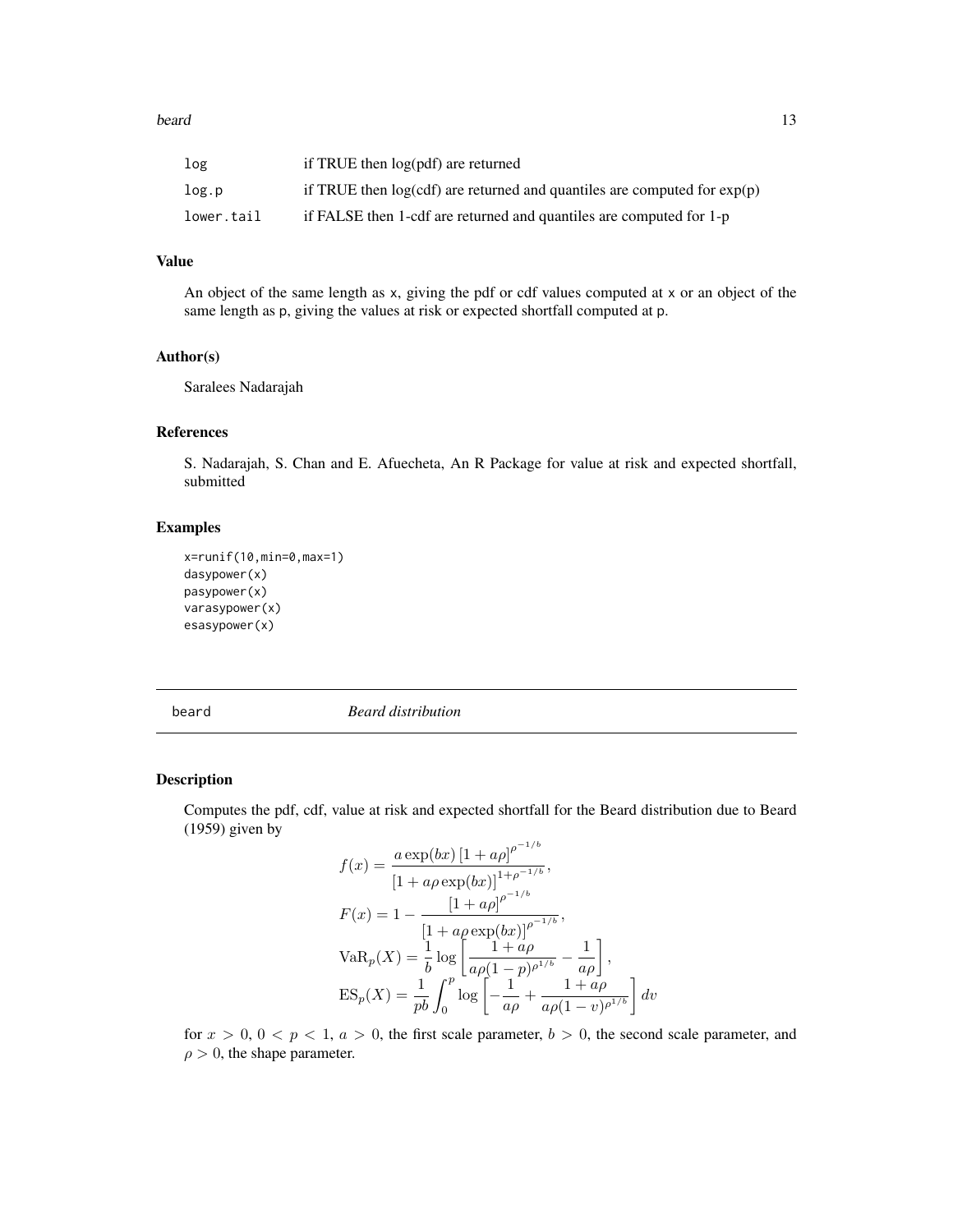## Usage

```
dbeard(x, a=1, b=1, rho=1, log=FALSE)
pbeard(x, a=1, b=1, rho=1, log.p=FALSE, lower.tail=TRUE)
varbeard(p, a=1, b=1, rho=1, log.p=FALSE, lower.tail=TRUE)
esbeard(p, a=1, b=1, rho=1)
```
## Arguments

| $\mathsf{x}$ | scaler or vector of values at which the pdf or cdf needs to be computed                             |
|--------------|-----------------------------------------------------------------------------------------------------|
| p            | scaler or vector of values at which the value at risk or expected shortfall needs<br>to be computed |
| a            | the value of the first scale parameter, must be positive, the default is 1                          |
| $\mathbf b$  | the value of the second scale parameter, must be positive, the default is 1                         |
| rho          | the value of the shape parameter, must be positive, the default is 1                                |
| log          | if TRUE then $log(pdf)$ are returned                                                                |
| log.p        | if TRUE then $log(cdf)$ are returned and quantiles are computed for $exp(p)$                        |
| lower.tail   | if FALSE then 1-cdf are returned and quantiles are computed for 1-p                                 |

## Value

An object of the same length as x, giving the pdf or cdf values computed at x or an object of the same length as p, giving the values at risk or expected shortfall computed at p.

#### Author(s)

Saralees Nadarajah

## References

S. Nadarajah, S. Chan and E. Afuecheta, An R Package for value at risk and expected shortfall, submitted

## Examples

```
x=runif(10,min=0,max=1)
dbeard(x)
pbeard(x)
varbeard(x)
esbeard(x)
```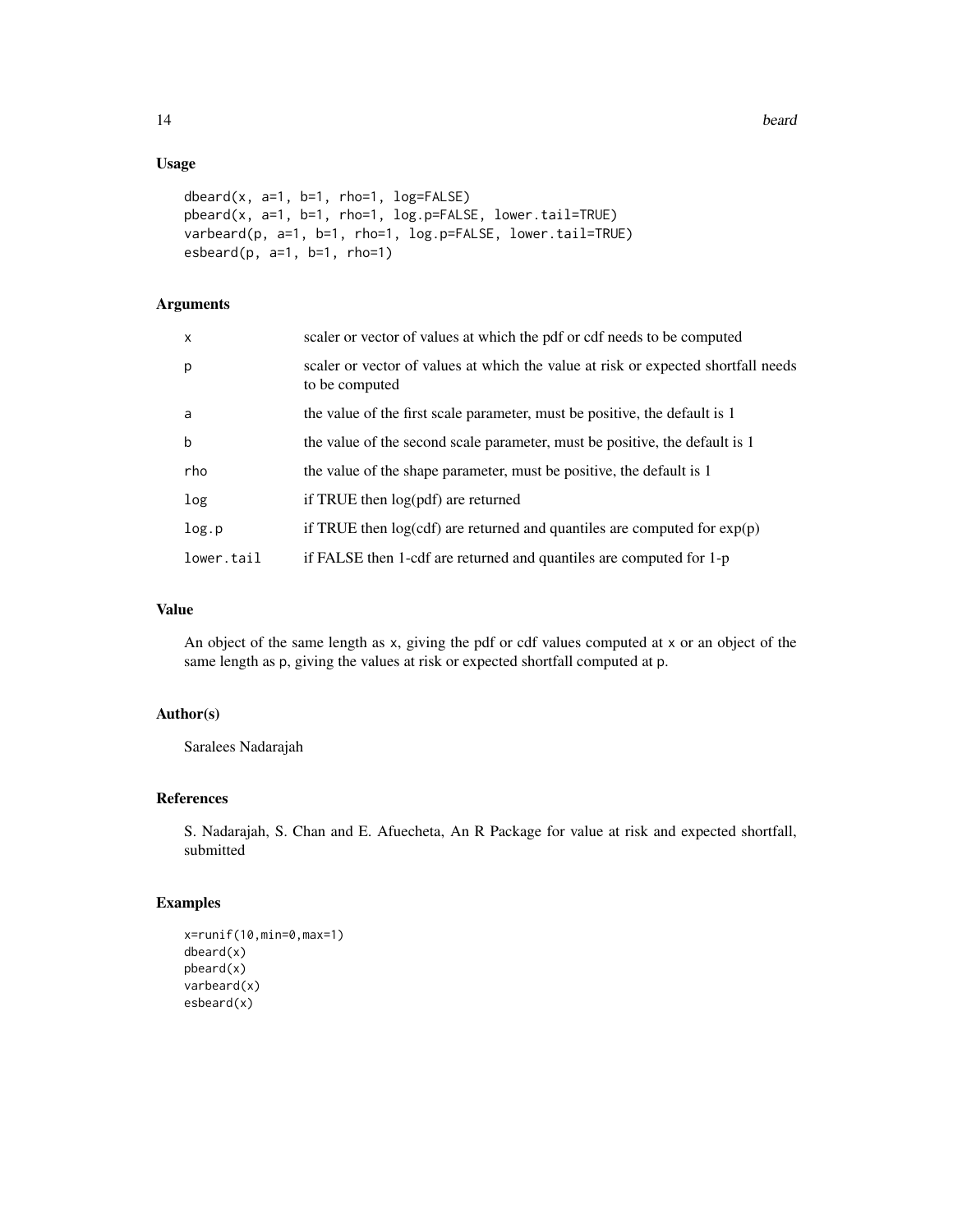<span id="page-14-0"></span>

Computes the pdf, cdf, value at risk and expected shortfall for the beta Burr distribution due to Parana\'iba et al. (2011) given by

$$
f(x) = \frac{ba^{bd}}{B(c, d)x^{bd+1}} \left[ 1 + (x/a)^{-b} \right]^{-c-d},
$$
  
\n
$$
F(x) = I_{\frac{1}{1 + (x/a)^{-b}}}(c, d),
$$
  
\n
$$
VaR_p(X) = a \left[ I_p^{-1}(c, d) \right]^{1/b} \left[ 1 - I_p^{-1}(c, d) \right]^{-1/b},
$$
  
\n
$$
ES_p(X) = \frac{a}{p} \int_0^p \left[ I_v^{-1}(c, d) \right]^{1/b} \left[ 1 - I_v^{-1}(c, d) \right]^{-1/b} dv
$$

for  $x > 0$ ,  $0 < p < 1$ ,  $a > 0$ , the scale parameter,  $b > 0$ , the first shape parameter,  $c > 0$ , the second shape parameter, and  $d > 0$ , the third shape parameter, where  $I_x(a, b) = \int_0^x t^{a-1} (1-t)^a dt$  $(t)^{b-1}dt/B(a, b)$  denotes the incomplete beta function ratio,  $B(a, b) = \int_0^1 t^{a-1}(1-t)^{b-1}dt$  denotes the beta function, and  $I_x^{-1}(a, b)$  denotes the inverse function of  $I_x(a, b)$ .

#### Usage

```
dbetaburr(x, a=1, b=1, c=1, d=1, log=FALSE)
pbetaburr(x, a=1, b=1, c=1, d=1, log.p=FALSE, lower.tail=TRUE)
varbetaburr(p, a=1, b=1, c=1, d=1, log.p=FALSE, lower.tail=TRUE)
esbetaburr(p, a=1, b=1, c=1, d=1)
```
#### Arguments

| $\mathsf{x}$ | scaler or vector of values at which the pdf or cdf needs to be computed                             |
|--------------|-----------------------------------------------------------------------------------------------------|
| p            | scaler or vector of values at which the value at risk or expected shortfall needs<br>to be computed |
| a            | the value of the scale parameter, must be positive, the default is 1                                |
| $\mathsf b$  | the value of the first shape parameter, must be positive, the default is 1                          |
| C            | the value of the second shape parameter, must be positive, the default is 1                         |
| d            | the value of the third shape parameter, must be positive, the default is 1                          |
| log          | if TRUE then $log(pdf)$ are returned                                                                |
| log.p        | if TRUE then $log(cdf)$ are returned and quantiles are computed for $exp(p)$                        |
| lower.tail   | if FALSE then 1-cdf are returned and quantiles are computed for 1-p                                 |

#### Value

An object of the same length as x, giving the pdf or cdf values computed at x or an object of the same length as p, giving the values at risk or expected shortfall computed at p.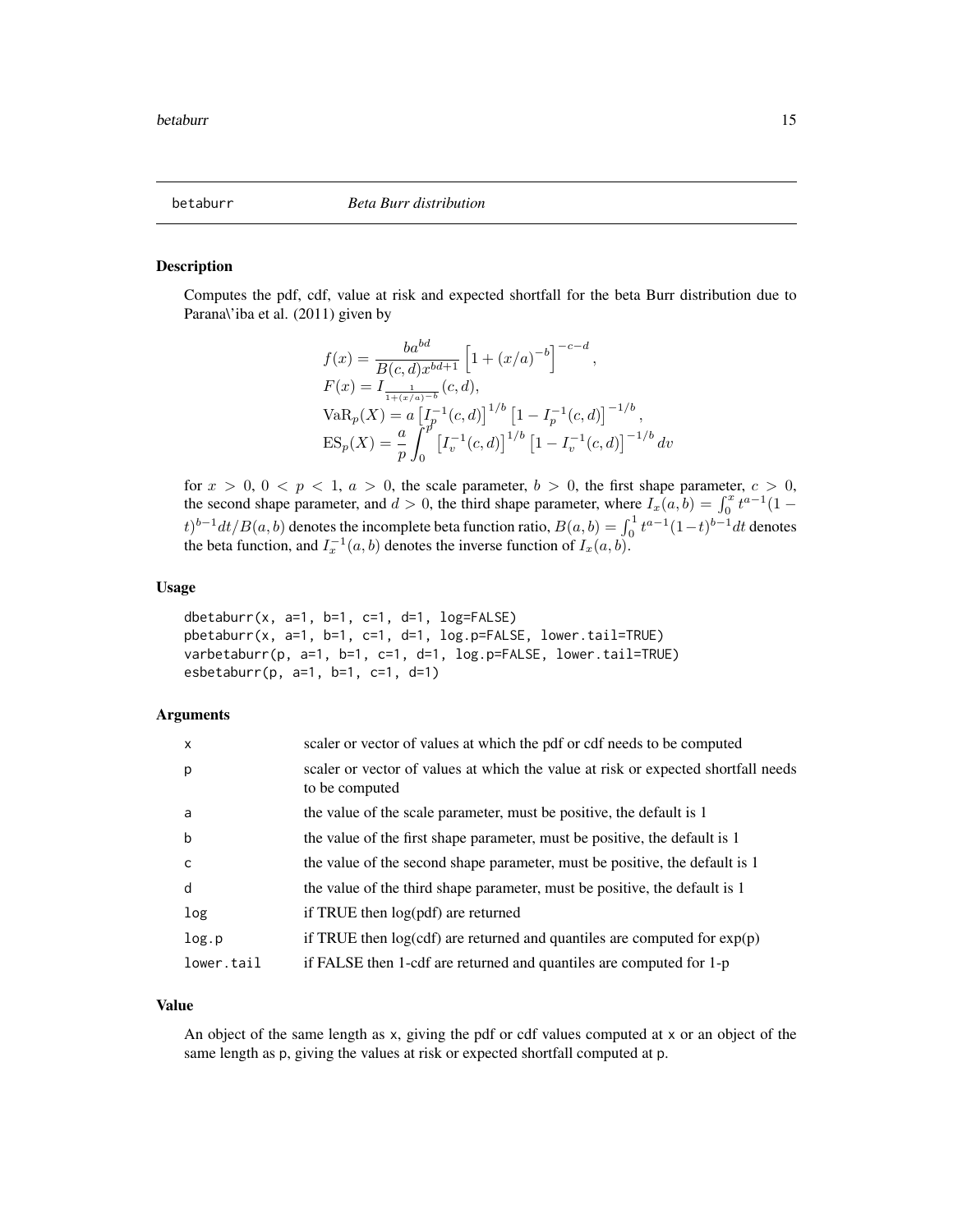#### <span id="page-15-0"></span>Author(s)

Saralees Nadarajah

#### References

S. Nadarajah, S. Chan and E. Afuecheta, An R Package for value at risk and expected shortfall, submitted

## Examples

```
x=runif(10,min=0,max=1)
dbetaburr(x)
pbetaburr(x)
varbetaburr(x)
esbetaburr(x)
```
betaburr7 *Beta Burr XII distribution*

## Description

Computes the pdf, cdf, value at risk and expected shortfall for the beta Burr XII distribution given by

$$
f(x) = \frac{kcx^{c-1}}{B(a,b)} \left[ 1 - (1+x^c)^{-k} \right]^{a-1} (1+x^c)^{-bk-1}
$$
  
\n
$$
F(x) = I_{1-(1+x^c)^{-k}}(a,b),
$$
  
\n
$$
VaR_p(X) = \left\{ \left[ 1 - I_p^{-1}(a,b) \right]^{-1/k} - 1 \right\}^{1/c},
$$
  
\n
$$
ES_p(X) = \frac{1}{p} \int_0^p \left\{ \left[ 1 - I_v^{-1}(a,b) \right]^{-1/k} - 1 \right\}^{1/c} dv
$$

,

for  $x > 0$ ,  $0 < p < 1$ ,  $a > 0$ , the first shape parameter,  $b > 0$ , the second shape parameter,  $c > 0$ , the third shape parameter, and  $k > 0$ , the fourth shape parameter.

#### Usage

dbetaburr7(x,  $a=1$ ,  $b=1$ ,  $c=1$ ,  $k=1$ ,  $log=FALSE$ ) pbetaburr7(x, a=1, b=1, c=1, k=1, log.p=FALSE, lower.tail=TRUE) varbetaburr7(p, a=1, b=1, c=1, k=1, log.p=FALSE, lower.tail=TRUE) esbetaburr7(p, a=1, b=1, c=1, k=1)

| $\mathsf{x}$ | scaler or vector of values at which the pdf or cdf needs to be computed                             |
|--------------|-----------------------------------------------------------------------------------------------------|
| p            | scaler or vector of values at which the value at risk or expected shortfall needs<br>to be computed |
| a            | the value of the first shape parameter, must be positive, the default is 1                          |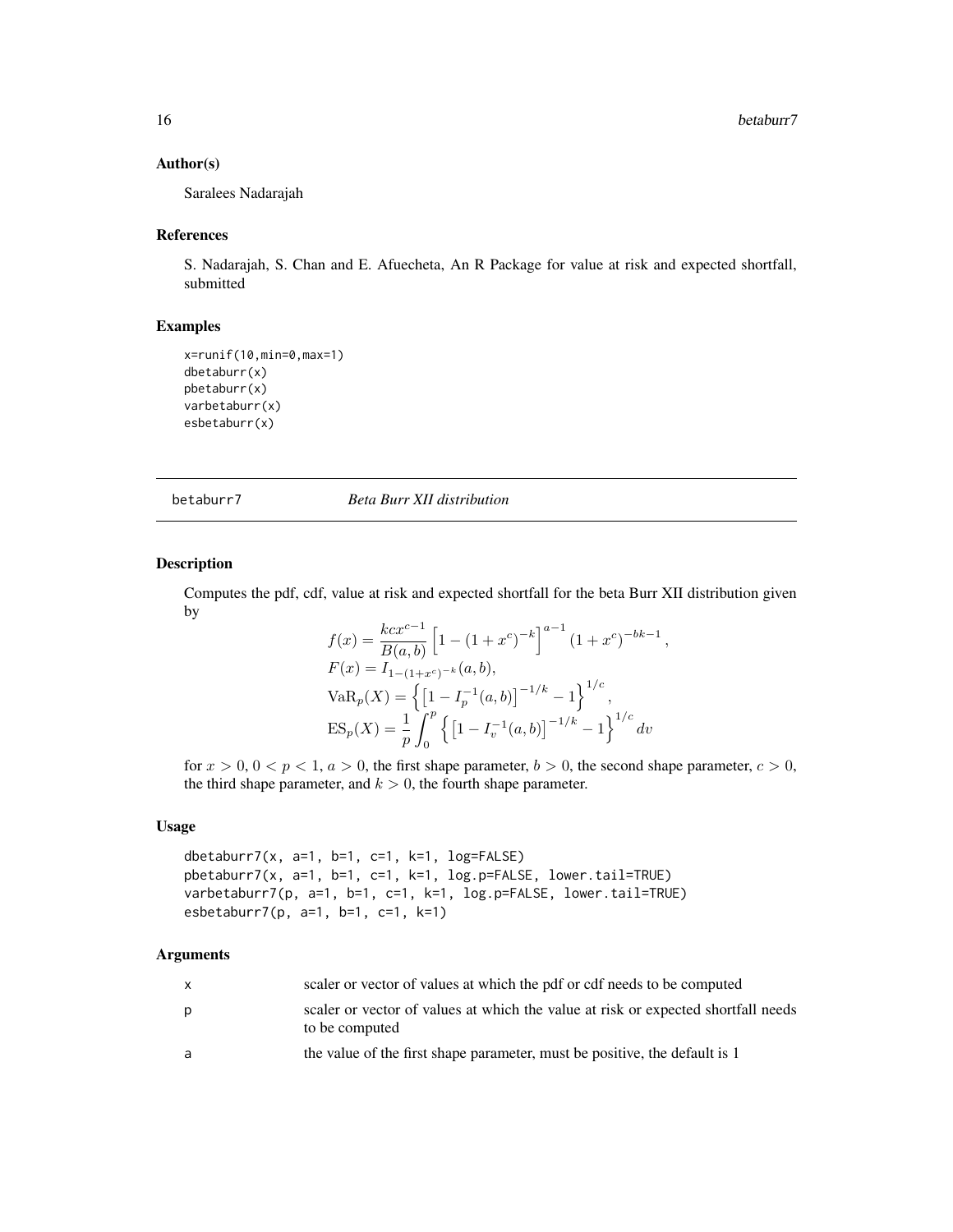#### <span id="page-16-0"></span>betadist 17

| b          | the value of the second shape parameter, must be positive, the default is 1 |
|------------|-----------------------------------------------------------------------------|
| C          | the value of the third shape parameter, must be positive, the default is 1  |
| k          | the value of the fourth shape parameter, must be positive, the default is 1 |
| log        | if TRUE then log(pdf) are returned                                          |
| log.p      | if TRUE then $log(cd)$ are returned and quantiles are computed for $exp(p)$ |
| lower.tail | if FALSE then 1-cdf are returned and quantiles are computed for 1-p         |

## Value

An object of the same length as x, giving the pdf or cdf values computed at x or an object of the same length as p, giving the values at risk or expected shortfall computed at p.

## Author(s)

Saralees Nadarajah

## References

S. Nadarajah, S. Chan and E. Afuecheta, An R Package for value at risk and expected shortfall, submitted

## Examples

```
x=runif(10,min=0,max=1)
dbetaburr7(x)
pbetaburr7(x)
varbetaburr7(x)
esbetaburr7(x)
```
betadist *Beta distribution*

## Description

Computes the pdf, cdf, value at risk and expected shortfall for the beta distribution given by

$$
f(x) = \frac{x^{a-1}(1-x)^{b-1}}{B(a,b)},
$$
  
\n
$$
F(x) = I_x(a,b),
$$
  
\n
$$
VaR_p(X) = I_p^{-1}(a,b),
$$
  
\n
$$
ES_p(X) = \frac{1}{p} \int_0^p I_v^{-1}(a,b)dv
$$

for  $0 < x < 1$ ,  $0 < p < 1$ ,  $a > 0$ , the first parameter, and  $b > 0$ , the second shape parameter.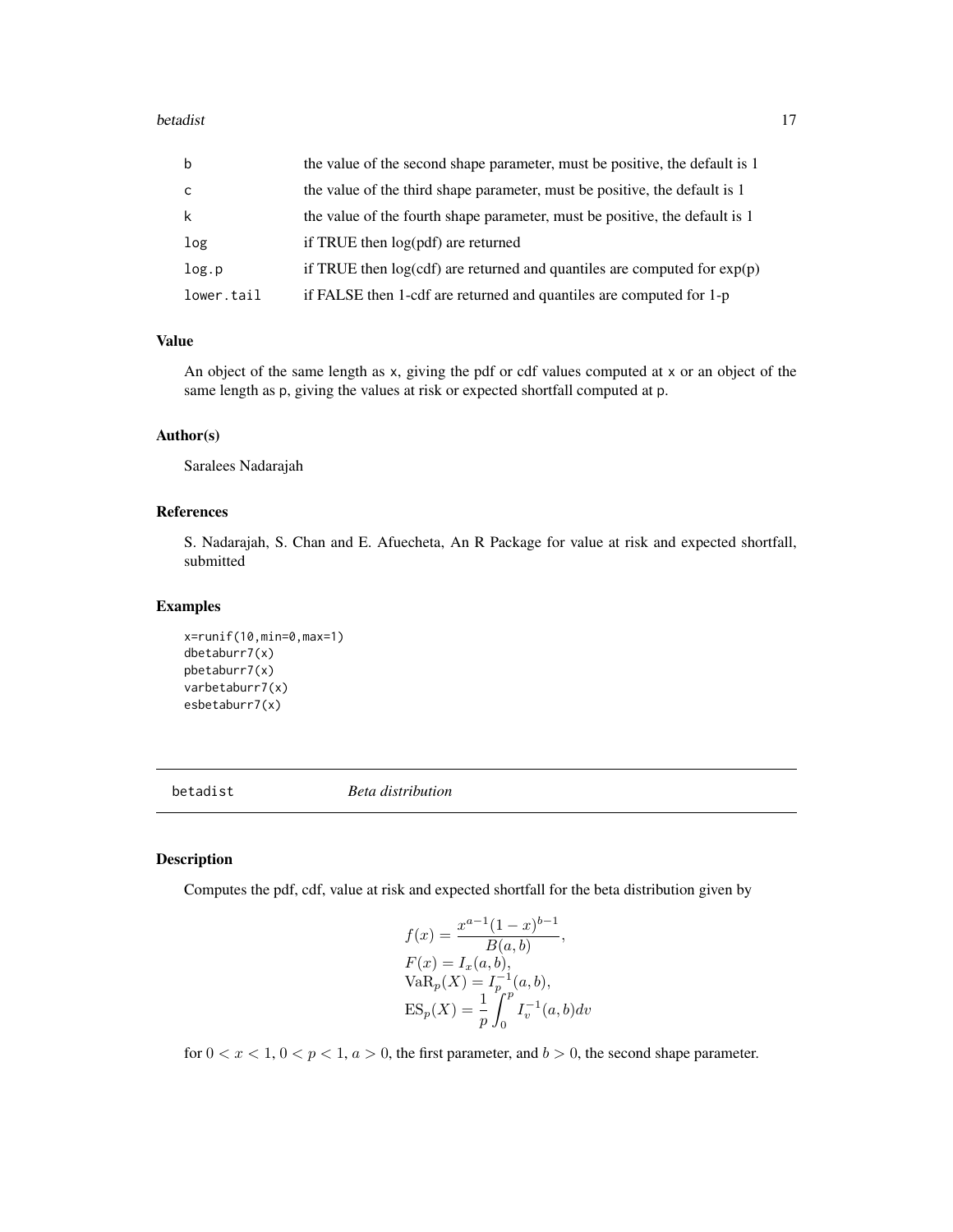## Usage

```
dbetadist(x, a=1, b=1, log=FALSE)
pbetadist(x, a=1, b=1, log.p=FALSE, lower.tail=TRUE)
varbetadist(p, a=1, b=1, log.p=FALSE, lower.tail=TRUE)
esbetadist(p, a=1, b=1)
```
## Arguments

| $\mathsf{x}$ | scaler or vector of values at which the pdf or cdf needs to be computed                             |
|--------------|-----------------------------------------------------------------------------------------------------|
| p            | scaler or vector of values at which the value at risk or expected shortfall needs<br>to be computed |
| a            | the value of the first scale parameter, must be positive, the default is 1                          |
| $\mathbf b$  | the value of the second scale parameter, must be positive, the default is 1                         |
| log          | if TRUE then $log(pdf)$ are returned                                                                |
| log.p        | if TRUE then $log(cdf)$ are returned and quantiles are computed for $exp(p)$                        |
| lower.tail   | if FALSE then 1-cdf are returned and quantiles are computed for 1-p                                 |

## Value

An object of the same length as x, giving the pdf or cdf values computed at x or an object of the same length as p, giving the values at risk or expected shortfall computed at p.

#### Author(s)

Saralees Nadarajah

## References

S. Nadarajah, S. Chan and E. Afuecheta, An R Package for value at risk and expected shortfall, submitted

## Examples

```
x=runif(10,min=0,max=1)
dbetadist(x)
pbetadist(x)
varbetadist(x)
esbetadist(x)
```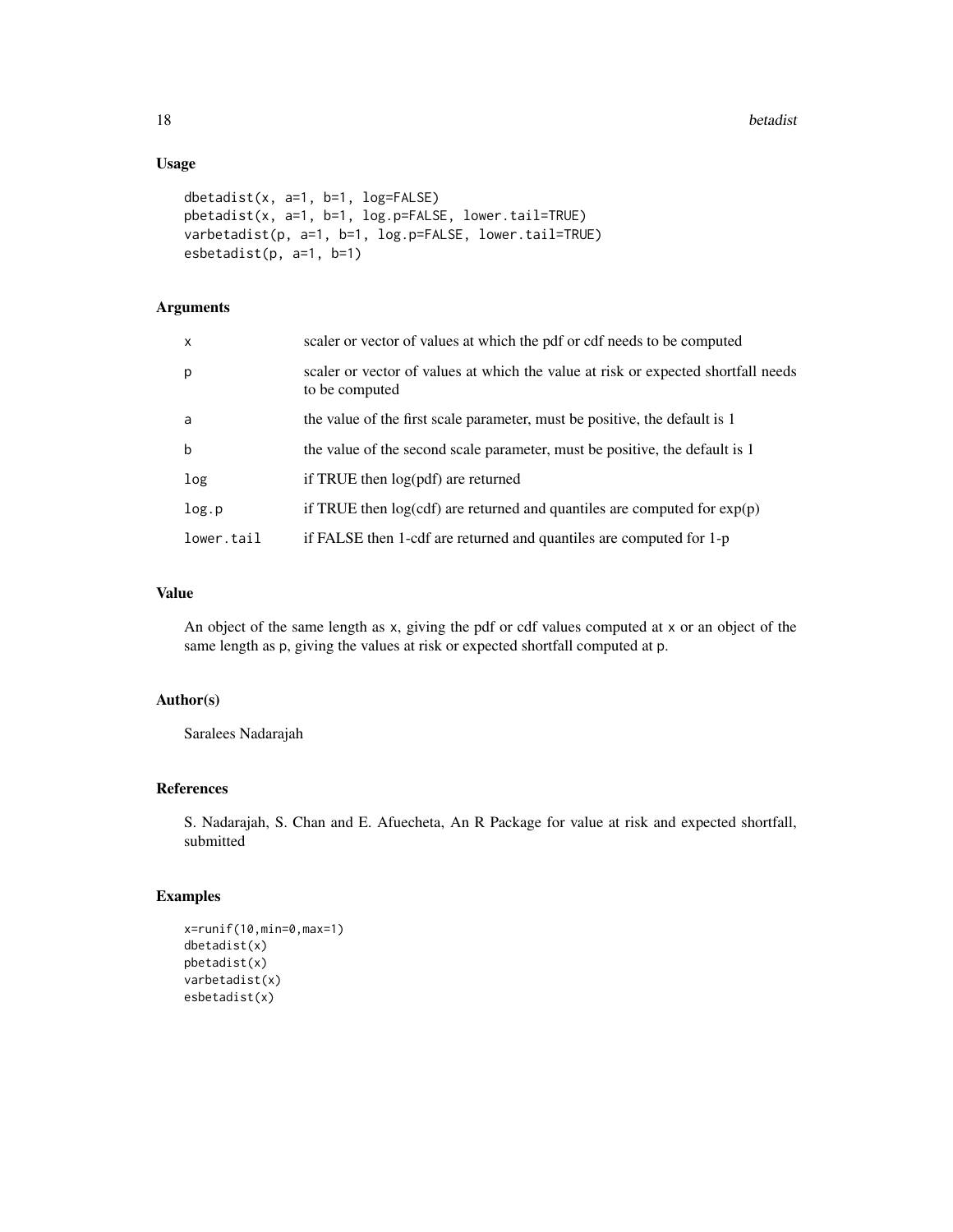<span id="page-18-0"></span>

Computes the pdf, cdf, value at risk and expected shortfall for the beta exponential distribution due to Nadarajah and Kotz (2006) given by

$$
f(x) = \frac{\lambda \exp(-b\lambda x)}{B(a, b)} \left[1 - \exp(-\lambda x)\right]^{a-1},
$$
  
\n
$$
F(x) = I_{1-\exp(-\lambda x)}(a, b),
$$
  
\n
$$
VaR_p(X) = -\frac{1}{\lambda} \log \left[1 - I_p^{-1}(a, b)\right],
$$
  
\n
$$
ES_p(X) = -\frac{1}{p\lambda} \int_0^p \log \left[1 - I_v^{-1}(a, b)\right] dv
$$

for  $x > 0$ ,  $0 < p < 1$ ,  $a > 0$ , the first shape parameter,  $b > 0$ , the second shape parameter, and  $\lambda > 0$ , the scale parameter, where  $I_x(a, b) = \int_0^x t^{a-1} (1-t)^{b-1} dt / B(a, b)$  denotes the incomplete beta function ratio,  $B(a, b) = \int_0^1 t^{a-1} (1-t)^{b-1} dt$  denotes the beta function, and  $I_x^{-1}(a, b)$  denotes the inverse function of  $I_x(a, b)$ .

#### Usage

```
dbetaexp(x, lambda=1, a=1, b=1, log=FALSE)
pbetaexp(x, lambda=1, a=1, b=1, log.p=FALSE, lower.tail=TRUE)
varbetaexp(p, lambda=1, a=1, b=1, log.p=FALSE, lower.tail=TRUE)
esbetaexp(p, lambda=1, a=1, b=1)
```
#### Arguments

| $\mathsf{x}$ | scaler or vector of values at which the pdf or cdf needs to be computed                             |
|--------------|-----------------------------------------------------------------------------------------------------|
| p            | scaler or vector of values at which the value at risk or expected shortfall needs<br>to be computed |
| lambda       | the value of the scale parameter, must be positive, the default is 1                                |
| a            | the value of the first shape parameter, must be positive, the default is 1                          |
| b            | the value of the second shape parameter, must be positive, the default is 1                         |
| log          | if TRUE then log(pdf) are returned                                                                  |
| log.p        | if TRUE then $log(cdf)$ are returned and quantiles are computed for $exp(p)$                        |
| lower.tail   | if FALSE then 1-cdf are returned and quantiles are computed for 1-p                                 |

## Value

An object of the same length as x, giving the pdf or cdf values computed at x or an object of the same length as p, giving the values at risk or expected shortfall computed at p.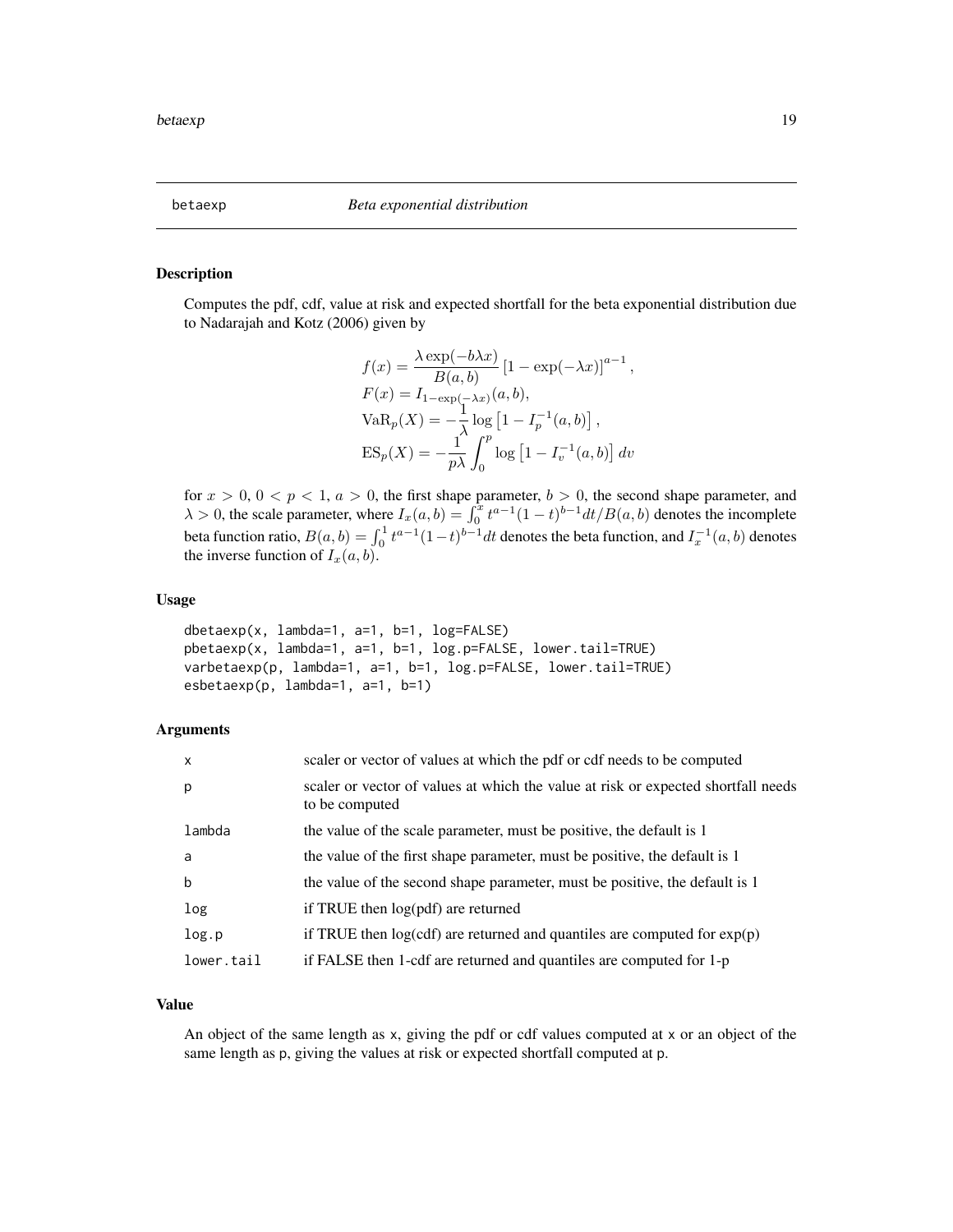#### <span id="page-19-0"></span>Author(s)

Saralees Nadarajah

#### References

S. Nadarajah, S. Chan and E. Afuecheta, An R Package for value at risk and expected shortfall, submitted

#### Examples

```
x=runif(10,min=0,max=1)
dbetaexp(x)
pbetaexp(x)
varbetaexp(x)
esbetaexp(x)
```
betafrechet *Beta Frechet distribution*

#### Description

Computes the pdf, cdf, value at risk and expected shortfall for the beta Fr\'echet distribution due to Barreto-Souza et al. (2011) given by

$$
f(x) = \frac{\alpha \sigma^{\alpha}}{x^{\alpha+1} B(a, b)} \exp \left\{-a \left(\frac{\sigma}{x}\right)^{\alpha}\right\} \left[1 - \exp \left\{-\left(\frac{\sigma}{x}\right)^{\alpha}\right\}\right]^{b-1},
$$
  
\n
$$
F(x) = I_{\exp\left\{-\left(\frac{\sigma}{x}\right)^{\alpha}\right\}}(a, b),
$$
  
\n
$$
VaR_p(X) = \sigma \left[-\log I_p^{-1}(a, b)\right]^{-1/\alpha},
$$
  
\n
$$
ES_p(X) = \frac{\sigma}{p} \int_0^p \left[-\log I_v^{-1}(a, b)\right]^{-1/\alpha} dv
$$

for  $x > 0$ ,  $0 < p < 1$ ,  $a > 0$ , the first shape parameter,  $\sigma > 0$ , the scale parameter,  $b > 0$ , the second shape parameter, and  $\alpha > 0$ , the third shape parameter.

#### Usage

```
dbetafrechet(x, a=1, b=1, alpha=1, sigma=1, log=FALSE)
pbetafrechet(x, a=1, b=1, alpha=1, sigma=1, log.p=FALSE, lower.tail=TRUE)
varbetafrechet(p, a=1, b=1, alpha=1, sigma=1, log.p=FALSE, lower.tail=TRUE)
esbetafrechet(p, a=1, b=1, alpha=1, sigma=1)
```

| X     | scaler or vector of values at which the pdf or cdf needs to be computed                             |
|-------|-----------------------------------------------------------------------------------------------------|
| p     | scaler or vector of values at which the value at risk or expected shortfall needs<br>to be computed |
| sigma | the value of the scale parameter, must be positive, the default is 1                                |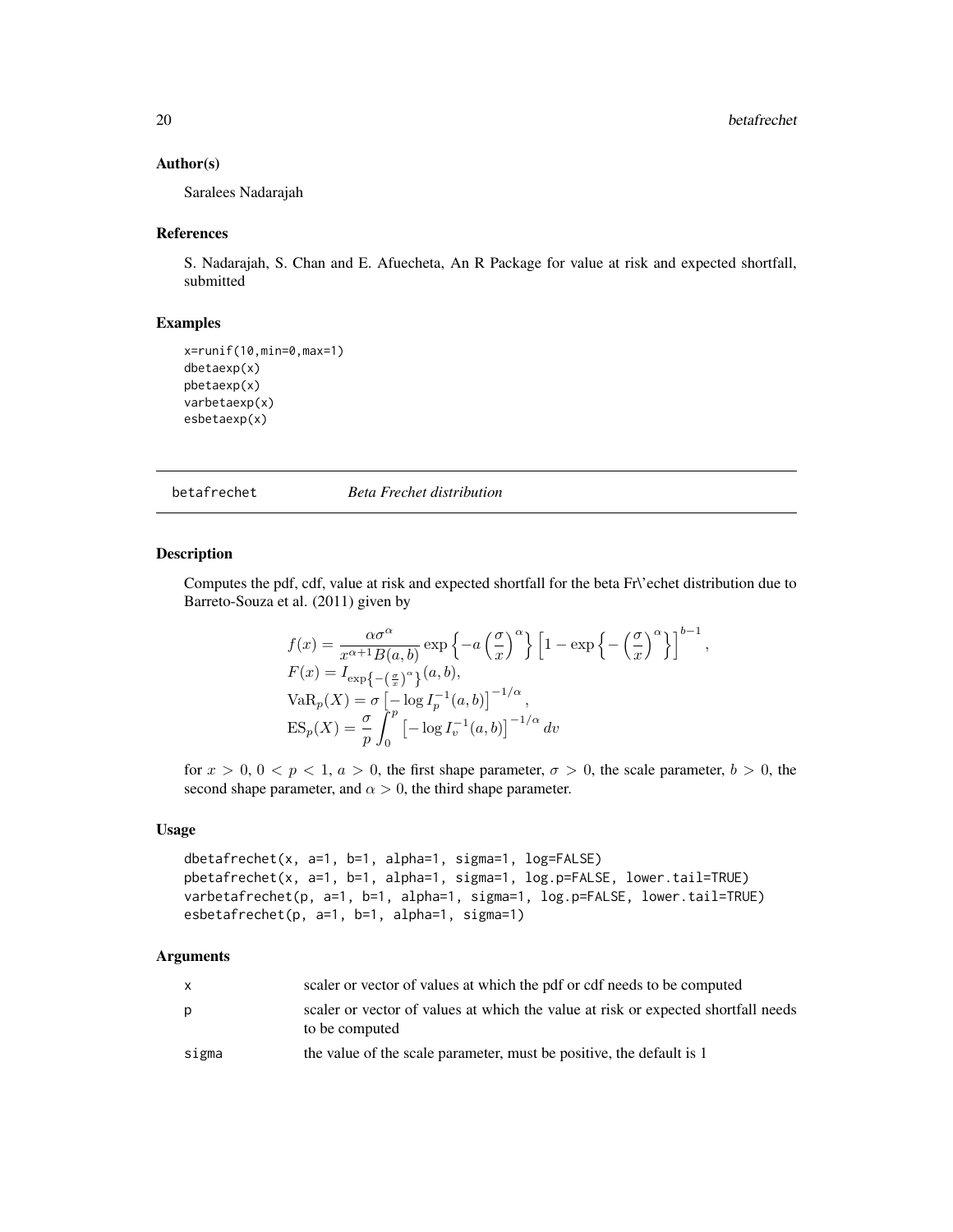## <span id="page-20-0"></span>betagompertz 21

| a          | the value of the first shape parameter, must be positive, the default is 1  |
|------------|-----------------------------------------------------------------------------|
| b          | the value of the second shape parameter, must be positive, the default is 1 |
| alpha      | the value of the third shape parameter, must be positive, the default is 1  |
| log        | if TRUE then log(pdf) are returned                                          |
| log.p      | if TRUE then $log(cd)$ are returned and quantiles are computed for $exp(p)$ |
| lower.tail | if FALSE then 1-cdf are returned and quantiles are computed for 1-p         |

#### Value

An object of the same length as x, giving the pdf or cdf values computed at x or an object of the same length as p, giving the values at risk or expected shortfall computed at p.

#### Author(s)

Saralees Nadarajah

## References

S. Nadarajah, S. Chan and E. Afuecheta, An R Package for value at risk and expected shortfall, submitted

#### Examples

```
x=runif(10,min=0,max=1)
dbetafrechet(x)
pbetafrechet(x)
varbetafrechet(x)
esbetafrechet(x)
```
betagompertz *Beta Gompertz distribution*

#### Description

Computes the pdf, cdf, value at risk and expected shortfall for the beta Gompertz distribution due to Cordeiro et al. (2012b) given by

$$
f(x) = \frac{b\eta \exp(bx)}{B(c,d)} \exp(d\eta) \exp[-d\eta \exp(bx)] \left\{1 - \exp[\eta - \eta \exp(bx)]\right\}^{c-1},
$$
  
\n
$$
F(x) = I_{1-\exp[\eta - \eta \exp(bx)]}(c,d),
$$
  
\n
$$
VaR_p(X) = \frac{1}{b} \log \left\{1 - \frac{1}{\eta} \log\left[1 - I_p^{-1}(c,d)\right]\right\},
$$
  
\n
$$
ES_p(X) = \frac{1}{pb} \int_0^p \log \left\{1 - \frac{1}{\eta} \log\left[1 - I_v^{-1}(c,d)\right]\right\} dv
$$

for  $x > 0$ ,  $0 < p < 1$ ,  $b > 0$ , the first scale parameter,  $\eta > 0$ , the second scale parameter,  $c > 0$ , the first shape parameter, and  $d > 0$ , the second shape parameter.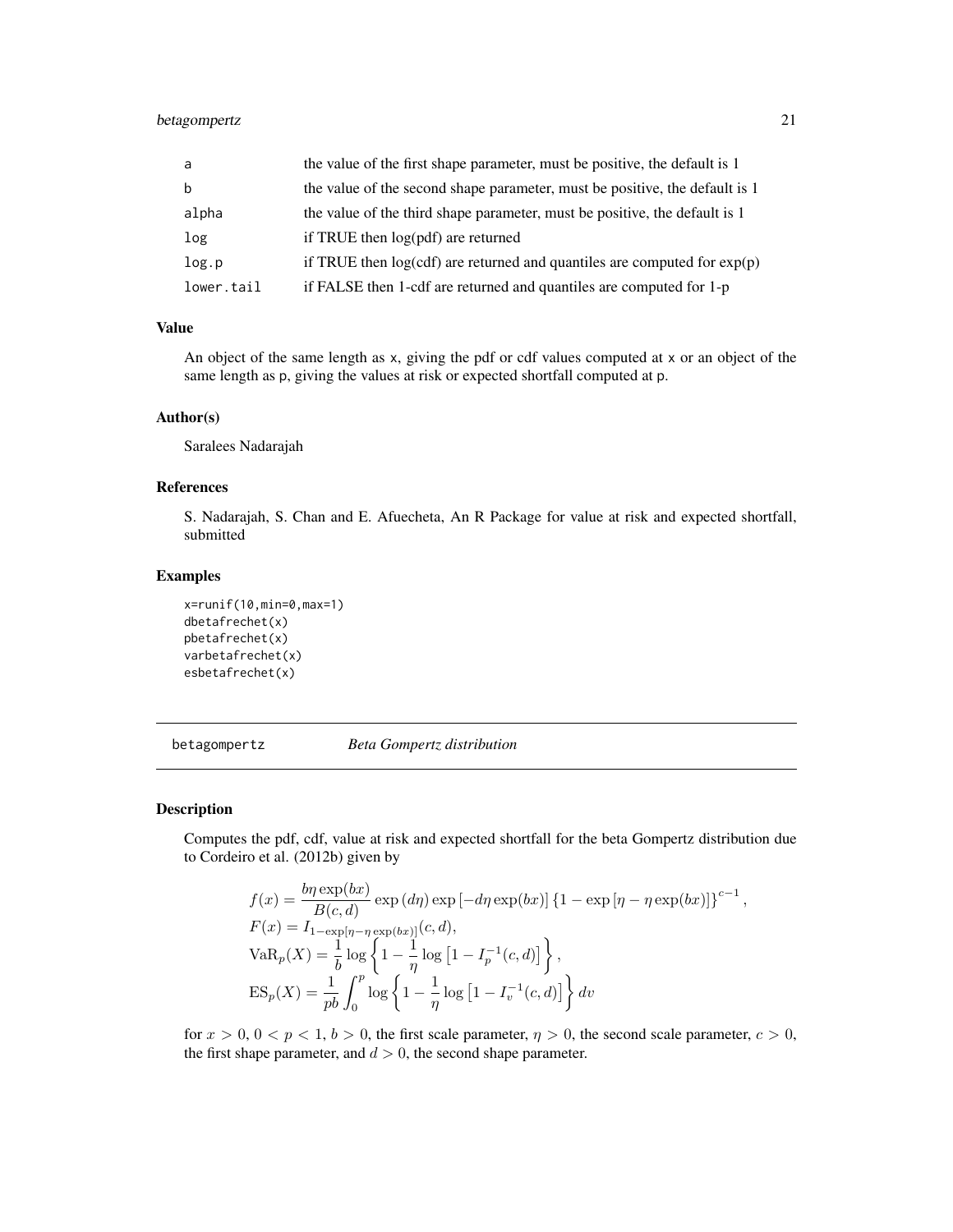## Usage

```
dbetagompertz(x, b=1, c=1, d=1, eta=1, log=FALSE)
pbetagompertz(x, b=1, c=1, d=1, eta=1, log.p=FALSE, lower.tail=TRUE)
varbetagompertz(p, b=1, c=1, d=1, eta=1, log.p=FALSE, lower.tail=TRUE)
esbetagompertz(p, b=1, c=1, d=1, eta=1)
```
## Arguments

| $\mathsf{x}$ | scaler or vector of values at which the pdf or cdf needs to be computed                             |
|--------------|-----------------------------------------------------------------------------------------------------|
| p            | scaler or vector of values at which the value at risk or expected shortfall needs<br>to be computed |
| $\mathsf b$  | the value of the first scale parameter, must be positive, the default is 1                          |
| eta          | the value of the second scale parameter, must be positive, the default is 1                         |
| $\mathsf{C}$ | the value of the first shape parameter, must be positive, the default is 1                          |
| d            | the value of the second shape parameter, must be positive, the default is 1                         |
| log          | if TRUE then $log(pdf)$ are returned                                                                |
| log.p        | if TRUE then $log(cdf)$ are returned and quantiles are computed for $exp(p)$                        |
| lower.tail   | if FALSE then 1-cdf are returned and quantiles are computed for 1-p                                 |

## Value

An object of the same length as x, giving the pdf or cdf values computed at x or an object of the same length as p, giving the values at risk or expected shortfall computed at p.

## Author(s)

Saralees Nadarajah

#### References

S. Nadarajah, S. Chan and E. Afuecheta, An R Package for value at risk and expected shortfall, submitted

## Examples

```
x=runif(10,min=0,max=1)
dbetagompertz(x)
pbetagompertz(x)
varbetagompertz(x)
esbetagompertz(x)
```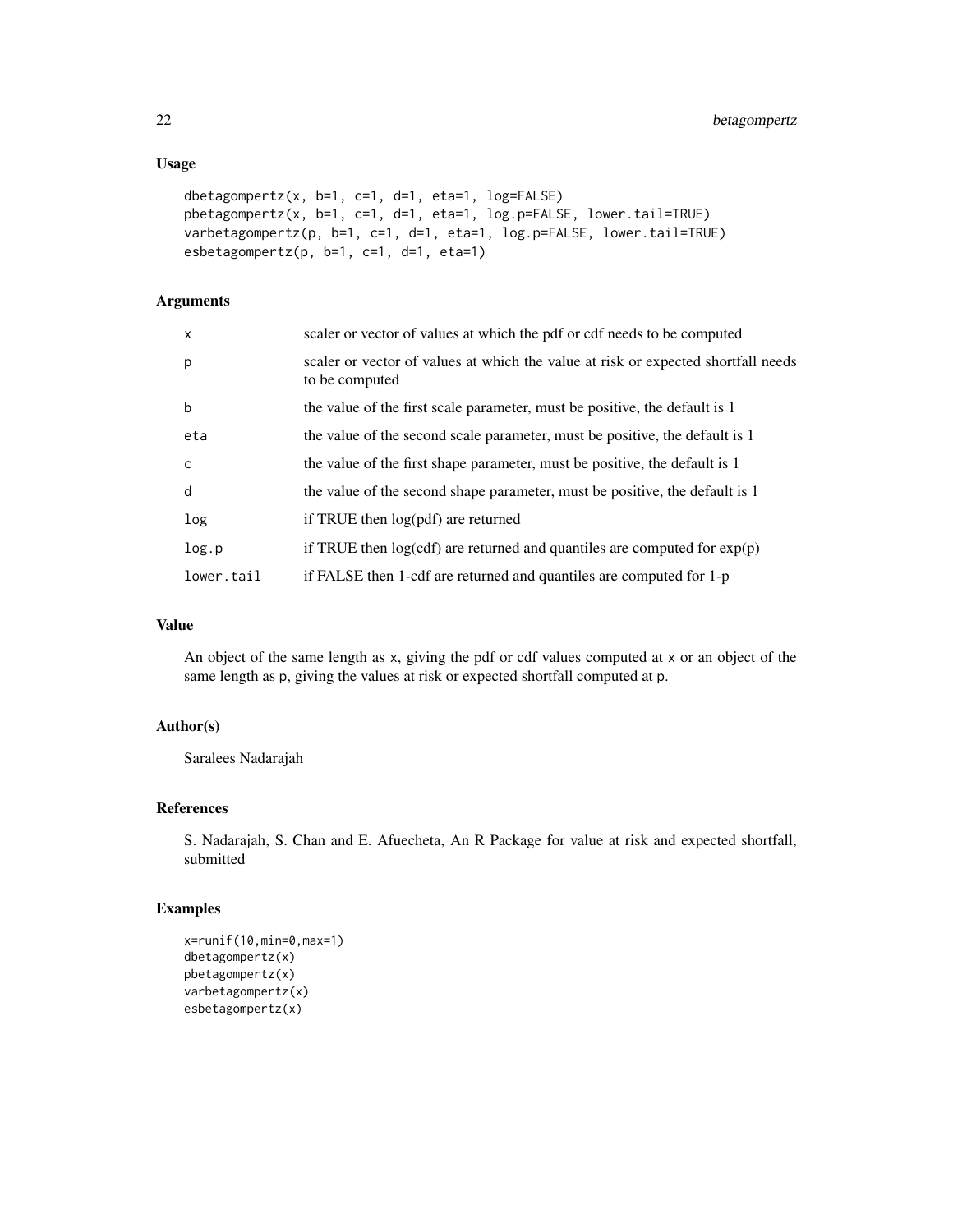<span id="page-22-0"></span>

Computes the pdf, cdf, value at risk and expected shortfall for the beta Gumbel distribution due to Nadarajah and Kotz (2004) given by

$$
f(x) = \frac{1}{\sigma B(a, b)} \exp\left(\frac{\mu - x}{\sigma}\right) \exp\left[-a \exp\frac{\mu - x}{\sigma}\right] \left\{1 - \exp\left[-\exp\frac{\mu - x}{\sigma}\right]\right\}^{b-1},
$$
  
\n
$$
F(x) = I_{\exp\left[-\exp\frac{\mu - x}{\sigma}\right]}(a, b),
$$
  
\n
$$
VaR_p(X) = \mu - \sigma \log\left[-\log I_p^{-1}(a, b)\right],
$$
  
\n
$$
ES_p(X) = \mu - \frac{\sigma}{p} \int_0^p \log\left[-\log I_v^{-1}(a, b)\right] dv
$$

for  $-\infty < x < \infty$ ,  $0 < p < 1$ ,  $-\infty < \mu < \infty$ , the location parameter,  $\sigma > 0$ , the scale parameter,  $a > 0$ , the first shape parameter, and  $b > 0$ , the second shape parameter.

## Usage

```
dbetagumbel(x, a=1, b=1, mu=0, sigma=1, log=FALSE)
pbetagumbel(x, a=1, b=1, mu=0, sigma=1, log.p=FALSE, lower.tail=TRUE)
varbetagumbel(p, a=1, b=1, mu=0, sigma=1, log.p=FALSE, lower.tail=TRUE)
esbetagumbel(p, a=1, b=1, mu=0, sigma=1)
```
## Arguments

| $\mathsf{x}$ | scaler or vector of values at which the pdf or cdf needs to be computed                             |
|--------------|-----------------------------------------------------------------------------------------------------|
| p            | scaler or vector of values at which the value at risk or expected shortfall needs<br>to be computed |
| mu           | the value of the location parameter, can take any real value, the default is zero                   |
| sigma        | the value of the scale parameter, must be positive, the default is 1                                |
| a            | the value of the first shape parameter, must be positive, the default is 1                          |
| $\mathbf b$  | the value of the second shape parameter, must be positive, the default is 1                         |
| log          | if TRUE then $log(pdf)$ are returned                                                                |
| log.p        | if TRUE then $log(cdf)$ are returned and quantiles are computed for $exp(p)$                        |
| lower.tail   | if FALSE then 1-cdf are returned and quantiles are computed for 1-p                                 |

#### Value

An object of the same length as x, giving the pdf or cdf values computed at x or an object of the same length as p, giving the values at risk or expected shortfall computed at p.

#### Author(s)

Saralees Nadarajah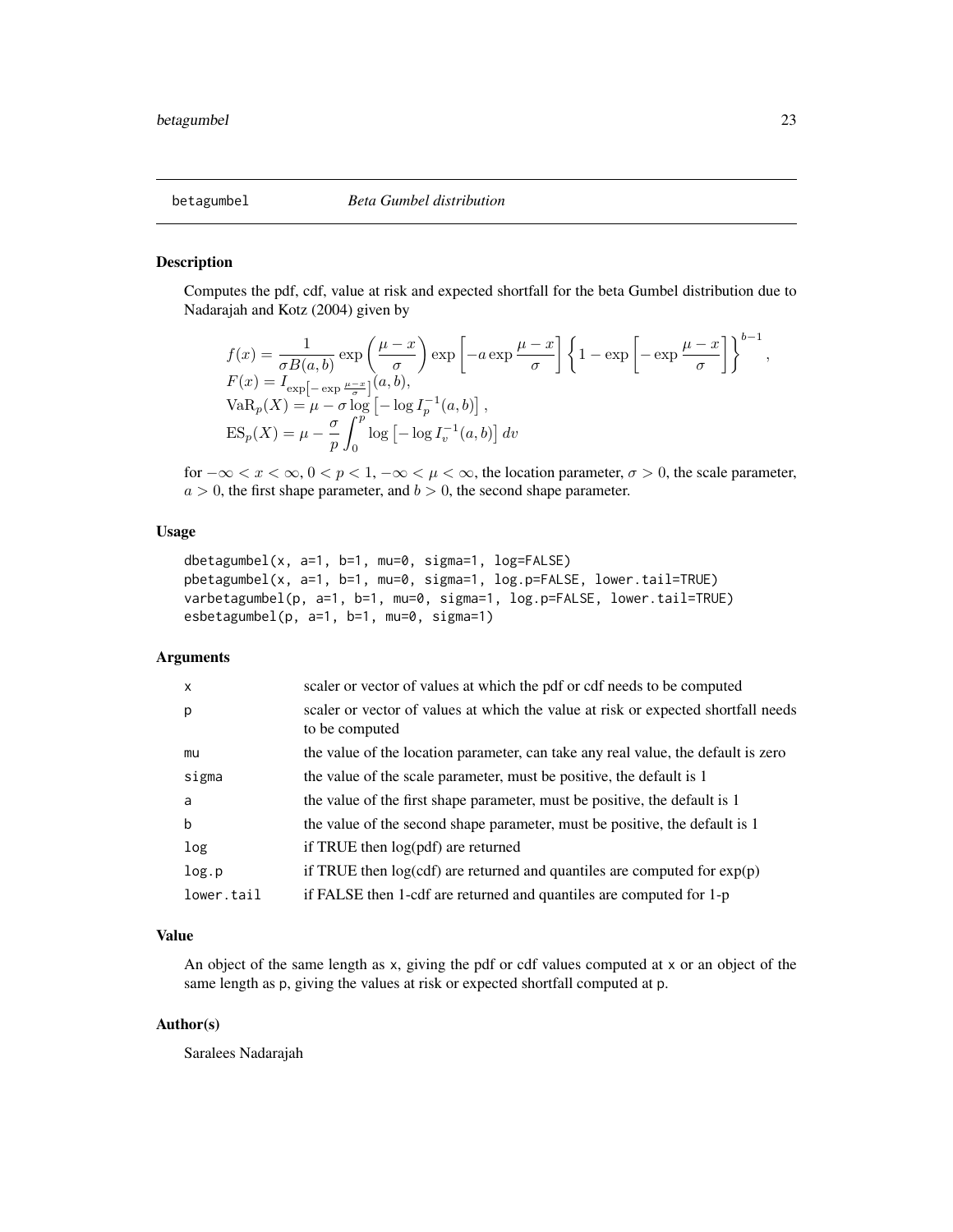## References

S. Nadarajah, S. Chan and E. Afuecheta, An R Package for value at risk and expected shortfall, submitted

### Examples

```
x=runif(10,min=0,max=1)
dbetagumbel(x)
pbetagumbel(x)
varbetagumbel(x)
esbetagumbel(x)
```
betagumbel2 *Beta Gumbel 2 distribution*

#### Description

Computes the pdf, cdf, value at risk and expected shortfall for the beta Gumbel II distribution given by

$$
f(x) = \frac{abx^{-a-1}}{B(c,d)} \exp(-bdx^{-a}) \left[1 - \exp(-bx^{-a})\right]^{c-1},
$$
  
\n
$$
F(x) = I_{1-\exp(-bx^{-a})}(c,d),
$$
  
\n
$$
VaR_p(X) = b^{1/a} \{-\log\left[1 - I_p^{-1}(c,d)\right]\}^{-1/a},
$$
  
\n
$$
ES_p(X) = \frac{b^{1/a}}{p} \int_0^p \{-\log\left[1 - I_v^{-1}(c,d)\right]\}^{-1/a} dv
$$

for  $x > 0$ ,  $0 < p < 1$ ,  $a > 0$ , the first shape parameter,  $b > 0$ , the scale parameter,  $c > 0$ , the second shape parameter, and  $d > 0$ , the third shape parameter.

## Usage

```
dbetagumbel2(x, a=1, b=1, c=1, d=1, log=FALSE)
pbetagumbel2(x, a=1, b=1, c=1, d=1, log.p=FALSE, lower.tail=TRUE)
varbetagumbel2(p, a=1, b=1, c=1, d=1, log.p=FALSE, lower.tail=TRUE)
esbetagumbel2(p, a=1, b=1, c=1, d=1)
```

| $\mathsf{x}$ | scaler or vector of values at which the pdf or cdf needs to be computed           |
|--------------|-----------------------------------------------------------------------------------|
| p            | scaler or vector of values at which the value at risk or expected shortfall needs |
|              | to be computed                                                                    |
| b            | the value of the scale parameter, must be positive, the default is 1              |
| a            | the value of the first shape parameter, must be positive, the default is 1        |
| C            | the value of the second shape parameter, must be positive, the default is 1       |
| d            | the value of the third shape parameter, must be positive, the default is 1        |
| log          | if TRUE then $log(pdf)$ are returned                                              |
| log.p        | if TRUE then $log(cdf)$ are returned and quantiles are computed for $exp(p)$      |
| lower.tail   | if FALSE then 1-cdf are returned and quantiles are computed for 1-p               |
|              |                                                                                   |

<span id="page-23-0"></span>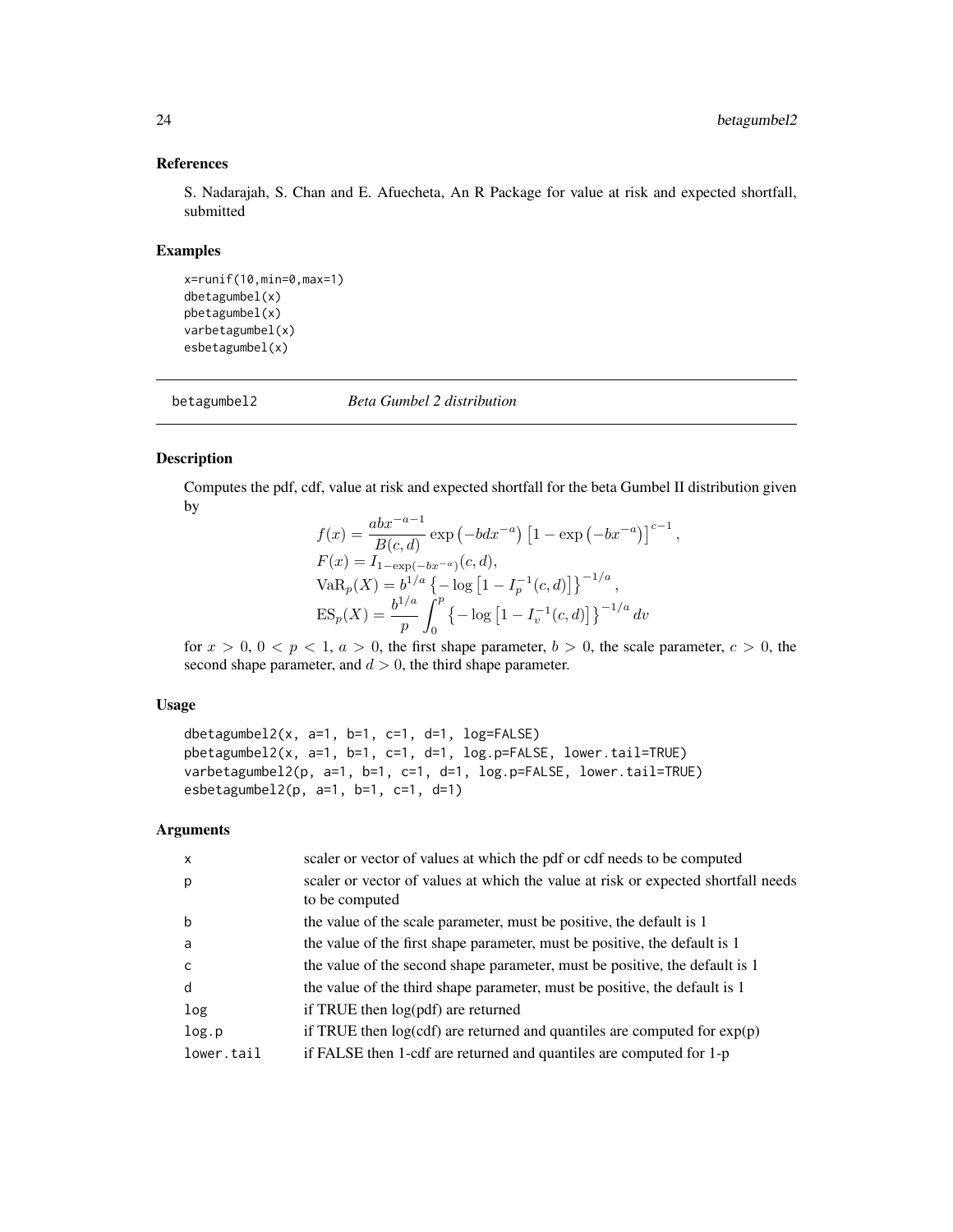## <span id="page-24-0"></span>betalognorm 25

#### Value

An object of the same length as x, giving the pdf or cdf values computed at x or an object of the same length as p, giving the values at risk or expected shortfall computed at p.

## Author(s)

Saralees Nadarajah

#### References

S. Nadarajah, S. Chan and E. Afuecheta, An R Package for value at risk and expected shortfall, submitted

#### Examples

```
x=runif(10,min=0,max=1)
dbetagumbel2(x)
pbetagumbel2(x)
varbetagumbel2(x)
#esbetagumbel2(x)
```
betalognorm *Beta lognormal distribution*

#### Description

Computes the pdf, cdf, value at risk and expected shortfall for the beta lognormal distribution due to Castellares et al. (2013) given by

$$
f(x) = \frac{1}{\sigma x B(a, b)} \phi \left( \frac{\log x - \mu}{\sigma} \right) \Phi^{a-1} \left( \frac{\log x - \mu}{\sigma} \right) \Phi^{b-1} \left( \frac{\mu - \log x}{\sigma} \right),
$$
  
\n
$$
F(x) = I_{\Phi \left( \frac{\log x - \mu}{\sigma} \right)}(a, b),
$$
  
\n
$$
VaR_p(X) = \exp \left[ \mu + \sigma \Phi^{-1} \left( I_p^{-1}(a, b) \right) \right],
$$
  
\n
$$
ES_p(X) = \frac{\exp(\mu)}{p} \int_0^p \exp \left[ \sigma \Phi^{-1} \left( I_v^{-1}(a, b) \right) \right] dv
$$

for  $x > 0$ ,  $0 < p < 1$ ,  $-\infty < \mu < \infty$ , the location parameter,  $\sigma > 0$ , the scale parameter,  $a > 0$ , the first shape parameter, and  $b > 0$ , the second shape parameter, where  $\phi(\cdot)$  denotes the pdf of a standard normal random variable, and  $\Phi(\cdot)$  denotes the cdf of a standard normal random variable.

#### Usage

```
dbetalognorm(x, a=1, b=1, mu=0, sigma=1, log=FALSE)
pbetalognorm(x, a=1, b=1, mu=0, sigma=1, log.p=FALSE, lower.tail=TRUE)
varbetalognorm(p, a=1, b=1, mu=0, sigma=1, log.p=FALSE, lower.tail=TRUE)
esbetalognorm(p, a=1, b=1, mu=0, sigma=1)
```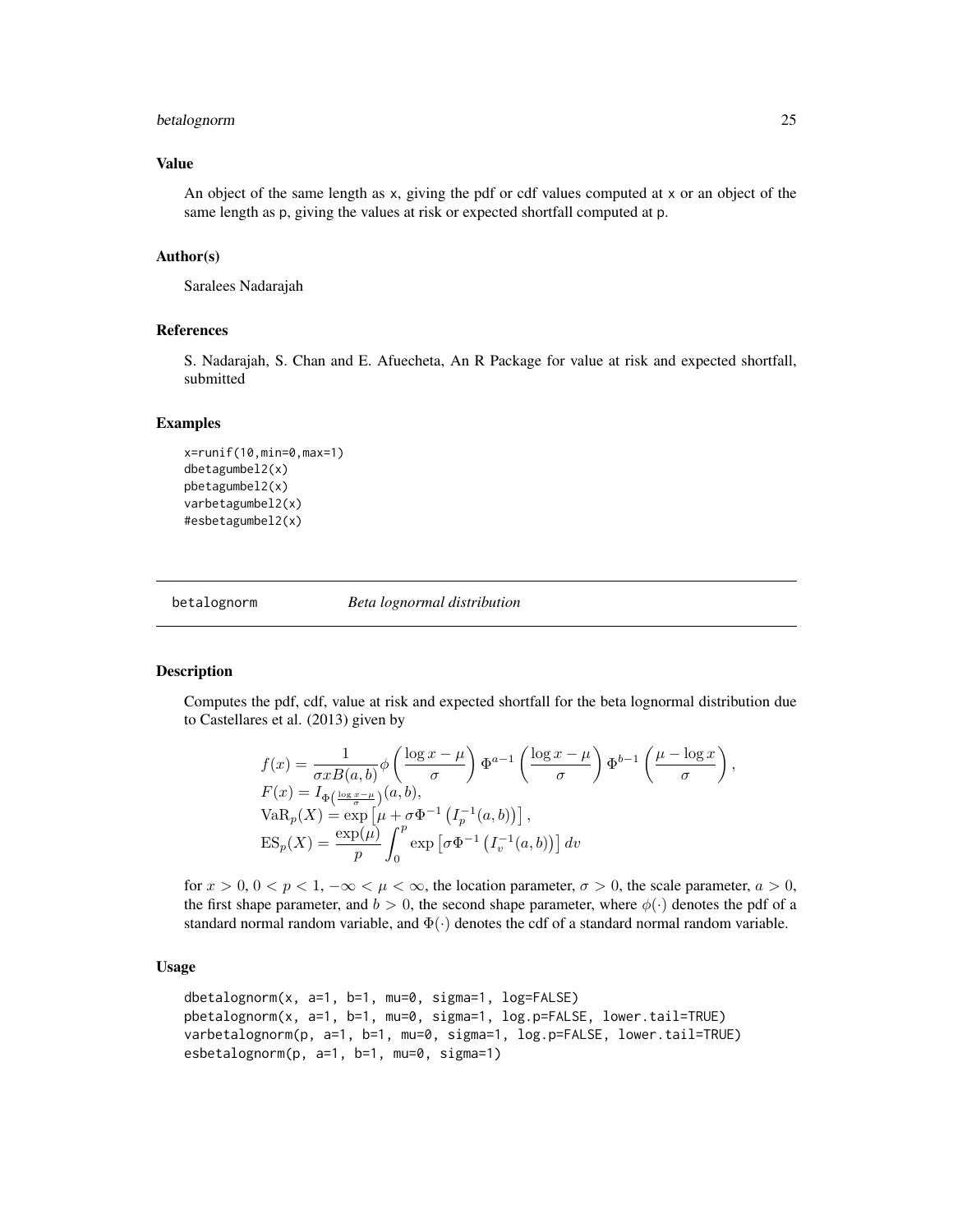## <span id="page-25-0"></span>Arguments

| $\mathsf{x}$ | scaler or vector of values at which the pdf or cdf needs to be computed                             |
|--------------|-----------------------------------------------------------------------------------------------------|
| p            | scaler or vector of values at which the value at risk or expected shortfall needs<br>to be computed |
| mu           | the value of the location parameter, can take any real value, the default is zero                   |
| sigma        | the value of the scale parameter, must be positive, the default is 1                                |
| a            | the value of the first shape parameter, must be positive, the default is 1                          |
| $\mathbf b$  | the value of the second shape parameter, must be positive, the default is 1                         |
| log          | if TRUE then log(pdf) are returned                                                                  |
| log.p        | if TRUE then $log(cdf)$ are returned and quantiles are computed for $exp(p)$                        |
| lower.tail   | if FALSE then 1-cdf are returned and quantiles are computed for 1-p                                 |

## Value

An object of the same length as x, giving the pdf or cdf values computed at x or an object of the same length as p, giving the values at risk or expected shortfall computed at p.

## Author(s)

Saralees Nadarajah

## References

S. Nadarajah, S. Chan and E. Afuecheta, An R Package for value at risk and expected shortfall, submitted

## Examples

```
x=runif(10,min=0,max=1)
dbetalognorm(x)
pbetalognorm(x)
varbetalognorm(x)
esbetalognorm(x)
```
betalomax *Beta Lomax distribution*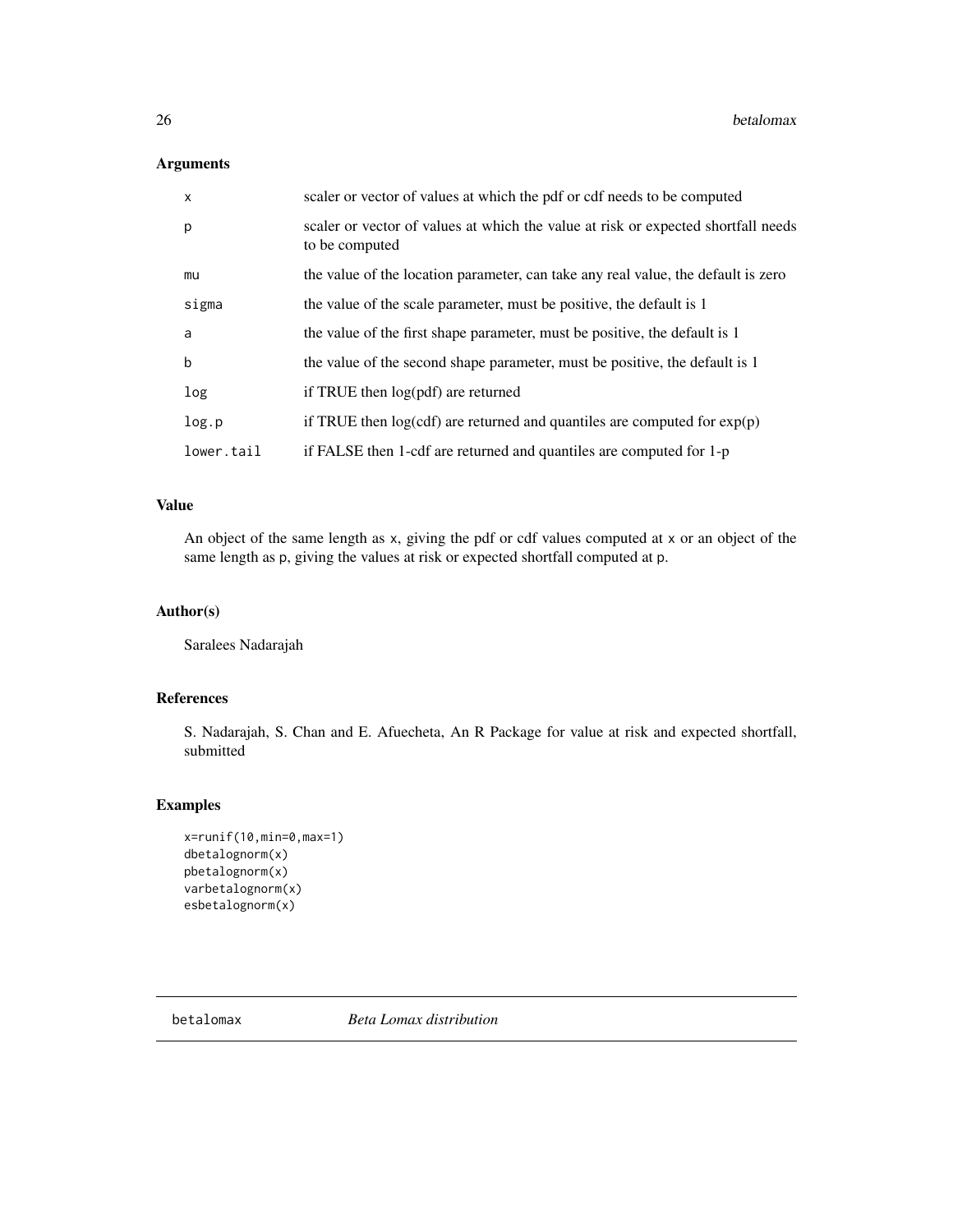#### betalomax 27

## Description

Computes the pdf, cdf, value at risk and expected shortfall for the beta Lomax distribution due to Lemonte and Cordeiro (2013) given by

$$
f(x) = \frac{\alpha}{\lambda B(a,b)} \left(1 + \frac{x}{\lambda}\right)^{-b\alpha - 1} \left[1 - \left(1 + \frac{x}{\lambda}\right)^{-\alpha}\right]^{a-1},
$$
  
\n
$$
F(x) = I_{1-(1+\frac{x}{\lambda})^{-\alpha}}(a,b),
$$
  
\n
$$
VaR_p(X) = \lambda \left[1 - I_p^{-1}(a,b)\right]^{-1/\alpha} - \lambda,
$$
  
\n
$$
ES_p(X) = \frac{\lambda}{p} \int_0^p \left[1 - I_v^{-1}(a,b)\right]^{-1/\alpha} dv - \lambda
$$

for  $x > 0$ ,  $0 < p < 1$ ,  $a > 0$ , the first shape parameter,  $b > 0$ , the second shape parameter,  $\alpha > 0$ , the third shape parameter, and  $\lambda > 0$ , the scale parameter.

#### Usage

dbetalomax(x, a=1, b=1, alpha=1, lambda=1, log=FALSE) pbetalomax(x, a=1, b=1, alpha=1, lambda=1, log.p=FALSE, lower.tail=TRUE) varbetalomax(p, a=1, b=1, alpha=1, lambda=1, log.p=FALSE, lower.tail=TRUE) esbetalomax(p, a=1, b=1, alpha=1, lambda=1)

#### Arguments

| $\mathsf{x}$ | scaler or vector of values at which the pdf or cdf needs to be computed                             |
|--------------|-----------------------------------------------------------------------------------------------------|
| p            | scaler or vector of values at which the value at risk or expected shortfall needs<br>to be computed |
| lambda       | the value of the scale parameter, must be positive, the default is 1                                |
| a            | the value of the first scale parameter, must be positive, the default is 1                          |
| b            | the value of the second scale parameter, must be positive, the default is 1                         |
| alpha        | the value of the third scale parameter, must be positive, the default is 1                          |
| log          | if TRUE then $log(pdf)$ are returned                                                                |
| log.p        | if TRUE then $log(cdf)$ are returned and quantiles are computed for $exp(p)$                        |
| lower.tail   | if FALSE then 1-cdf are returned and quantiles are computed for 1-p                                 |
|              |                                                                                                     |

#### Value

An object of the same length as x, giving the pdf or cdf values computed at x or an object of the same length as p, giving the values at risk or expected shortfall computed at p.

#### Author(s)

Saralees Nadarajah

#### References

S. Nadarajah, S. Chan and E. Afuecheta, An R Package for value at risk and expected shortfall, submitted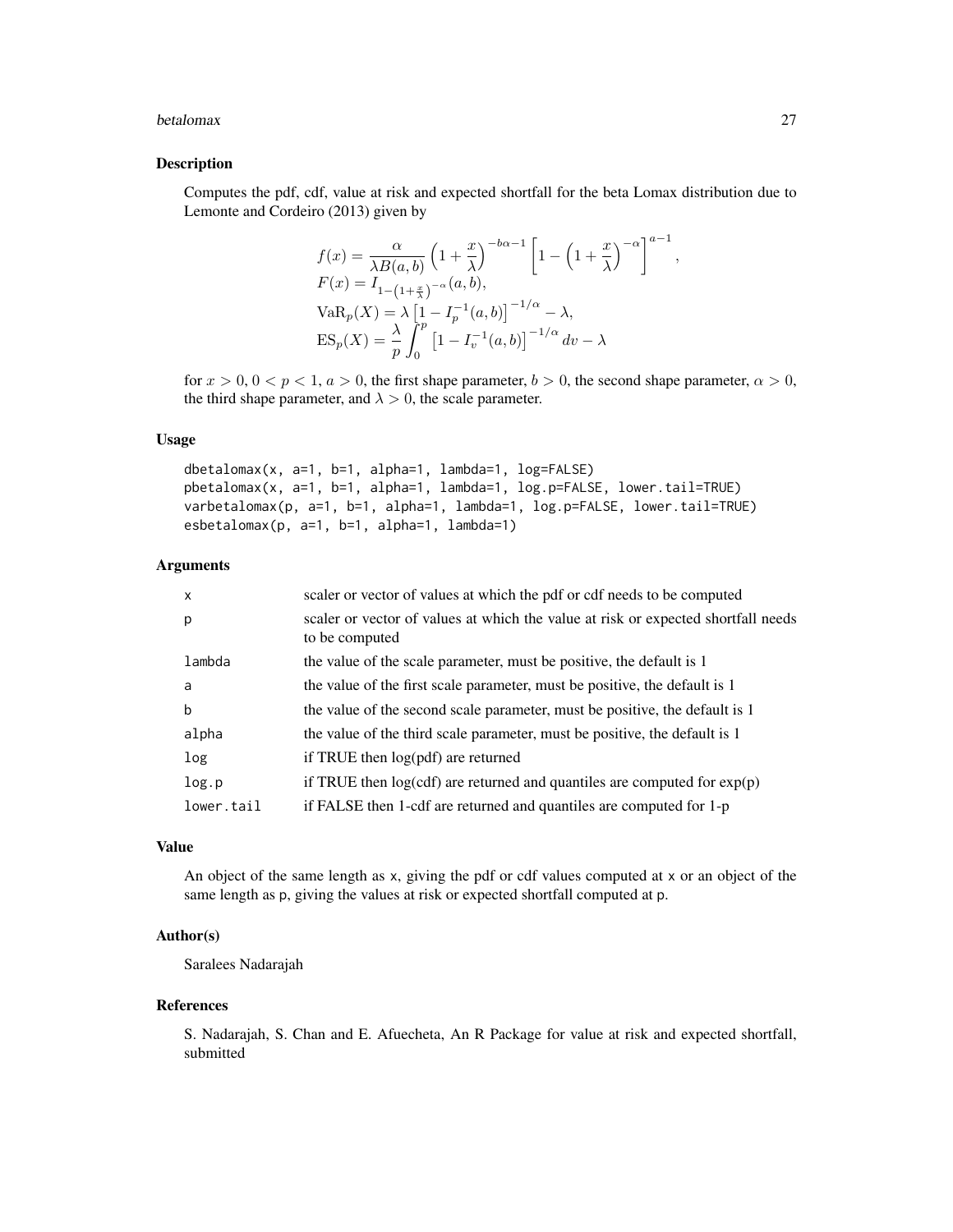#### 28 betanorm and the contract of the contract of the contract of the contract of the contract of the contract of the contract of the contract of the contract of the contract of the contract of the contract of the contract o

## Examples

```
x=runif(10,min=0,max=1)
dbetalomax(x)
pbetalomax(x)
varbetalomax(x)
esbetalomax(x)
```

| betanorm |  |
|----------|--|
|          |  |

betanorm *Beta normal distribution*

## Description

Computes the pdf, cdf, value at risk and expected shortfall for the beta normal distribution due to Eugene et al. (2002) given by

$$
f(x) = \frac{1}{\sigma B(a,b)} \phi\left(\frac{x-\mu}{\sigma}\right) \Phi^{a-1}\left(\frac{x-\mu}{\sigma}\right) \Phi^{b-1}\left(\frac{\mu-x}{\sigma}\right),
$$
  
\n
$$
F(x) = I_{\Phi\left(\frac{x-\mu}{\sigma}\right)}(a,b),
$$
  
\n
$$
VaR_p(X) = \mu + \sigma \Phi^{-1}\left(I_p^{-1}(a,b)\right),
$$
  
\n
$$
ES_p(X) = \mu + \frac{\sigma}{p} \int_0^p \Phi^{-1}\left(I_v^{-1}(a,b)\right) dv
$$

for  $-\infty < x < \infty$ ,  $0 < p < 1$ ,  $-\infty < \mu < \infty$ , the location parameter,  $\sigma > 0$ , the scale parameter,  $a > 0$ , the first shape parameter, and  $b > 0$ , the second shape parameter.

## Usage

dbetanorm(x, mu=0, sigma=1, a=1, b=1, log=FALSE) pbetanorm(x, mu=0, sigma=1, a=1, b=1, log.p=FALSE, lower.tail=TRUE) varbetanorm(p, mu=0, sigma=1, a=1, b=1, log.p=FALSE, lower.tail=TRUE) esbetanorm(p, mu=0, sigma=1, a=1, b=1)

| $\mathsf{x}$ | scaler or vector of values at which the pdf or cdf needs to be computed                             |
|--------------|-----------------------------------------------------------------------------------------------------|
| p            | scaler or vector of values at which the value at risk or expected shortfall needs<br>to be computed |
| mu           | the value of the location parameter, can take any real value, the default is zero                   |
| sigma        | the value of the scale parameter, must be positive, the default is 1                                |
| a            | the value of the first shape parameter, must be positive, the default is 1                          |
| b            | the value of the second shape parameter, must be positive, the default is 1                         |
| log          | if TRUE then $log(pdf)$ are returned                                                                |
| log.p        | if TRUE then $log(cdf)$ are returned and quantiles are computed for $exp(p)$                        |
| lower.tail   | if FALSE then 1-cdf are returned and quantiles are computed for 1-p                                 |

<span id="page-27-0"></span>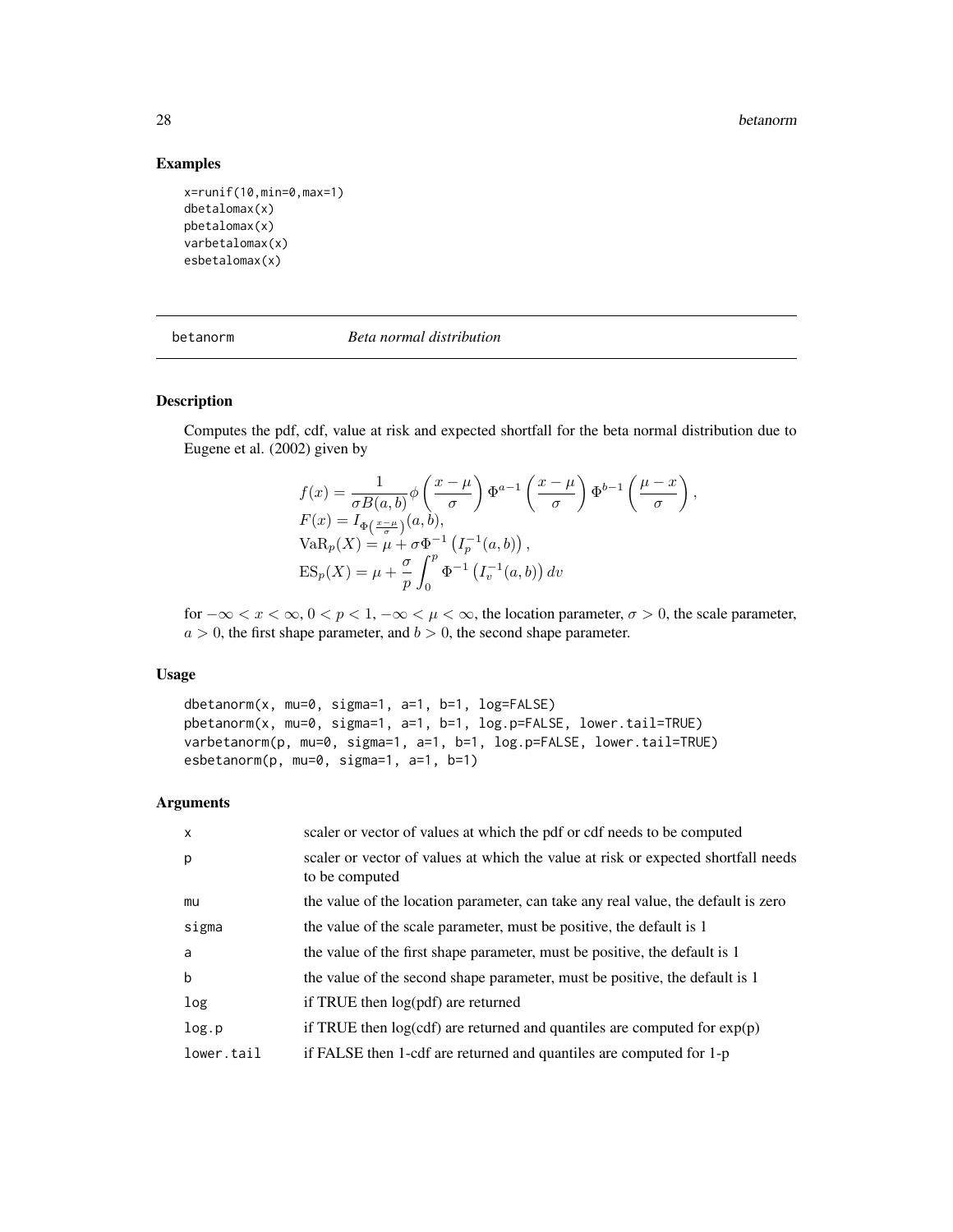## <span id="page-28-0"></span>betapareto 29

#### Value

An object of the same length as x, giving the pdf or cdf values computed at x or an object of the same length as p, giving the values at risk or expected shortfall computed at p.

#### Author(s)

Saralees Nadarajah

## References

S. Nadarajah, S. Chan and E. Afuecheta, An R Package for value at risk and expected shortfall, submitted

#### Examples

```
x=runif(10,min=0,max=1)
dbetanorm(x)
pbetanorm(x)
varbetanorm(x)
esbetanorm(x)
```
betapareto *Beta Pareto distribution*

#### Description

Computes the pdf, cdf, value at risk and expected shortfall for the beta Pareto distribution due to Akinsete et al. (2008) given by

$$
f(x) = \frac{aK^{ad}x^{-ad-1}}{B(c,d)} \left[ 1 - \left(\frac{K}{x}\right)^a \right]^{c-1},
$$
  
\n
$$
F(x) = I_{1-(\frac{K}{x})^a}(c,d),
$$
  
\n
$$
VaR_p(X) = K \left[ 1 - I_p^{-1}(c,d) \right]^{-1/a},
$$
  
\n
$$
ES_p(X) = \frac{K}{p} \int_0^p \left[ 1 - I_v^{-1}(c,d) \right]^{-1/a} dv
$$

for  $x \geq K$ ,  $0 \lt p \lt 1$ ,  $K > 0$ , the scale parameter,  $a > 0$ , the first shape parameter,  $c > 0$ , the second shape parameter, and  $d > 0$ , the third shape parameter.

## Usage

```
dbetapareto(x, K=1, a=1, c=1, d=1, log=FALSE)
pbetapareto(x, K=1, a=1, c=1, d=1, log.p=FALSE, lower.tail=TRUE)
varbetapareto(p, K=1, a=1, c=1, d=1, log.p=FALSE, lower.tail=TRUE)
esbetapareto(p, K=1, a=1, c=1, d=1)
```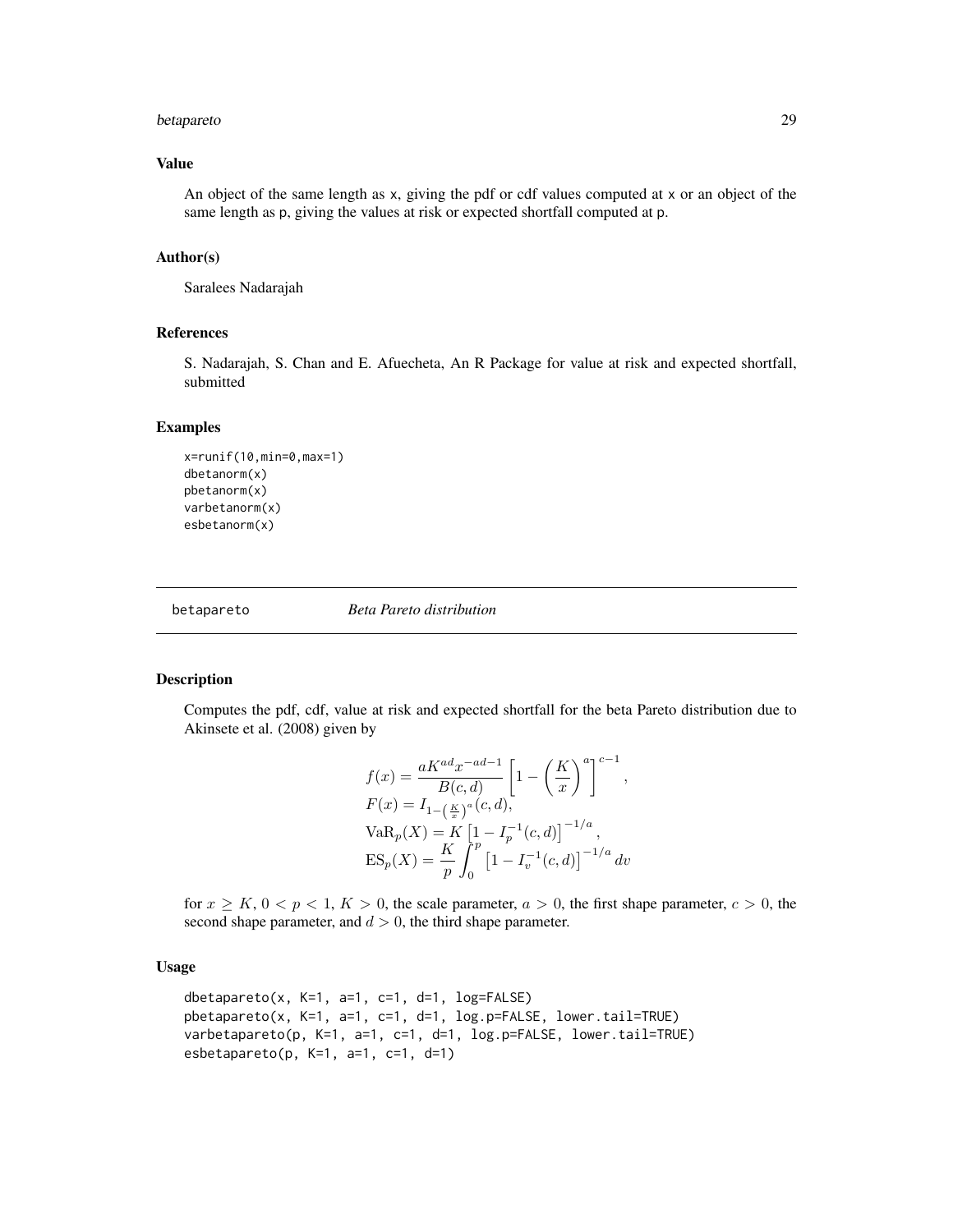## <span id="page-29-0"></span>Arguments

| $\mathsf{x}$ | scaler or vector of values at which the pdf or cdf needs to be computed                             |
|--------------|-----------------------------------------------------------------------------------------------------|
| p            | scaler or vector of values at which the value at risk or expected shortfall needs<br>to be computed |
| К            | the value of the scale parameter, must be positive, the default is 1                                |
| a            | the value of the first shape parameter, must be positive, the default is 1                          |
| $\mathsf{C}$ | the value of the second shape parameter, must be positive, the default is 1                         |
| d            | the value of the third shape parameter, must be positive, the default is 1                          |
| log          | if TRUE then $log(pdf)$ are returned                                                                |
| log.p        | if TRUE then $log(cd)$ are returned and quantiles are computed for $exp(p)$                         |
| lower.tail   | if FALSE then 1-cdf are returned and quantiles are computed for 1-p                                 |

## Value

An object of the same length as x, giving the pdf or cdf values computed at x or an object of the same length as p, giving the values at risk or expected shortfall computed at p.

## Author(s)

Saralees Nadarajah

## References

S. Nadarajah, S. Chan and E. Afuecheta, An R Package for value at risk and expected shortfall, submitted

## Examples

```
x=runif(10,min=0,max=1)
dbetapareto(x)
pbetapareto(x)
varbetapareto(x)
esbetapareto(x)
```
betaweibull *Beta Weibull distribution*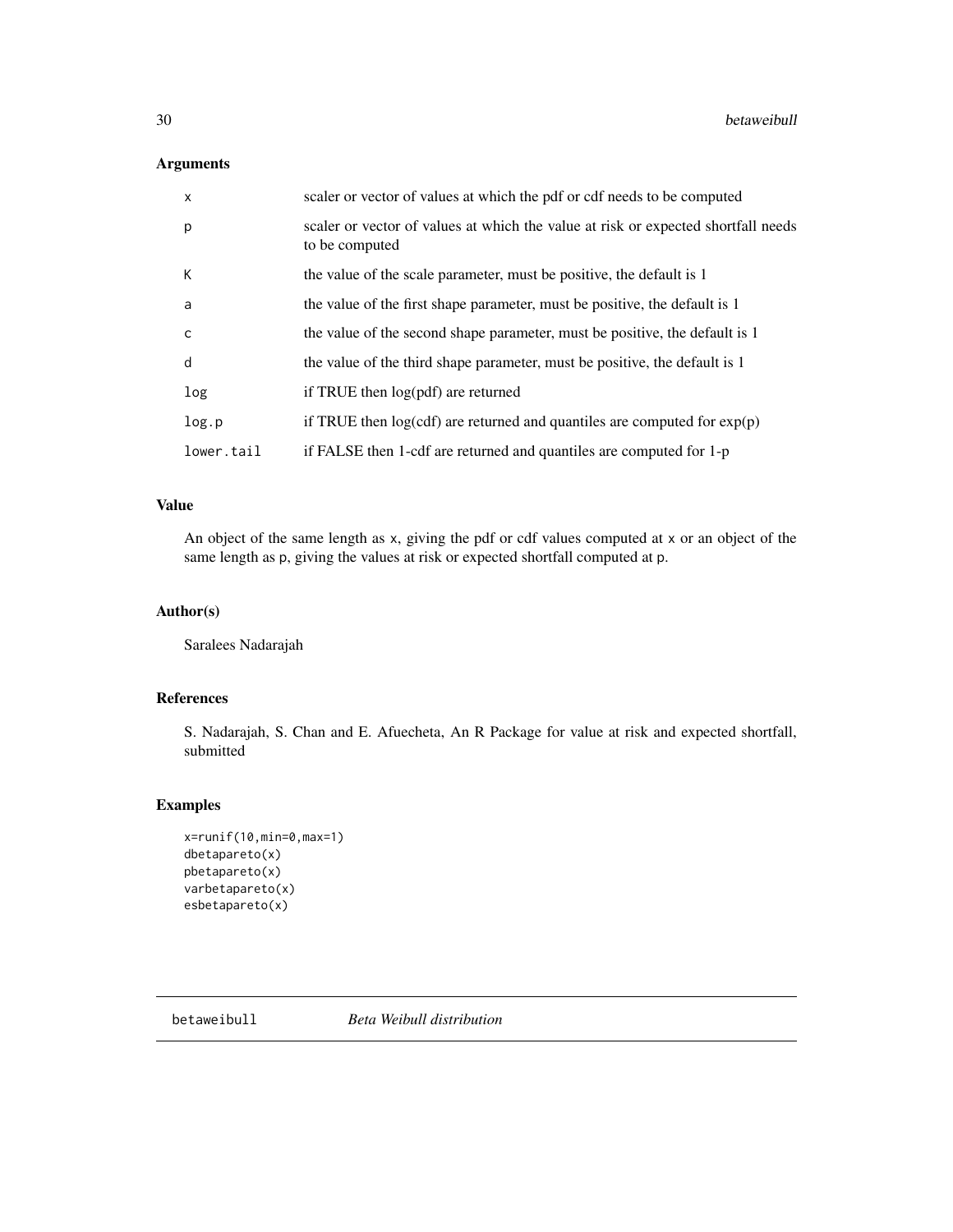#### betaweibull 31

## Description

Computes the pdf, cdf, value at risk and expected shortfall for the beta Weibull distribution due to Cordeiro et al. (2012b) given by

$$
f(x) = \frac{\alpha x^{\alpha - 1}}{\sigma^{\alpha} B(a, b)} \exp\left\{-b\left(\frac{x}{\sigma}\right)^{\alpha}\right\} \left[1 - \exp\left\{-\left(\frac{x}{\sigma}\right)^{\alpha}\right\}\right]^{a - 1},
$$
  
\n
$$
F(x) = I_{1 - \exp\left\{-\left(\frac{x}{\sigma}\right)^{\alpha}\right\}}(a, b),
$$
  
\n
$$
VaR_p(X) = \sigma \left\{-\log\left[1 - I_p^{-1}(a, b)\right]\right\}^{1/\alpha},
$$
  
\n
$$
ES_p(X) = \frac{\sigma}{p} \int_0^p \left\{-\log\left[1 - I_v^{-1}(a, b)\right]\right\}^{1/\alpha} dv
$$

for  $x > 0$ ,  $0 < p < 1$ ,  $a > 0$ , the first shape parameter,  $b > 0$ , the second shape parameter,  $\alpha > 0$ , the third shape parameter, and  $\sigma > 0$ , the scale parameter.

## Usage

dbetaweibull(x, a=1, b=1, alpha=1, sigma=1, log=FALSE) pbetaweibull(x, a=1, b=1, alpha=1, sigma=1, log.p=FALSE, lower.tail=TRUE) varbetaweibull(p, a=1, b=1, alpha=1, sigma=1, log.p=FALSE, lower.tail=TRUE) esbetaweibull(p, a=1, b=1, alpha=1, sigma=1)

## Arguments

| $\mathsf{x}$ | scaler or vector of values at which the pdf or cdf needs to be computed                             |
|--------------|-----------------------------------------------------------------------------------------------------|
| p            | scaler or vector of values at which the value at risk or expected shortfall needs<br>to be computed |
| sigma        | the value of the scale parameter, must be positive, the default is 1                                |
| a            | the value of the first shape parameter, must be positive, the default is 1                          |
| b            | the value of the second shape parameter, must be positive, the default is 1                         |
| alpha        | the value of the third shape parameter, must be positive, the default is 1                          |
| log          | if TRUE then $log(pdf)$ are returned                                                                |
| log.p        | if TRUE then $log(cdf)$ are returned and quantiles are computed for $exp(p)$                        |
| lower.tail   | if FALSE then 1-cdf are returned and quantiles are computed for 1-p                                 |
|              |                                                                                                     |

#### Value

An object of the same length as x, giving the pdf or cdf values computed at x or an object of the same length as p, giving the values at risk or expected shortfall computed at p.

#### Author(s)

Saralees Nadarajah

#### References

S. Nadarajah, S. Chan and E. Afuecheta, An R Package for value at risk and expected shortfall, submitted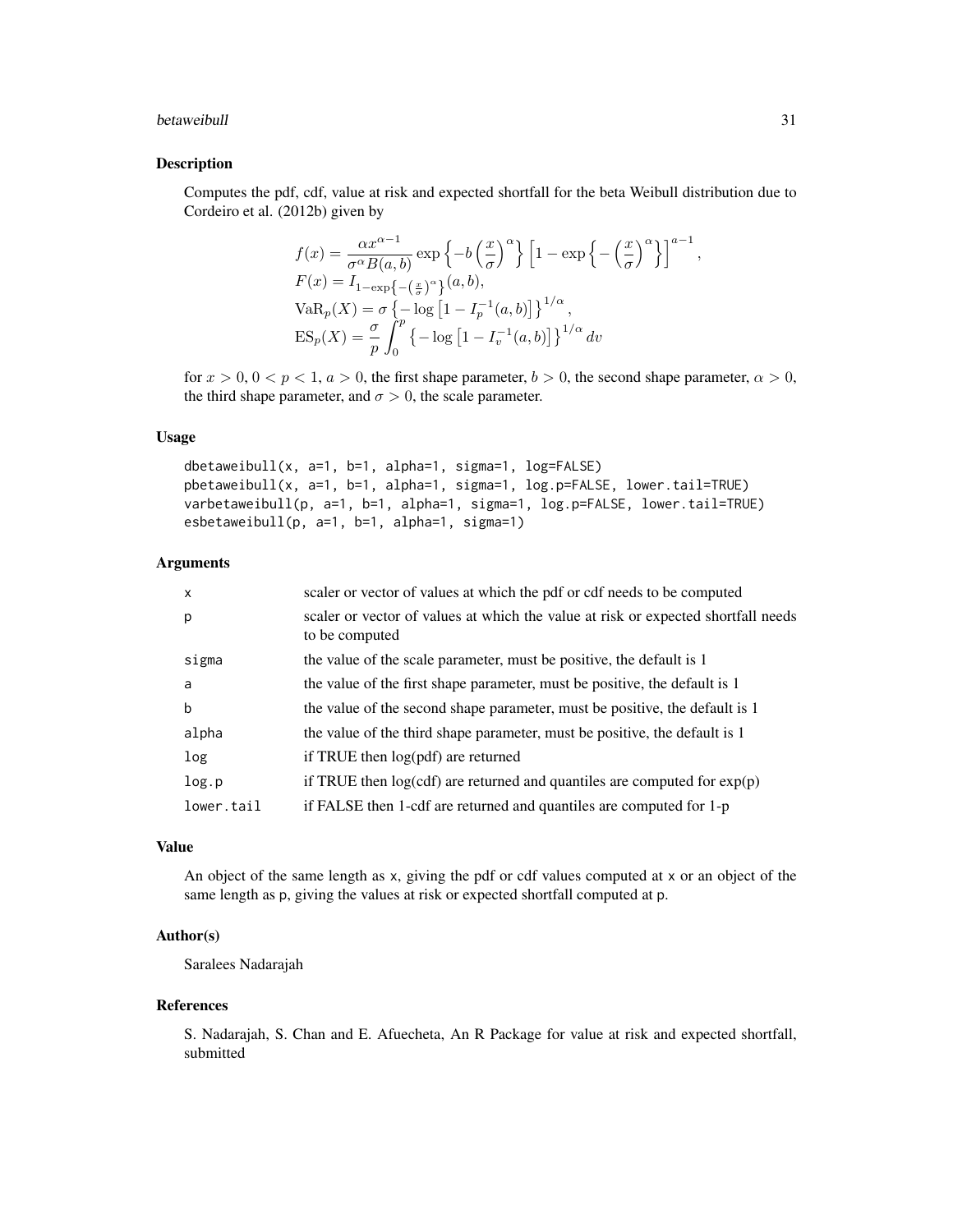## Examples

```
x=runif(10,min=0,max=1)
dbetaweibull(x)
pbetaweibull(x)
varbetaweibull(x)
esbetaweibull(x)
```

|         | ×      |
|---------|--------|
| ۰,<br>I | ٦<br>٠ |

#### BS *Birnbaum-Saunders distribution*

## Description

Computes the pdf, cdf, value at risk and expected shortfall for the Birnbaum-Saunders distribution due to Birnbaum and Saunders (1969a, 1969b) given by

$$
f(x) = \frac{x^{1/2} + x^{-1/2}}{2\gamma x} \phi\left(\frac{x^{1/2} - x^{-1/2}}{\gamma}\right),
$$
  
\n
$$
F(x) = \Phi\left(\frac{x^{1/2} - x^{-1/2}}{\gamma}\right),
$$
  
\n
$$
VaR_p(X) = \frac{1}{4}\left\{\gamma\Phi^{-1}(p) + \sqrt{4 + \gamma^2 \left[\Phi^{-1}(p)\right]^2}\right\}^2,
$$
  
\n
$$
ES_p(X) = \frac{1}{4p} \int_0^p \left\{\gamma\Phi^{-1}(v) + \sqrt{4 + \gamma^2 \left[\Phi^{-1}(v)\right]^2}\right\}^2 dv
$$

for  $x > 0$ ,  $0 < p < 1$ , and  $\gamma > 0$ , the scale parameter.

#### Usage

```
dBS(x, gamma=1, log=FALSE)
pBS(x, gamma=1, log.p=FALSE, lower.tail=TRUE)
varBS(p, gamma=1, log.p=FALSE, lower.tail=TRUE)
esBS(p, gamma=1)
```
## Arguments

| $\mathsf{x}$ | scaler or vector of values at which the pdf or cdf needs to be computed                             |
|--------------|-----------------------------------------------------------------------------------------------------|
| p            | scaler or vector of values at which the value at risk or expected shortfall needs<br>to be computed |
| gamma        | the value of the scale parameter, must be positive, the default is 1                                |
| log          | if TRUE then log(pdf) are returned                                                                  |
| log.p        | if TRUE then $log(cd)$ are returned and quantiles are computed for $exp(p)$                         |
| lower.tail   | if FALSE then 1-cdf are returned and quantiles are computed for 1-p                                 |

#### Value

An object of the same length as x, giving the pdf or cdf values computed at x or an object of the same length as p, giving the values at risk or expected shortfall computed at p.

<span id="page-31-0"></span>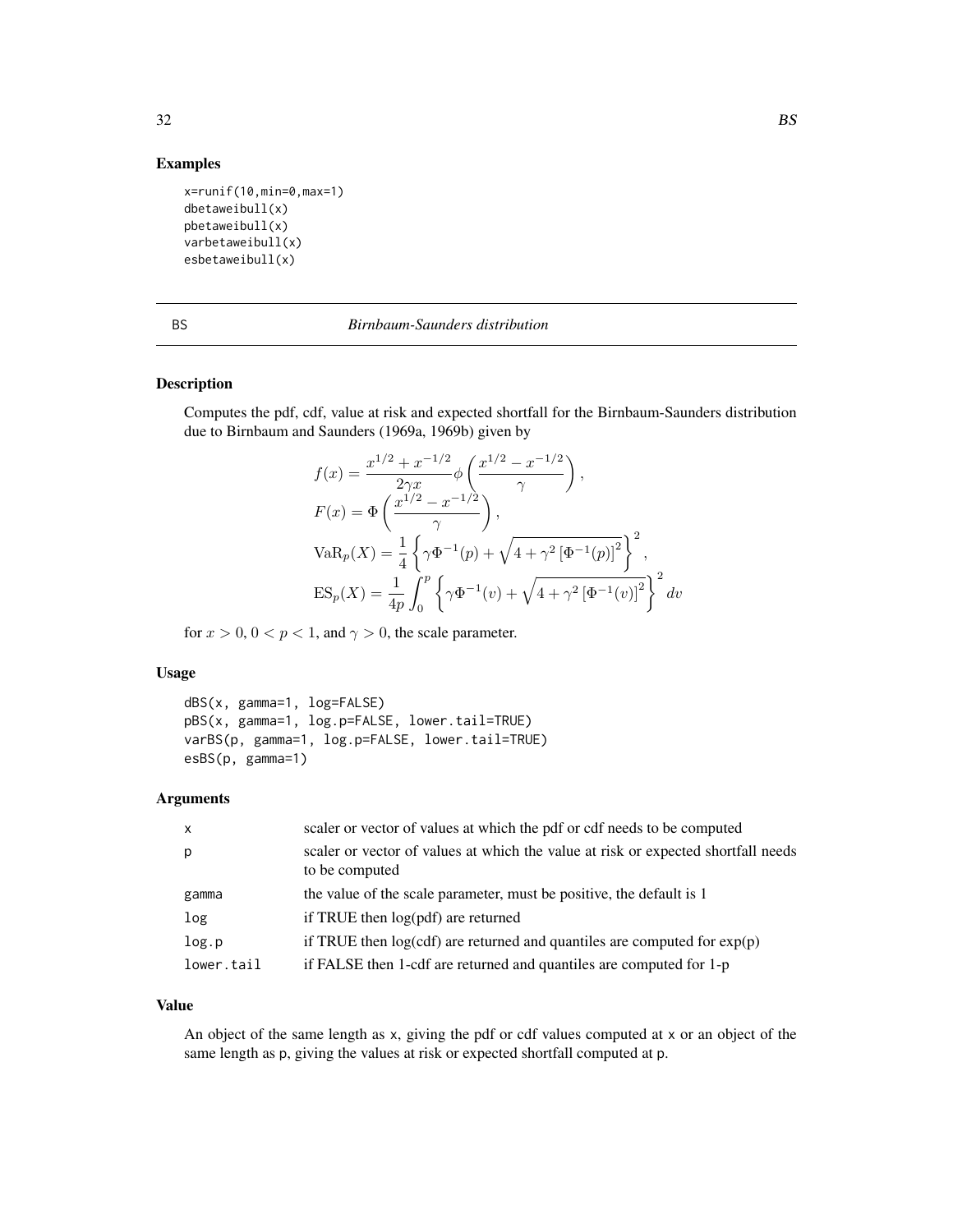<span id="page-32-0"></span>burr 33

#### Author(s)

Saralees Nadarajah

#### References

S. Nadarajah, S. Chan and E. Afuecheta, An R Package for value at risk and expected shortfall, submitted

#### Examples

x=runif(10,min=0,max=1) dBS(x) pBS(x) varBS(x) esBS(x)

burr *Burr distribution*

#### Description

Computes the pdf, cdf, value at risk and expected shortfall for the Burr distribution due to Burr (1942) given by

$$
f(x) = \frac{ba^b}{x^{b+1}} \left[ 1 + (x/a)^{-b} \right]^{-2},
$$
  
\n
$$
F(x) = \frac{1 + (x/a)^{-b}}{1 + (x/a)^{-b}},
$$
  
\n
$$
VaR_p(X) = ap^{1/b}(1-p)^{-1/b},
$$
  
\n
$$
ES_p(X) = \frac{a}{p}B_p(1/b + 1, 1 - 1/b)
$$

for  $x > 0$ ,  $0 < p < 1$ ,  $a > 0$ , the scale parameter, and  $b > 0$ , the shape parameter, where  $B_x(a, b) = \int_0^x t^{a-1} (1-t)^{b-1} dt$  denotes the incomplete beta function.

## Usage

```
dburr(x, a=1, b=1, log=FALSE)
pburr(x, a=1, b=1, log.p=FALSE, lower.tail=TRUE)
varburr(p, a=1, b=1, log.p=FALSE, lower.tail=TRUE)
esburr(p, a=1, b=1)
```

| $\mathsf{X}$ | scaler or vector of values at which the pdf or cdf needs to be computed                             |
|--------------|-----------------------------------------------------------------------------------------------------|
| р            | scaler or vector of values at which the value at risk or expected shortfall needs<br>to be computed |
| a            | the value of the scale parameter, must be positive, the default is 1                                |
| b            | the value of the shape parameter, must be positive, the default is 1                                |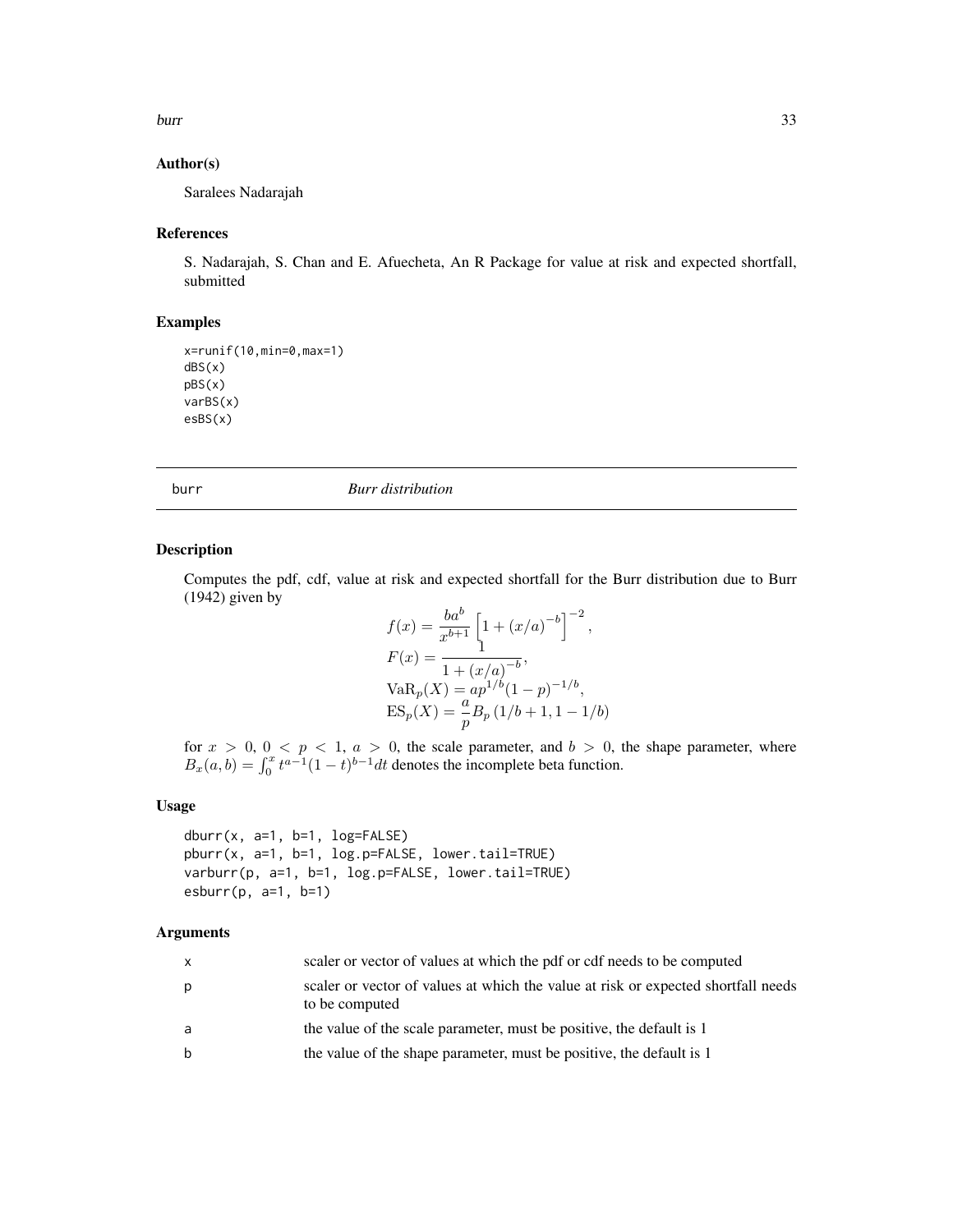<span id="page-33-0"></span>

| log        | if TRUE then log(pdf) are returned                                           |
|------------|------------------------------------------------------------------------------|
| log.p      | if TRUE then $log(cdf)$ are returned and quantiles are computed for $exp(p)$ |
| lower.tail | if FALSE then 1-cdf are returned and quantiles are computed for 1-p          |

#### Value

An object of the same length as x, giving the pdf or cdf values computed at x or an object of the same length as p, giving the values at risk or expected shortfall computed at p.

## Author(s)

Saralees Nadarajah

#### References

S. Nadarajah, S. Chan and E. Afuecheta, An R Package for value at risk and expected shortfall, submitted

#### Examples

```
x=runif(10,min=0,max=1)
dburr(x)
pburr(x)
varburr(x)
esburr(x)
```
burr7 *Burr XII distribution*

#### Description

Computes the pdf, cdf, value at risk and expected shortfall for the Burr XII distribution due to Burr (1942) given by

$$
f(x) = \frac{kcx^{c-1}}{(1+x^c)^{k+1}},
$$
  
\n
$$
F(x) = 1 - (1+x^c)^{-k},
$$
  
\n
$$
VaR_p(X) = \left[ (1-p)^{-1/k} - 1 \right]^{1/c},
$$
  
\n
$$
ES_p(X) = \frac{1}{p} \int_0^p \left[ (1-v)^{-1/k} - 1 \right]^{1/c} dv
$$

for  $x > 0$ ,  $0 < p < 1$ ,  $c > 0$ , the first shape parameter, and  $k > 0$ , the second shape parameter.

## Usage

dburr $7(x, k=1, c=1, log=FALSE)$ pburr7(x, k=1, c=1, log.p=FALSE, lower.tail=TRUE) varburr7(p, k=1, c=1, log.p=FALSE, lower.tail=TRUE) esburr7(p, k=1, c=1)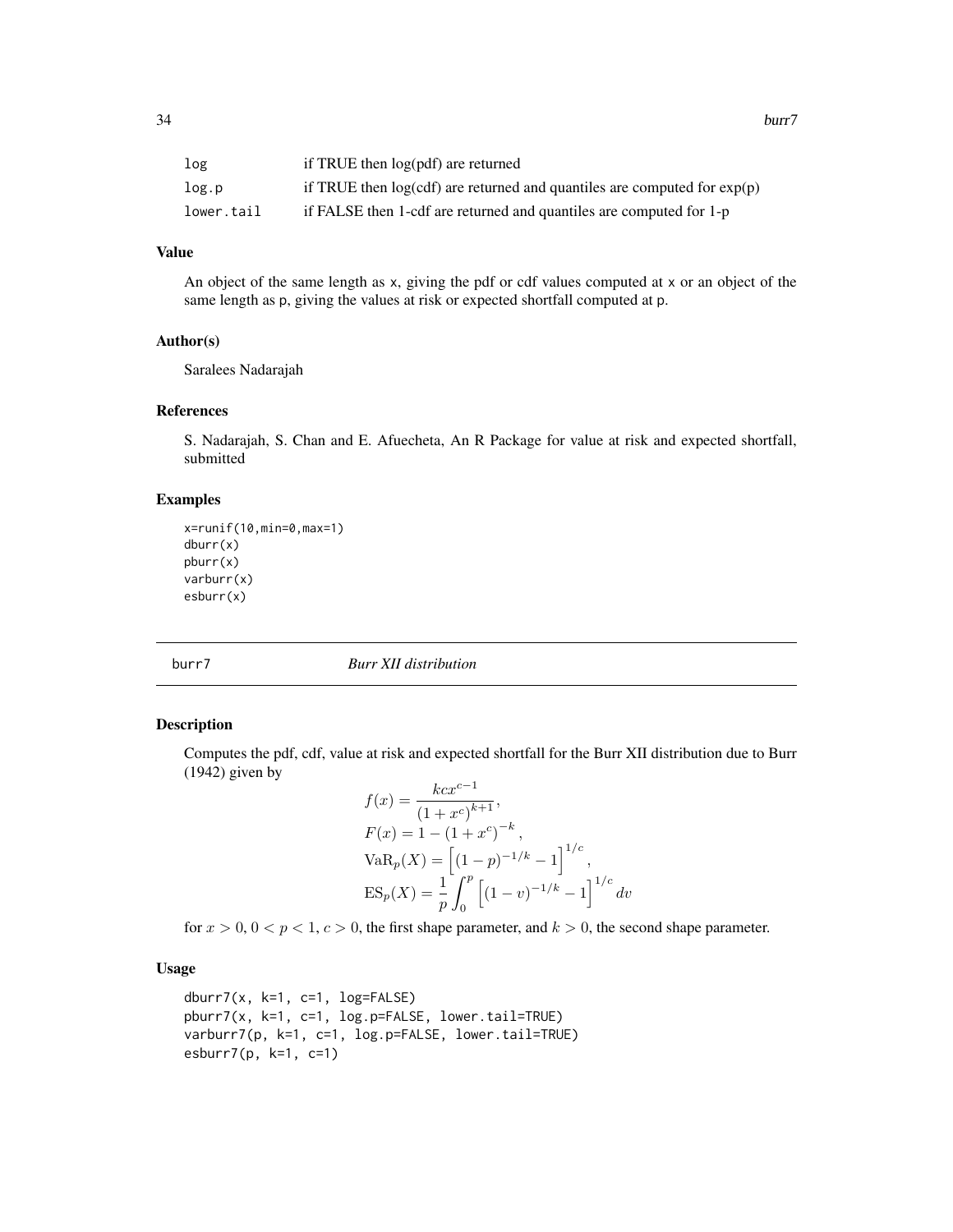#### <span id="page-34-0"></span>Cauchy 35

## Arguments

| $\mathsf{x}$ | scaler or vector of values at which the pdf or cdf needs to be computed                             |
|--------------|-----------------------------------------------------------------------------------------------------|
| p            | scaler or vector of values at which the value at risk or expected shortfall needs<br>to be computed |
| k            | the value of the first shape parameter, must be positive, the default is 1                          |
| C            | the value of the second shape parameter, must be positive, the default is 1                         |
| log          | if TRUE then log(pdf) are returned                                                                  |
| log.p        | if TRUE then $log(cdf)$ are returned and quantiles are computed for $exp(p)$                        |
| lower.tail   | if FALSE then 1-cdf are returned and quantiles are computed for 1-p                                 |

## Value

An object of the same length as x, giving the pdf or cdf values computed at x or an object of the same length as p, giving the values at risk or expected shortfall computed at p.

#### Author(s)

Saralees Nadarajah

#### References

S. Nadarajah, S. Chan and E. Afuecheta, An R Package for value at risk and expected shortfall, submitted

## Examples

```
x=runif(10,min=0,max=1)
dburr7(x)
pburr7(x)
varburr7(x)
esburr7(x)
```
Cauchy *Cauchy distribution*

## Description

Computes the pdf, cdf, value at risk and expected shortfall for the Cauchy distribution given by

$$
f(x) = \frac{1}{\pi} \frac{\sigma}{(x - \mu)^2 + \sigma^2},
$$
  
\n
$$
F(x) = \frac{1}{2} + \frac{1}{\pi} \arctan\left(\frac{x - \mu}{\sigma}\right),
$$
  
\n
$$
VaR_p(X) = \mu + \sigma \tan\left(\pi \left(p - \frac{1}{2}\right)\right),
$$
  
\n
$$
ES_p(X) = \mu + \frac{\sigma}{p} \int_0^p \tan\left(\pi \left(v - \frac{1}{2}\right)\right) dv
$$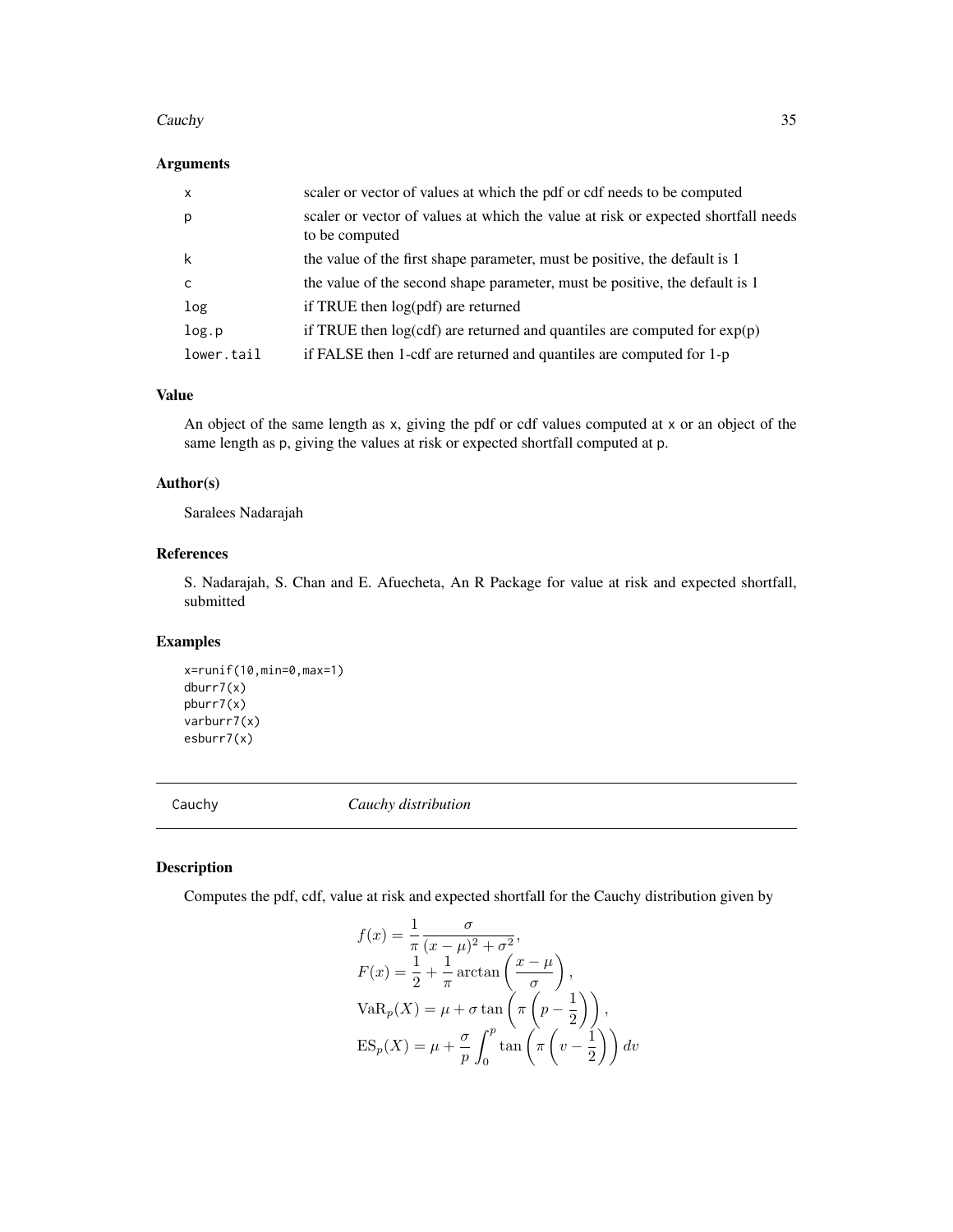for  $-\infty < x < \infty$ ,  $0 < p < 1$ ,  $-\infty < \mu < \infty$ , the location parameter, and  $\sigma > 0$ , the scale parameter.

## Usage

```
dCauchy(x, mu=0, sigma=1, log=FALSE)
pCauchy(x, mu=0, sigma=1, log.p=FALSE, lower.tail=TRUE)
varCauchy(p, mu=0, sigma=1, log.p=FALSE, lower.tail=TRUE)
esCauchy(p, mu=0, sigma=1)
```
## Arguments

| $\mathsf{x}$ | scaler or vector of values at which the pdf or cdf needs to be computed                             |
|--------------|-----------------------------------------------------------------------------------------------------|
| p            | scaler or vector of values at which the value at risk or expected shortfall needs<br>to be computed |
| mu           | the value of the location parameter, can take any real value, the default is zero                   |
| sigma        | the value of the scale parameter, must be positive, the default is 1                                |
| log          | if TRUE then $log(pdf)$ are returned                                                                |
| log.p        | if TRUE then $log(cdf)$ are returned and quantiles are computed for $exp(p)$                        |
| lower.tail   | if FALSE then 1-cdf are returned and quantiles are computed for 1-p                                 |

## Value

An object of the same length as x, giving the pdf or cdf values computed at x or an object of the same length as p, giving the values at risk or expected shortfall computed at p.

## Author(s)

Saralees Nadarajah

## References

S. Nadarajah, S. Chan and E. Afuecheta, An R Package for value at risk and expected shortfall, submitted

#### Examples

```
x=runif(10,min=0,max=1)
dCauchy(x)
pCauchy(x)
varCauchy(x)
esCauchy(x)
```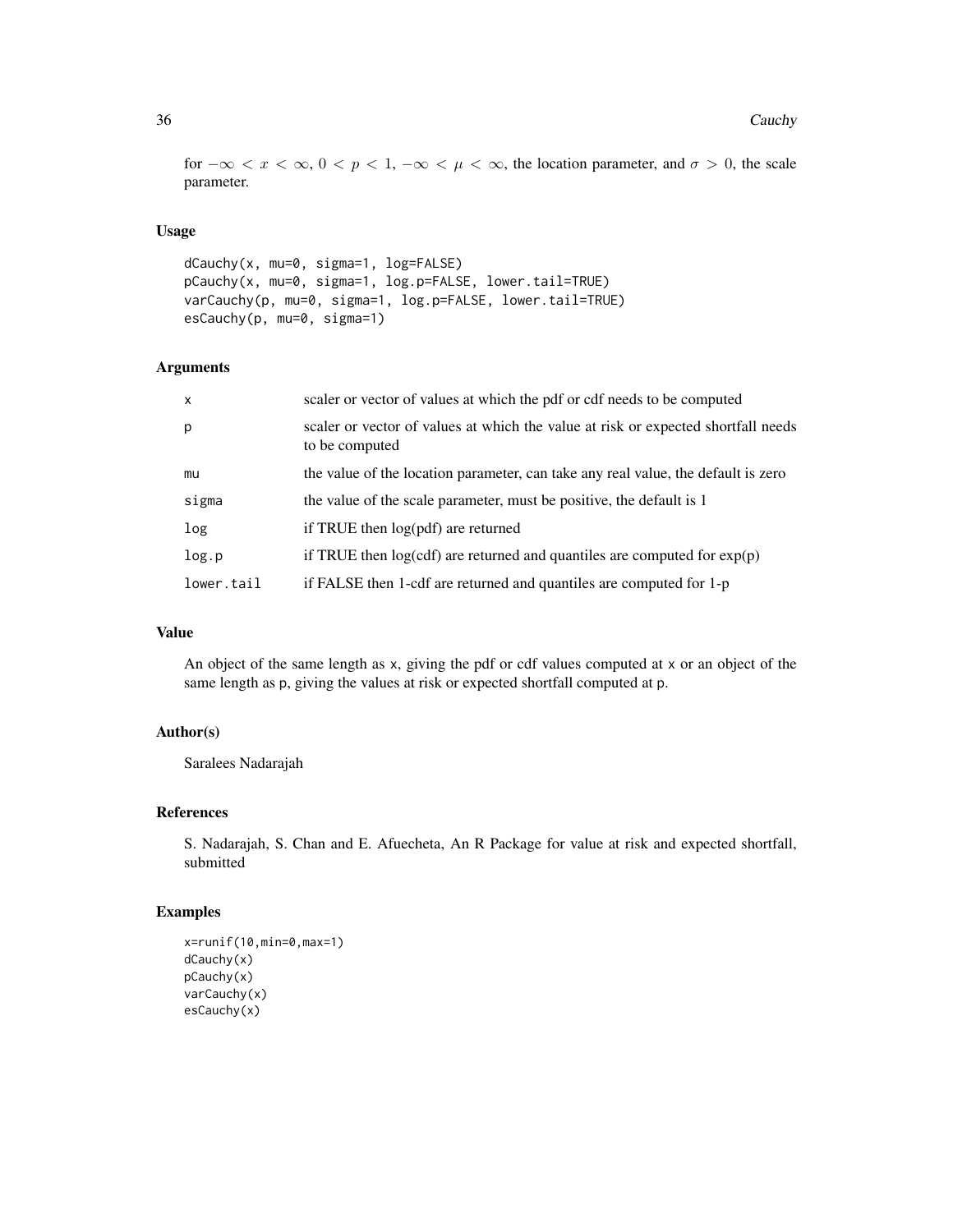Computes the pdf, cdf, value at risk and expected shortfall for the Chen distribution due to Chen (2000) given by

$$
f(x) = \lambda bx^{b-1} \exp (x^b) \exp \left[\lambda - \lambda \exp (x^b)\right],
$$
  
\n
$$
F(x) = 1 - \exp \left[\lambda - \lambda \exp (x^b)\right],
$$
  
\n
$$
VaR_p(X) = \left\{\log \left[1 - \frac{\log(1-p)}{\lambda}\right]\right\}^{1/b},
$$
  
\n
$$
ES_p(X) = \frac{1}{p} \int_0^p \left\{\log \left[1 - \frac{\log(1-v)}{\lambda}\right]\right\}^{1/b} dv
$$

for  $x > 0$ ,  $0 < p < 1$ ,  $b > 0$ , the shape parameter, and  $\lambda > 0$ , the scale parameter.

# Usage

```
dchen(x, b=1, lambda=1, log=FALSE)
pchen(x, b=1, lambda=1, log.p=FALSE, lower.tail=TRUE)
varchen(p, b=1, lambda=1, log.p=FALSE, lower.tail=TRUE)
eschen(p, b=1, lambda=1)
```
### Arguments

| $\mathsf{x}$ | scaler or vector of values at which the pdf or cdf needs to be computed                             |
|--------------|-----------------------------------------------------------------------------------------------------|
| p            | scaler or vector of values at which the value at risk or expected shortfall needs<br>to be computed |
| lambda       | the value of the scale parameter, must be positive, the default is 1                                |
| b            | the value of the shape parameter, must be positive, the default is 1                                |
| log          | if TRUE then $log(pdf)$ are returned                                                                |
| log.p        | if TRUE then $log(cdf)$ are returned and quantiles are computed for $exp(p)$                        |
| lower.tail   | if FALSE then 1-cdf are returned and quantiles are computed for 1-p                                 |

# Value

An object of the same length as x, giving the pdf or cdf values computed at x or an object of the same length as p, giving the values at risk or expected shortfall computed at p.

# Author(s)

Saralees Nadarajah

### References

S. Nadarajah, S. Chan and E. Afuecheta, An R Package for value at risk and expected shortfall, submitted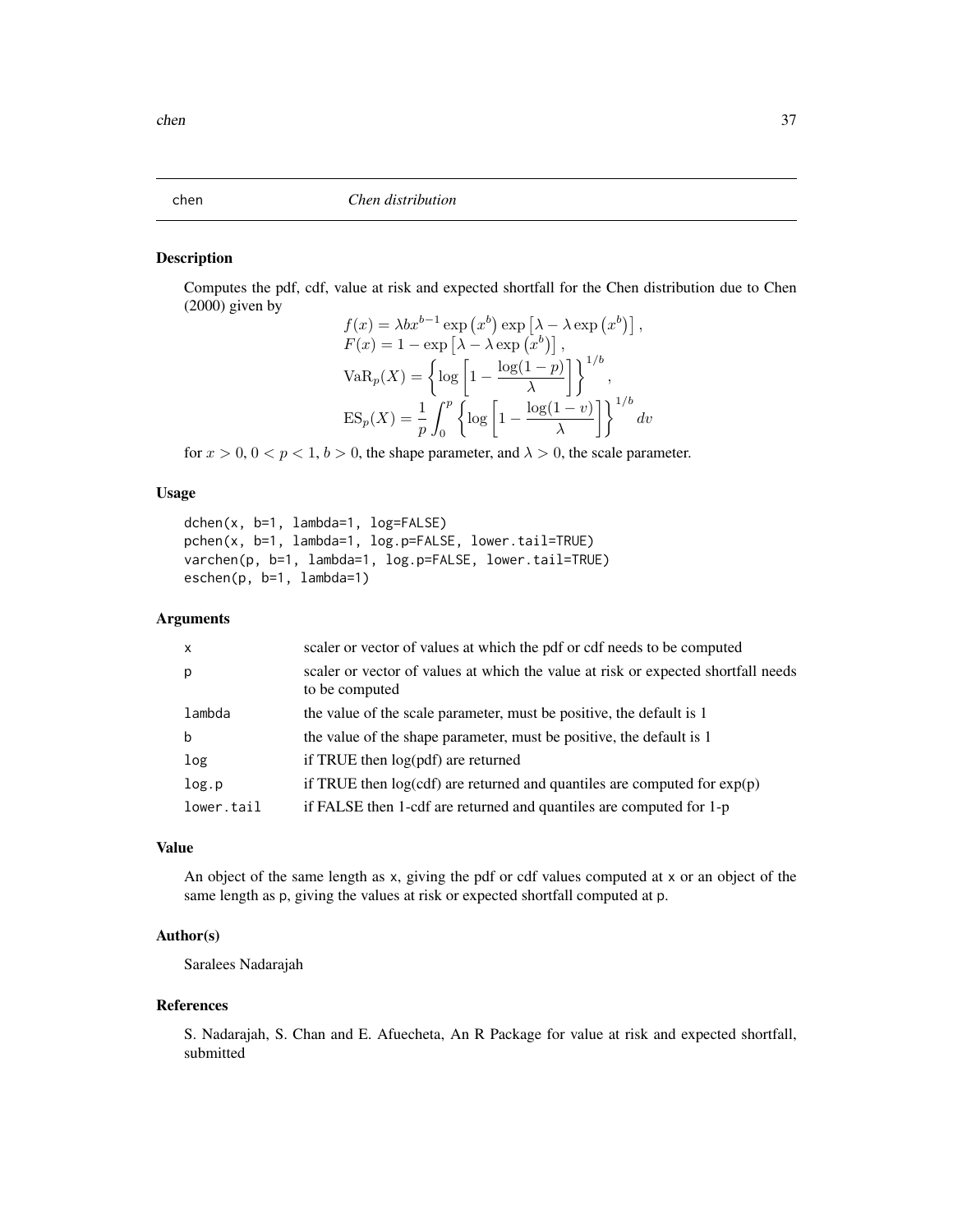# Examples

```
x=runif(10,min=0,max=1)
dchen(x)
pchen(x)
varchen(x)
eschen(x)
```
# clg *Compound Laplace gamma distribution*

### Description

Computes the pdf, cdf, value at risk and expected shortfall for the compound Laplace gamma distribution given by

$$
f(x) = \frac{ab}{2} \{1 + b |x - \theta|\}^{-(a+1)},
$$
  
\n
$$
F(x) = \begin{cases} \frac{1}{2} \{1 + b |x - \theta|\}^{-a}, & \text{if } x \le \theta, \\ 1 - \frac{1}{2} \{1 + b |x - \theta|\}^{-a}, & \text{if } x > \theta, \end{cases}
$$
  
\n
$$
VaR_p(X) = \begin{cases} \theta - \frac{1}{b} - \frac{(2p)^{-1/a}}{b}, & \text{if } p \le 1/2, \\ \theta - \frac{1}{b} + \frac{(2(1-p))^{-1/a}}{b}, & \text{if } p > 1/2, \\ \theta - \frac{1}{b} - \frac{(2p)^{-1/a}}{b(1-1/a)}, & \text{if } p \le 1/2, \end{cases}
$$
  
\n
$$
ES_p(X) = \begin{cases} \theta - \frac{1}{b} - \frac{(2p)^{-1/a}}{b(1-1/a)}, & \text{if } p \le 1/2, \\ \theta - \frac{1}{b} - \frac{[2(1-p)]^{1-1/a}}{2pb(1-1/a)}, & \text{if } p > 1/2 \end{cases}
$$

for  $-\infty < x < \infty$ ,  $0 < p < 1$ ,  $-\infty < \theta < \infty$ , the location parameter,  $b > 0$ , the scale parameter, and  $a > 0$ , the shape parameter.

### Usage

 $dclg(x, a=1, b=1, theta=0, log=FALSE)$ pclg(x, a=1, b=1, theta=0, log.p=FALSE, lower.tail=TRUE) varclg(p, a=1, b=1, theta=0, log.p=FALSE, lower.tail=TRUE)  $\text{esclg}(p, a=1, b=1, \text{theta=0})$ 

| X | scaler or vector of values at which the pdf or cdf needs to be computed           |
|---|-----------------------------------------------------------------------------------|
| D | scaler or vector of values at which the value at risk or expected shortfall needs |
|   | to be computed                                                                    |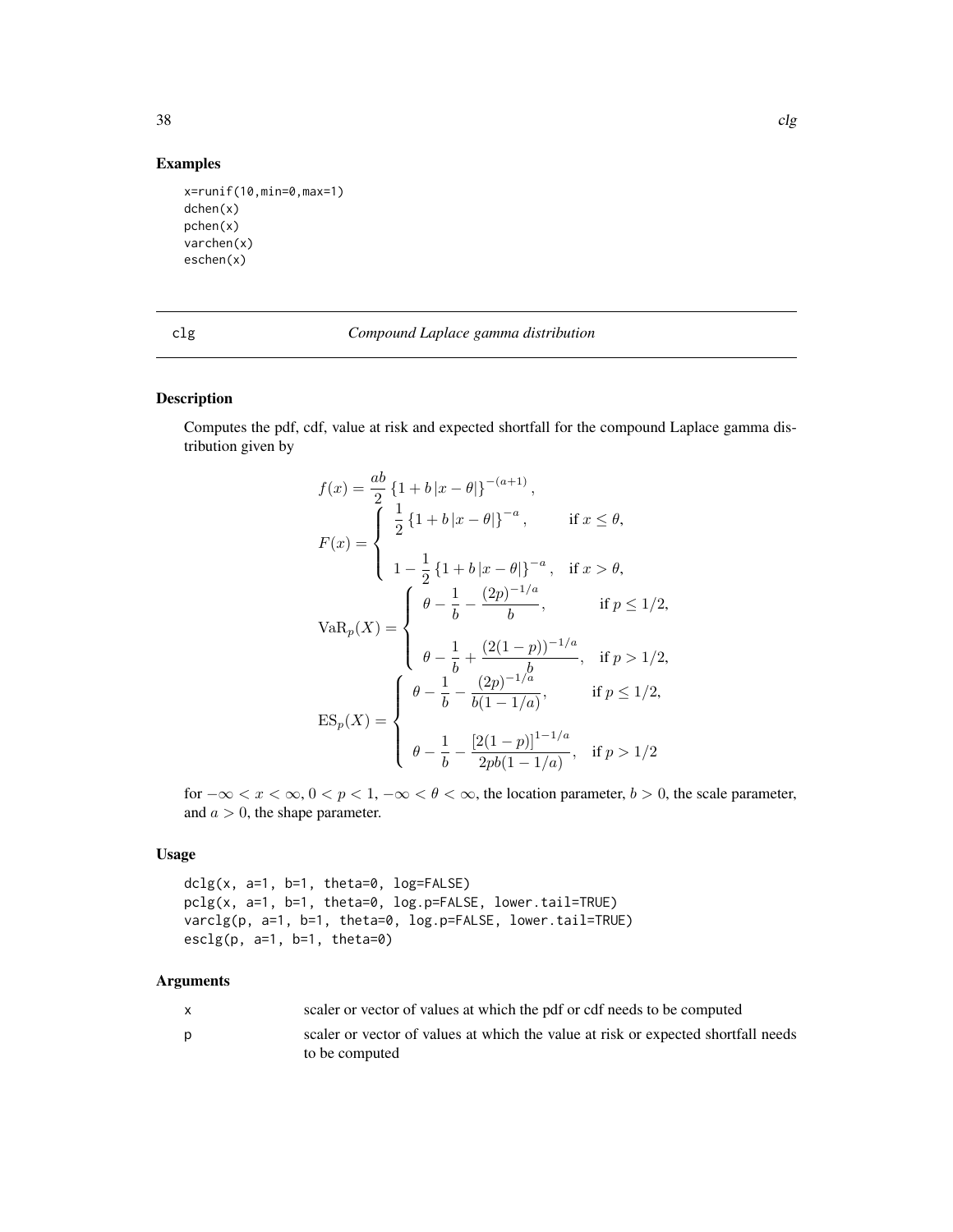#### completa 39

| theta       | the value of the location parameter, can take any real value, the default is zero |
|-------------|-----------------------------------------------------------------------------------|
| $\mathbf b$ | the value of the scale parameter, must be positive, the default is 1              |
| a           | the value of the shape parameter, must be positive, the default is 1              |
| log         | if TRUE then log(pdf) are returned                                                |
| log.p       | if TRUE then $log(cdf)$ are returned and quantiles are computed for $exp(p)$      |
| lower.tail  | if FALSE then 1-cdf are returned and quantiles are computed for 1-p               |

# Value

An object of the same length as x, giving the pdf or cdf values computed at x or an object of the same length as p, giving the values at risk or expected shortfall computed at p.

### Author(s)

Saralees Nadarajah

### References

S. Nadarajah, S. Chan and E. Afuecheta, An R Package for value at risk and expected shortfall, submitted

#### Examples

```
x=runif(10,min=0,max=1)
dclg(x)
pclg(x)
varclg(x)
esclg(x)
```
compbeta *Complementary beta distribution*

### Description

Computes the pdf, cdf, value at risk and expected shortfall for the complementary beta distribution due to Jones (2002) given by

$$
f(x) = B(a, b) \{I_x^{-1}(a, b)\}^{1-a} \{1 - I_x^{-1}(a, b)\}^{1-b},
$$
  
\n
$$
F(x) = I_x^{-1}(a, b),
$$
  
\n
$$
VaR_p(X) = I_p(a, b),
$$
  
\n
$$
ES_p(X) = \frac{1}{p} \int_0^p I_v(a, b) dv
$$

for  $0 < x < 1$ ,  $0 < p < 1$ ,  $a > 0$ , the first shape parameter, and  $b > 0$ , the second shape parameter.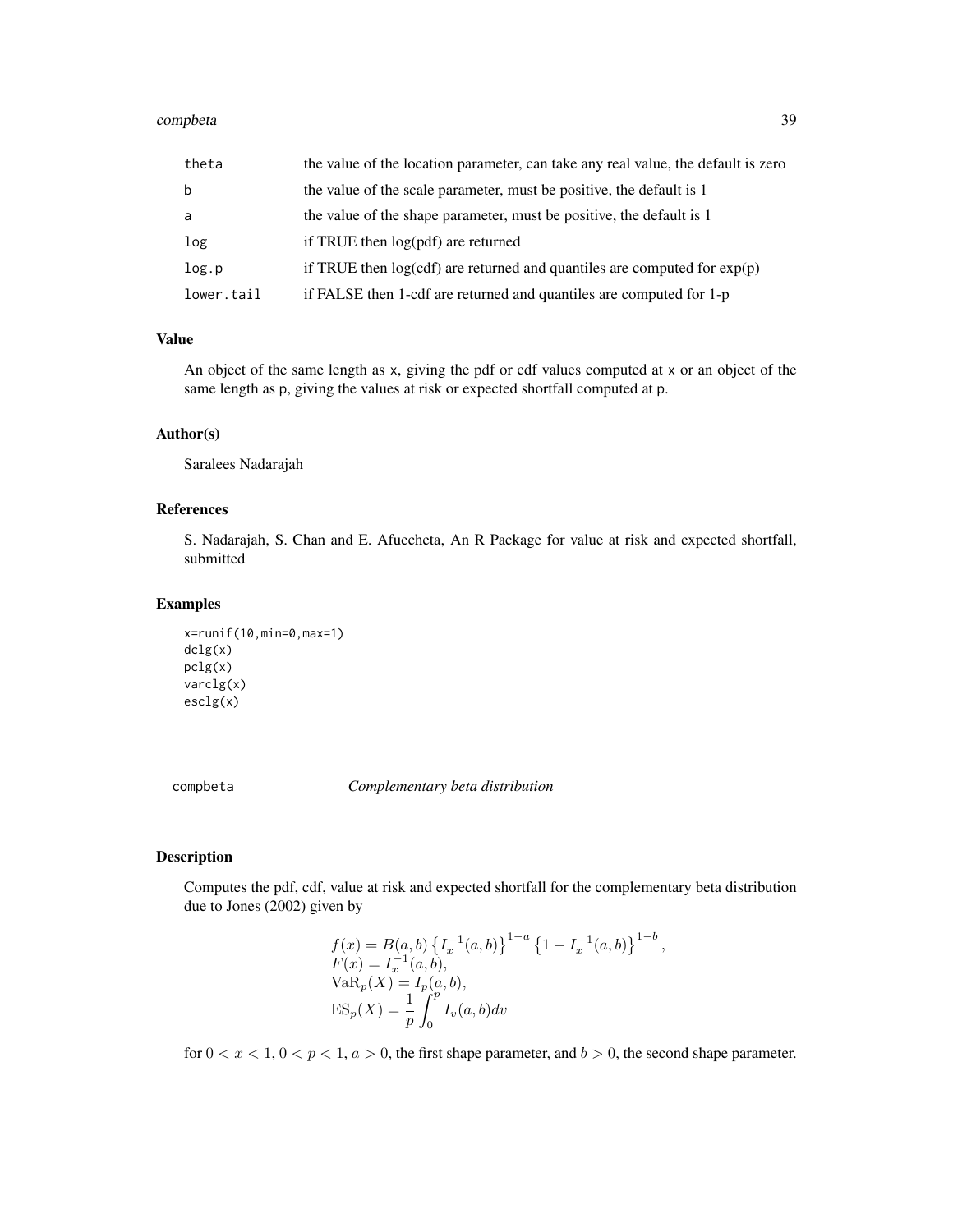# Usage

```
dcompbeta(x, a=1, b=1, log=FALSE)
pcompbeta(x, a=1, b=1, log.p=FALSE, lower.tail=TRUE)
varcompbeta(p, a=1, b=1, log.p=FALSE, lower.tail=TRUE)
escompbeta(p, a=1, b=1)
```
# Arguments

| $\mathsf{x}$ | scaler or vector of values at which the pdf or cdf needs to be computed                             |
|--------------|-----------------------------------------------------------------------------------------------------|
| p            | scaler or vector of values at which the value at risk or expected shortfall needs<br>to be computed |
| a            | the value of the first shape parameter, must be positive, the default is 1                          |
| $\mathbf b$  | the value of the second shape parameter, must be positive, the default is 1                         |
| log          | if TRUE then $log(pdf)$ are returned                                                                |
| log.p        | if TRUE then $log(cd)$ are returned and quantiles are computed for $exp(p)$                         |
| lower.tail   | if FALSE then 1-cdf are returned and quantiles are computed for 1-p                                 |

# Value

An object of the same length as x, giving the pdf or cdf values computed at x or an object of the same length as p, giving the values at risk or expected shortfall computed at p.

### Author(s)

Saralees Nadarajah

# References

S. Nadarajah, S. Chan and E. Afuecheta, An R Package for value at risk and expected shortfall, submitted

```
x=runif(10,min=0,max=1)
dcompbeta(x)
pcompbeta(x)
varcompbeta(x)
escompbeta(x)
```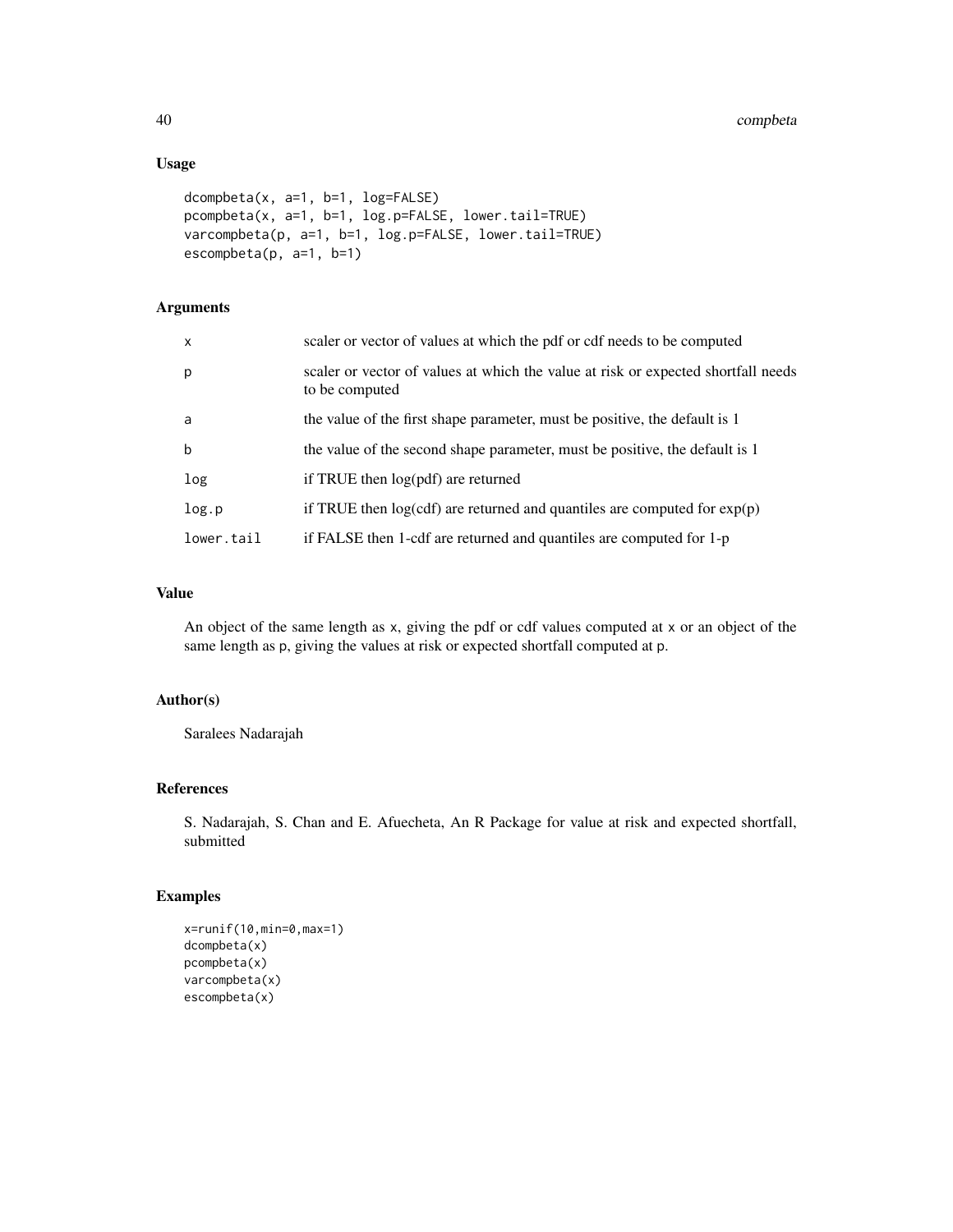Computes the pdf, cdf, value at risk and expected shortfall for the Dagum distribution due to Dagum (1975, 1977, 1980) given by

$$
f(x) = \frac{acb^{a}x^{ac-1}}{[x^{a} + b^{a}]^{c+1}},
$$
  
\n
$$
F(x) = \left[1 + \left(\frac{b}{x}\right)^{a}\right]^{-c},
$$
  
\n
$$
VaR_{p}(X) = b\left(1 - p^{-1/c}\right)^{-1/a},
$$
  
\n
$$
ES_{p}(X) = \frac{b}{p} \int_{0}^{p} \left(1 - v^{-1/c}\right)^{-1/a} dv
$$

for  $x > 0$ ,  $0 < p < 1$ ,  $a > 0$ , the first shape parameter,  $b > 0$ , the scale parameter, and  $c > 0$ , the second shape parameter.

### Usage

```
ddagum(x, a=1, b=1, c=1, log=FALSE)pdagum(x, a=1, b=1, c=1, log.p=FALSE, lower.tail=TRUE)
vardagum(p, a=1, b=1, c=1, log.p=FALSE, lower.tail=TRUE)
esdagum(p, a=1, b=1, c=1)
```
# Arguments

| $\mathsf{x}$ | scaler or vector of values at which the pdf or cdf needs to be computed                             |
|--------------|-----------------------------------------------------------------------------------------------------|
| p            | scaler or vector of values at which the value at risk or expected shortfall needs<br>to be computed |
| b            | the value of the scale parameter, must be positive, the default is 1                                |
| a            | the value of the first shape parameter, must be positive, the default is 1                          |
| $\mathsf{C}$ | the value of the second shape parameter, must be positive, the default is 1                         |
| log          | if TRUE then log(pdf) are returned                                                                  |
| log.p        | if TRUE then $log(cdf)$ are returned and quantiles are computed for $exp(p)$                        |
| lower.tail   | if FALSE then 1-cdf are returned and quantiles are computed for 1-p                                 |

#### Value

An object of the same length as x, giving the pdf or cdf values computed at x or an object of the same length as p, giving the values at risk or expected shortfall computed at p.

### Author(s)

Saralees Nadarajah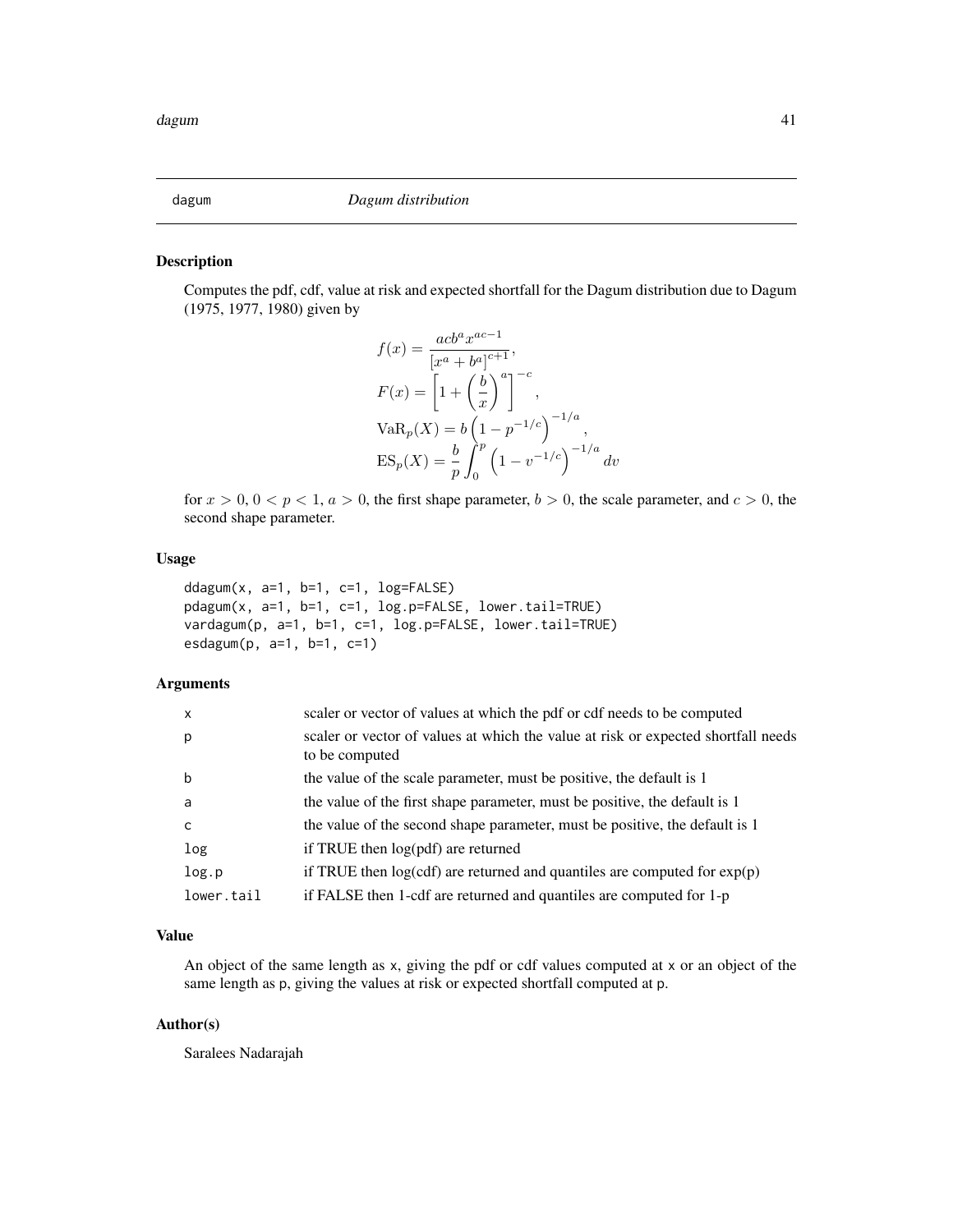# References

S. Nadarajah, S. Chan and E. Afuecheta, An R Package for value at risk and expected shortfall, submitted

### Examples

```
x=runif(10,min=0,max=1)
ddagum(x)
pdagum(x)
vardagum(x)
esdagum(x)
```
dweibull *Double Weibull distribution*

#### Description

Computes the pdf, cdf, value at risk and expected shortfall for the double Weibull distribution due to Balakrishnan and Kocherlakota (1985) given by

$$
f(x) = \frac{c}{2\sigma} \left| \frac{x-\mu}{\sigma} \right|^{c-1} \exp\left\{-\left(\frac{x-\mu}{\sigma}\right)^c\right\},
$$
  
\n
$$
F(x) = \begin{cases} \frac{1}{2} \exp\left\{-\left(\frac{\mu-x}{\sigma}\right)^c\right\}, & \text{if } x \le \mu, \\ 1 - \frac{1}{2} \exp\left\{-\left(\frac{x-\mu}{\sigma}\right)^c\right\}, & \text{if } x > \mu, \end{cases}
$$
  
\n
$$
VaR_p(X) = \begin{cases} \mu - \sigma \left[-\log(2p)\right]^{1/c}, & \text{if } p \le 1/2, \\ \mu + \sigma \left[-\log(2(1-p))\right]^{1/c}, & \text{if } p > 1/2, \\ \mu - \frac{\sigma}{p} \int_0^p \left[-\log 2 - \log v\right]^{1/c} dv, & \text{if } p \le 1/2, \end{cases}
$$
  
\n
$$
ES_p(X) = \begin{cases} \mu - \frac{\sigma}{p} \int_0^{1/2} \left[-\log 2 - \log v\right]^{1/c} dv \\ \mu - \frac{\sigma}{p} \int_{0^p}^p \left[-\log 2 - \log(1-v)\right]^{1/c} dv, & \text{if } p > 1/2 \end{cases}
$$

for  $-\infty < x < \infty$ ,  $0 < p < 1$ ,  $-\infty < \mu < \infty$ , the location parameter,  $\sigma > 0$ , the scale parameter, and  $c > 0$ , the shape parameter.

# Usage

```
ddweibull(x, c=1, mu=0, sigma=1, log=FALSE)
pdweibull(x, c=1, mu=0, sigma=1, log.p=FALSE, lower.tail=TRUE)
vardweibull(p, c=1, mu=0, sigma=1, log.p=FALSE, lower.tail=TRUE)
esdweibull(p, c=1, mu=0, sigma=1)
```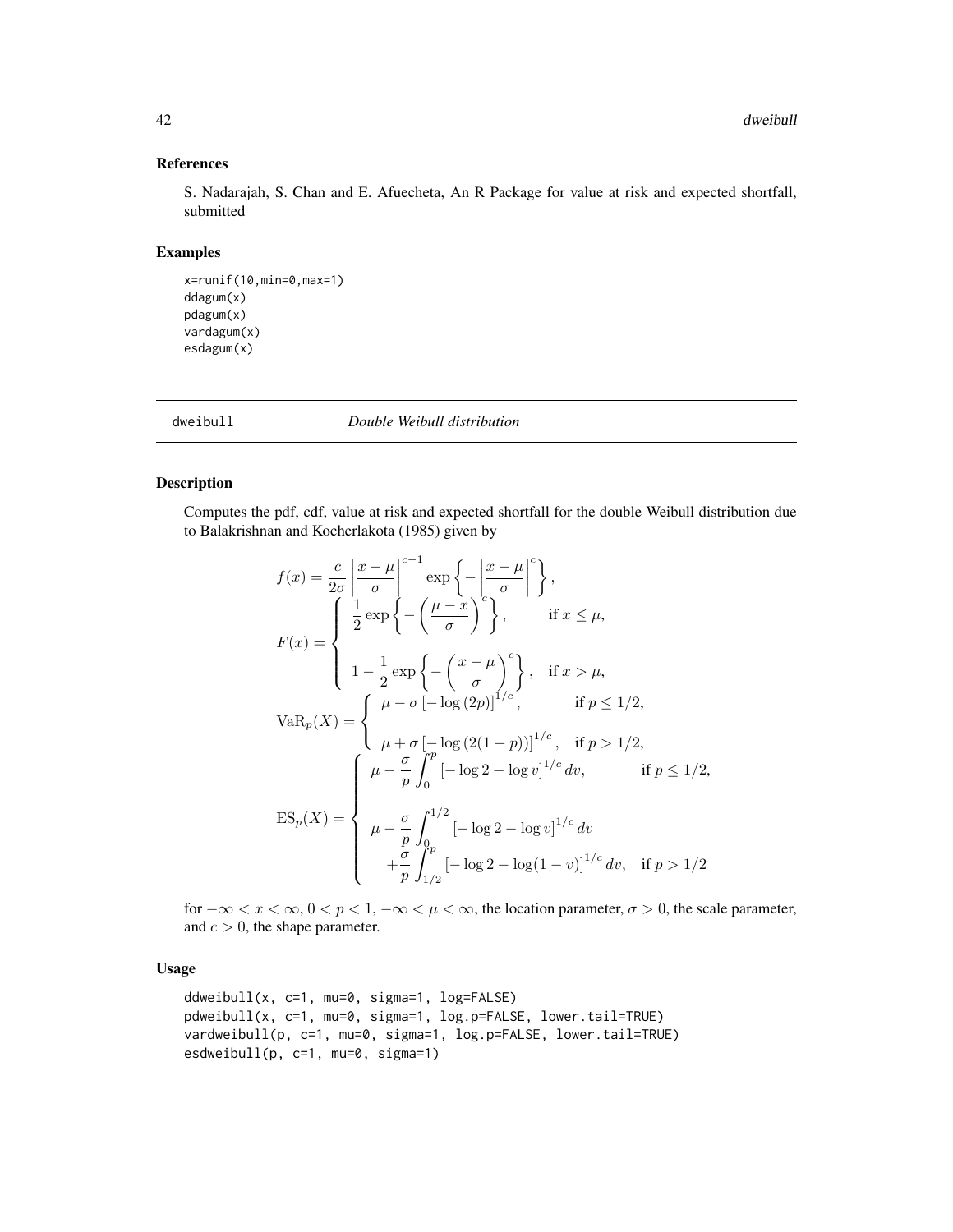#### expexp and the set of the set of the set of the set of the set of the set of the set of the set of the set of the set of the set of the set of the set of the set of the set of the set of the set of the set of the set of th

### Arguments

| x          | scaler or vector of values at which the pdf or cdf needs to be computed                             |
|------------|-----------------------------------------------------------------------------------------------------|
| p          | scaler or vector of values at which the value at risk or expected shortfall needs<br>to be computed |
| mu         | the value of the location parameter, can take any real value, the default is zero                   |
| sigma      | the value of the scale parameter, must be positive, the default is 1                                |
| c          | the value of the shape parameter, must be positive, the default is 1                                |
| log        | if TRUE then $log(pdf)$ are returned                                                                |
| log.p      | if TRUE then $log(cd)$ are returned and quantiles are computed for $exp(p)$                         |
| lower.tail | if FALSE then 1-cdf are returned and quantiles are computed for 1-p                                 |

### Value

An object of the same length as x, giving the pdf or cdf values computed at x or an object of the same length as p, giving the values at risk or expected shortfall computed at p.

### Author(s)

Saralees Nadarajah

# References

S. Nadarajah, S. Chan and E. Afuecheta, An R Package for value at risk and expected shortfall, submitted

# Examples

```
x=runif(10,min=0,max=1)
ddweibull(x)
pdweibull(x)
vardweibull(x)
esdweibull(x)
```
expexp *Exponentiated exponential distribution*

# Description

Computes the pdf, cdf, value at risk and expected shortfall for the exponentiated exponential distribution due to Gupta and Kundu (1999, 2001) given by

$$
f(x) = a\lambda \exp(-\lambda x) [1 - \exp(-\lambda x)]^{a-1},
$$
  
\n
$$
F(x) = [1 - \exp(-\lambda x)]^{a},
$$
  
\n
$$
VaR_p(X) = -\frac{1}{\lambda} \log (1 - p^{1/a}),
$$
  
\n
$$
ES_p(X) = -\frac{1}{p\lambda} \int_0^p \log (1 - v^{1/a}) dv
$$

for  $x > 0$ ,  $0 < p < 1$ ,  $a > 0$ , the shape parameter and  $\lambda > 0$ , the scale parameter.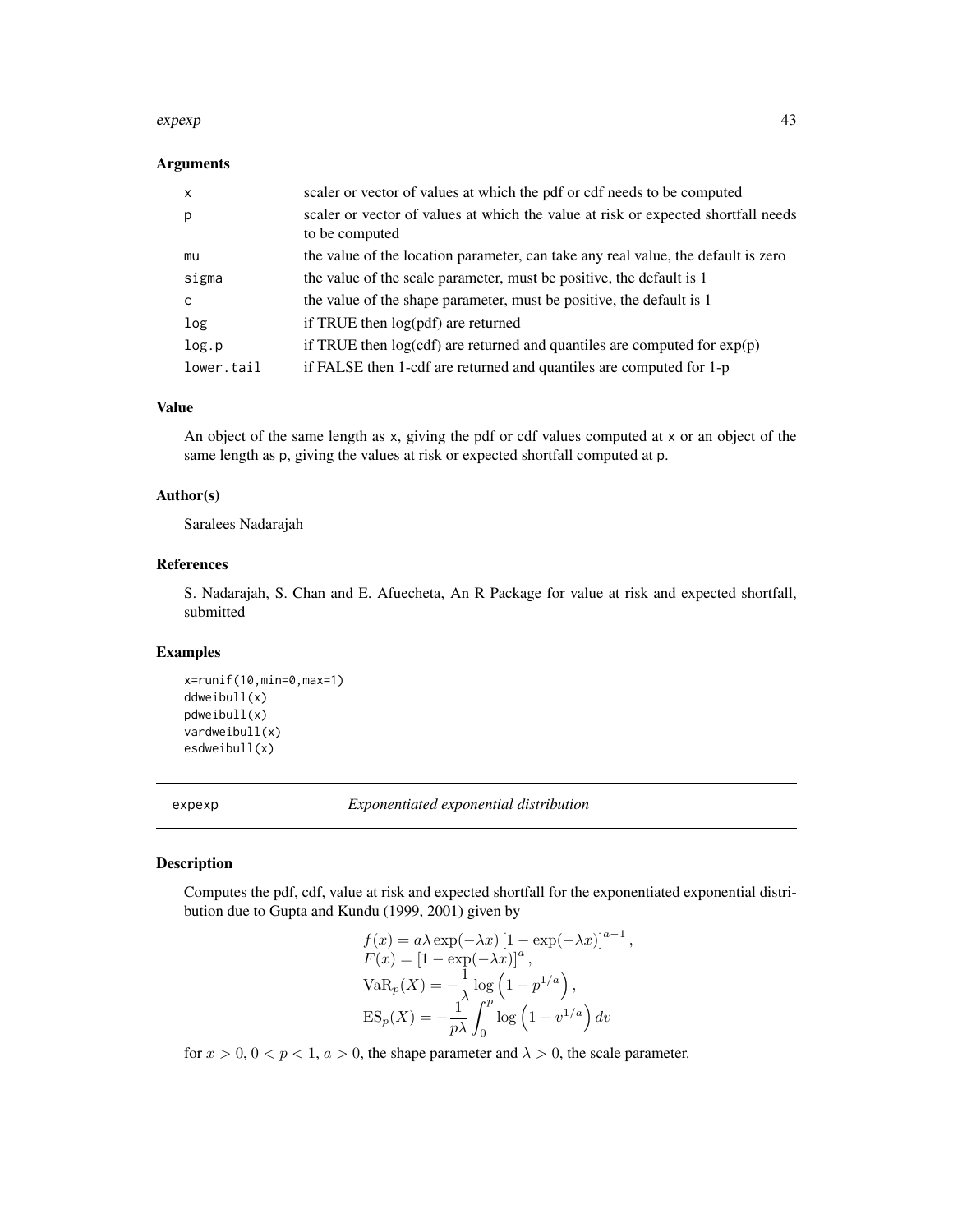# Usage

```
dexpexp(x, lambda=1, a=1, log=FALSE)
pexpexp(x, lambda=1, a=1, log.p=FALSE, lower.tail=TRUE)
varexpexp(p, lambda=1, a=1, log.p=FALSE, lower.tail=TRUE)
esexpexp(p, lambda=1, a=1)
```
# Arguments

| x          | scaler or vector of values at which the pdf or cdf needs to be computed                             |
|------------|-----------------------------------------------------------------------------------------------------|
| p          | scaler or vector of values at which the value at risk or expected shortfall needs<br>to be computed |
| lambda     | the value of the scale parameter, must be positive, the default is 1                                |
| a          | the value of the shape parameter, must be positive, the default is 1                                |
| log        | if TRUE then $log(pdf)$ are returned                                                                |
| log.p      | if TRUE then $log(cdf)$ are returned and quantiles are computed for $exp(p)$                        |
| lower.tail | if FALSE then 1-cdf are returned and quantiles are computed for $1-p$                               |

# Value

An object of the same length as x, giving the pdf or cdf values computed at x or an object of the same length as p, giving the values at risk or expected shortfall computed at p.

# Author(s)

Saralees Nadarajah

# References

S. Nadarajah, S. Chan and E. Afuecheta, An R Package for value at risk and expected shortfall, submitted

```
x=runif(10,min=0,max=1)
dexpexp(x)
pexpexp(x)
varexpexp(x)
esexpexp(x)
```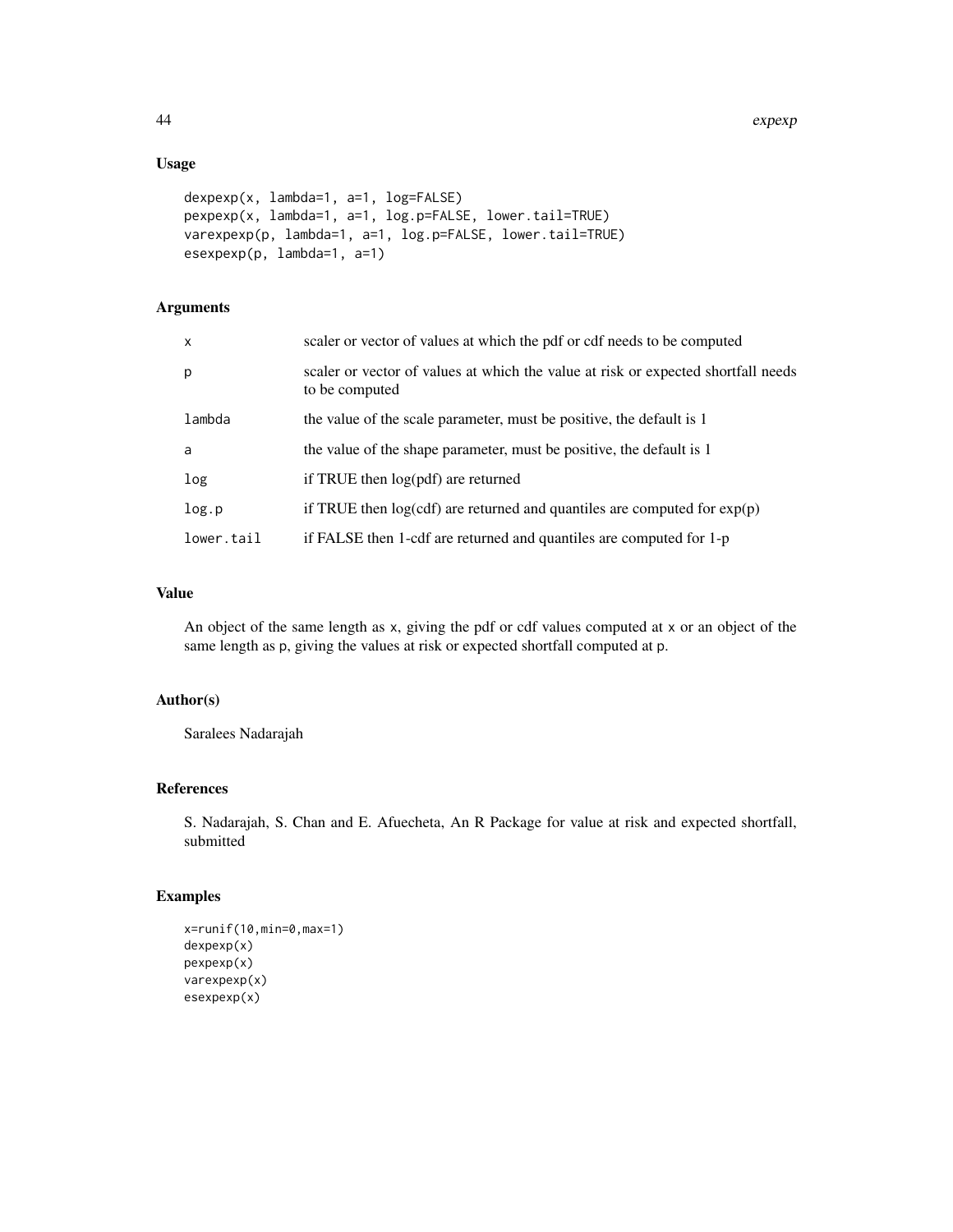Computes the pdf, cdf, value at risk and expected shortfall for the exponential extension distribution due to Nadarajah and Haghighi (2011) given by

$$
f(x) = a\lambda (1 + \lambda x)^{a-1} \exp [1 - (1 + \lambda x)^a],
$$
  
\n
$$
F(x) = 1 - \exp [1 - (1 + \lambda x)^a],
$$
  
\n
$$
VaR_p(X) = \frac{[1 - \log(1 - p)]^{1/a} - 1}{\lambda p},
$$
  
\n
$$
ES_p(X) = -\frac{1}{\lambda} + \frac{1}{\lambda p} \int_0^p [1 - \log(1 - v)]^{1/a} dv
$$

for  $x > 0$ ,  $0 < p < 1$ ,  $a > 0$ , the shape parameter and  $\lambda > 0$ , the scale parameter.

# Usage

```
dexpext(x, lambda=1, a=1, log=FALSE)
pexpext(x, lambda=1, a=1, log.p=FALSE, lower.tail=TRUE)
varexpext(p, lambda=1, a=1, log.p=FALSE, lower.tail=TRUE)
esexpext(p, lambda=1, a=1)
```
### Arguments

| $\mathsf{x}$ | scaler or vector of values at which the pdf or cdf needs to be computed                             |
|--------------|-----------------------------------------------------------------------------------------------------|
| p            | scaler or vector of values at which the value at risk or expected shortfall needs<br>to be computed |
| lambda       | the value of the scale parameter, must be positive, the default is 1                                |
| a            | the value of the shape parameter, must be positive, the default is 1                                |
| log          | if TRUE then log(pdf) are returned                                                                  |
| log.p        | if TRUE then $log(cdf)$ are returned and quantiles are computed for $exp(p)$                        |
| lower.tail   | if FALSE then 1-cdf are returned and quantiles are computed for 1-p                                 |
|              |                                                                                                     |

# Value

An object of the same length as x, giving the pdf or cdf values computed at x or an object of the same length as p, giving the values at risk or expected shortfall computed at p.

### Author(s)

Saralees Nadarajah

#### References

S. Nadarajah, S. Chan and E. Afuecheta, An R Package for value at risk and expected shortfall, submitted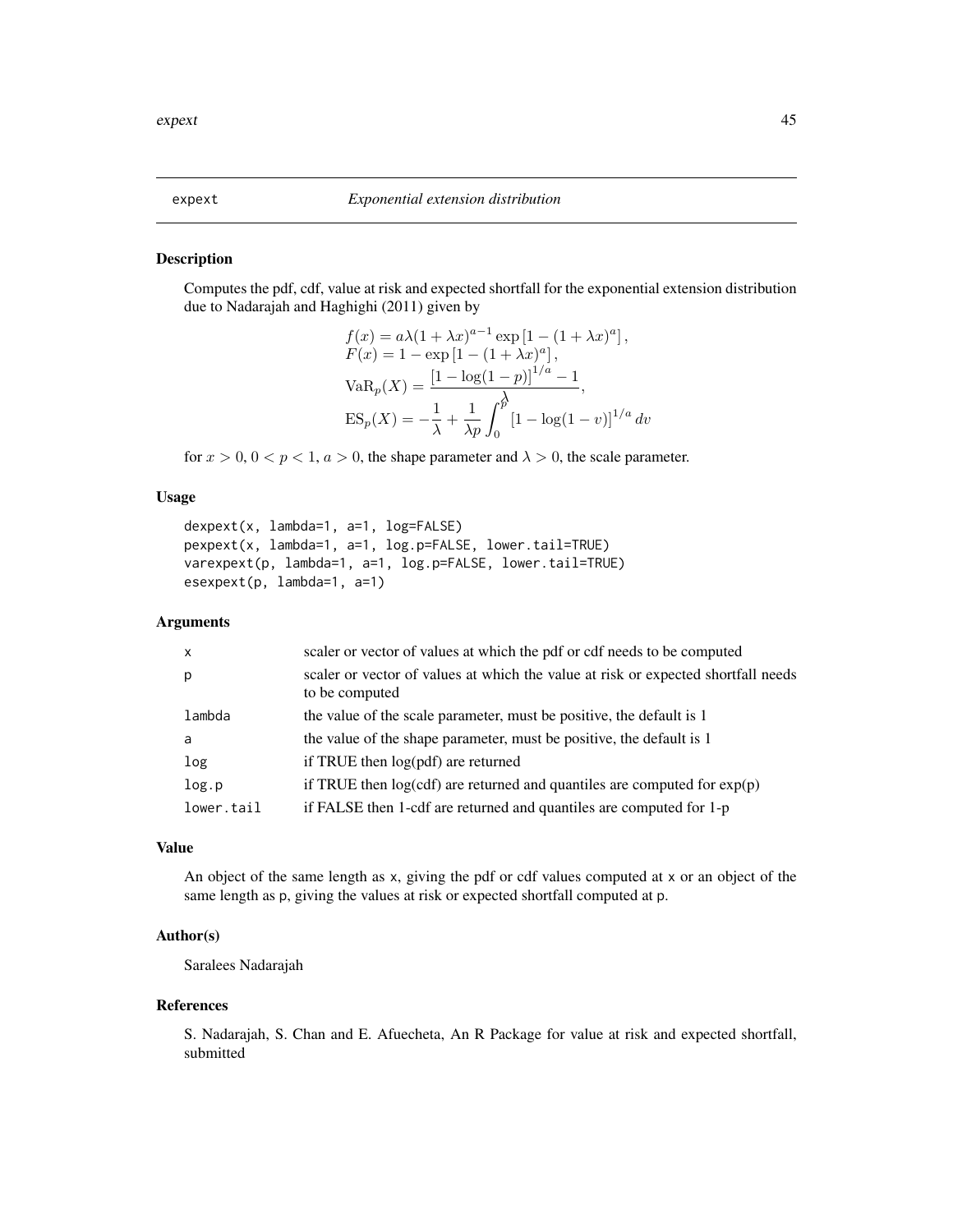46 expgeo

# Examples

```
x=runif(10,min=0,max=1)
dexpext(x)
pexpext(x)
varexpext(x)
esexpext(x)
```
expgeo *Exponential geometric distribution*

# Description

Computes the pdf, cdf, value at risk and expected shortfall for the exponential geometric distribution due to Adamidis and Loukas (1998) given by

$$
f(x) = \frac{\lambda \theta \exp(-\lambda x)}{\left[1 - (1 - \theta) \exp(-\lambda x)\right]^2},
$$
  
\n
$$
F(x) = \frac{\theta \exp(-\lambda x)}{1 - (1 - \theta) \exp(-\lambda x)},
$$
  
\n
$$
VaR_p(X) = -\frac{1}{\lambda} \log \frac{p}{\theta + (1 - \theta)p},
$$
  
\n
$$
ES_p(X) = -\frac{\log p}{\lambda} - \frac{\theta \log \theta}{\lambda p(1 - \theta)} + \frac{\theta + (1 - \theta)p}{\lambda p(1 - \theta)} \log \left[\theta + (1 - \theta)p\right]
$$

for  $x > 0$ ,  $0 < p < 1$ ,  $0 < \theta < 1$ , the first scale parameter, and  $\lambda > 0$ , the second scale parameter.

# Usage

```
dexpgeo(x, theta=0.5, lambda=1, log=FALSE)
pexpgeo(x, theta=0.5, lambda=1, log.p=FALSE, lower.tail=TRUE)
varexpgeo(p, theta=0.5, lambda=1, log.p=FALSE, lower.tail=TRUE)
esexpgeo(p, theta=0.5, lambda=1)
```

| $\mathsf{x}$ | scaler or vector of values at which the pdf or cdf needs to be computed                             |
|--------------|-----------------------------------------------------------------------------------------------------|
| p            | scaler or vector of values at which the value at risk or expected shortfall needs<br>to be computed |
| theta        | the value of the first scale parameter, must be in the unit interval, the default is<br>0.5         |
| lambda       | the value of the second scale parameter, must be positive, the default is 1                         |
| log          | if TRUE then log(pdf) are returned                                                                  |
| log.p        | if TRUE then $log(cdf)$ are returned and quantiles are computed for $exp(p)$                        |
| lower.tail   | if FALSE then 1-cdf are returned and quantiles are computed for 1-p                                 |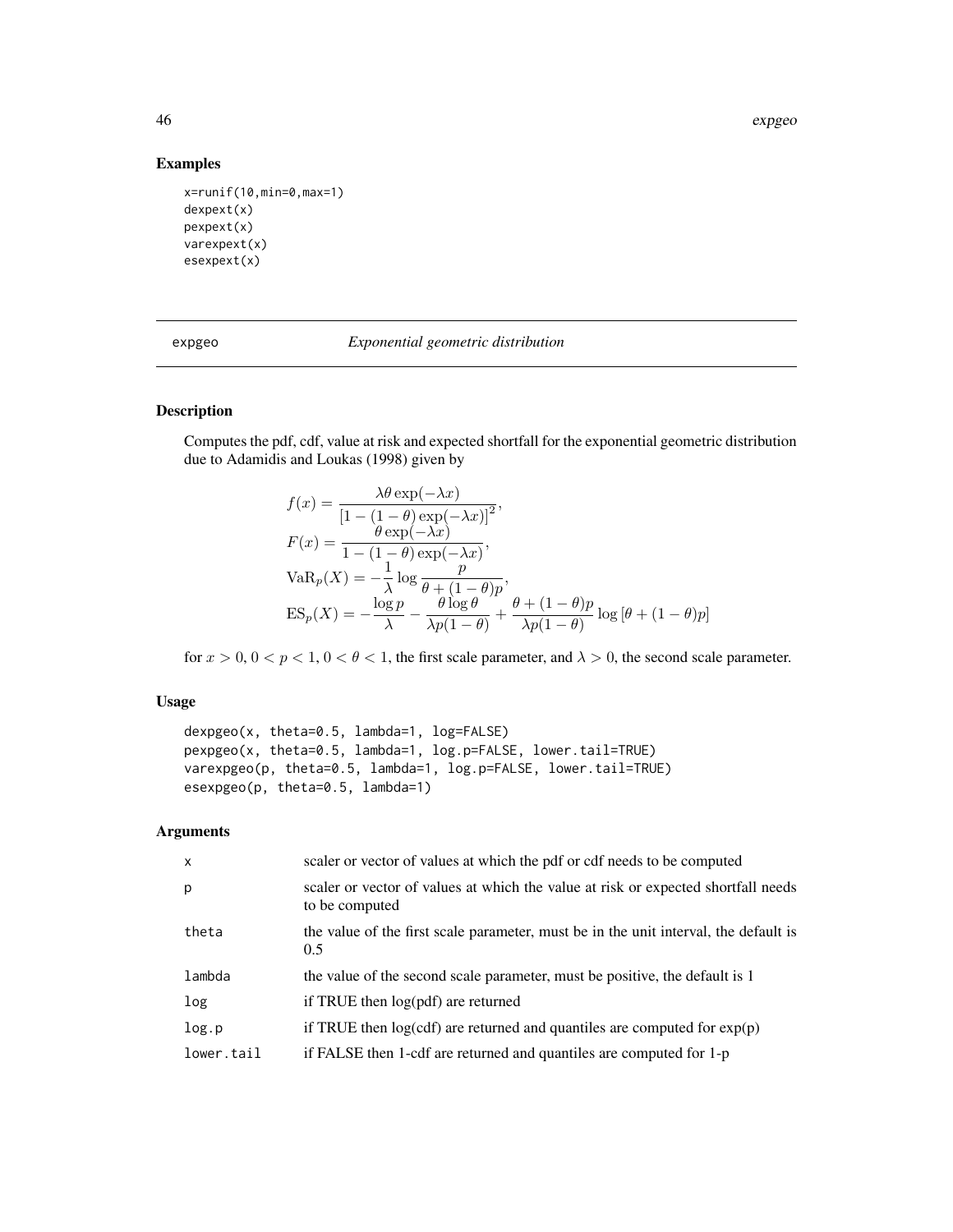#### explog that the explorer control of the explorer control of the explorer control of the explorer control of the explorer control of the explorer control of the explorer control of the explorer control of the explorer contr

# Value

An object of the same length as x, giving the pdf or cdf values computed at x or an object of the same length as p, giving the values at risk or expected shortfall computed at p.

# Author(s)

Saralees Nadarajah

### References

S. Nadarajah, S. Chan and E. Afuecheta, An R Package for value at risk and expected shortfall, submitted

#### Examples

```
x=runif(10,min=0,max=1)
dexpgeo(x)
pexpgeo(x)
varexpgeo(x)
esexpgeo(x)
```
explog *Exponential logarithmic distribution*

# Description

Computes the pdf, cdf, value at risk and expected shortfall for the exponential logarithmic distribution due to Tahmasbi and Rezaei (2008) given by

$$
f(x) = -\frac{b(1-a)\exp(-bx)}{\log a [1 - (1-a)\exp(-bx)]},
$$
  
\n
$$
F(x) = 1 - \frac{\log [1 - (1-a)\exp(-bx)]}{\log a},
$$
  
\n
$$
VaR_p(X) = -\frac{1}{b} \log \left[ \frac{1 - a^{1-p}}{1 - a} \right],
$$
  
\n
$$
ES_p(X) = -\frac{1}{bp} \int_0^p \log \left[ \frac{1 - a^{1-p}}{1 - a} \right] dv
$$

for  $x > 0$ ,  $0 < p < 1$ ,  $0 < a < 1$ , the first scale parameter, and  $b > 0$ , the second scale parameter.

# Usage

```
dexplog(x, a=0.5, b=1, log=FALSE)pexplog(x, a=0.5, b=1, log.p=FALSE, lower.tail=TRUE)
varexplog(p, a=0.5, b=1, log.p=FALSE, lower.tail=TRUE)
esexplog(p, a=0.5, b=1)
```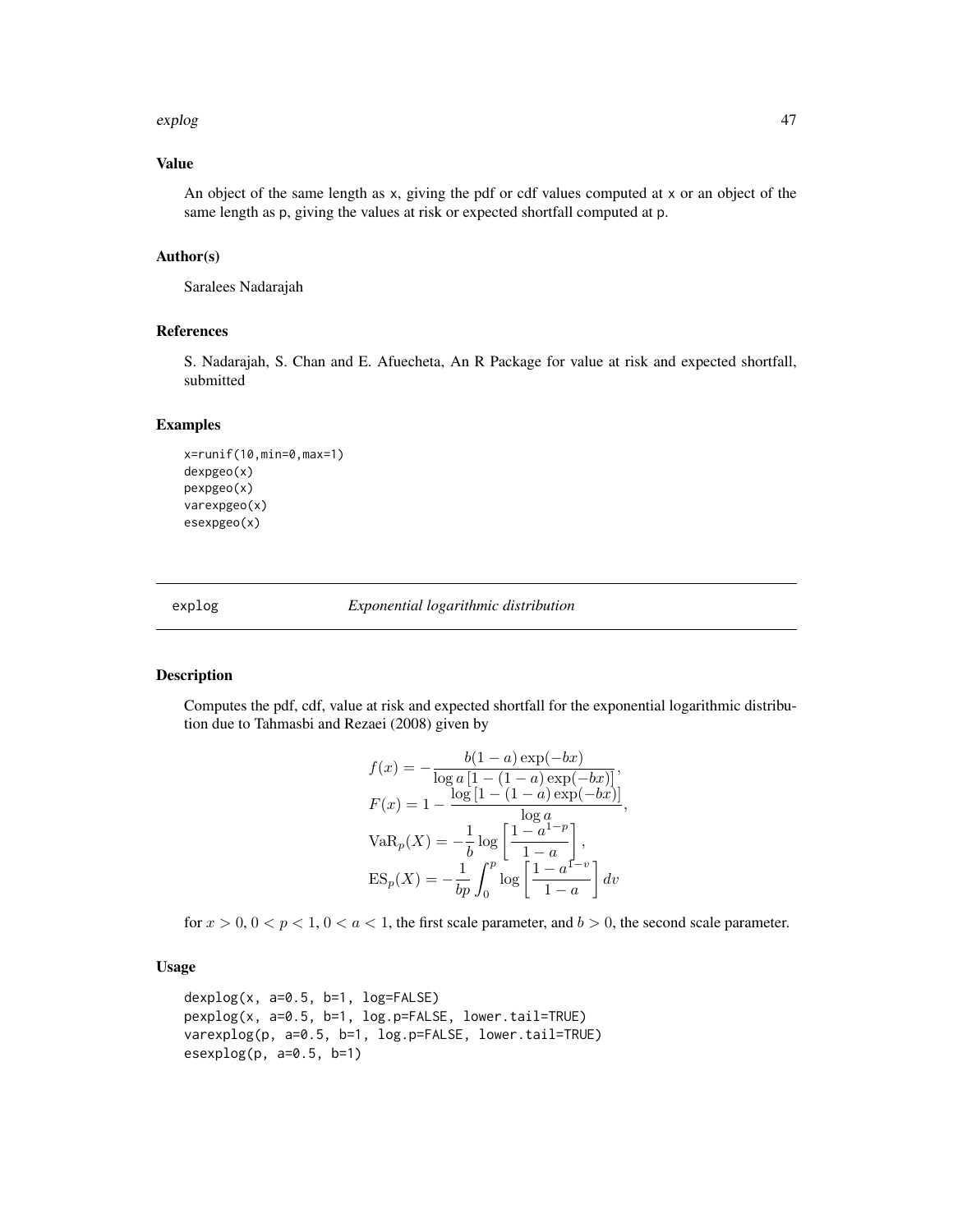### Arguments

| scaler or vector of values at which the pdf or cdf needs to be computed                             |
|-----------------------------------------------------------------------------------------------------|
| scaler or vector of values at which the value at risk or expected shortfall needs<br>to be computed |
| the value of the first scale parameter, must be in the unit interval, the default is<br>0.5         |
| the value of the second scale parameter, must be positive, the default is 1                         |
| if TRUE then $log(pdf)$ are returned                                                                |
| if TRUE then $log(cdf)$ are returned and quantiles are computed for $exp(p)$                        |
| if FALSE then 1-cdf are returned and quantiles are computed for 1-p                                 |
|                                                                                                     |

# Value

An object of the same length as x, giving the pdf or cdf values computed at x or an object of the same length as p, giving the values at risk or expected shortfall computed at p.

### Author(s)

Saralees Nadarajah

### References

S. Nadarajah, S. Chan and E. Afuecheta, An R Package for value at risk and expected shortfall, submitted

### Examples

```
x=runif(10,min=0,max=1)
dexplog(x)
pexplog(x)
varexplog(x)
esexplog(x)
```
explogis *Exponentiated logistic distribution*

# Description

Computes the pdf, cdf, value at risk and expected shortfall for the exponentiated logistic distribution given by

$$
f(x) = (a/b) \exp(-x/b) [1 + \exp(-x/b)]^{-a-1},
$$
  
\n
$$
F(x) = [1 + \exp(-x/b)]^{-a},
$$
  
\n
$$
VaR_p(X) = -b \log [p^{-1/a} - 1],
$$
  
\n
$$
ES_p(X) = -\frac{b}{p} \int_0^p \log [v^{-1/a} - 1] dv
$$

for  $-\infty < x < \infty$ ,  $0 < p < 1$ ,  $a > 0$ , the shape parameter, and  $b > 0$ , the scale parameter.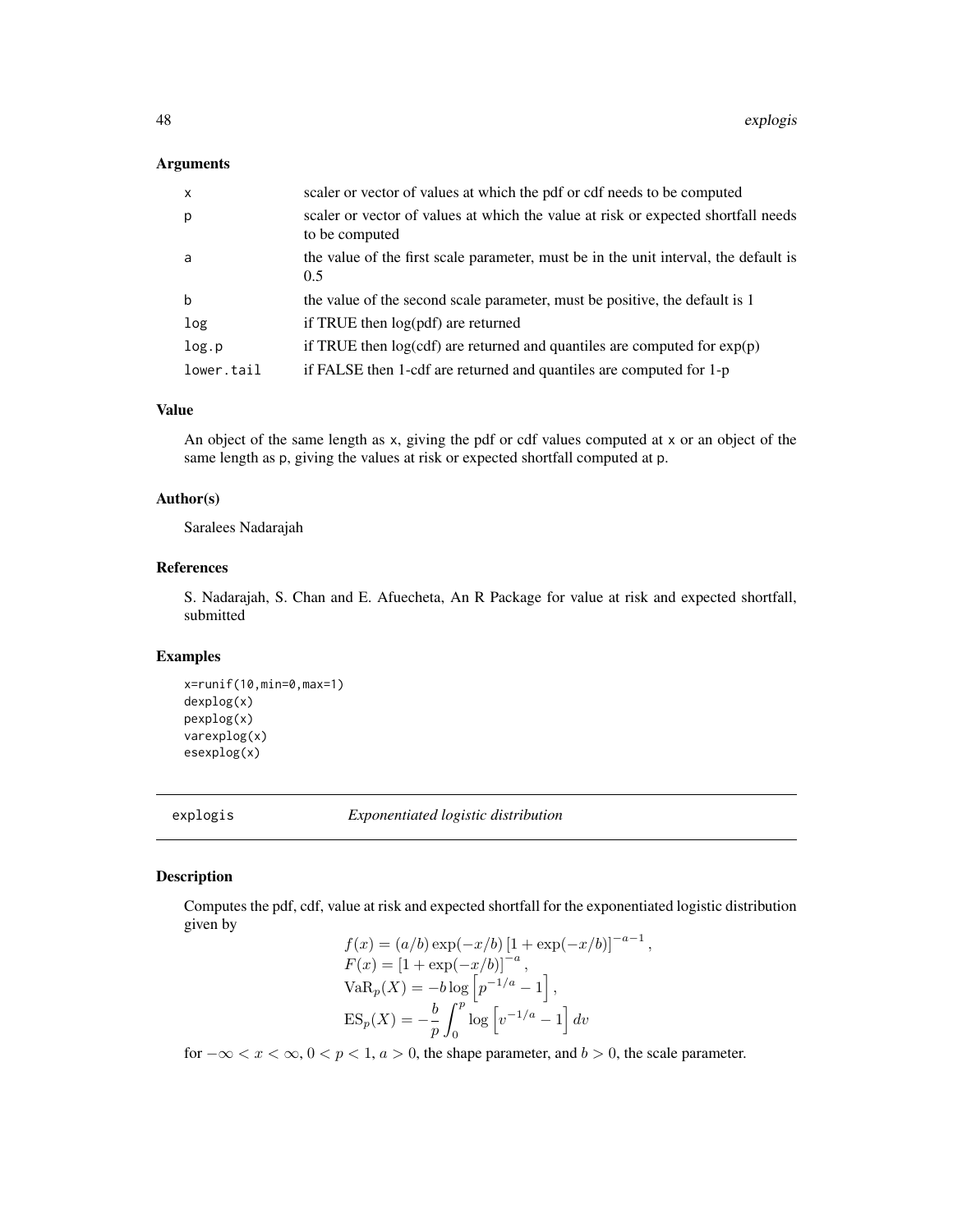#### explogis 49

# Usage

```
dexplogis(x, a=1, b=1, log=FALSE)
pexplogis(x, a=1, b=1, log.p=FALSE, lower.tail=TRUE)
varexplogis(p, a=1, b=1, log.p=FALSE, lower.tail=TRUE)
esexplogis(p, a=1, b=1)
```
# Arguments

| $\mathsf{x}$ | scaler or vector of values at which the pdf or cdf needs to be computed                             |
|--------------|-----------------------------------------------------------------------------------------------------|
| p            | scaler or vector of values at which the value at risk or expected shortfall needs<br>to be computed |
| b            | the value of the scale parameter, must be positive, the default is 1                                |
| a            | the value of the shape parameter, must be positive, the default is 1                                |
| log          | if TRUE then log(pdf) are returned                                                                  |
| log.p        | if TRUE then $log(cdf)$ are returned and quantiles are computed for $exp(p)$                        |
| lower.tail   | if FALSE then 1-cdf are returned and quantiles are computed for 1-p                                 |

# Value

An object of the same length as x, giving the pdf or cdf values computed at x or an object of the same length as p, giving the values at risk or expected shortfall computed at p.

### Author(s)

Saralees Nadarajah

# References

S. Nadarajah, S. Chan and E. Afuecheta, An R Package for value at risk and expected shortfall, submitted

```
x=runif(10,min=0,max=1)
dexplogis(x)
pexplogis(x)
varexplogis(x)
esexplogis(x)
```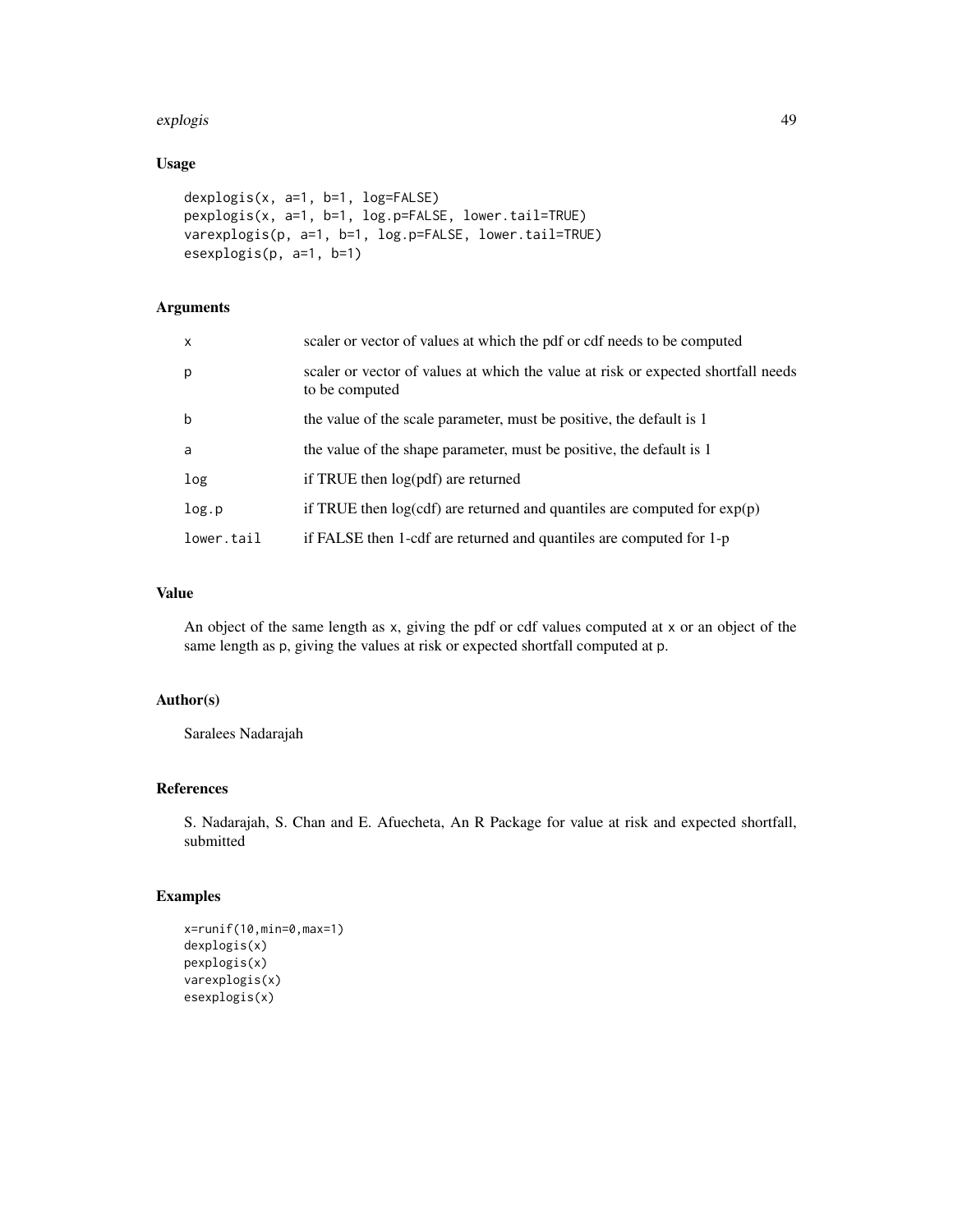Computes the pdf, cdf, value at risk and expected shortfall for the exponential distribution given by

$$
f(x) = \lambda \exp(-\lambda x),
$$
  
\n
$$
F(x) = 1 - \exp(-\lambda x),
$$
  
\n
$$
VaR_p(X) = -\frac{1}{\lambda} \log(1 - p),
$$
  
\n
$$
ES_p(X) = -\frac{1}{p\lambda} \{\log(1 - p)p - p - \log(1 - p)\}\
$$

for  $x > 0$ ,  $0 < p < 1$ , and  $\lambda > 0$ , the scale parameter.

# Usage

```
dexponential(x, lambda=1, log=FALSE)
pexponential(x, lambda=1, log.p=FALSE, lower.tail=TRUE)
varexponential(p, lambda=1, log.p=FALSE, lower.tail=TRUE)
esexponential(p, lambda=1)
```
# Arguments

| $\mathsf{x}$ | scaler or vector of values at which the pdf or cdf needs to be computed                             |
|--------------|-----------------------------------------------------------------------------------------------------|
| p            | scaler or vector of values at which the value at risk or expected shortfall needs<br>to be computed |
| lambda       | the value of the scale parameter, must be positive, the default is 1                                |
| log          | if TRUE then $log(pdf)$ are returned                                                                |
| log.p        | if TRUE then $log(cdf)$ are returned and quantiles are computed for $exp(p)$                        |
| lower.tail   | if FALSE then 1-cdf are returned and quantiles are computed for 1-p                                 |

#### Value

An object of the same length as x, giving the pdf or cdf values computed at x or an object of the same length as p, giving the values at risk or expected shortfall computed at p.

# Author(s)

Saralees Nadarajah

#### References

S. Nadarajah, S. Chan and E. Afuecheta, An R Package for value at risk and expected shortfall, submitted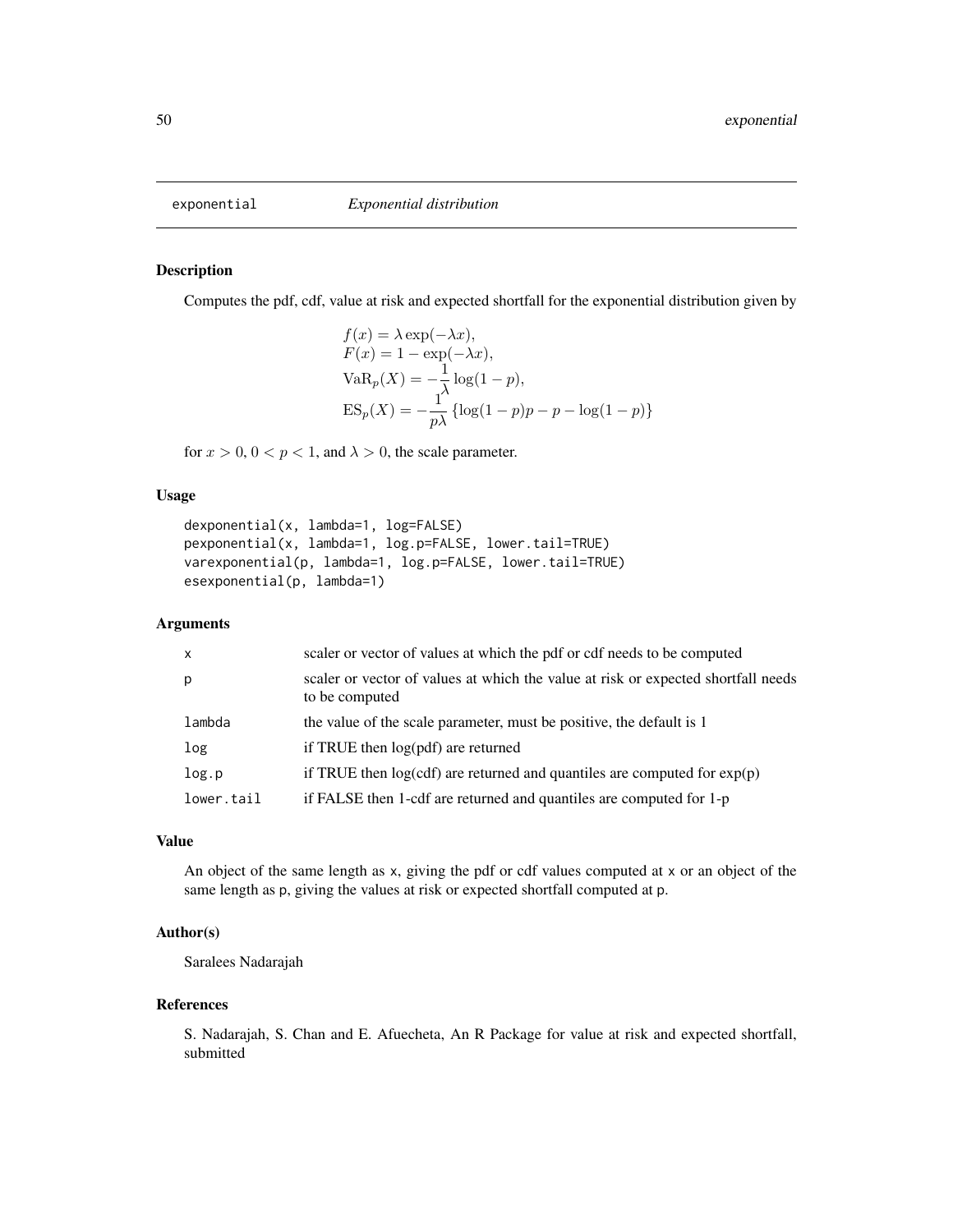#### exppois 51

# Examples

```
x=runif(10,min=0,max=1)
dexponential(x)
pexponential(x)
varexponential(x)
esexponential(x)
```

| exppois |  |  |
|---------|--|--|

### exppois *Exponential Poisson distribution*

# Description

Computes the pdf, cdf, value at risk and expected shortfall for the exponential Poisson distribution due to Kus (2007) given by

$$
f(x) = \frac{b\lambda \exp[-bx - \lambda + \lambda \exp(-bx)]}{1 - \exp(-\lambda)},
$$
  
\n
$$
F(x) = \frac{1 - \exp[-\lambda + \lambda \exp(-bx)]}{1 - \exp(-\lambda)},
$$
  
\n
$$
VaR_p(X) = -\frac{1}{b} \log \left\{ \frac{1}{\lambda} \log[1 - p + p \exp(-\lambda)] + 1 \right\},
$$
  
\n
$$
ES_p(X) = -\frac{1}{bp} \int_0^p \log \left\{ \frac{1}{\lambda} \log[1 - v + v \exp(-\lambda)] + 1 \right\} dv
$$

for  $x > 0$ ,  $0 < p < 1$ ,  $b > 0$ , the first scale parameter, and  $\lambda > 0$ , the second scale parameter.

### Usage

```
dexppois(x, b=1, lambda=1, log=FALSE)
pexppois(x, b=1, lambda=1, log.p=FALSE, lower.tail=TRUE)
varexppois(p, b=1, lambda=1, log.p=FALSE, lower.tail=TRUE)
esexppois(p, b=1, lambda=1)
```

| $\mathsf{x}$ | scaler or vector of values at which the pdf or cdf needs to be computed                             |
|--------------|-----------------------------------------------------------------------------------------------------|
| p            | scaler or vector of values at which the value at risk or expected shortfall needs<br>to be computed |
| $\mathbf b$  | the value of the first scale parameter, must be positive, the default is 1                          |
| lambda       | the value of the second scale parameter, must be positive, the default is 1                         |
| log          | if TRUE then $log(pdf)$ are returned                                                                |
| log.p        | if TRUE then $log(cdf)$ are returned and quantiles are computed for $exp(p)$                        |
| lower.tail   | if FALSE then 1-cdf are returned and quantiles are computed for 1-p                                 |
|              |                                                                                                     |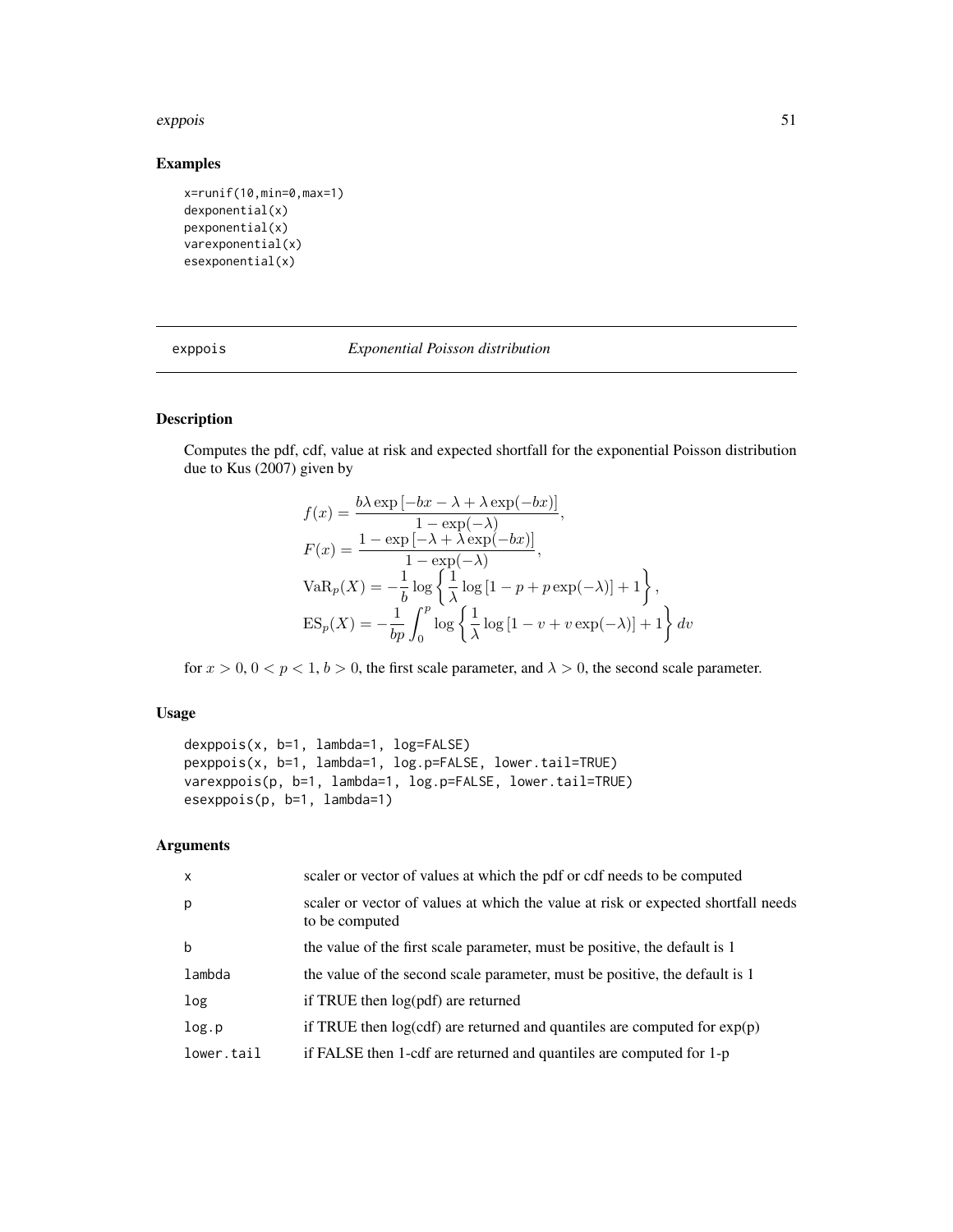# Value

An object of the same length as x, giving the pdf or cdf values computed at x or an object of the same length as p, giving the values at risk or expected shortfall computed at p.

# Author(s)

Saralees Nadarajah

# References

S. Nadarajah, S. Chan and E. Afuecheta, An R Package for value at risk and expected shortfall, submitted

# Examples

```
x=runif(10,min=0,max=1)
dexppois(x)
pexppois(x)
varexppois(x)
esexppois(x)
```
exppower *Exponential power distribution*

# Description

Computes the pdf, cdf, value at risk and expected shortfall for the exponential power distribution due to Subbotin (1923) given by

$$
f(x) = \frac{1}{2a^{1/a}\sigma\Gamma(1+1/a)} \exp\left\{-\frac{|x-\mu|^a}{a\sigma^a}\right\},
$$
  
\n
$$
F(x) = \begin{cases} \frac{1}{2}Q\left(\frac{1}{a}, \frac{(\mu-x)^a}{a\sigma^a}\right), & \text{if } x \le \mu, \\ 1 - \frac{1}{2}Q\left(\frac{1}{a}, \frac{(x-\mu)^a}{a\sigma^a}\right), & \text{if } x > \mu, \end{cases}
$$
  
\n
$$
VaR_p(X) = \begin{cases} \mu - a^{1/a}\sigma\left[Q^{-1}\left(\frac{1}{a}, 2p\right)\right]^{1/a}, & \text{if } p \le 1/2, \\ \mu + a^{1/a}\sigma\left[Q^{-1}\left(\frac{1}{a}, 2(1-p)\right)\right]^{1/a}, & \text{if } p > 1/2, \\ \mu + a^{1/a}\sigma\left[Q^{-1}\left(\frac{1}{a}, 2(1-p)\right)\right]^{1/a}, & \text{if } p > 1/2, \\ \mu - \frac{a^{1/a}\sigma}{p} \int_0^p \left[Q^{-1}\left(\frac{1}{a}, 2v\right)\right]^{1/a} dv, & \text{if } p \le 1/2, \\ \mu - \frac{a^{1/a}\sigma}{p} \int_0^{1/2} \left[Q^{-1}\left(\frac{1}{a}, 2v\right)\right]^{1/a} dv \\ + \frac{a^{1/a}\sigma}{p} \int_{1/2}^p \left[Q^{-1}\left(\frac{1}{a}, 2(1-v)\right)\right]^{1/a} dv, & \text{if } p > 1/2 \end{cases}
$$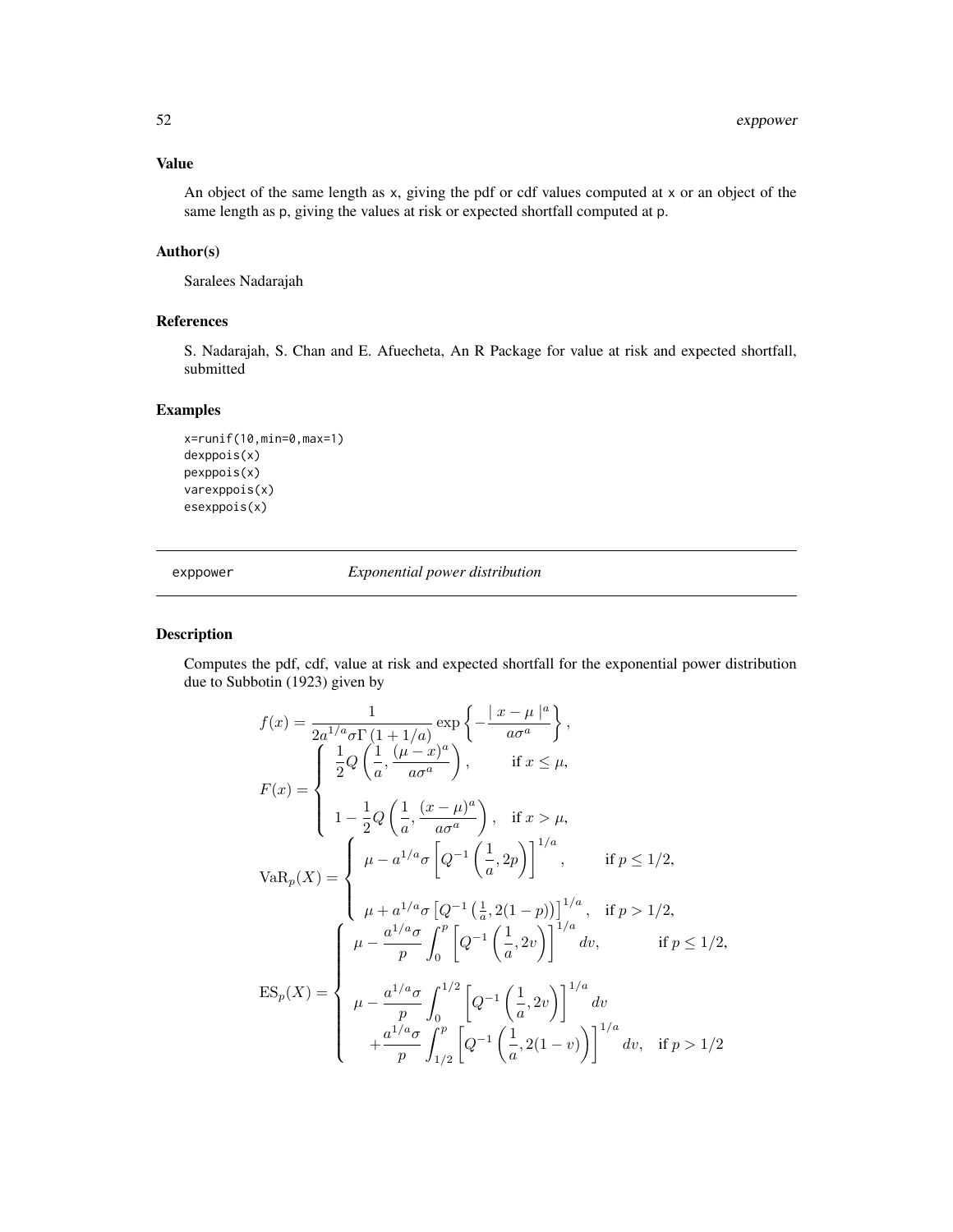#### expower 53

for  $-\infty < x < \infty$ ,  $0 < p < 1$ ,  $-\infty < \mu < \infty$ , the location parameter,  $\sigma > 0$ , the scale parameter, and  $a > 0$ , the shape parameter.

### Usage

```
dexppower(x, mu=0, sigma=1, a=1, log=FALSE)
pexppower(x, mu=0, sigma=1, a=1, log.p=FALSE, lower.tail=TRUE)
varexppower(p, mu=0, sigma=1, a=1, log.p=FALSE, lower.tail=TRUE)
esexppower(p, mu=0, sigma=1, a=1)
```
### Arguments

| $\mathsf{x}$ | scaler or vector of values at which the pdf or cdf needs to be computed                             |
|--------------|-----------------------------------------------------------------------------------------------------|
| p            | scaler or vector of values at which the value at risk or expected shortfall needs<br>to be computed |
| mu           | the value of the location parameter, can take any real value, the default is zero                   |
| sigma        | the value of the scale parameter, must be positive, the default is 1                                |
| a            | the value of the shape parameter, must be positive, the default is 1                                |
| log          | if TRUE then log(pdf) are returned                                                                  |
| log.p        | if TRUE then $log(cdf)$ are returned and quantiles are computed for $exp(p)$                        |
| lower.tail   | if FALSE then 1-cdf are returned and quantiles are computed for 1-p                                 |
|              |                                                                                                     |

# Value

An object of the same length as x, giving the pdf or cdf values computed at x or an object of the same length as p, giving the values at risk or expected shortfall computed at p.

# Author(s)

Saralees Nadarajah

# References

S. Nadarajah, S. Chan and E. Afuecheta, An R Package for value at risk and expected shortfall, submitted

```
x=runif(10,min=0,max=1)
dexppower(x)
pexppower(x)
varexppower(x)
esexppower(x)
```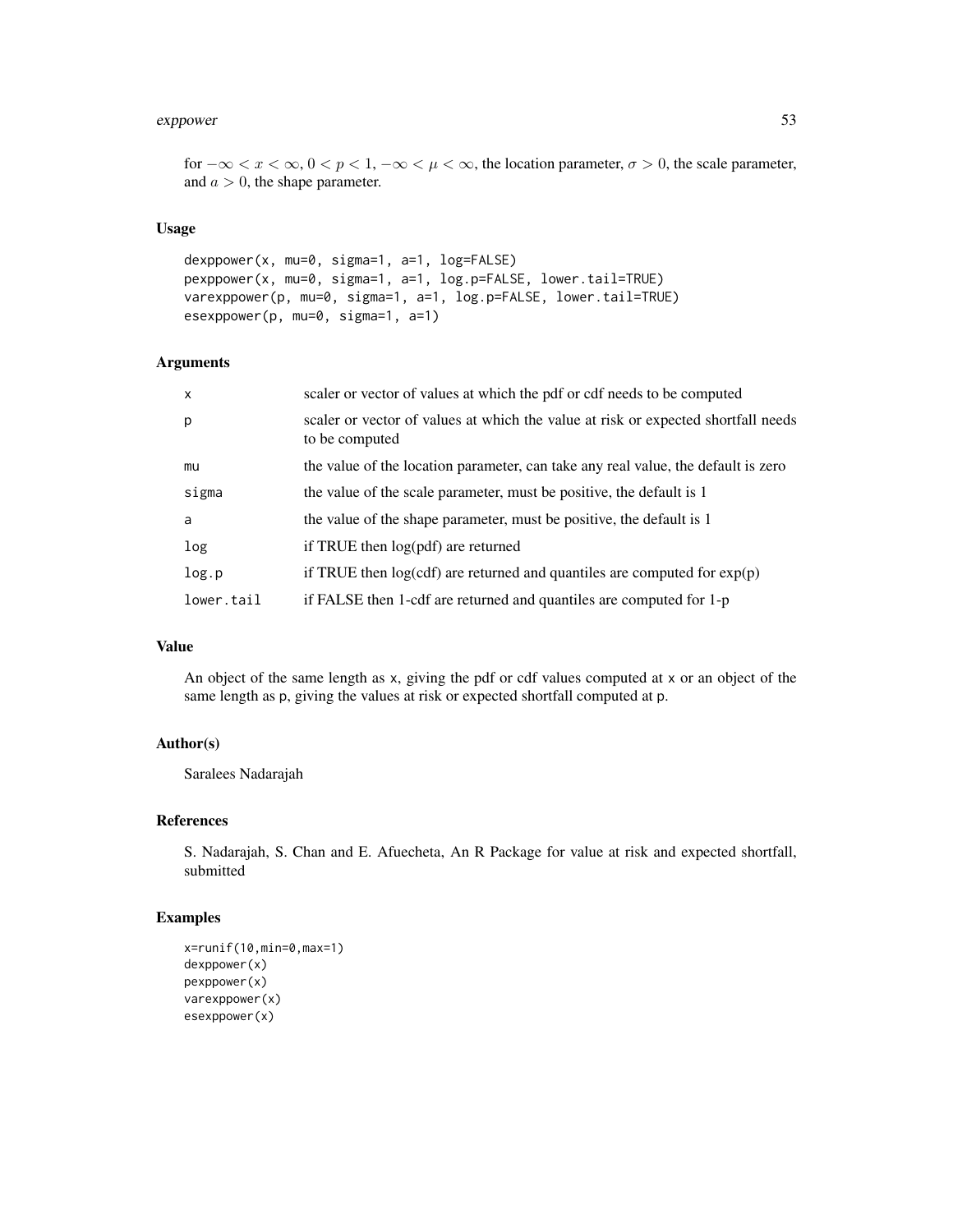Computes the pdf, cdf, value at risk and expected shortfall for the exponentiated Weibull distribution due to Mudholkar and Srivastava (1993) and Mudholkar et al. (1995) given by

$$
f(x) = a\alpha\sigma^{-\alpha}x^{\alpha-1}\exp\left[-(x/\sigma)^{\alpha}\right]\left\{1 - \exp\left[-(x/\sigma)^{\alpha}\right]\right\}^{a-1},
$$
  
\n
$$
F(x) = \left\{1 - \exp\left[-(x/\sigma)^{\alpha}\right]\right\}^{a},
$$
  
\n
$$
VaR_p(X) = \sigma\left[-\log\left(1 - p^{1/a}\right)\right]^{1/\alpha},
$$
  
\n
$$
ES_p(X) = \frac{\sigma}{p}\int_0^p \left[-\log\left(1 - v^{1/a}\right)\right]^{1/\alpha} dv
$$

for  $x > 0$ ,  $0 < p < 1$ ,  $a > 0$ , the first shape parameter,  $\alpha > 0$ , the second shape parameter, and  $\sigma > 0$ , the scale parameter.

#### Usage

```
dexpweibull(x, a=1, alpha=1, sigma=1, log=FALSE)
pexpweibull(x, a=1, alpha=1, sigma=1, log.p=FALSE, lower.tail=TRUE)
varexpweibull(p, a=1, alpha=1, sigma=1, log.p=FALSE, lower.tail=TRUE)
esexpweibull(p, a=1, alpha=1, sigma=1)
```
### Arguments

| $\mathsf{x}$ | scaler or vector of values at which the pdf or cdf needs to be computed                             |
|--------------|-----------------------------------------------------------------------------------------------------|
| p            | scaler or vector of values at which the value at risk or expected shortfall needs<br>to be computed |
| sigma        | the value of the scale parameter, must be positive, the default is 1                                |
| a            | the value of the first shape parameter, must be positive, the default is 1                          |
| alpha        | the value of the second shape parameter, must be positive, the default is 1                         |
| log          | if TRUE then $log(pdf)$ are returned                                                                |
| log.p        | if TRUE then $log(cdf)$ are returned and quantiles are computed for $exp(p)$                        |
| lower.tail   | if FALSE then 1-cdf are returned and quantiles are computed for 1-p                                 |

# Value

An object of the same length as x, giving the pdf or cdf values computed at x or an object of the same length as p, giving the values at risk or expected shortfall computed at p.

### Author(s)

Saralees Nadarajah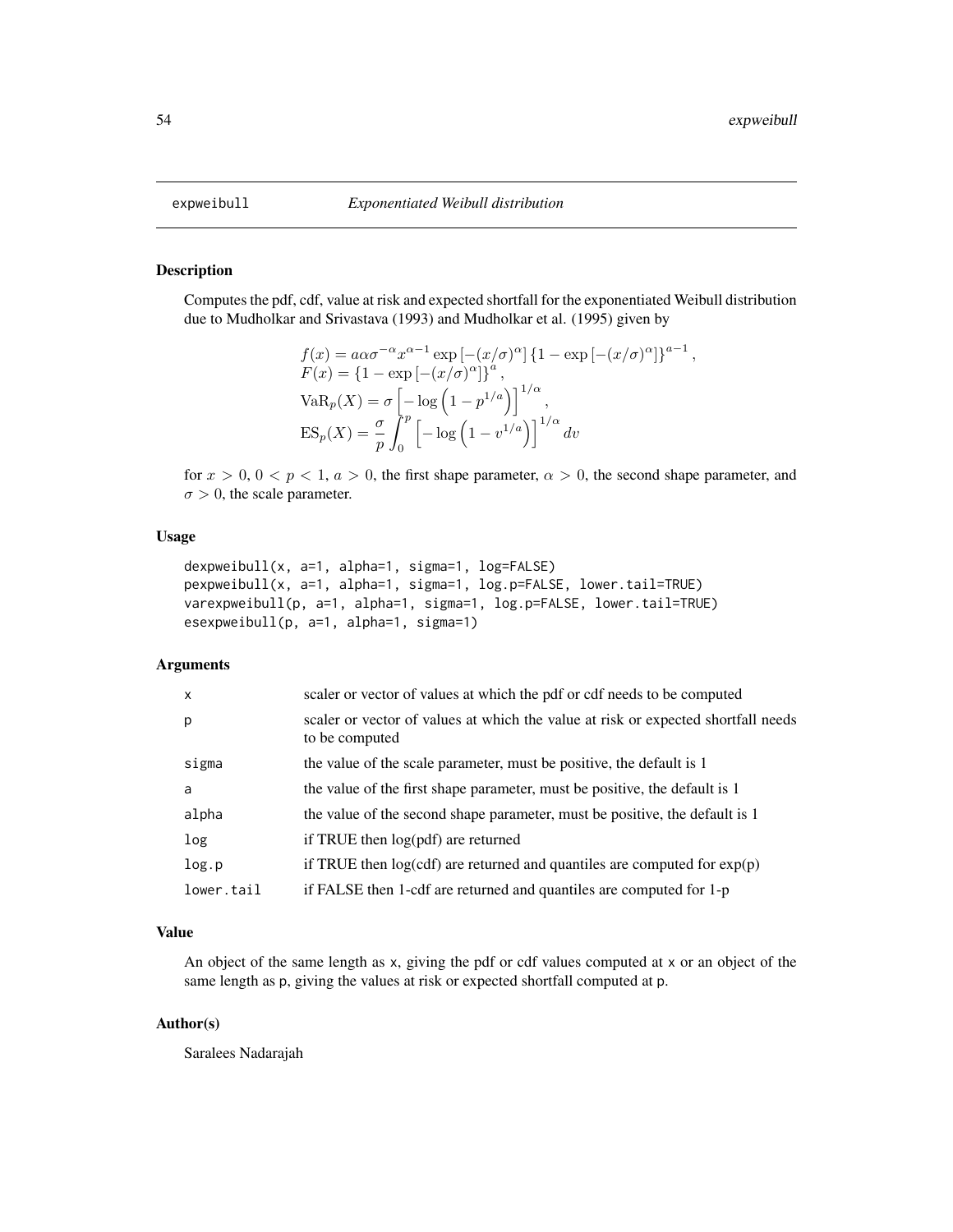#### References

S. Nadarajah, S. Chan and E. Afuecheta, An R Package for value at risk and expected shortfall, submitted

# Examples

```
x=runif(10,min=0,max=1)
dexpweibull(x)
pexpweibull(x)
varexpweibull(x)
esexpweibull(x)
```
F *F distribution*

### Description

Computes the pdf, cdf, value at risk and expected shortfall for the F distribution given by

$$
f(x) = \frac{1}{B\left(\frac{d_1}{2}, \frac{d_2}{2}\right)} \left(\frac{d_1}{d_2}\right)^{\frac{d_1}{2}} x^{\frac{d_1}{2} - 1} \left(1 + \frac{d_1}{d_2}x\right)^{-\frac{d_1 + d_2}{2}}
$$
  
\n
$$
F(x) = I_{\frac{d_1 x}{d_1 x + d_2}} \left(\frac{d_1}{2}, \frac{d_2}{2}\right),
$$
  
\n
$$
VaR_p(X) = \frac{d_2}{d_1} \frac{I_p^{-1}\left(\frac{d_1}{2}, \frac{d_2}{2}\right)}{1 - I_p^{-1}\left(\frac{d_1}{2}, \frac{d_2}{2}\right)},
$$
  
\n
$$
ES_p(X) = \frac{d_2}{d_1 p} \int_0^p \frac{I_p^{-1}\left(\frac{d_1}{2}, \frac{d_2}{2}\right)}{1 - I_p^{-1}\left(\frac{d_1}{2}, \frac{d_2}{2}\right)} dv
$$

,

for  $x \geq K$ ,  $0 < p < 1$ ,  $d_1 > 0$ , the first degree of freedom parameter, and  $d_2 > 0$ , the second degree of freedom parameter.

# Usage

```
dF(x, d1=1, d2=1, log=FALSE)
pF(x, d1=1, d2=1, log.p=FALSE, lower.tail=TRUE)
varF(p, d1=1, d2=1, log.p=FALSE, lower.tail=TRUE)
esF(p, d1=1, d2=1)
```

| $\mathsf{x}$ | scaler or vector of values at which the pdf or cdf needs to be computed                             |
|--------------|-----------------------------------------------------------------------------------------------------|
| p            | scaler or vector of values at which the value at risk or expected shortfall needs<br>to be computed |
| d1           | the value of the first degree of freedom parameter, must be positive, the default<br>is 1           |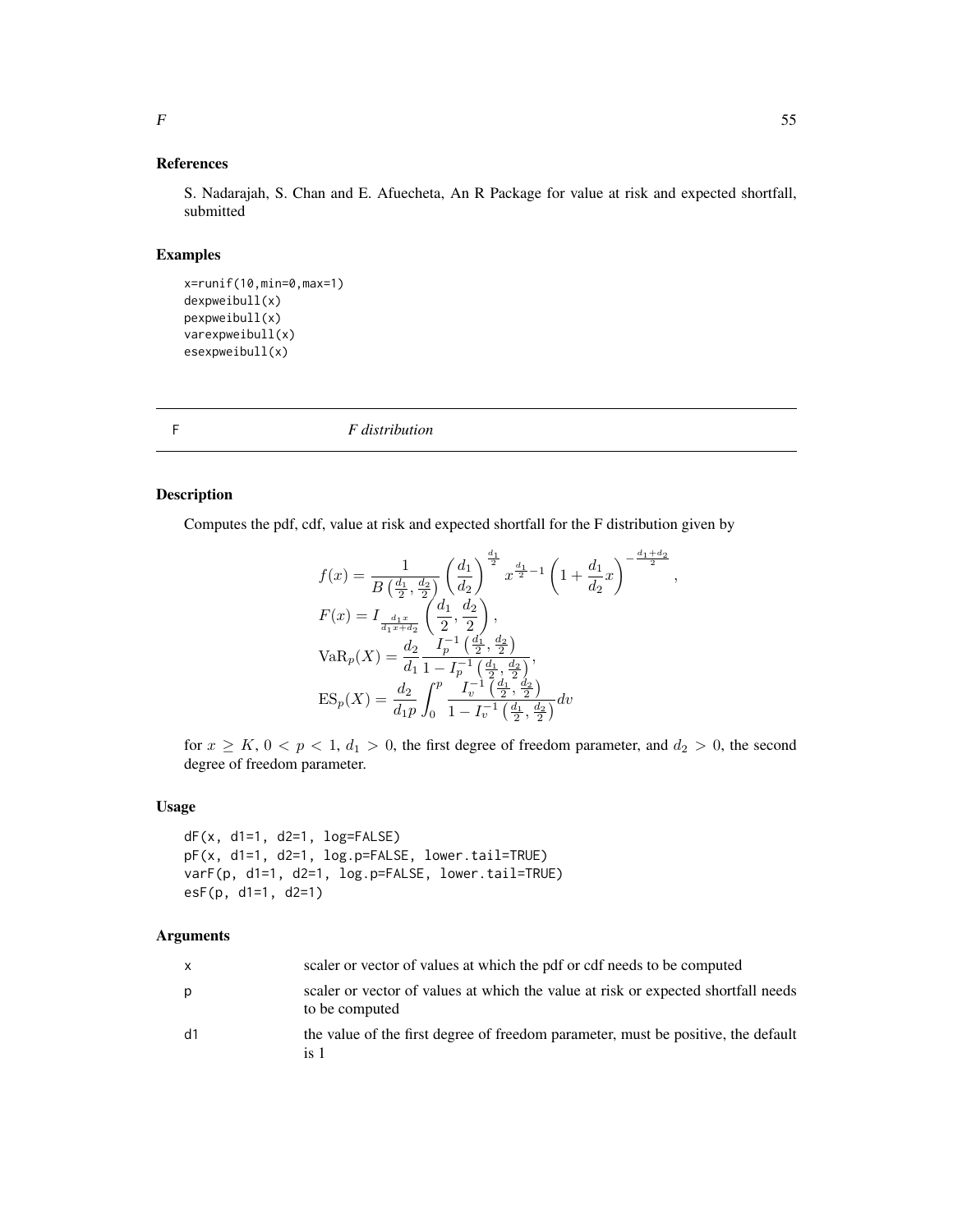| d2         | the value of the second degree of freedom parameter, must be positive, the de-<br>fault is 1 |
|------------|----------------------------------------------------------------------------------------------|
| log        | if TRUE then log(pdf) are returned                                                           |
| log.p      | if TRUE then $log(cdf)$ are returned and quantiles are computed for $exp(p)$                 |
| lower.tail | if FALSE then 1-cdf are returned and quantiles are computed for 1-p                          |

# Value

An object of the same length as x, giving the pdf or cdf values computed at x or an object of the same length as p, giving the values at risk or expected shortfall computed at p.

#### Author(s)

Saralees Nadarajah

### References

S. Nadarajah, S. Chan and E. Afuecheta, An R Package for value at risk and expected shortfall, submitted

### Examples

```
x=runif(10,min=0,max=1)
dF(x)
pF(x)varF(x)
esF(x)
```

FR *Freimer distribution*

### Description

Computes the pdf, cdf, value at risk and expected shortfall for the Freimer distribution due to Freimer et al. (1988) given by

$$
VaRp(X) = \frac{1}{a} \left[ \frac{p^{b} - 1}{b} - \frac{(1 - p)^{c} - 1}{c} \right],
$$
  
\n
$$
ES_{p}(X) = \frac{1}{a} \left( \frac{1}{c} - \frac{1}{b} \right) + \frac{p^{b}}{ab(b+1)} + \frac{(1 - p)^{c+1} - 1}{pac(c+1)}
$$

for  $0 < p < 1$ ,  $a > 0$ , the scale parameter,  $b > 0$ , the first shape parameter, and  $c > 0$ , the second shape parameter.

#### Usage

```
varFR(p, a=1, b=1, c=1, log.p=FALSE, lower.tail=TRUE)
esFR(p, a=1, b=1, c=1)
```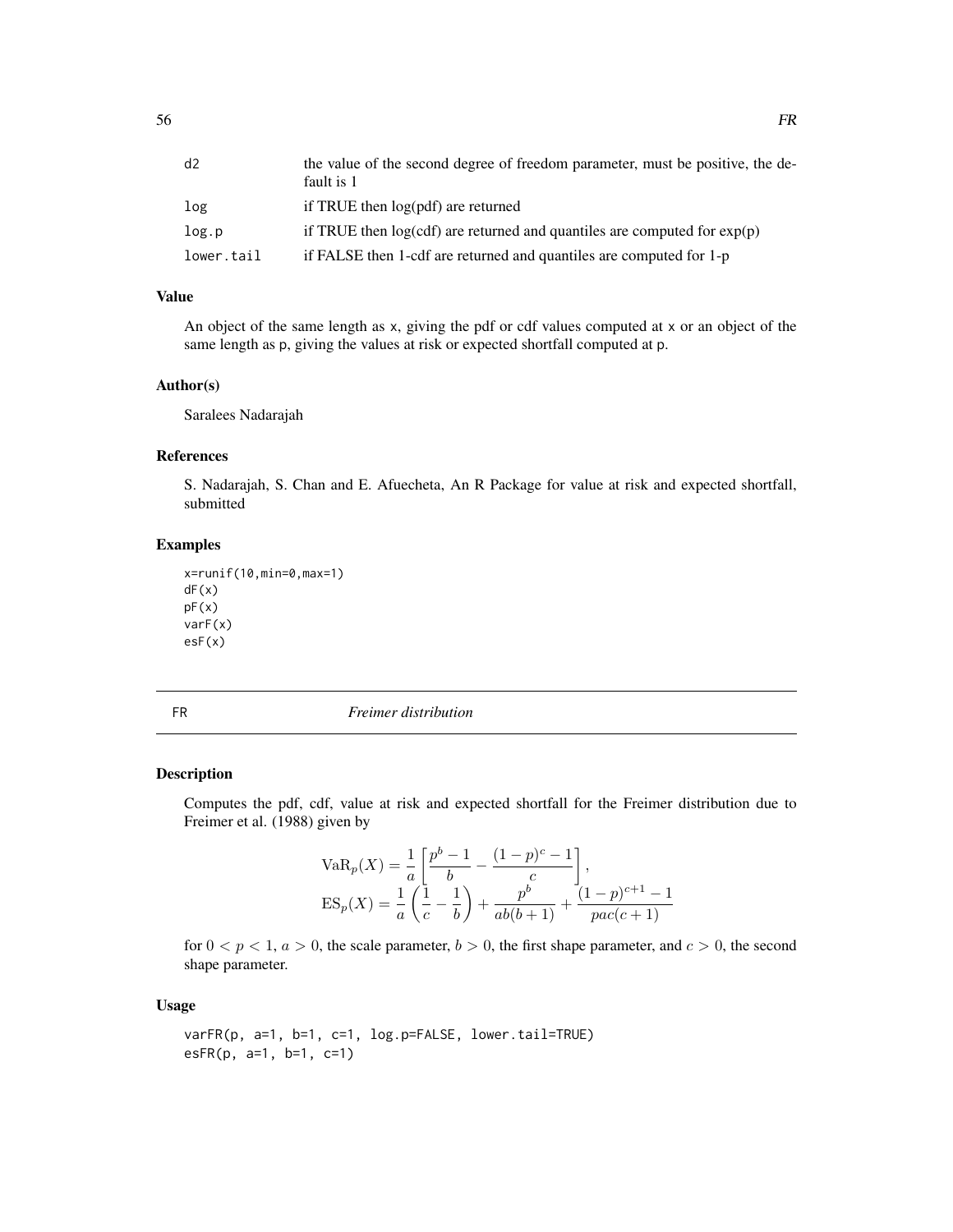#### frechet 57

#### Arguments

| p          | scaler or vector of values at which the value at risk or expected shortfall needs<br>to be computed |
|------------|-----------------------------------------------------------------------------------------------------|
| a          | the value of the scale parameter, must be positive, the default is 1                                |
| b          | the value of the first shape parameter, must be positive, the default is 1                          |
| с          | the value of the second shape parameter, must be positive, the default is 1                         |
| log        | if TRUE then $log(pdf)$ are returned                                                                |
| log.p      | if TRUE then $log(cdf)$ are returned and quantiles are computed for $exp(p)$                        |
| lower.tail | if FALSE then 1-cdf are returned and quantiles are computed for 1-p                                 |

### Value

An object of the same length as x, giving the pdf or cdf values computed at x or an object of the same length as p, giving the values at risk or expected shortfall computed at p.

#### Author(s)

Saralees Nadarajah

### References

S. Nadarajah, S. Chan and E. Afuecheta, An R Package for value at risk and expected shortfall, submitted

# Examples

```
x=runif(10,min=0,max=1)
varFR(x)
esFR(x)
```
frechet *Frechet distribution*

### Description

Computes the pdf, cdf, value at risk and expected shortfall for the Fr\'echet distribution due to Fr\'echet (1927) given by

$$
f(x) = \frac{\alpha \sigma^{\alpha}}{x^{\alpha+1}} \exp \left\{-\left(\frac{\sigma}{x}\right)^{\alpha}\right\},
$$
  
\n
$$
F(x) = \exp \left\{-\left(\frac{\sigma}{x}\right)^{\alpha}\right\},
$$
  
\n
$$
VaR_p(X) = \sigma [-\log p]^{-1/\alpha},
$$
  
\n
$$
ES_p(X) = \frac{\sigma}{p} \Gamma(1 - 1/\alpha, -\log p)
$$

for  $x > 0$ ,  $0 < p < 1$ ,  $\alpha > 0$ , the shape parameter, and  $\sigma > 0$ , the scale parameter, where  $\Gamma(a, x) = \int_x^{\infty} t^{a-1} \exp(-t) dt$  denotes the complementary incomplete gamma function.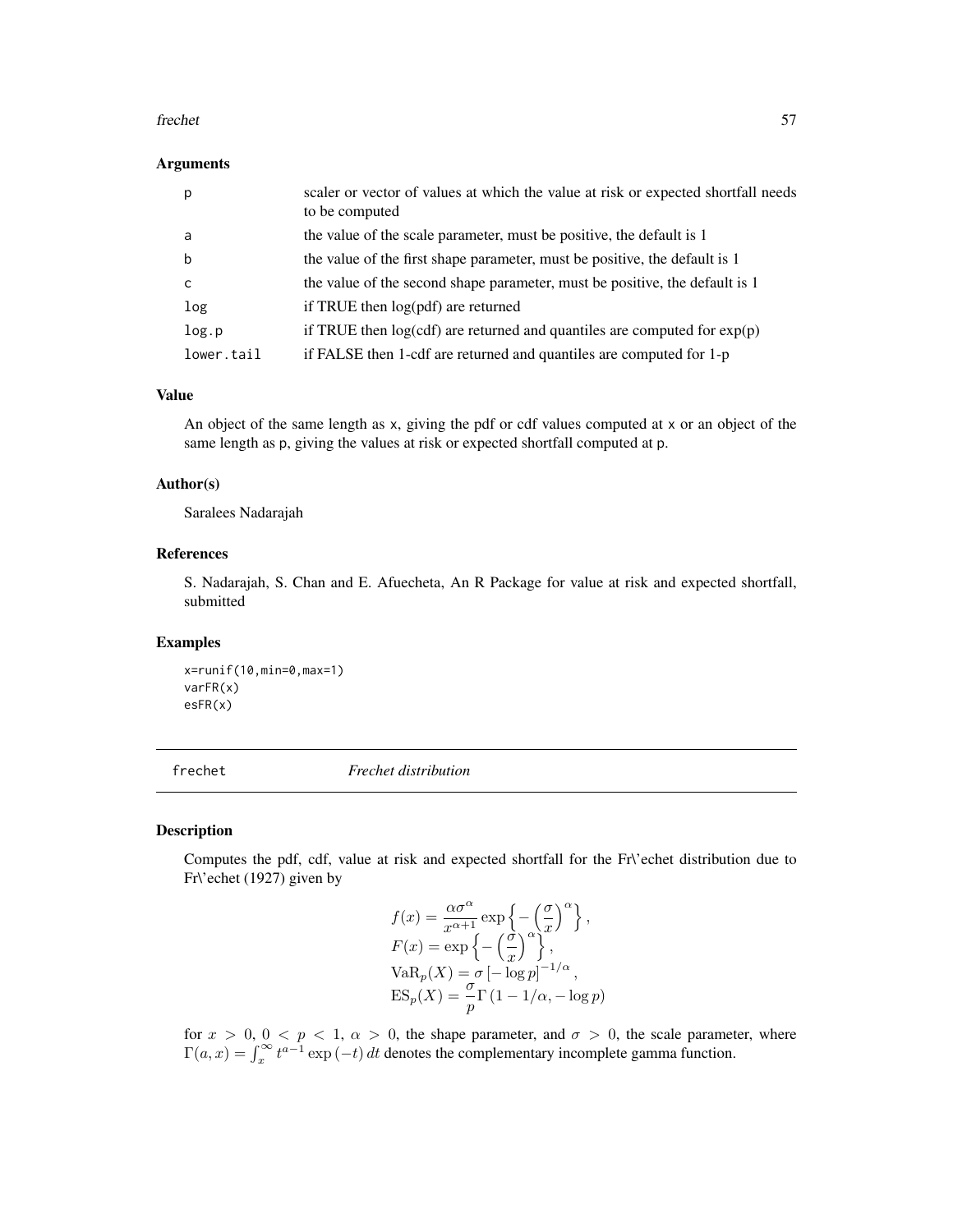# Usage

```
dfrechet(x, alpha=1, sigma=1, log=FALSE)
pfrechet(x, alpha=1, sigma=1, log.p=FALSE, lower.tail=TRUE)
varfrechet(p, alpha=1, sigma=1, log.p=FALSE, lower.tail=TRUE)
esfrechet(p, alpha=1, sigma=1)
```
# Arguments

| $\mathsf{x}$ | scaler or vector of values at which the pdf or cdf needs to be computed                             |
|--------------|-----------------------------------------------------------------------------------------------------|
| p            | scaler or vector of values at which the value at risk or expected shortfall needs<br>to be computed |
| sigma        | the value of the scale parameter, must be positive, the default is 1                                |
| alpha        | the value of the shape parameter, must be positive, the default is 1                                |
| log          | if TRUE then log(pdf) are returned                                                                  |
| log.p        | if TRUE then $log(cdf)$ are returned and quantiles are computed for $exp(p)$                        |
| lower.tail   | if FALSE then 1-cdf are returned and quantiles are computed for 1-p                                 |

# Value

An object of the same length as x, giving the pdf or cdf values computed at x or an object of the same length as p, giving the values at risk or expected shortfall computed at p.

### Author(s)

Saralees Nadarajah

# References

S. Nadarajah, S. Chan and E. Afuecheta, An R Package for value at risk and expected shortfall, submitted

```
x=runif(10,min=0,max=1)
dfrechet(x)
pfrechet(x)
varfrechet(x)
esfrechet(x)
```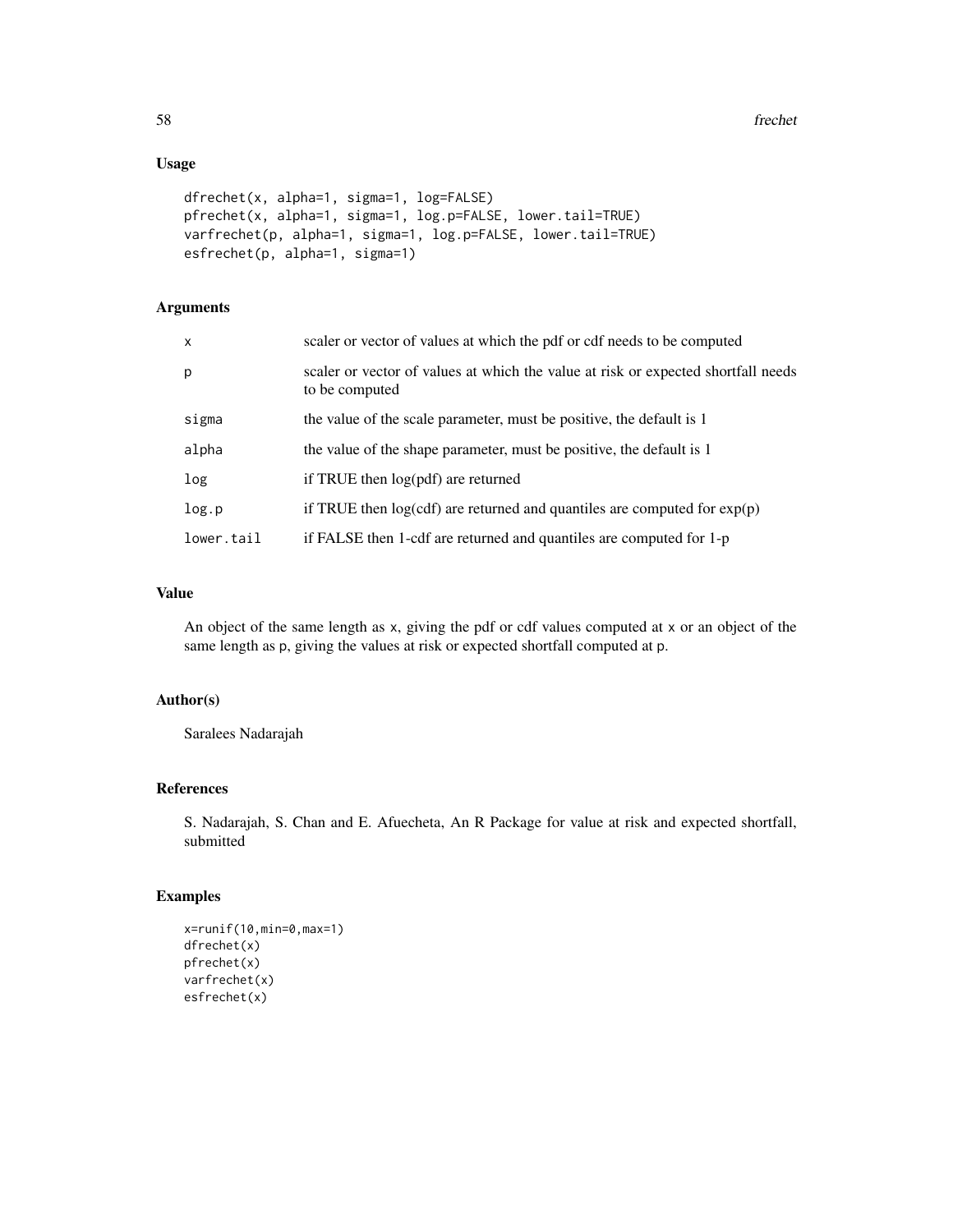Computes the pdf, cdf, value at risk and expected shortfall for the gamma distribution given by

$$
f(x) = \frac{b^a x^{a-1} \exp(-bx)}{\Gamma(a)},
$$
  
\n
$$
F(x) = \frac{\gamma(a, bx)}{\Gamma(a)},
$$
  
\n
$$
VaR_p(X) = \frac{1}{b}Q^{-1}(a, 1-p),
$$
  
\n
$$
ES_p(X) = \frac{1}{bp} \int_0^p Q^{-1}(a, 1 - v) dv
$$

for  $x > 0$ ,  $0 < p < 1$ ,  $b > 0$ , the scale parameter, and  $a > 0$ , the shape parameter, where  $\gamma(a, x) =$  $\int_0^x t^{a-1} \exp(-t) dt$  denotes the incomplete gamma function,  $Q(a, x) = \int_x^\infty t^{a-1} \exp(-t) dt / \Gamma(a)$ denotes the regularized complementary incomplete gamma function,  $\Gamma(a) = \int_0^\infty t^{a-1} \exp(-t) dt$ denotes the gamma function, and  $Q^{-1}(a, x)$  denotes the inverse of  $Q(a, x)$ .

# Usage

dGamma(x, a=1, b=1, log=FALSE) pGamma(x, a=1, b=1, log.p=FALSE, lower.tail=TRUE) varGamma(p, a=1, b=1, log.p=FALSE, lower.tail=TRUE) esGamma(p, a=1, b=1)

### Arguments

| $\mathsf{x}$ | scaler or vector of values at which the pdf or cdf needs to be computed                             |
|--------------|-----------------------------------------------------------------------------------------------------|
| p            | scaler or vector of values at which the value at risk or expected shortfall needs<br>to be computed |
| b            | the value of the scale parameter, must be positive, the default is 1                                |
| a            | the value of the shape parameter, must be positive, the default is 1                                |
| log          | if TRUE then $log(pdf)$ are returned                                                                |
| log.p        | if TRUE then $log(cdf)$ are returned and quantiles are computed for $exp(p)$                        |
| lower.tail   | if FALSE then 1-cdf are returned and quantiles are computed for 1-p                                 |

### Value

An object of the same length as x, giving the pdf or cdf values computed at x or an object of the same length as p, giving the values at risk or expected shortfall computed at p.

# Author(s)

Saralees Nadarajah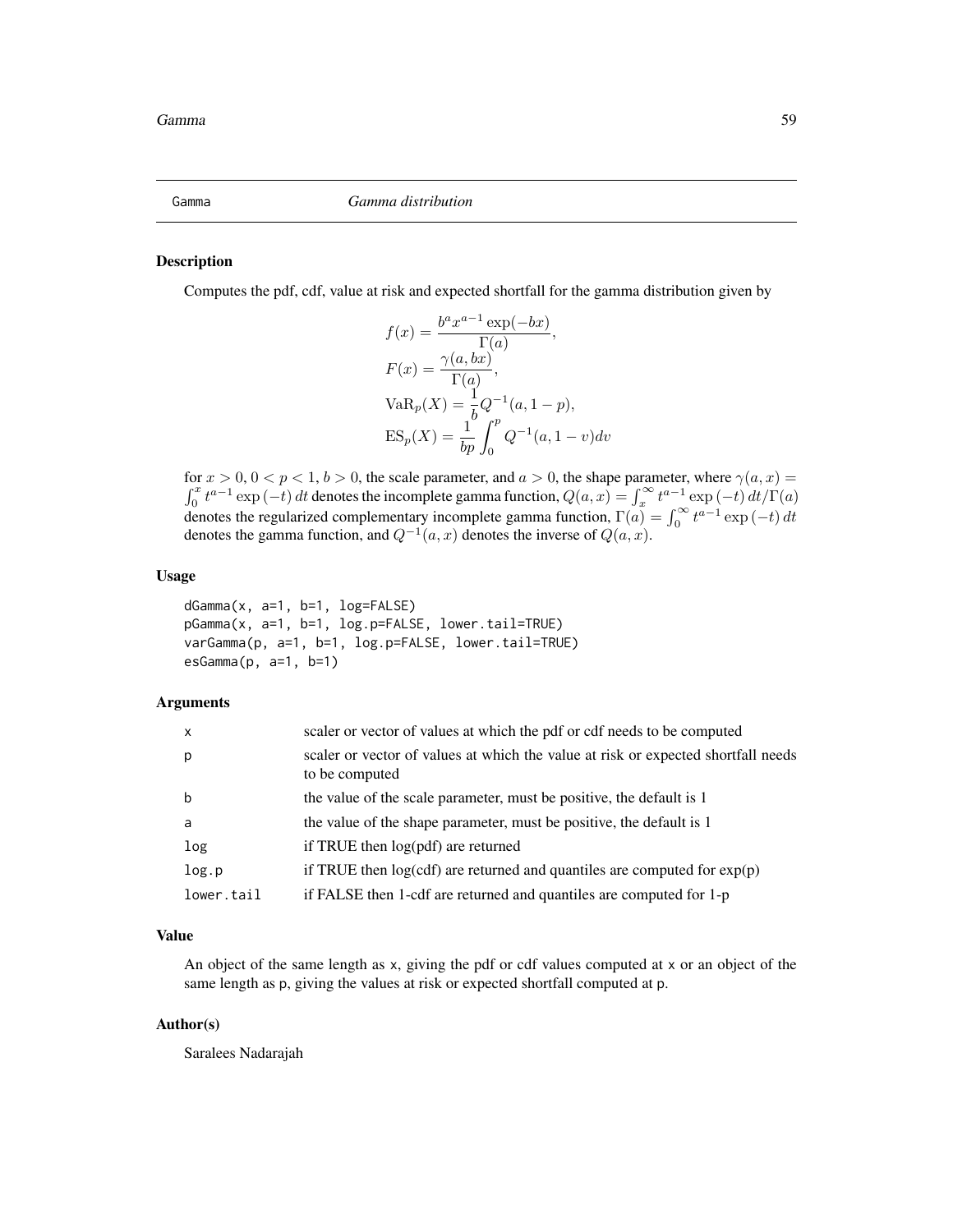# References

S. Nadarajah, S. Chan and E. Afuecheta, An R Package for value at risk and expected shortfall, submitted

### Examples

```
x=runif(10,min=0,max=1)
dGamma(x)
pGamma(x)
varGamma(x)
esGamma(x)
```
genbeta *Generalized beta distribution*

# Description

Computes the pdf, cdf, value at risk and expected shortfall for the generalized beta distribution given by

$$
f(x) = \frac{(x - c)^{a-1} (d - x)^{b-1}}{B(a, b)(d - c)^{a+b-1}},
$$
  
\n
$$
F(x) = I_{\frac{x-c}{d-c}}(a, b),
$$
  
\n
$$
VaR_p(X) = c + (d - c)I_p^{-1}(a, b),
$$
  
\n
$$
ES_p(X) = c + \frac{d - c}{p} \int_0^p I_v^{-1}(a, b) dv
$$

for  $c \le x \le d$ ,  $0 < p < 1$ ,  $a > 0$ , the first shape parameter,  $b > 0$ , the second shape parameter,  $-\infty < c < \infty$ , the first location parameter, and  $-\infty < c < d < \infty$ , the second location parameter.

### Usage

```
dgenbeta(x, a=1, b=1, c=0, d=1, log=FALSE)
pgenbeta(x, a=1, b=1, c=0, d=1, log.p=FALSE, lower.tail=TRUE)
vargenbeta(p, a=1, b=1, c=0, d=1, log.p=FALSE, lower.tail=TRUE)
esgenbeta(p, a=1, b=1, c=0, d=1)
```

| X | scaler or vector of values at which the pdf or cdf needs to be computed                                             |
|---|---------------------------------------------------------------------------------------------------------------------|
| p | scaler or vector of values at which the value at risk or expected shortfall needs<br>to be computed                 |
| C | the value of the first location parameter, can take any real value, the default is<br>zero                          |
| d | the value of the second location parameter, can take any real value but must be<br>greater than c, the default is 1 |
| a | the value of the first shape parameter, must be positive, the default is 1                                          |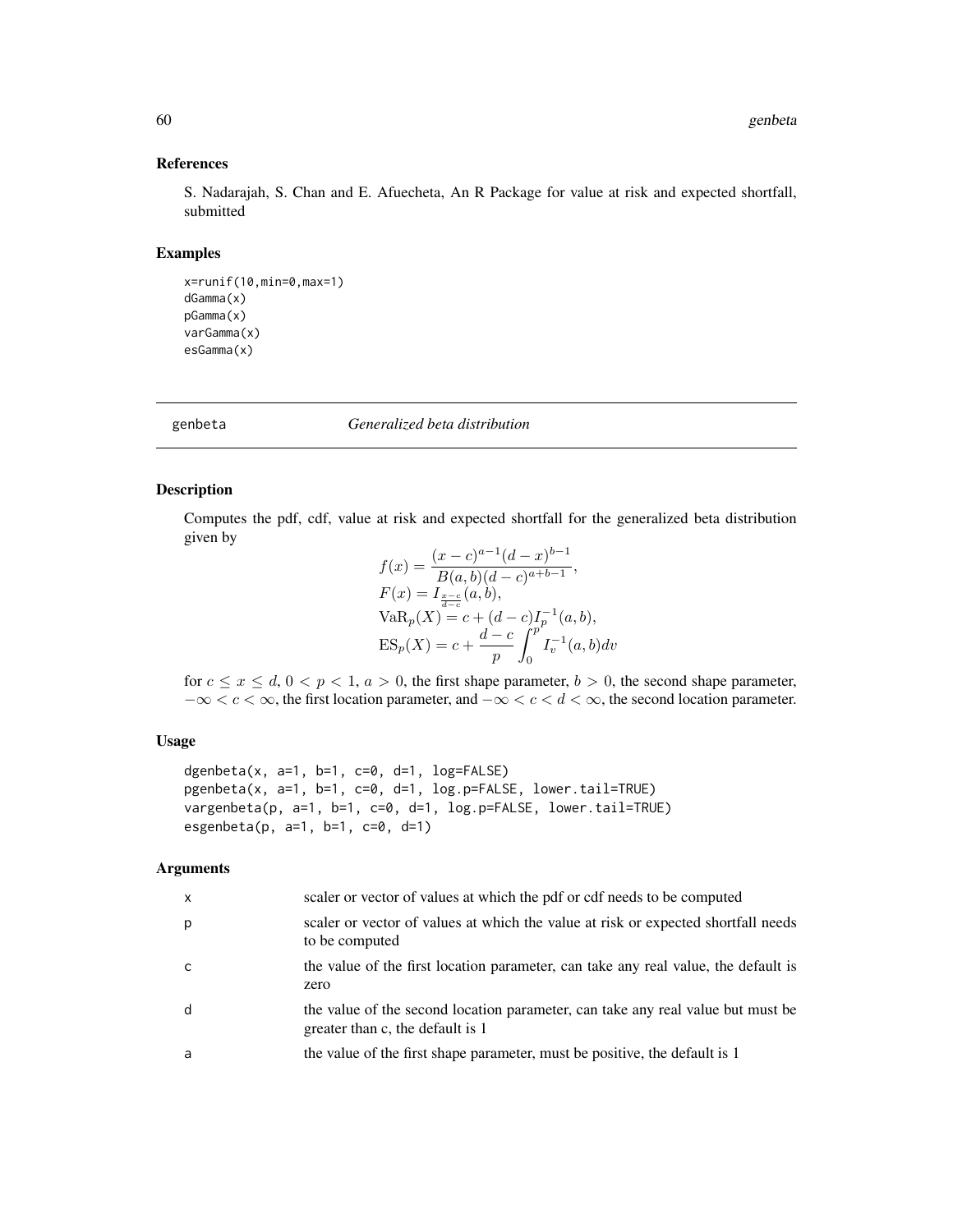| b          | the value of the second shape parameter, must be positive, the default is 1  |
|------------|------------------------------------------------------------------------------|
| log        | if TRUE then log(pdf) are returned                                           |
| log.p      | if TRUE then $log(cdf)$ are returned and quantiles are computed for $exp(p)$ |
| lower.tail | if FALSE then 1-cdf are returned and quantiles are computed for 1-p          |

# Value

An object of the same length as x, giving the pdf or cdf values computed at x or an object of the same length as p, giving the values at risk or expected shortfall computed at p.

#### Author(s)

Saralees Nadarajah

# References

S. Nadarajah, S. Chan and E. Afuecheta, An R Package for value at risk and expected shortfall, submitted

### Examples

```
x=runif(10,min=0,max=1)
dgenbeta(x)
pgenbeta(x)
vargenbeta(x)
esgenbeta(x)
```
genbeta2 *Generalized beta II distribution*

# Description

Computes the pdf, cdf, value at risk and expected shortfall for the generalized beta II distribution given by  $\bar{b}-1$ 

$$
f(x) = \frac{cx^{ac-1} (1 - x^c)^{b-1}}{B(a, b)},
$$
  
\n
$$
F(x) = I_{x^c}(a, b),
$$
  
\n
$$
VaR_p(X) = [I_p^{-1}(a, b)]^{1/c},
$$
  
\n
$$
ES_p(X) = \frac{1}{p} \int_0^p [I_v^{-1}(a, b)]^{1/c} dv
$$

for  $0 < x < 1$ ,  $0 < p < 1$ ,  $a > 0$ , the first shape parameter,  $b > 0$ , the second shape parameter, and  $c > 0$ , the third shape parameter.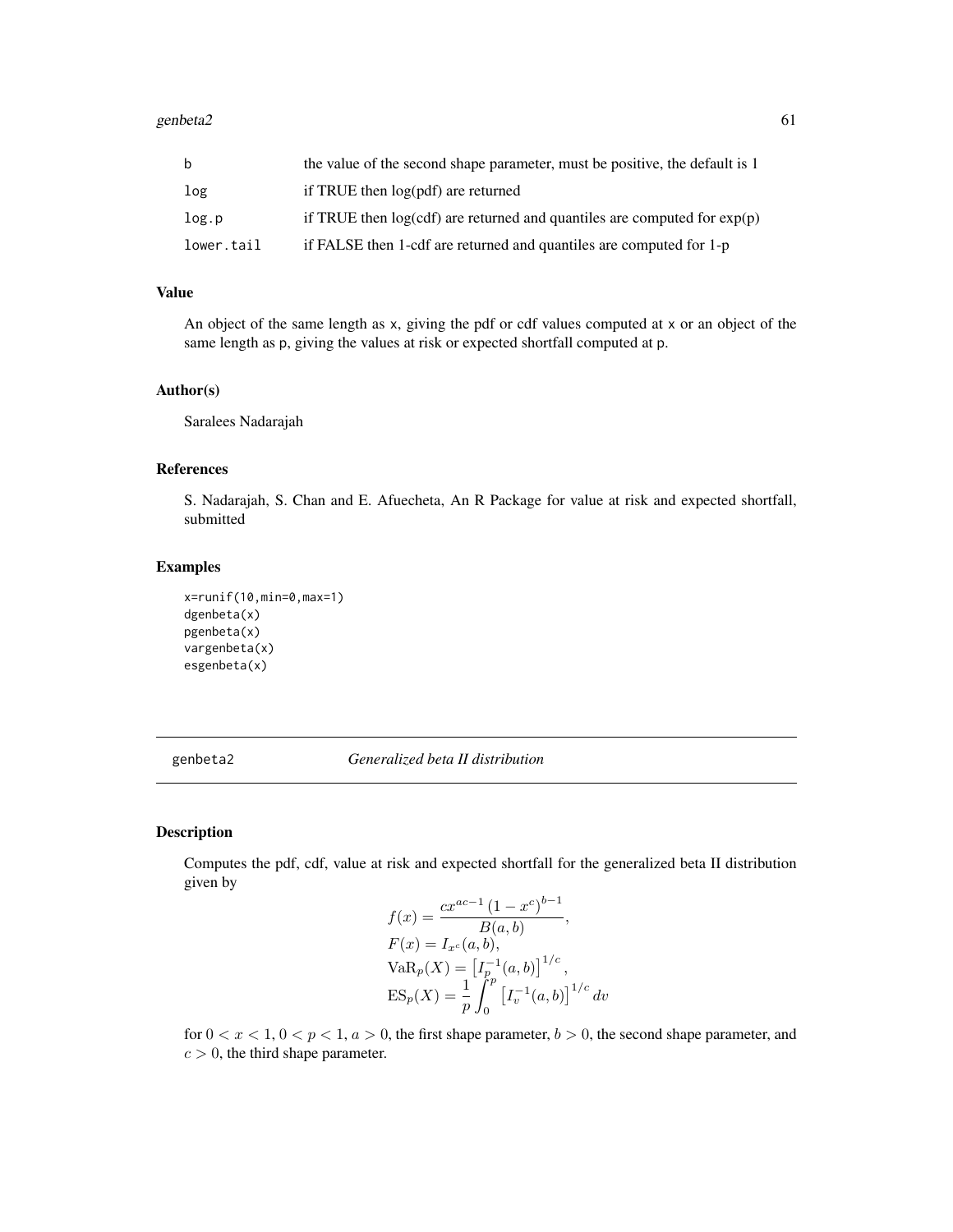# Usage

```
dgenbeta2(x, a=1, b=1, c=1, log=FALSE)
pgenbeta2(x, a=1, b=1, c=1, log.p=FALSE, lower.tail=TRUE)
vargenbeta2(p, a=1, b=1, c=1, log.p=FALSE, lower.tail=TRUE)
esgenbeta2(p, a=1, b=1, c=1)
```
# Arguments

| $\mathsf{x}$ | scaler or vector of values at which the pdf or cdf needs to be computed                             |
|--------------|-----------------------------------------------------------------------------------------------------|
| p            | scaler or vector of values at which the value at risk or expected shortfall needs<br>to be computed |
| a            | the value of the first shape parameter, must be positive, the default is 1                          |
| $\mathbf b$  | the value of the second shape parameter, must be positive, the default is 1                         |
| $\mathsf{C}$ | the value of the third shape parameter, must be positive, the default is 1                          |
| log          | if TRUE then log(pdf) are returned                                                                  |
| log.p        | if TRUE then $log(cdf)$ are returned and quantiles are computed for $exp(p)$                        |
| lower.tail   | if FALSE then 1-cdf are returned and quantiles are computed for 1-p                                 |

# Value

An object of the same length as x, giving the pdf or cdf values computed at x or an object of the same length as p, giving the values at risk or expected shortfall computed at p.

### Author(s)

Saralees Nadarajah

# References

S. Nadarajah, S. Chan and E. Afuecheta, An R Package for value at risk and expected shortfall, submitted

```
x=runif(10,min=0,max=1)
dgenbeta2(x)
pgenbeta2(x)
vargenbeta2(x)
esgenbeta2(x)
```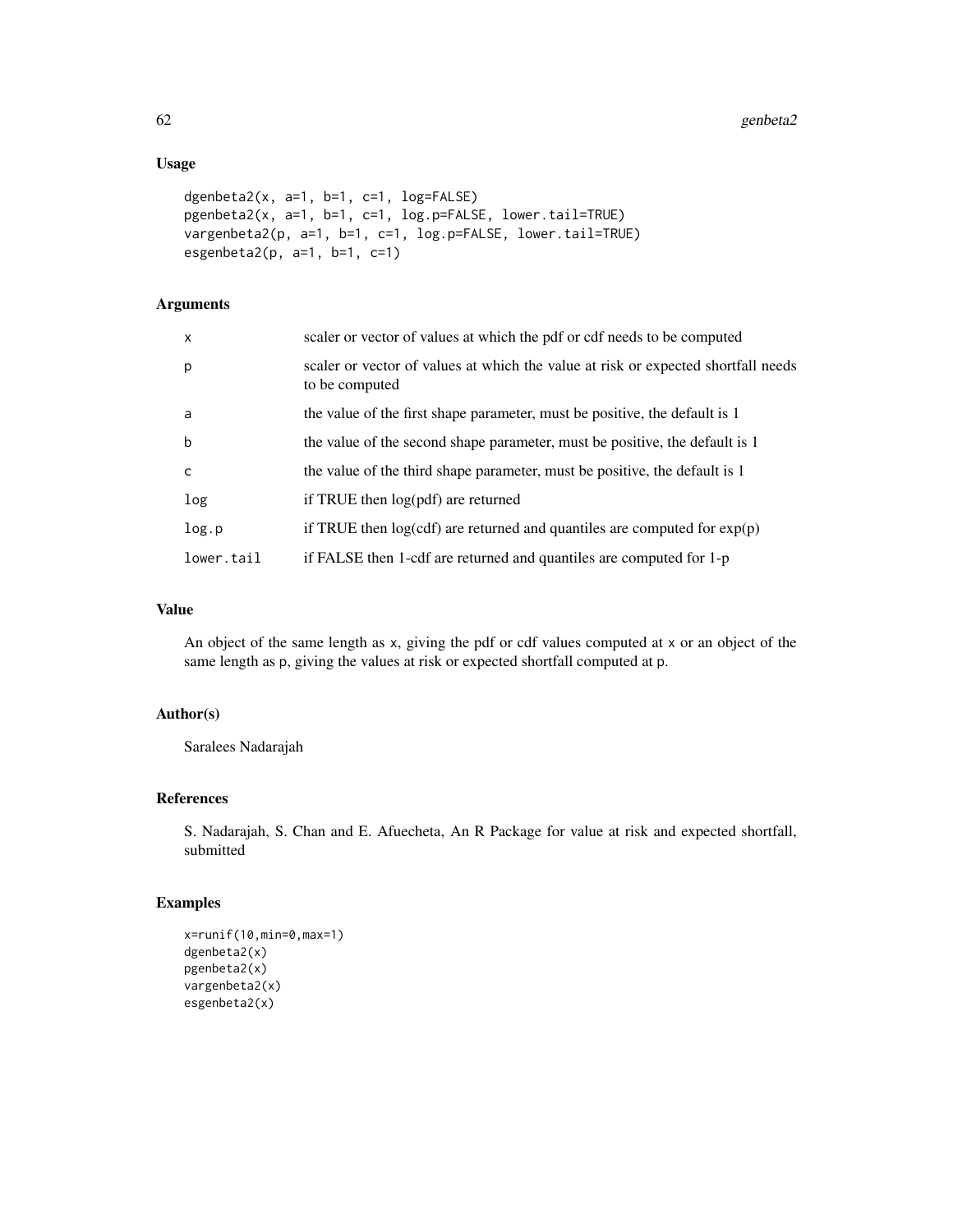Computes the pdf, cdf, value at risk and expected shortfall for the generalized inverse beta distribution given by

$$
f(x) = \frac{ax^{ac-1}}{B(c,d) (1+x^a)^{c+d}},
$$
  
\n
$$
F(x) = I_{\frac{ax}{1+x^a}}(c,d),
$$
  
\n
$$
VaR_p(X) = \left[\frac{I_p^{-1}(c,d)}{1-I_p^{-1}(c,d)}\right]^{1/a},
$$
  
\n
$$
ES_p(X) = \frac{1}{p} \int_0^p \left[\frac{I_v^{-1}(c,d)}{1-I_v^{-1}(c,d)}\right]^{1/a} dv
$$

for  $x > 0$ ,  $0 < p < 1$ ,  $a > 0$ , the first shape parameter,  $c > 0$ , the second shape parameter, and  $d > 0$ , the third shape parameter.

### Usage

```
dgeninvbeta(x, a=1, c=1, d=1, log=FALSE)
pgeninvbeta(x, a=1, c=1, d=1, log.p=FALSE, lower.tail=TRUE)
vargeninvbeta(p, a=1, c=1, d=1, log.p=FALSE, lower.tail=TRUE)
esgeninvbeta(p, a=1, c=1, d=1)
```
# Arguments

| $\mathsf{x}$ | scaler or vector of values at which the pdf or cdf needs to be computed                             |
|--------------|-----------------------------------------------------------------------------------------------------|
| p            | scaler or vector of values at which the value at risk or expected shortfall needs<br>to be computed |
| a            | the value of the first shape parameter, must be positive, the default is 1                          |
| C            | the value of the second shape parameter, must be positive, the default is 1                         |
| d            | the value of the second shape parameter, must be positive, the default is 1                         |
| log          | if TRUE then $log(pdf)$ are returned                                                                |
| log.p        | if TRUE then $log(cdf)$ are returned and quantiles are computed for $exp(p)$                        |
| lower.tail   | if FALSE then 1-cdf are returned and quantiles are computed for 1-p                                 |

### Value

An object of the same length as x, giving the pdf or cdf values computed at x or an object of the same length as p, giving the values at risk or expected shortfall computed at p.

### Author(s)

Saralees Nadarajah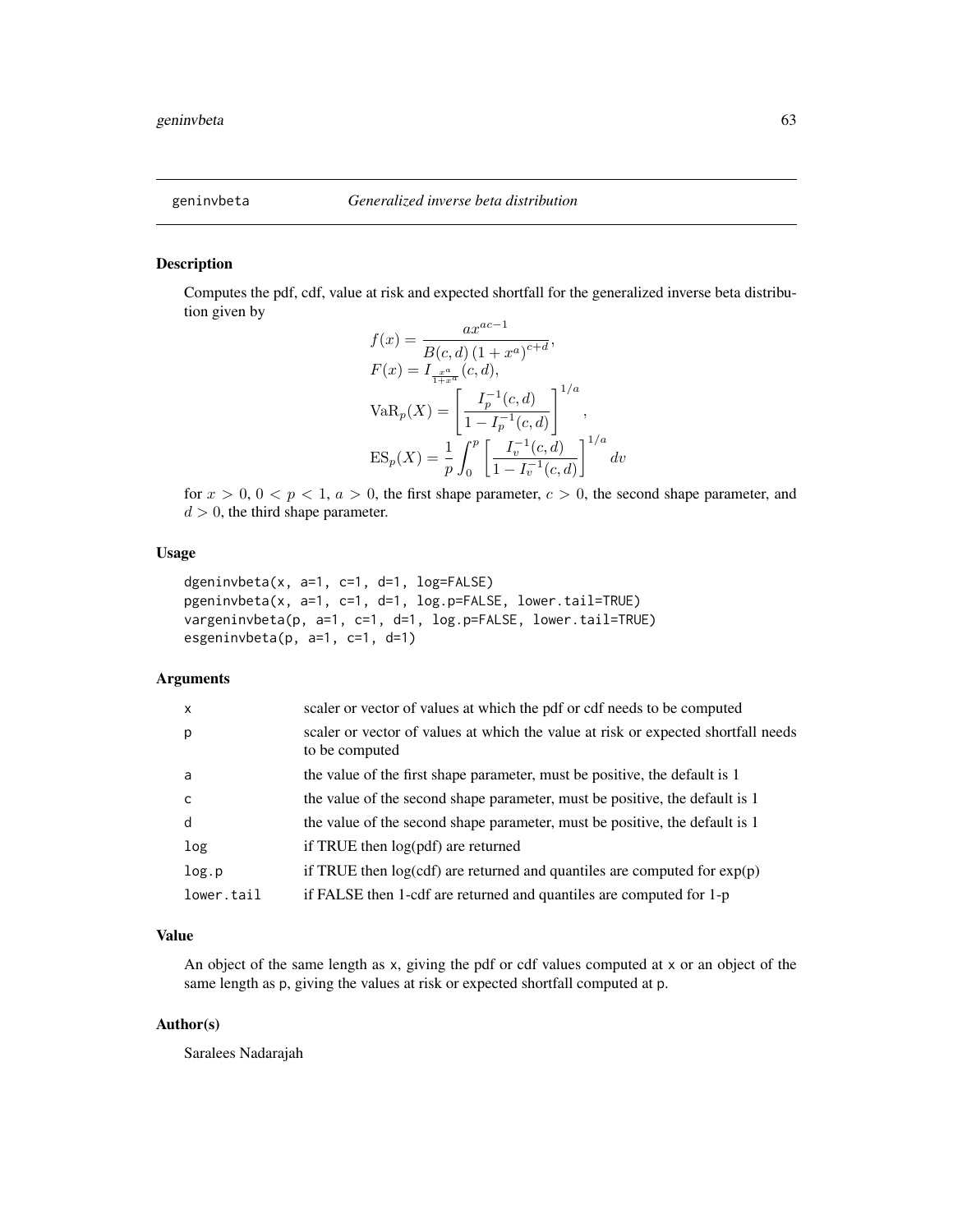#### References

S. Nadarajah, S. Chan and E. Afuecheta, An R Package for value at risk and expected shortfall, submitted

### Examples

```
x=runif(10,min=0,max=1)
dgeninvbeta(x)
pgeninvbeta(x)
vargeninvbeta(x)
esgeninvbeta(x)
```
genlogis *Generalized logistic distribution*

### Description

Computes the pdf, cdf, value at risk and expected shortfall for the generalized logistic distribution given by

$$
f(x) = \frac{a \exp\left(-\frac{x-\mu}{\sigma}\right)}{\sigma \left\{1 + \exp\left(-\frac{x-\mu}{\sigma}\right)\right\}^{1+a}},
$$
  
\n
$$
F(x) = \frac{1}{\left\{1 + \exp\left(-\frac{x-\mu}{\sigma}\right)\right\}^{a}},
$$
  
\n
$$
VaR_p(X) = \mu - \sigma \log \left(p^{-1/a} - 1\right),
$$
  
\n
$$
ES_p(X) = \mu - \frac{\sigma}{p} \int_0^p \log \left(v^{-1/a} - 1\right) dv
$$

for  $-\infty < x < \infty$ ,  $0 < p < 1$ ,  $-\infty < \mu < \infty$ , the location parameter,  $\sigma > 0$ , the scale parameter, and  $a > 0$ , the shape parameter.

### Usage

```
dgenlogis(x, a=1, mu=0, sigma=1, log=FALSE)
pgenlogis(x, a=1, mu=0, sigma=1, log.p=FALSE, lower.tail=TRUE)
vargenlogis(p, a=1, mu=0, sigma=1, log.p=FALSE, lower.tail=TRUE)
esgenlogis(p, a=1, mu=0, sigma=1)
```

| X     | scaler or vector of values at which the pdf or cdf needs to be computed                             |
|-------|-----------------------------------------------------------------------------------------------------|
| p     | scaler or vector of values at which the value at risk or expected shortfall needs<br>to be computed |
| mu    | the value of the location parameter, can take any real value, the default is zero                   |
| sigma | the value of the scale parameter, must be positive, the default is 1                                |
| a     | the value of the shape parameter, must be positive, the default is 1                                |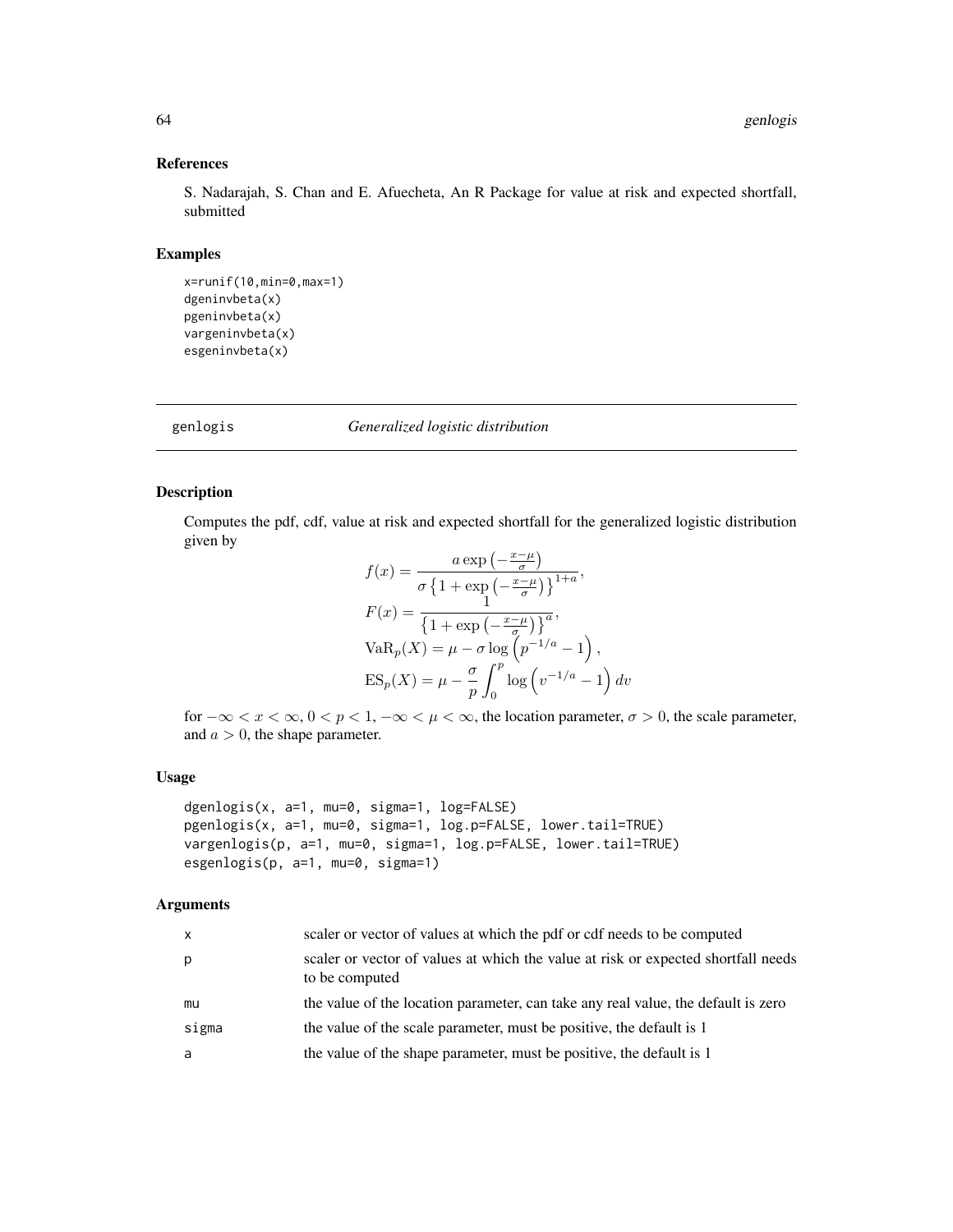#### genlogis3 65

| log        | if TRUE then log(pdf) are returned                                           |
|------------|------------------------------------------------------------------------------|
| log.p      | if TRUE then $log(cdf)$ are returned and quantiles are computed for $exp(p)$ |
| lower.tail | if FALSE then 1-cdf are returned and quantiles are computed for 1-p          |

# Value

An object of the same length as x, giving the pdf or cdf values computed at x or an object of the same length as p, giving the values at risk or expected shortfall computed at p.

# Author(s)

Saralees Nadarajah

### References

S. Nadarajah, S. Chan and E. Afuecheta, An R Package for value at risk and expected shortfall, submitted

# Examples

```
x=runif(10,min=0,max=1)
dgenlogis(x)
pgenlogis(x)
vargenlogis(x)
esgenlogis(x)
```
### genlogis3 *Generalized logistic III distribution*

# Description

Computes the pdf, cdf, value at risk and expected shortfall for the generalized logistic III distribution given by

$$
f(x) = \frac{1}{\sigma B(\alpha, \alpha)} \exp\left(\alpha \frac{x - \mu}{\sigma}\right) \left\{1 + \exp\left(\frac{x - \mu}{\sigma}\right)\right\}^{-2\alpha},
$$
  
\n
$$
F(x) = I_{\frac{1}{1 + \exp\left(-\frac{x - \mu}{\sigma}\right)}}(\alpha, \alpha),
$$
  
\n
$$
VaR_p(X) = \mu - \sigma \log \frac{1 - I_p^{-1}(\alpha, \alpha)}{I_p^{-1}(\alpha, \alpha)},
$$
  
\n
$$
ES_p(X) = \mu - \frac{\sigma}{p} \int_0^p \log \frac{1 - I_v^{-1}(\alpha, \alpha)}{I_v^{-1}(\alpha, \alpha)} dv
$$

for  $-\infty < x < \infty$ ,  $0 < p < 1$ ,  $-\infty < \mu < \infty$ , the location parameter,  $\sigma > 0$ , the scale parameter, and  $\alpha > 0$ , the shape parameter.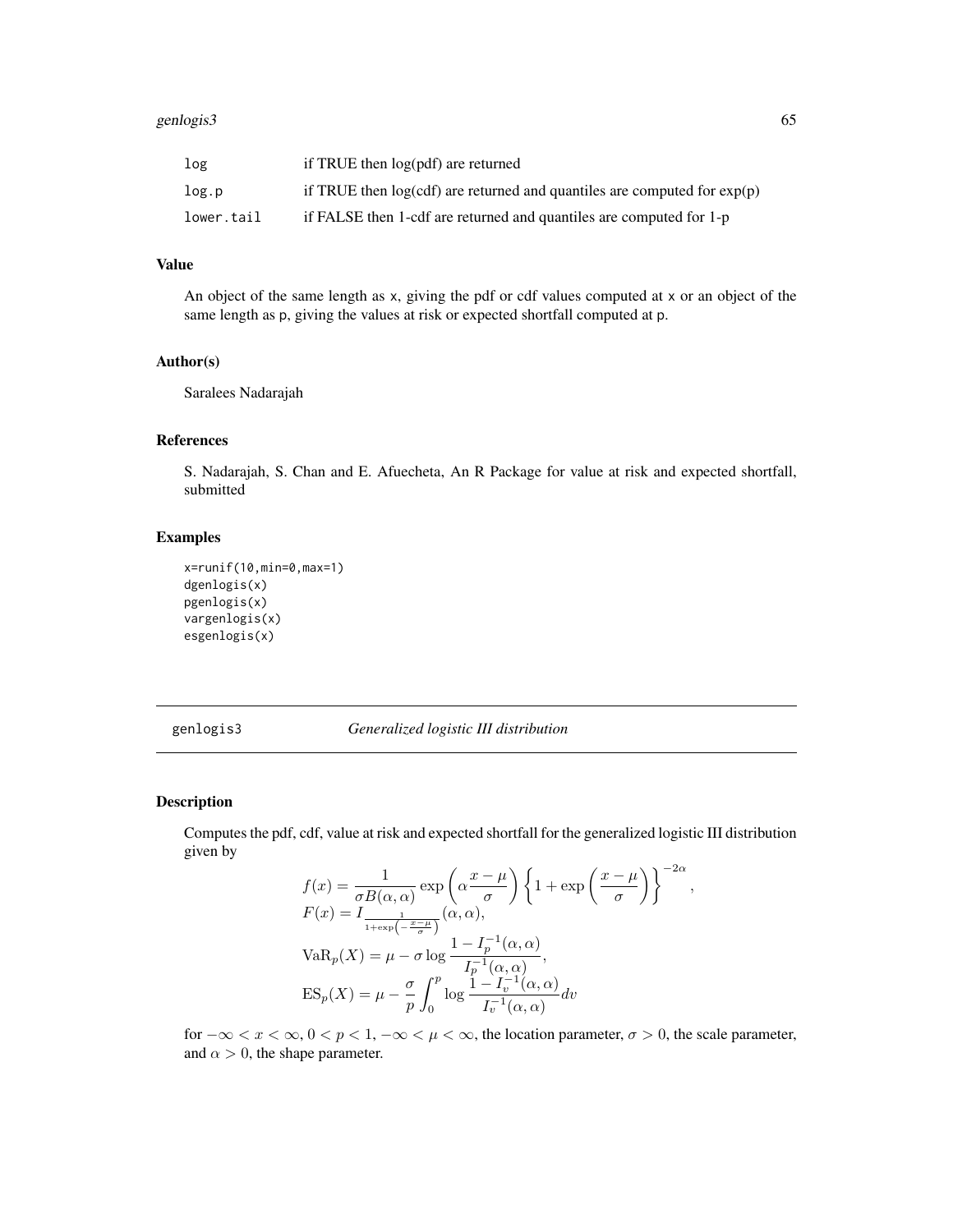# Usage

```
dgenlogis3(x, alpha=1, mu=0, sigma=1, log=FALSE)
pgenlogis3(x, alpha=1, mu=0, sigma=1, log.p=FALSE, lower.tail=TRUE)
vargenlogis3(p, alpha=1, mu=0, sigma=1, log.p=FALSE, lower.tail=TRUE)
esgenlogis3(p, alpha=1, mu=0, sigma=1)
```
### Arguments

| $\mathsf{x}$ | scaler or vector of values at which the pdf or cdf needs to be computed                             |
|--------------|-----------------------------------------------------------------------------------------------------|
| p            | scaler or vector of values at which the value at risk or expected shortfall needs<br>to be computed |
| mu           | the value of the location parameter, can take any real value, the default is zero                   |
| sigma        | the value of the scale parameter, must be positive, the default is 1                                |
| alpha        | the value of the shape parameter, must be positive, the default is 1                                |
| log          | if TRUE then $log(pdf)$ are returned                                                                |
| log.p        | if TRUE then $log(cdf)$ are returned and quantiles are computed for $exp(p)$                        |
| lower.tail   | if FALSE then 1-cdf are returned and quantiles are computed for 1-p                                 |

# Value

An object of the same length as x, giving the pdf or cdf values computed at x or an object of the same length as p, giving the values at risk or expected shortfall computed at p.

### Author(s)

Saralees Nadarajah

# References

S. Nadarajah, S. Chan and E. Afuecheta, An R Package for value at risk and expected shortfall, submitted

```
x=runif(10,min=0,max=1)
dgenlogis3(x)
pgenlogis3(x)
vargenlogis3(x)
esgenlogis3(x)
```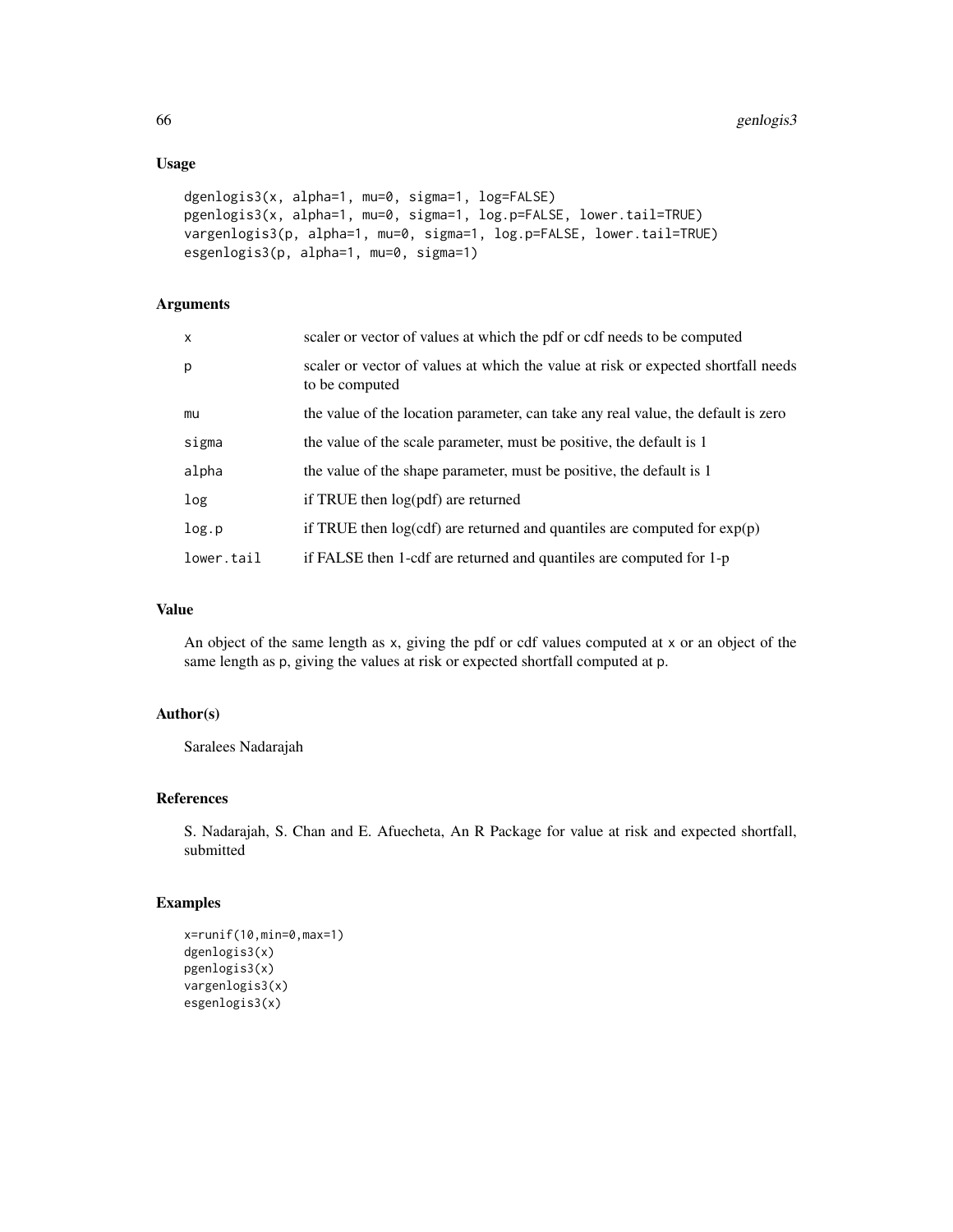Computes the pdf, cdf, value at risk and expected shortfall for the generalized logistic IV distribution given by

$$
f(x) = \frac{1}{\sigma B(\alpha, a)} \exp\left(-\alpha \frac{x - \mu}{\sigma}\right) \left\{1 + \exp\left(-\frac{x - \mu}{\sigma}\right)\right\}^{-\alpha - a},
$$
  
\n
$$
F(x) = I_{\frac{1}{1 + \exp\left(-\frac{x - \mu}{\sigma}\right)}}(\alpha, a),
$$
  
\n
$$
VaR_p(X) = \mu - \sigma \log \frac{1 - I_p^{-1}(\alpha, a)}{I_p^{-1}(\alpha, a)},
$$
  
\n
$$
ES_p(X) = \mu - \frac{\sigma}{p} \int_0^p \log \frac{1 - I_v^{-1}(\alpha, a)}{I_v^{-1}(\alpha, a)} dv
$$

for  $-\infty < x < \infty$ ,  $0 < p < 1$ ,  $-\infty < \mu < \infty$ , the location parameter,  $\sigma > 0$ , the scale parameter,  $\alpha > 0$ , the first shape parameter, and  $a > 0$ , the second shape parameter.

### Usage

```
dgenlogis4(x, a=1, alpha=1, mu=0, sigma=1, log=FALSE)
pgenlogis4(x, a=1, alpha=1, mu=0, sigma=1, log.p=FALSE, lower.tail=TRUE)
vargenlogis4(p, a=1, alpha=1, mu=0, sigma=1, log.p=FALSE, lower.tail=TRUE)
esgenlogis4(p, a=1, alpha=1, mu=0, sigma=1)
```
### Arguments

| $\mathsf{x}$ | scaler or vector of values at which the pdf or cdf needs to be computed                             |
|--------------|-----------------------------------------------------------------------------------------------------|
| p            | scaler or vector of values at which the value at risk or expected shortfall needs<br>to be computed |
| mu           | the value of the location parameter, can take any real value, the default is zero                   |
| sigma        | the value of the scale parameter, must be positive, the default is 1                                |
| alpha        | the value of the first shape parameter, must be positive, the default is 1                          |
| a            | the value of the second shape parameter, must be positive, the default is 1                         |
| log          | if TRUE then log(pdf) are returned                                                                  |
| log.p        | if TRUE then $log(cd)$ are returned and quantiles are computed for $exp(p)$                         |
| lower.tail   | if FALSE then 1-cdf are returned and quantiles are computed for 1-p                                 |

### Value

An object of the same length as x, giving the pdf or cdf values computed at x or an object of the same length as p, giving the values at risk or expected shortfall computed at p.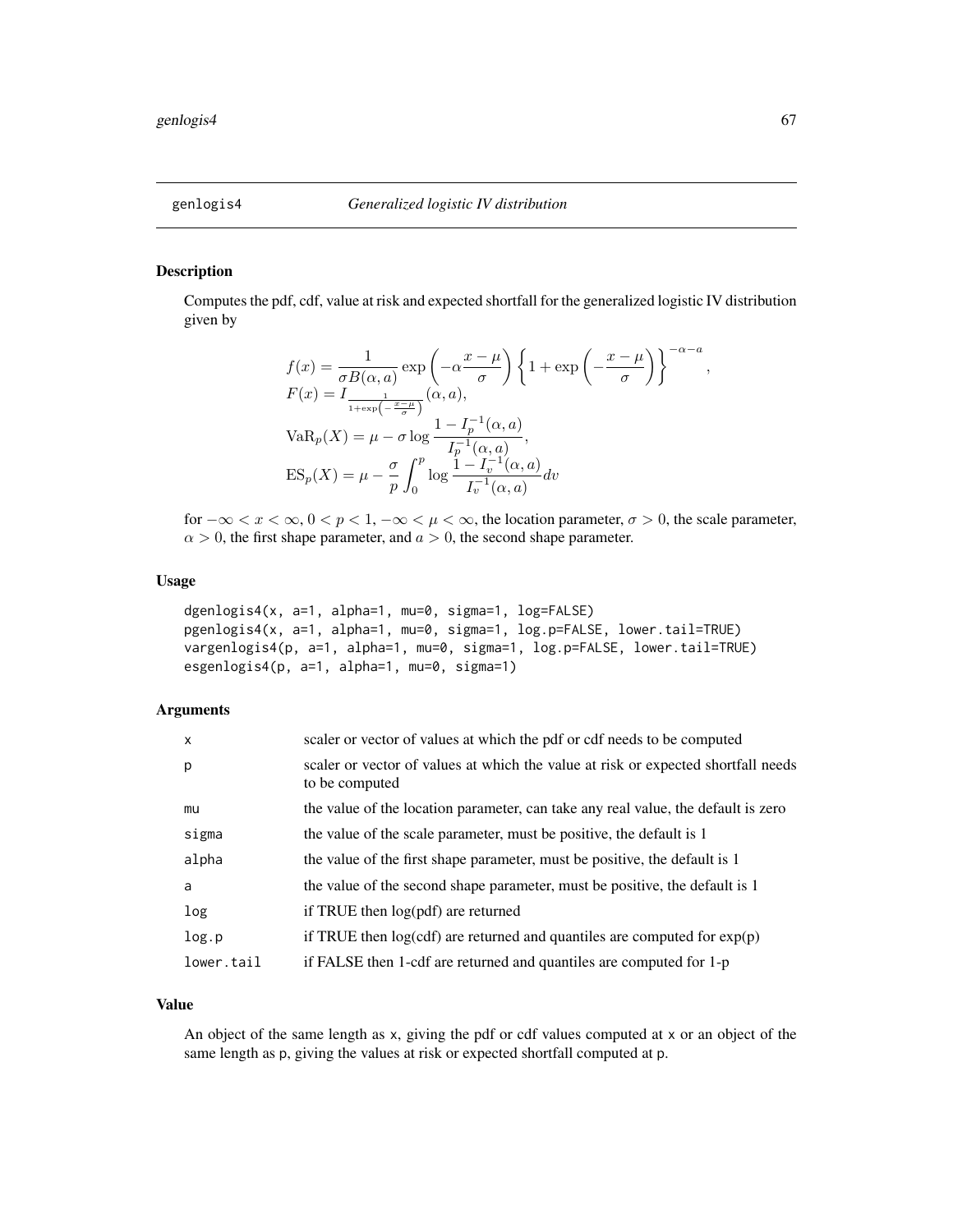### Author(s)

Saralees Nadarajah

### References

S. Nadarajah, S. Chan and E. Afuecheta, An R Package for value at risk and expected shortfall, submitted

# Examples

```
x=runif(10,min=0,max=1)
dgenlogis4(x)
pgenlogis4(x)
vargenlogis4(x)
esgenlogis4(x)
```
genpareto *Generalized Pareto distribution*

### Description

Computes the pdf, cdf, value at risk and expected shortfall for the generalized Pareto distribution due to Pickands (1975) given by

$$
f(x) = \frac{1}{k} \left( 1 - \frac{cx}{k} \right)^{1/c - 1},
$$
  
\n
$$
F(x) = 1 - \left( 1 - \frac{cx}{k} \right)^{1/c},
$$
  
\n
$$
VaR_p(X) = \frac{k}{c} \left[ 1 - (1 - p)^c \right],
$$
  
\n
$$
ES_p(X) = \frac{k}{c} + \frac{k(1 - p)^{c + 1}}{pc(c + 1)} - \frac{k}{pc(c + 1)}
$$

for  $x < k/c$  if  $c > 0$ ,  $x > k/c$  if  $c < 0$ ,  $x > 0$  if  $c = 0$ ,  $0 < p < 1$ ,  $k > 0$ , the scale parameter and  $-\infty < c < \infty$ , the shape parameter.

### Usage

dgenpareto(x, k=1, c=1, log=FALSE) pgenpareto(x, k=1, c=1, log.p=FALSE, lower.tail=TRUE) vargenpareto(p, k=1, c=1, log.p=FALSE, lower.tail=TRUE) esgenpareto(p, k=1, c=1)

| X | scaler or vector of values at which the pdf or cdf needs to be computed           |
|---|-----------------------------------------------------------------------------------|
| D | scaler or vector of values at which the value at risk or expected shortfall needs |
|   | to be computed                                                                    |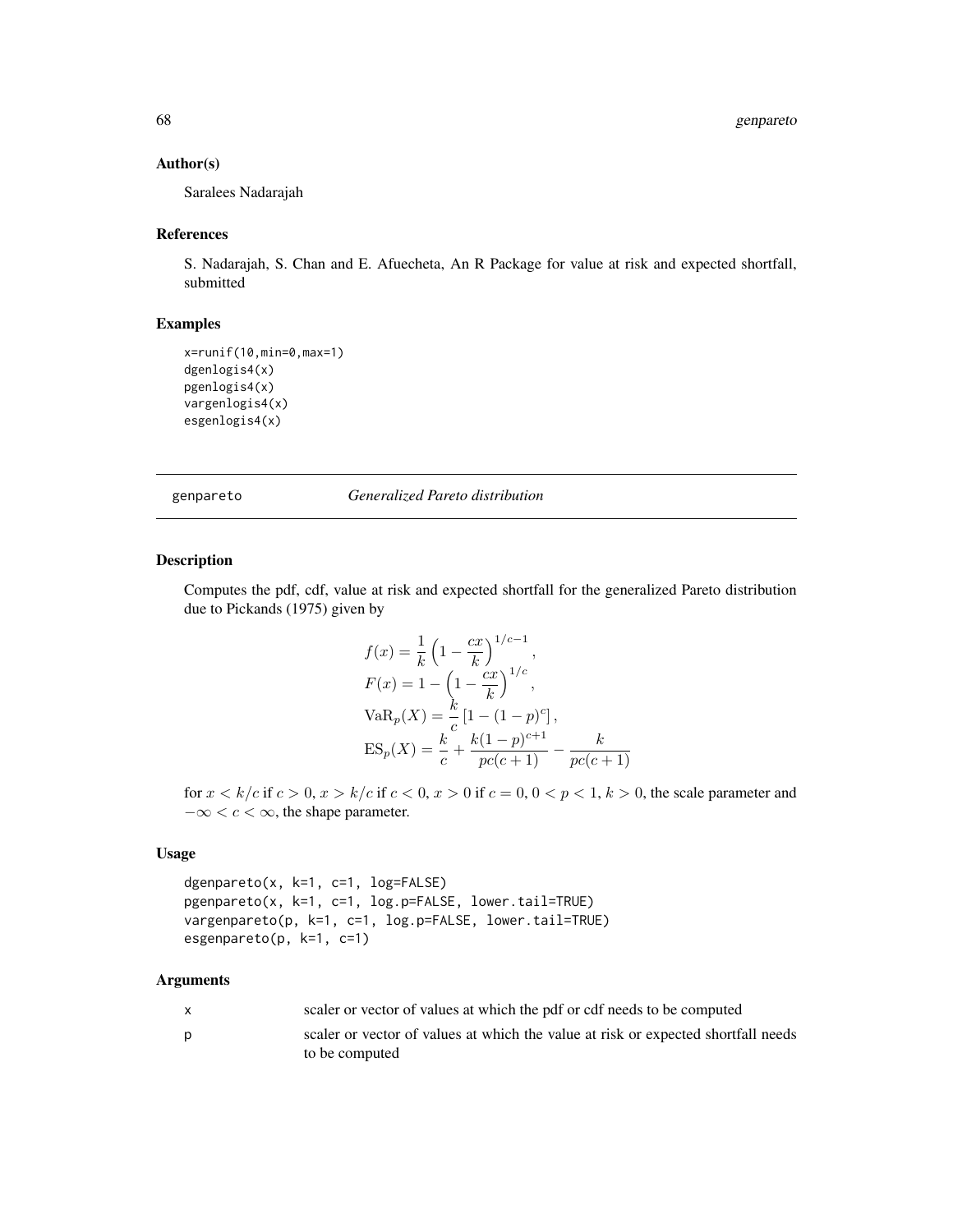| k          | the value of the scale parameter, must be positive, the default is 1         |
|------------|------------------------------------------------------------------------------|
| C          | the value of the shape parameter, can take any real value, the default is 1  |
| log        | if TRUE then log(pdf) are returned                                           |
| log.p      | if TRUE then $log(cdf)$ are returned and quantiles are computed for $exp(p)$ |
| lower.tail | if FALSE then 1-cdf are returned and quantiles are computed for 1-p          |

# Value

An object of the same length as x, giving the pdf or cdf values computed at x or an object of the same length as p, giving the values at risk or expected shortfall computed at p.

### Author(s)

Saralees Nadarajah

### References

S. Nadarajah, S. Chan and E. Afuecheta, An R Package for value at risk and expected shortfall, submitted

### Examples

```
x=runif(10,min=0,max=1)
dgenpareto(x)
pgenpareto(x)
vargenpareto(x)
esgenpareto(x)
```
genpowerweibull *Generalized power Weibull distribution*

### Description

Computes the pdf, cdf, value at risk and expected shortfall for the generalized power Weibull distribution due to Nikulin and Haghighi (2006) given by

$$
f(x) = a\theta x^{a-1} [1 + x^a]^{\theta-1} \exp\left\{1 - [1 + x^a]^{\theta}\right\},
$$
  
\n
$$
F(x) = 1 - \exp\left\{1 - [1 + x^a]^{\theta}\right\},
$$
  
\n
$$
VaR_p(X) = \left\{[1 - \log(1 - p)]^{1/\theta} - 1\right\}^{1/a},
$$
  
\n
$$
ES_p(X) = \frac{1}{p} \int_0^p \left\{[1 - \log(1 - v)]^{1/\theta} - 1\right\}^{1/a} dv
$$

for  $x > 0$ ,  $0 < p < 1$ ,  $a > 0$ , the first shape parameter, and  $\theta > 0$ , the second shape parameter.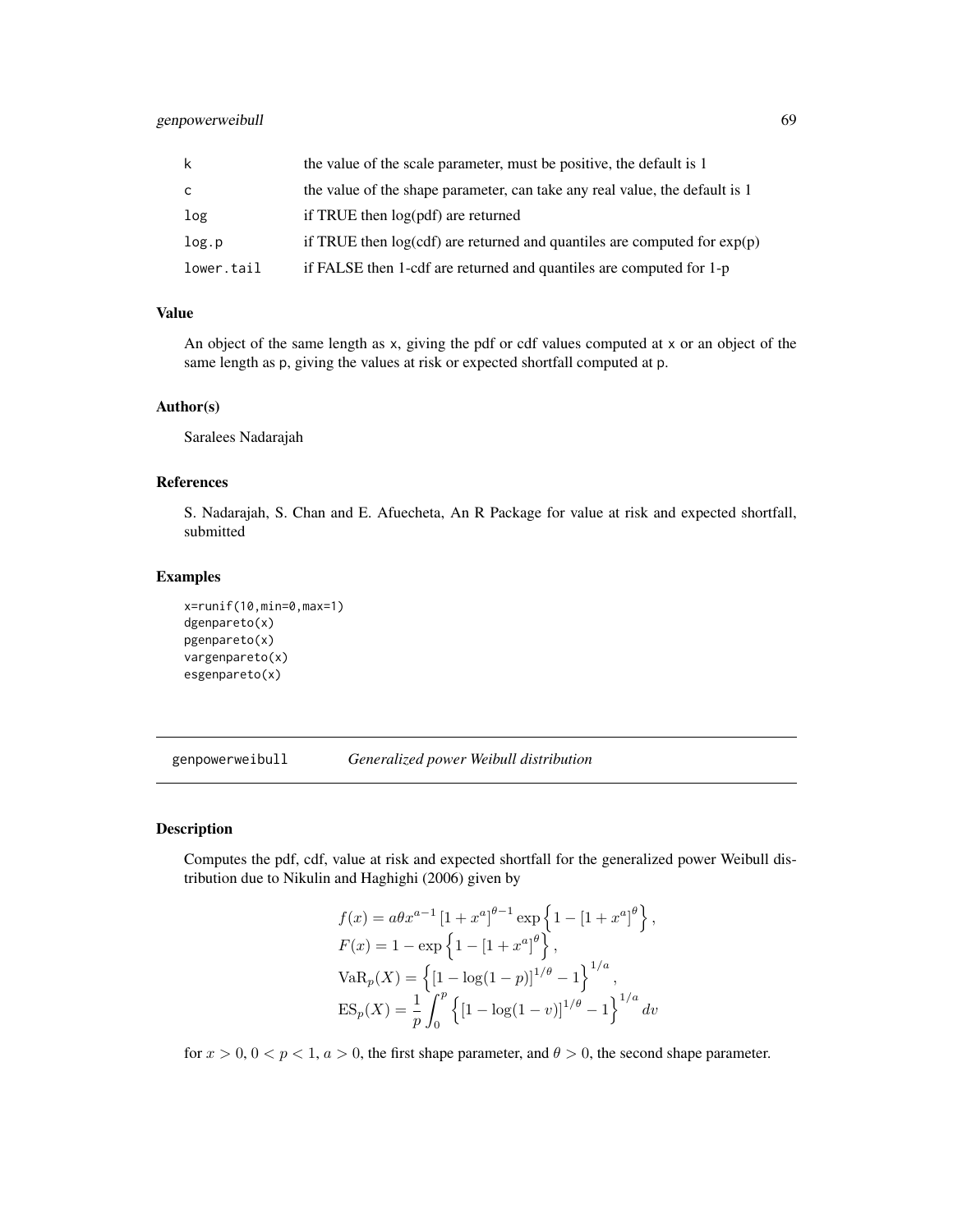# Usage

```
dgenpowerweibull(x, a=1, theta=1, log=FALSE)
pgenpowerweibull(x, a=1, theta=1, log.p=FALSE, lower.tail=TRUE)
vargenpowerweibull(p, a=1, theta=1, log.p=FALSE, lower.tail=TRUE)
esgenpowerweibull(p, a=1, theta=1)
```
# Arguments

| $\mathsf{x}$ | scaler or vector of values at which the pdf or cdf needs to be computed                             |
|--------------|-----------------------------------------------------------------------------------------------------|
| p            | scaler or vector of values at which the value at risk or expected shortfall needs<br>to be computed |
| a            | the value of the first shape parameter, must be positive, the default is 1                          |
| theta        | the value of the second shape parameter, must be positive, the default is 1                         |
| log          | if TRUE then log(pdf) are returned                                                                  |
| log.p        | if TRUE then $log(cdf)$ are returned and quantiles are computed for $exp(p)$                        |
| lower.tail   | if FALSE then 1-cdf are returned and quantiles are computed for 1-p                                 |

# Value

An object of the same length as x, giving the pdf or cdf values computed at x or an object of the same length as p, giving the values at risk or expected shortfall computed at p.

# Author(s)

Saralees Nadarajah

# References

S. Nadarajah, S. Chan and E. Afuecheta, An R Package for value at risk and expected shortfall, submitted

```
x=runif(10,min=0,max=1)
dgenpowerweibull(x)
pgenpowerweibull(x)
vargenpowerweibull(x)
esgenpowerweibull(x)
```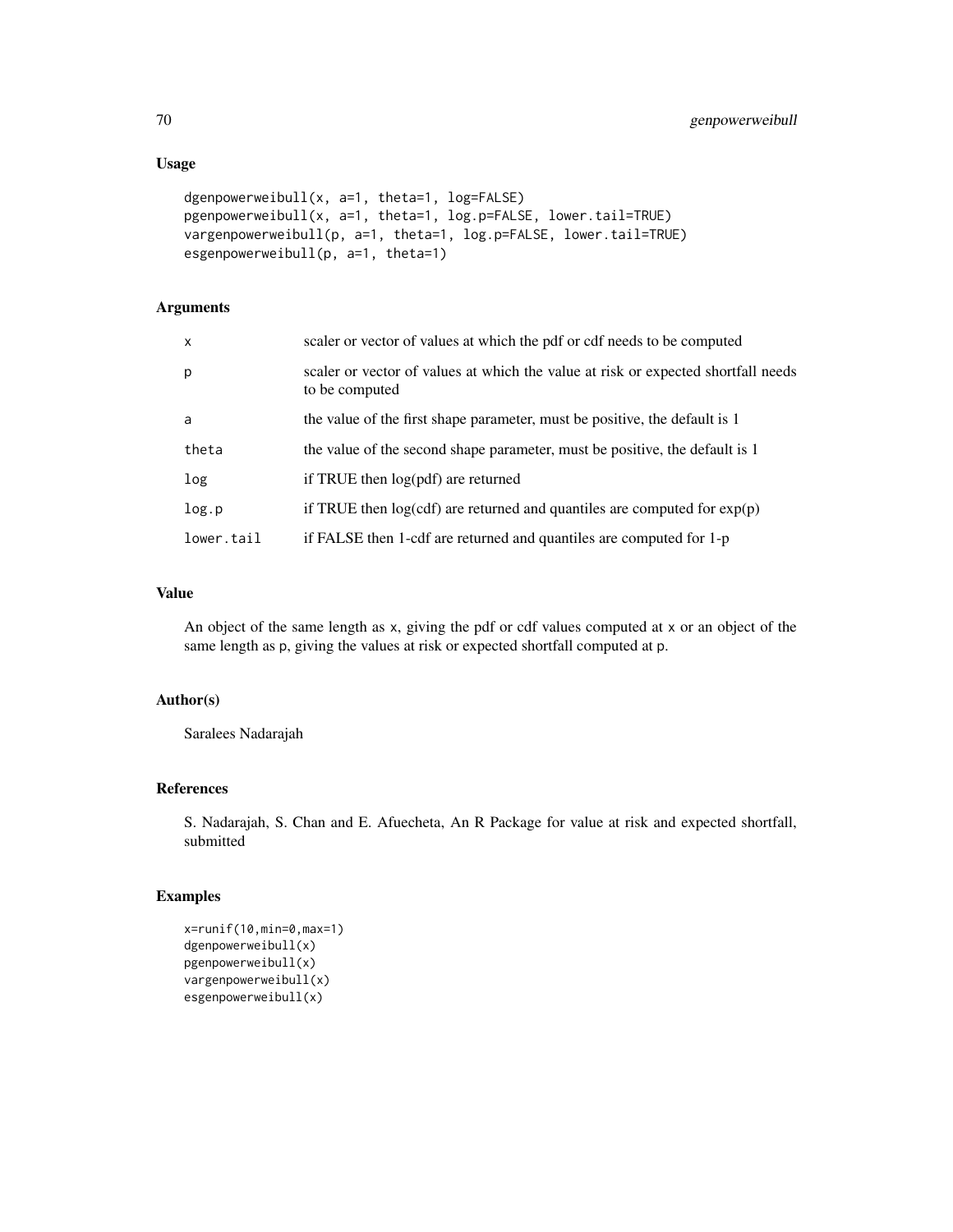Computes the pdf, cdf, value at risk and expected shortfall for the generalized uniform distribution given by

$$
f(x) = hkc(x - a)^{c-1} [1 - k(x - a)^{c}]^{h-1},
$$
  
\n
$$
F(x) = 1 - [1 - k(x - a)^{c}]^{h},
$$
  
\n
$$
VaRp(X) = a + k^{-1/c} [1 - (1 - p)^{1/h}]^{1/c},
$$
  
\n
$$
ESp(X) = a + \frac{k^{-1/c}}{p} \int_{0}^{p} [1 - (1 - v)^{1/h}]^{1/c} dv
$$

for  $a \le x \le a + k^{-1/c}$ ,  $0 < p < 1$ ,  $-\infty < a < \infty$ , the location parameter,  $c > 0$ , the first shape parameter,  $k > 0$ , the scale parameter, and  $h > 0$ , the second shape parameter.

### Usage

```
dgenunif(x, a=0, c=1, h=1, k=1, log=FALSE)
pgenunif(x, a=0, c=1, h=1, k=1, log.p=FALSE, lower.tail=TRUE)
vargenunif(p, a=0, c=1, h=1, k=1, log.p=FALSE, lower.tail=TRUE)
esgenunif(p, a=0, c=1, h=1, k=1)
```
# Arguments

| $\mathsf{X}$ | scaler or vector of values at which the pdf or cdf needs to be computed                             |
|--------------|-----------------------------------------------------------------------------------------------------|
| p            | scaler or vector of values at which the value at risk or expected shortfall needs<br>to be computed |
| a            | the value of the location parameter, can take any real value, the default is zero                   |
| k            | the value of the scale parameter, must be positive, the default is 1                                |
| <sub>c</sub> | the value of the first scale parameter, must be positive, the default is 1                          |
| h            | the value of the second scale parameter, must be positive, the default is 1                         |
| log          | if TRUE then log(pdf) are returned                                                                  |
| log.p        | if TRUE then $log(cdf)$ are returned and quantiles are computed for $exp(p)$                        |
| lower.tail   | if FALSE then 1-cdf are returned and quantiles are computed for 1-p                                 |

# Value

An object of the same length as x, giving the pdf or cdf values computed at x or an object of the same length as p, giving the values at risk or expected shortfall computed at p.

### Author(s)

Saralees Nadarajah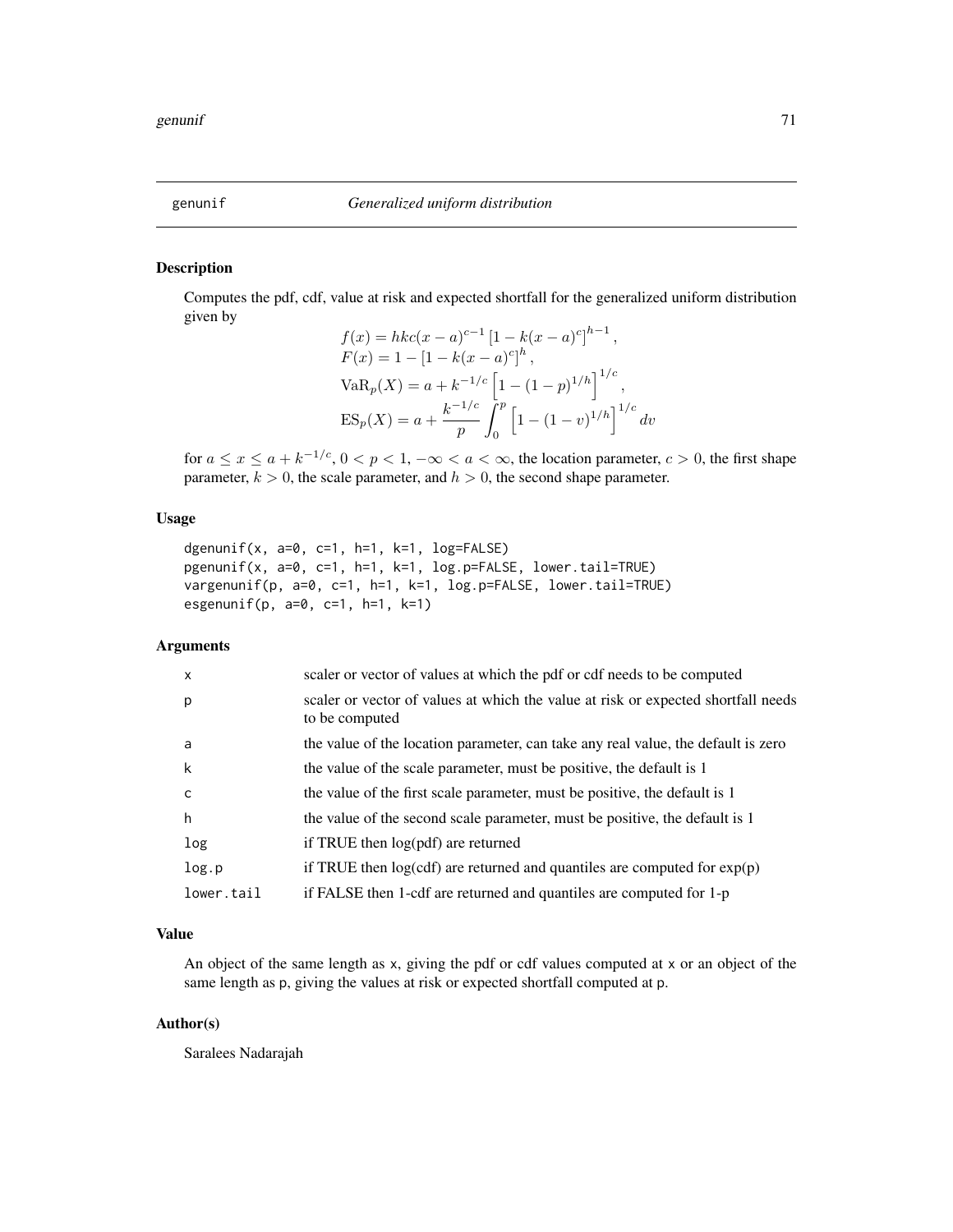#### References

S. Nadarajah, S. Chan and E. Afuecheta, An R Package for value at risk and expected shortfall, submitted

#### Examples

```
x=runif(10,min=0,max=1)
dgenunif(x)
pgenunif(x)
vargenunif(x)
esgenunif(x)
```
gev *Generalized extreme value distribution*

### Description

Computes the pdf, cdf, value at risk and expected shortfall for the generalized extreme value distribution due to Fisher and Tippett (1928) given by

$$
f(x) = \frac{1}{\sigma} \left[ 1 + \xi \left( \frac{x - \mu}{\sigma} \right) \right]^{-1/\xi - 1} \exp \left\{ - \left[ 1 + \xi \left( \frac{x - \mu}{\sigma} \right) \right]^{-1/\xi} \right\},
$$
  
\n
$$
F(x) = \exp \left\{ - \left[ 1 + \xi \left( \frac{x - \mu}{\sigma} \right) \right]^{-1/\xi} \right\},
$$
  
\n
$$
VaR_p(X) = \mu - \frac{\sigma}{\xi} + \frac{\sigma}{\xi} (-\log p)^{-\xi},
$$
  
\n
$$
ES_p(X) = \mu - \frac{\sigma}{\xi} + \frac{\sigma}{p\xi} \int_0^p (-\log v)^{-\xi} dv
$$

for  $x \ge \mu - \sigma/\xi$  if  $\xi > 0$ ,  $x \le \mu - \sigma/\xi$  if  $\xi < 0$ ,  $-\infty < x < \infty$  if  $\xi = 0$ ,  $0 < p < 1$ ,  $-\infty < \mu < \infty$ , the location parameter,  $\sigma > 0$ , the scale parameter, and  $-\infty < \xi < \infty$ , the shape parameter.

### Usage

```
dgev(x, mu=0, sigma=1, xi=1, log=FALSE)
pgev(x, mu=0, sigma=1, xi=1, log.p=FALSE, lower.tail=TRUE)
vargev(p, mu=0, sigma=1, xi=1, log.p=FALSE, lower.tail=TRUE)
esgev(p, mu=0, sigma=1, xi=1)
```

| X  | scaler or vector of values at which the pdf or cdf needs to be computed                             |
|----|-----------------------------------------------------------------------------------------------------|
| p  | scaler or vector of values at which the value at risk or expected shortfall needs<br>to be computed |
| mu | the value of the location parameter, can take any real value, the default is zero                   |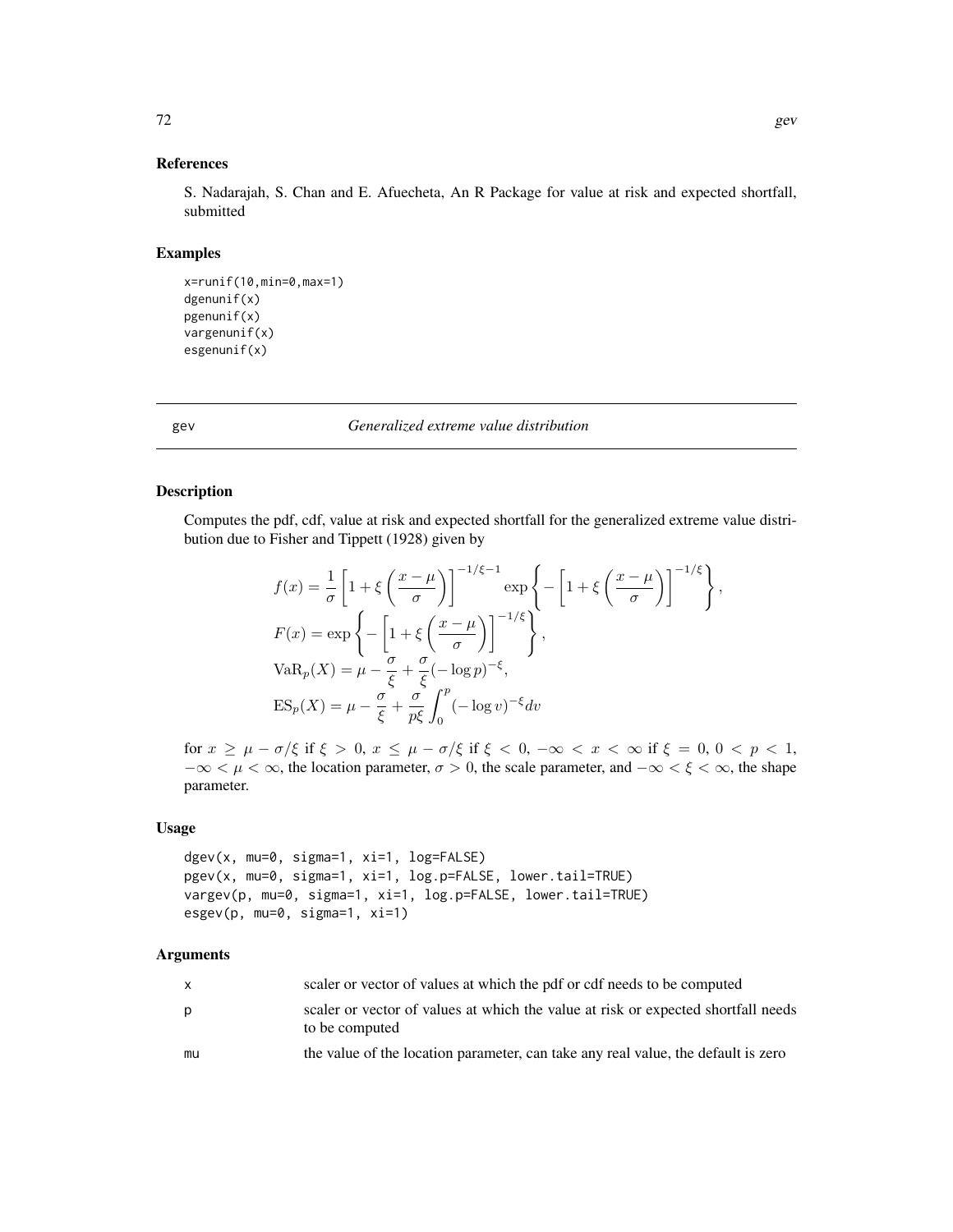#### gompertz that the set of the set of the set of the set of the set of the set of the set of the set of the set of the set of the set of the set of the set of the set of the set of the set of the set of the set of the set of

| sigma      | the value of the scale parameter, must be positive, the default is 1        |
|------------|-----------------------------------------------------------------------------|
| хi         | the value of the shape parameter, must be positive, the default is 1        |
| log        | if TRUE then log(pdf) are returned                                          |
| log.p      | if TRUE then $log(cd)$ are returned and quantiles are computed for $exp(p)$ |
| lower.tail | if FALSE then 1-cdf are returned and quantiles are computed for 1-p         |

## Value

An object of the same length as x, giving the pdf or cdf values computed at x or an object of the same length as p, giving the values at risk or expected shortfall computed at p.

## Author(s)

Saralees Nadarajah

# References

S. Nadarajah, S. Chan and E. Afuecheta, An R Package for value at risk and expected shortfall, submitted

## Examples

```
x=runif(10,min=0,max=1)
dgev(x)
pgev(x)
vargev(x)
esgev(x)
```
gompertz *Gompertz distribution*

## Description

Computes the pdf, cdf, value at risk and expected shortfall for the Gompertz distribution due to Gompertz (1825) given by

$$
f(x) = b\eta \exp(bx) \exp[\eta - \eta \exp(bx)],
$$
  
\n
$$
F(x) = 1 - \exp[\eta - \eta \exp(bx)],
$$
  
\n
$$
VaR_p(X) = \frac{1}{b} \log \left[1 - \frac{1}{\eta} \log(1 - p)\right],
$$
  
\n
$$
ES_p(X) = \frac{1}{pb} \int_0^p \log \left[1 - \frac{1}{\eta} \log(1 - v)\right] dv
$$

for  $x > 0$ ,  $0 < p < 1$ ,  $b > 0$ , the first scale parameter and  $\eta > 0$ , the second scale parameter.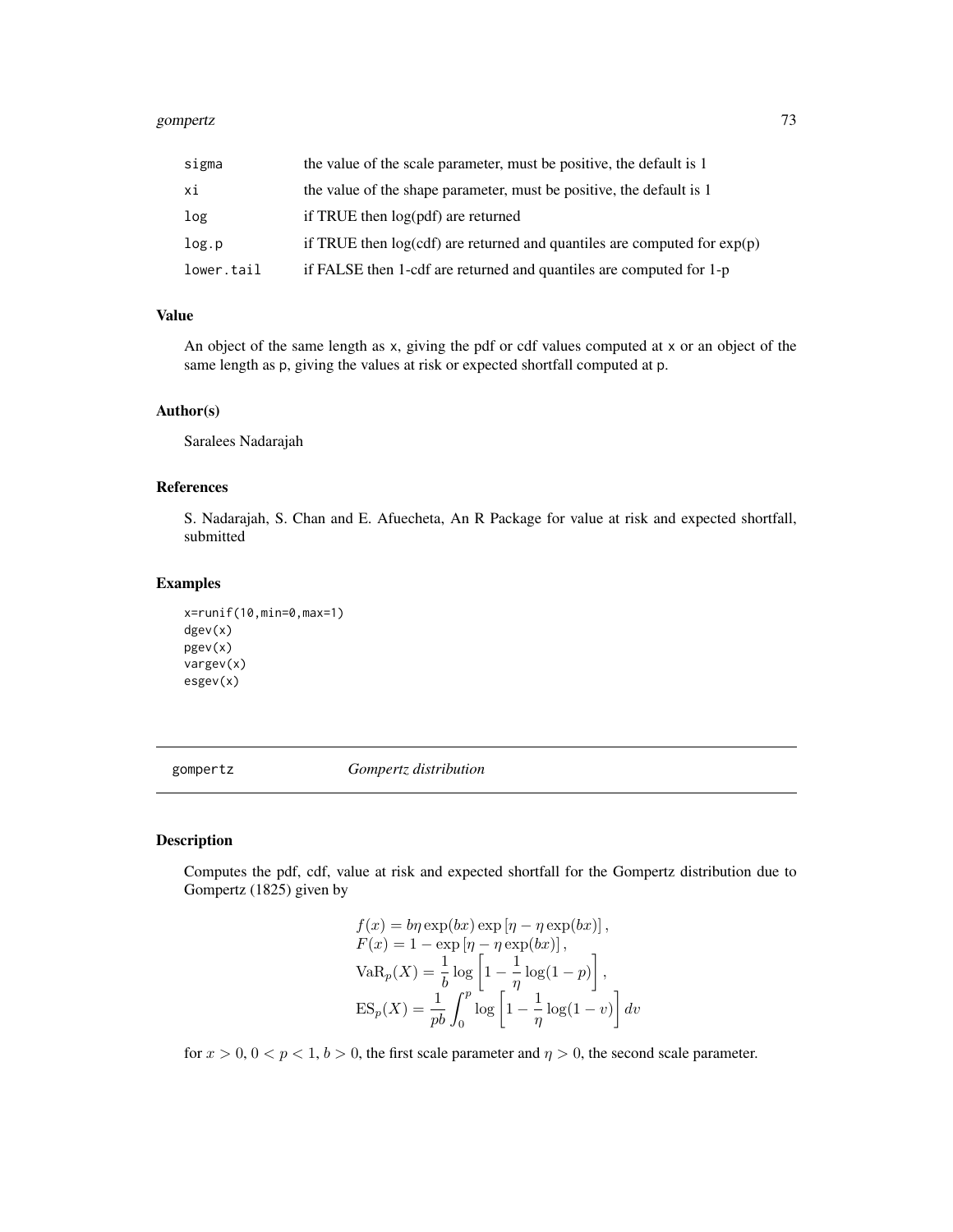# Usage

```
dgompertz(x, b=1, eta=1, log=FALSE)
pgompertz(x, b=1, eta=1, log.p=FALSE, lower.tail=TRUE)
vargompertz(p, b=1, eta=1, log.p=FALSE, lower.tail=TRUE)
esgompertz(p, b=1, eta=1)
```
# Arguments

| $\mathsf{x}$ | scaler or vector of values at which the pdf or cdf needs to be computed                             |
|--------------|-----------------------------------------------------------------------------------------------------|
| p            | scaler or vector of values at which the value at risk or expected shortfall needs<br>to be computed |
| $\mathbf b$  | the value of the first scale parameter, must be positive, the default is 1                          |
| eta          | the value of the second scale parameter, must be positive, the default is 1                         |
| log          | if TRUE then $log(pdf)$ are returned                                                                |
| log.p        | if TRUE then $log(cdf)$ are returned and quantiles are computed for $exp(p)$                        |
| lower.tail   | if FALSE then 1-cdf are returned and quantiles are computed for 1-p                                 |

# Value

An object of the same length as x, giving the pdf or cdf values computed at x or an object of the same length as p, giving the values at risk or expected shortfall computed at p.

# Author(s)

Saralees Nadarajah

## References

S. Nadarajah, S. Chan and E. Afuecheta, An R Package for value at risk and expected shortfall, submitted

## Examples

```
x=runif(10,min=0,max=1)
dgompertz(x)
pgompertz(x)
vargompertz(x)
esgompertz(x)
```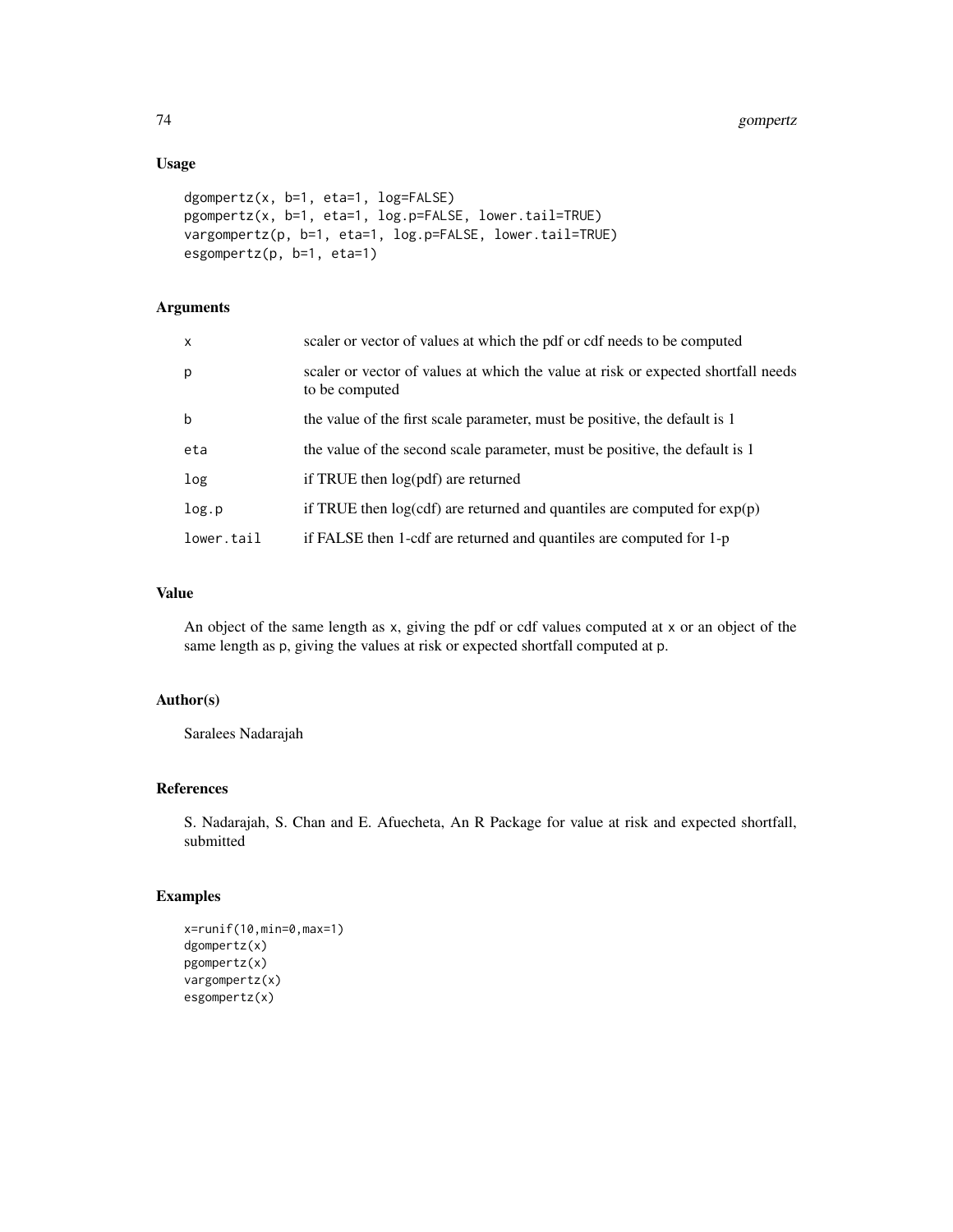## Description

Computes the pdf, cdf, value at risk and expected shortfall for the Gumbel distribution given by due to Gumbel (1954) given by

$$
f(x) = \frac{1}{\sigma} \exp\left(\frac{\mu - x}{\sigma}\right) \exp\left[-\exp\left(\frac{\mu - x}{\sigma}\right)\right]
$$

$$
F(x) = \exp\left[-\exp\left(\frac{\mu - x}{\sigma}\right)\right],
$$

$$
VaR_p(X) = \mu - \sigma \log(-\log p),
$$

$$
ES_p(X) = \mu - \frac{\sigma}{p} \int_0^p \log(-\log v) dv
$$

for  $-\infty < x < \infty$ ,  $0 < p < 1$ ,  $-\infty < \mu < \infty$ , the location parameter, and  $\sigma > 0$ , the scale parameter.

## Usage

```
dgumbel(x, mu=0, sigma=1, log=FALSE)
pgumbel(x, mu=0, sigma=1, log.p=FALSE, lower.tail=TRUE)
vargumbel(p, mu=0, sigma=1, log.p=FALSE, lower.tail=TRUE)
esgumbel(p, mu=0, sigma=1)
```
## Arguments

| $\mathsf{x}$ | scaler or vector of values at which the pdf or cdf needs to be computed                             |
|--------------|-----------------------------------------------------------------------------------------------------|
| p            | scaler or vector of values at which the value at risk or expected shortfall needs<br>to be computed |
| mu           | the value of the location parameter, can take any real value, the default is zero                   |
| sigma        | the value of the scale parameter, must be positive, the default is 1                                |
| log          | if TRUE then log(pdf) are returned                                                                  |
| log.p        | if TRUE then $log(cd)$ are returned and quantiles are computed for $exp(p)$                         |
| lower.tail   | if FALSE then 1-cdf are returned and quantiles are computed for 1-p                                 |

# Value

An object of the same length as x, giving the pdf or cdf values computed at x or an object of the same length as p, giving the values at risk or expected shortfall computed at p.

## Author(s)

Saralees Nadarajah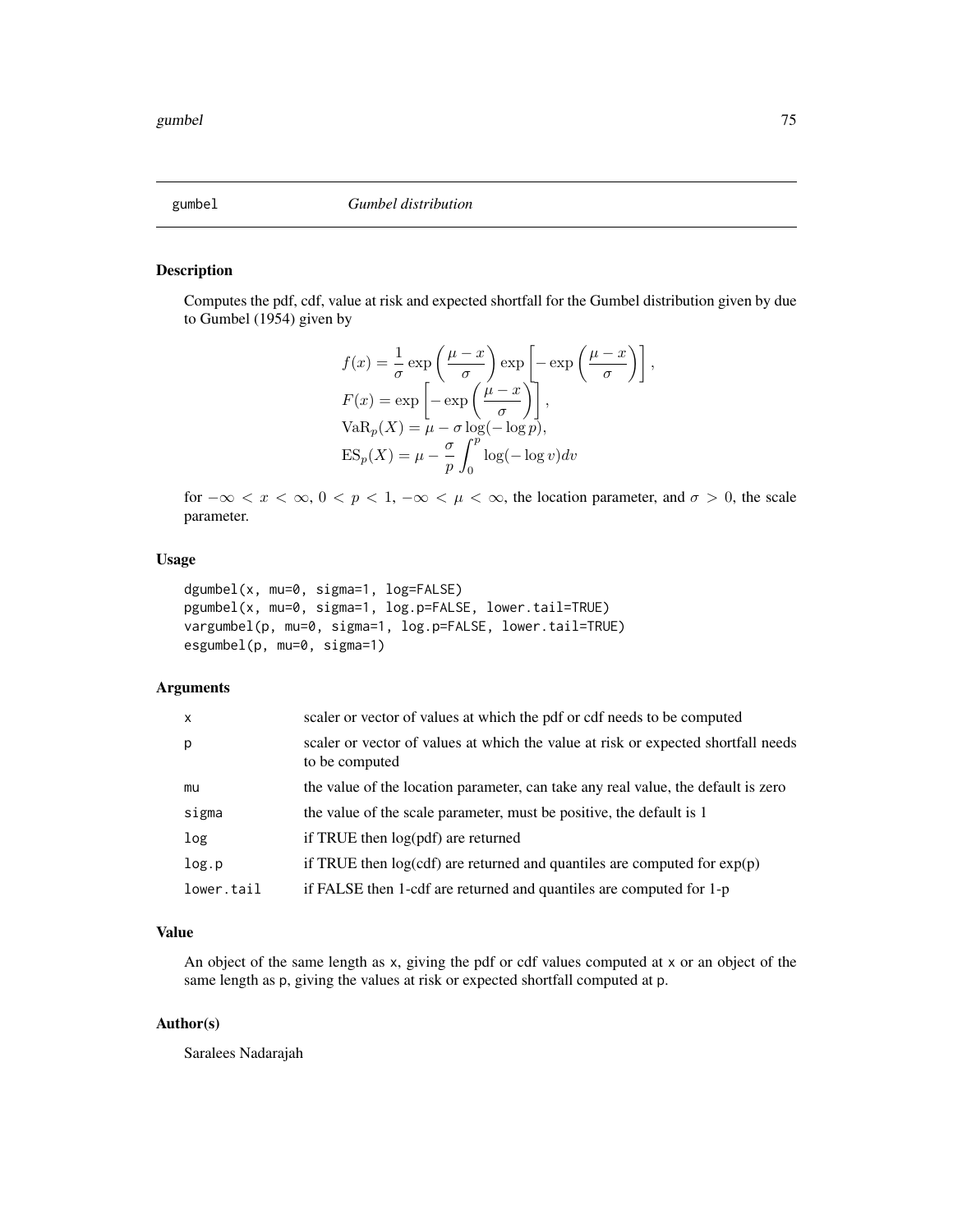# References

S. Nadarajah, S. Chan and E. Afuecheta, An R Package for value at risk and expected shortfall, submitted

## Examples

```
x=runif(10,min=0,max=1)
dgumbel(x)
pgumbel(x)
vargumbel(x)
esgumbel(x)
```
gumbel2 *Gumbel II distribution*

# Description

Computes the pdf, cdf, value at risk and expected shortfall for the Gumbel II distribution

$$
f(x) = abx^{-a-1} \exp(-bx^{-a}),
$$
  
\n
$$
F(x) = 1 - \exp(-bx^{-a}),
$$
  
\n
$$
VaR_p(X) = b^{1/a} [-\log(1-p)]^{-1/a},
$$
  
\n
$$
ES_p(X) = \frac{b^{1/a}}{p} \int_0^p [-\log(1-v)]^{-1/a} dv
$$

for  $x > 0$ ,  $0 < p < 1$ ,  $a > 0$ , the shape parameter, and  $b > 0$ , the scale parameter.

# Usage

```
dgumbel2(x, a=1, b=1, log=FALSE)
pgumbel2(x, a=1, b=1, log.p=FALSE, lower.tail=TRUE)
vargumbel2(p, a=1, b=1, log.p=FALSE, lower.tail=TRUE)
esgumbel2(p, a=1, b=1)
```
## Arguments

| $\mathsf{x}$ | scaler or vector of values at which the pdf or cdf needs to be computed                             |
|--------------|-----------------------------------------------------------------------------------------------------|
| p            | scaler or vector of values at which the value at risk or expected shortfall needs<br>to be computed |
| a            | the value of the scale parameter, must be positive, the default is 1                                |
| b            | the value of the shape parameter, must be positive, the default is 1                                |
| log          | if TRUE then $log(pdf)$ are returned                                                                |
| log.p        | if TRUE then $log(cdf)$ are returned and quantiles are computed for $exp(p)$                        |
| lower.tail   | if FALSE then 1-cdf are returned and quantiles are computed for 1-p                                 |
|              |                                                                                                     |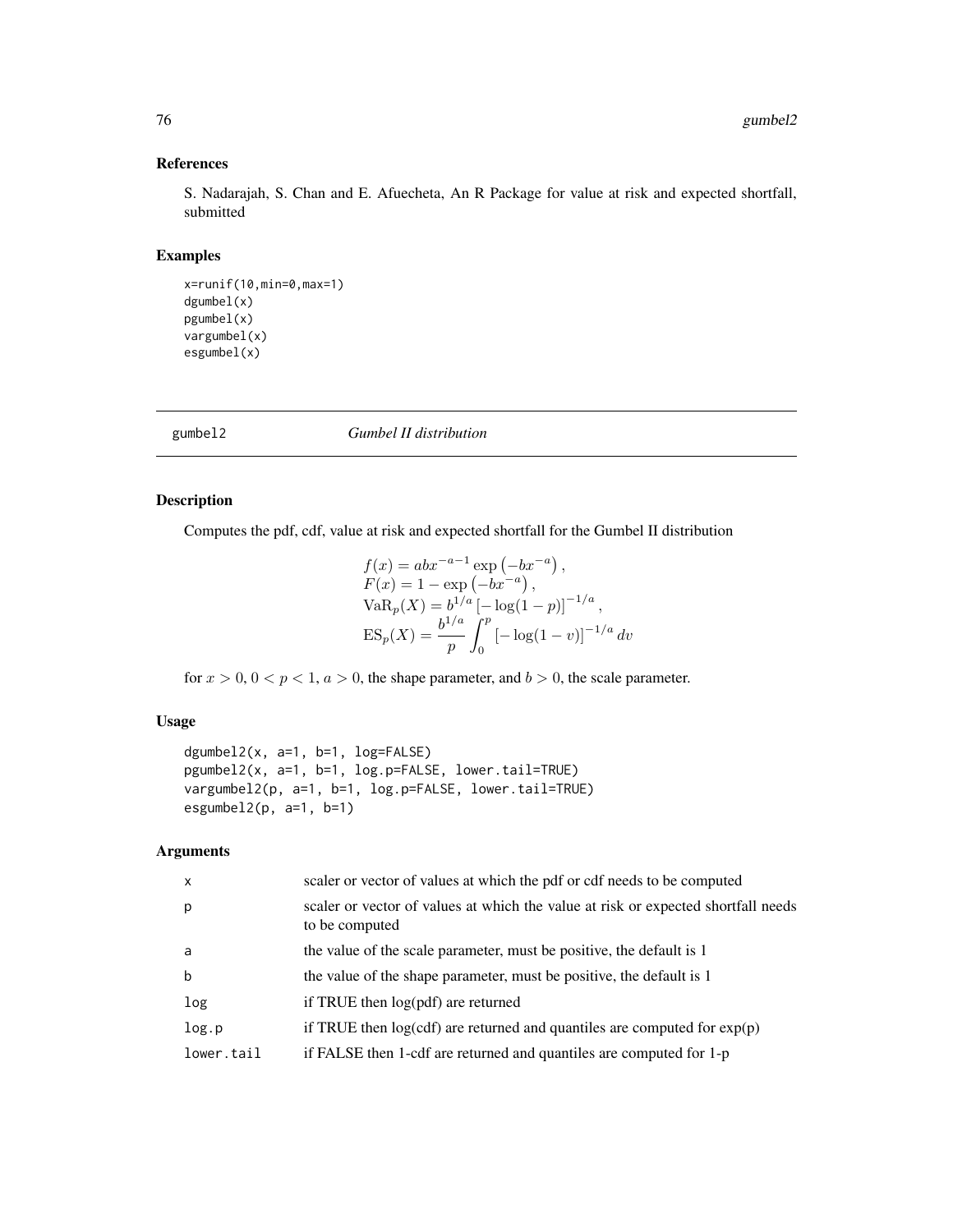# halfcauchy 77

## Value

An object of the same length as x, giving the pdf or cdf values computed at x or an object of the same length as p, giving the values at risk or expected shortfall computed at p.

#### Author(s)

Saralees Nadarajah

# References

S. Nadarajah, S. Chan and E. Afuecheta, An R Package for value at risk and expected shortfall, submitted

## Examples

```
x=runif(10,min=0,max=1)
dgumbel2(x)
pgumbel2(x)
vargumbel2(x)
#esgumbel2(x)
```
halfcauchy *Half Cauchy distribution*

## Description

Computes the pdf, cdf, value at risk and expected shortfall for the half Cauchy distribution given by

$$
f(x) = \frac{2}{\pi} \frac{\sigma}{x^2 + \sigma^2},
$$
  
\n
$$
F(x) = \frac{2}{\pi} \arctan\left(\frac{x}{\sigma}\right),
$$
  
\n
$$
VaR_p(X) = \sigma \tan\left(\frac{\pi p}{2}\right),
$$
  
\n
$$
ES_p(X) = \frac{\sigma}{p} \int_0^p \tan\left(\frac{\pi v}{2}\right) dv
$$

for  $x > 0$ ,  $0 < p < 1$ , and  $\sigma > 0$ , the scale parameter.

# Usage

```
dhalfcauchy(x, sigma=1, log=FALSE)
phalfcauchy(x, sigma=1, log.p=FALSE, lower.tail=TRUE)
varhalfcauchy(p, sigma=1, log.p=FALSE, lower.tail=TRUE)
eshalfcauchy(p, sigma=1)
```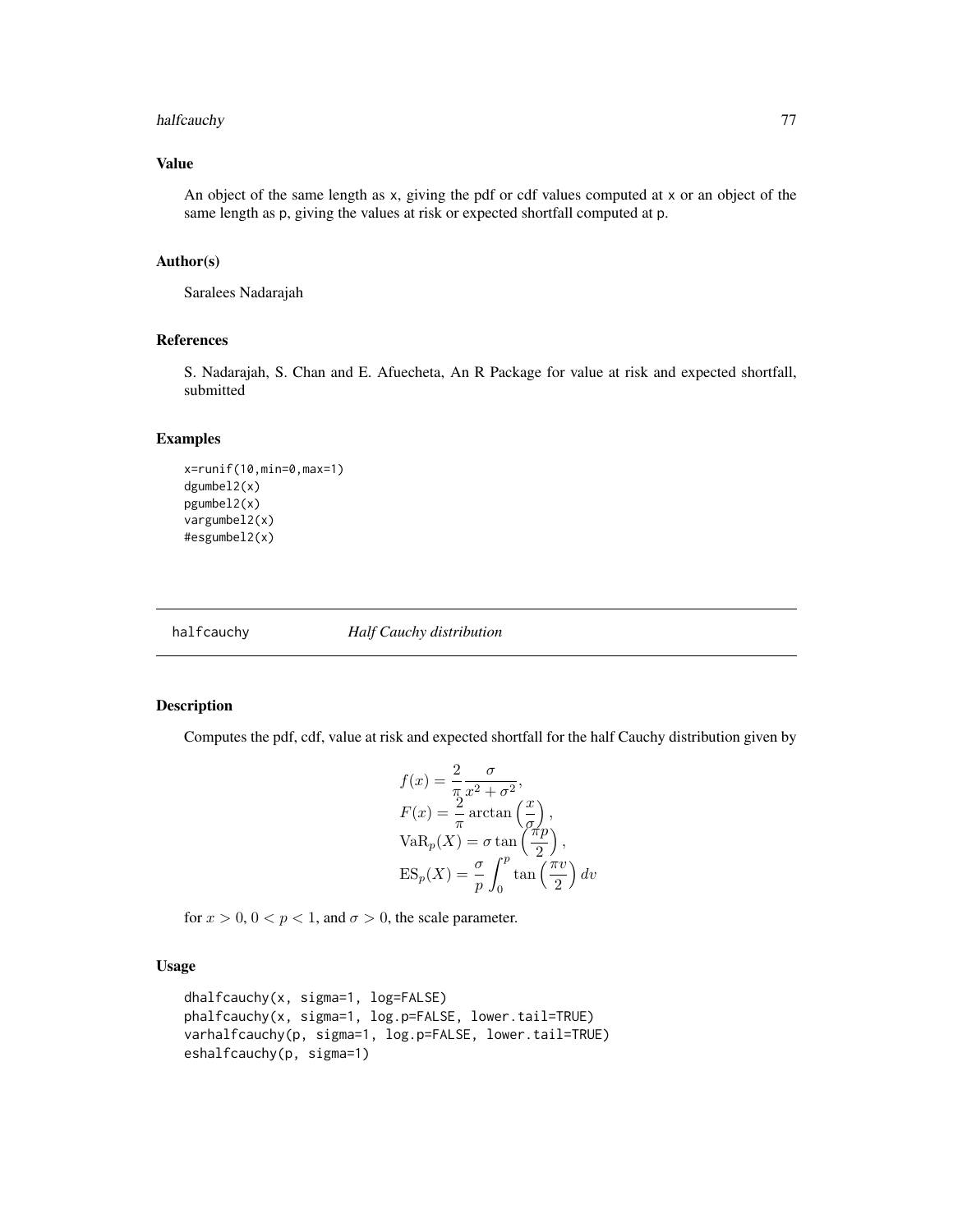## Arguments

| X          | scaler or vector of values at which the pdf or cdf needs to be computed                             |
|------------|-----------------------------------------------------------------------------------------------------|
| р          | scaler or vector of values at which the value at risk or expected shortfall needs<br>to be computed |
| sigma      | the value of the scale parameter, must be positive, the default is 1                                |
| log        | if TRUE then $log(pdf)$ are returned                                                                |
| log.p      | if TRUE then $log(cd)$ are returned and quantiles are computed for $exp(p)$                         |
| lower.tail | if FALSE then 1-cdf are returned and quantiles are computed for 1-p                                 |

## Value

An object of the same length as x, giving the pdf or cdf values computed at x or an object of the same length as p, giving the values at risk or expected shortfall computed at p.

## Author(s)

Saralees Nadarajah

## References

S. Nadarajah, S. Chan and E. Afuecheta, An R Package for value at risk and expected shortfall, submitted

## Examples

```
x=runif(10,min=0,max=1)
dhalfcauchy(x)
phalfcauchy(x)
varhalfcauchy(x)
eshalfcauchy(x)
```
halflogis *Half logistic distribution*

# Description

Computes the pdf, cdf, value at risk and expected shortfall for the half logistic distribution given by

$$
f(x) = \frac{2\lambda \exp(-\lambda x)}{\left[1 + \exp(-\lambda x)\right]^2},
$$
  
\n
$$
F(x) = \frac{1 - \exp(-\lambda x)}{1 + \exp(-\lambda x)},
$$
  
\n
$$
VaR_p(X) = -\frac{1}{\lambda} \log \frac{1 - p}{1 + p},
$$
  
\n
$$
ES_p(X) = -\frac{1}{\lambda} \log \frac{1 - p}{1 + p} + \frac{1}{\lambda p} \log (1 - p^2)
$$

for  $x > 0$ ,  $0 < p < 1$ , and  $\lambda > 0$ , the scale parameter.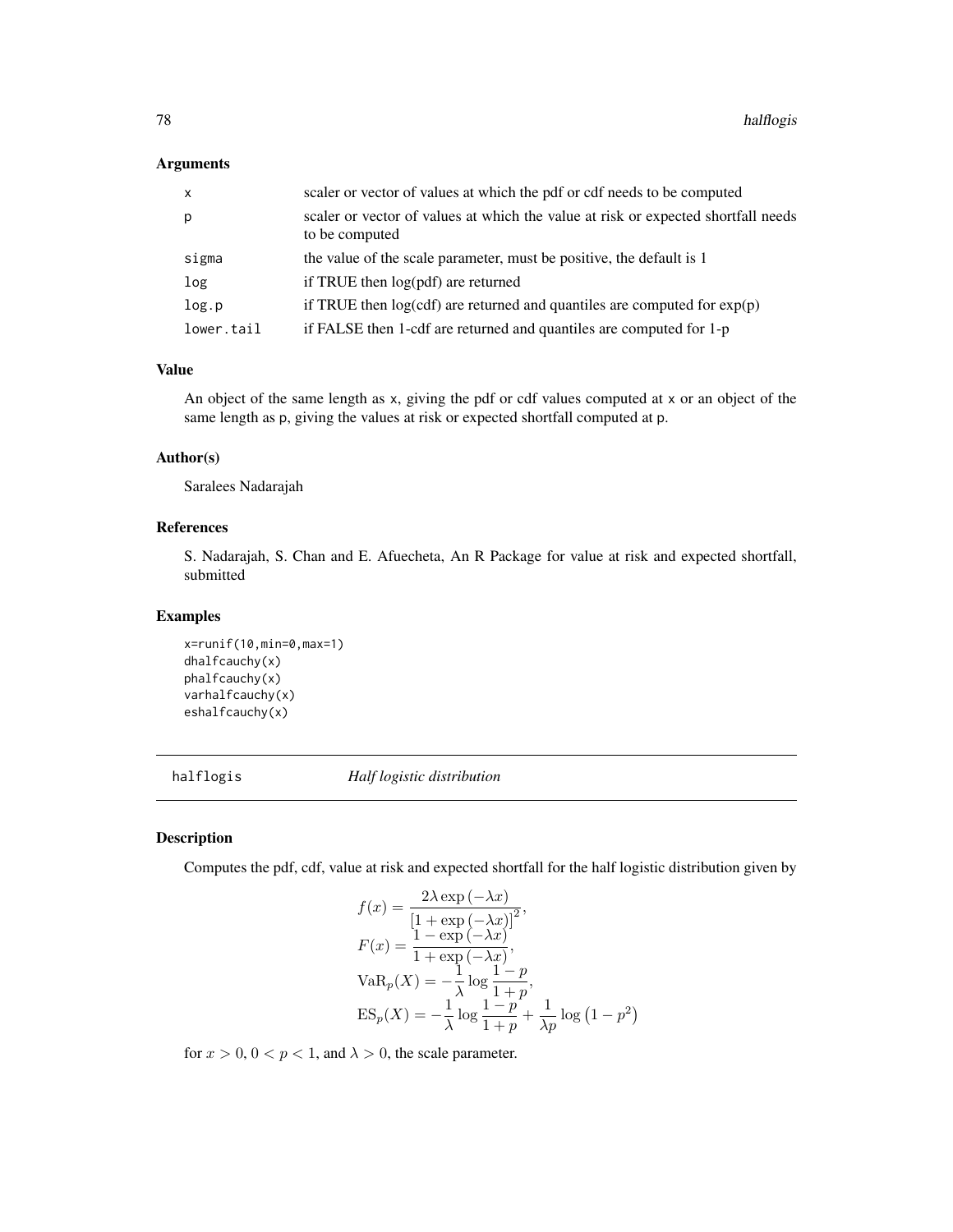#### halflogis 79

# Usage

```
dhalflogis(x, lambda=1, log=FALSE)
phalflogis(x, lambda=1, log.p=FALSE, lower.tail=TRUE)
varhalflogis(p, lambda=1, log.p=FALSE, lower.tail=TRUE)
eshalflogis(p, lambda=1)
```
# Arguments

| $\mathsf{x}$ | scaler or vector of values at which the pdf or cdf needs to be computed                             |
|--------------|-----------------------------------------------------------------------------------------------------|
| p            | scaler or vector of values at which the value at risk or expected shortfall needs<br>to be computed |
| lambda       | the value of the scale parameter, must be positive, the default is 1                                |
| log          | if TRUE then log(pdf) are returned                                                                  |
| log.p        | if TRUE then $log(cdf)$ are returned and quantiles are computed for $exp(p)$                        |
| lower.tail   | if FALSE then 1-cdf are returned and quantiles are computed for 1-p                                 |

## Value

An object of the same length as x, giving the pdf or cdf values computed at x or an object of the same length as p, giving the values at risk or expected shortfall computed at p.

# Author(s)

Saralees Nadarajah

## References

S. Nadarajah, S. Chan and E. Afuecheta, An R Package for value at risk and expected shortfall, submitted

# Examples

```
x=runif(10,min=0,max=1)
dhalflogis(x)
phalflogis(x)
varhalflogis(x)
eshalflogis(x)
```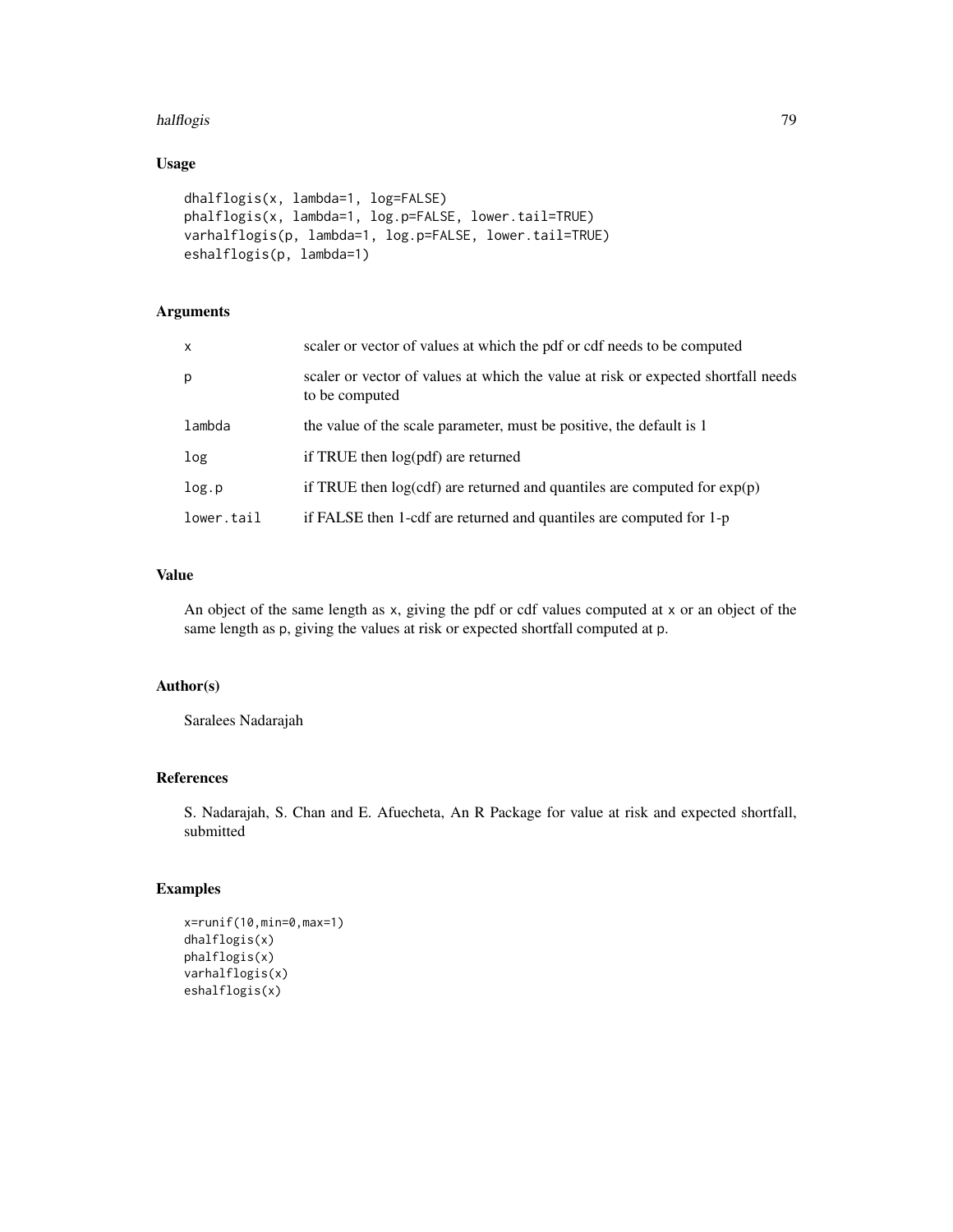# Description

Computes the pdf, cdf, value at risk and expected shortfall for Half normal distribution given by

$$
f(x) = \frac{2}{\sigma} \phi \left(\frac{x}{g}\right),
$$
  
\n
$$
F(x) = 2\Phi \left(\frac{x}{g}\right) - 1,
$$
  
\n
$$
VaR_p(X) = \sigma \Phi^{-1} \left(\frac{1+p}{2}\right),
$$
  
\n
$$
ES_p(X) = \frac{\sigma}{p} \int_0^p \Phi^{-1} \left(\frac{1+v}{2}\right) dv
$$

for  $x > 0$ ,  $0 < p < 1$ , and  $\sigma > 0$ , the scale parameter.

## Usage

```
dhalfnorm(x, sigma=1, log=FALSE)
phalfnorm(x, sigma=1, log.p=FALSE, lower.tail=TRUE)
varhalfnorm(p, sigma=1, log.p=FALSE, lower.tail=TRUE)
eshalfnorm(p, sigma=1)
```
# Arguments

| $\mathsf{x}$ | scaler or vector of values at which the pdf or cdf needs to be computed                             |
|--------------|-----------------------------------------------------------------------------------------------------|
| p            | scaler or vector of values at which the value at risk or expected shortfall needs<br>to be computed |
| sigma        | the value of the scale parameter, must be positive, the default is 1                                |
| log          | if TRUE then log(pdf) are returned                                                                  |
| log.p        | if TRUE then $log(cdf)$ are returned and quantiles are computed for $exp(p)$                        |
| lower.tail   | if FALSE then 1-cdf are returned and quantiles are computed for 1-p                                 |

## Value

An object of the same length as x, giving the pdf or cdf values computed at x or an object of the same length as p, giving the values at risk or expected shortfall computed at p.

## Author(s)

Saralees Nadarajah

#### References

S. Nadarajah, S. Chan and E. Afuecheta, An R Package for value at risk and expected shortfall, submitted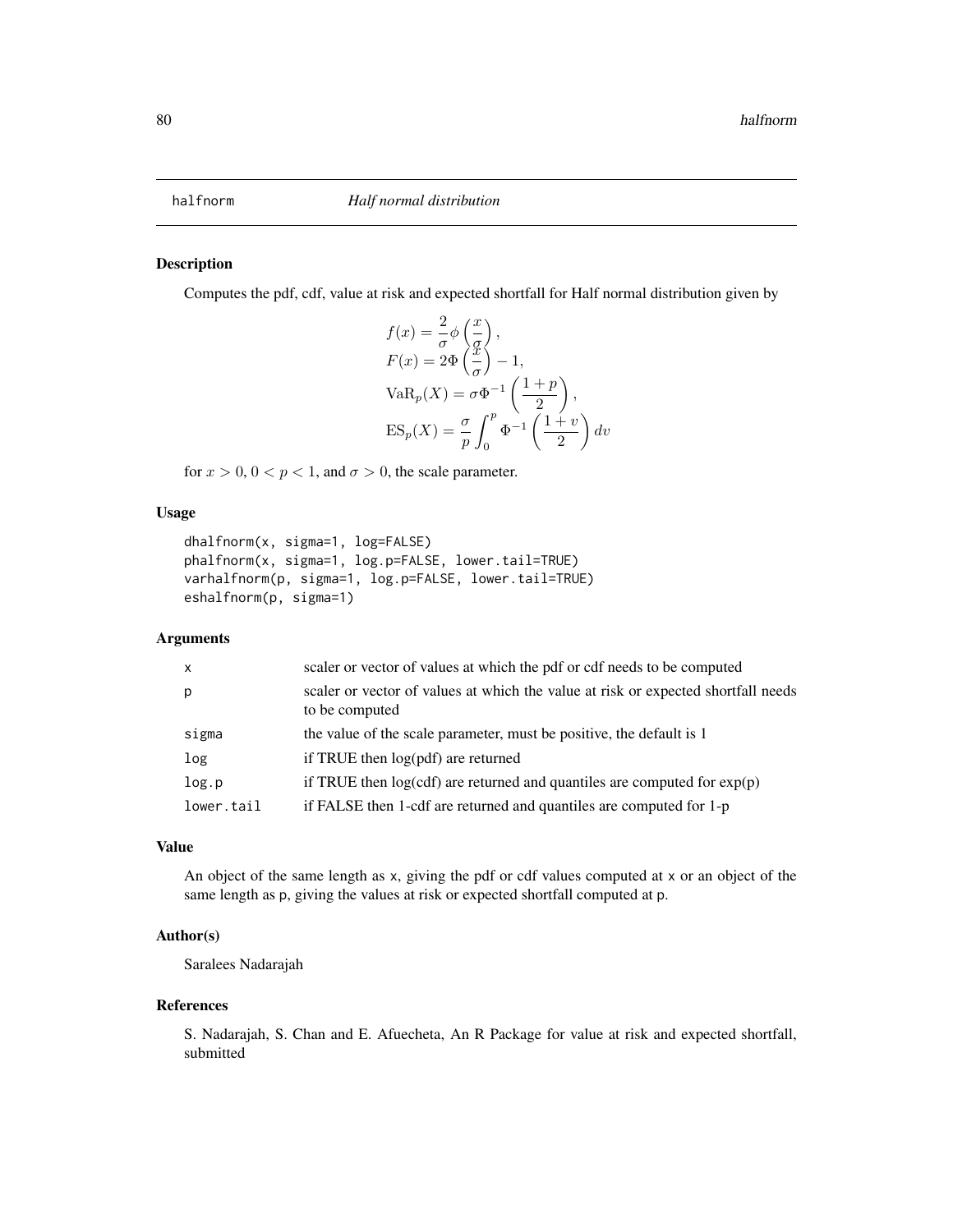#### halfT 81

# Examples

```
x=runif(10,min=0,max=1)
dhalfnorm(x)
phalfnorm(x)
varhalfnorm(x)
eshalfnorm(x)
```
#### halfT *Half Student's t distribution*

# Description

Computes the pdf, cdf, value at risk and expected shortfall for the half Student's t distribution given by  $n+1$ 

$$
f(x) = \frac{2\Gamma\left(\frac{n+1}{2}\right)}{\sqrt{n\pi}\Gamma\left(\frac{n}{2}\right)} \left(1 + \frac{x^2}{n}\right)^{-\frac{n+1}{2}},
$$
  
\n
$$
F(x) = I_{\frac{x^2}{x^2+n}} \left(\frac{1}{2}, \frac{n}{2}\right),
$$
  
\n
$$
VaR_p(X) = \sqrt{\frac{nI_p^{-1}\left(\frac{1}{2}, \frac{n}{2}\right)}{1 - I_p^{-1}\left(\frac{1}{2}, \frac{n}{2}\right)}},
$$
  
\n
$$
ES_p(X) = \frac{\sqrt{n}}{p} \int_0^p \sqrt{\frac{I_v^{-1}\left(\frac{1}{2}, \frac{n}{2}\right)}{1 - I_v^{-1}\left(\frac{1}{2}, \frac{n}{2}\right)}} dv
$$

for  $-\infty < x < \infty$ ,  $0 < p < 1$ , and  $n > 0$ , the degree of freedom parameter.

## Usage

```
dhalfT(x, n=1, log=FALSE)
phalfT(x, n=1, log.p=FALSE, lower.tail=TRUE)
varhalfT(p, n=1, log.p=FALSE, lower.tail=TRUE)
eshalfT(p, n=1)
```
## Arguments

| $\mathsf{x}$ | scaler or vector of values at which the pdf or cdf needs to be computed                             |
|--------------|-----------------------------------------------------------------------------------------------------|
| p            | scaler or vector of values at which the value at risk or expected shortfall needs<br>to be computed |
| n            | the value of the degree of freedom parameter, must be positive, the default is 1                    |
| log          | if TRUE then log(pdf) are returned                                                                  |
| log.p        | if TRUE then $log(cdf)$ are returned and quantiles are computed for $exp(p)$                        |
| lower.tail   | if FALSE then 1-cdf are returned and quantiles are computed for 1-p                                 |

## Value

An object of the same length as x, giving the pdf or cdf values computed at x or an object of the same length as p, giving the values at risk or expected shortfall computed at p.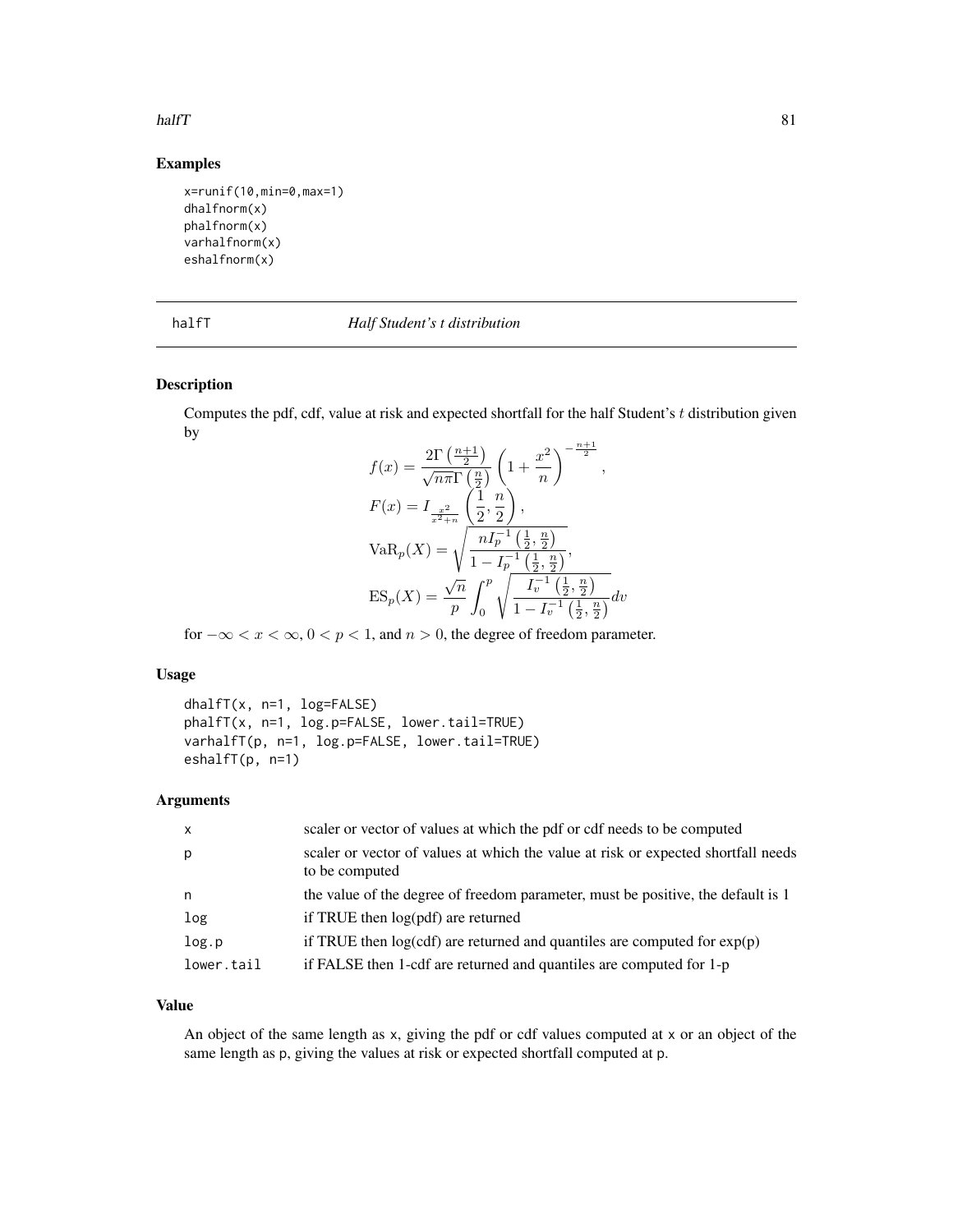#### Author(s)

Saralees Nadarajah

#### References

S. Nadarajah, S. Chan and E. Afuecheta, An R Package for value at risk and expected shortfall, submitted

#### Examples

```
x=runif(10,min=0,max=1)
dhalfT(x)
phalfT(x)
varhalfT(x)
eshalfT(x)
```
HBlaplace *Holla-Bhattacharya Laplace distribution*

## Description

Computes the pdf, cdf, value at risk and expected shortfall for the Holla-Bhattacharya Laplace distribution due to Holla and Bhattacharya (1968) given by

$$
f(x) = \begin{cases} a\phi \exp \{\phi (x - \theta)\}, & \text{if } x \leq \theta, \\ (1 - a)\phi \exp \{\phi (\theta - x)\}, & \text{if } x > \theta, \\ a \exp (\phi x - \theta \phi), & \text{if } x \leq \theta, \\ 1 - (1 - a) \exp (\theta \phi - \phi x), & \text{if } x > \theta, \\ 1 - (1 - a) \exp (\theta \phi - \phi x), & \text{if } p \leq a, \end{cases}
$$

$$
VaR_p(X) = \begin{cases} \theta - \frac{1}{\phi} \log \left(\frac{1 - p}{1 - a}\right), & \text{if } p > a, \\ \theta - \frac{1}{\phi} \log \left(\frac{1 - p}{1 - a}\right), & \text{if } p > a, \\ \frac{1}{p} \left[\theta(1 + p - a) + \frac{p - 2a - (1 - a) \log a}{\phi} + \frac{1 - p}{\phi} \log \frac{1 - p}{1 - a}\right], & \text{if } p > a \end{cases}
$$

for  $-\infty < x < \infty$ ,  $0 < p < 1$ ,  $-\infty < \theta < \infty$ , the location parameter,  $0 < a < 1$ , the first scale parameter, and  $\phi > 0$ , the second scale parameter.

## Usage

```
dHBlaplace(x, a=0.5, theta=0, phi=1, log=FALSE)
pHBlaplace(x, a=0.5, theta=0, phi=1, log.p=FALSE, lower.tail=TRUE)
varHBlaplace(p, a=0.5, theta=0, phi=1, log.p=FALSE, lower.tail=TRUE)
esHBlaplace(p, a=0.5, theta=0, phi=1)
```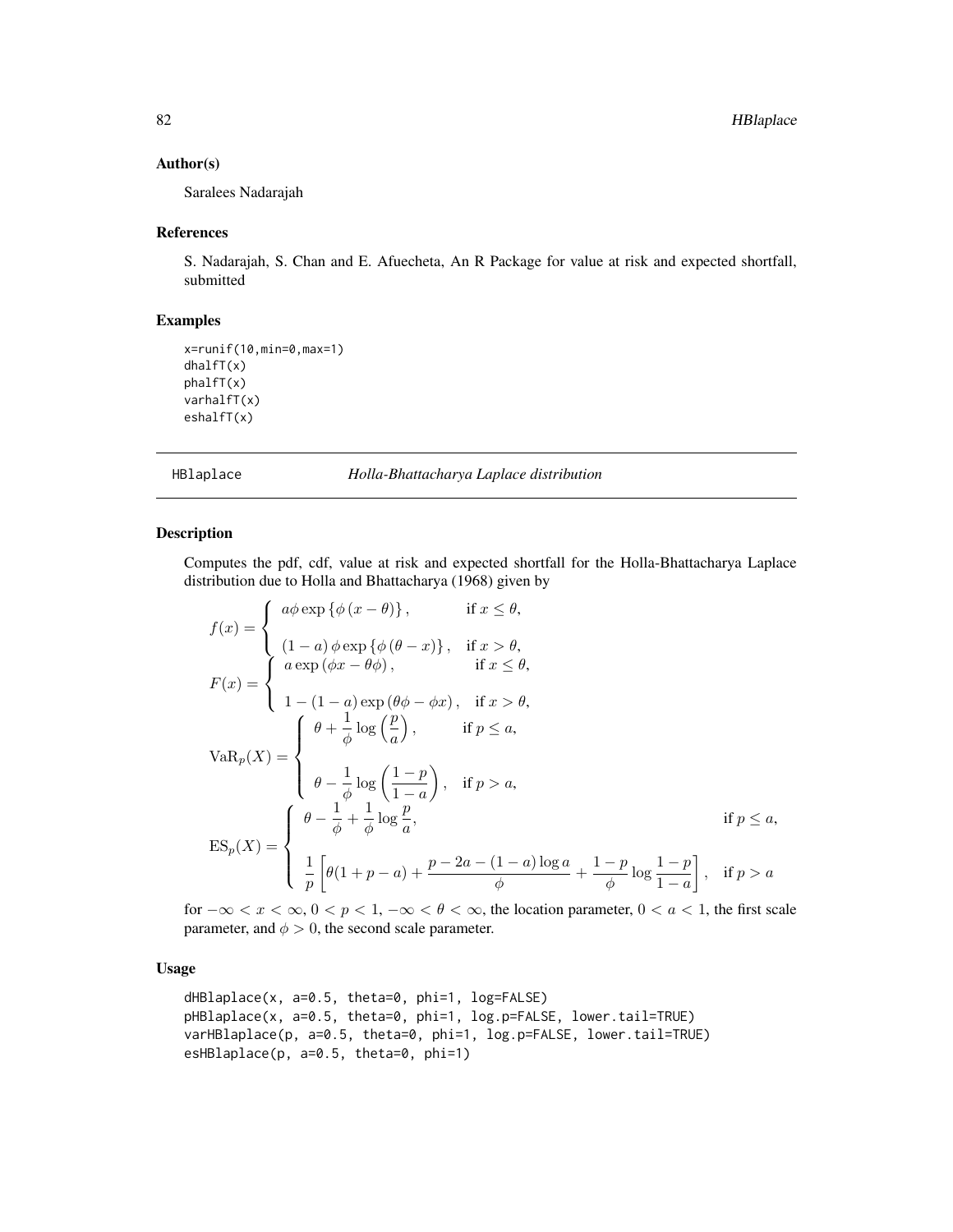## Arguments

| $\mathsf{x}$ | scaler or vector of values at which the pdf or cdf needs to be computed                             |
|--------------|-----------------------------------------------------------------------------------------------------|
| p            | scaler or vector of values at which the value at risk or expected shortfall needs<br>to be computed |
| theta        | the value of the location parameter, can take any real value, the default is zero                   |
| a            | the value of the first scale parameter, must be in the unit interval, the default is<br>0.5         |
| phi          | the value of the second scale parameter, must be positive, the default is 1                         |
| log          | if TRUE then $log(pdf)$ are returned                                                                |
| log.p        | if TRUE then $log(cdf)$ are returned and quantiles are computed for $exp(p)$                        |
| lower.tail   | if FALSE then 1-cdf are returned and quantiles are computed for 1-p                                 |

# Value

An object of the same length as x, giving the pdf or cdf values computed at x or an object of the same length as p, giving the values at risk or expected shortfall computed at p.

## Author(s)

Saralees Nadarajah

## References

S. Nadarajah, S. Chan and E. Afuecheta, An R Package for value at risk and expected shortfall, submitted

#### Examples

```
x=runif(10,min=0,max=1)
dHBlaplace(x)
pHBlaplace(x)
varHBlaplace(x)
esHBlaplace(x)
```
HL *Hankin-Lee distribution*

# Description

Computes the pdf, cdf, value at risk and expected shortfall for the Hankin-Lee distribution due to Hankin and Lee (2006) given by

VaR<sub>p</sub>(X) = 
$$
\frac{cp^a}{(1-p)^b}
$$
,  
ES<sub>p</sub>(X) =  $\frac{c}{p}B_p(a+1, 1-b)$ 

for  $0 < p < 1$ ,  $c > 0$ , the scale parameter,  $a > 0$ , the first shape parameter, and  $b > 0$ , the second shape parameter.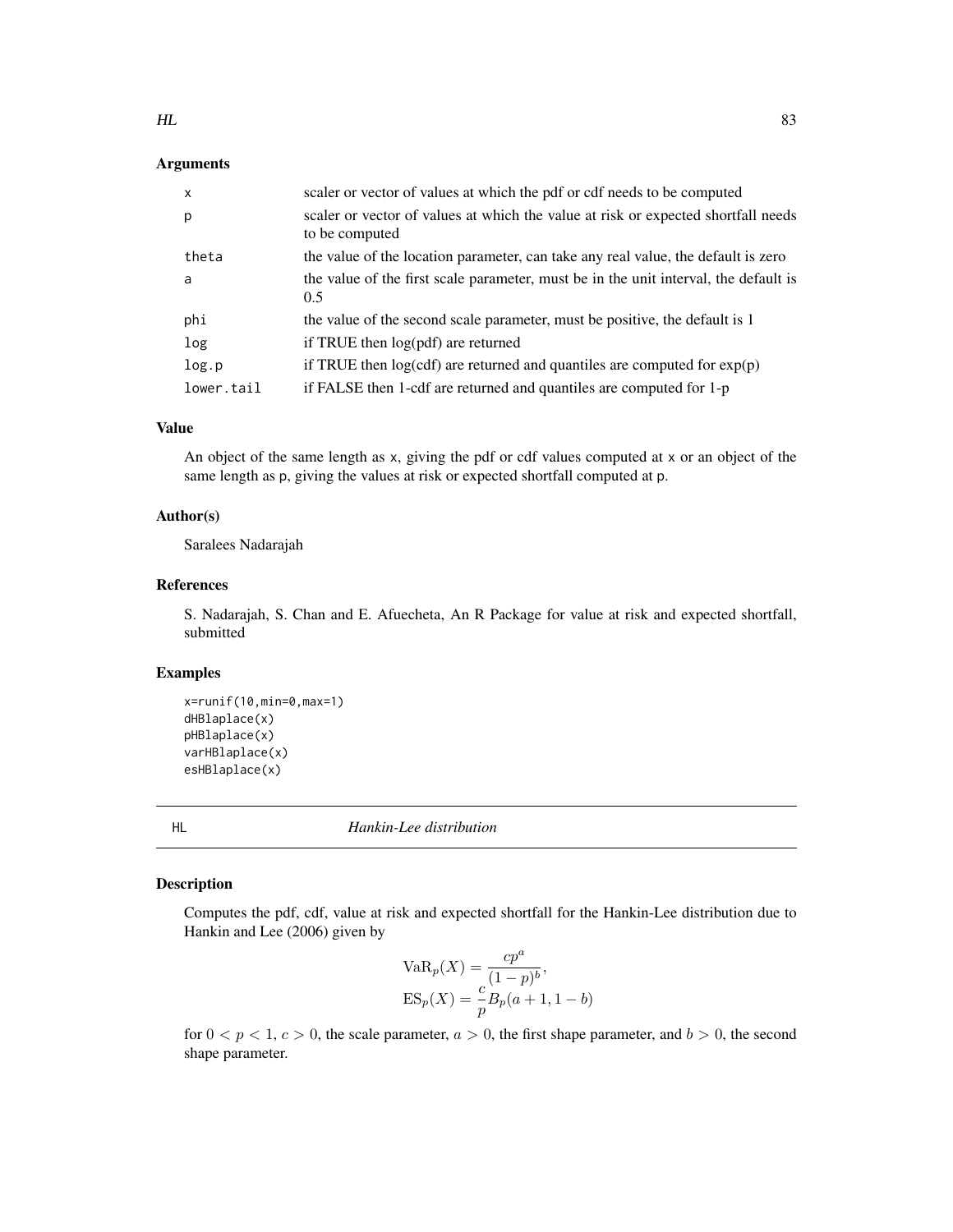## Usage

```
varHL(p, a=1, b=1, c=1, log.p=FALSE, lower.tail=TRUE)
esHL(p, a=1, b=1, c=1)
```
# Arguments

| p          | scaler or vector of values at which the value at risk or expected shortfall needs<br>to be computed |
|------------|-----------------------------------------------------------------------------------------------------|
| C          | the value of the scale parameter, must be positive, the default is 1                                |
| a          | the value of the first shape parameter, must be positive, the default is 1                          |
| b          | the value of the second shape parameter, must be positive, the default is 1                         |
| log        | if TRUE then $log(pdf)$ are returned                                                                |
| log.p      | if TRUE then $log(cdf)$ are returned and quantiles are computed for $exp(p)$                        |
| lower.tail | if FALSE then 1-cdf are returned and quantiles are computed for 1-p                                 |

# Value

An object of the same length as x, giving the pdf or cdf values computed at x or an object of the same length as p, giving the values at risk or expected shortfall computed at p.

# Author(s)

Saralees Nadarajah

# References

S. Nadarajah, S. Chan and E. Afuecheta, An R Package for value at risk and expected shortfall, submitted

## Examples

```
x=runif(10,min=0,max=1)
varHL(x)
esHL(x)
```
Hlogis *Hosking logistic distribution*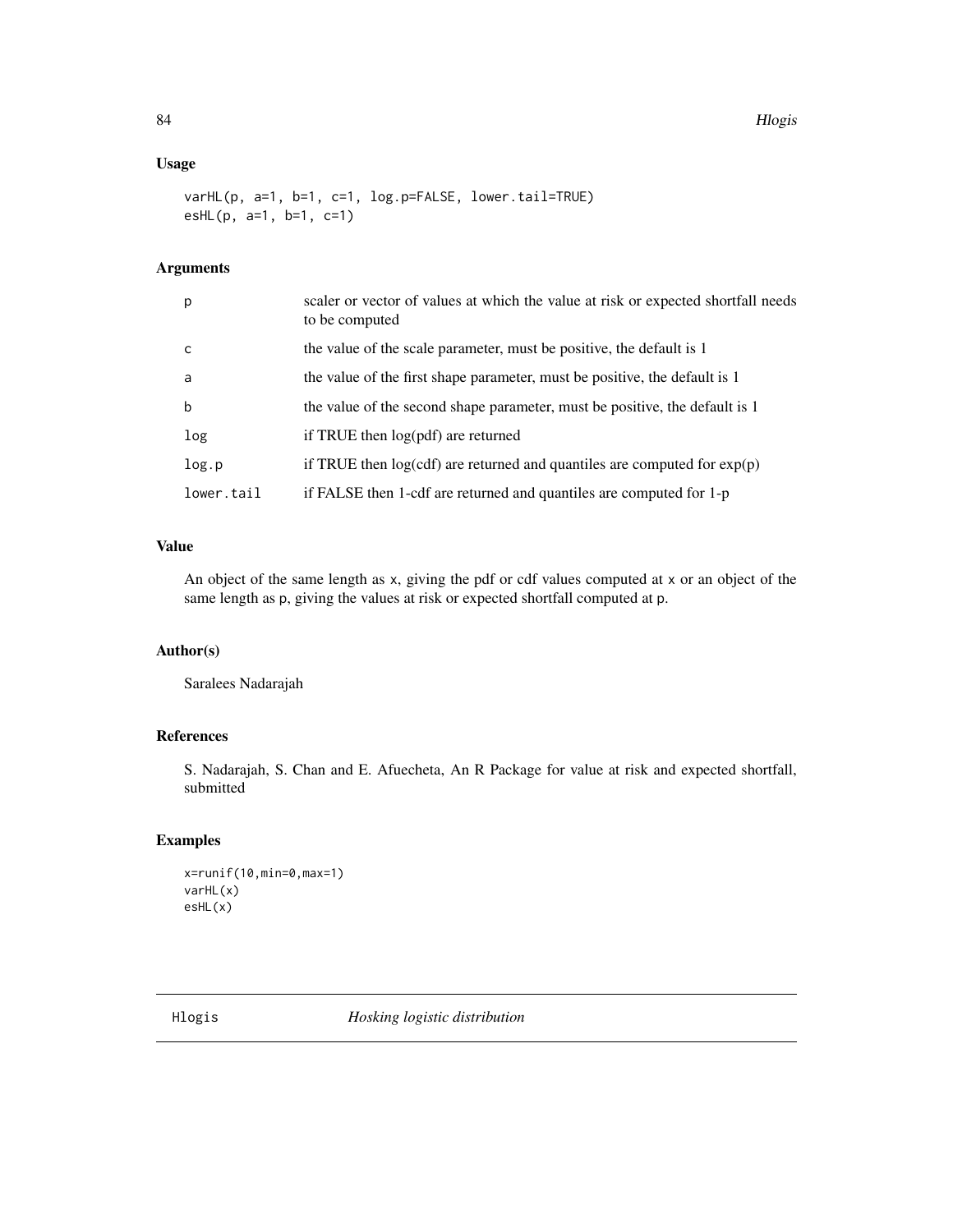## Hlogis 85

## Description

Computes the pdf, cdf, value at risk and expected shortfall for the Hosking logistic distribution due to Hosking (1989, 1990) given by

$$
f(x) = \frac{(1 - kx)^{1/k - 1}}{\left[1 + (1 - kx)^{1/k}\right]^2},
$$
  
\n
$$
F(x) = \frac{1}{1 + (1 - kx)^{1/k}},
$$
  
\n
$$
VaR_p(X) = \frac{1}{k} \left[1 - \left(\frac{1 - p}{p}\right)^k\right],
$$
  
\n
$$
ES_p(X) = \frac{1}{k} - \frac{1}{kp}B_p(1 - k, 1 + k)
$$

for  $x < 1/k$  if  $k > 0$ ,  $x > 1/k$  if  $k < 0$ ,  $-\infty < x < \infty$  if  $k = 0$ , and  $-\infty < k < \infty$ , the shape parameter.

## Usage

```
dHlogis(x, k=1, log=FALSE)
pHlogis(x, k=1, log.p=FALSE, lower.tail=TRUE)
varHlogis(p, k=1, log.p=FALSE, lower.tail=TRUE)
esHlogis(p, k=1)
```
# Arguments

| $\mathsf{x}$ | scaler or vector of values at which the pdf or cdf needs to be computed                             |
|--------------|-----------------------------------------------------------------------------------------------------|
| p            | scaler or vector of values at which the value at risk or expected shortfall needs<br>to be computed |
| k            | the value of the shape parameter, must be positive, the default is 1                                |
| log          | if TRUE then $log(pdf)$ are returned                                                                |
| log.p        | if TRUE then $log(cdf)$ are returned and quantiles are computed for $exp(p)$                        |
| lower.tail   | if FALSE then 1-cdf are returned and quantiles are computed for 1-p                                 |

# Value

An object of the same length as x, giving the pdf or cdf values computed at x or an object of the same length as p, giving the values at risk or expected shortfall computed at p.

# Author(s)

Saralees Nadarajah

## References

S. Nadarajah, S. Chan and E. Afuecheta, An R Package for value at risk and expected shortfall, submitted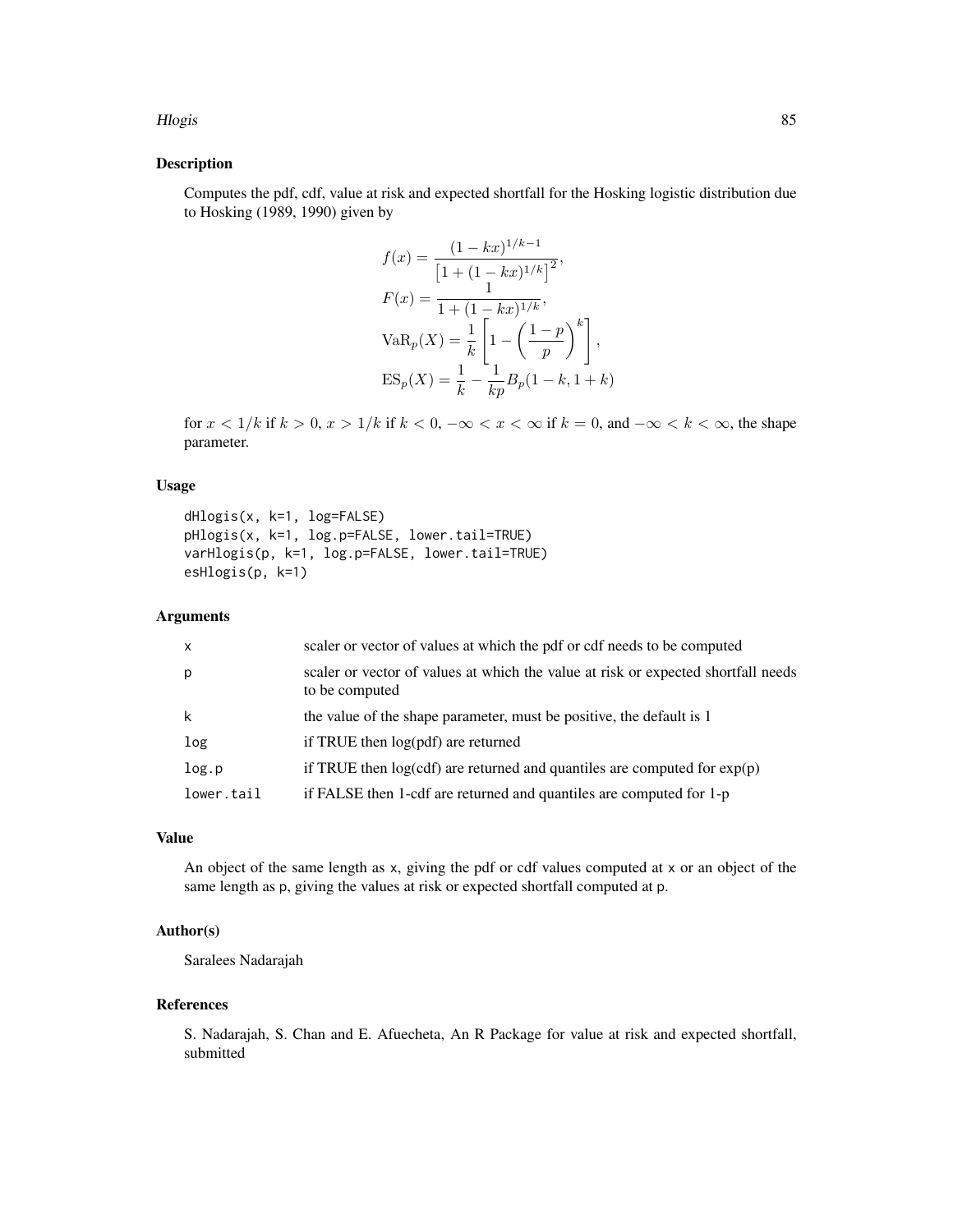86 invbeta and the set of the set of the set of the set of the set of the set of the set of the set of the set of the set of the set of the set of the set of the set of the set of the set of the set of the set of the set o

## Examples

```
x=runif(10,min=0,max=1)
dHlogis(x)
pHlogis(x)
varHlogis(x)
esHlogis(x)
```
invbeta *Inverse beta distribution*

#### Description

Computes the pdf, cdf, value at risk and expected shortfall for the inverse beta distribution given by

$$
f(x) = \frac{x^{a-1}}{B(a, b)(1+x)^{a+b}},
$$
  
\n
$$
F(x) = I_{\frac{x}{1+x}}(a, b),
$$
  
\n
$$
VaR_p(X) = \frac{I_p^{-1}(a, b)}{1 - I_p^{-1}(a, b)},
$$
  
\n
$$
ES_p(X) = \frac{1}{p} \int_0^p \frac{I_v^{-1}(a, b)}{1 - I_v^{-1}(a, b)} dv
$$

for  $x > 0$ ,  $0 < p < 1$ ,  $a > 0$ , the first shape parameter, and  $b > 0$ , the second shape parameter.

## Usage

dinvbeta(x, a=1, b=1, log=FALSE) pinvbeta(x, a=1, b=1, log.p=FALSE, lower.tail=TRUE) varinvbeta(p, a=1, b=1, log.p=FALSE, lower.tail=TRUE) esinvbeta(p, a=1, b=1)

## Arguments

| $\mathsf{x}$ | scaler or vector of values at which the pdf or cdf needs to be computed                             |
|--------------|-----------------------------------------------------------------------------------------------------|
| p            | scaler or vector of values at which the value at risk or expected shortfall needs<br>to be computed |
| a            | the value of the first shape parameter, must be positive, the default is 1                          |
| b            | the value of the second shape parameter, must be positive, the default is 1                         |
| log          | if TRUE then log(pdf) are returned                                                                  |
| log.p        | if TRUE then $log(cd)$ are returned and quantiles are computed for $exp(p)$                         |
| lower.tail   | if FALSE then 1-cdf are returned and quantiles are computed for 1-p                                 |

## Value

An object of the same length as x, giving the pdf or cdf values computed at x or an object of the same length as p, giving the values at risk or expected shortfall computed at p.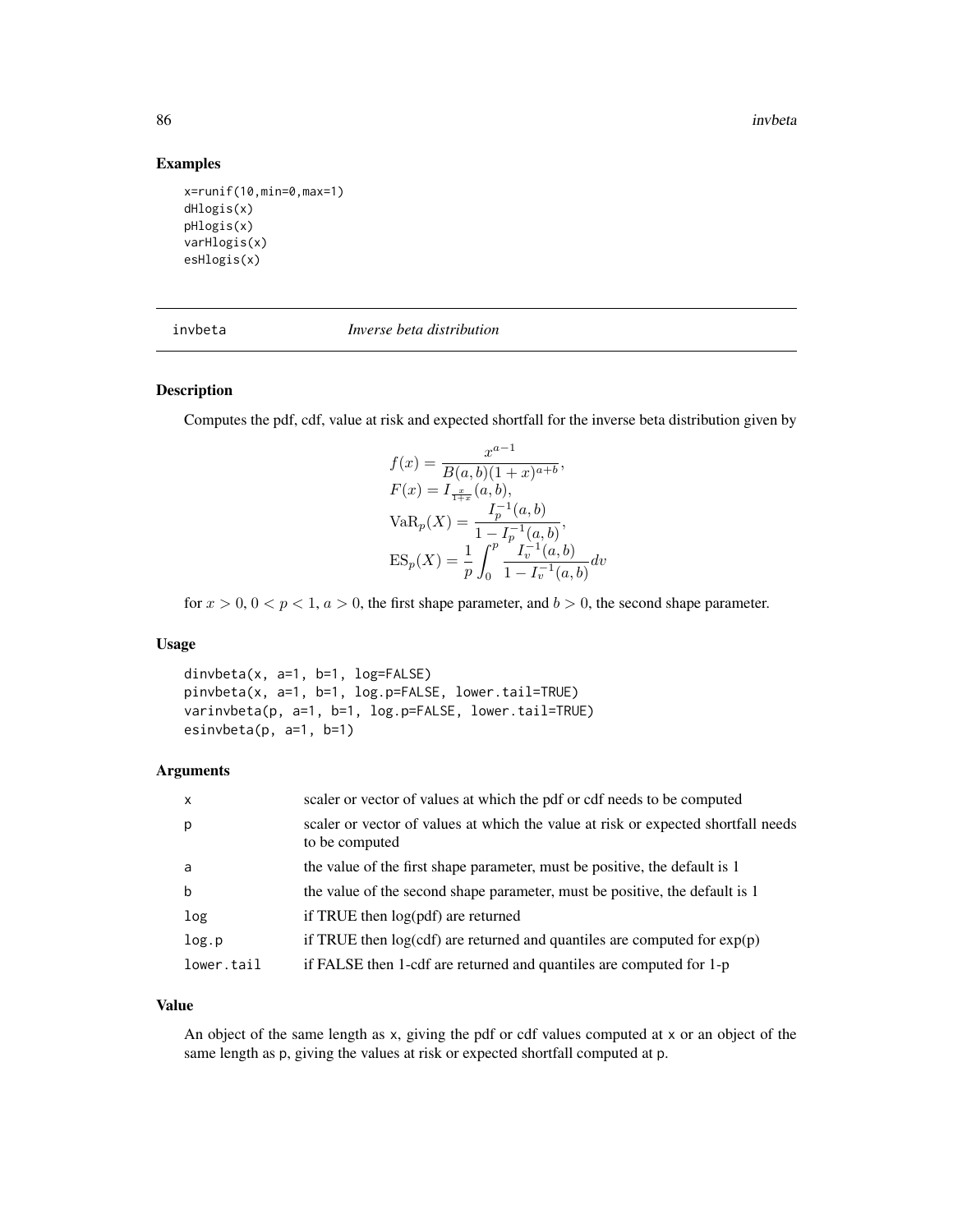# invexpexp 87

# Author(s)

Saralees Nadarajah

#### References

S. Nadarajah, S. Chan and E. Afuecheta, An R Package for value at risk and expected shortfall, submitted

# Examples

```
x=runif(10,min=0,max=1)
dinvbeta(x)
pinvbeta(x)
varinvbeta(x)
esinvbeta(x)
```
invexpexp *Inverse exponentiated exponential distribution*

## Description

Computes the pdf, cdf, value at risk and expected shortfall for the inverse exponentiated exponential distribution due to Ghitany et al. (2013) given by

$$
f(x) = a\lambda x^{-2} \exp\left(-\frac{\lambda}{x}\right) \left[1 - \exp\left(-\frac{\lambda}{x}\right)\right]^{a-1},
$$
  
\n
$$
F(x) = 1 - \left[1 - \exp\left(-\frac{\lambda}{x}\right)\right]^a,
$$
  
\n
$$
VaR_p(X) = \lambda \left\{-\log\left[1 - (1-p)^{1/a}\right]\right\}^{-1},
$$
  
\n
$$
ES_p(X) = \frac{\lambda}{p} \int_0^p \left\{-\log\left[1 - (1-v)^{1/a}\right]\right\}^{-1} dv
$$

for  $x > 0$ ,  $0 < p < 1$ ,  $a > 0$ , the shape parameter and  $\lambda > 0$ , the scale parameter.

## Usage

```
dinvexpexp(x, lambda=1, a=1, log=FALSE)
pinvexpexp(x, lambda=1, a=1, log.p=FALSE, lower.tail=TRUE)
varinvexpexp(p, lambda=1, a=1, log.p=FALSE, lower.tail=TRUE)
esinvexpexp(p, lambda=1, a=1)
```
# Arguments

|        | scaler or vector of values at which the pdf or cdf needs to be computed                             |
|--------|-----------------------------------------------------------------------------------------------------|
| D      | scaler or vector of values at which the value at risk or expected shortfall needs<br>to be computed |
| lambda | the value of the scale parameter, must be positive, the default is 1                                |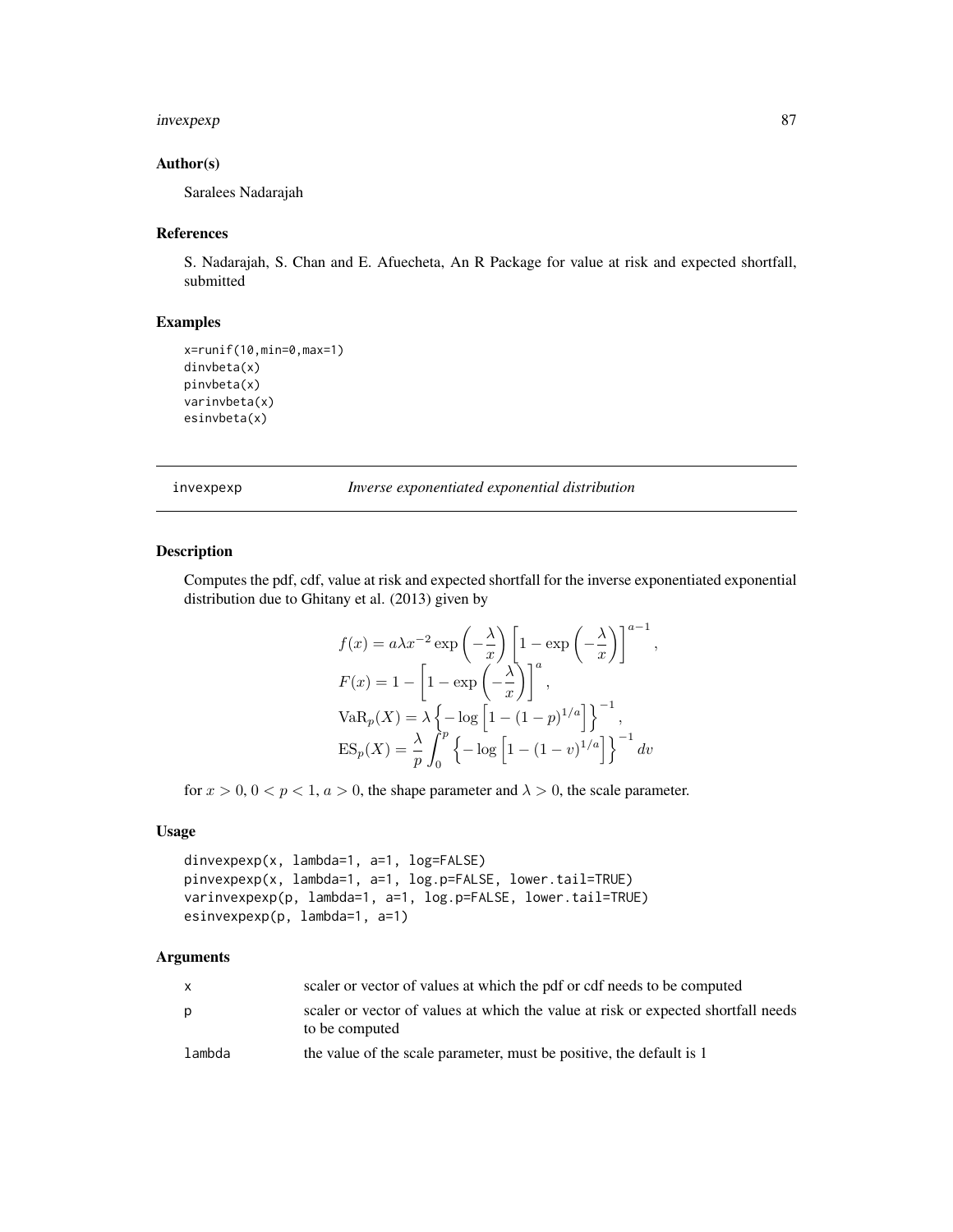88 invgamma

# Value

An object of the same length as x, giving the pdf or cdf values computed at x or an object of the same length as p, giving the values at risk or expected shortfall computed at p.

## Author(s)

Saralees Nadarajah

## References

S. Nadarajah, S. Chan and E. Afuecheta, An R Package for value at risk and expected shortfall, submitted

# Examples

```
x=runif(10,min=0,max=1)
dinvexpexp(x)
pinvexpexp(x)
varinvexpexp(x)
esinvexpexp(x)
```
invgamma *Inverse gamma distribution*

## Description

Computes the pdf, cdf, value at risk and expected shortfall for the inverse gamma distribution given by

$$
f(x) = \frac{b^{a} \exp(-b/x)}{x^{a+1} \Gamma(a)},
$$
  
\n
$$
F(x) = Q(a, b/x),
$$
  
\n
$$
VaR_{p}(X) = b [Q^{-1}(a, p)]^{-1},
$$
  
\n
$$
ES_{p}(X) = \frac{b}{p} \int_{0}^{p} [Q^{-1}(a, v)]^{-1} dv
$$

for  $x > 0$ ,  $0 < p < 1$ ,  $a > 0$ , the shape parameter, and  $b > 0$ , the scale parameter.

# Usage

```
dinvgamma(x, a=1, b=1, log=FALSE)
pinvgamma(x, a=1, b=1, log.p=FALSE, lower.tail=TRUE)
varinvgamma(p, a=1, b=1, log.p=FALSE, lower.tail=TRUE)
esinvgamma(p, a=1, b=1)
```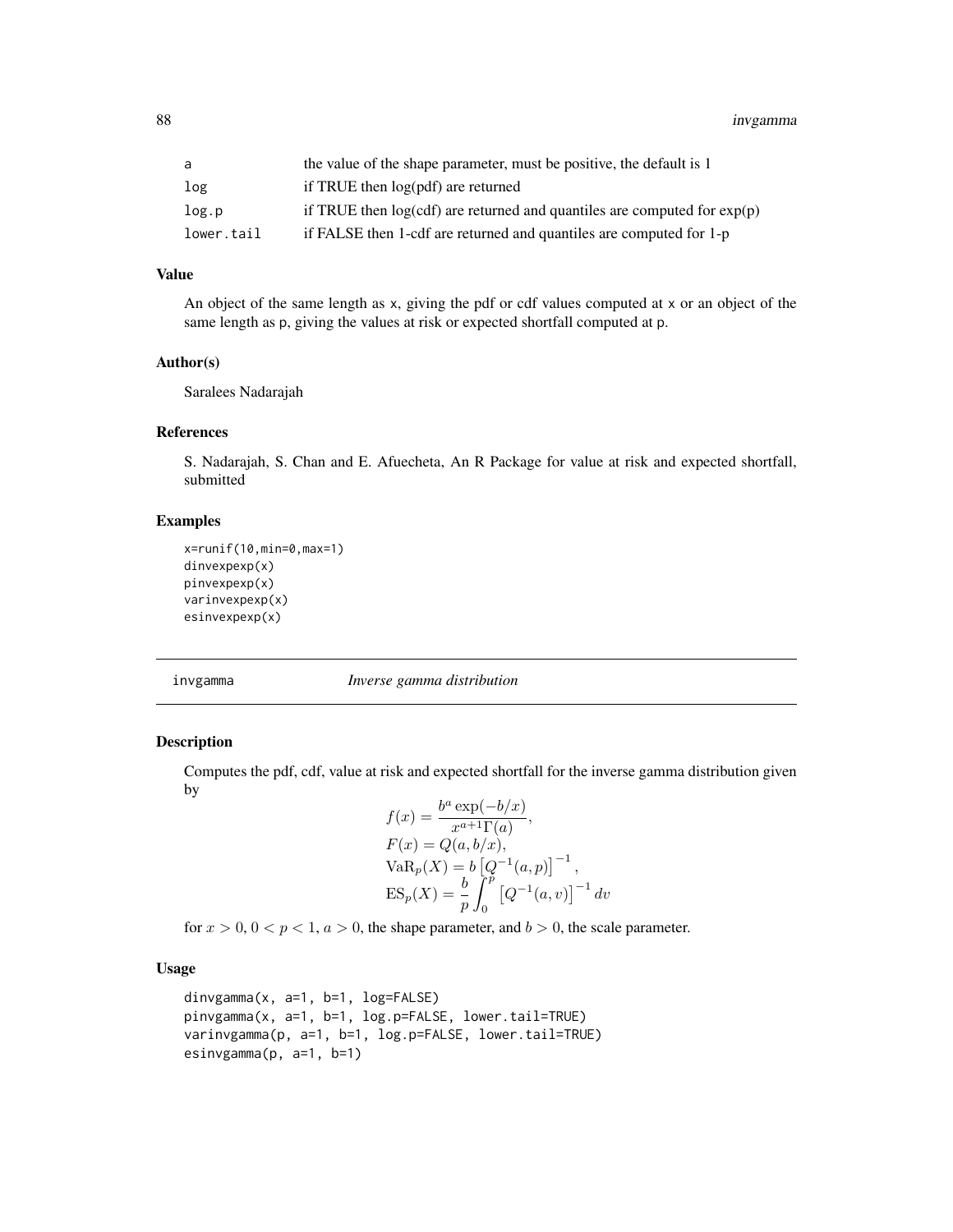#### kum 89 km states at the states of the states and the states of the states and the states of the states and the

#### Arguments

| $\mathsf{x}$ | scaler or vector of values at which the pdf or cdf needs to be computed                             |
|--------------|-----------------------------------------------------------------------------------------------------|
| p            | scaler or vector of values at which the value at risk or expected shortfall needs<br>to be computed |
| b            | the value of the scale parameter, must be positive, the default is 1                                |
| a            | the value of the shape parameter, must be positive, the default is 1                                |
| log          | if TRUE then log(pdf) are returned                                                                  |
| log.p        | if TRUE then $log(cdf)$ are returned and quantiles are computed for $exp(p)$                        |
| lower.tail   | if FALSE then 1-cdf are returned and quantiles are computed for 1-p                                 |

#### Value

An object of the same length as x, giving the pdf or cdf values computed at x or an object of the same length as p, giving the values at risk or expected shortfall computed at p.

# Author(s)

Saralees Nadarajah

# References

S. Nadarajah, S. Chan and E. Afuecheta, An R Package for value at risk and expected shortfall, submitted

## Examples

```
x=runif(10,min=0,max=1)
dinvgamma(x)
pinvgamma(x)
varinvgamma(x)
esinvgamma(x)
```
kum *Kumaraswamy distribution*

# Description

Computes the pdf, cdf, value at risk and expected shortfall for the Kumaraswamy distribution due to Kumaraswamy (1980) given by

$$
f(x) = abx^{a-1} (1 - x^a)^{b-1},
$$
  
\n
$$
F(x) = 1 - (1 - x^a)^b,
$$
  
\n
$$
VaR_p(X) = \left[1 - (1 - p)^{1/b}\right]^{1/a},
$$
  
\n
$$
ES_p(X) = \frac{1}{p} \int_0^p \left[1 - (1 - v)^{1/b}\right]^{1/a} dv
$$

for  $0 < x < 1$ ,  $0 < p < 1$ ,  $a > 0$ , the first shape parameter, and  $b > 0$ , the second shape parameter.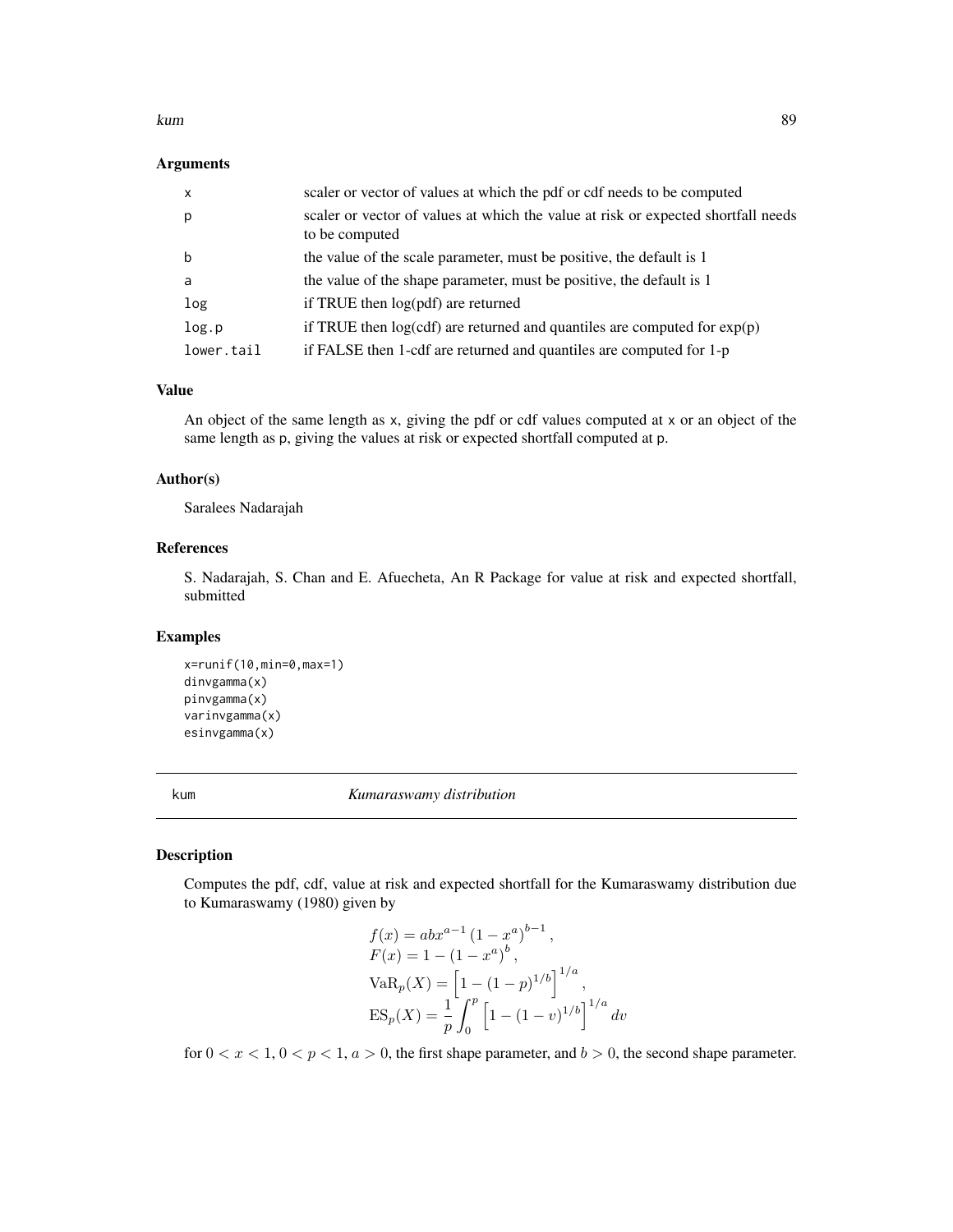# Usage

```
dkum(x, a=1, b=1, log=FALSE)
pkum(x, a=1, b=1, log.p=FALSE, lower.tail=TRUE)
varkum(p, a=1, b=1, log.p=FALSE, lower.tail=TRUE)
eskum(p, a=1, b=1)
```
# Arguments

| $\mathsf{x}$ | scaler or vector of values at which the pdf or cdf needs to be computed                             |
|--------------|-----------------------------------------------------------------------------------------------------|
| p            | scaler or vector of values at which the value at risk or expected shortfall needs<br>to be computed |
| a            | the value of the first shape parameter, must be positive, the default is 1                          |
| $\mathbf b$  | the value of the second shape parameter, must be positive, the default is 1                         |
| log          | if TRUE then $log(pdf)$ are returned                                                                |
| log.p        | if TRUE then $log(cdf)$ are returned and quantiles are computed for $exp(p)$                        |
| lower.tail   | if FALSE then 1-cdf are returned and quantiles are computed for 1-p                                 |

# Value

An object of the same length as x, giving the pdf or cdf values computed at x or an object of the same length as p, giving the values at risk or expected shortfall computed at p.

# Author(s)

Saralees Nadarajah

# References

S. Nadarajah, S. Chan and E. Afuecheta, An R Package for value at risk and expected shortfall, submitted

## Examples

```
x=runif(10,min=0,max=1)
dkum(x)
pkum(x)
varkum(x)
eskum(x)
```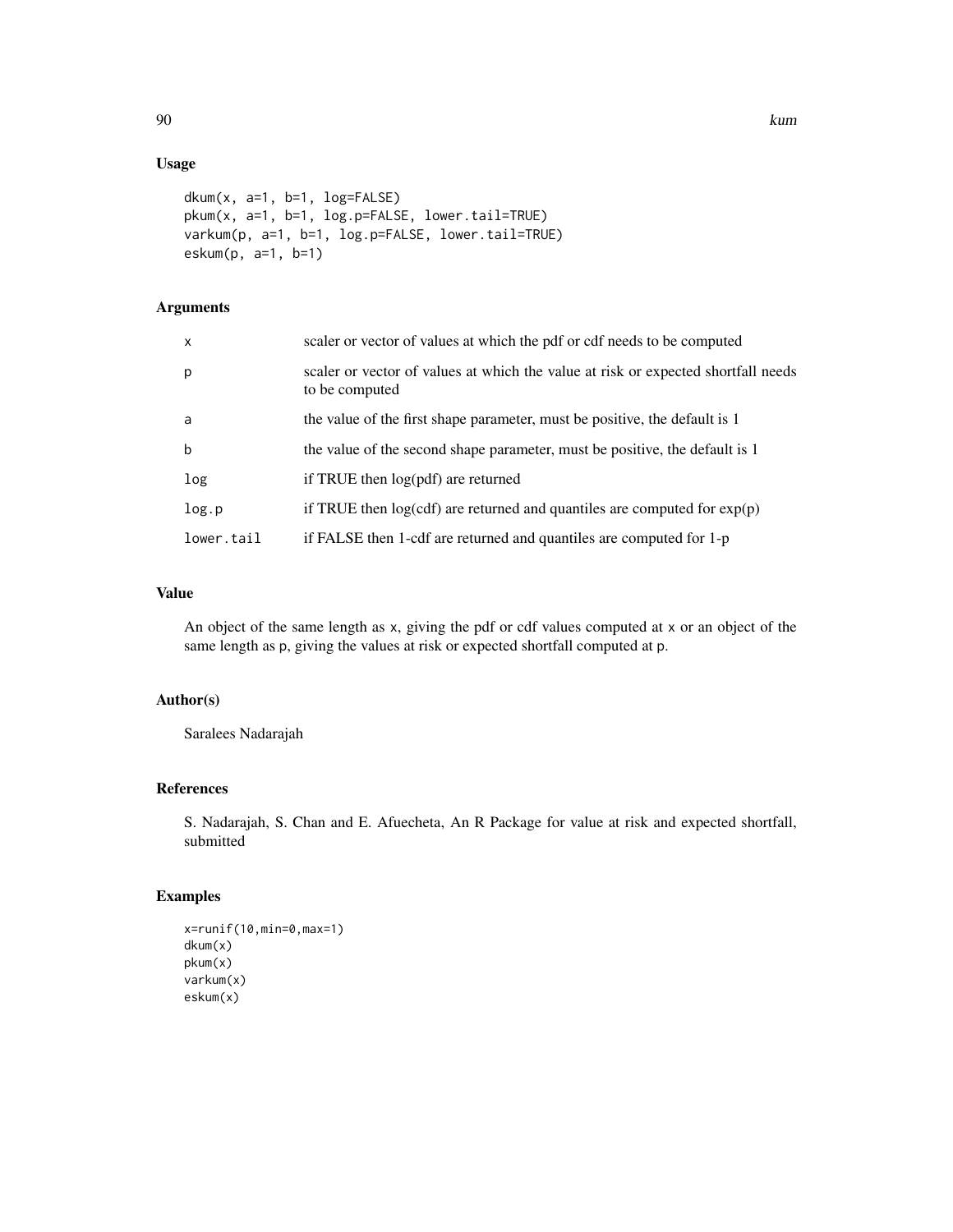#### Description

Computes the pdf, cdf, value at risk and expected shortfall for the Kumaraswamy Burr XII distribution due to Parana\'iba et al. (2013) given by

$$
f(x) = \frac{abkcx^{c-1}}{(1 + x^c)^{k+1}} \left[ 1 - (1 + x^c)^{-k} \right]^{a-1} \left\{ 1 - \left[ 1 - (1 + x^c)^{-k} \right]^a \right\}^{b-1}
$$
  
\n
$$
F(x) = 1 - \left\{ 1 - \left[ 1 - (1 + x^c)^{-k} \right]^a \right\}^b,
$$
  
\n
$$
VaR_p(X) = \left[ \left\{ 1 - \left[ 1 - (1 - p)^{1/b} \right]^{1/a} \right\}^{-1/k} - 1 \right]^{1/c},
$$
  
\n
$$
ES_p(X) = \frac{1}{p} \int_0^p \left[ \left\{ 1 - \left[ 1 - (1 - v)^{1/b} \right]^{1/a} \right\}^{-1/k} - 1 \right]^{1/c} dv
$$

for  $x > 0$ ,  $0 < p < 1$ ,  $a > 0$ , the first shape parameter,  $b > 0$ , the second shape parameter,  $c > 0$ , the third shape parameter, and  $k > 0$ , the fourth shape parameter.

#### Usage

```
dkumburr7(x, a=1, b=1, k=1, c=1, log=FALSE)
pkumburr7(x, a=1, b=1, k=1, c=1, log.p=FALSE, lower.tail=TRUE)
varkumburr7(p, a=1, b=1, k=1, c=1, log.p=FALSE, lower.tail=TRUE)
eskumburr7(p, a=1, b=1, k=1, c=1)
```
# Arguments

| $\mathsf{x}$ | scaler or vector of values at which the pdf or cdf needs to be computed                             |
|--------------|-----------------------------------------------------------------------------------------------------|
| p            | scaler or vector of values at which the value at risk or expected shortfall needs<br>to be computed |
| a            | the value of the first shape parameter, must be positive, the default is 1                          |
| b            | the value of the second shape parameter, must be positive, the default is 1                         |
| C            | the value of the third shape parameter, must be positive, the default is 1                          |
| k            | the value of the fourth shape parameter, must be positive, the default is 1                         |
| log          | if TRUE then $log(pdf)$ are returned                                                                |
| log.p        | if TRUE then $log(cd)$ are returned and quantiles are computed for $exp(p)$                         |
| lower.tail   | if FALSE then 1-cdf are returned and quantiles are computed for 1-p                                 |

## Value

An object of the same length as x, giving the pdf or cdf values computed at x or an object of the same length as p, giving the values at risk or expected shortfall computed at p.

,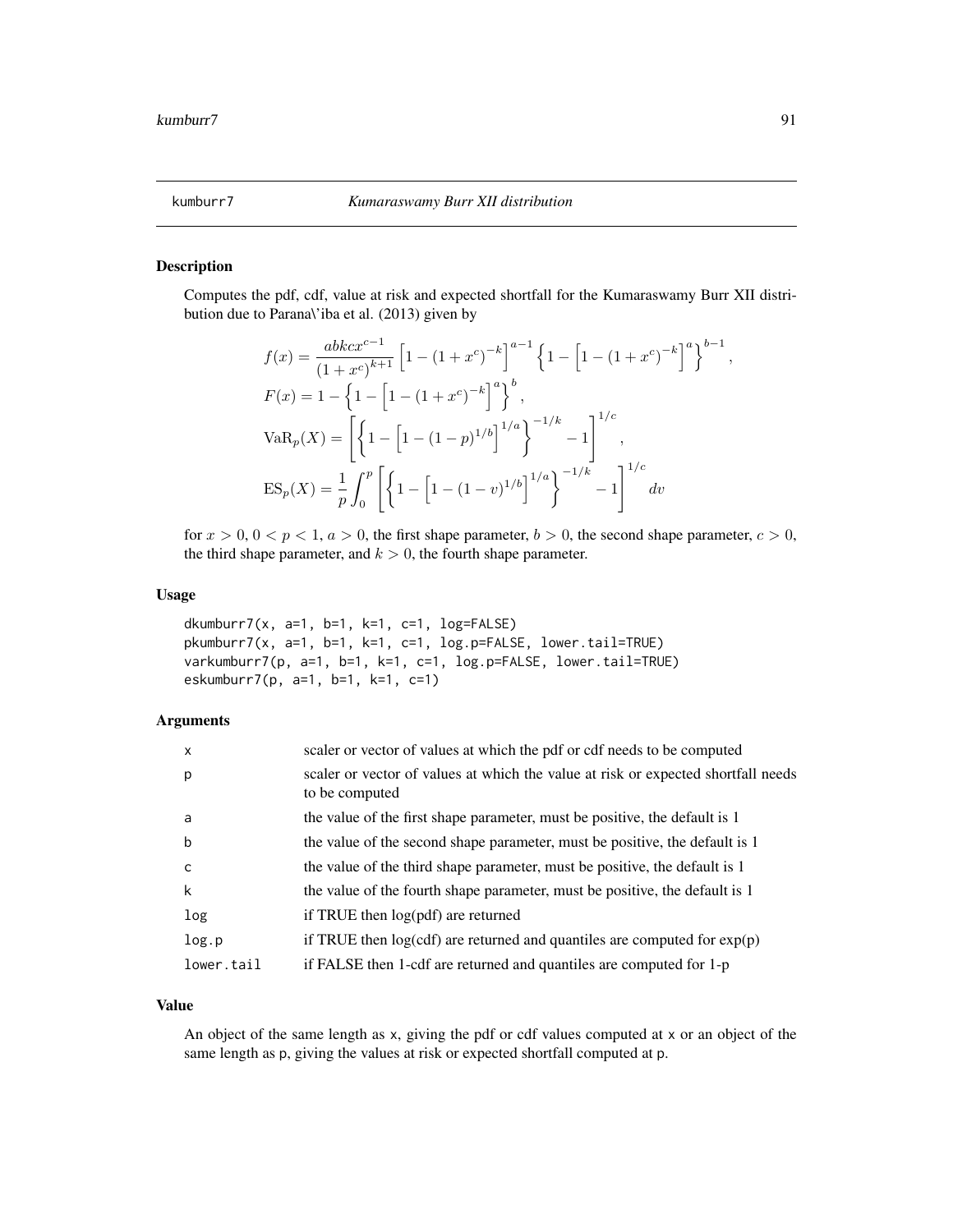,

## Author(s)

Saralees Nadarajah

## References

S. Nadarajah, S. Chan and E. Afuecheta, An R Package for value at risk and expected shortfall, submitted

#### Examples

```
x=runif(10,min=0,max=1)
dkumburr7(x)
pkumburr7(x)
varkumburr7(x)
eskumburr7(x)
```
kumexp *Kumaraswamy exponential distribution*

# Description

Computes the pdf, cdf, value at risk and expected shortfall for the Kumaraswamy exponential distribution due to Cordeiro and de Castro (2011) given by

$$
f(x) = ab\lambda \exp(-\lambda x) [1 - \exp(-\lambda x)]^{a-1} \{1 - [1 - \exp(-\lambda x)]^a\}^{b-1}
$$
  
\n
$$
F(x) = 1 - \{1 - [1 - \exp(-\lambda x)]^a\}^b,
$$
  
\n
$$
VaR_p(X) = -\frac{1}{\lambda} \log \left\{1 - [1 - (1 - p)^{1/b}]^{1/a}\right\},
$$
  
\n
$$
ES_p(X) = -\frac{1}{p\lambda} \int_0^p \log \left\{1 - [1 - (1 - v)^{1/b}]^{1/a}\right\} dv
$$

for  $x > 0$ ,  $0 < p < 1$ ,  $a > 0$ , the first shape parameter,  $b > 0$ , the second shape parameter, and  $\lambda > 0$ , the scale parameter.

## Usage

```
dkumexp(x, lambda=1, a=1, b=1, log=FALSE)
pkumexp(x, lambda=1, a=1, b=1, log.p=FALSE, lower.tail=TRUE)
varkumexp(p, lambda=1, a=1, b=1, log.p=FALSE, lower.tail=TRUE)
eskumexp(p, lambda=1, a=1, b=1)
```
## Arguments

| x      | scaler or vector of values at which the pdf or cdf needs to be computed                             |
|--------|-----------------------------------------------------------------------------------------------------|
| р      | scaler or vector of values at which the value at risk or expected shortfall needs<br>to be computed |
| lambda | the value of the scale parameter, must be positive, the default is 1                                |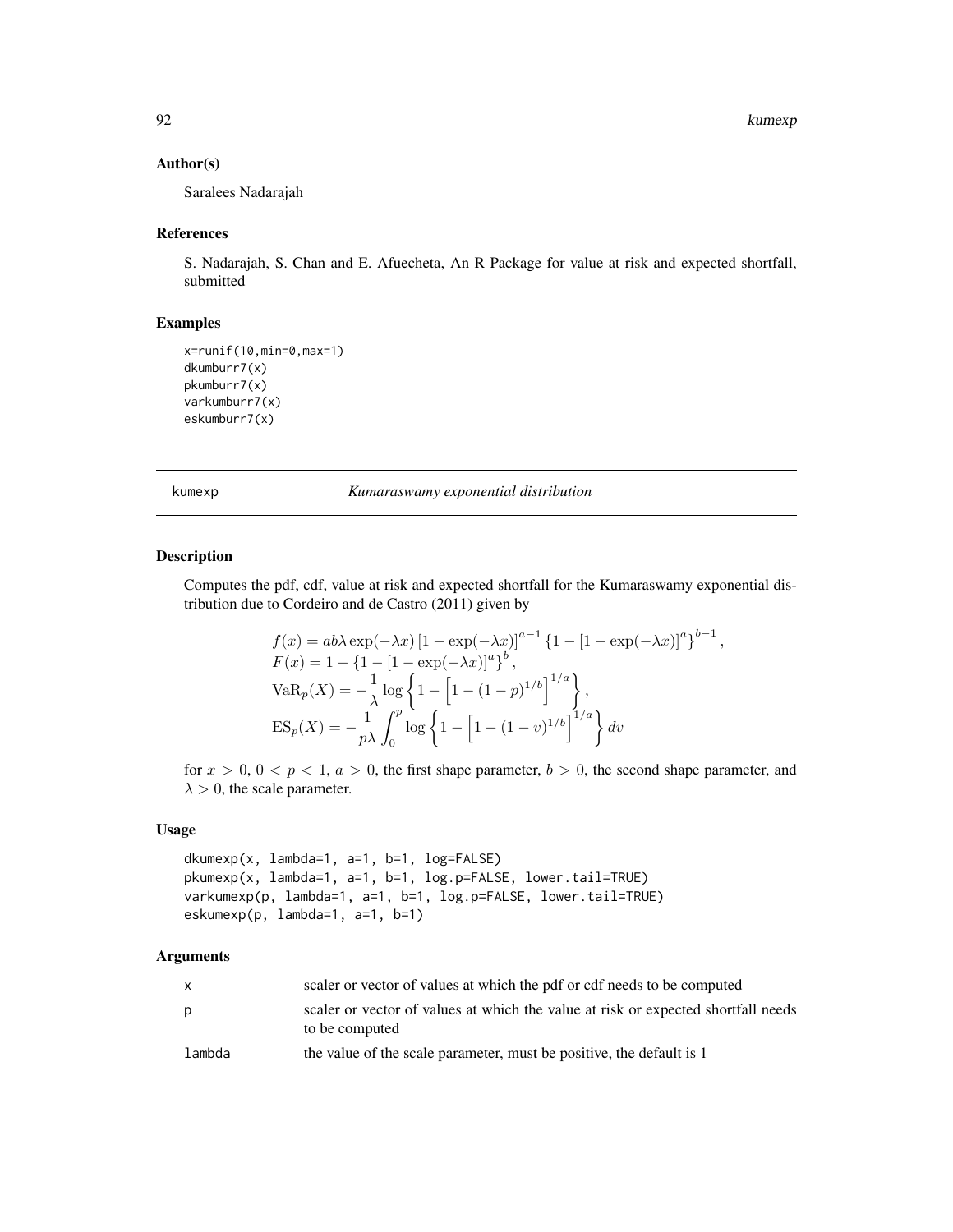# kumgamma 93

| a          | the value of the first shape parameter, must be positive, the default is 1   |
|------------|------------------------------------------------------------------------------|
| b          | the value of the second shape parameter, must be positive, the default is 1  |
| log        | if TRUE then log(pdf) are returned                                           |
| log.p      | if TRUE then $log(cdf)$ are returned and quantiles are computed for $exp(p)$ |
| lower.tail | if FALSE then 1-cdf are returned and quantiles are computed for 1-p          |

## Value

An object of the same length as x, giving the pdf or cdf values computed at x or an object of the same length as p, giving the values at risk or expected shortfall computed at p.

#### Author(s)

Saralees Nadarajah

#### References

S. Nadarajah, S. Chan and E. Afuecheta, An R Package for value at risk and expected shortfall, submitted

## Examples

```
x=runif(10,min=0,max=1)
dkumexp(x)
pkumexp(x)
varkumexp(x)
eskumexp(x)
```
kumgamma *Kumaraswamy gamma distribution*

#### Description

Computes the pdf, cdf, value at risk and expected shortfall for the Kumaraswamy gamma distribution due to de Pascoa et al. (2011) given by

$$
f(x) = cdb^{a}x^{a-1} \exp(-bx) \frac{\gamma^{c-1}(a,bx)}{\Gamma^{c}(a)} \left[1 - \frac{\gamma^{c}(a,bx)}{\Gamma^{c}(a)}\right]^{d-1}
$$

$$
F(x) = 1 - \left[1 - \frac{\gamma^{c}(a,bx)}{\Gamma^{c}(a)}\right]^{d},
$$

$$
VaR_{p}(X) = \frac{1}{b}Q^{-1}\left(a, 1 - \left[1 - (1-p)^{1/d}\right]^{1/c}\right),
$$

$$
ES_{p}(X) = \frac{1}{bp} \int_{0}^{p} Q^{-1}\left(a, 1 - \left[1 - (1-v)^{1/d}\right]^{1/c}\right) dv
$$

,

for  $x > 0$ ,  $0 < p < 1$ ,  $a > 0$ , the first shape parameter,  $b > 0$ , the scale parameter,  $c > 0$ , the second shape parameter, and  $d > 0$ , the third shape parameter.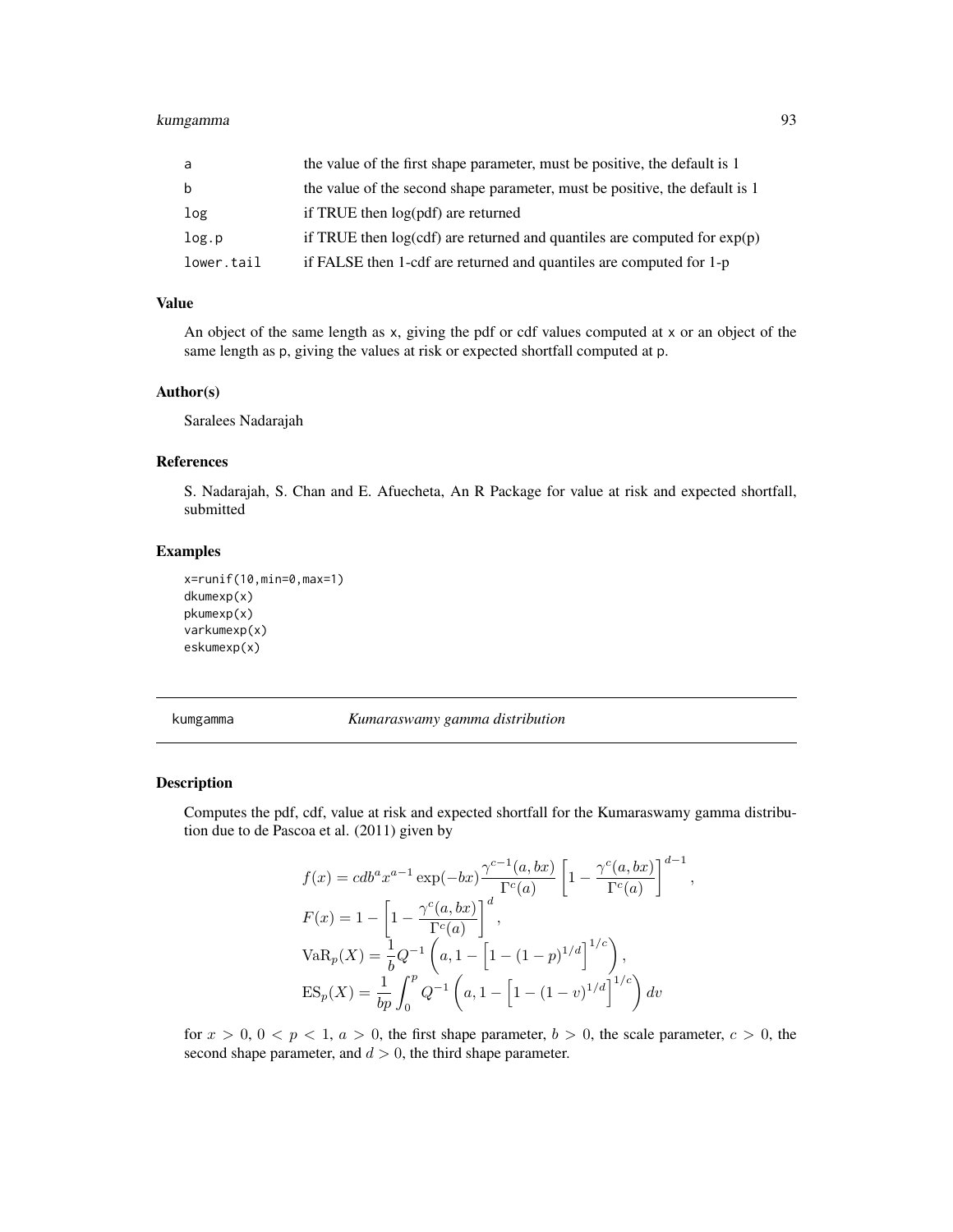## Usage

```
dkumgamma(x, a=1, b=1, c=1, d=1, log=FALSE)pkumgamma(x, a=1, b=1, c=1, d=1, log.p=FALSE, lower.tail=TRUE)
varkumgamma(p, a=1, b=1, c=1, d=1, log.p=FALSE, lower.tail=TRUE)
eskumgamma(p, a=1, b=1, c=1, d=1)
```
# Arguments

| $\mathsf{x}$ | scaler or vector of values at which the pdf or cdf needs to be computed                             |
|--------------|-----------------------------------------------------------------------------------------------------|
| p            | scaler or vector of values at which the value at risk or expected shortfall needs<br>to be computed |
| $\mathbf b$  | the value of the scale parameter, must be positive, the default is 1                                |
| a            | the value of the first shape parameter, must be positive, the default is 1                          |
| $\mathsf{C}$ | the value of the second shape parameter, must be positive, the default is 1                         |
| d            | the value of the third shape parameter, must be positive, the default is 1                          |
| log          | if TRUE then $log(pdf)$ are returned                                                                |
| log.p        | if TRUE then $log(cdf)$ are returned and quantiles are computed for $exp(p)$                        |
| lower.tail   | if FALSE then 1-cdf are returned and quantiles are computed for 1-p                                 |

# Value

An object of the same length as x, giving the pdf or cdf values computed at x or an object of the same length as p, giving the values at risk or expected shortfall computed at p.

# Author(s)

Saralees Nadarajah

## References

S. Nadarajah, S. Chan and E. Afuecheta, An R Package for value at risk and expected shortfall, submitted

## Examples

```
x=runif(10,min=0,max=1)
dkumgamma(x)
pkumgamma(x)
varkumgamma(x)
eskumgamma(x)
```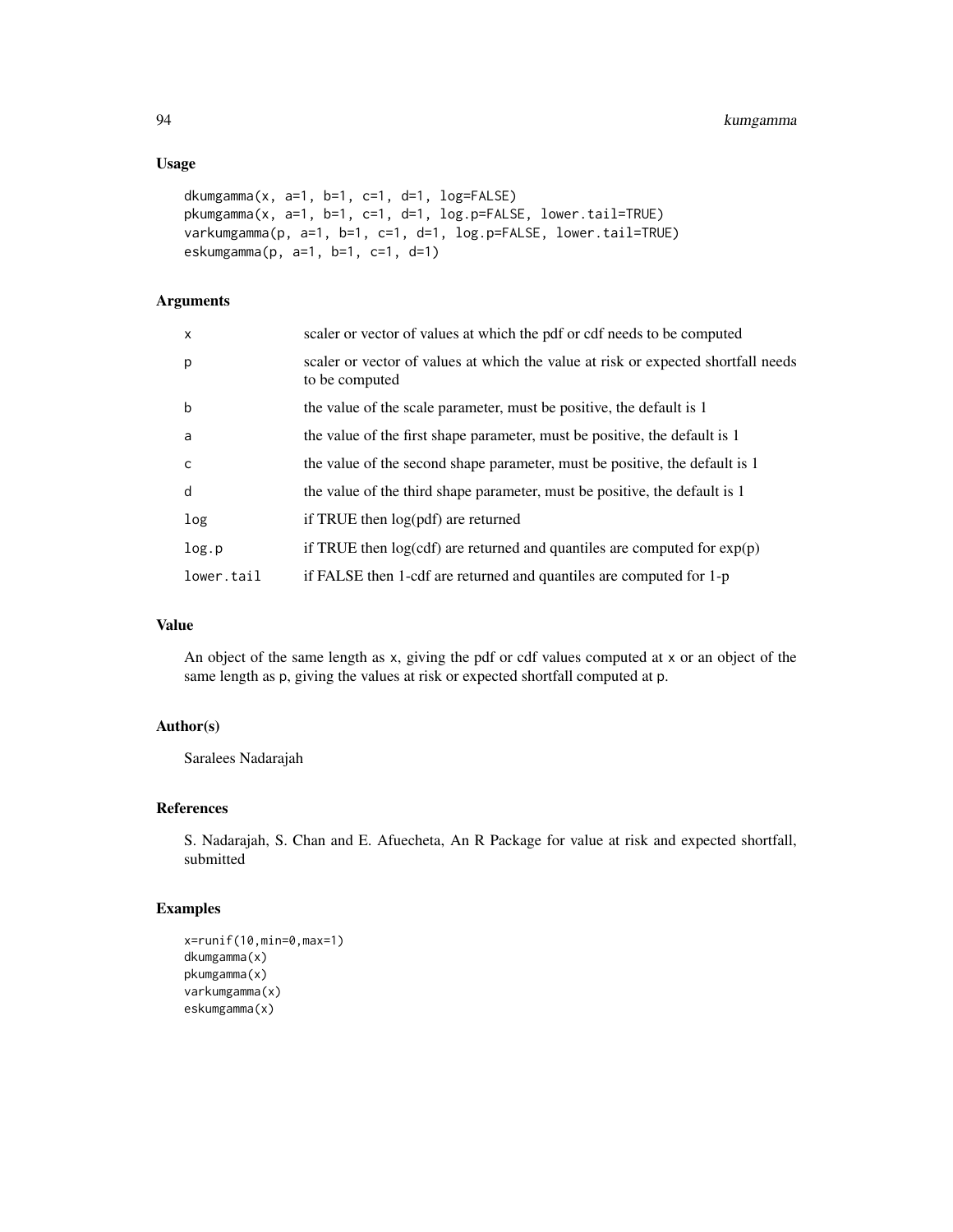#### Description

Computes the pdf, cdf, value at risk and expected shortfall for the Kumaraswamy Gumbel distribution due to Cordeiro et al. (2012a) given by

$$
f(x) = \frac{ab}{\sigma} \exp\left(\frac{\mu - x}{\sigma}\right) \exp\left[-a \exp\left(\frac{\mu - x}{\sigma}\right)\right] \left\{1 - \exp\left[-a \exp\left(\frac{\mu - x}{\sigma}\right)\right]\right\}^{b-1},
$$
  
\n
$$
F(x) = 1 - \left\{1 - \exp\left[-a \exp\left(\frac{\mu - x}{\sigma}\right)\right]\right\}^{b},
$$
  
\n
$$
VaR_p(X) = \mu - \sigma \log\left\{-\log\left[1 - (1 - p)^{1/b}\right]^{1/a}\right\},
$$
  
\n
$$
ES_p(X) = \mu - \frac{\sigma}{p} \int_0^p \log\left\{-\log\left[1 - (1 - v)^{1/b}\right]^{1/a}\right\} dv
$$

for  $-\infty < x < \infty$ ,  $0 < p < 1$ ,  $-\infty < \mu < \infty$ , the location parameter,  $\sigma > 0$ , the scale parameter,  $a > 0$ , the first shape parameter, and  $b > 0$ , the second shape parameter.

#### Usage

```
dkumgumbel(x, a=1, b=1, mu=0, sigma=1, log=FALSE)
pkumgumbel(x, a=1, b=1, mu=0, sigma=1, log.p=FALSE, lower.tail=TRUE)
varkumgumbel(p, a=1, b=1, mu=0, sigma=1, log.p=FALSE, lower.tail=TRUE)
eskumgumbel(p, a=1, b=1, mu=0, sigma=1)
```
## Arguments

| $\mathsf{x}$ | scaler or vector of values at which the pdf or cdf needs to be computed                             |
|--------------|-----------------------------------------------------------------------------------------------------|
| p            | scaler or vector of values at which the value at risk or expected shortfall needs<br>to be computed |
| mu           | the value of the location parameter, can take any real value, the default is zero                   |
| sigma        | the value of the scale parameter, must be positive, the default is 1                                |
| a            | the value of the first shape parameter, must be positive, the default is 1                          |
| $\mathbf b$  | the value of the second shape parameter, must be positive, the default is 1                         |
| log          | if TRUE then $log(pdf)$ are returned                                                                |
| log.p        | if TRUE then $log(cdf)$ are returned and quantiles are computed for $exp(p)$                        |
| lower.tail   | if FALSE then 1-cdf are returned and quantiles are computed for 1-p                                 |

#### Value

An object of the same length as x, giving the pdf or cdf values computed at x or an object of the same length as p, giving the values at risk or expected shortfall computed at p.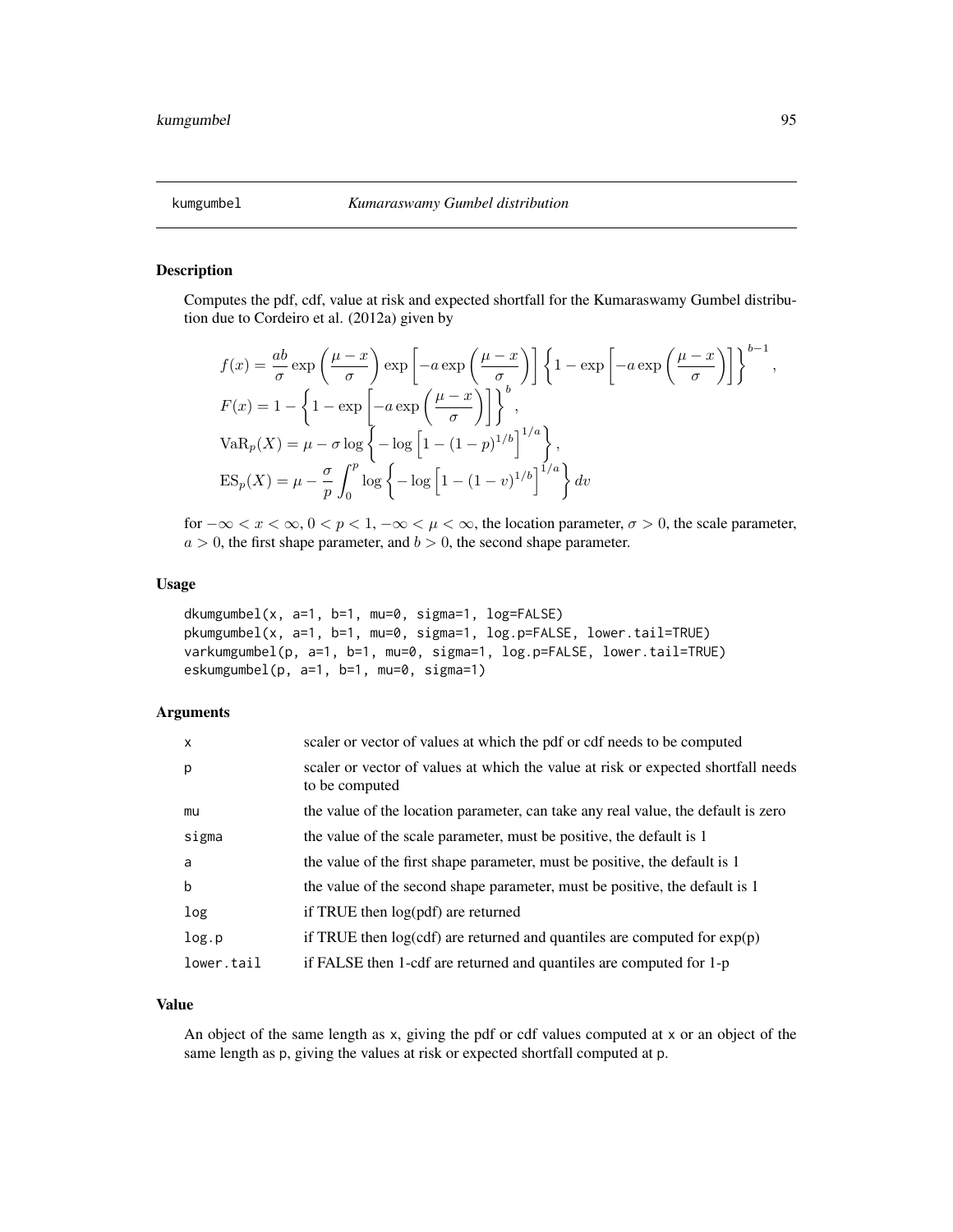#### Author(s)

Saralees Nadarajah

#### References

S. Nadarajah, S. Chan and E. Afuecheta, An R Package for value at risk and expected shortfall, submitted

## Examples

```
x=runif(10,min=0,max=1)
dkumgumbel(x)
pkumgumbel(x)
varkumgumbel(x)
eskumgumbel(x)
```
kumhalfnorm *Kumaraswamy half normal distribution*

#### Description

Computes the pdf, cdf, value at risk and expected shortfall for the Kumaraswamy half normal distribution due to Cordeiro et al. (2012c) given by

$$
f(x) = \frac{2ab}{\sigma} \phi\left(\frac{x}{\sigma}\right) \left[2\Phi\left(\frac{x}{\sigma}\right) - 1\right]^{a-1} \left\{1 - \left[2\Phi\left(\frac{x}{\sigma}\right) - 1\right]^a\right\}^{b-1},
$$
  
\n
$$
F(x) = 1 - \left\{1 - \left[2\Phi\left(\frac{x}{\sigma}\right) - 1\right]^a\right\}^b,
$$
  
\n
$$
VaR_p(X) = \sigma \Phi^{-1} \left(\frac{1}{2} + \frac{1}{2}\left[1 - (1 - p)^{1/b}\right]^{1/a}\right),
$$
  
\n
$$
ES_p(X) = \frac{\sigma}{p} \int_0^p \Phi^{-1} \left(\frac{1}{2} + \frac{1}{2}\left[1 - (1 - v)^{1/b}\right]^{1/a}\right) dv
$$

for  $x > 0$ ,  $0 < p < 1$ ,  $\sigma > 0$ , the scale parameter,  $a > 0$ , the first shape parameter, and  $b > 0$ , the second shape parameter.

#### Usage

```
dkumhalfnorm(x, sigma=1, a=1, b=1, log=FALSE)
pkumhalfnorm(x, sigma=1, a=1, b=1, log.p=FALSE, lower.tail=TRUE)
varkumhalfnorm(p, sigma=1, a=1, b=1, log.p=FALSE, lower.tail=TRUE)
eskumhalfnorm(p, sigma=1, a=1, b=1)
```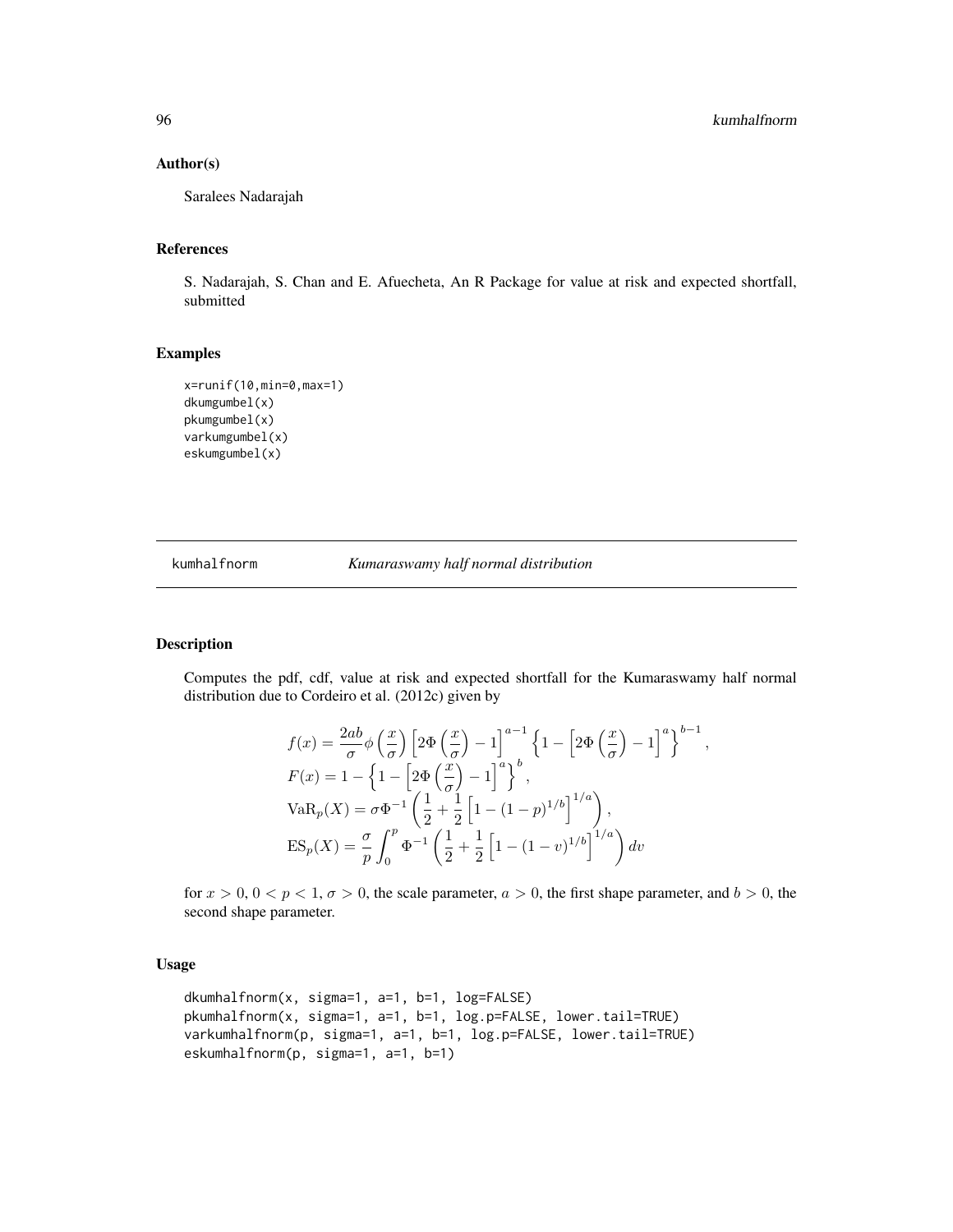# kumloglogis 97

## Arguments

| $\mathsf{x}$ | scaler or vector of values at which the pdf or cdf needs to be computed                             |
|--------------|-----------------------------------------------------------------------------------------------------|
| p            | scaler or vector of values at which the value at risk or expected shortfall needs<br>to be computed |
| sigma        | the value of the scale parameter, must be positive, the default is 1                                |
| a            | the value of the first shape parameter, must be positive, the default is 1                          |
| b            | the value of the second shape parameter, must be positive, the default is 1                         |
| log          | if TRUE then log(pdf) are returned                                                                  |
| log.p        | if TRUE then $log(cdf)$ are returned and quantiles are computed for $exp(p)$                        |
| lower.tail   | if FALSE then 1-cdf are returned and quantiles are computed for 1-p                                 |

## Value

An object of the same length as x, giving the pdf or cdf values computed at x or an object of the same length as p, giving the values at risk or expected shortfall computed at p.

# Author(s)

Saralees Nadarajah

# References

S. Nadarajah, S. Chan and E. Afuecheta, An R Package for value at risk and expected shortfall, submitted

## Examples

```
x=runif(10,min=0,max=1)
dkumhalfnorm(x)
pkumhalfnorm(x)
varkumhalfnorm(x)
eskumhalfnorm(x)
```
kumloglogis *Kumaraswamy log-logistic distribution*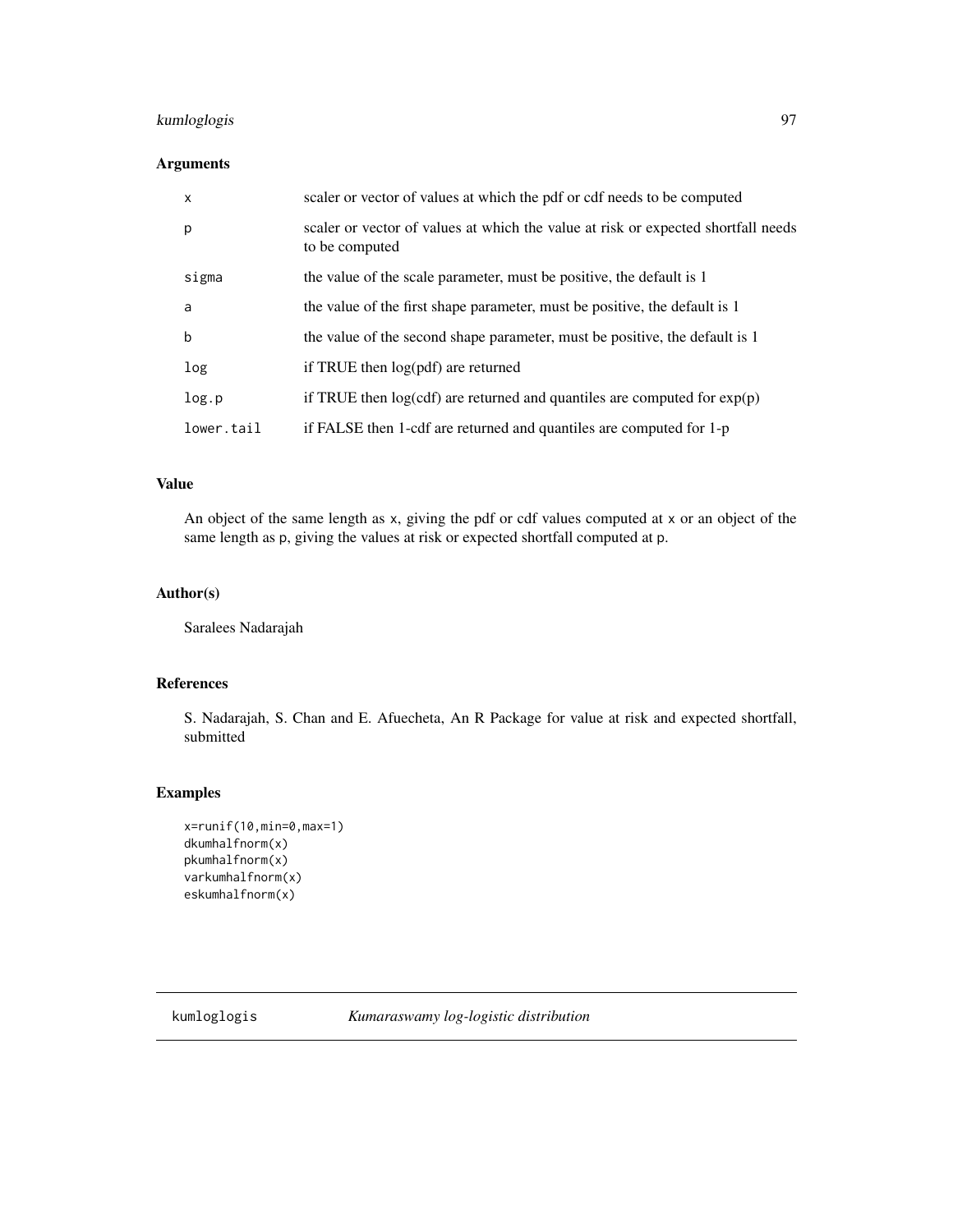## Description

Computes the pdf, cdf, value at risk and expected shortfall for the Kumaraswamy log-logistic distribution due to de Santana et al. (2012) given by

$$
f(x) = \frac{ab\beta\alpha^{\beta}x^{a\beta-1}}{(\alpha^{\beta}+x^{\beta})^{a+1}} \left[1 - \frac{x^{a\beta}}{(\alpha^{\beta}+x^{\beta})^{a}}\right]^{b-1},
$$
  
\n
$$
F(x) = \left[1 - \frac{x^{a\beta}}{(\alpha^{\beta}+x^{\beta})^{a}}\right]^{b},
$$
  
\n
$$
VaR_p(X) = \alpha \left\{\left[1 - (1-p)^{1/b}\right]^{1/a} - 1\right\}^{-1/\beta},
$$
  
\n
$$
ES_p(X) = \frac{\alpha}{p} \int_0^p \left\{\left[1 - (1-v)^{1/b}\right]^{1/a} - 1\right\}^{-1/\beta} dv
$$

for  $x > 0$ ,  $0 < p < 1$ ,  $\alpha > 0$ , the scale parameter,  $\beta > 0$ , the first shape parameter,  $a > 0$ , the second shape parameter, and  $b > 0$ , the third shape parameter.

## Usage

```
dkumloglogis(x, a=1, b=1, alpha=1, beta=1, log=FALSE)
pkumloglogis(x, a=1, b=1, alpha=1, beta=1, log.p=FALSE, lower.tail=TRUE)
varkumloglogis(p, a=1, b=1, alpha=1, beta=1, log.p=FALSE, lower.tail=TRUE)
eskumloglogis(p, a=1, b=1, alpha=1, beta=1)
```
#### Arguments

| $\mathsf{x}$ | scaler or vector of values at which the pdf or cdf needs to be computed                             |
|--------------|-----------------------------------------------------------------------------------------------------|
| p            | scaler or vector of values at which the value at risk or expected shortfall needs<br>to be computed |
| alpha        | the value of the scale parameter, must be positive, the default is 1                                |
| beta         | the value of the first shape parameter, must be positive, the default is 1                          |
| a            | the value of the second shape parameter, must be positive, the default is 1                         |
| b            | the value of the third shape parameter, must be positive, the default is 1                          |
| log          | if TRUE then log(pdf) are returned                                                                  |
| log.p        | if TRUE then $log(cdf)$ are returned and quantiles are computed for $exp(p)$                        |
| lower.tail   | if FALSE then 1-cdf are returned and quantiles are computed for 1-p                                 |

# Value

An object of the same length as x, giving the pdf or cdf values computed at x or an object of the same length as p, giving the values at risk or expected shortfall computed at p.

#### Author(s)

Saralees Nadarajah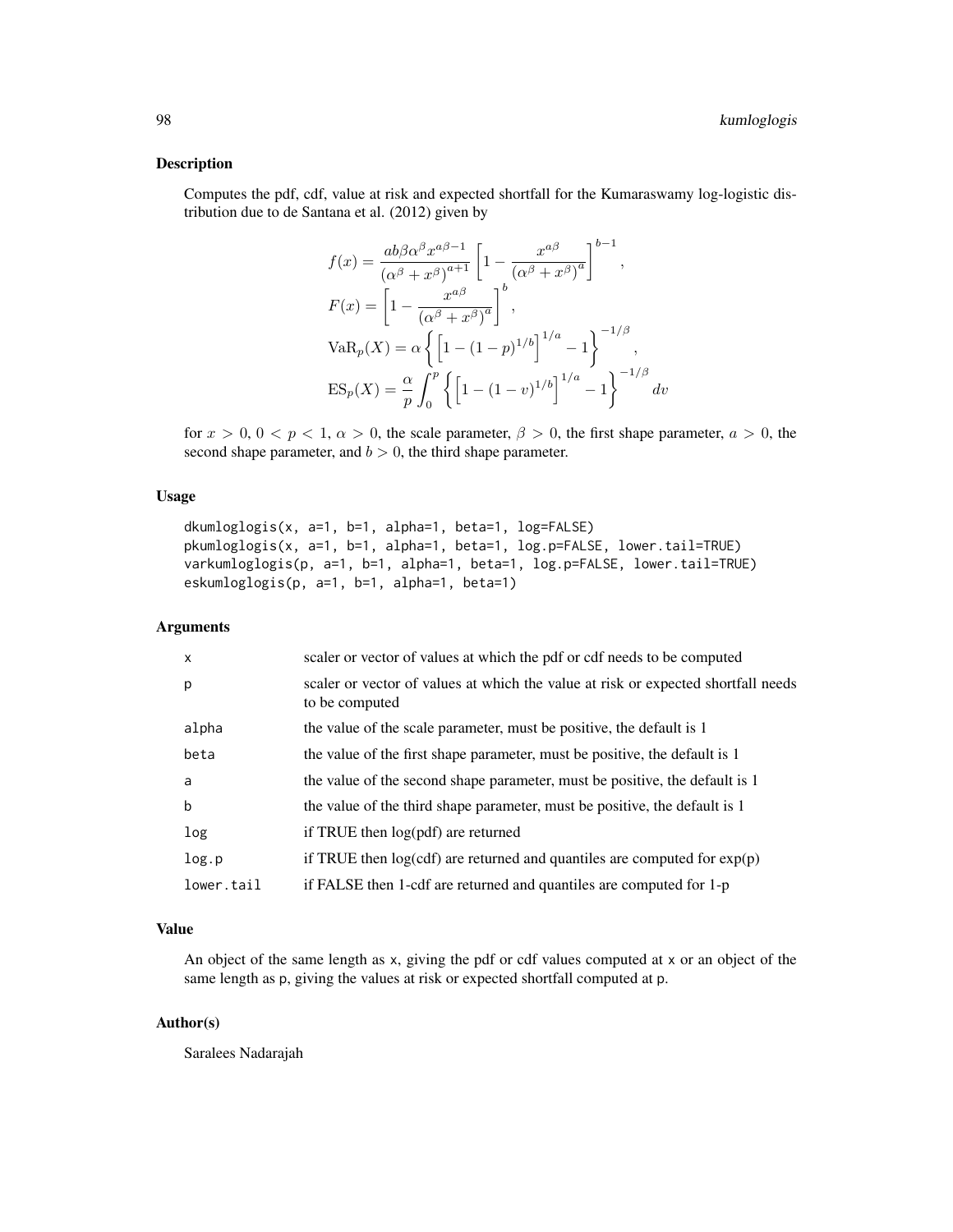#### kumnormal 99

## References

S. Nadarajah, S. Chan and E. Afuecheta, An R Package for value at risk and expected shortfall, submitted

#### Examples

```
x=runif(10,min=0,max=1)
dkumloglogis(x)
pkumloglogis(x)
varkumloglogis(x)
eskumloglogis(x)
```
kumnormal *Kumaraswamy normal distribution*

#### Description

Computes the pdf, cdf, value at risk and expected shortfall for Kumaraswamy normal distribution due to Cordeiro and de Castro (2011) given by

$$
f(x) = \frac{ab}{\sigma} \phi \left(\frac{x-\mu}{\sigma}\right) \Phi^{a-1} \left(\frac{x-\mu}{\sigma}\right) \left[1 - \Phi^a \left(\frac{x-\mu}{\sigma}\right)\right]^{b-1}
$$

$$
F(x) = 1 - \left[1 - \Phi^a \left(\frac{x-\mu}{\sigma}\right)\right]^b,
$$

$$
VaR_p(X) = \mu + \sigma \Phi^{-1} \left(\left[1 - (1-p)^{1/b}\right]^{1/a}\right),
$$

$$
ES_p(X) = \mu + \frac{\sigma}{p} \int_0^p \Phi^{-1} \left(\left[1 - (1-v)^{1/b}\right]^{1/a}\right) dv
$$

for  $-\infty < x < \infty$ ,  $0 < p < 1$ ,  $-\infty < \mu < \infty$ , the location parameter,  $\sigma > 0$ , the scale parameter,  $a > 0$ , the first shape parameter, and  $b > 0$ , the second shape parameter.

## Usage

```
dkumnormal(x, mu=0, sigma=1, a=1, b=1, log=FALSE)
pkumnormal(x, mu=0, sigma=1, a=1, b=1, log.p=FALSE, lower.tail=TRUE)
varkumnormal(p, mu=0, sigma=1, a=1, b=1, log.p=FALSE, lower.tail=TRUE)
eskumnormal(p, mu=0, sigma=1, a=1, b=1)
```
#### Arguments

| $\mathsf{x}$ | scaler or vector of values at which the pdf or cdf needs to be computed                             |
|--------------|-----------------------------------------------------------------------------------------------------|
| p            | scaler or vector of values at which the value at risk or expected shortfall needs<br>to be computed |
| mu           | the value of the location parameter, can take any real value, the default is zero                   |
| sigma        | the value of the scale parameter, must be positive, the default is 1                                |

,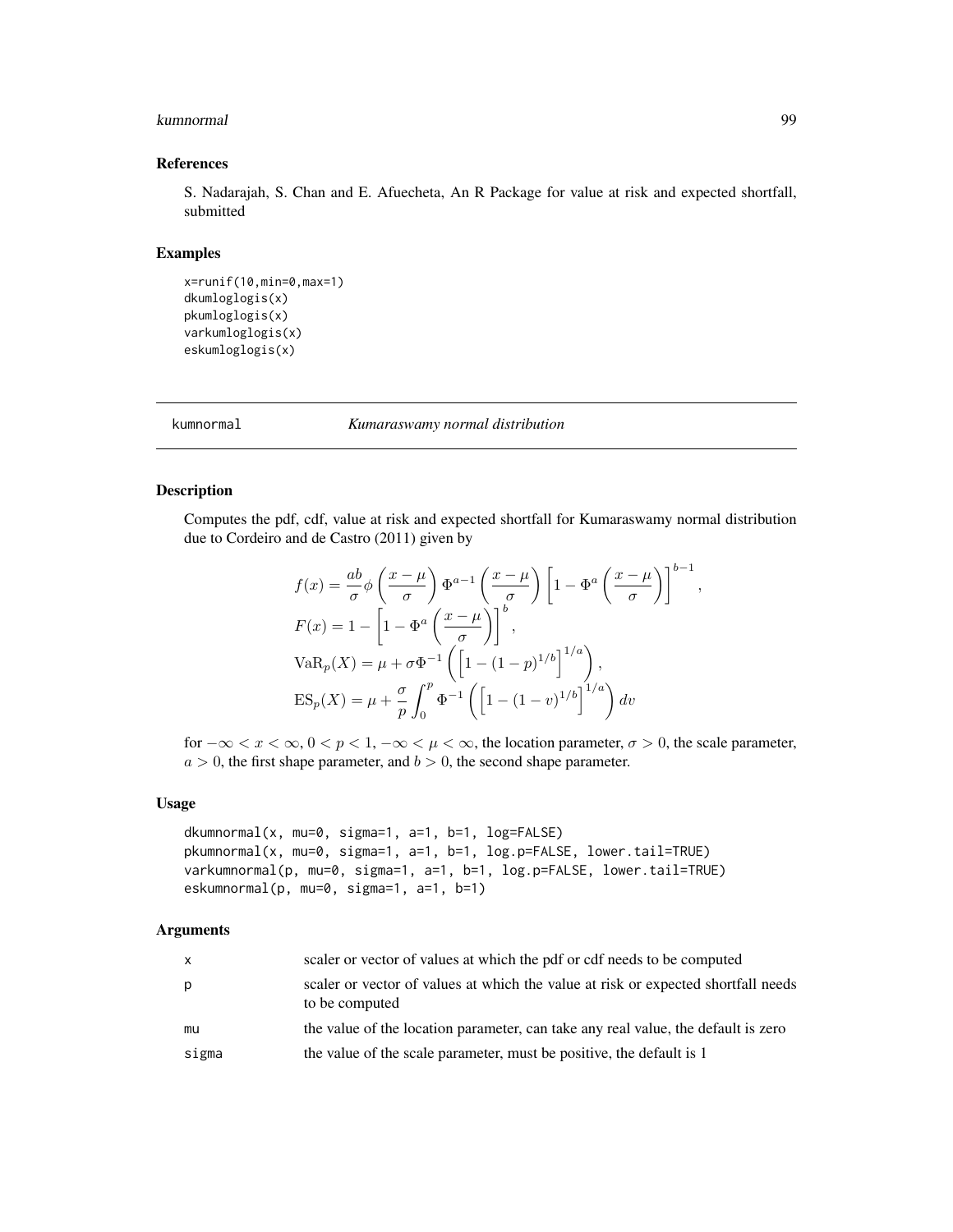| a          | the value of the first shape parameter, must be positive, the default is 1   |
|------------|------------------------------------------------------------------------------|
| b          | the value of the second shape parameter, must be positive, the default is 1  |
| log        | if TRUE then log(pdf) are returned                                           |
| log.p      | if TRUE then $log(cdf)$ are returned and quantiles are computed for $exp(p)$ |
| lower.tail | if FALSE then 1-cdf are returned and quantiles are computed for 1-p          |

# Value

An object of the same length as x, giving the pdf or cdf values computed at x or an object of the same length as p, giving the values at risk or expected shortfall computed at p.

#### Author(s)

Saralees Nadarajah

#### References

S. Nadarajah, S. Chan and E. Afuecheta, An R Package for value at risk and expected shortfall, submitted

# Examples

```
x=runif(10,min=0,max=1)
dkumnormal(x)
pkumnormal(x)
varkumnormal(x)
eskumnormal(x)
```
kumpareto *Kumaraswamy Pareto distribution*

## Description

Computes the pdf, cdf, value at risk and expected shortfall for the Kumaraswamy Pareto distribution due to Pereira et al. (2013) given by

$$
f(x) = abcK^{c}x^{-c-1} \left[ 1 - \left(\frac{K}{x}\right)^{c} \right]^{a-1} \left\{ 1 - \left[ 1 - \left(\frac{K}{x}\right)^{c} \right]^{a} \right\}^{b-1},
$$
  
\n
$$
F(x) = 1 - \left\{ 1 - \left[ 1 - \left(\frac{K}{x}\right)^{c} \right]^{a} \right\}^{b},
$$
  
\n
$$
VaR_{p}(X) = K \left\{ 1 - \left[ 1 - (1-p)^{1/b} \right]^{1/a} \right\}^{-1/c},
$$
  
\n
$$
ES_{p}(X) = \frac{K}{p} \int_{0}^{p} \left\{ 1 - \left[ 1 - (1-v)^{1/b} \right]^{1/a} \right\}^{-1/c} dv
$$

for  $x \ge K$ ,  $0 < p < 1$ ,  $K > 0$ , the scale parameter,  $c > 0$ , the first shape parameter,  $a > 0$ , the second shape parameter, and  $b > 0$ , the third shape parameter.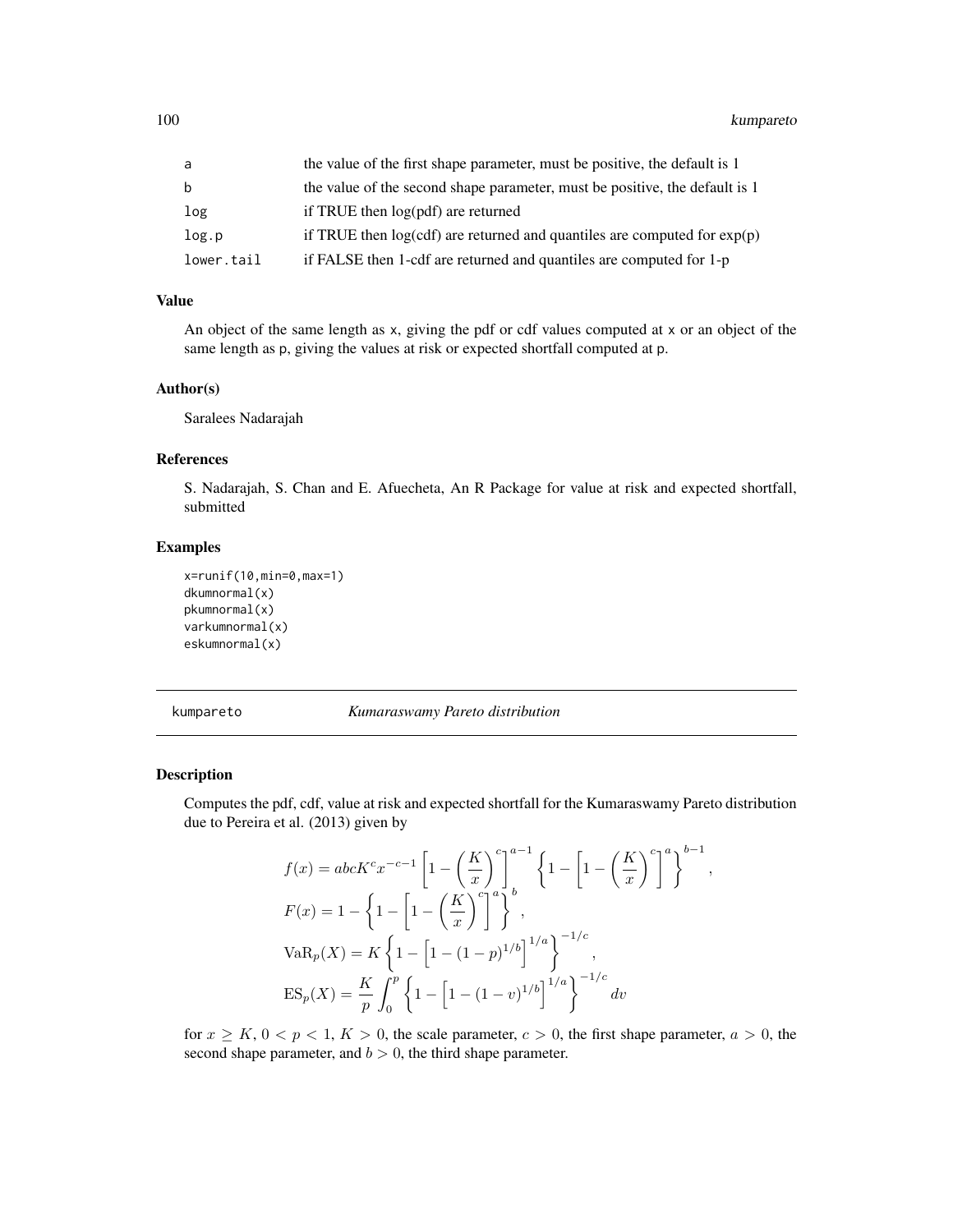# kumpareto and 101

## Usage

```
dkumpareto(x, K=1, a=1, b=1, c=1, log=FALSE)
pkumpareto(x, K=1, a=1, b=1, c=1, log.p=FALSE, lower.tail=TRUE)
varkumpareto(p, K=1, a=1, b=1, c=1, log.p=FALSE, lower.tail=TRUE)
eskumpareto(p, K=1, a=1, b=1, c=1)
```
# Arguments

| $\times$     | scaler or vector of values at which the pdf or cdf needs to be computed                             |
|--------------|-----------------------------------------------------------------------------------------------------|
| p            | scaler or vector of values at which the value at risk or expected shortfall needs<br>to be computed |
| К            | the value of the scale parameter, must be positive, the default is 1                                |
| a            | the value of the first shape parameter, must be positive, the default is 1                          |
| $\mathsf b$  | the value of the second shape parameter, must be positive, the default is 1                         |
| $\mathsf{C}$ | the value of the third shape parameter, must be positive, the default is 1                          |
| log          | if TRUE then $log(pdf)$ are returned                                                                |
| log.p        | if TRUE then $log(cdf)$ are returned and quantiles are computed for $exp(p)$                        |
| lower.tail   | if FALSE then 1-cdf are returned and quantiles are computed for 1-p                                 |

# Value

An object of the same length as x, giving the pdf or cdf values computed at x or an object of the same length as p, giving the values at risk or expected shortfall computed at p.

# Author(s)

Saralees Nadarajah

## References

S. Nadarajah, S. Chan and E. Afuecheta, An R Package for value at risk and expected shortfall, submitted

# Examples

```
x=runif(10,min=0,max=1)
dkumpareto(x)
pkumpareto(x)
varkumpareto(x)
eskumpareto(x)
```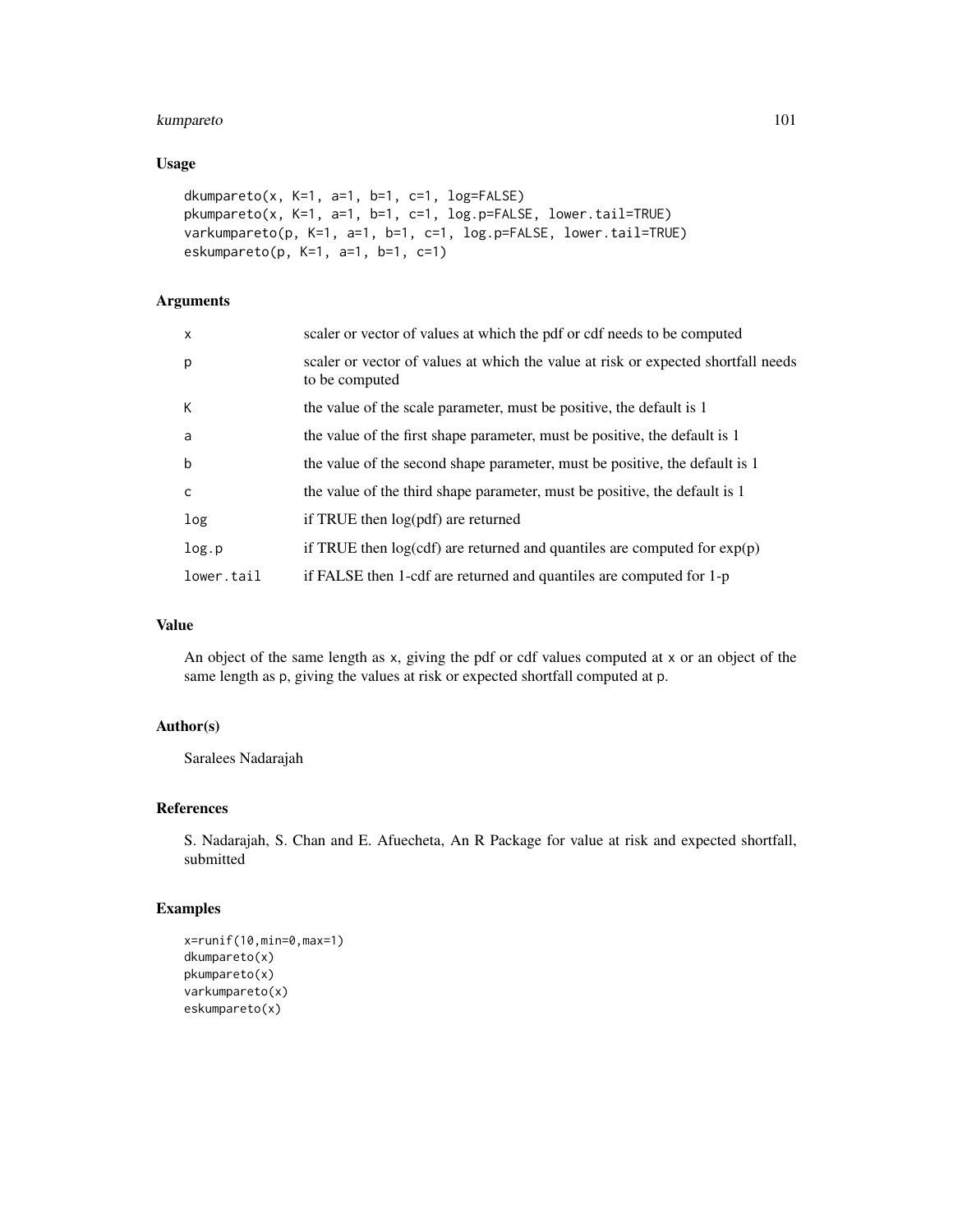,

## Description

Computes the pdf, cdf, value at risk and expected shortfall for the Kumaraswamy Weibull distribution due to Cordeiro et al. (2010) given by

$$
f(x) = \frac{ab\alpha x^{\alpha-1}}{\sigma^{\alpha}} \exp\left[-\left(\frac{x}{\sigma}\right)^{\alpha}\right] \left\{1 - \exp\left[-\left(\frac{x}{\sigma}\right)^{\alpha}\right]\right\}^{a-1} \left[1 - \left\{1 - \exp\left[-\left(\frac{x}{\sigma}\right)^{\alpha}\right]\right\}^{a}\right]^{b-1}
$$
  
\n
$$
F(x) = 1 - \left[1 - \left\{1 - \exp\left[-\left(\frac{x}{\sigma}\right)^{\alpha}\right]\right\}^{a}\right]^{b},
$$
  
\n
$$
VaR_p(X) = \sigma\left[-\log\left\{1 - \left[1 - (1-p)^{1/b}\right]^{1/a}\right\}\right]^{1/a},
$$
  
\n
$$
ES_p(X) = \frac{\sigma}{p} \int_0^p \left[-\log\left\{1 - \left[1 - (1-p)^{1/b}\right]^{1/a}\right\}\right]^{1/a} dv
$$

for  $x > 0$ ,  $0 < p < 1$ ,  $a > 0$ , the first shape parameter,  $b > 0$ , the second shape parameter,  $\alpha > 0$ , the third shape parameter, and  $\sigma > 0$ , the scale parameter.

## Usage

```
dkumweibull(x, a=1, b=1, alpha=1, sigma=1, log=FALSE)
pkumweibull(x, a=1, b=1, alpha=1, sigma=1, log.p=FALSE, lower.tail=TRUE)
varkumweibull(p, a=1, b=1, alpha=1, sigma=1, log.p=FALSE, lower.tail=TRUE)
eskumweibull(p, a=1, b=1, alpha=1, sigma=1)
```
#### Arguments

| $\mathsf{x}$ | scaler or vector of values at which the pdf or cdf needs to be computed                             |
|--------------|-----------------------------------------------------------------------------------------------------|
| p            | scaler or vector of values at which the value at risk or expected shortfall needs<br>to be computed |
| sigma        | the value of the scale parameter, must be positive, the default is 1                                |
| a            | the value of the first shape parameter, must be positive, the default is 1                          |
| b            | the value of the second shape parameter, must be positive, the default is 1                         |
| alpha        | the value of the third shape parameter, must be positive, the default is 1                          |
| log          | if TRUE then log(pdf) are returned                                                                  |
| log.p        | if TRUE then $log(cdf)$ are returned and quantiles are computed for $exp(p)$                        |
| lower.tail   | if FALSE then 1-cdf are returned and quantiles are computed for 1-p                                 |

#### Value

An object of the same length as x, giving the pdf or cdf values computed at x or an object of the same length as p, giving the values at risk or expected shortfall computed at p.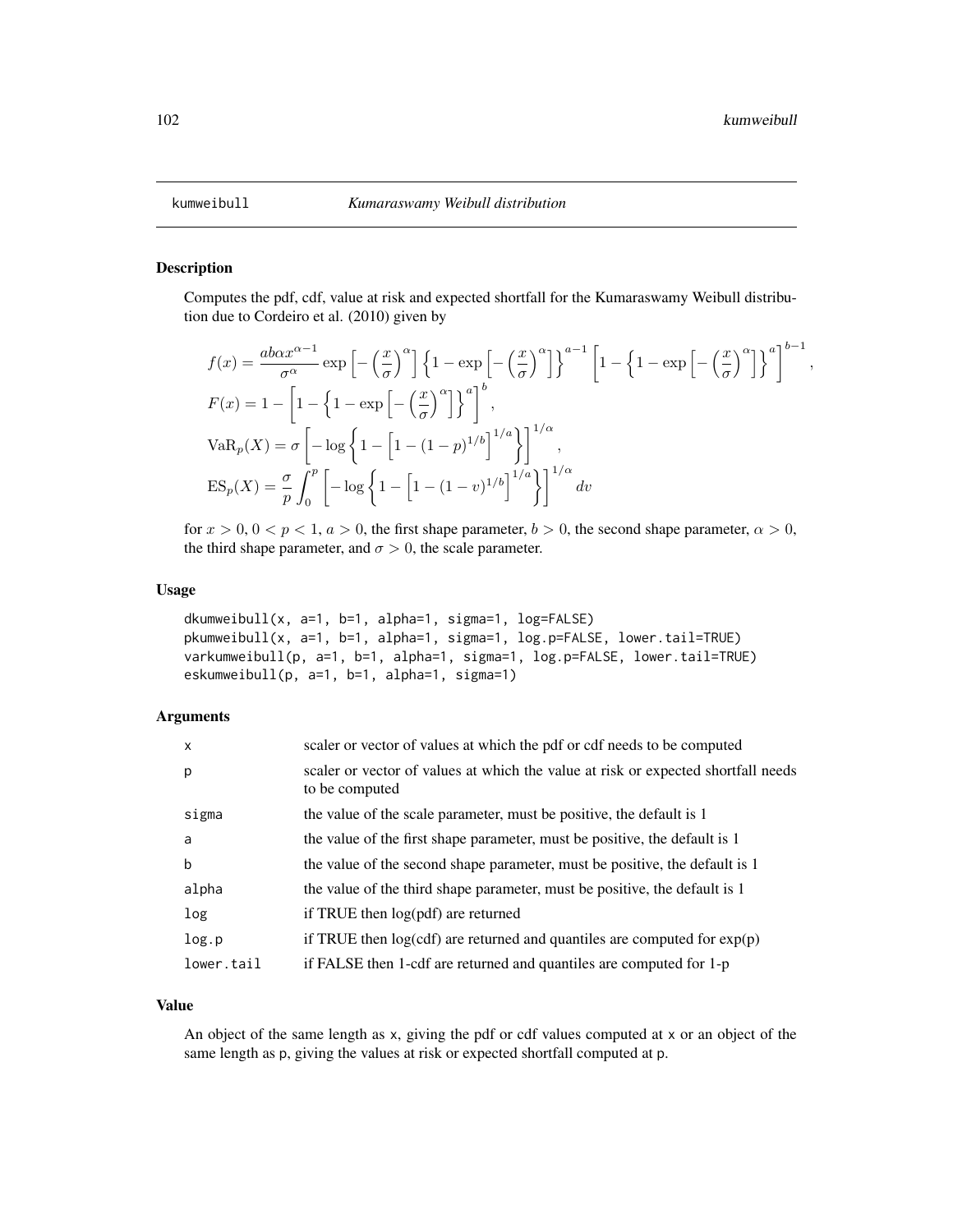#### laplace the contract of the contract of the contract of the contract of the contract of the contract of the contract of the contract of the contract of the contract of the contract of the contract of the contract of the co

# Author(s)

Saralees Nadarajah

#### References

S. Nadarajah, S. Chan and E. Afuecheta, An R Package for value at risk and expected shortfall, submitted

# Examples

```
x=runif(10,min=0,max=1)
dkumweibull(x)
pkumweibull(x)
varkumweibull(x)
eskumweibull(x)
```
laplace *Laplace distribution*

# Description

Computes the pdf, cdf, value at risk and expected shortfall for the Laplace distribution due to due to Laplace (1774) given by

$$
f(x) = \frac{1}{2\sigma} \exp\left(-\frac{|x-\mu|}{\sigma}\right),
$$
  
\n
$$
F(x) = \begin{cases} \frac{1}{2} \exp\left(\frac{x-\mu}{\sigma}\right), & \text{if } x < \mu, \\ 1 - \frac{1}{2} \exp\left(-\frac{x-\mu}{\sigma}\right), & \text{if } x \ge \mu, \end{cases}
$$
  
\n
$$
VaR_p(X) = \begin{cases} \mu + \sigma \log(2p), & \text{if } p < 1/2, \\ \mu - \sigma \log[2(1-p)], & \text{if } p \ge 1/2, \\ \mu + \sigma \log(2p) - 1], & \text{if } p < 1/2, \\ \mu + \sigma - \frac{\sigma}{p} + \sigma \frac{1-p}{p} \log(1-p) + \sigma \frac{1-p}{p} \log 2, & \text{if } p \ge 1/2 \end{cases}
$$

for  $-\infty < x < \infty$ ,  $0 < p < 1$ ,  $-\infty < \mu < \infty$ , the location parameter, and  $\sigma > 0$ , the scale parameter.

# Usage

```
dlaplace(x, mu=0, sigma=1, log=FALSE)
plaplace(x, mu=0, sigma=1, log.p=FALSE, lower.tail=TRUE)
varlaplace(p, mu=0, sigma=1, log.p=FALSE, lower.tail=TRUE)
eslaplace(p, mu=0, sigma=1)
```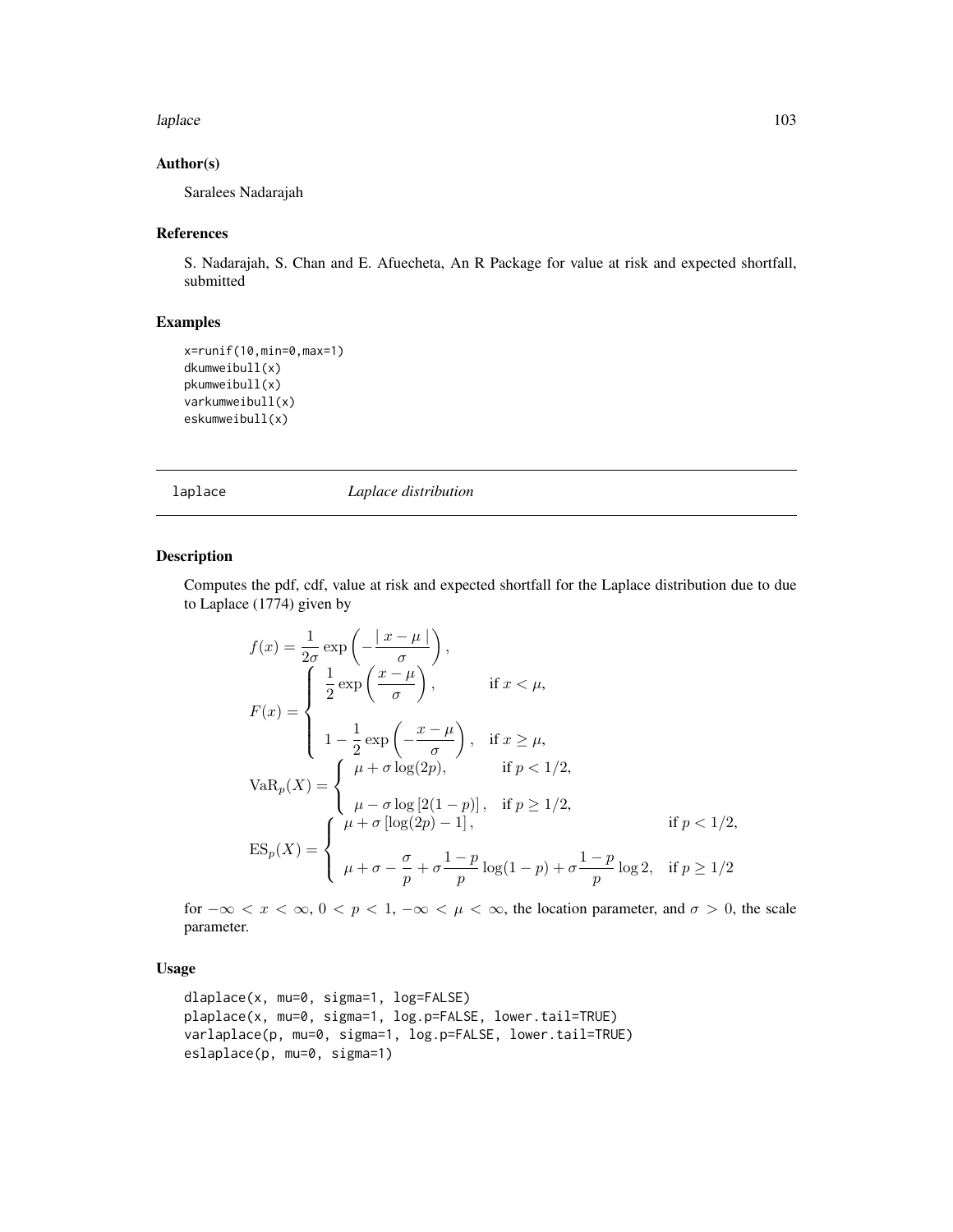# Arguments

| $\mathsf{x}$ | scaler or vector of values at which the pdf or cdf needs to be computed                             |
|--------------|-----------------------------------------------------------------------------------------------------|
| p            | scaler or vector of values at which the value at risk or expected shortfall needs<br>to be computed |
| mu           | the value of the location parameter, can take any real value, the default is zero                   |
| sigma        | the value of the scale parameter, must be positive, the default is 1                                |
| log          | if TRUE then log(pdf) are returned                                                                  |
| log.p        | if TRUE then $log(cdf)$ are returned and quantiles are computed for $exp(p)$                        |
| lower.tail   | if FALSE then 1-cdf are returned and quantiles are computed for 1-p                                 |

## Value

An object of the same length as x, giving the pdf or cdf values computed at x or an object of the same length as p, giving the values at risk or expected shortfall computed at p.

# Author(s)

Saralees Nadarajah

# References

S. Nadarajah, S. Chan and E. Afuecheta, An R Package for value at risk and expected shortfall, submitted

## Examples

x=runif(10,min=0,max=1) dlaplace(x) plaplace(x) varlaplace(x) eslaplace(x)

lfr *Linear failure rate distribution*

# Description

Computes the pdf, cdf, value at risk and expected shortfall for the linear failure rate distribution due to Bain (1974) given by

$$
f(x) = (a + bx) \exp(-ax - bx^2/2),
$$
  
\n
$$
F(x) = 1 - \exp(-ax - bx^2/2),
$$
  
\n
$$
VaR_p(X) = \frac{-a + \sqrt{a^2 - 2b \log(1 - p)}}{b},
$$
  
\n
$$
ES_p(X) = -\frac{a}{b} + \frac{1}{bp} \int_0^p \sqrt{a^2 - 2b \log(1 - v)} dv
$$

for  $x > 0$ ,  $0 < p < 1$ ,  $a > 0$ , the first scale parameter, and  $b > 0$ , the second scale parameter.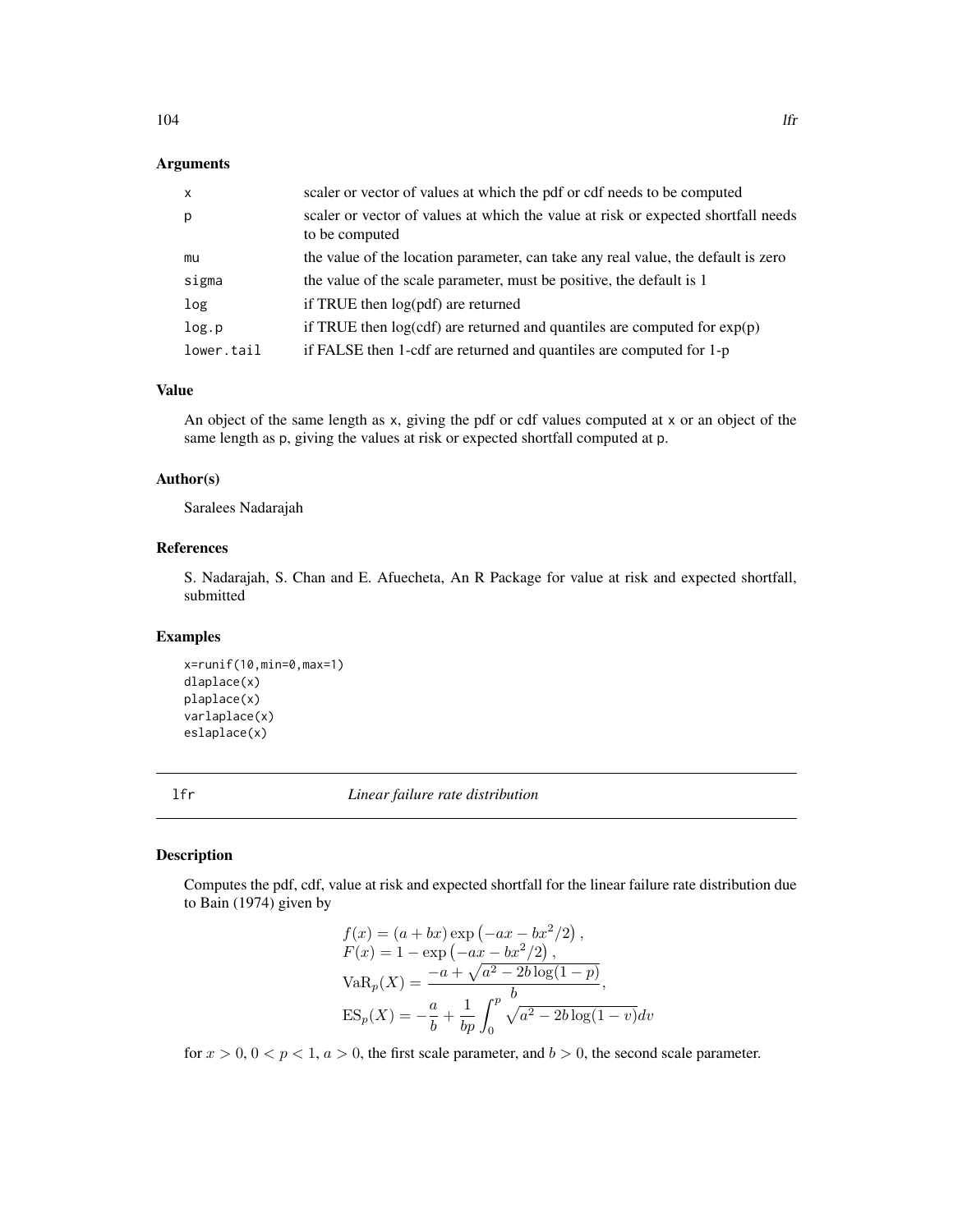# Usage

```
dlfr(x, a=1, b=1, log=FALSE)
plfr(x, a=1, b=1, log.p=FALSE, lower.tail=TRUE)
varlfr(p, a=1, b=1, log.p=FALSE, lower.tail=TRUE)
\text{eslfr}(p, a=1, b=1)
```
# Arguments

| $\mathsf{x}$ | scaler or vector of values at which the pdf or cdf needs to be computed                             |
|--------------|-----------------------------------------------------------------------------------------------------|
| p            | scaler or vector of values at which the value at risk or expected shortfall needs<br>to be computed |
| a            | the value of the first scale parameter, must be positive, the default is 1                          |
| $\mathbf b$  | the value of the second scale parameter, must be positive, the default is 1                         |
| log          | if TRUE then $log(pdf)$ are returned                                                                |
| log.p        | if TRUE then $log(cdf)$ are returned and quantiles are computed for $exp(p)$                        |
| lower.tail   | if FALSE then 1-cdf are returned and quantiles are computed for 1-p                                 |

# Value

An object of the same length as x, giving the pdf or cdf values computed at x or an object of the same length as p, giving the values at risk or expected shortfall computed at p.

# Author(s)

Saralees Nadarajah

# References

S. Nadarajah, S. Chan and E. Afuecheta, An R Package for value at risk and expected shortfall, submitted

# Examples

```
x=runif(10,min=0,max=1)
dlfr(x)
plfr(x)
varlfr(x)
eslfr(x)
```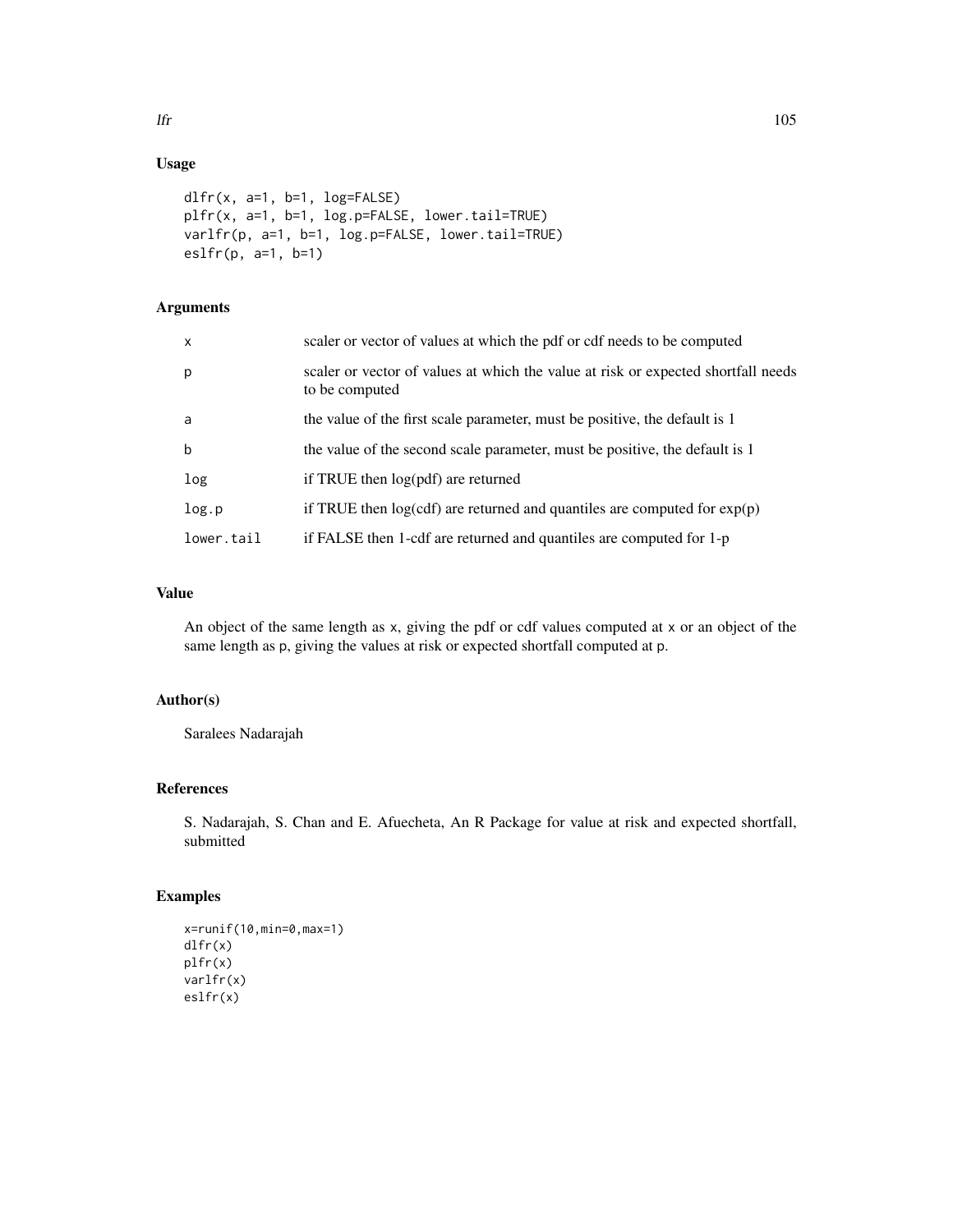#### Description

Computes the pdf, cdf, value at risk and expected shortfall for the Libby-Novick beta distribution due to Libby and Novick (1982) given by

$$
f(x) = \frac{\lambda^a x^{a-1} (1-x)^{b-1}}{B(a, b) [1 - (1 - \lambda)x]^{a+b}},
$$
  
\n
$$
F(x) = I_{\frac{\lambda x}{1 + (\lambda - 1)x}}(a, b),
$$
  
\n
$$
Var_p(X) = \frac{I_p^{-1}(a, b)}{\lambda - (\lambda - 1)I_p^{-1}(a, b)},
$$
  
\n
$$
ES_p(X) = \frac{1}{p} \int_0^p \frac{I_v^{-1}(a, b)}{\lambda - (\lambda - 1)I_v^{-1}(a, b)} dv
$$

for  $0 < x < 1$ ,  $0 < p < 1$ ,  $\lambda > 0$ , the scale parameter,  $a > 0$ , the first shape parameter, and  $b > 0$ , the second shape parameter.

## Usage

```
dLNbeta(x, lambda=1, a=1, b=1, log=FALSE)
pLNbeta(x, lambda=1, a=1, b=1, log.p=FALSE, lower.tail=TRUE)
varLNbeta(p, lambda=1, a=1, b=1, log.p=FALSE, lower.tail=TRUE)
esLNbeta(p, lambda=1, a=1, b=1)
```
## Arguments

| $\times$   | scaler or vector of values at which the pdf or cdf needs to be computed                             |
|------------|-----------------------------------------------------------------------------------------------------|
| p          | scaler or vector of values at which the value at risk or expected shortfall needs<br>to be computed |
| lambda     | the value of the scale parameter, must be positive, the default is 1                                |
| a          | the value of the first shape parameter, must be positive, the default is 1                          |
| b          | the value of the second shape parameter, must be positive, the default is 1                         |
| log        | if TRUE then $log(pdf)$ are returned                                                                |
| log.p      | if TRUE then $log(cdf)$ are returned and quantiles are computed for $exp(p)$                        |
| lower.tail | if FALSE then 1-cdf are returned and quantiles are computed for 1-p                                 |

## Value

An object of the same length as x, giving the pdf or cdf values computed at x or an object of the same length as p, giving the values at risk or expected shortfall computed at p.

#### Author(s)

Saralees Nadarajah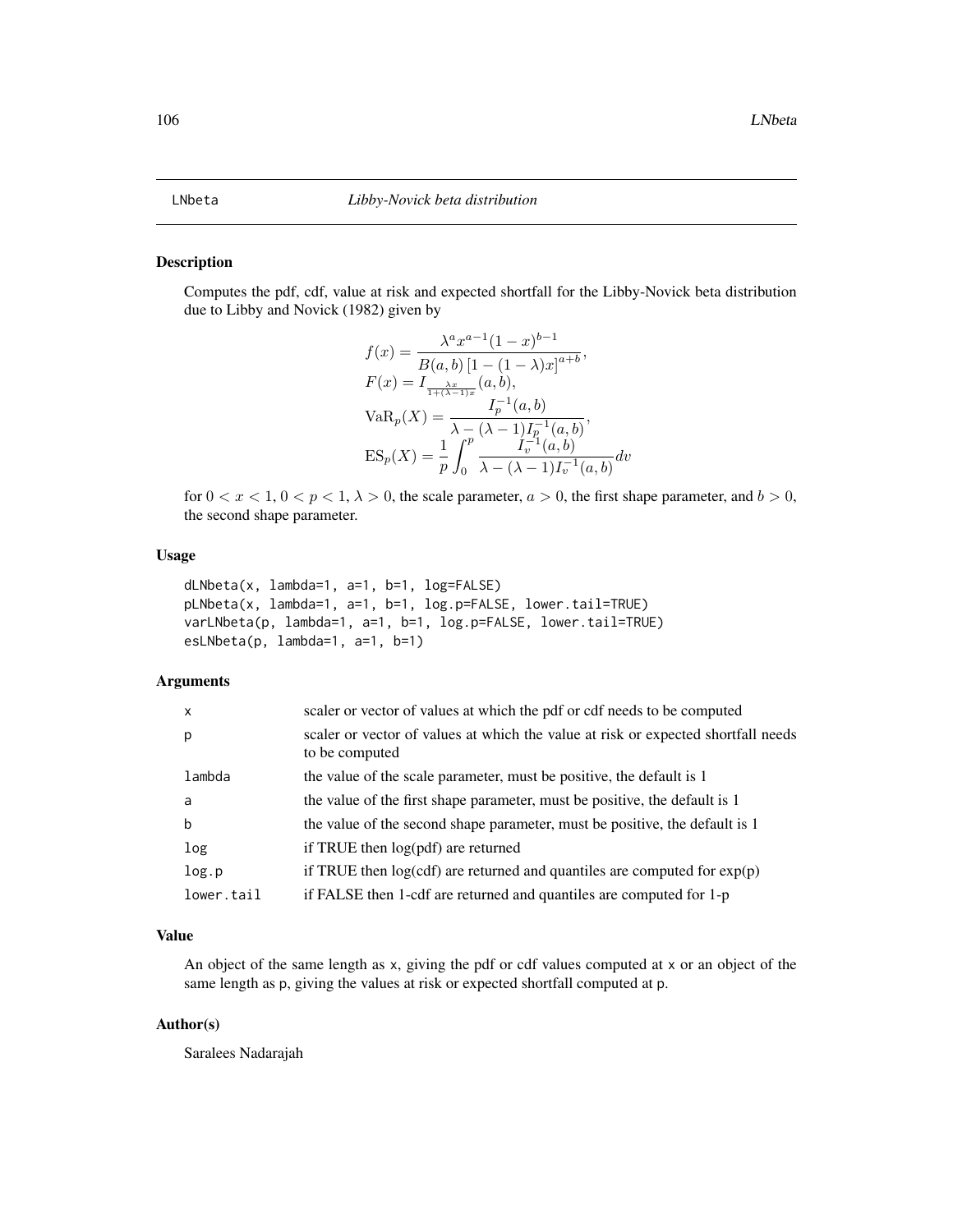#### logbeta the contract of the contract of the contract of the contract of the contract of the contract of the contract of the contract of the contract of the contract of the contract of the contract of the contract of the co

# References

S. Nadarajah, S. Chan and E. Afuecheta, An R Package for value at risk and expected shortfall, submitted

## Examples

```
x=runif(10,min=0,max=1)
dLNbeta(x)
pLNbeta(x)
varLNbeta(x)
esLNbeta(x)
```
logbeta *Log beta distribution*

## Description

Computes the pdf, cdf, value at risk and expected shortfall for the log beta distribution given by

$$
f(x) = \frac{(\log d - \log c)^{1-a-b}}{xB(a, b)} (\log x - \log c)^{a-1} (\log d - \log x)^{b-1},
$$
  
\n
$$
F(x) = I_{\frac{\log x - \log c}{\log d - \log c}}(a, b),
$$
  
\n
$$
VaR_p(X) = c\left(\frac{d}{c}\right)^{I_p^{-1}(a, b)},
$$
  
\n
$$
ES_p(X) = \frac{c}{p} \int_0^p \left(\frac{d}{c}\right)^{I_p^{-1}(a, b)} dv
$$

for  $0 < c \le x \le d$ ,  $0 < p < 1$ ,  $a > 0$ , the first shape parameter,  $b > 0$ , the second shape parameter,  $c > 0$ , the first location parameter, and  $d > 0$ , the second location parameter.

#### Usage

```
dlogbeta(x, a=1, b=1, c=1, d=2, log=FALSE)
plogbeta(x, a=1, b=1, c=1, d=2, log.p=FALSE, lower.tail=TRUE)
varlogbeta(p, a=1, b=1, c=1, d=2, log.p=FALSE, lower.tail=TRUE)
eslogbeta(p, a=1, b=1, c=1, d=2)
```
## Arguments

| X | scaler or vector of values at which the pdf or cdf needs to be computed                              |
|---|------------------------------------------------------------------------------------------------------|
| р | scaler or vector of values at which the value at risk or expected shortfall needs<br>to be computed  |
| C | the value of the first location parameter, must be positive, the default is 1                        |
| d | the value of the second location parameter, must be positive and greater than c,<br>the default is 2 |
| a | the value of the first scale parameter, must be positive, the default is 1                           |
|   |                                                                                                      |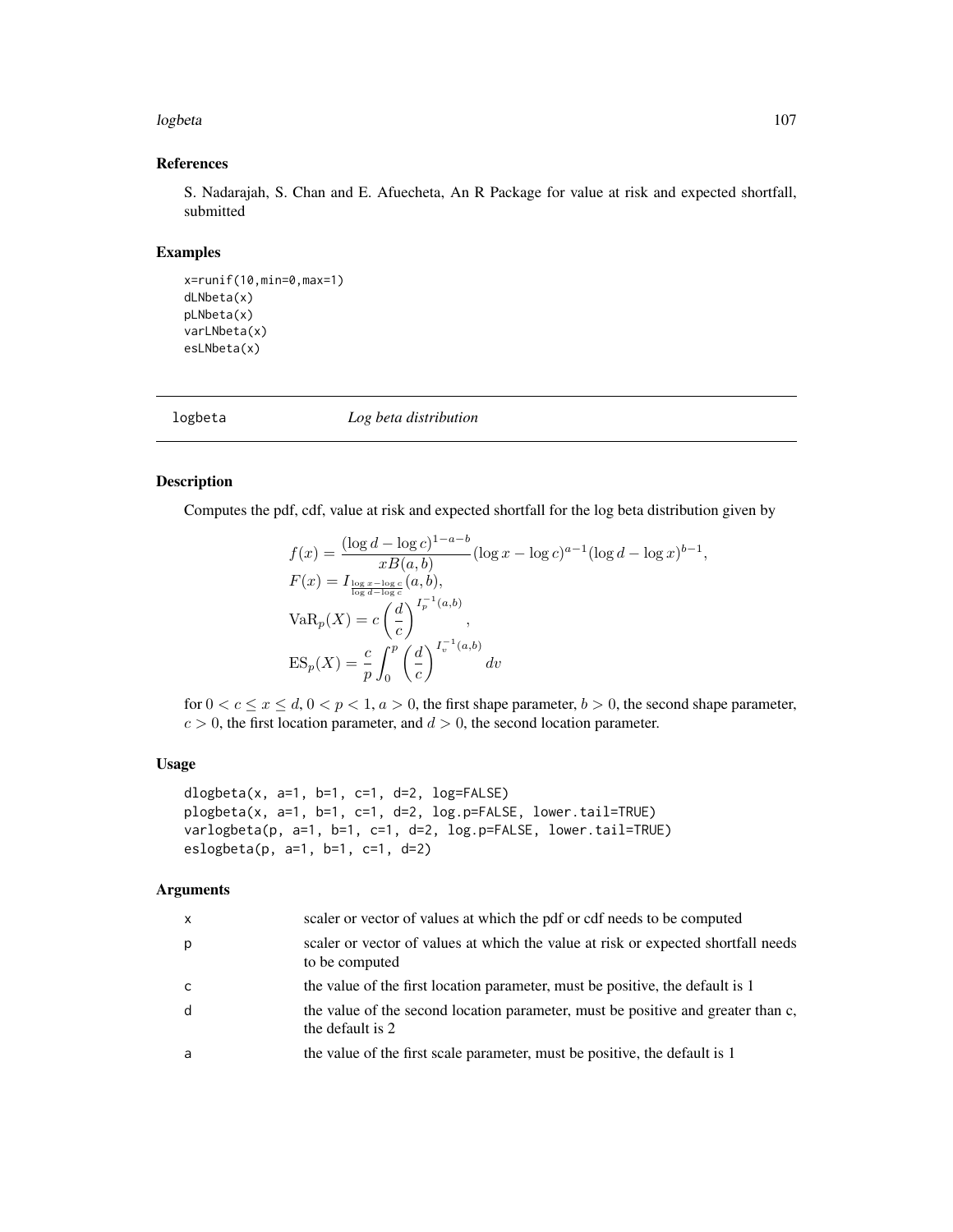| $- - -$    | $\mathbf{r}$ and $\mathbf{r}$ and $\mathbf{r}$ and $\mathbf{r}$ are recently $\mathbf{r}$ |
|------------|-------------------------------------------------------------------------------------------|
| log.p      | if TRUE then $log(cd)$ are returned and quantiles are computed for $exp(p)$               |
| lower.tail | if FALSE then 1-cdf are returned and quantiles are computed for 1-p                       |

## Value

An object of the same length as x, giving the pdf or cdf values computed at x or an object of the same length as p, giving the values at risk or expected shortfall computed at p.

#### Author(s)

Saralees Nadarajah

#### References

S. Nadarajah, S. Chan and E. Afuecheta, An R Package for value at risk and expected shortfall, submitted

## Examples

```
x=runif(10,min=0,max=1)
dlogbeta(x)
plogbeta(x)
varlogbeta(x)
eslogbeta(x)
```
logcauchy *Log Cauchy distribution*

#### Description

Computes the pdf, cdf, value at risk and expected shortfall for the log Cauchy distribution given by

$$
f(x) = \frac{1}{x\pi} \frac{\sigma}{(\log x - \mu)^2 + \sigma^2},
$$
  
\n
$$
F(x) = \frac{1}{\pi} \arctan\left(\frac{\log x - \mu}{\sigma}\right),
$$
  
\n
$$
VaR_p(X) = \exp[\mu + \sigma \tan(\pi p)],
$$
  
\n
$$
ES_p(X) = \frac{\exp(\mu)}{p} \int_0^p \exp[\sigma \tan(\pi v)] dv
$$

for  $x > 0$ ,  $0 < p < 1$ ,  $-\infty < \mu < \infty$ , the location parameter, and  $\sigma > 0$ , the scale parameter.

# Usage

```
dlogcauchy(x, mu=0, sigma=1, log=FALSE)
plogcauchy(x, mu=0, sigma=1, log.p=FALSE, lower.tail=TRUE)
varlogcauchy(p, mu=0, sigma=1, log.p=FALSE, lower.tail=TRUE)
eslogcauchy(p, mu=0, sigma=1)
```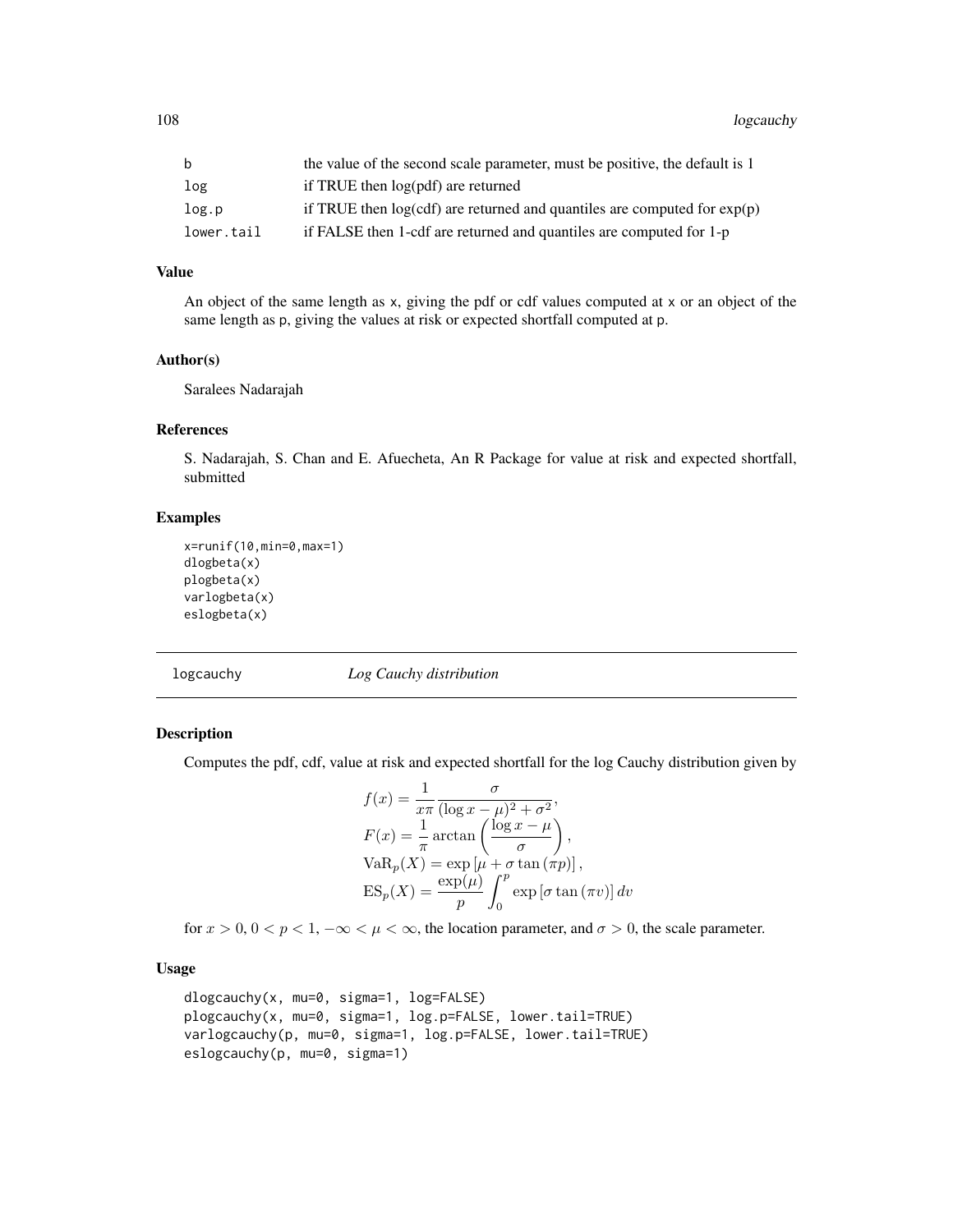# loggamma 109

## Arguments

| $\mathsf{x}$ | scaler or vector of values at which the pdf or cdf needs to be computed                             |
|--------------|-----------------------------------------------------------------------------------------------------|
| р            | scaler or vector of values at which the value at risk or expected shortfall needs<br>to be computed |
| mu           | the value of the location parameter, can take any real value, the default is zero                   |
| sigma        | the value of the scale parameter, must be positive, the default is 1                                |
| log          | if TRUE then log(pdf) are returned                                                                  |
| log.p        | if TRUE then $log(cdf)$ are returned and quantiles are computed for $exp(p)$                        |
| lower.tail   | if FALSE then 1-cdf are returned and quantiles are computed for 1-p                                 |

#### Value

An object of the same length as x, giving the pdf or cdf values computed at x or an object of the same length as p, giving the values at risk or expected shortfall computed at p.

## Author(s)

Saralees Nadarajah

## References

S. Nadarajah, S. Chan and E. Afuecheta, An R Package for value at risk and expected shortfall, submitted

# Examples

```
x=runif(10,min=0,max=1)
dlogcauchy(x)
plogcauchy(x)
varlogcauchy(x)
#eslogcauchy(x)
```
loggamma *Log gamma distribution*

# Description

Computes the pdf, cdf, value at risk and expected shortfall for the log gamma distribution due to Consul and Jain (1971) given by

$$
f(x) = \frac{a^r x^{a-1} (-\log x)^{r-1}}{\Gamma(r)},
$$
  
\n
$$
F(x) = Q(r, -a \log x),
$$
  
\n
$$
VaR_p(X) = \exp\left[-\frac{1}{a}Q^{-1}(r, p)\right],
$$
  
\n
$$
ES_p(X) = \frac{1}{p} \int_0^p \exp\left[-\frac{1}{a}Q^{-1}(r, v)\right] dv
$$

for  $x > 0$ ,  $0 < p < 1$ ,  $a > 0$ , the first shape parameter, and  $r > 0$ , the second shape parameter.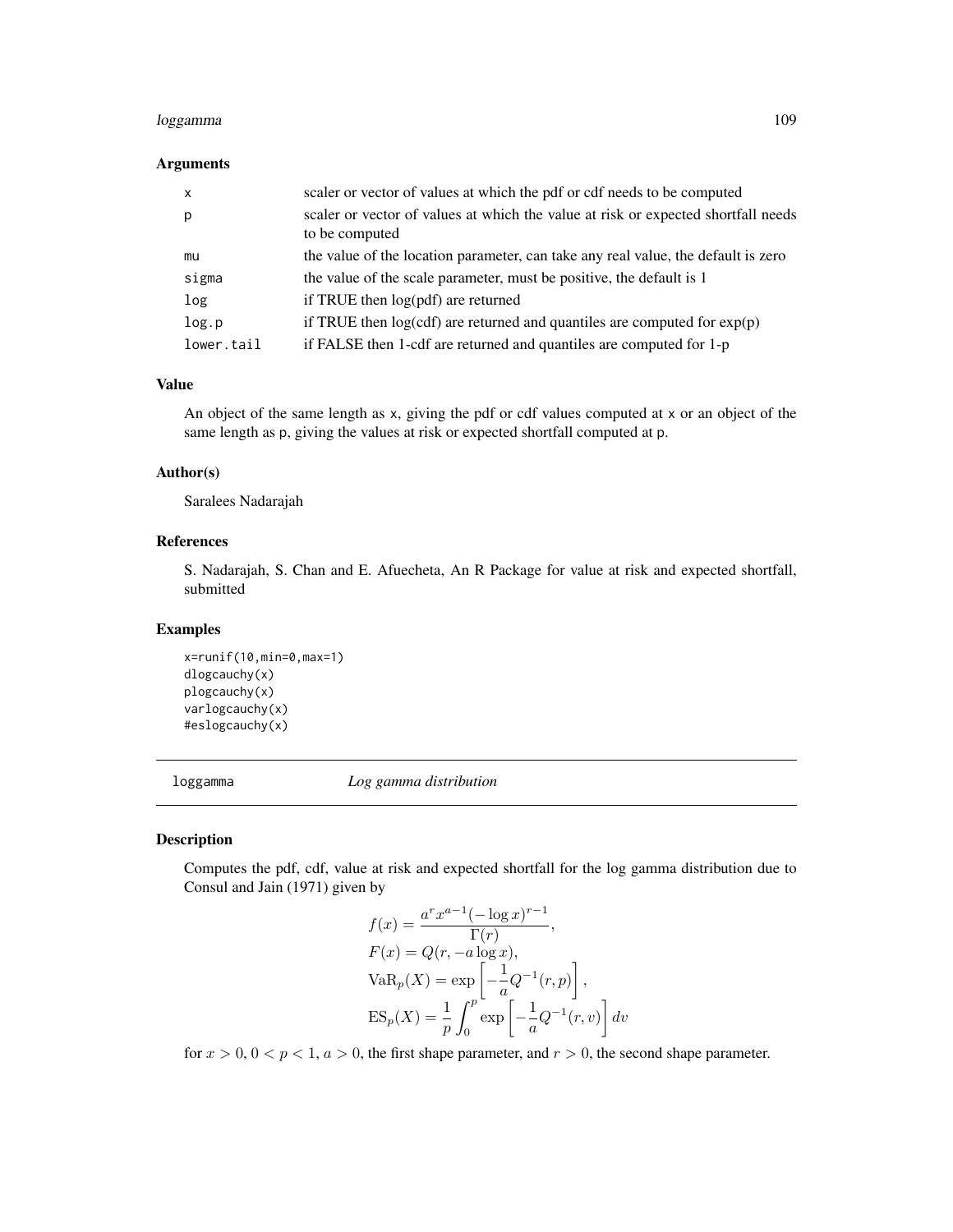# Usage

```
dloggamma(x, a=1, r=1, log=FALSE)
ploggamma(x, a=1, r=1, log.p=FALSE, lower.tail=TRUE)
varloggamma(p, a=1, r=1, log.p=FALSE, lower.tail=TRUE)
esloggamma(p, a=1, r=1)
```
# Arguments

| $\mathsf{x}$ | scaler or vector of values at which the pdf or cdf needs to be computed                             |
|--------------|-----------------------------------------------------------------------------------------------------|
| p            | scaler or vector of values at which the value at risk or expected shortfall needs<br>to be computed |
| a            | the value of the first scale parameter, must be positive, the default is 1                          |
| $\mathsf{r}$ | the value of the second scale parameter, must be positive, the default is 1                         |
| log          | if TRUE then log(pdf) are returned                                                                  |
| log.p        | if TRUE then $log(cdf)$ are returned and quantiles are computed for $exp(p)$                        |
| lower.tail   | if FALSE then 1-cdf are returned and quantiles are computed for 1-p                                 |

# Value

An object of the same length as x, giving the pdf or cdf values computed at x or an object of the same length as p, giving the values at risk or expected shortfall computed at p.

# Author(s)

Saralees Nadarajah

# References

S. Nadarajah, S. Chan and E. Afuecheta, An R Package for value at risk and expected shortfall, submitted

# Examples

```
x=runif(10,min=0,max=1)
dloggamma(x)
ploggamma(x)
varloggamma(x)
esloggamma(x)
```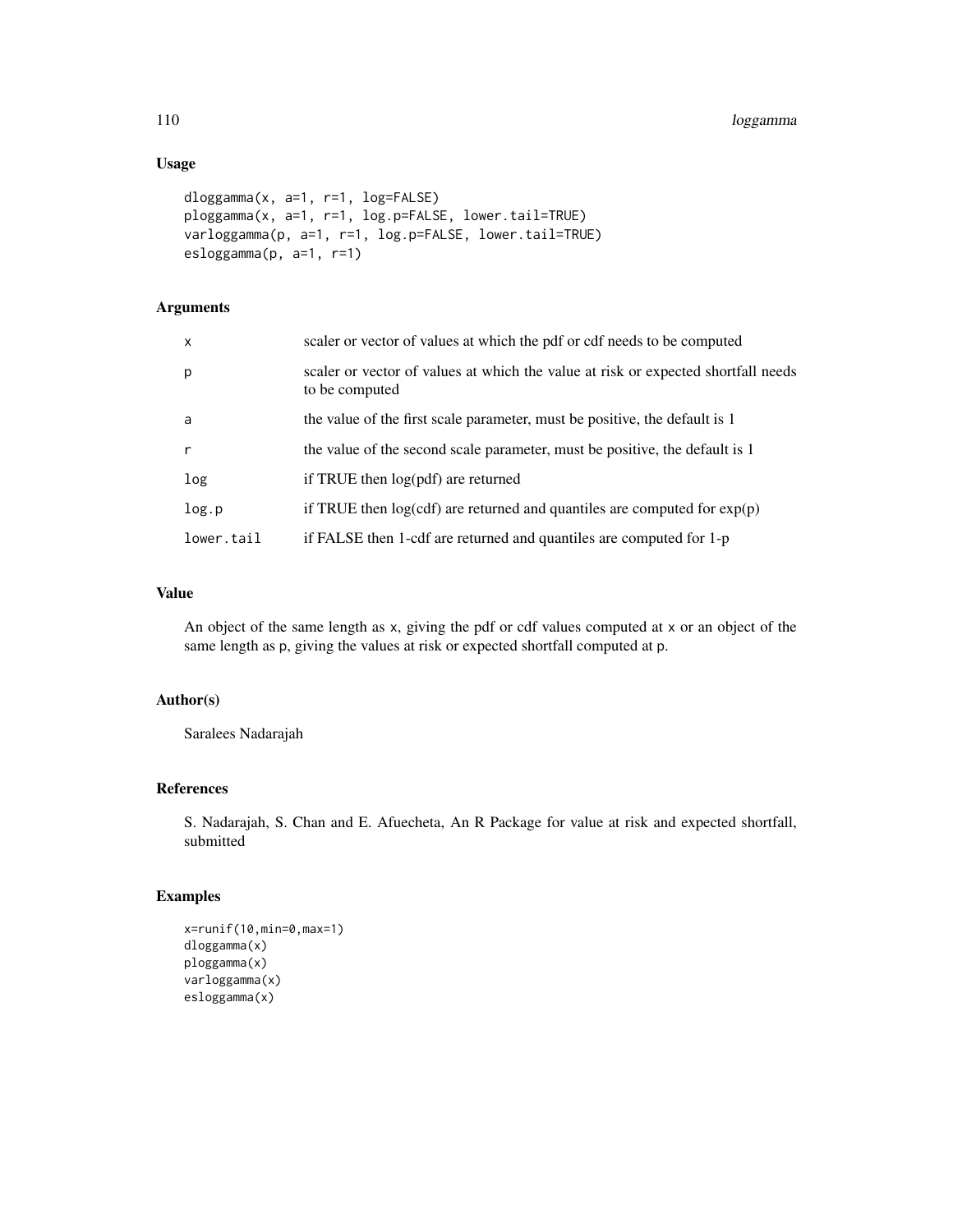## Description

Computes the pdf, cdf, value at risk and expected shortfall for the logistic exponential distribution due to Lan and Leemis (2008) given by

$$
f(x) = \frac{a\lambda \exp(\lambda x) [\exp(\lambda x) - 1]^{a-1}}{\{1 + [\exp(\lambda x) - 1]^a\}^2},
$$
  
\n
$$
F(x) = \frac{[\exp(\lambda x) - 1]^a}{1 + [\exp(\lambda x) - 1]^a},
$$
  
\n
$$
VaR_p(X) = \frac{1}{\lambda} \log \left[1 + \left(\frac{p}{1-p}\right)^{1/a}\right],
$$
  
\n
$$
ES_p(X) = \frac{1}{p\lambda} \int_0^p \log \left[1 + \left(\frac{v}{1-v}\right)^{1/a}\right] dv
$$

for  $x > 0$ ,  $0 < p < 1$ ,  $a > 0$ , the shape parameter and  $\lambda > 0$ , the scale parameter.

## Usage

```
dlogisexp(x, lambda=1, a=1, log=FALSE)
plogisexp(x, lambda=1, a=1, log.p=FALSE, lower.tail=TRUE)
varlogisexp(p, lambda=1, a=1, log.p=FALSE, lower.tail=TRUE)
eslogisexp(p, lambda=1, a=1)
```
## Arguments

| $\mathsf{x}$ | scaler or vector of values at which the pdf or cdf needs to be computed                             |
|--------------|-----------------------------------------------------------------------------------------------------|
| p            | scaler or vector of values at which the value at risk or expected shortfall needs<br>to be computed |
| lambda       | the value of the scale parameter, must be positive, the default is 1                                |
| a            | the value of the shape parameter, must be positive, the default is 1                                |
| log          | if TRUE then $log(pdf)$ are returned                                                                |
| log.p        | if TRUE then $log(cdf)$ are returned and quantiles are computed for $exp(p)$                        |
| lower.tail   | if FALSE then 1-cdf are returned and quantiles are computed for 1-p                                 |

## Value

An object of the same length as x, giving the pdf or cdf values computed at x or an object of the same length as p, giving the values at risk or expected shortfall computed at p.

#### Author(s)

Saralees Nadarajah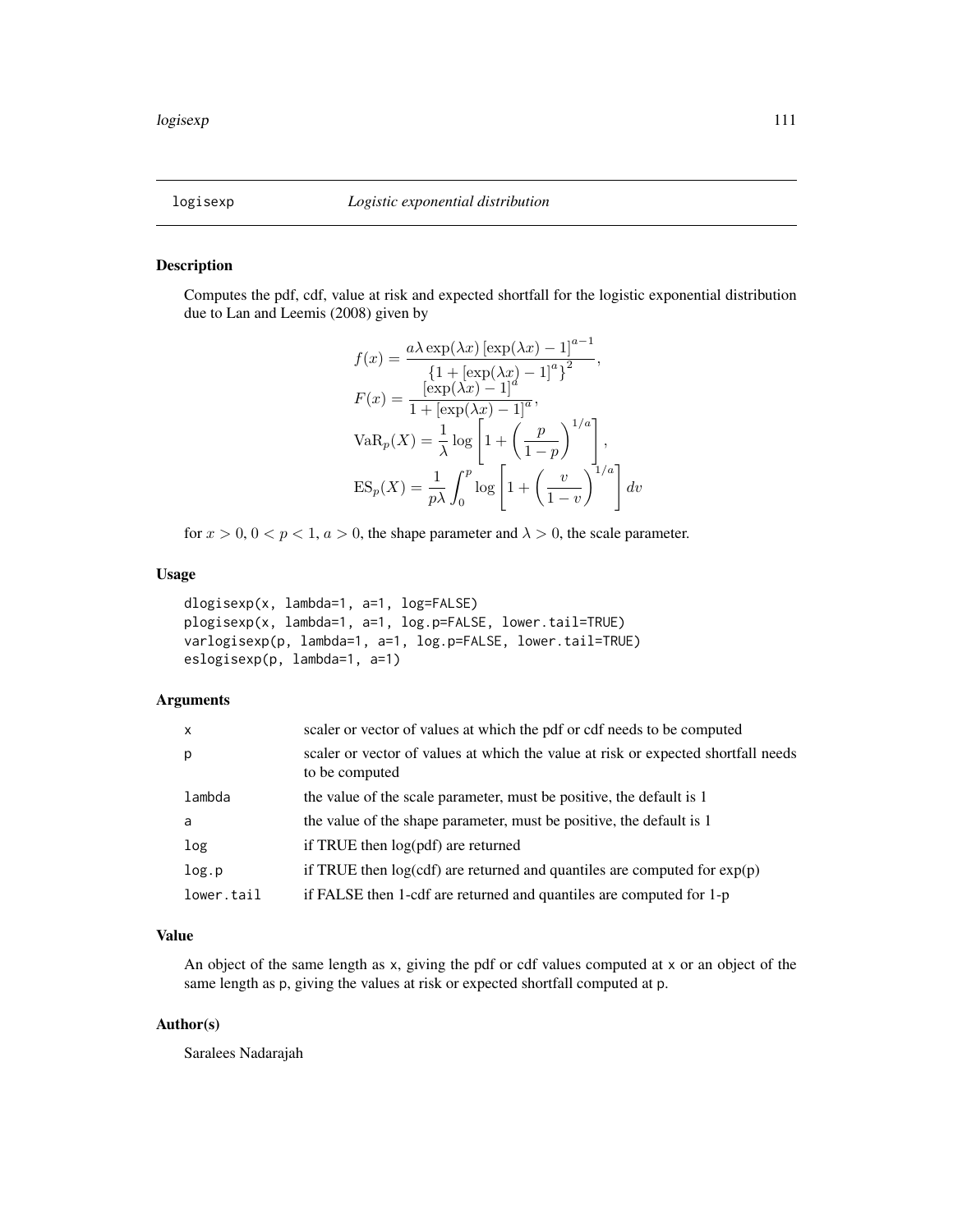# References

S. Nadarajah, S. Chan and E. Afuecheta, An R Package for value at risk and expected shortfall, submitted

## Examples

```
x=runif(10,min=0,max=1)
dlogisexp(x)
plogisexp(x)
varlogisexp(x)
eslogisexp(x)
```
logisrayleigh *Logistic Rayleigh distribution*

# Description

Computes the pdf, cdf, value at risk and expected shortfall for the logistic Rayleigh distribution due to Lan and Leemis (2008) given by

$$
f(x) = a\lambda x \exp \left(\lambda x^2/2\right) \left[\exp \left(\lambda x^2/2\right) - 1\right]^{a-1} \left\{1 + \left[\exp \left(\lambda x^2/2\right) - 1\right]^a\right\}^{-2},
$$
  
\n
$$
F(x) = \frac{\left[\exp \left(\lambda x^2/2\right) - 1\right]^a}{1 + \left[\exp \left(\lambda x^2/2\right) - 1\right]^a},
$$
  
\n
$$
VaR_p(X) = \sqrt{\frac{2}{\lambda}} \sqrt{\log \left[1 + \left(\frac{p}{1-p}\right)^{1/a}\right]},
$$
  
\n
$$
ES_p(X) = \frac{\sqrt{2}}{p\sqrt{\lambda}} \int_0^p \left\{\log \left[1 + \left(\frac{v}{1-v}\right)^{1/a}\right]\right\}^{1/2} dv
$$

for  $x > 0$ ,  $0 < p < 1$ ,  $a > 0$ , the shape parameter, and  $\lambda > 0$ , the scale parameter.

## Usage

```
dlogisrayleigh(x, a=1, lambda=1, log=FALSE)
plogisrayleigh(x, a=1, lambda=1, log.p=FALSE, lower.tail=TRUE)
varlogisrayleigh(p, a=1, lambda=1, log.p=FALSE, lower.tail=TRUE)
eslogisrayleigh(p, a=1, lambda=1)
```
#### Arguments

| $\mathsf{X}$ | scaler or vector of values at which the pdf or cdf needs to be computed                             |
|--------------|-----------------------------------------------------------------------------------------------------|
| p            | scaler or vector of values at which the value at risk or expected shortfall needs<br>to be computed |
| lambda       | the value of the scale parameter, must be positive, the default is 1                                |
| -a           | the value of the shape parameter, must be positive, the default is 1                                |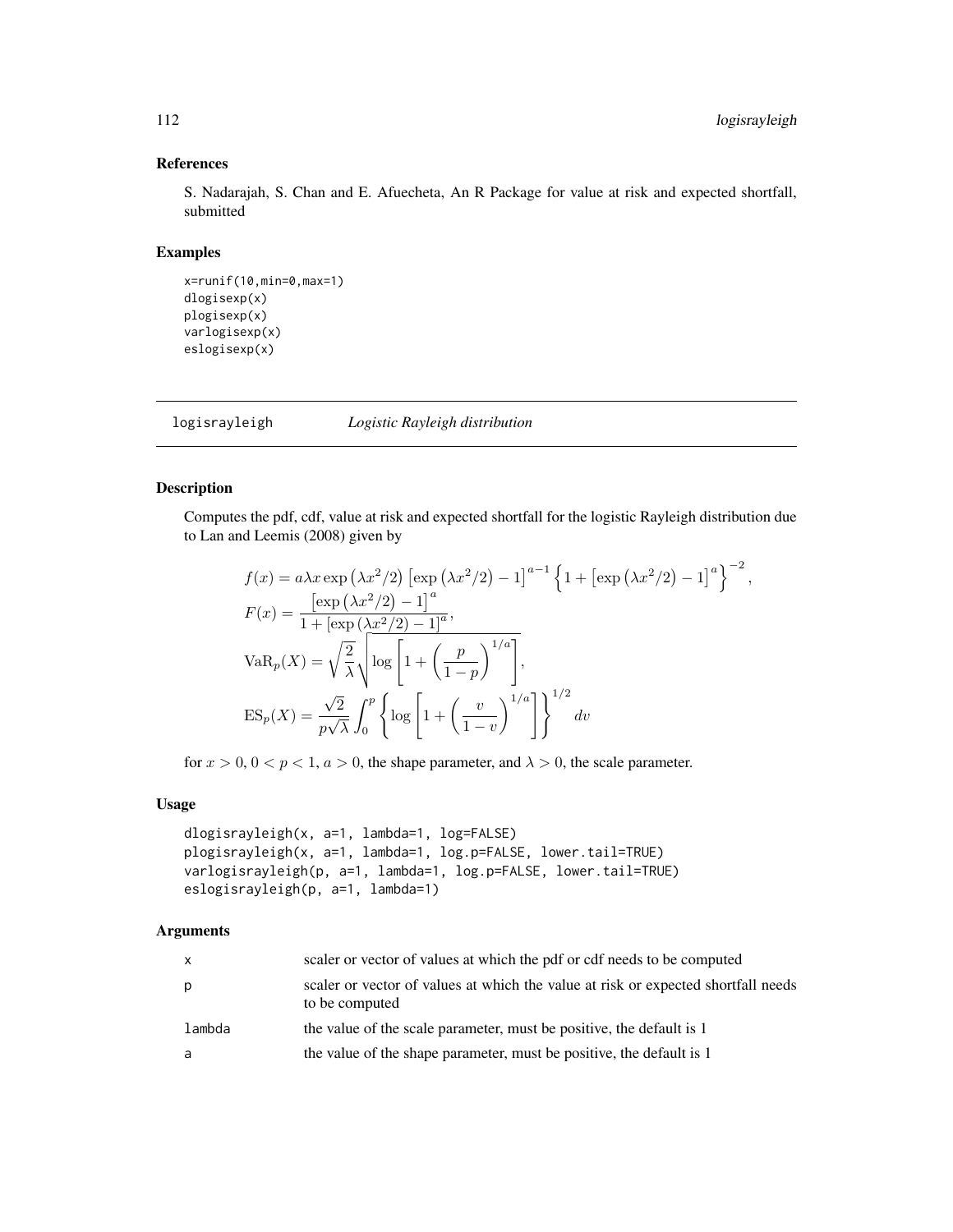#### logistic and the contract of the contract of the contract of the contract of the contract of the contract of the contract of the contract of the contract of the contract of the contract of the contract of the contract of t

| log        | if TRUE then log(pdf) are returned                                           |
|------------|------------------------------------------------------------------------------|
| log.p      | if TRUE then $log(cdf)$ are returned and quantiles are computed for $exp(p)$ |
| lower.tail | if FALSE then 1-cdf are returned and quantiles are computed for 1-p          |

# Value

An object of the same length as x, giving the pdf or cdf values computed at x or an object of the same length as p, giving the values at risk or expected shortfall computed at p.

#### Author(s)

Saralees Nadarajah

## References

S. Nadarajah, S. Chan and E. Afuecheta, An R Package for value at risk and expected shortfall, submitted

## Examples

```
x=runif(10,min=0,max=1)
dlogisrayleigh(x)
plogisrayleigh(x)
varlogisrayleigh(x)
eslogisrayleigh(x)
```
logistic *Logistic distribution*

## Description

Computes the pdf, cdf, value at risk and expected shortfall for the logistic distribution given by

$$
f(x) = \frac{1}{\sigma} \exp\left(-\frac{x-\mu}{\sigma}\right) \left[1 + \exp\left(-\frac{x-\mu}{\sigma}\right)\right]^{-2}
$$

$$
F(x) = \frac{1}{1 + \exp\left(-\frac{x-\mu}{\sigma}\right)},
$$

$$
VaR_p(X) = \mu + \sigma \log\left[p(1-p)\right],
$$

$$
ES_p(X) = \mu - 2\sigma + \sigma \log p - \sigma \frac{1-p}{p} \log(1-p)
$$

,

for  $-\infty < x < \infty$ ,  $0 < p < 1$ ,  $-\infty < \mu < \infty$ , the location parameter, and  $\sigma > 0$ , the scale parameter.

# Usage

```
dlogistic(x, mu=0, sigma=1, log=FALSE)
plogistic(x, mu=0, sigma=1, log.p=FALSE, lower.tail=TRUE)
varlogistic(p, mu=0, sigma=1, log.p=FALSE, lower.tail=TRUE)
eslogistic(p, mu=0, sigma=1)
```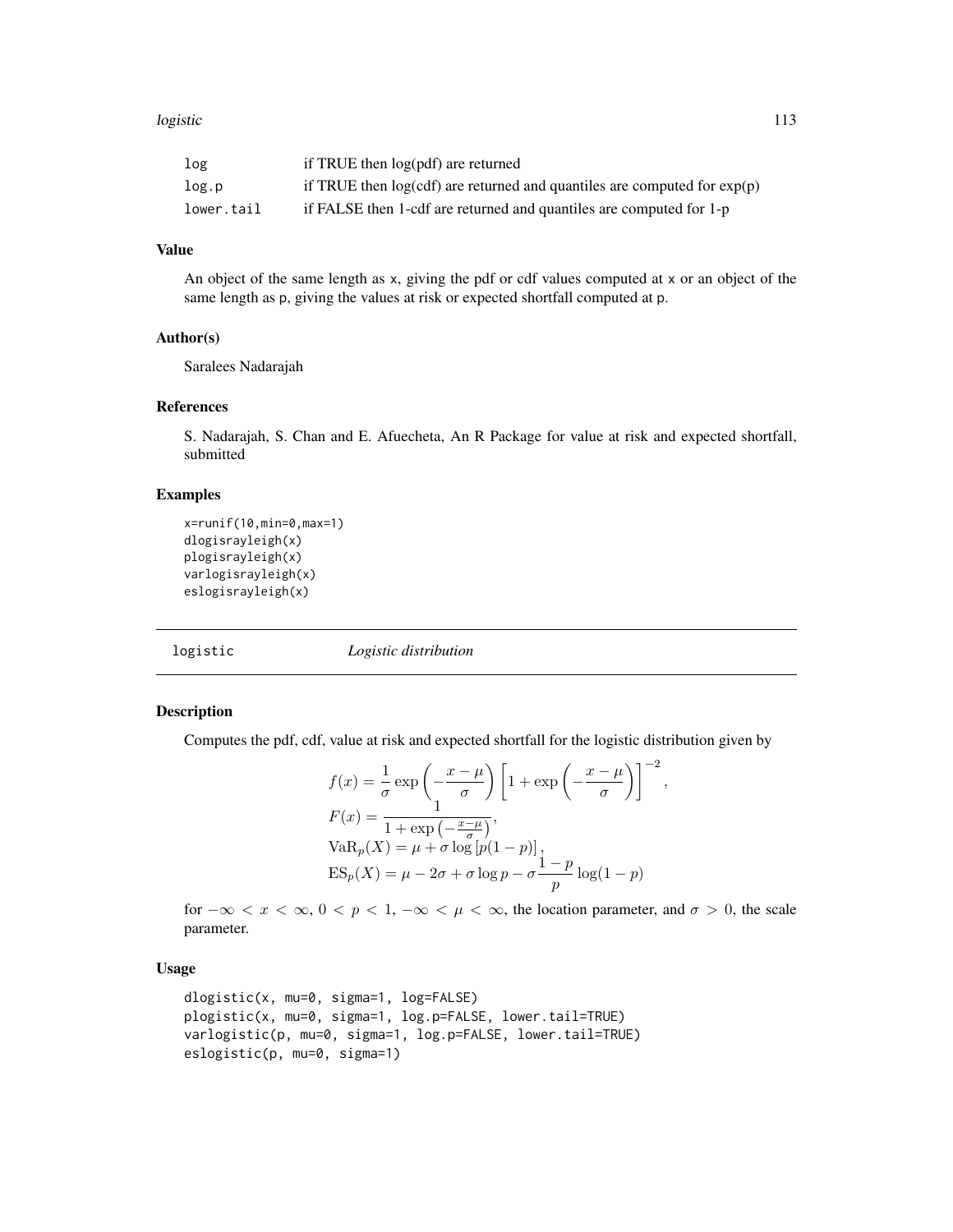# Arguments

| $\mathsf{x}$ | scaler or vector of values at which the pdf or cdf needs to be computed                             |
|--------------|-----------------------------------------------------------------------------------------------------|
| p            | scaler or vector of values at which the value at risk or expected shortfall needs<br>to be computed |
| mu           | the value of the location parameter, can take any real value, the default is zero                   |
| sigma        | the value of the scale parameter, must be positive, the default is 1                                |
| log          | if TRUE then log(pdf) are returned                                                                  |
| log.p        | if TRUE then $log(cdf)$ are returned and quantiles are computed for $exp(p)$                        |
| lower.tail   | if FALSE then 1-cdf are returned and quantiles are computed for 1-p                                 |

# Value

An object of the same length as x, giving the pdf or cdf values computed at x or an object of the same length as p, giving the values at risk or expected shortfall computed at p.

## Author(s)

Saralees Nadarajah

## References

S. Nadarajah, S. Chan and E. Afuecheta, An R Package for value at risk and expected shortfall, submitted

# Examples

```
x=runif(10,min=0,max=1)
dlogistic(x)
plogistic(x)
varlogistic(x)
eslogistic(x)
```
loglaplace *Log Laplace distribution*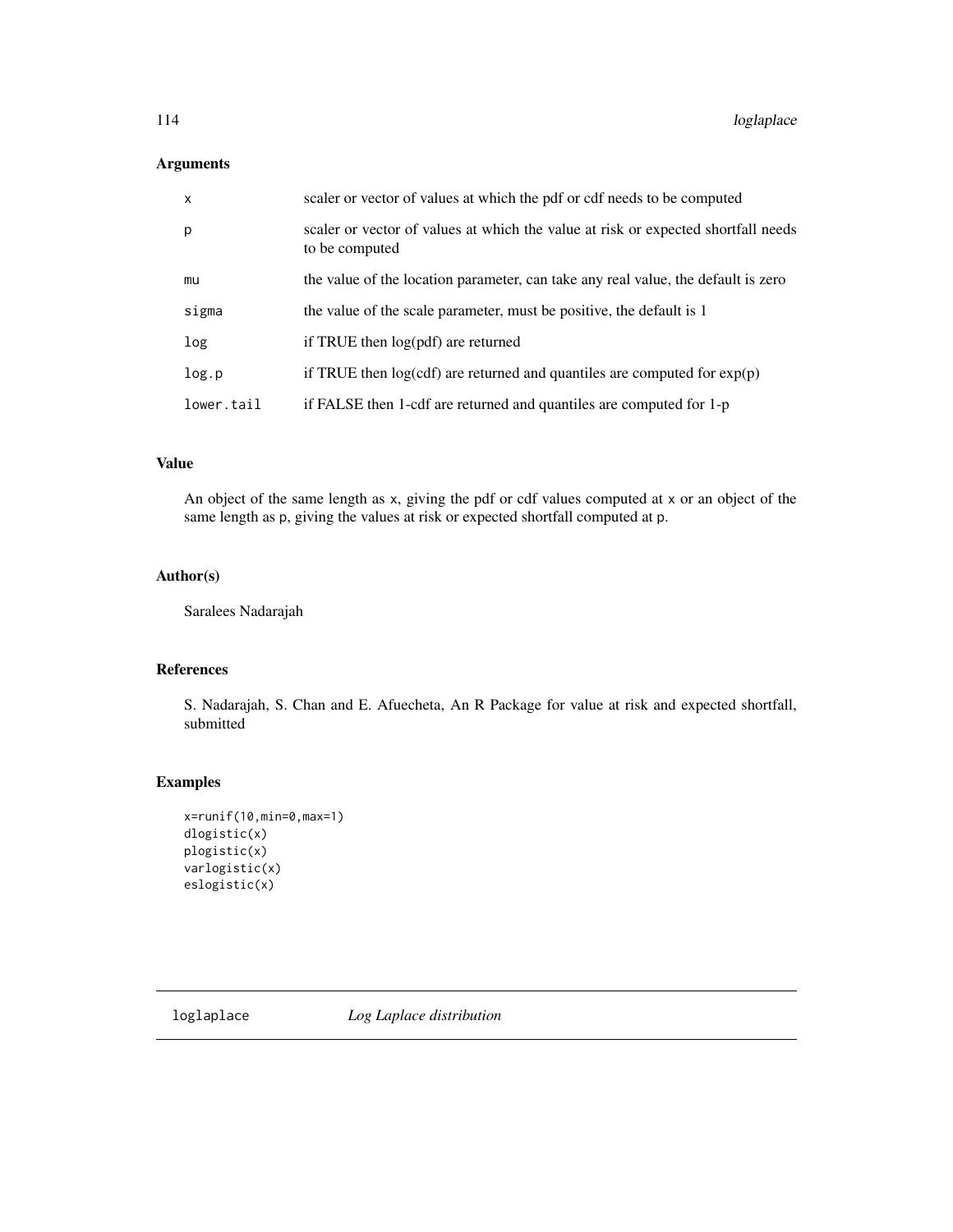# loglaplace 115

# Description

Computes the pdf, cdf, value at risk and expected shortfall for the log Laplace distribution given by

$$
f(x) = \begin{cases} \frac{abx^{b-1}}{\delta^b(a+b)}, & \text{if } x \leq \delta, \\ \frac{ab\delta^a}{x^{a+1}(a+b)}, & \text{if } x > \delta, \\ \frac{ax^b}{\delta^b(a+b)}, & \text{if } x \leq \delta, \\ 1 - \frac{b\delta^a}{x^a(a+b)}, & \text{if } x > \delta, \\ \delta \left[ p\frac{a+b}{a} \right]^{1/b}, & \text{if } p \leq \frac{a}{a+b}, \\ \delta \left[ (1-p)\frac{a+b}{a} \right]^{-1/a}, & \text{if } p > \frac{a}{a+b}, \\ \delta \left[ (1-p)\frac{a+b}{a} \right]^{-1/a}, & \text{if } p > \frac{a}{a+b}, \\ \frac{b}{b+1} \left[ p\frac{a+b}{a} \right]^{1/b}, & \text{if } p \leq \frac{a}{a+b}, \\ \frac{ab}{p(1+1/b)(a+b)} + \frac{a^{1/a}b^{1-1/a}\delta}{p(a+b)(1-1/a)} \\ -\frac{\delta(1-p)}{p(1-1/a)} \left[ \frac{a}{(a+b)(1-p)} \right]^{1/a}, & \text{if } p > \frac{a}{a+b} \end{cases}
$$

for  $-\infty < x < \infty$ ,  $0 < p < 1$ ,  $\delta > 0$ , the scale parameter,  $a > 0$ , the first shape parameter, and  $b > 0$ , the second shape parameter.

## Usage

```
dloglaplace(x, a=1, b=1, delta=0, log=FALSE)
ploglaplace(x, a=1, b=1, delta=0, log.p=FALSE, lower.tail=TRUE)
varloglaplace(p, a=1, b=1, delta=0, log.p=FALSE, lower.tail=TRUE)
esloglaplace(p, a=1, b=1, delta=0)
```
# Arguments

| $\mathsf{x}$ | scaler or vector of values at which the pdf or cdf needs to be computed                             |
|--------------|-----------------------------------------------------------------------------------------------------|
| p            | scaler or vector of values at which the value at risk or expected shortfall needs<br>to be computed |
| delta        | the value of the scale parameter, must be positive, the default is 1                                |
| a            | the value of the first shape parameter, must be positive, the default is 1                          |
| b            | the value of the second shape parameter, must be positive, the default is 1                         |
| log          | if TRUE then $log(pdf)$ are returned                                                                |
| log.p        | if TRUE then $log(cdf)$ are returned and quantiles are computed for $exp(p)$                        |
| lower.tail   | if FALSE then 1-cdf are returned and quantiles are computed for 1-p                                 |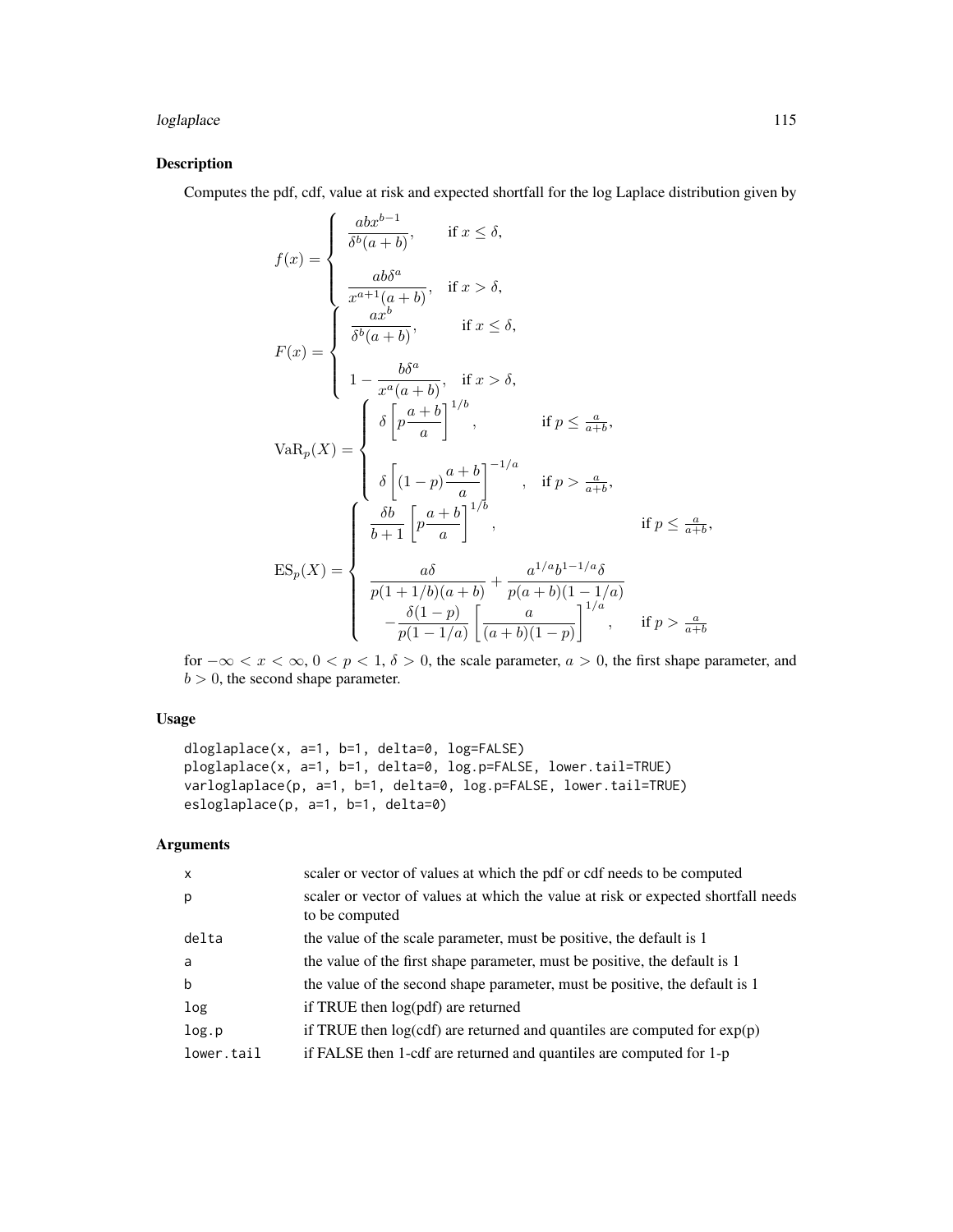#### Value

An object of the same length as x, giving the pdf or cdf values computed at x or an object of the same length as p, giving the values at risk or expected shortfall computed at p.

#### Author(s)

Saralees Nadarajah

# References

S. Nadarajah, S. Chan and E. Afuecheta, An R Package for value at risk and expected shortfall, submitted

#### Examples

```
x=runif(10,min=0,max=1)
dloglaplace(x)
ploglaplace(x)
varloglaplace(x)
esloglaplace(x)
```
loglog *Loglog distribution*

## Description

Computes the pdf, cdf, value at risk and expected shortfall for the Loglog distribution due to Pham (2002) given by

$$
f(x) = a \log(\lambda) x^{a-1} \lambda^{x^a} \exp\left[1 - \lambda^{x^a}\right],
$$
  
\n
$$
F(x) = 1 - \exp\left[1 - \lambda^{x^a}\right],
$$
  
\n
$$
VaR_p(X) = \left\{\frac{\log\left[1 - \log(1 - p)\right]}{\log \lambda}\right\}^{1/a},
$$
  
\n
$$
ES_p(X) = \frac{1}{p(\log \lambda)^{1/a}} \int_0^p \{\log\left[1 - \log(1 - v)\right]\}^{1/a} dv
$$

for  $x > 0$ ,  $0 < p < 1$ ,  $a > 0$ , the shape parameter, and  $\lambda > 1$ , the scale parameter.

## Usage

```
dloglog(x, a=1, lambda=2, log=FALSE)
ploglog(x, a=1, lambda=2, log.p=FALSE, lower.tail=TRUE)
varloglog(p, a=1, lambda=2, log.p=FALSE, lower.tail=TRUE)
esloglog(p, a=1, lambda=2)
```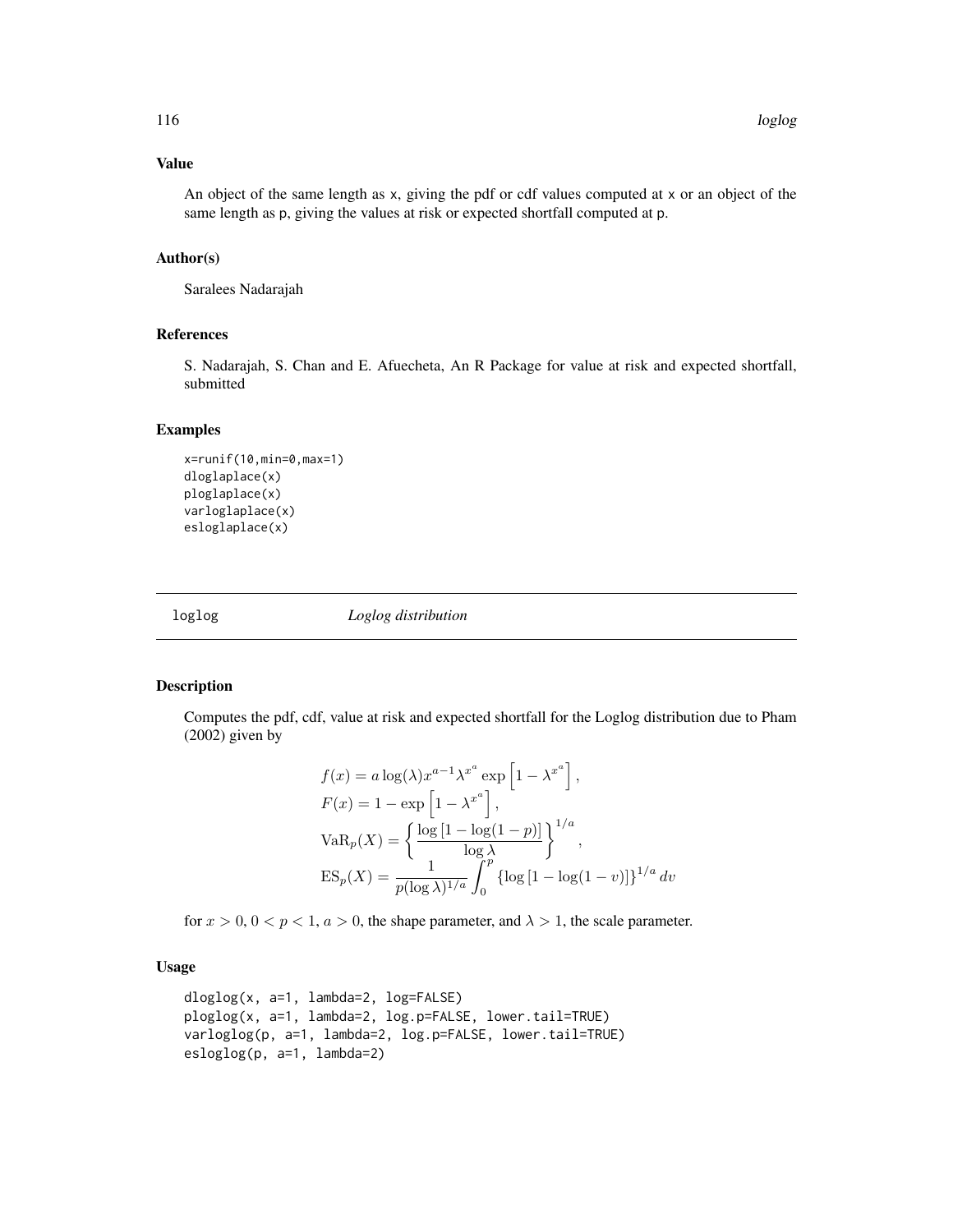#### loglogis 117

## Arguments

| $\mathsf{x}$ | scaler or vector of values at which the pdf or cdf needs to be computed                             |
|--------------|-----------------------------------------------------------------------------------------------------|
| p            | scaler or vector of values at which the value at risk or expected shortfall needs<br>to be computed |
| lambda       | the value of the scale parameter, must be greater than 1, the default is 2                          |
| a            | the value of the shape parameter, must be positive, the default is 1                                |
| log          | if TRUE then log(pdf) are returned                                                                  |
| log.p        | if TRUE then $log(cdf)$ are returned and quantiles are computed for $exp(p)$                        |
| lower.tail   | if FALSE then 1-cdf are returned and quantiles are computed for 1-p                                 |

## Value

An object of the same length as x, giving the pdf or cdf values computed at x or an object of the same length as p, giving the values at risk or expected shortfall computed at p.

# Author(s)

Saralees Nadarajah

# References

S. Nadarajah, S. Chan and E. Afuecheta, An R Package for value at risk and expected shortfall, submitted

# Examples

x=runif(10,min=0,max=1) dloglog(x) ploglog(x) varloglog(x) esloglog(x)

loglogis *Log-logistic distribution*

# Description

Computes the pdf, cdf, value at risk and expected shortfall for the log-logistic distribution given by

$$
f(x) = \frac{ba^b x^{b-1}}{(a^b + x^b)^2},
$$
  
\n
$$
F(x) = \frac{x^b}{a^b + x^b},
$$
  
\n
$$
VaR_p(X) = a\left(\frac{p}{1-p}\right)^{1/b},
$$
  
\n
$$
ES_p(X) = \frac{a}{p}B_p\left(1 + \frac{1}{b}, 1 - \frac{1}{b}\right)
$$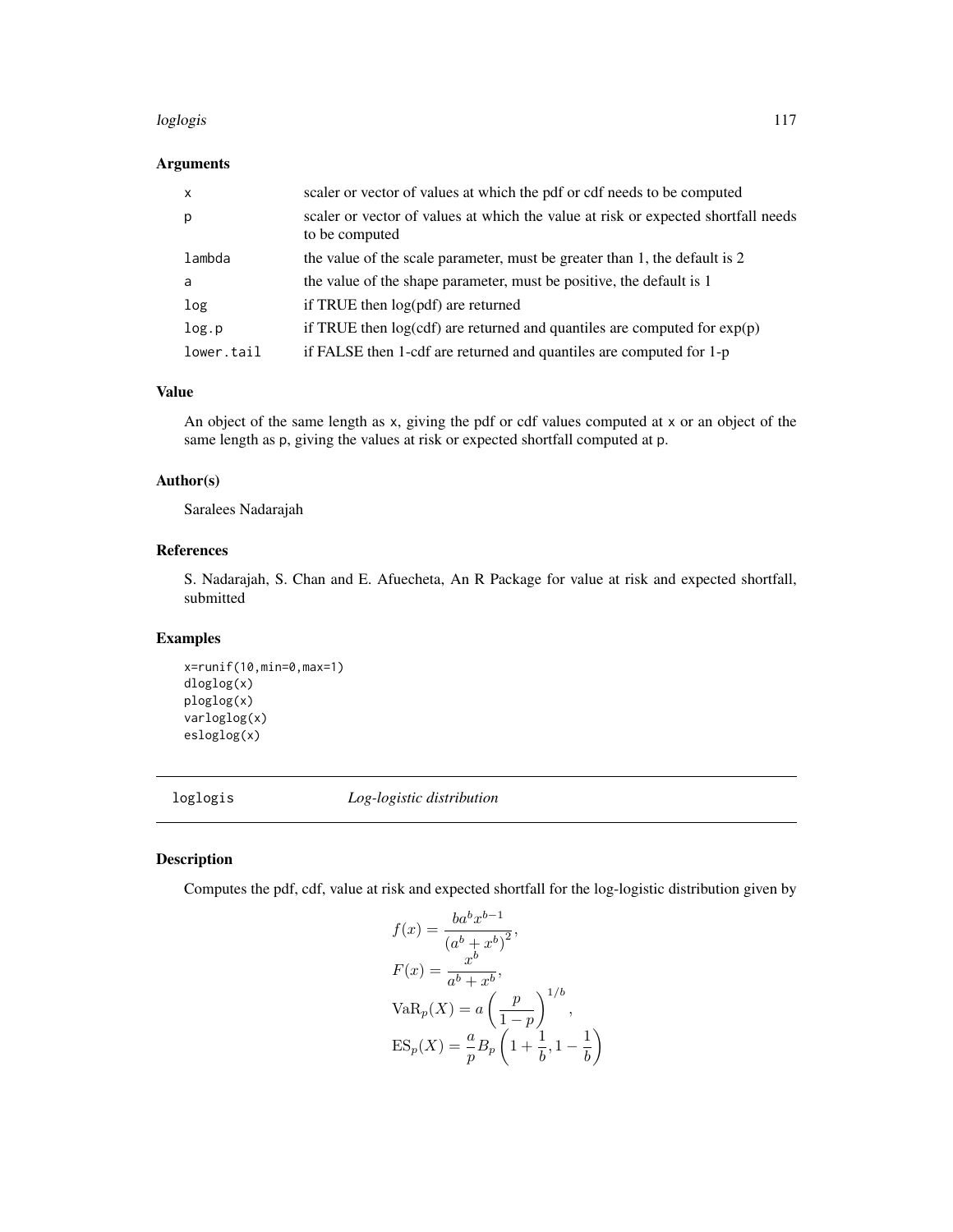for  $x > 0$ ,  $0 < p < 1$ ,  $a > 0$ , the scale parameter, and  $b > 0$ , the shape parameter, where  $B_x(a, b) = \int_0^x t^{a-1} (1-t)^{b-1} dt$  denotes the incomplete beta function.

# Usage

```
dloglogis(x, a=1, b=1, log=FALSE)
ploglogis(x, a=1, b=1, log.p=FALSE, lower.tail=TRUE)
varloglogis(p, a=1, b=1, log.p=FALSE, lower.tail=TRUE)
esloglogis(p, a=1, b=1)
```
# Arguments

| $\mathsf{X}$ | scaler or vector of values at which the pdf or cdf needs to be computed                             |
|--------------|-----------------------------------------------------------------------------------------------------|
| p            | scaler or vector of values at which the value at risk or expected shortfall needs<br>to be computed |
| a            | the value of the scale parameter, must be positive, the default is 1                                |
| b            | the value of the shape parameter, must be positive, the default is 1                                |
| log          | if TRUE then log(pdf) are returned                                                                  |
| log.p        | if TRUE then $log(cdf)$ are returned and quantiles are computed for $exp(p)$                        |
| lower.tail   | if FALSE then 1-cdf are returned and quantiles are computed for 1-p                                 |

## Value

An object of the same length as x, giving the pdf or cdf values computed at x or an object of the same length as p, giving the values at risk or expected shortfall computed at p.

# Author(s)

Saralees Nadarajah

#### References

S. Nadarajah, S. Chan and E. Afuecheta, An R Package for value at risk and expected shortfall, submitted

#### Examples

```
x=runif(10,min=0,max=1)
dloglogis(x)
ploglogis(x)
varloglogis(x)
esloglogis(x)
```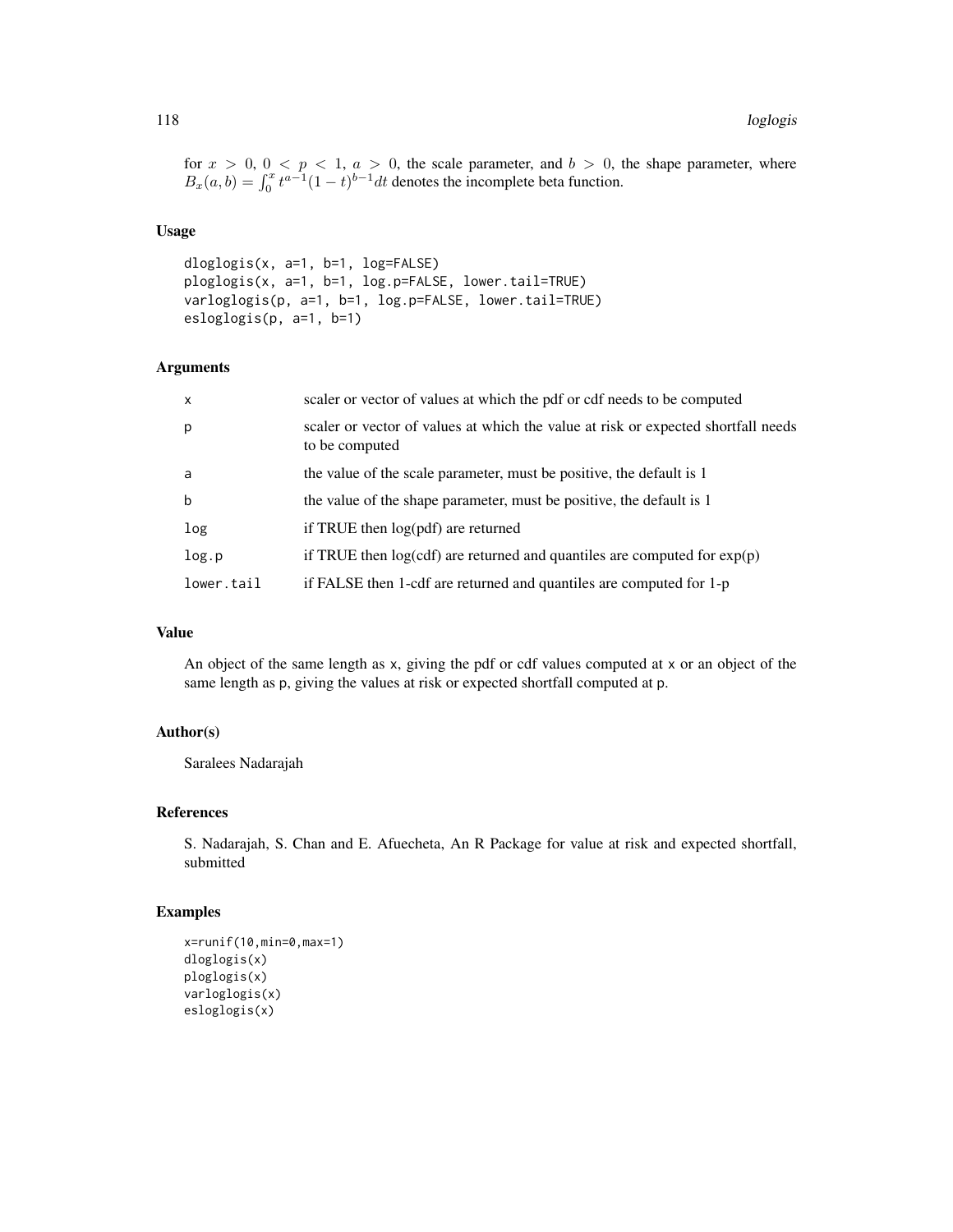#### Description

Computes the pdf, cdf, value at risk and expected shortfall for the lognormal distribution given by

$$
f(x) = \frac{1}{\sigma x} \phi \left( \frac{\log x - \mu}{\sigma} \right),
$$
  
\n
$$
F(x) = \Phi \left( \frac{\log x - \mu}{\sigma} \right),
$$
  
\n
$$
VaR_p(X) = \exp \left[ \mu + \sigma \Phi^{-1}(p) \right],
$$
  
\n
$$
ES_p(X) = \frac{\exp(\mu)}{p} \int_0^p \exp \left[ \sigma \Phi^{-1}(v) \right] dv
$$

for  $x > 0$ ,  $0 < p < 1$ ,  $-\infty < \mu < \infty$ , the location parameter, and  $\sigma > 0$ , the scale parameter.

# Usage

```
dlognorm(x, mu=0, sigma=1, log=FALSE)
plognorm(x, mu=0, sigma=1, log.p=FALSE, lower.tail=TRUE)
varlognorm(p, mu=0, sigma=1, log.p=FALSE, lower.tail=TRUE)
eslognorm(p, mu=0, sigma=1)
```
#### Arguments

| $\mathsf{x}$ | scaler or vector of values at which the pdf or cdf needs to be computed                             |
|--------------|-----------------------------------------------------------------------------------------------------|
| p            | scaler or vector of values at which the value at risk or expected shortfall needs<br>to be computed |
| mu           | the value of the location parameter, can take any real value, the default is zero                   |
| sigma        | the value of the scale parameter, must be positive, the default is 1                                |
| log          | if TRUE then $log(pdf)$ are returned                                                                |
| log.p        | if TRUE then $log(cdf)$ are returned and quantiles are computed for $exp(p)$                        |
| lower.tail   | if FALSE then 1-cdf are returned and quantiles are computed for 1-p                                 |
|              |                                                                                                     |

#### Value

An object of the same length as x, giving the pdf or cdf values computed at x or an object of the same length as p, giving the values at risk or expected shortfall computed at p.

#### Author(s)

Saralees Nadarajah

#### References

S. Nadarajah, S. Chan and E. Afuecheta, An R Package for value at risk and expected shortfall, submitted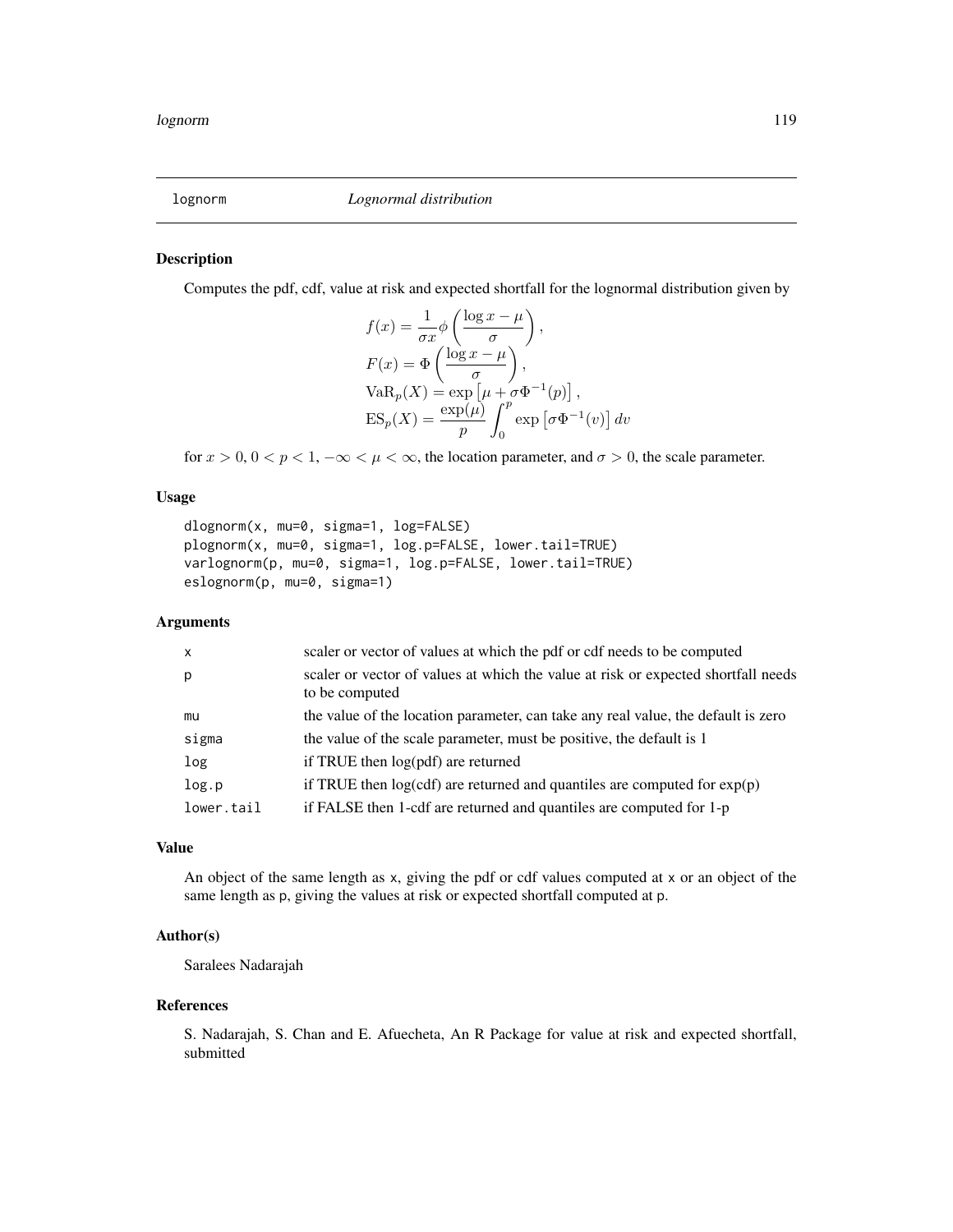120 lomax

## Examples

```
x=runif(10,min=0,max=1)
dlognorm(x)
plognorm(x)
varlognorm(x)
eslognorm(x)
```

| Шd |
|----|
|----|

lomax *Lomax distribution*

# Description

Computes the pdf, cdf, value at risk and expected shortfall for the Lomax distribution due to Lomax (1954) given by  $a=1$ 

$$
f(x) = \frac{a}{\lambda} \left( 1 + \frac{x}{\lambda} \right)^{-a-1},
$$
  
\n
$$
F(x) = 1 - \left( 1 + \frac{x}{\lambda} \right)^{-a},
$$
  
\n
$$
VaR_p(X) = \lambda \left[ (1-p)^{-1/a} - 1 \right],
$$
  
\n
$$
ES_p(X) = -\lambda + \frac{\lambda - \lambda (1-p)^{1-1/a}}{p - p/a}
$$

for  $x > 0$ ,  $0 < p < 1$ ,  $a > 0$ , the shape parameter, and  $\lambda > 0$ , the scale parameter.

# Usage

```
dlomax(x, a=1, lambda=1, log=FALSE)
plomax(x, a=1, lambda=1, log.p=FALSE, lower.tail=TRUE)
varlomax(p, a=1, lambda=1, log.p=FALSE, lower.tail=TRUE)
eslomax(p, a=1, lambda=1)
```
#### Arguments

| $\mathsf{x}$ | scaler or vector of values at which the pdf or cdf needs to be computed                             |
|--------------|-----------------------------------------------------------------------------------------------------|
| p            | scaler or vector of values at which the value at risk or expected shortfall needs<br>to be computed |
| lambda       | the value of the scale parameter, must be positive, the default is 1                                |
| a            | the value of the shape parameter, must be positive, the default is 1                                |
| log          | if TRUE then $log(pdf)$ are returned                                                                |
| log.p        | if TRUE then $log(cdf)$ are returned and quantiles are computed for $exp(p)$                        |
| lower.tail   | if FALSE then 1-cdf are returned and quantiles are computed for 1-p                                 |

## Value

An object of the same length as x, giving the pdf or cdf values computed at x or an object of the same length as p, giving the values at risk or expected shortfall computed at p.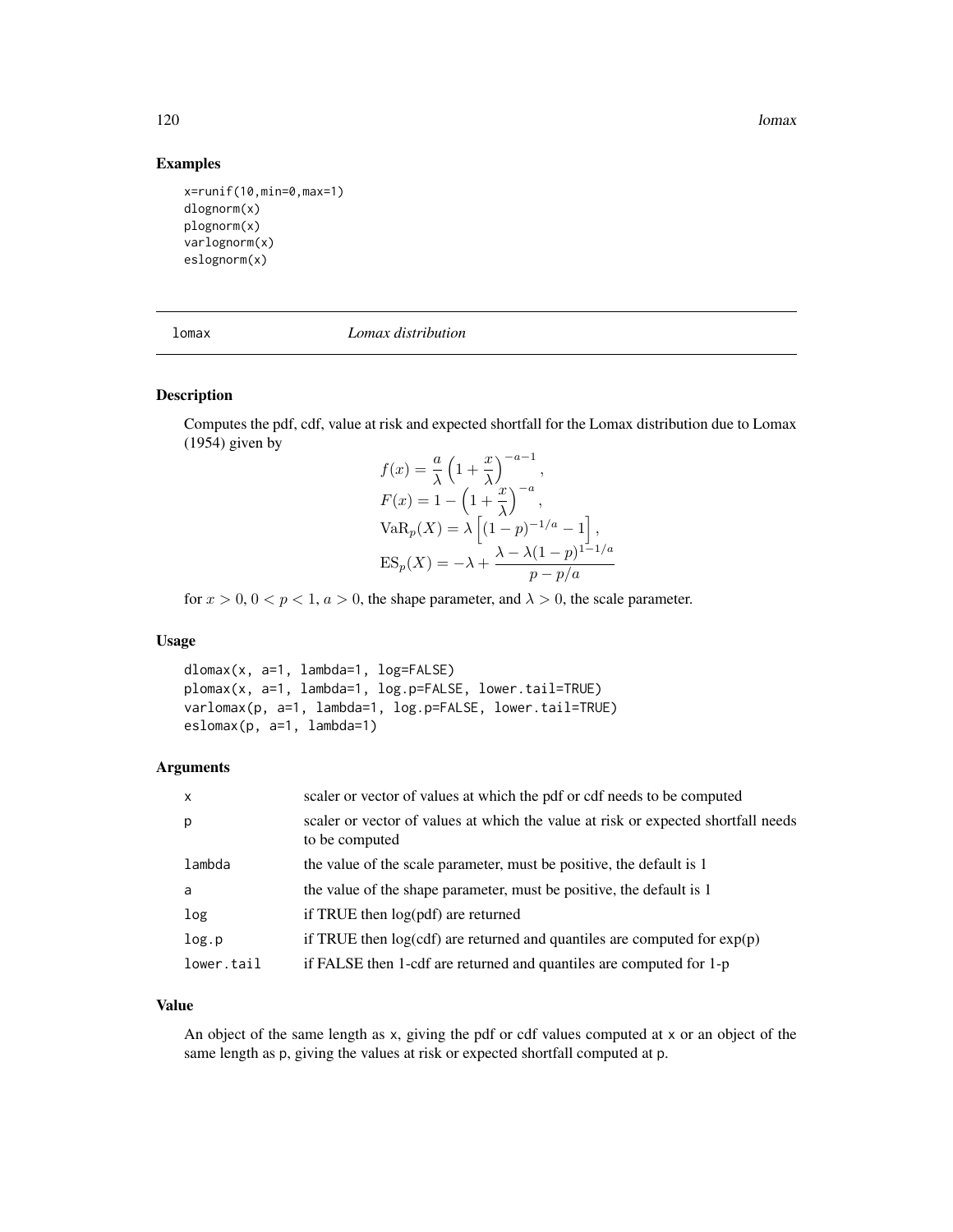#### Mlaplace 2012 121

# Author(s)

Saralees Nadarajah

# References

S. Nadarajah, S. Chan and E. Afuecheta, An R Package for value at risk and expected shortfall, submitted

# Examples

```
x=runif(10,min=0,max=1)
dlomax(x)
plomax(x)
varlomax(x)
eslomax(x)
```
Mlaplace *McGill Laplace distribution*

# Description

Computes the pdf, cdf, value at risk and expected shortfall for the McGill Laplace distribution due to McGill (1962) given by

$$
f(x) = \begin{cases} \frac{1}{2\psi} \exp\left(\frac{x-\theta}{\psi}\right), & \text{if } x \leq \theta, \\ \frac{1}{2\phi} \exp\left(\frac{\theta-x}{\phi}\right), & \text{if } x > \theta, \\ \frac{1}{2} \exp\left(\frac{x-\theta}{\psi}\right), & \text{if } x \leq \theta, \\ 1 - \frac{1}{2} \exp\left(\frac{\theta-x}{\phi}\right), & \text{if } x > \theta, \\ 1 - \frac{1}{2} \exp\left(\frac{\theta-x}{\phi}\right), & \text{if } x > \theta, \\ \theta + \psi \log(2p), & \text{if } p \leq 1/2, \\ \theta - \phi \log(2(1-p)), & \text{if } p > 1/2, \\ \psi + \theta \log(2p) - \theta p, & \text{if } p \leq 1/2, \\ \theta + \phi + \frac{\psi - \phi - 2\theta}{2p} + \frac{\phi}{p} \log 2 - \phi \log 2 \\ + \frac{\phi}{p} \log(1-p) - \phi \log(1-p), & \text{if } p > 1/2 \end{cases}
$$

for  $-\infty < x < \infty$ ,  $0 < p < 1$ ,  $-\infty < \theta < \infty$ , the location parameter,  $\phi > 0$ , the first scale parameter, and  $\psi > 0$ , the second scale parameter.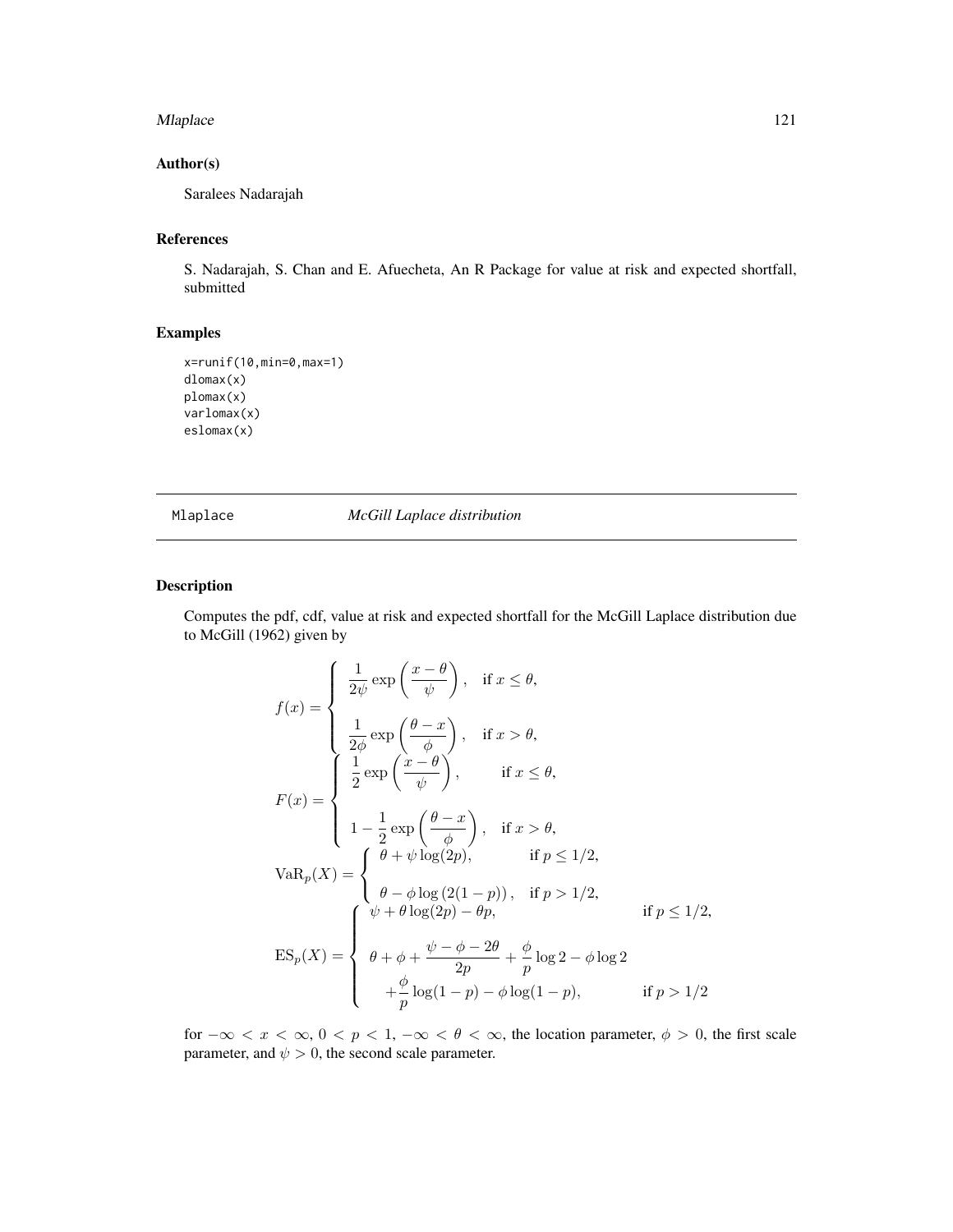# Usage

```
dMlaplace(x, theta=0, phi=1, psi=1, log=FALSE)
pMlaplace(x, theta=0, phi=1, psi=1, log.p=FALSE, lower.tail=TRUE)
varMlaplace(p, theta=0, phi=1, psi=1, log.p=FALSE, lower.tail=TRUE)
esMlaplace(p, theta=0, phi=1, psi=1)
```
## Arguments

| $\mathsf{x}$ | scaler or vector of values at which the pdf or cdf needs to be computed                             |
|--------------|-----------------------------------------------------------------------------------------------------|
| p            | scaler or vector of values at which the value at risk or expected shortfall needs<br>to be computed |
| theta        | the value of the location parameter, can take any real value, the default is zero                   |
| phi          | the value of the first scale parameter, must be positive, the default is 1                          |
| psi          | the value of the second scale parameter, must be positive, the default is 1                         |
| log          | if TRUE then $log(pdf)$ are returned                                                                |
| log.p        | if TRUE then $log(cdf)$ are returned and quantiles are computed for $exp(p)$                        |
| lower.tail   | if FALSE then 1-cdf are returned and quantiles are computed for 1-p                                 |

# Value

An object of the same length as x, giving the pdf or cdf values computed at x or an object of the same length as p, giving the values at risk or expected shortfall computed at p.

### Author(s)

Saralees Nadarajah

# References

S. Nadarajah, S. Chan and E. Afuecheta, An R Package for value at risk and expected shortfall, submitted

#### Examples

```
x=runif(10,min=0,max=1)
dMlaplace(x)
pMlaplace(x)
varMlaplace(x)
esMlaplace(x)
```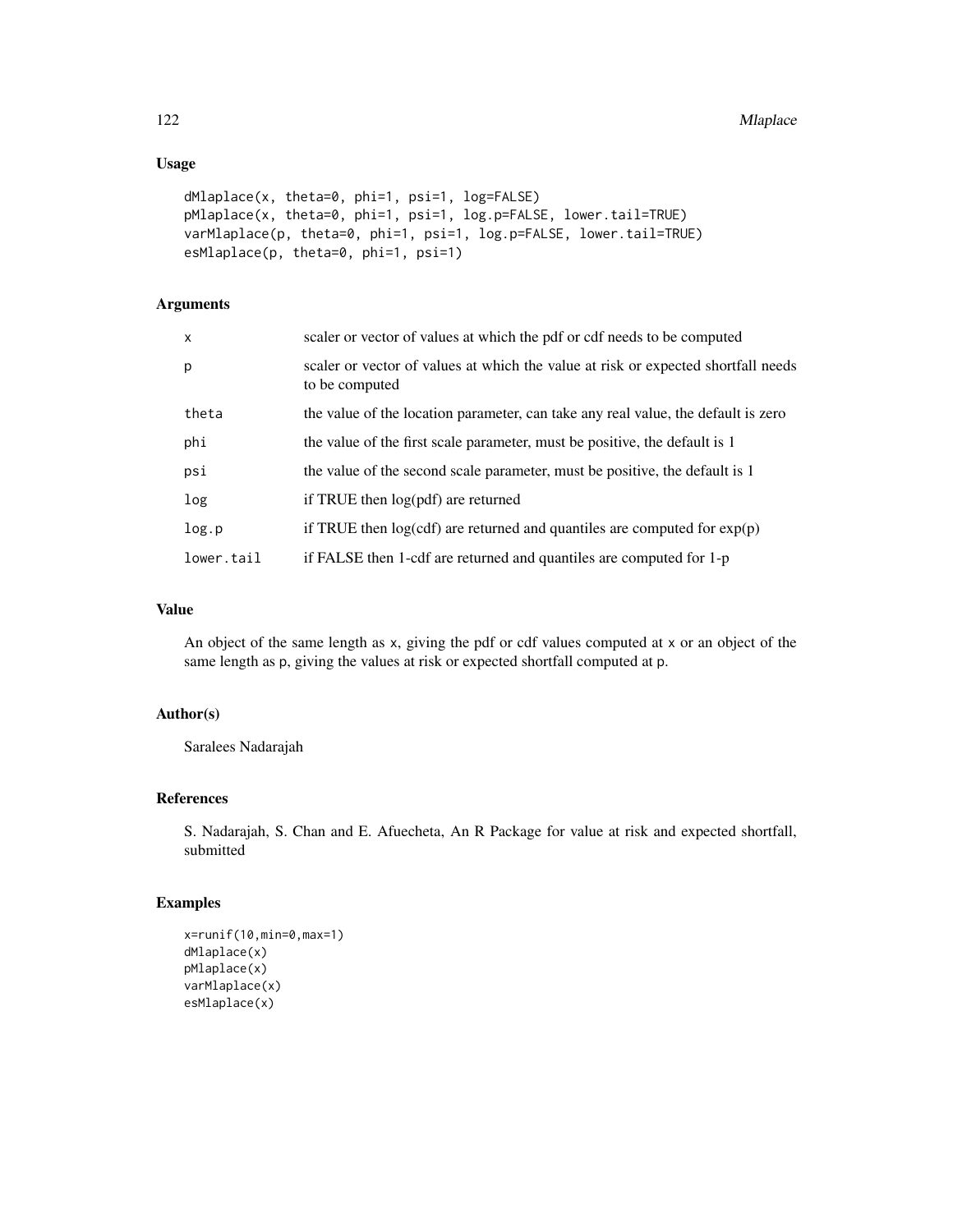#### Description

Computes the pdf, cdf, value at risk and expected shortfall for the Marshall-Olkin exponential distribution due to Marshall and Olkin (1997) given by

$$
f(x) = \frac{\lambda \exp(\lambda x)}{[\exp(\lambda x) - 1 + a]^2},
$$
  
\n
$$
F(x) = \frac{\exp(\lambda x) - 2 + a}{\exp(\lambda x) - 1 + a},
$$
  
\n
$$
VaR_p(X) = \frac{1}{\lambda} \log \frac{2 - a - (1 - a)p}{1 - p},
$$
  
\n
$$
ES_p(X) = \frac{1}{\lambda} \log [2 - a - (1 - a)p] - \frac{2 - a}{\lambda(1 - a)p} \log \frac{2 - a - (1 - a)p}{2 - a} + \frac{1 - p}{\lambda p} \log(1 - p)
$$

for  $x > 0$ ,  $0 < p < 1$ ,  $a > 0$ , the first scale parameter and  $\lambda > 0$ , the second scale parameter.

## Usage

```
dmoexp(x, lambda=1, a=1, log=FALSE)
pmoexp(x, lambda=1, a=1, log.p=FALSE, lower.tail=TRUE)
varmoexp(p, lambda=1, a=1, log.p=FALSE, lower.tail=TRUE)
esmoexp(p, lambda=1, a=1)
```
## Arguments

| $\mathsf{x}$     | scaler or vector of values at which the pdf or cdf needs to be computed                             |
|------------------|-----------------------------------------------------------------------------------------------------|
| p                | scaler or vector of values at which the value at risk or expected shortfall needs<br>to be computed |
| a                | the value of the first scale parameter, must be positive, the default is 1                          |
| lambda           | the value of the second scale parameter, must be positive, the default is 1                         |
| log <sub>1</sub> | if TRUE then log(pdf) are returned                                                                  |
| log.p            | if TRUE then $log(cd)$ are returned and quantiles are computed for $exp(p)$                         |
| lower.tail       | if FALSE then 1-cdf are returned and quantiles are computed for 1-p                                 |

# Value

An object of the same length as x, giving the pdf or cdf values computed at x or an object of the same length as p, giving the values at risk or expected shortfall computed at p.

## Author(s)

Saralees Nadarajah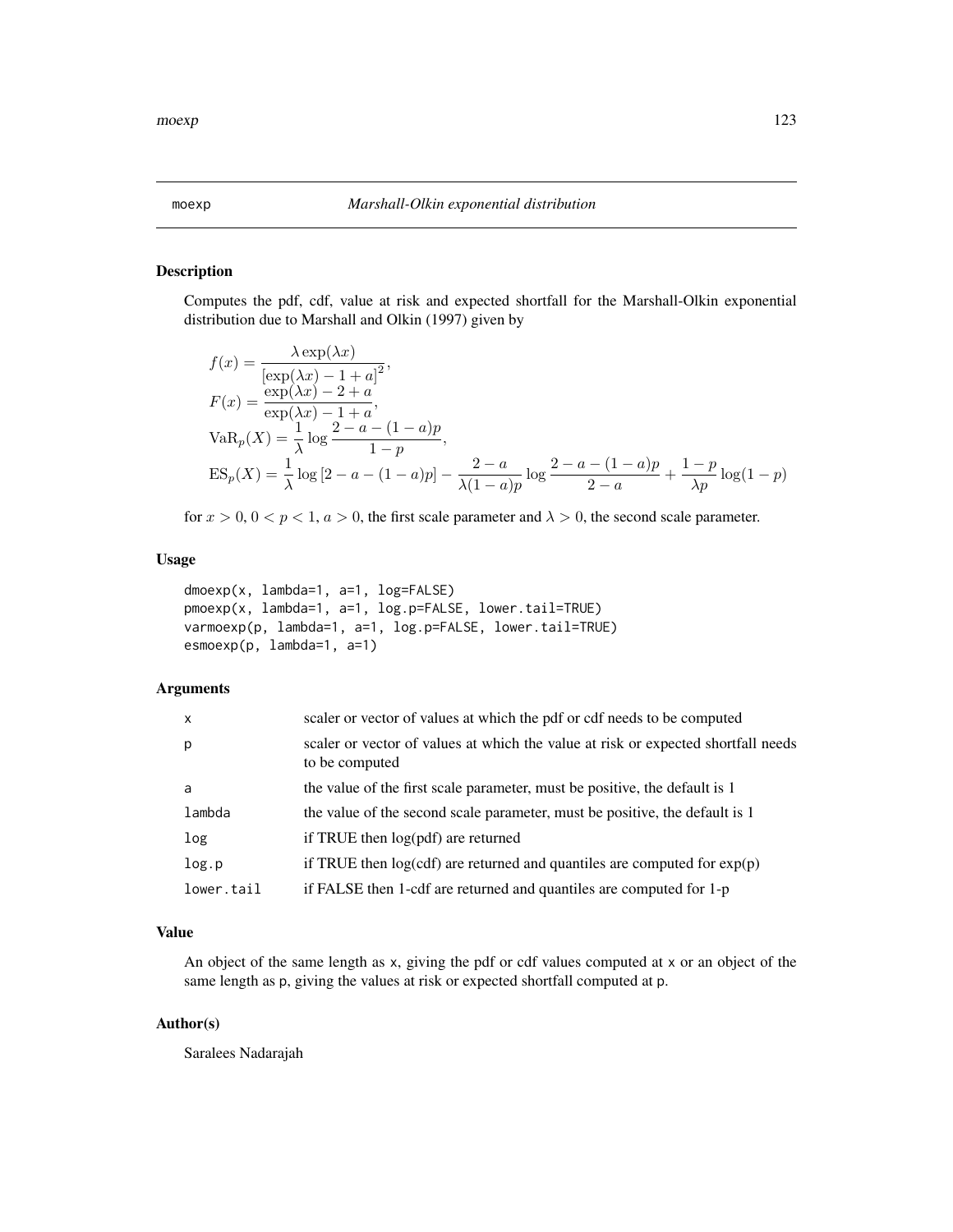# References

S. Nadarajah, S. Chan and E. Afuecheta, An R Package for value at risk and expected shortfall, submitted

# Examples

```
x=runif(10,min=0,max=1)
dmoexp(x)
pmoexp(x)
varmoexp(x)
esmoexp(x)
```
moweibull *Marshall-Olkin Weibull distribution*

# Description

Computes the pdf, cdf, value at risk and expected shortfall for the Marshall-Olkin Weibull distribution due to Marshall and Olkin (1997) given by

$$
f(x) = b\lambda^{b} x^{b-1} \exp \left[ (\lambda x)^{b} \right] \{ \exp \left[ (\lambda x)^{b} \right] - 1 + a \}^{-2},
$$
  
\n
$$
F(x) = \frac{\exp \left[ (\lambda x)^{b} \right] - 2 + a}{\exp \left[ (\lambda x)^{b} \right] - 1 + a},
$$
  
\n
$$
VaR_{p}(X) = \frac{1}{\lambda} \left[ \log \left( \frac{1}{1 - p} + 1 - a \right) \right]^{1/b},
$$
  
\n
$$
ES_{p}(X) = \frac{1}{\lambda p} \int_{0}^{p} \left[ \log \left( \frac{1}{1 - v} + 1 - a \right) \right]^{1/b} dv
$$

for  $x > 0$ ,  $0 < p < 1$ ,  $a > 0$ , the first scale parameter,  $b > 0$ , the shape parameter, and  $\lambda > 0$ , the second scale parameter.

#### Usage

```
dmoweibull(x, a=1, b=1, lambda=1, log=FALSE)
pmoweibull(x, a=1, b=1, lambda=1, log.p=FALSE, lower.tail=TRUE)
varmoweibull(p, a=1, b=1, lambda=1, log.p=FALSE, lower.tail=TRUE)
esmoweibull(p, a=1, b=1, lambda=1)
```
## Arguments

| X      | scaler or vector of values at which the pdf or cdf needs to be computed                             |
|--------|-----------------------------------------------------------------------------------------------------|
| p      | scaler or vector of values at which the value at risk or expected shortfall needs<br>to be computed |
| a      | the value of the first scale parameter, must be positive, the default is 1                          |
| lambda | the value of the second scale parameter, must be positive, the default is 1                         |
| b      | the value of the shape parameter, must be positive, the default is 1                                |
|        |                                                                                                     |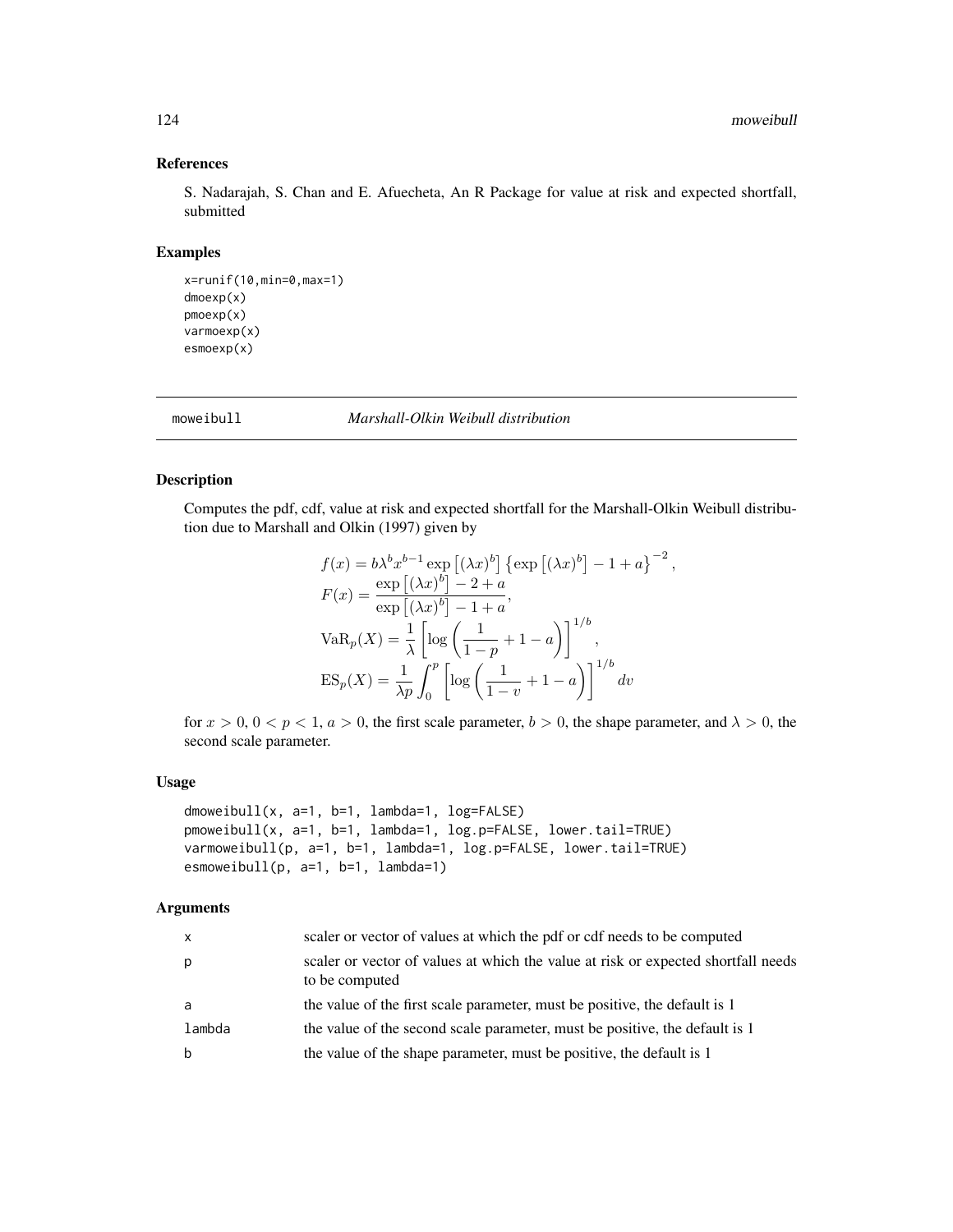#### MRbeta 2008 and 25 and 25 and 25 and 26 and 26 and 26 and 26 and 26 and 26 and 26 and 26 and 26 and 26 and 26

| log        | if TRUE then log(pdf) are returned                                           |
|------------|------------------------------------------------------------------------------|
| log.p      | if TRUE then $log(cdf)$ are returned and quantiles are computed for $exp(p)$ |
| lower.tail | if FALSE then 1-cdf are returned and quantiles are computed for 1-p          |

# Value

An object of the same length as x, giving the pdf or cdf values computed at x or an object of the same length as p, giving the values at risk or expected shortfall computed at p.

## Author(s)

Saralees Nadarajah

#### References

S. Nadarajah, S. Chan and E. Afuecheta, An R Package for value at risk and expected shortfall, submitted

# Examples

```
x=runif(10,min=0,max=1)
dmoweibull(x)
pmoweibull(x)
varmoweibull(x)
esmoweibull(x)
```
MRbeta *McDonald-Richards beta distribution*

#### Description

Computes the pdf, cdf, value at risk and expected shortfall for the McDonald-Richards beta distribution due to McDonald and Richards (1987a, 1987b) given by

$$
f(x) = \frac{x^{ar-1} (bq^r - x^r)^{b-1}}{(bq^r)^{a+b-1} B(a, b)},
$$
  
\n
$$
F(x) = I_{\frac{x^r}{bq^r}}(a, b),
$$
  
\n
$$
VaR_p(X) = b^{1/r} q [I_p^{-1}(a, b)]^{1/r},
$$
  
\n
$$
ES_p(X) = \frac{b^{1/r} q}{p} \int_0^p [I_v^{-1}(a, b)]^{1/r} dv
$$

for  $0 \le x \le b^{1/r}q$ ,  $0 < p < 1$ ,  $q > 0$ , the scale parameter,  $a > 0$ , the first shape parameter,  $b > 0$ , the second shape parameter, and  $r > 0$ , the third shape parameter.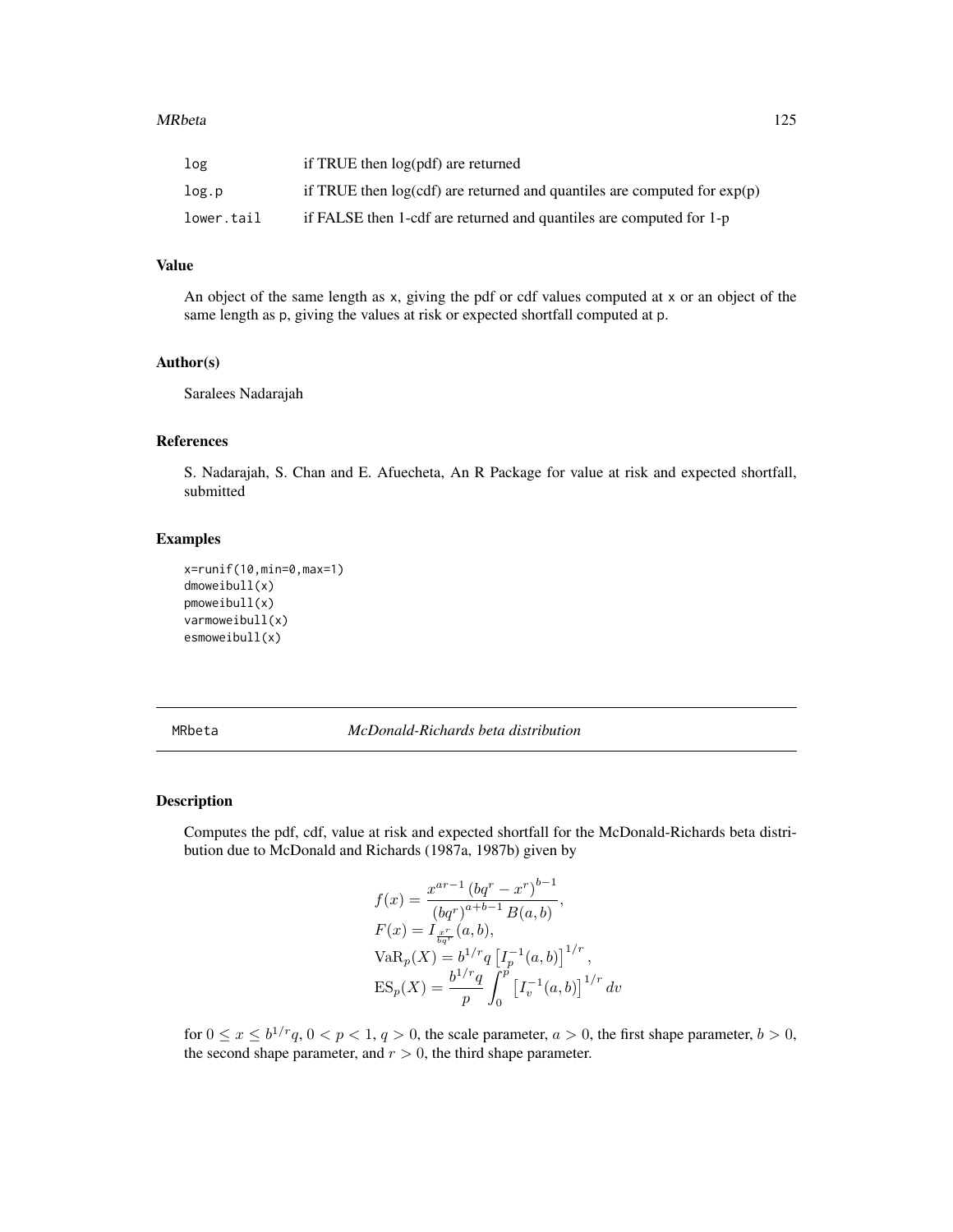# Usage

```
dMRbeta(x, a=1, b=1, r=1, q=1, log=FALSE)
pMRbeta(x, a=1, b=1, r=1, q=1, log.p=FALSE, lower.tail=TRUE)
varMRbeta(p, a=1, b=1, r=1, q=1, log.p=FALSE, lower.tail=TRUE)
esMRbeta(p, a=1, b=1, r=1, q=1)
```
# Arguments

| $\mathsf{x}$ | scaler or vector of values at which the pdf or cdf needs to be computed                             |
|--------------|-----------------------------------------------------------------------------------------------------|
| p            | scaler or vector of values at which the value at risk or expected shortfall needs<br>to be computed |
| q            | the value of the scale parameter, must be positive, the default is 1                                |
| a            | the value of the first shape parameter, must be positive, the default is 1                          |
| $\mathsf b$  | the value of the second shape parameter, must be positive, the default is 1                         |
| $\mathsf{r}$ | the value of the third shape parameter, must be positive, the default is 1                          |
| log          | if TRUE then $log(pdf)$ are returned                                                                |
| log.p        | if TRUE then $log(cdf)$ are returned and quantiles are computed for $exp(p)$                        |
| lower.tail   | if FALSE then 1-cdf are returned and quantiles are computed for 1-p                                 |

# Value

An object of the same length as x, giving the pdf or cdf values computed at x or an object of the same length as p, giving the values at risk or expected shortfall computed at p.

# Author(s)

Saralees Nadarajah

#### References

S. Nadarajah, S. Chan and E. Afuecheta, An R Package for value at risk and expected shortfall, submitted

# Examples

```
x=runif(10,min=0,max=1)
dMRbeta(x)
pMRbeta(x)
varMRbeta(x)
esMRbeta(x)
```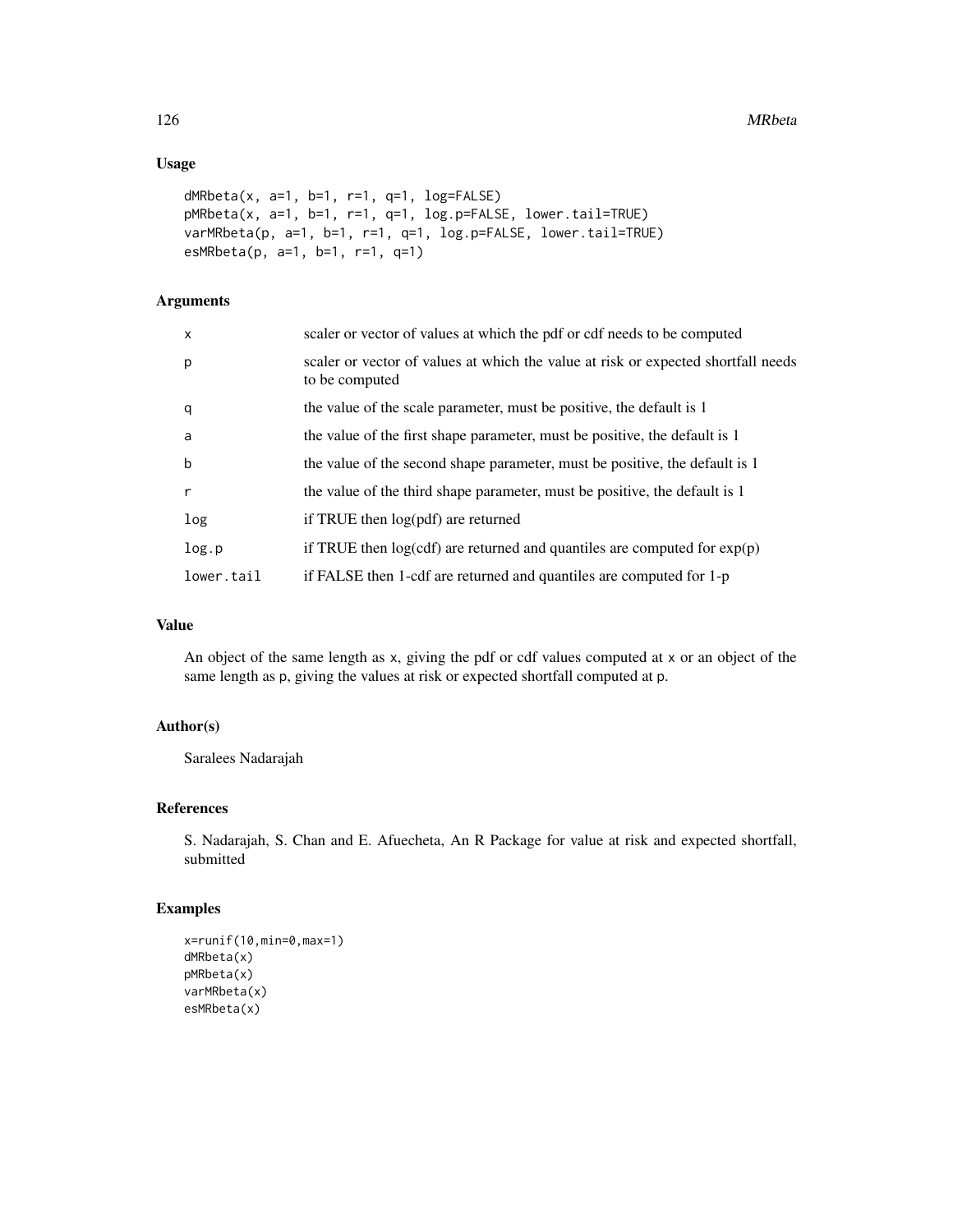#### Description

Computes the pdf, cdf, value at risk and expected shortfall for the Nakagami distribution due to Nakagami (1960) given by

$$
f(x) = \frac{2m^m}{\Gamma(m)a^m} x^{2m-1} \exp\left(-\frac{mx^2}{a}\right),
$$
  
\n
$$
F(x) = 1 - Q\left(m, \frac{mx^2}{a}\right),
$$
  
\n
$$
VaR_p(X) = \sqrt{\frac{a}{m}} \sqrt{Q^{-1}(m, 1-p)},
$$
  
\n
$$
ES_p(X) = \frac{\sqrt{a}}{p\sqrt{m}} \int_0^p \sqrt{Q^{-1}(m, 1-p)} dv
$$

for  $x > 0$ ,  $0 < p < 1$ ,  $a > 0$ , the scale parameter, and  $m > 0$ , the shape parameter.

#### Usage

dnakagami(x, m=1, a=1, log=FALSE) pnakagami(x, m=1, a=1, log.p=FALSE, lower.tail=TRUE) varnakagami(p, m=1, a=1, log.p=FALSE, lower.tail=TRUE) esnakagami(p, m=1, a=1)

#### Arguments

| $\mathsf{x}$ | scaler or vector of values at which the pdf or cdf needs to be computed                             |
|--------------|-----------------------------------------------------------------------------------------------------|
| p            | scaler or vector of values at which the value at risk or expected shortfall needs<br>to be computed |
| a            | the value of the scale parameter, must be positive, the default is 1                                |
| m            | the value of the shape parameter, must be positive, the default is 1                                |
| log          | if TRUE then log(pdf) are returned                                                                  |
| log.p        | if TRUE then $log(cdf)$ are returned and quantiles are computed for $exp(p)$                        |
| lower.tail   | if FALSE then 1-cdf are returned and quantiles are computed for 1-p                                 |

# Value

An object of the same length as x, giving the pdf or cdf values computed at x or an object of the same length as p, giving the values at risk or expected shortfall computed at p.

## Author(s)

Saralees Nadarajah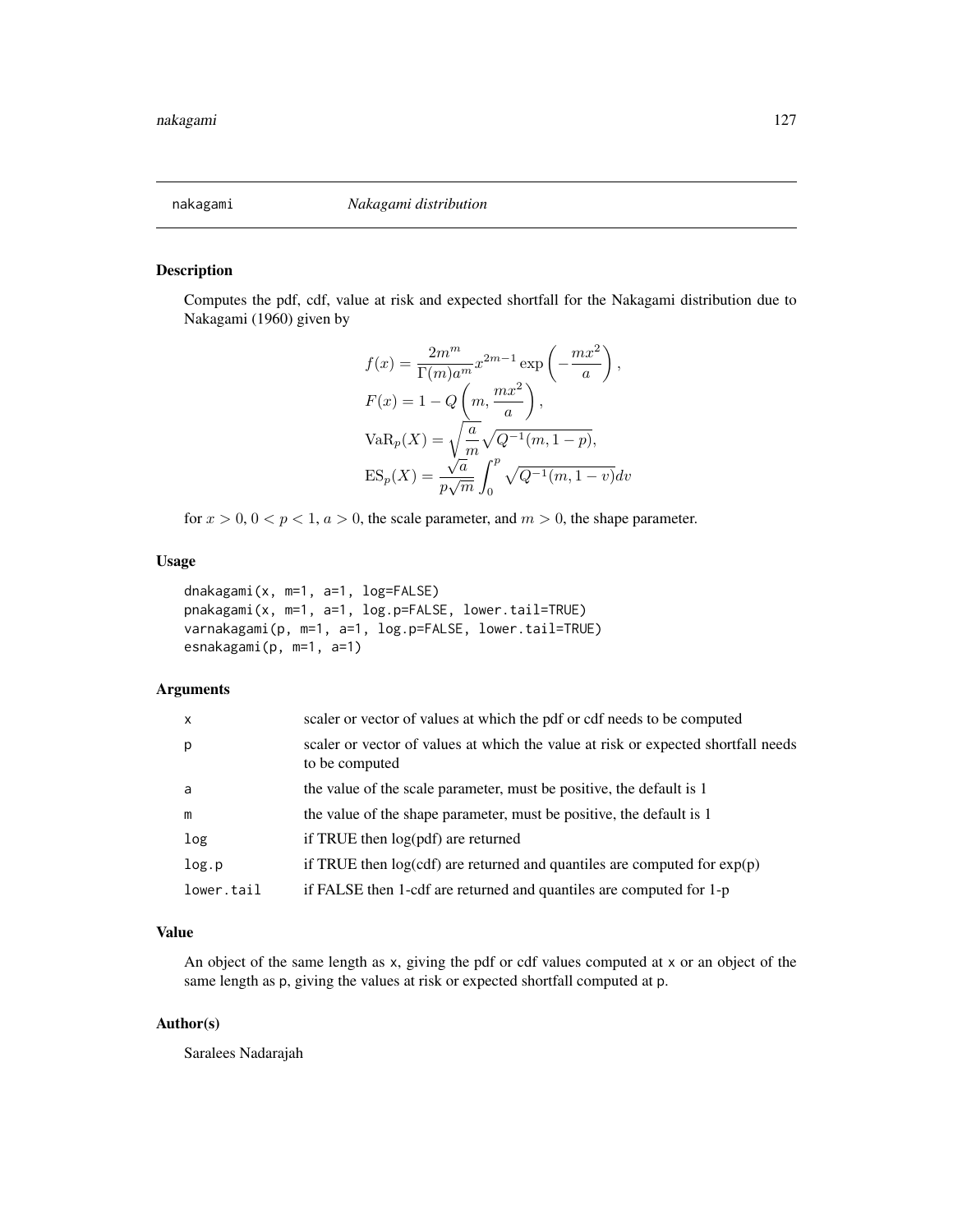# References

S. Nadarajah, S. Chan and E. Afuecheta, An R Package for value at risk and expected shortfall, submitted

## Examples

```
x=runif(10,min=0,max=1)
dnakagami(x)
pnakagami(x)
varnakagami(x)
esnakagami(x)
```
normal *Normal distribution*

#### Description

Computes the pdf, cdf, value at risk and expected shortfall for the normal distribution due to de Moivre (1738) and Gauss (1809) given by

$$
f(x) = \frac{1}{\sigma} \phi \left( \frac{x - \mu}{\sigma} \right),
$$
  
\n
$$
F(x) = \Phi \left( \frac{x - \mu}{\sigma} \right),
$$
  
\n
$$
VaR_p(X) = \mu + \sigma \Phi^{-1}(p),
$$
  
\n
$$
ES_p(X) = \mu + \frac{\sigma}{p} \int_0^p \Phi^{-1}(v) dv
$$

for  $-\infty < x < \infty$ ,  $0 < p < 1$ ,  $-\infty < \mu < \infty$ , the location parameter, and  $\sigma > 0$ , the scale parameter, where  $\phi(\cdot)$  denotes the pdf of a standard normal random variable, and  $\Phi(\cdot)$  denotes the cdf of a standard normal random variable.

#### Usage

```
dnormal(x, mu=0, sigma=1, log=FALSE)
pnormal(x, mu=0, sigma=1, log.p=FALSE, lower.tail=TRUE)
varnormal(p, mu=0, sigma=1, log.p=FALSE, lower.tail=TRUE)
esnormal(p, mu=0, sigma=1)
```
# Arguments

| $\mathsf{x}$ | scaler or vector of values at which the pdf or cdf needs to be computed                             |
|--------------|-----------------------------------------------------------------------------------------------------|
| p            | scaler or vector of values at which the value at risk or expected shortfall needs<br>to be computed |
| mu           | the value of the location parameter, can take any real value, the default is zero                   |
| sigma        | the value of the scale parameter, must be positive, the default is 1                                |
| log          | if TRUE then log(pdf) are returned                                                                  |
| log.p        | if TRUE then $log(cd)$ are returned and quantiles are computed for $exp(p)$                         |
| lower.tail   | if FALSE then 1-cdf are returned and quantiles are computed for 1-p                                 |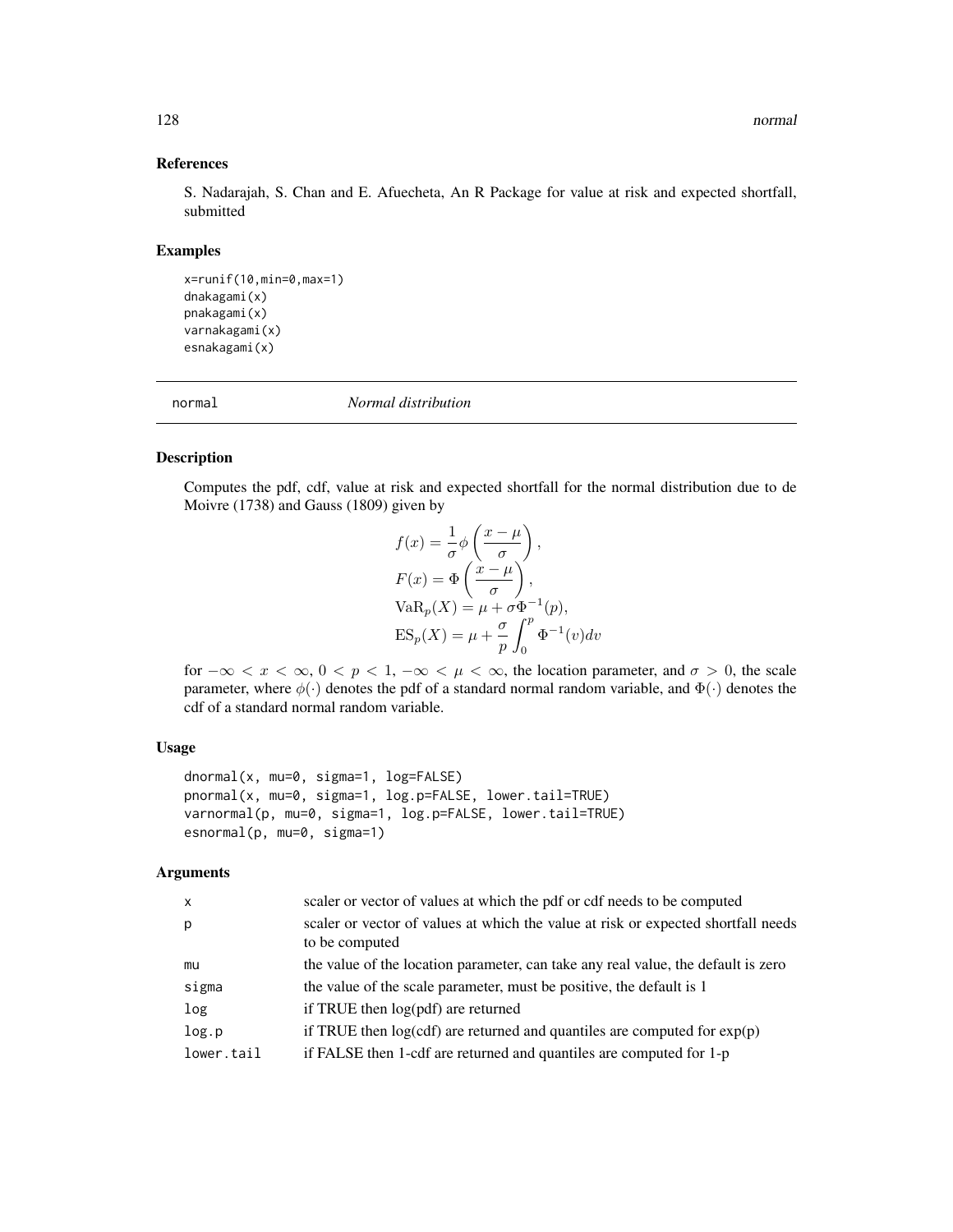#### pareto the contract of the contract of the contract of the contract of the contract of the contract of the contract of the contract of the contract of the contract of the contract of the contract of the contract of the con

## Value

An object of the same length as x, giving the pdf or cdf values computed at x or an object of the same length as p, giving the values at risk or expected shortfall computed at p.

#### Author(s)

Saralees Nadarajah

# References

S. Nadarajah, S. Chan and E. Afuecheta, An R Package for value at risk and expected shortfall, submitted

# Examples

```
x=runif(10,min=0,max=1)
dnormal(x)
pnormal(x)
varnormal(x)
esnormal(x)
```
pareto *Pareto distribution*

# Description

Computes the pdf, cdf, value at risk and expected shortfall for the Pareto distribution due to Pareto (1964) given by

$$
f(x) = cK^{c}x^{-c-1},
$$
  
\n
$$
F(x) = 1 - \left(\frac{K}{x}\right)^{c},
$$
  
\n
$$
VaR_{p}(X) = K(1-p)^{-1/c},
$$
  
\n
$$
ES_{p}(X) = \frac{Kc}{p(1-c)}(1-p)^{1-1/c} - \frac{Kc}{p(1-c)}
$$

for  $x \geq K$ ,  $0 < p < 1$ ,  $K > 0$ , the scale parameter, and  $c > 0$ , the shape parameter.

## Usage

```
dpareto(x, K=1, c=1, log=FALSE)
ppareto(x, K=1, c=1, log.p=FALSE, lower.tail=TRUE)
varpareto(p, K=1, c=1, log.p=FALSE, lower.tail=TRUE)
espareto(p, K=1, c=1)
```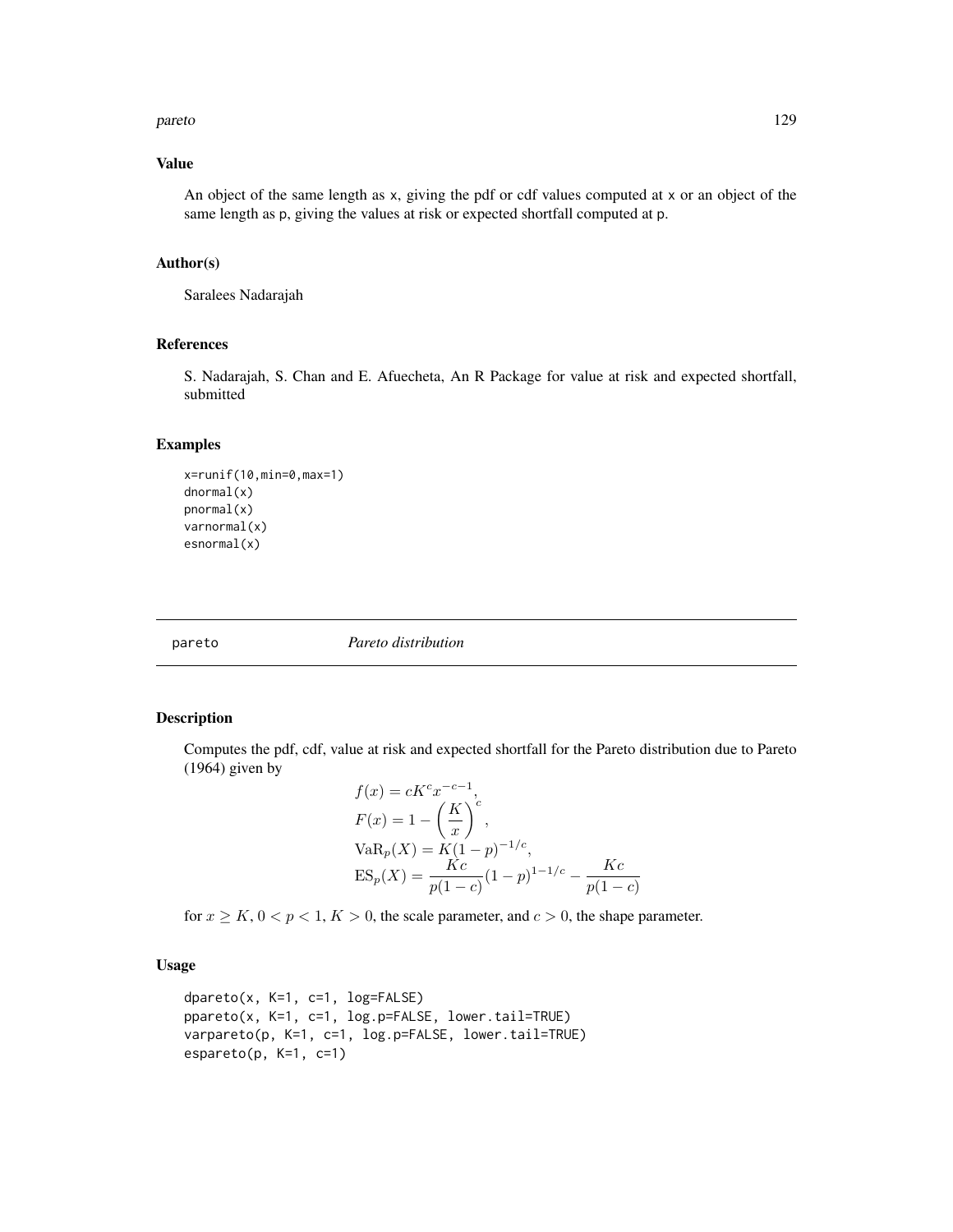## Arguments

| $\mathsf{x}$ | scaler or vector of values at which the pdf or cdf needs to be computed                             |
|--------------|-----------------------------------------------------------------------------------------------------|
| p            | scaler or vector of values at which the value at risk or expected shortfall needs<br>to be computed |
| К            | the value of the scale parameter, must be positive, the default is 1                                |
| $\mathsf{C}$ | the value of the shape parameter, must be positive, the default is 1                                |
| log          | if TRUE then $log(pdf)$ are returned                                                                |
| log.p        | if TRUE then $log(cdf)$ are returned and quantiles are computed for $exp(p)$                        |
| lower.tail   | if FALSE then 1-cdf are returned and quantiles are computed for 1-p                                 |

#### Value

An object of the same length as x, giving the pdf or cdf values computed at x or an object of the same length as p, giving the values at risk or expected shortfall computed at p.

## Author(s)

Saralees Nadarajah

## References

S. Nadarajah, S. Chan and E. Afuecheta, An R Package for value at risk and expected shortfall, submitted

# Examples

```
x=runif(10,min=0,max=1)
dpareto(x)
ppareto(x)
varpareto(x)
espareto(x)
```
paretostable *Pareto positive stable distribution*

#### Description

Computes the pdf, cdf, value at risk and expected shortfall for the Pareto positive stable distribution due to Sarabia and Prieto (2009) and Guillen et al. (2011) given by

$$
f(x) = \frac{\nu \lambda}{x} \left[ \log \left( \frac{x}{\sigma} \right) \right]^{\nu - 1} \exp \left\{ -\lambda \left[ \log \left( \frac{x}{\sigma} \right) \right]^{\nu} \right\},
$$
  
\n
$$
F(x) = 1 - \exp \left\{ -\lambda \left[ \log \left( \frac{x}{\sigma} \right) \right]^{\nu} \right\},
$$
  
\n
$$
VaR_p(X) = \sigma \exp \left\{ \left[ -\frac{1}{\lambda} \log(1 - p) \right]^{1/\nu} \right\},
$$
  
\n
$$
ES_p(X) = \frac{\sigma}{p} \int_0^p \exp \left\{ \left[ -\frac{1}{\lambda} \log(1 - v) \right]^{1/\nu} \right\} dv
$$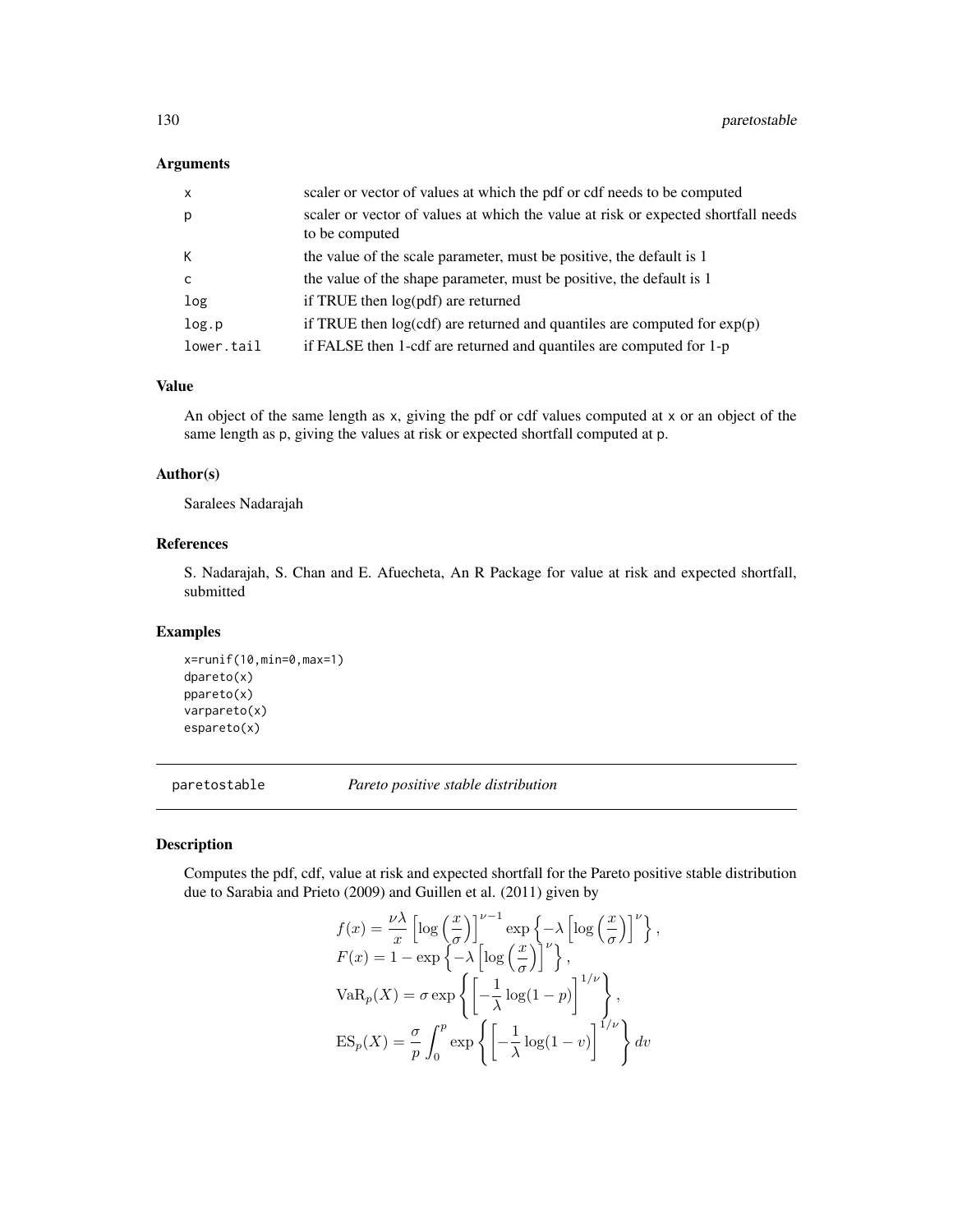## paretostable 131

for  $x > 0$ ,  $0 < p < 1$ ,  $\lambda > 0$ , the first scale parameter,  $\sigma > 0$ , the second scale parameter, and  $\nu > 0$ , the shape parameter.

#### Usage

```
dparetostable(x, lambda=1, nu=1, sigma=1, log=FALSE)
pparetostable(x, lambda=1, nu=1, sigma=1, log.p=FALSE, lower.tail=TRUE)
varparetostable(p, lambda=1, nu=1, sigma=1, log.p=FALSE, lower.tail=TRUE)
esparetostable(p, lambda=1, nu=1, sigma=1)
```
## Arguments

| $\mathsf{x}$ | scaler or vector of values at which the pdf or cdf needs to be computed                             |
|--------------|-----------------------------------------------------------------------------------------------------|
| p            | scaler or vector of values at which the value at risk or expected shortfall needs<br>to be computed |
| lambda       | the value of the first scale parameter, must be positive, the default is 1                          |
| sigma        | the value of the second scale parameter, must be positive, the default is 1                         |
| nu           | the value of the shape parameter, must be positive, the default is 1                                |
| log          | if TRUE then $log(pdf)$ are returned                                                                |
| log.p        | if TRUE then $log(cdf)$ are returned and quantiles are computed for $exp(p)$                        |
| lower.tail   | if FALSE then 1-cdf are returned and quantiles are computed for 1-p                                 |
|              |                                                                                                     |

#### Value

An object of the same length as x, giving the pdf or cdf values computed at x or an object of the same length as p, giving the values at risk or expected shortfall computed at p.

#### Author(s)

Saralees Nadarajah

## References

S. Nadarajah, S. Chan and E. Afuecheta, An R Package for value at risk and expected shortfall, submitted

# Examples

```
x=runif(10,min=0,max=1)
dparetostable(x)
pparetostable(x)
varparetostable(x)
esparetostable(x)
```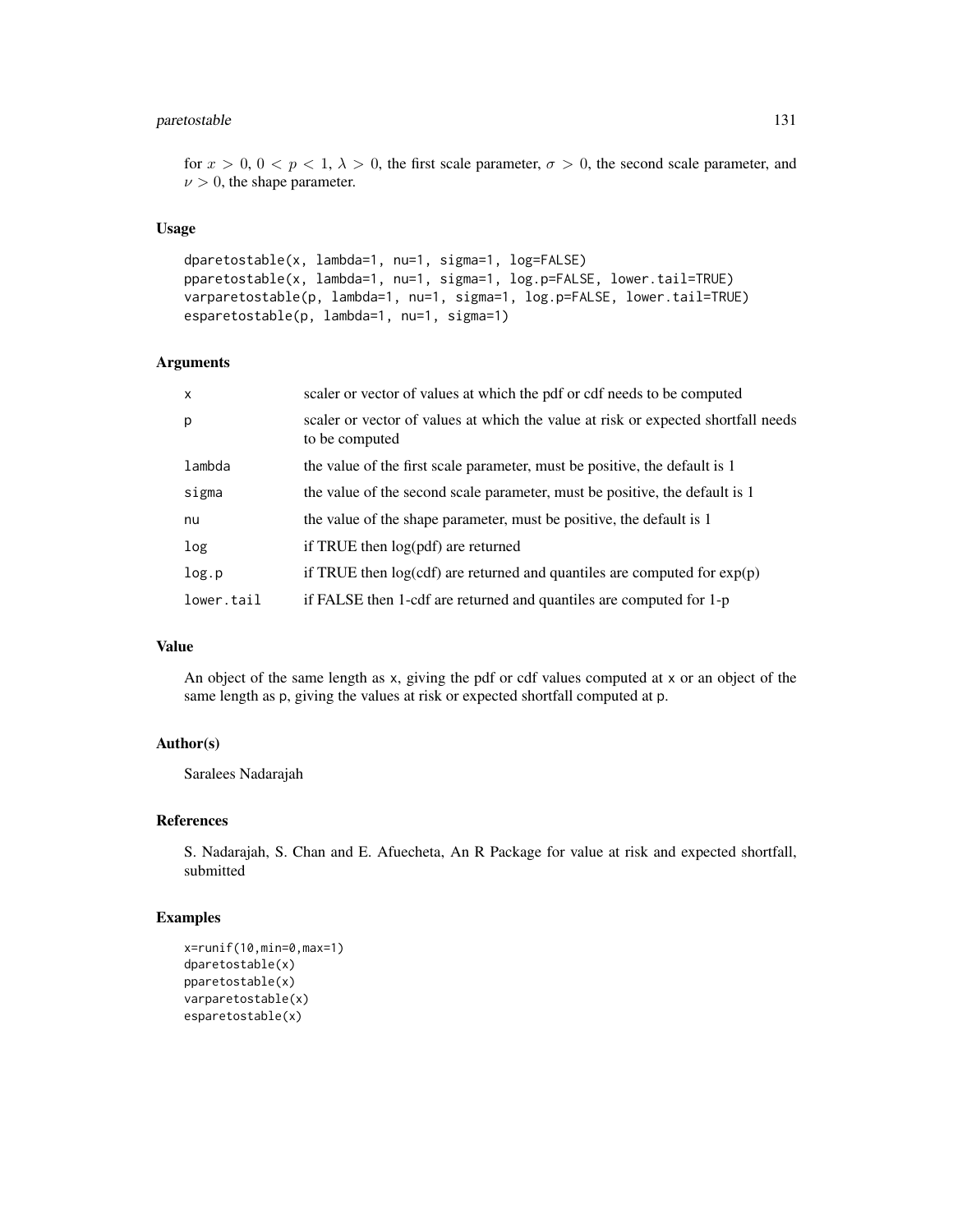# Description

Computes the pdf, cdf, value at risk and expected shortfall for the Poiraud-Casanova-Thomas-Agnan Laplace distribution due to Poiraud-Casanova and Thomas-Agnan (2000) given by

$$
f(x) = \begin{cases} a(1-a) \exp \{(1-a)(x-\theta)\}, & \text{if } x \leq \theta, \\ a(1-a) \exp \{a(\theta-x)\}, & \text{if } x > \theta, \\ a \exp \{(1-a)(x-\theta)\}, & \text{if } x \leq \theta, \end{cases}
$$

$$
F(x) = \begin{cases} a \exp \{a(\theta-x)\}, & \text{if } x > \theta, \\ 1 - (1-a) \exp \{a(\theta-x)\}, & \text{if } x > \theta, \\ \theta + \frac{1}{1-a} \log \left(\frac{p}{a}\right), & \text{if } p \leq a, \end{cases}
$$

$$
Var_{p}(X) = \begin{cases} \theta - \frac{\log a}{a} + \frac{\log p - 1}{(1-a)p}, & \text{if } p > a, \\ \theta - \frac{1}{a} + \frac{1}{p} - \frac{a}{(1-a)p} + \frac{1-p}{ap} \log \left(\frac{1-p}{1-a}\right), & \text{if } p > a \end{cases}
$$

for  $-\infty < x < \infty$ ,  $0 < p < 1$ ,  $-\infty < \theta < \infty$ , the location parameter, and  $a > 0$ , the scale parameter.

# Usage

```
dPCTAlaplace(x, a=0.5, theta=0, log=FALSE)
pPCTAlaplace(x, a=0.5, theta=0, log.p=FALSE, lower.tail=TRUE)
varPCTAlaplace(p, a=0.5, theta=0, log.p=FALSE, lower.tail=TRUE)
esPCTAlaplace(p, a=0.5, theta=0)
```
# Arguments

| scaler or vector of values at which the pdf or cdf needs to be computed                             |
|-----------------------------------------------------------------------------------------------------|
| scaler or vector of values at which the value at risk or expected shortfall needs<br>to be computed |
| the value of the location parameter, can take any real value, the default is zero                   |
| the value of the scale parameter, must be in the unit interval, the default is 0.5                  |
| if TRUE then log(pdf) are returned                                                                  |
| if TRUE then $log(cdf)$ are returned and quantiles are computed for $exp(p)$                        |
| if FALSE then 1-cdf are returned and quantiles are computed for 1-p                                 |
|                                                                                                     |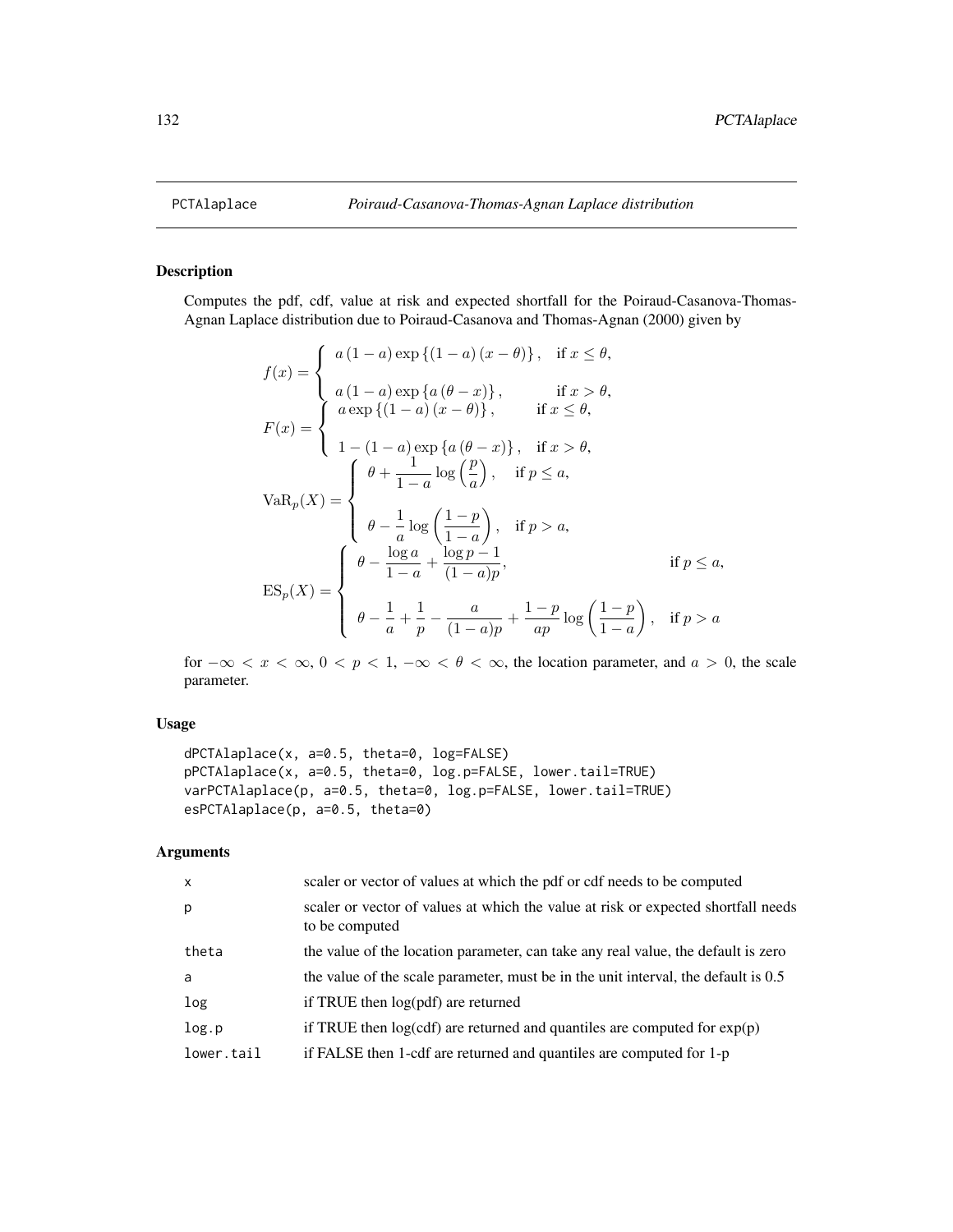#### perks 133

## Value

An object of the same length as x, giving the pdf or cdf values computed at x or an object of the same length as p, giving the values at risk or expected shortfall computed at p.

#### Author(s)

Saralees Nadarajah

#### References

S. Nadarajah, S. Chan and E. Afuecheta, An R Package for value at risk and expected shortfall, submitted

#### Examples

```
x=runif(10,min=0,max=1)
dPCTAlaplace(x)
pPCTAlaplace(x)
varPCTAlaplace(x)
esPCTAlaplace(x)
```
perks *Perks distribution*

### Description

Computes the pdf, cdf, value at risk and expected shortfall for the Perks distribution due to Perks (1932) given by

$$
f(x) = \frac{a \exp(bx) [1 + a]}{[1 + a \exp(bx)]^2},
$$
  
\n
$$
F(x) = 1 - \frac{1 + a}{1 + a \exp(bx)},
$$
  
\n
$$
VaR_p(X) = \frac{1}{b} \log \frac{a + p}{a(1 - p)},
$$
  
\n
$$
ES_p(X) = -\left(1 + \frac{a}{p}\right) \frac{\log a}{b} + \frac{(a + p) \log(a + p)}{bp} + \frac{(1 - p) \log(1 - p)}{bp}
$$

for  $x > 0$ ,  $0 < p < 1$ ,  $a > 0$ , the first scale parameter and  $b > 0$ , the second scale parameter.

## Usage

```
dperks(x, a=1, b=1, log=FALSE)
pperks(x, a=1, b=1, log.p=FALSE, lower.tail=TRUE)
varperks(p, a=1, b=1, log.p=FALSE, lower.tail=TRUE)
esperks(p, a=1, b=1)
```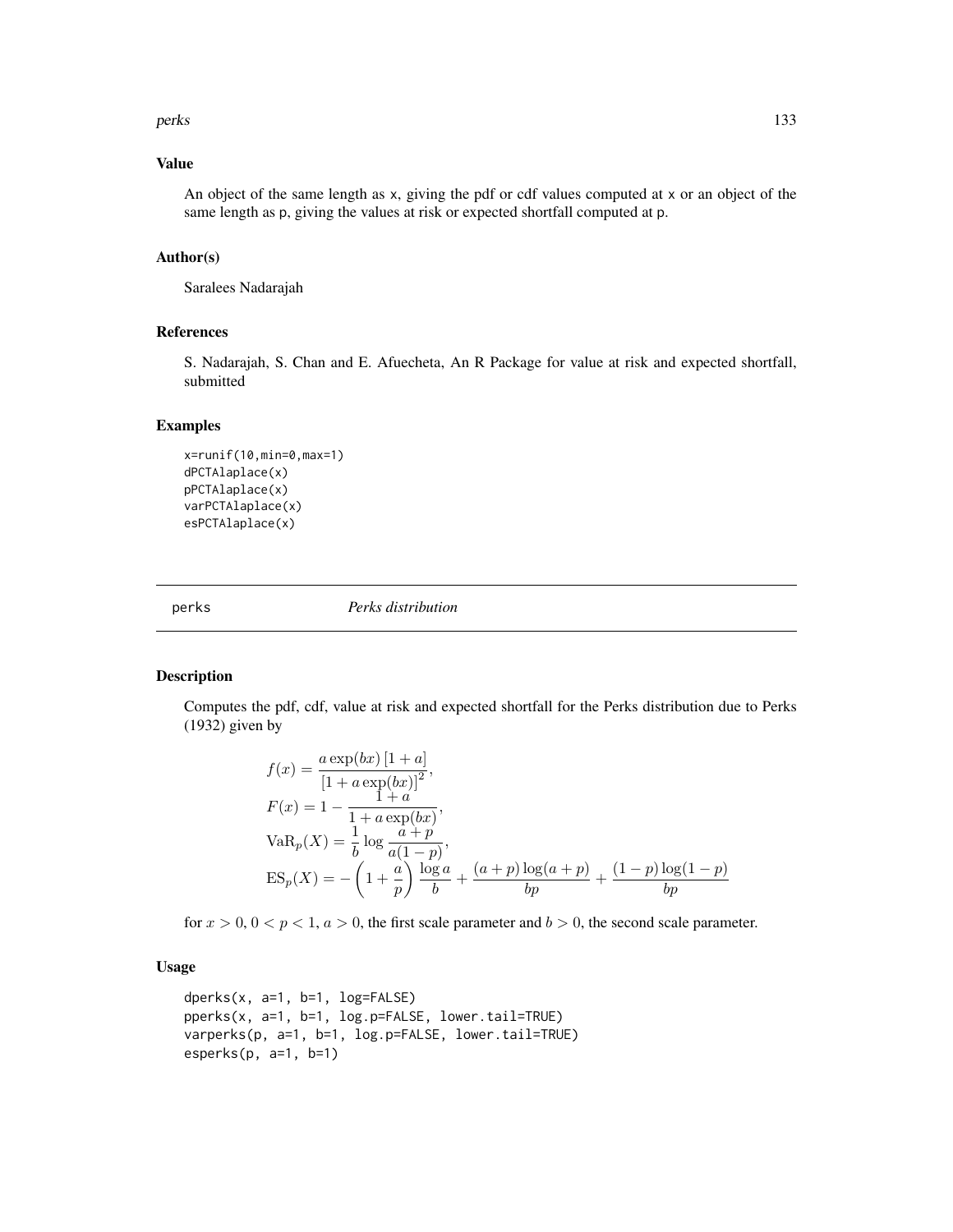## Arguments

| $\mathsf{x}$ | scaler or vector of values at which the pdf or cdf needs to be computed                             |
|--------------|-----------------------------------------------------------------------------------------------------|
| p            | scaler or vector of values at which the value at risk or expected shortfall needs<br>to be computed |
| a            | the value of the first scale parameter, must be positive, the default is 1                          |
| b            | the value of the second scale parameter, must be positive, the default is 1                         |
| log          | if TRUE then $log(pdf)$ are returned                                                                |
| log.p        | if TRUE then $log(cdf)$ are returned and quantiles are computed for $exp(p)$                        |
| lower.tail   | if FALSE then 1-cdf are returned and quantiles are computed for 1-p                                 |

#### Value

An object of the same length as x, giving the pdf or cdf values computed at x or an object of the same length as p, giving the values at risk or expected shortfall computed at p.

## Author(s)

Saralees Nadarajah

## References

S. Nadarajah, S. Chan and E. Afuecheta, An R Package for value at risk and expected shortfall, submitted

# Examples

```
x=runif(10,min=0,max=1)
dperks(x)
pperks(x)
varperks(x)
esperks(x)
```
power1 *Power function I distribution*

## Description

Computes the pdf, cdf, value at risk and expected shortfall for the power function I distribution given by

$$
f(x) = ax^{a-1},
$$
  
\n
$$
F(x) = x^{a},
$$
  
\n
$$
VaRp(X) = p1/a,
$$
  
\n
$$
ESp(X) = \frac{p1/a}{1/a + 1}
$$

for  $0 < x < 1$ ,  $0 < p < 1$ , and  $a > 0$ , the shape parameter.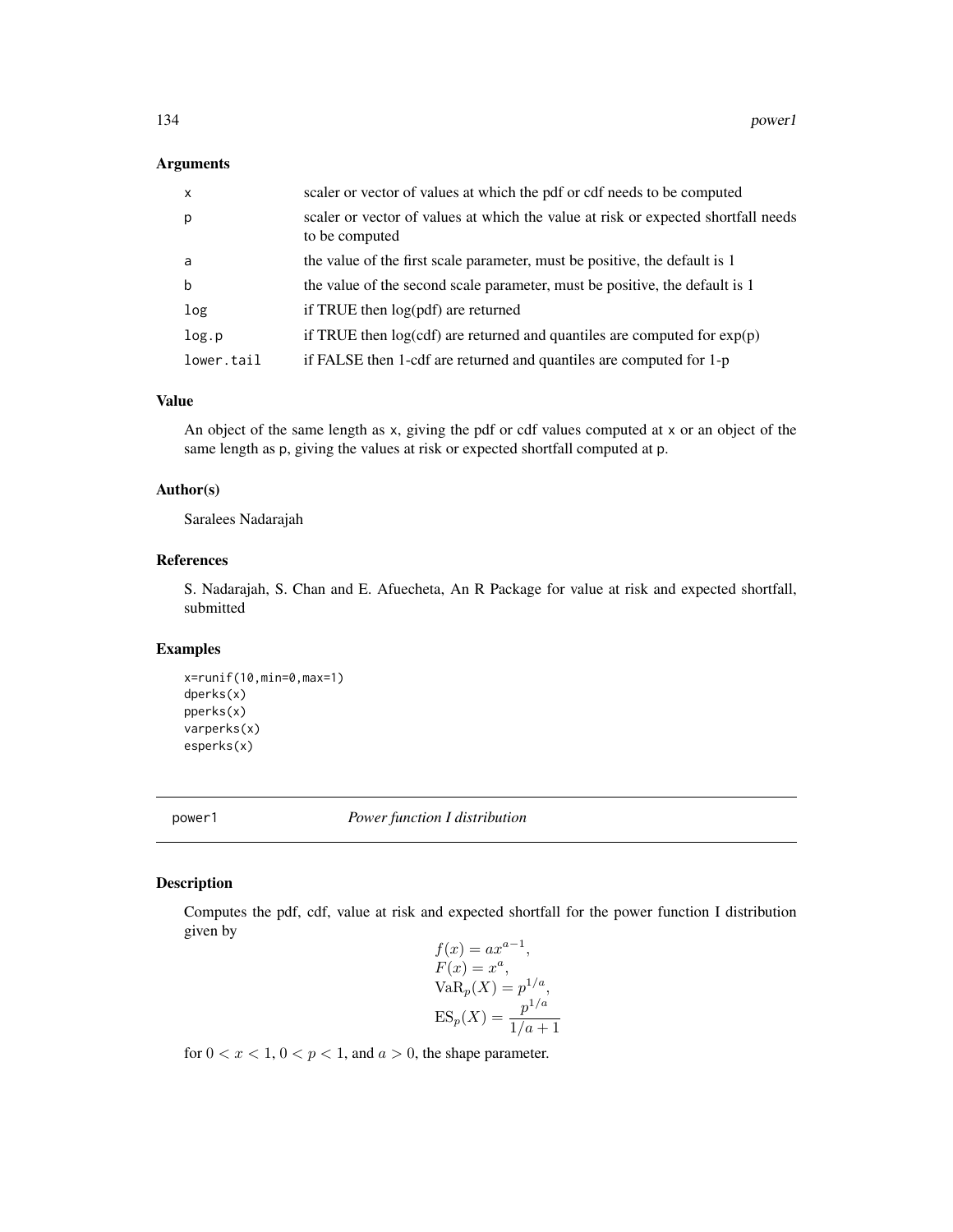#### power1 and 135

# Usage

```
dpower1(x, a=1, log=FALSE)
ppower1(x, a=1, log.p=FALSE, lower.tail=TRUE)
varpower1(p, a=1, log.p=FALSE, lower.tail=TRUE)
espower1(p, a=1)
```
# Arguments

| $\mathsf{x}$ | scaler or vector of values at which the pdf or cdf needs to be computed                             |
|--------------|-----------------------------------------------------------------------------------------------------|
| p            | scaler or vector of values at which the value at risk or expected shortfall needs<br>to be computed |
| a            | the value of the shape parameter, must be positive, the default is 1                                |
| log          | if TRUE then log(pdf) are returned                                                                  |
| log.p        | if TRUE then $log(cd)$ are returned and quantiles are computed for $exp(p)$                         |
| lower.tail   | if FALSE then 1-cdf are returned and quantiles are computed for 1-p                                 |

## Value

An object of the same length as x, giving the pdf or cdf values computed at x or an object of the same length as p, giving the values at risk or expected shortfall computed at p.

# Author(s)

Saralees Nadarajah

## References

S. Nadarajah, S. Chan and E. Afuecheta, An R Package for value at risk and expected shortfall, submitted

# Examples

```
x=runif(10,min=0,max=1)
dpower1(x)
ppower1(x)
varpower1(x)
espower1(x)
```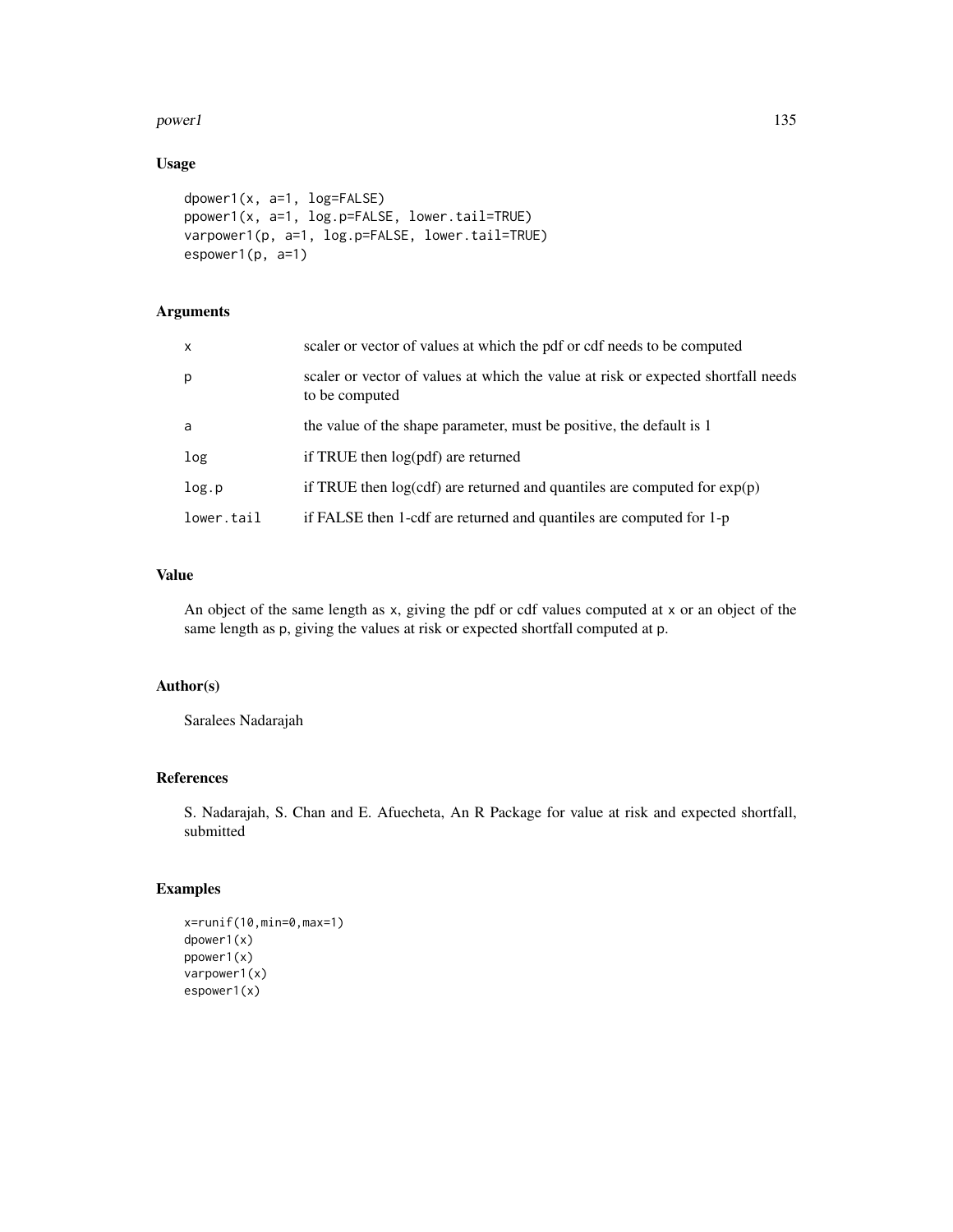#### Description

Computes the pdf, cdf, value at risk and expected shortfall for the power function II distribution given by

```
f(x) = b(1-x)^{b-1},F(x) = 1 - (1 - x)^b,\text{VaR}_p(X) = 1 - (1 - p)^{1/b},ES_p(X) = 1 + \frac{b[(1-p)^{1/b+1} - 1]}{f(k+1)}p(b+1)
```
for  $0 < x < 1$ ,  $0 < p < 1$ , and  $b > 0$ , the shape parameter.

#### Usage

```
dpower2(x, b=1, log=FALSE)
ppower2(x, b=1, log.p=FALSE, lower.tail=TRUE)
varpower2(p, b=1, log.p=FALSE, lower.tail=TRUE)
espower2(p, b=1)
```
#### Arguments

| $\mathsf{x}$ | scaler or vector of values at which the pdf or cdf needs to be computed                             |
|--------------|-----------------------------------------------------------------------------------------------------|
| p            | scaler or vector of values at which the value at risk or expected shortfall needs<br>to be computed |
| b            | the value of the shape parameter, must be positive, the default is 1                                |
| log          | if TRUE then $log(pdf)$ are returned                                                                |
| log.p        | if TRUE then $log(cd)$ are returned and quantiles are computed for $exp(p)$                         |
| lower.tail   | if FALSE then 1-cdf are returned and quantiles are computed for 1-p                                 |

# Value

An object of the same length as x, giving the pdf or cdf values computed at x or an object of the same length as p, giving the values at risk or expected shortfall computed at p.

# Author(s)

Saralees Nadarajah

#### References

S. Nadarajah, S. Chan and E. Afuecheta, An R Package for value at risk and expected shortfall, submitted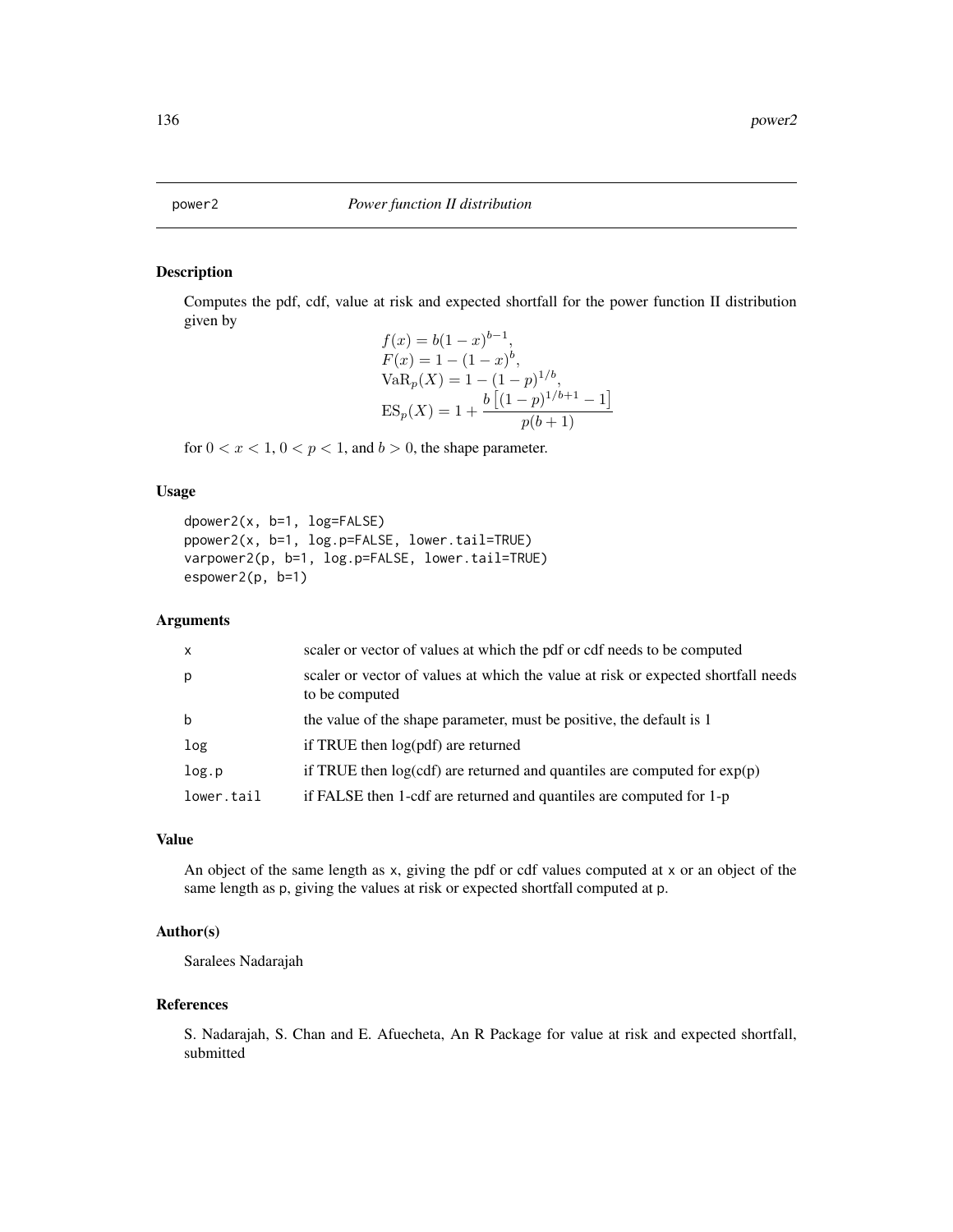#### quad  $137$

# Examples

```
x=runif(10,min=0,max=1)
dpower2(x)
ppower2(x)
varpower2(x)
espower2(x)
```
#### quad *Quadratic distribution*

# Description

Computes the pdf, cdf, value at risk and expected shortfall for the quadratic distribution given by

$$
f(x) = \alpha(x - \beta)^2,
$$
  
\n
$$
F(x) = \frac{\alpha}{3} \left[ (x - \beta)^3 + (\beta - a)^3 \right],
$$
  
\n
$$
VaR_p(X) = \beta + \left[ \frac{3p}{\alpha} - (\beta - a)^3 \right]^{1/3},
$$
  
\n
$$
ES_p(X) = \beta + \frac{\alpha}{4p} \left\{ \left[ \frac{3p}{\alpha} - (\beta - a)^3 \right]^{4/3} - (\beta - a)^4 \right\}
$$

for  $a \le x \le b$ ,  $0 < p < 1$ ,  $-\infty < a < \infty$ , the first location parameter, and  $-\infty < a < b < \infty$ , the second location parameter, where  $\alpha = \frac{12}{(b-a)^3}$  and  $\beta = \frac{a+b}{2}$ .

# Usage

dquad(x, a=0, b=1, log=FALSE) pquad(x, a=0, b=1, log.p=FALSE, lower.tail=TRUE) varquad(p, a=0, b=1, log.p=FALSE, lower.tail=TRUE) esquad $(p, a=0, b=1)$ 

## Arguments

| $\mathsf{x}$ | scaler or vector of values at which the pdf or cdf needs to be computed                                             |
|--------------|---------------------------------------------------------------------------------------------------------------------|
| p            | scaler or vector of values at which the value at risk or expected shortfall needs<br>to be computed                 |
| a            | the value of the first location parameter, can take any real value, the default is<br>zero                          |
| b            | the value of the second location parameter, can take any real value but must be<br>greater than a, the default is 1 |
| log          | if TRUE then log(pdf) are returned                                                                                  |
| log.p        | if TRUE then $log(cdf)$ are returned and quantiles are computed for $exp(p)$                                        |
| lower.tail   | if FALSE then 1-cdf are returned and quantiles are computed for 1-p                                                 |
|              |                                                                                                                     |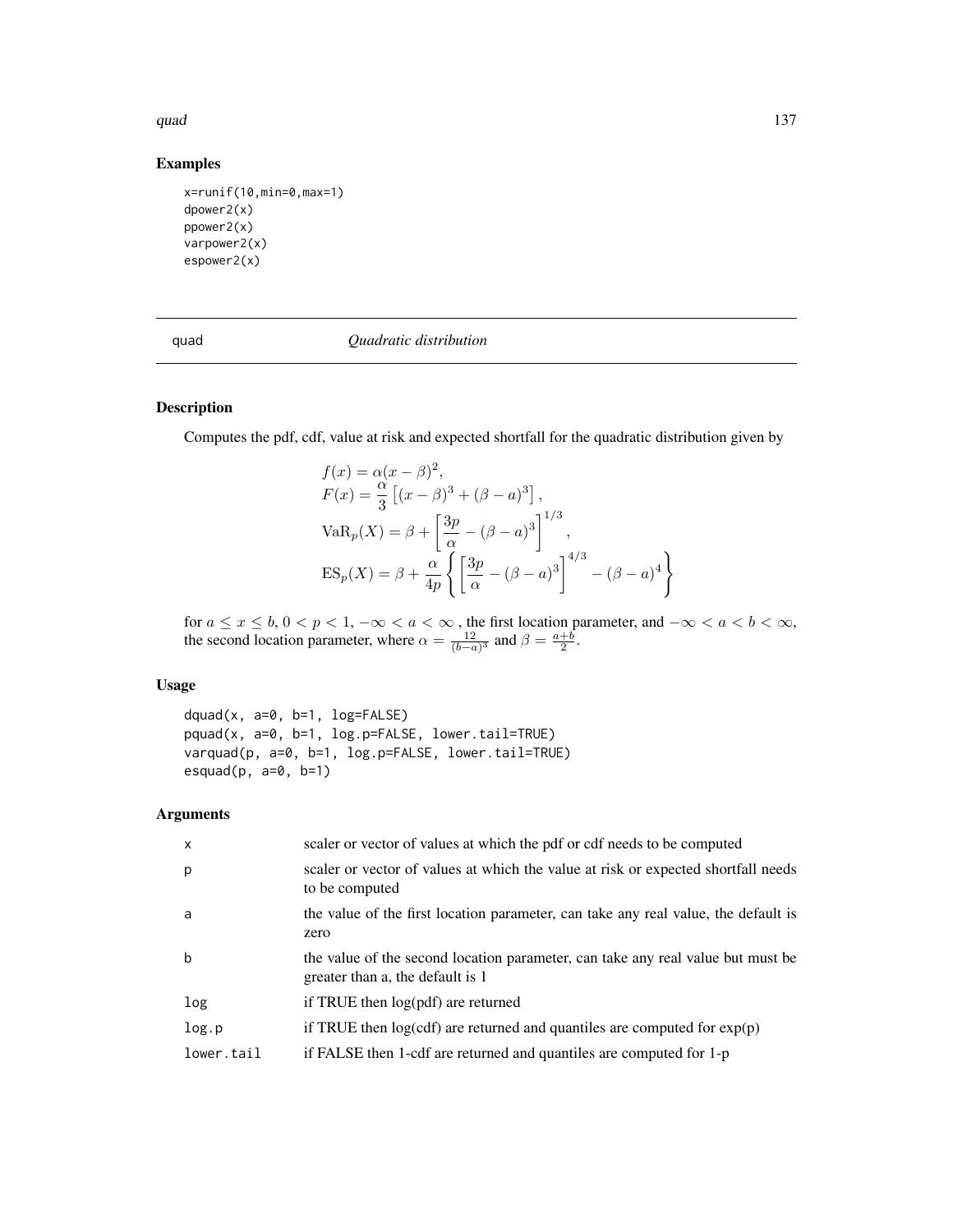## Value

An object of the same length as x, giving the pdf or cdf values computed at x or an object of the same length as p, giving the values at risk or expected shortfall computed at p.

#### Author(s)

Saralees Nadarajah

# References

S. Nadarajah, S. Chan and E. Afuecheta, An R Package for value at risk and expected shortfall, submitted

#### Examples

```
x=runif(10,min=0,max=1)
dquad(x)
pquad(x)
varquad(x)
esquad(x)
```
rgamma *Reflected gamma distribution*

# Description

Computes the pdf, cdf, value at risk and expected shortfall for the reflected gamma distribution due to Borgi (1965) given by

$$
f(x) = \frac{1}{2\phi\Gamma(a)} \left| \frac{x - \theta}{\phi} \right|^{a-1} \exp\left\{-\left| \frac{x - \theta}{\phi} \right| \right\},
$$
  
\n
$$
F(x) = \begin{cases} \frac{1}{2}Q\left(a, \frac{\theta - x}{\phi}\right), & \text{if } x \le \theta, \\ 1 - \frac{1}{2}Q\left(a, \frac{x - \theta}{\phi}\right), & \text{if } x > \theta, \\ 1 - \frac{1}{2}Q\left(a, \frac{x - \theta}{\phi}\right), & \text{if } p \le 1/2, \end{cases}
$$
  
\n
$$
VaR_p(X) = \begin{cases} \theta - \phi Q^{-1}(a, 2p), & \text{if } p > 1/2, \\ \theta + \phi Q^{-1}(a, 2(1 - p)), & \text{if } p > 1/2, \\ \theta - \frac{\phi}{p} \int_0^{p} Q^{-1}(a, 2v) dv, & \text{if } p \le 1/2, \\ \theta - \frac{\phi}{p} \int_0^{1/2} Q^{-1}(a, 2v) dv + \frac{\phi}{p} \int_{1/2}^p Q^{-1}(a, 2(1 - v)) dv, & \text{if } p > 1/2 \end{cases}
$$

for  $-\infty < x < \infty$ ,  $0 < p < 1$ ,  $-\infty < \theta < \infty$ , the location parameter,  $\phi > 0$ , the scale parameter, and  $a > 0$ , the shape parameter.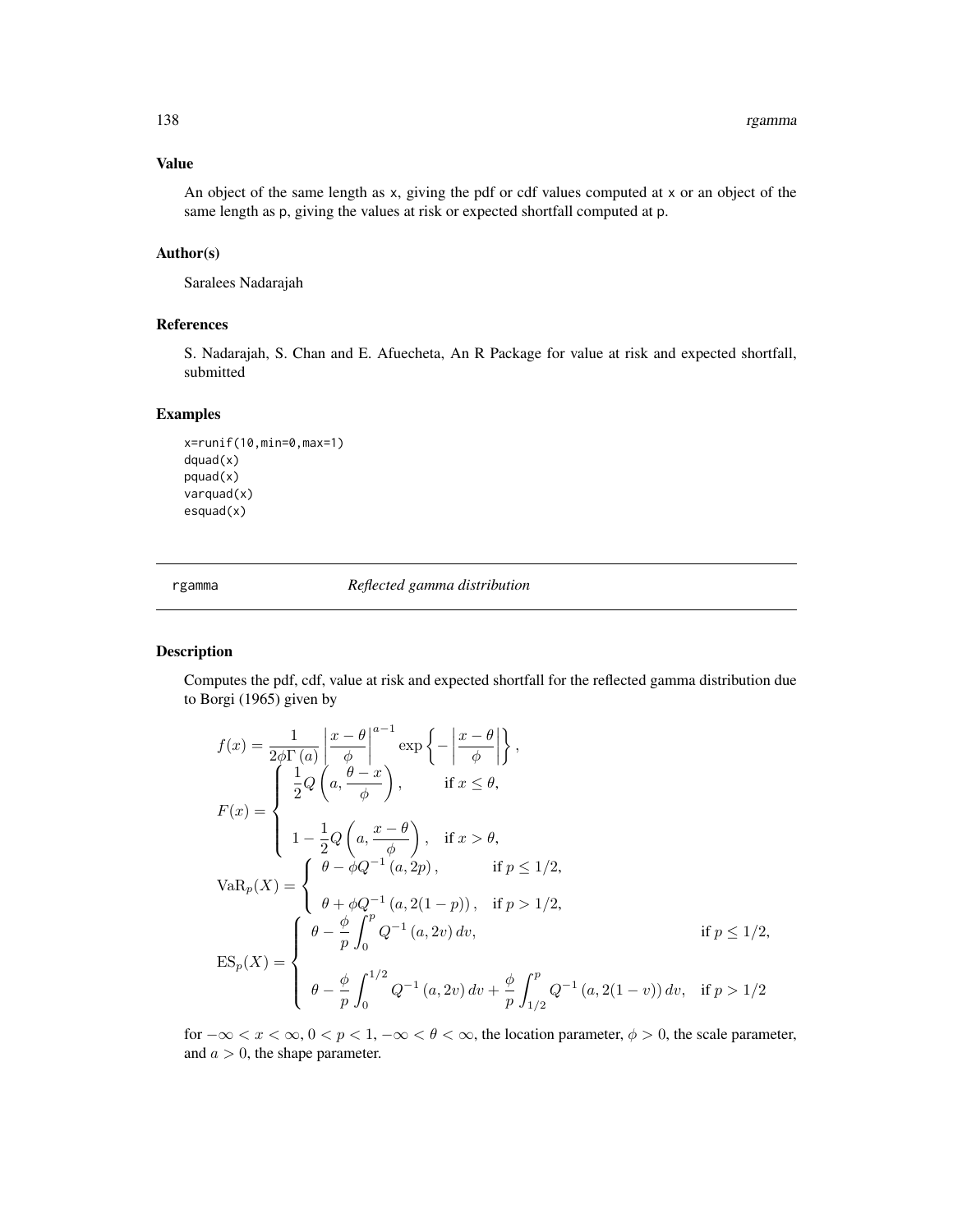#### rgamma 139

## Usage

```
drgamma(x, a=1, theta=0, phi=1, log=FALSE)
prgamma(x, a=1, theta=0, phi=1, log.p=FALSE, lower.tail=TRUE)
varrgamma(p, a=1, theta=0, phi=1, log.p=FALSE, lower.tail=TRUE)
esrgamma(p, a=1, theta=0, phi=1)
```
# Arguments

| $\mathsf{x}$ | scaler or vector of values at which the pdf or cdf needs to be computed                             |
|--------------|-----------------------------------------------------------------------------------------------------|
| p            | scaler or vector of values at which the value at risk or expected shortfall needs<br>to be computed |
| theta        | the value of the location parameter, can take any real value, the default is zero                   |
| phi          | the value of the scale parameter, must be positive, the default is 1                                |
| a            | the value of the shape parameter, must be positive, the default is 1                                |
| log          | if TRUE then $log(pdf)$ are returned                                                                |
| log.p        | if TRUE then $log(cdf)$ are returned and quantiles are computed for $exp(p)$                        |
| lower.tail   | if FALSE then 1-cdf are returned and quantiles are computed for 1-p                                 |

# Value

An object of the same length as x, giving the pdf or cdf values computed at x or an object of the same length as p, giving the values at risk or expected shortfall computed at p.

### Author(s)

Saralees Nadarajah

# References

S. Nadarajah, S. Chan and E. Afuecheta, An R Package for value at risk and expected shortfall, submitted

# Examples

```
x=runif(10,min=0,max=1)
drgamma(x)
prgamma(x)
varrgamma(x)
esrgamma(x)
```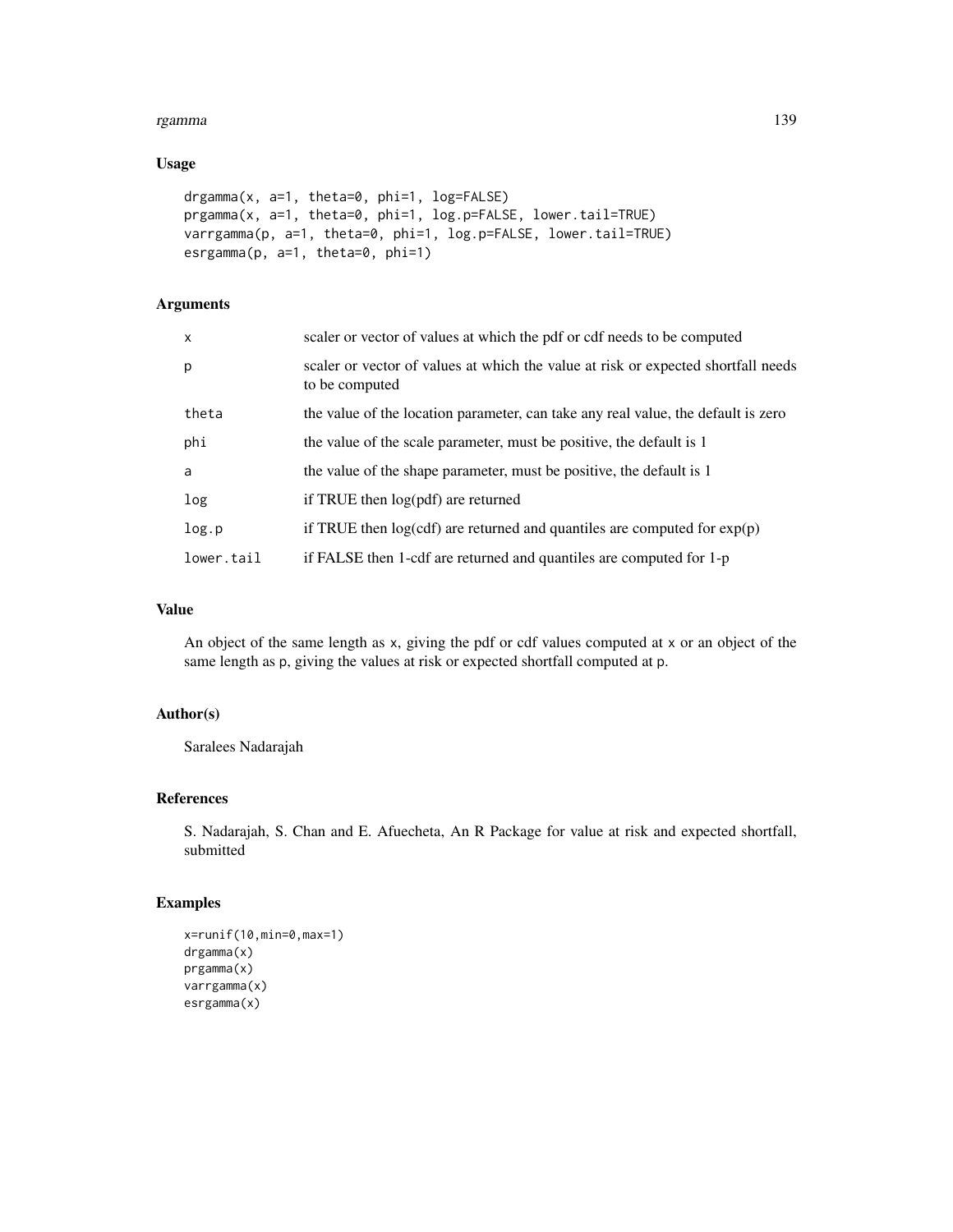#### Description

Computes the pdf, cdf, value at risk and expected shortfall for the Ramber-Schmeiser distribution due to Ramberg and Schmeiser (1974) given by

$$
VaRp(X) = \frac{pb - (1 - p)c}{d},
$$
  
\n
$$
ESp(X) = \frac{pb - (1 - p)c+1 - 1}{d(b+1)} + \frac{(1 - p)c+1 - 1}{pd(c+1)}
$$

for  $0 < p < 1$ ,  $b > 0$ , the first shape parameter,  $c > 0$ , the second shape parameter, and  $d > 0$ , the scale parameter.

## Usage

varRS(p, b=1, c=1, d=1, log.p=FALSE, lower.tail=TRUE) esRS(p, b=1, c=1, d=1)

#### Arguments

| p            | scaler or vector of values at which the value at risk or expected shortfall needs<br>to be computed |
|--------------|-----------------------------------------------------------------------------------------------------|
| d            | the value of the scale parameter, must be positive, the default is 1                                |
| $\mathbf b$  | the value of the first shape parameter, must be positive, the default is 1                          |
| $\mathsf{C}$ | the value of the second shape parameter, must be positive, the default is 1                         |
| log          | if TRUE then log(pdf) are returned                                                                  |
| log.p        | if TRUE then $log(cdf)$ are returned and quantiles are computed for $exp(p)$                        |
| lower.tail   | if FALSE then 1-cdf are returned and quantiles are computed for 1-p                                 |

#### Value

An object of the same length as x, giving the pdf or cdf values computed at x or an object of the same length as p, giving the values at risk or expected shortfall computed at p.

# Author(s)

Saralees Nadarajah

#### References

S. Nadarajah, S. Chan and E. Afuecheta, An R Package for value at risk and expected shortfall, submitted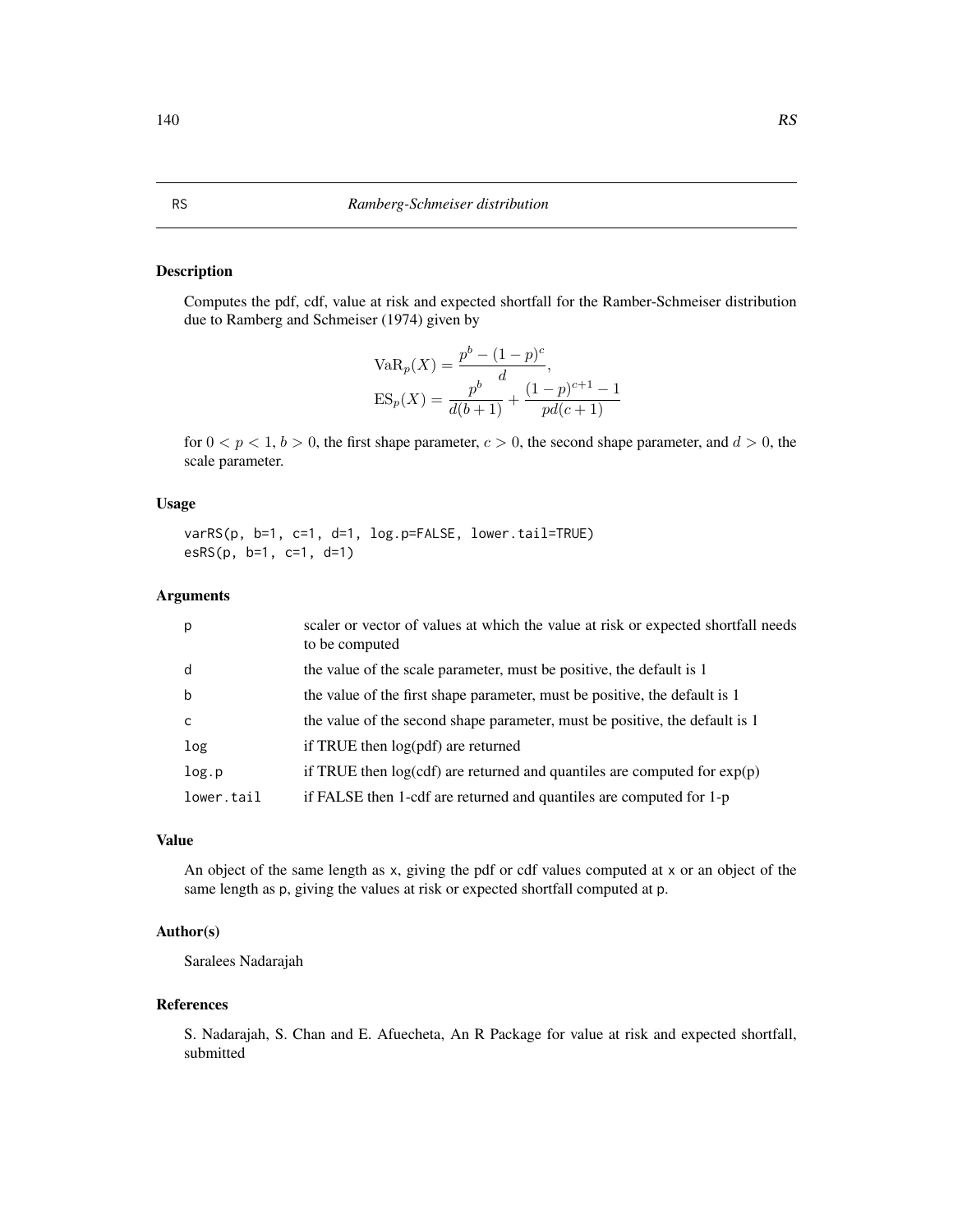#### schabe the state of the state of the state of the state of the state of the state of the state of the state of the state of the state of the state of the state of the state of the state of the state of the state of the sta

# Examples

```
x=runif(10,min=0,max=1)
varRS(x)
esRS(x)
```
schabe *Schabe distribution*

#### Description

Computes the pdf, cdf, value at risk and expected shortfall for the Schabe distribution due to Schabe (1994) given by  $f(x) = (1 - \gamma)x/\beta$ 

$$
f(x) = \frac{2\gamma + (1 - \gamma)x/\theta}{\theta(\gamma + x/\theta)^2},
$$
  
\n
$$
F(x) = \frac{(1 + \gamma)x}{x + \gamma\theta},
$$
  
\n
$$
VaR_p(X) = \frac{p\gamma\theta}{1 + \gamma - p},
$$
  
\n
$$
ES_p(X) = -\theta\gamma - \frac{\theta\gamma(1 + \gamma)}{p} \log \frac{1 + \gamma - p}{1 + \gamma}
$$

for  $x > 0$ ,  $0 < p < 1$ ,  $0 < \gamma < 1$ , the first scale parameter, and  $\theta > 0$ , the second scale parameter.

# Usage

dschabe(x, gamma=0.5, theta=1, log=FALSE) pschabe(x, gamma=0.5, theta=1, log.p=FALSE, lower.tail=TRUE) varschabe(p, gamma=0.5, theta=1, log.p=FALSE, lower.tail=TRUE) esschabe(p, gamma=0.5, theta=1)

## Arguments

| $\mathsf{x}$ | scaler or vector of values at which the pdf or cdf needs to be computed                             |
|--------------|-----------------------------------------------------------------------------------------------------|
| p            | scaler or vector of values at which the value at risk or expected shortfall needs<br>to be computed |
| gamma        | the value of the first scale parameter, must be in the unit interval, the default is<br>0.5         |
| theta        | the value of the second scale parameter, must be positive, the default is 1                         |
| log          | if TRUE then log(pdf) are returned                                                                  |
| log.p        | if TRUE then $log(cdf)$ are returned and quantiles are computed for $exp(p)$                        |
| lower.tail   | if FALSE then 1-cdf are returned and quantiles are computed for 1-p                                 |

#### Value

An object of the same length as x, giving the pdf or cdf values computed at x or an object of the same length as p, giving the values at risk or expected shortfall computed at p.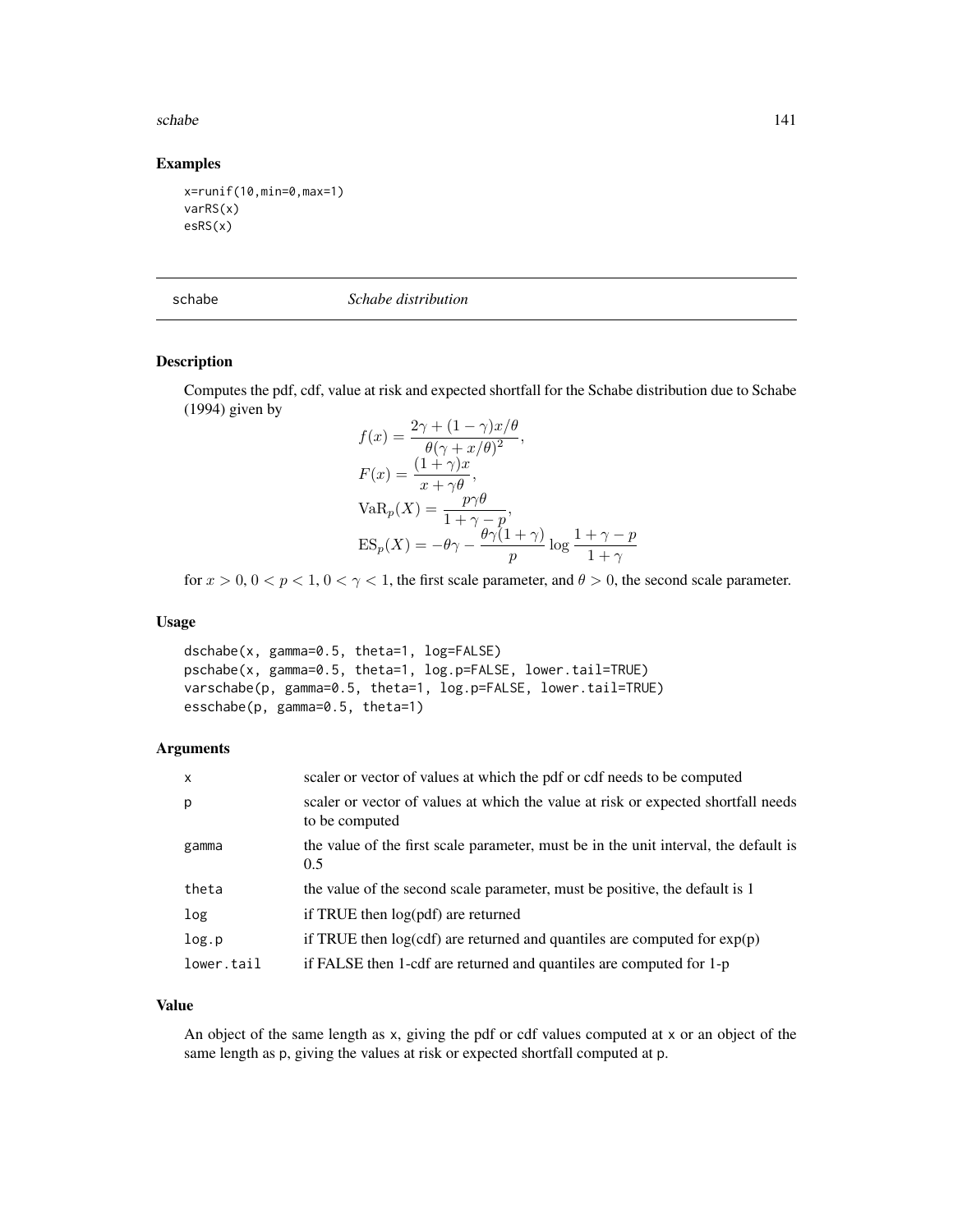# Author(s)

Saralees Nadarajah

#### References

S. Nadarajah, S. Chan and E. Afuecheta, An R Package for value at risk and expected shortfall, submitted

# Examples

```
x=runif(10,min=0,max=1)
dschabe(x)
pschabe(x)
varschabe(x)
esschabe(x)
```
secant *Hyperbolic secant distribution*

# Description

Computes the pdf, cdf, value at risk and expected shortfall for the hyperbolic secant distribution given by

$$
f(x) = \frac{1}{2}\text{sech}\left(\frac{\pi x}{2}\right),
$$
  
\n
$$
F(x) = \frac{2}{\pi}\arctan\left[\exp\left(\frac{\pi x}{2}\right)\right],
$$
  
\n
$$
\text{VaR}_p(X) = \frac{2}{\pi}\log\left[\tan\left(\frac{\pi p}{2}\right)\right],
$$
  
\n
$$
\text{ES}_p(X) = \frac{2}{\pi p}\int_0^p \log\left[\tan\left(\frac{\pi v}{2}\right)\right] dv
$$

for  $-\infty < x < \infty$ , and  $0 < p < 1$ .

# Usage

```
dsecant(x, log=FALSE)
psecant(x, log.p=FALSE, lower.tail=TRUE)
varsecant(p, log.p=FALSE, lower.tail=TRUE)
essecant(p)
```
#### Arguments

| $\mathsf{x}$ | scaler or vector of values at which the pdf or cdf needs to be computed                             |
|--------------|-----------------------------------------------------------------------------------------------------|
| p            | scaler or vector of values at which the value at risk or expected shortfall needs<br>to be computed |
| log          | if TRUE then log(pdf) are returned                                                                  |
| log.p        | if TRUE then $log(cdf)$ are returned and quantiles are computed for $exp(p)$                        |
| lower.tail   | if FALSE then 1-cdf are returned and quantiles are computed for 1-p                                 |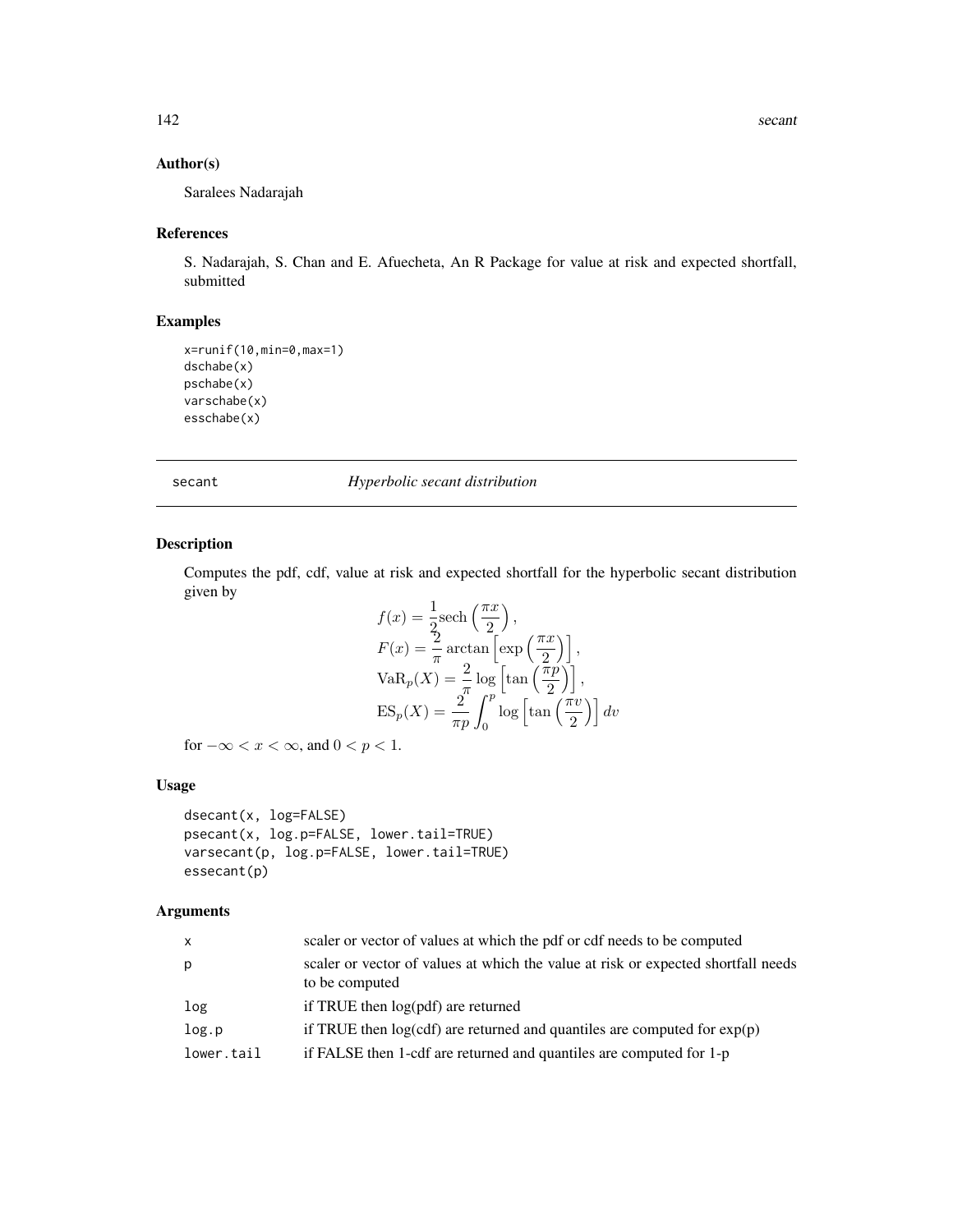# stacygamma 143

#### Value

An object of the same length as x, giving the pdf or cdf values computed at x or an object of the same length as p, giving the values at risk or expected shortfall computed at p.

#### Author(s)

Saralees Nadarajah

#### References

S. Nadarajah, S. Chan and E. Afuecheta, An R Package for value at risk and expected shortfall, submitted

#### Examples

```
x=runif(10,min=0,max=1)
dsecant(x)
psecant(x)
varsecant(x)
essecant(x)
```
stacygamma *Stacy distribution*

# Description

Computes the pdf, cdf, value at risk and expected shortfall for Stacy distribution due to Stacy (1962) given by

$$
f(x) = \frac{cx^{c\gamma - 1} \exp[-(x/\theta)^c]}{\theta^{c\gamma} \Gamma(\gamma)},
$$
  
\n
$$
F(x) = 1 - Q\left(\gamma, \left(\frac{x}{\theta}\right)^c\right),
$$
  
\n
$$
VaR_p(X) = \theta \left[Q^{-1}(\gamma, 1 - p)\right]^{1/c},
$$
  
\n
$$
ES_p(X) = \frac{\theta}{p} \int_0^p \left[Q^{-1}(\gamma, 1 - v)\right]^{1/c} dv
$$

for  $x > 0$ ,  $0 < p < 1$ ,  $\theta > 0$ , the scale parameter,  $c > 0$ , the first shape parameter, and  $\gamma > 0$ , the second shape parameter.

## Usage

```
dstacygamma(x, gamma=1, c=1, theta=1, log=FALSE)
pstacygamma(x, gamma=1, c=1, theta=1, log.p=FALSE, lower.tail=TRUE)
varstacygamma(p, gamma=1, c=1, theta=1, log.p=FALSE, lower.tail=TRUE)
esstacygamma(p, gamma=1, c=1, theta=1)
```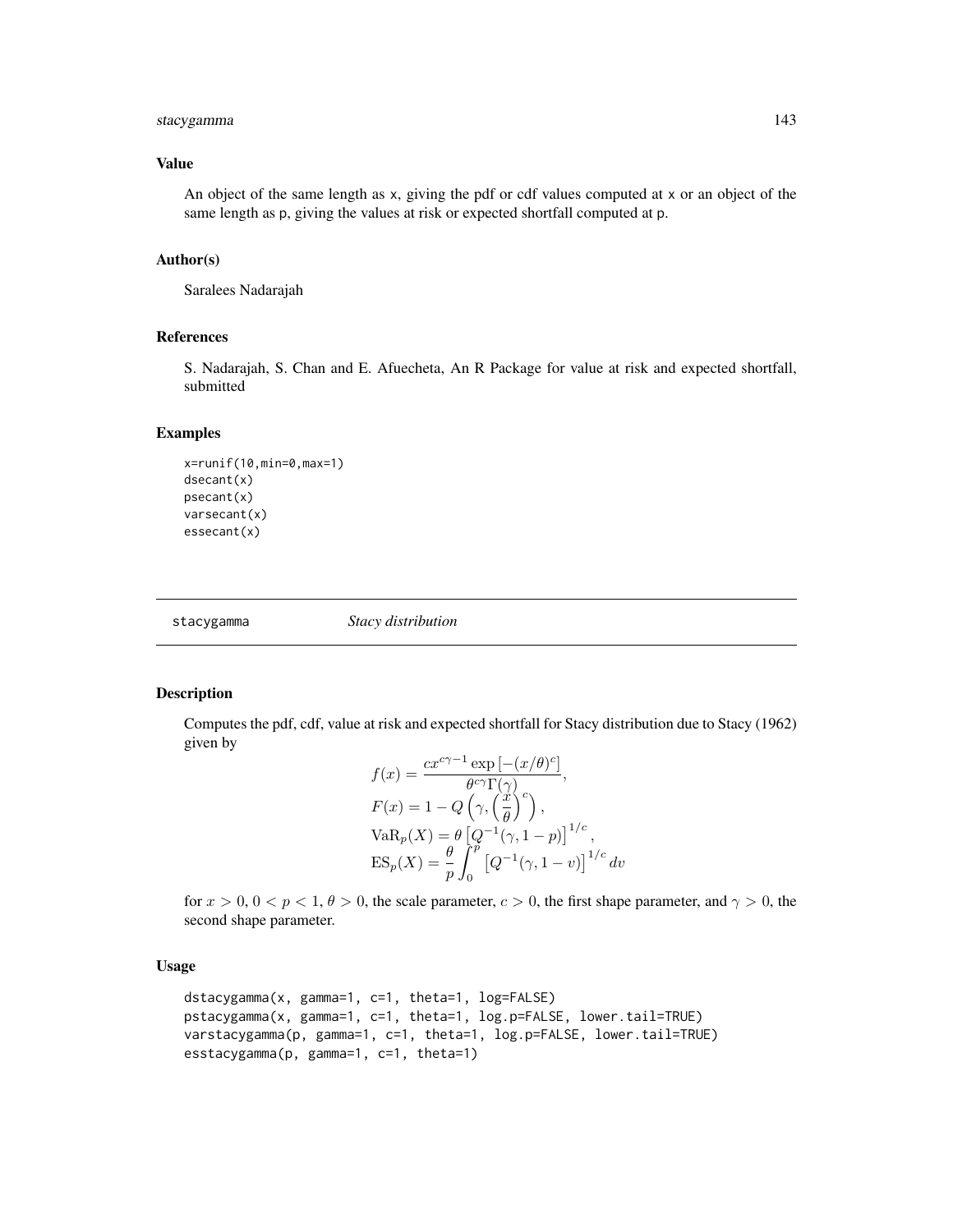# Arguments

| $\mathsf{x}$ | scaler or vector of values at which the pdf or cdf needs to be computed                             |
|--------------|-----------------------------------------------------------------------------------------------------|
| p            | scaler or vector of values at which the value at risk or expected shortfall needs<br>to be computed |
| theta        | the value of the scale parameter, must be positive, the default is 1                                |
| C            | the value of the first scale parameter, must be positive, the default is 1                          |
| gamma        | the value of the second scale parameter, must be positive, the default is 1                         |
| log          | if TRUE then log(pdf) are returned                                                                  |
| log.p        | if TRUE then $log(cdf)$ are returned and quantiles are computed for $exp(p)$                        |
| lower.tail   | if FALSE then 1-cdf are returned and quantiles are computed for 1-p                                 |

## Value

An object of the same length as x, giving the pdf or cdf values computed at x or an object of the same length as p, giving the values at risk or expected shortfall computed at p.

#### Author(s)

Saralees Nadarajah

## References

S. Nadarajah, S. Chan and E. Afuecheta, An R Package for value at risk and expected shortfall, submitted

# Examples

```
x=runif(10,min=0,max=1)
dstacygamma(x)
pstacygamma(x)
varstacygamma(x)
esstacygamma(x)
```
T *Student's t distribution*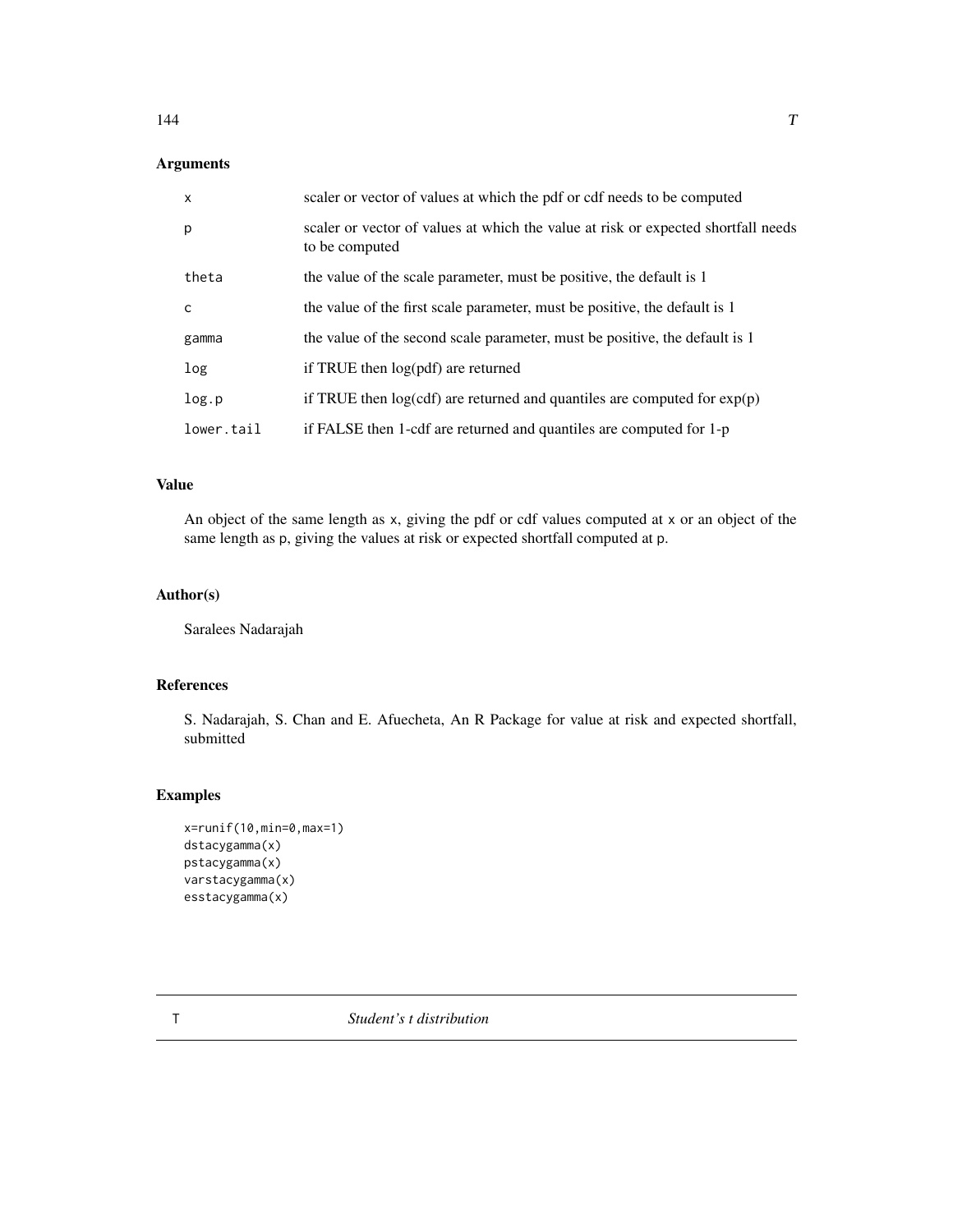#### Description

Computes the pdf, cdf, value at risk and expected shortfall for the Student's t distribution due to Gosset (1908) given by

$$
\begin{aligned} f(x) & = \frac{\Gamma\left(\frac{n+1}{2}\right)}{\sqrt{n\pi}\Gamma\left(\frac{n}{2}\right)} \left(1 + \frac{x^2}{n}\right)^{-\frac{n+1}{2}}, \\ F(x) & = \frac{1 + \text{sign}(x)}{2} - \frac{\text{sign}(x)}{2} I_{\frac{n}{x^2+n}} \left(\frac{n}{2}, \frac{1}{2}\right), \\ \text{VaR}_p(X) & = \sqrt{n}\text{sign}\left(p - \frac{1}{2}\right) \sqrt{\frac{1}{I_a^{-1}\left(\frac{n}{2}, \frac{1}{2}\right)}} - 1, \\ \text{where } a & = 2p \text{ if } p < 1/2, a = 2(1-p) \text{ if } p \ge 1/2, \\ \text{ES}_p(X) & = \frac{\sqrt{n}}{p} \int_0^p \text{sign}\left(v - \frac{1}{2}\right) \sqrt{\frac{1}{I_a^{-1}\left(\frac{n}{2}, \frac{1}{2}\right)}} - 1 dv, \\ \text{where } a & = 2v \text{ if } v < 1/2, a = 2(1-v) \text{ if } v \ge 1/2 \end{aligned}
$$

for  $-\infty < x < \infty$ ,  $0 < p < 1$ , and  $n > 0$ , the degree of freedom parameter.

#### Usage

```
dT(x, n=1, log=FALSE)
pT(x, n=1, log.p=FALSE, lower.tail=TRUE)
varT(p, n=1, log.p=FALSE, lower.tail=TRUE)
esT(p, n=1)
```
#### Arguments

| p<br>to be computed<br>the value of the degree of freedom parameter, must be positive, the default is 1<br>n<br>if TRUE then log(pdf) are returned<br>log<br>if TRUE then $log(cdf)$ are returned and quantiles are computed for $exp(p)$<br>log.p<br>if FALSE then 1-cdf are returned and quantiles are computed for 1-p<br>lower.tail | $\mathsf{x}$ | scaler or vector of values at which the pdf or cdf needs to be computed           |
|-----------------------------------------------------------------------------------------------------------------------------------------------------------------------------------------------------------------------------------------------------------------------------------------------------------------------------------------|--------------|-----------------------------------------------------------------------------------|
|                                                                                                                                                                                                                                                                                                                                         |              | scaler or vector of values at which the value at risk or expected shortfall needs |
|                                                                                                                                                                                                                                                                                                                                         |              |                                                                                   |
|                                                                                                                                                                                                                                                                                                                                         |              |                                                                                   |
|                                                                                                                                                                                                                                                                                                                                         |              |                                                                                   |
|                                                                                                                                                                                                                                                                                                                                         |              |                                                                                   |

#### Value

An object of the same length as x, giving the pdf or cdf values computed at x or an object of the same length as p, giving the values at risk or expected shortfall computed at p.

#### Author(s)

Saralees Nadarajah

#### References

S. Nadarajah, S. Chan and E. Afuecheta, An R Package for value at risk and expected shortfall, submitted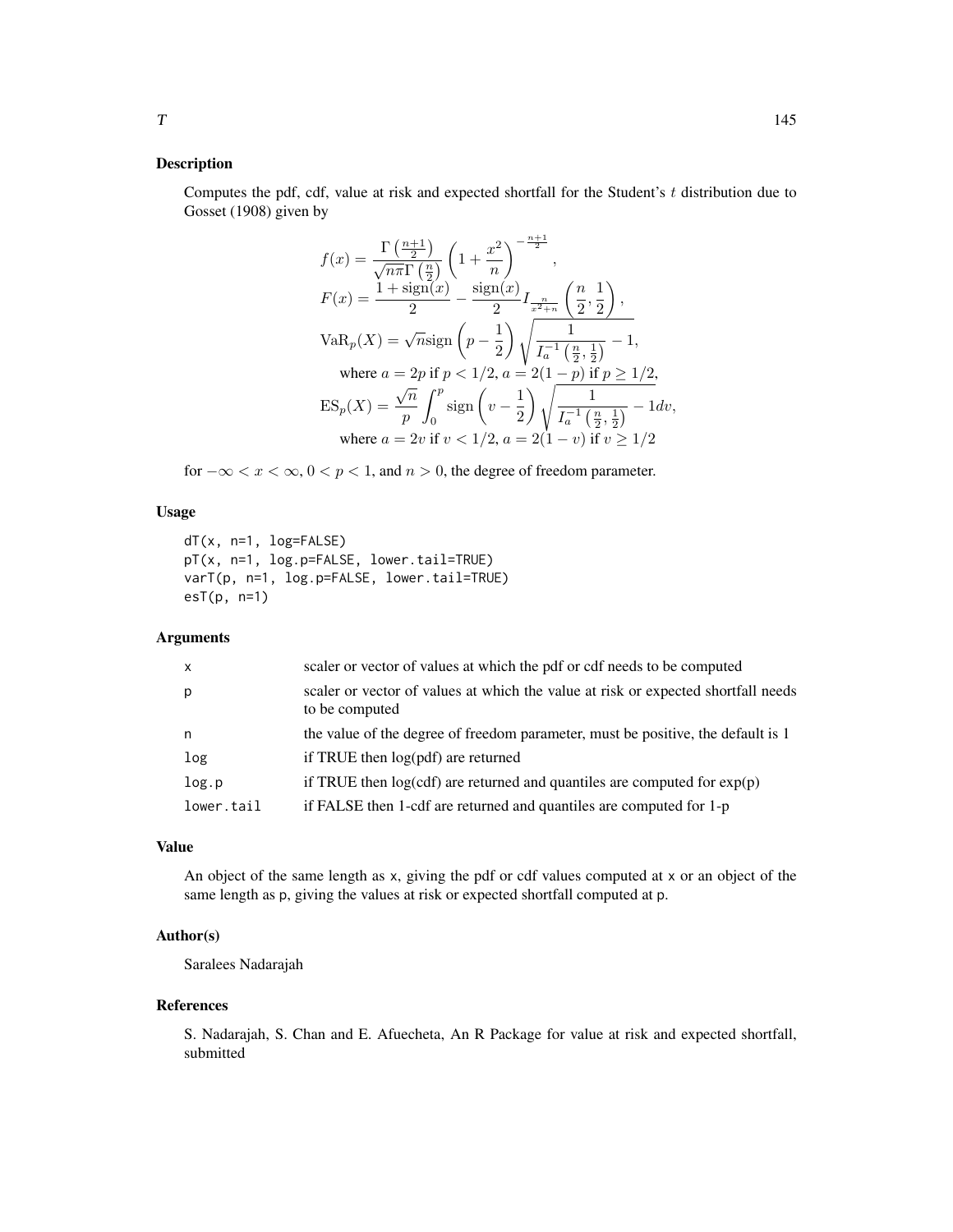#### Examples

```
x=runif(10,min=0,max=1)
dT(x)pT(x)
varT(x)
esT(x)
```

| ÷ |  |
|---|--|
|   |  |
|   |  |
|   |  |

#### TL *Tukey-Lambda distribution*

#### Description

Computes the pdf, cdf, value at risk and expected shortfall for the Tukey-Lambda distribution due to Tukey (1962) given by

VaR<sub>p</sub>(X) = 
$$
\frac{p^{\lambda} - (1 - p)^{\lambda}}{\lambda}
$$
,  
ES<sub>p</sub>(X) =  $\frac{p^{\lambda+1} + (1 - p)^{\lambda+1} - 1}{p\lambda(\lambda + 1)}$ 

for  $0 < p < 1$ , and  $\lambda > 0$ , the shape parameter.

#### Usage

varTL(p, lambda=1, log.p=FALSE, lower.tail=TRUE) esTL(p, lambda=1)

#### Arguments

| p          | scaler or vector of values at which the value at risk or expected shortfall needs<br>to be computed |
|------------|-----------------------------------------------------------------------------------------------------|
| lambda     | the value of the shape parameter, must be positive, the default is 1                                |
| Log        | if TRUE then log(pdf) are returned                                                                  |
| log.p      | if TRUE then $log(cd)$ are returned and quantiles are computed for $exp(p)$                         |
| lower.tail | if FALSE then 1-cdf are returned and quantiles are computed for 1-p                                 |

### Value

An object of the same length as x, giving the pdf or cdf values computed at x or an object of the same length as p, giving the values at risk or expected shortfall computed at p.

#### Author(s)

Saralees Nadarajah

#### <span id="page-145-0"></span>146 TL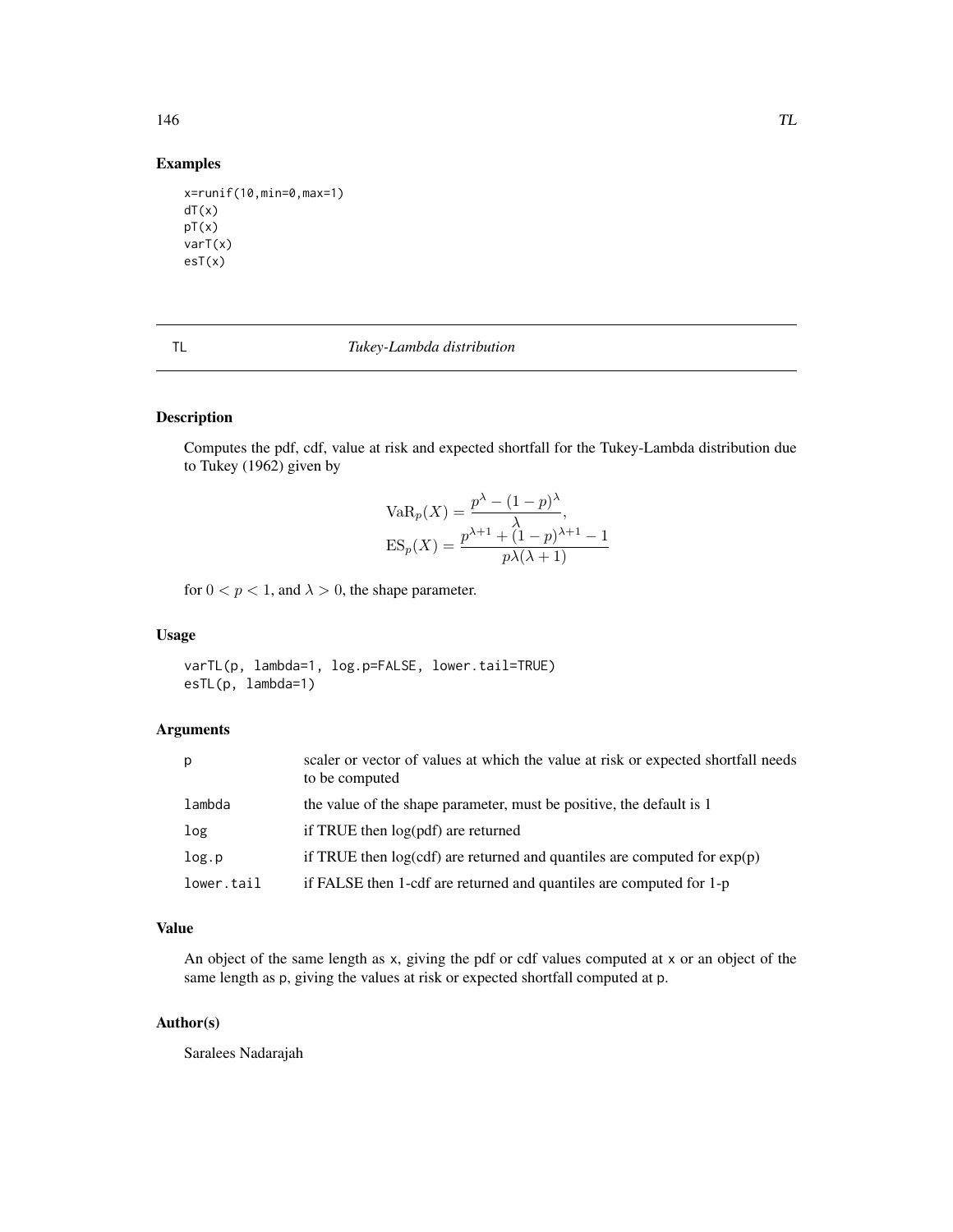## <span id="page-146-0"></span>References

S. Nadarajah, S. Chan and E. Afuecheta, An R Package for value at risk and expected shortfall, submitted

#### Examples

```
x=runif(10,min=0,max=1)
varTL(x)
esTL(x)
```
TL2 *Topp-Leone distribution*

#### Description

Computes the pdf, cdf, value at risk and expected shortfall for the Topp-Leone distribution due to Topp and Leone (1955) given by

$$
f(x) = 2b(x(2 - x))^{b-1}(1 - x),
$$
  
\n
$$
F(x) = (x(2 - x))^{b},
$$
  
\n
$$
VaR_p(X) = 1 - \sqrt{1 - p^{1/b}},
$$
  
\n
$$
ES_p(X) = 1 - \frac{b}{p}B_{p^{1/b}}\left(b, \frac{3}{2}\right)
$$

for  $x > 0$ ,  $0 < p < 1$ , and  $b > 0$ , the shape parameter.

#### Usage

```
dTL2(x, b=1, log=FALSE)
pTL2(x, b=1, log.p=FALSE, lower.tail=TRUE)
varTL2(p, b=1, log.p=FALSE, lower.tail=TRUE)
esTL2(p, b=1)
```
#### Arguments

| $\mathsf{x}$ | scaler or vector of values at which the pdf or cdf needs to be computed                             |
|--------------|-----------------------------------------------------------------------------------------------------|
| p            | scaler or vector of values at which the value at risk or expected shortfall needs<br>to be computed |
| b            | the value of the shape parameter, must be positive, the default is 1                                |
| log          | if TRUE then log(pdf) are returned                                                                  |
| log.p        | if TRUE then $log(cdf)$ are returned and quantiles are computed for $exp(p)$                        |
| lower.tail   | if FALSE then 1-cdf are returned and quantiles are computed for 1-p                                 |

#### Value

An object of the same length as x, giving the pdf or cdf values computed at x or an object of the same length as p, giving the values at risk or expected shortfall computed at p.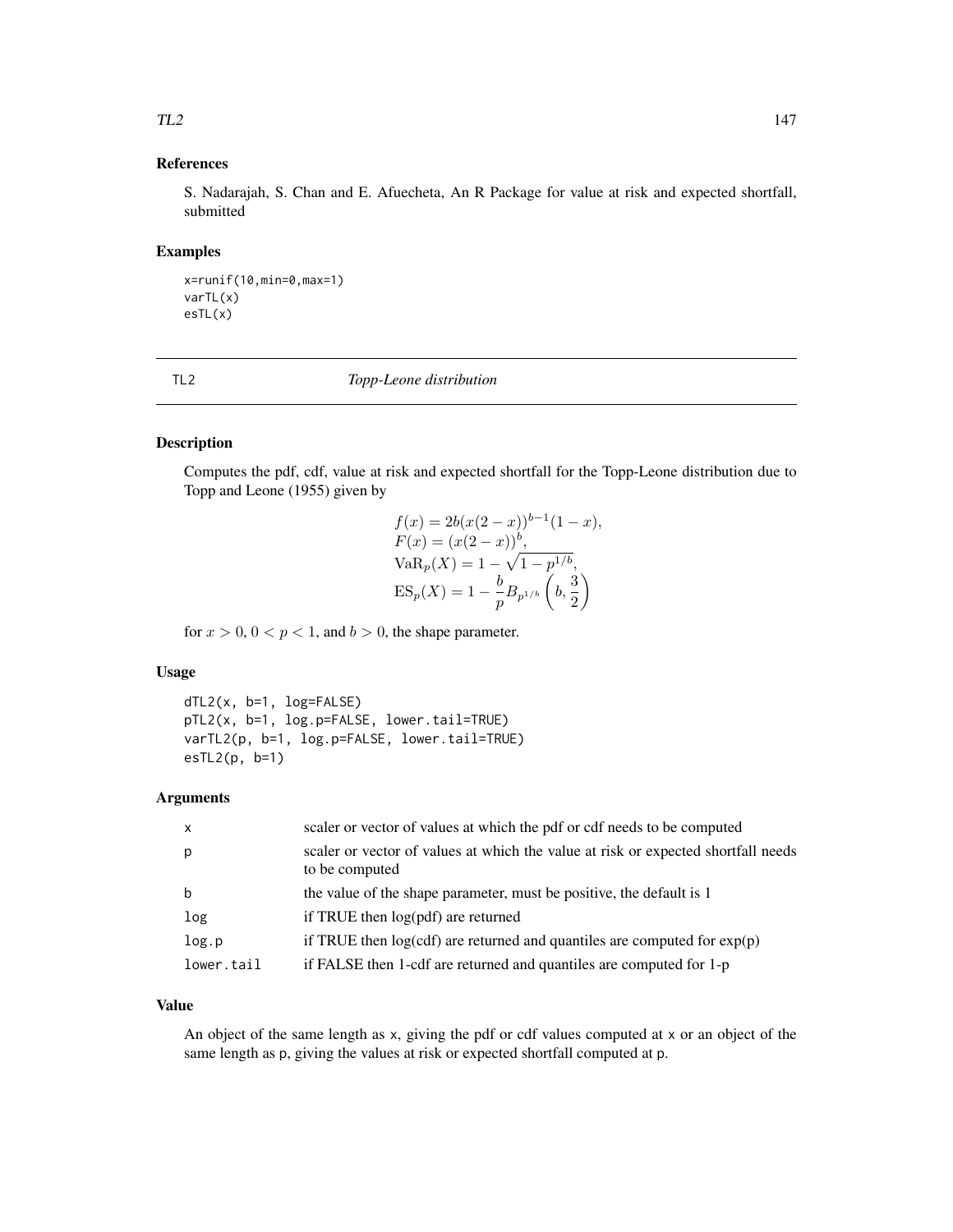### <span id="page-147-0"></span>Author(s)

Saralees Nadarajah

#### References

S. Nadarajah, S. Chan and E. Afuecheta, An R Package for value at risk and expected shortfall, submitted

#### Examples

x=runif(10,min=0,max=1)  $dTL2(x)$ pTL2(x) varTL2(x) esTL2(x)

 $\overline{\phantom{a}}$ 

|  | Triangular distribution | triangular |
|--|-------------------------|------------|
|--|-------------------------|------------|

### Description

Computes the pdf, cdf, value at risk and expected shortfall for the triangular distribution given by

$$
f(x) = \begin{cases} 0, & \text{if } x < a, \\ \frac{2(x-a)}{(b-a)(c-a)}, & \text{if } a \leq x \leq c, \\ \frac{2(b-x)}{(b-a)(b-c)}, & \text{if } c < x \leq b, \\ 0, & \text{if } b < x, \\ 0, & \text{if } x < a, \end{cases}
$$
  

$$
F(x) = \begin{cases} \frac{(x-a)^2}{(b-a)(c-a)}, & \text{if } a \leq x \leq c, \\ 1 - \frac{(b-x)^2}{(b-a)(b-c)}, & \text{if } c < x \leq b, \\ 1, & \text{if } b < x, \\ 1, & \text{if } b < x, \\ 1, & \text{if } b < x, \\ 1, & \text{if } b < x, \\ 1 - \sqrt{(b-a)(b-a)(c-a)}, & \text{if } 0 < p < \frac{c-a}{b-a}, \\ b - \sqrt{(1-p)(b-a)(b-c)}, & \text{if } \frac{c-a}{b-a} \leq p < 1, \\ b - \sqrt{(1-p)(b-a)(c-a)}, & \text{if } 0 < p < \frac{c-a}{b-a}, \\ b + \frac{a-c}{p} + \frac{2(2c-a-b)}{3p} + 2\sqrt{(b-a)(b-c)} \frac{(1-p)^{3/2}}{3p}, & \text{if } \frac{c-a}{b-a} \leq p < 1 \end{cases}
$$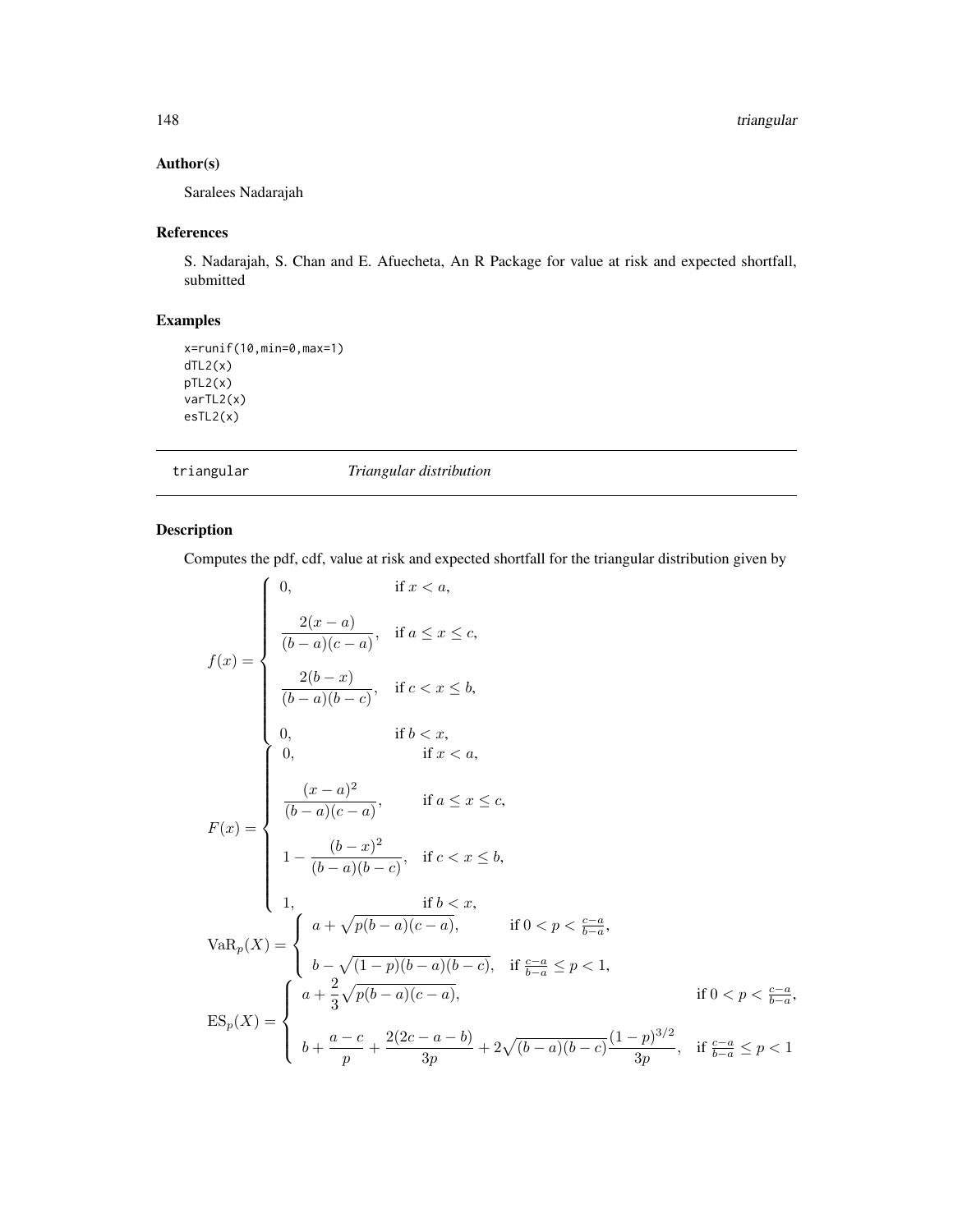#### triangular 149

for  $a \leq x \leq b$ ,  $0 < p < 1$ ,  $-\infty < a < \infty$ , the first location parameter,  $-\infty < a < c < \infty$ , the second location parameter, and  $-\infty < c < b < \infty$ , the third location parameter.

#### Usage

```
dtriangular(x, a=0, b=2, c=1, log=FALSE)
ptriangular(x, a=0, b=2, c=1, log.p=FALSE, lower.tail=TRUE)
vartriangular(p, a=0, b=2, c=1, log.p=FALSE, lower.tail=TRUE)
estriangular(p, a=0, b=2, c=1)
```
#### **Arguments**

| $\mathsf{x}$ | scaler or vector of values at which the pdf or cdf needs to be computed                                             |
|--------------|---------------------------------------------------------------------------------------------------------------------|
| p            | scaler or vector of values at which the value at risk or expected shortfall needs<br>to be computed                 |
| a            | the value of the first location parameter, can take any real value, the default is<br>zero                          |
| c.           | the value of the second location parameter, can take any real value but must be<br>greater than a, the default is 1 |
| $\mathbf b$  | the value of the third location parameter, can take any real value but must be<br>greater than c, the default is 2  |
| log          | if TRUE then log(pdf) are returned                                                                                  |
| log.p        | if TRUE then $log(cdf)$ are returned and quantiles are computed for $exp(p)$                                        |
| lower.tail   | if FALSE then 1-cdf are returned and quantiles are computed for 1-p                                                 |

#### Value

An object of the same length as x, giving the pdf or cdf values computed at x or an object of the same length as p, giving the values at risk or expected shortfall computed at p.

#### Author(s)

Saralees Nadarajah

#### References

S. Nadarajah, S. Chan and E. Afuecheta, An R Package for value at risk and expected shortfall, submitted

#### Examples

```
x=runif(10,min=0,max=1)
dtriangular(x)
ptriangular(x)
vartriangular(x)
estriangular(x)
```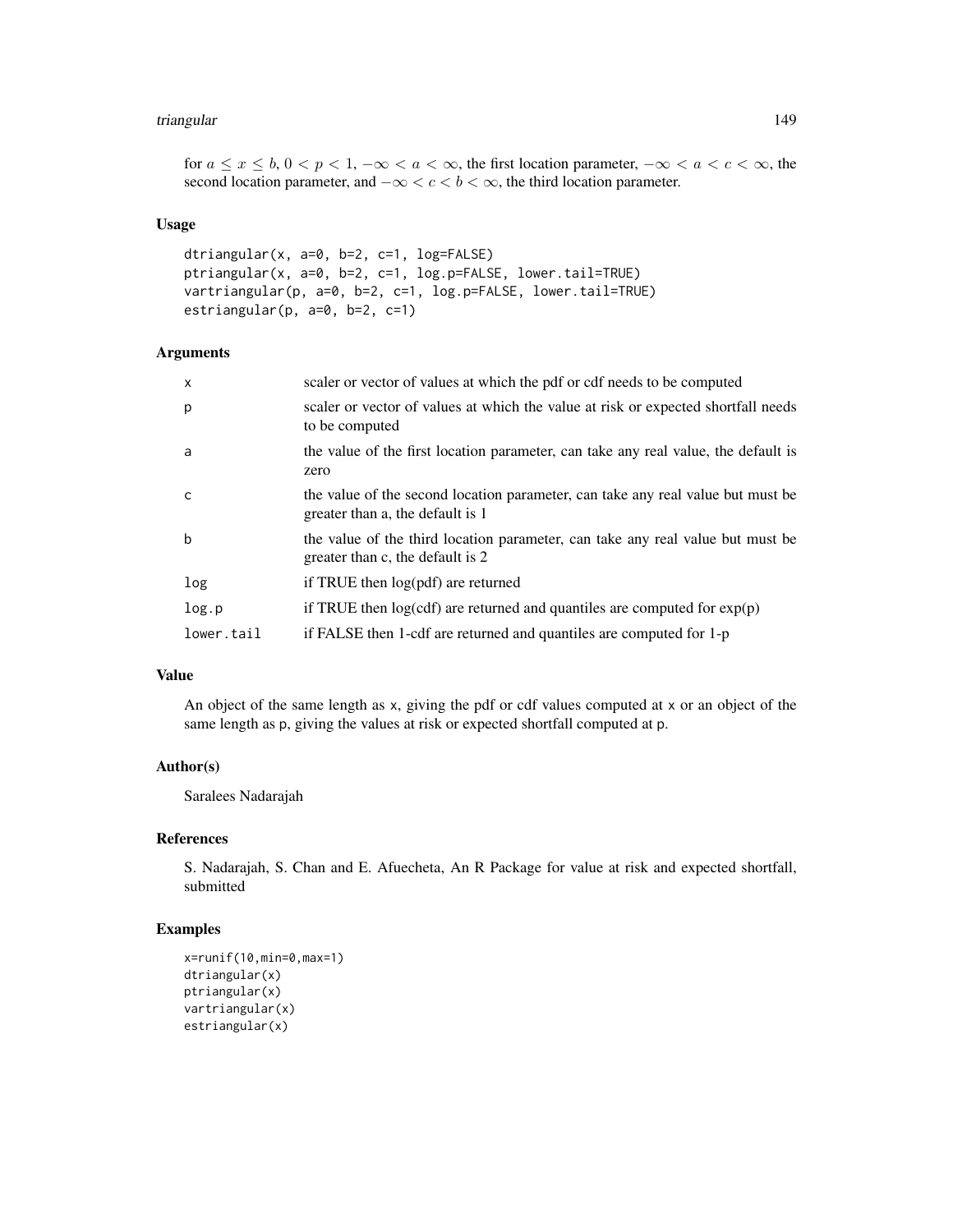#### <span id="page-149-0"></span>Description

Computes the pdf, cdf, value at risk and expected shortfall for the two sided power distribution due to van Dorp and Kotz (2002) given by

$$
f(x) = \begin{cases} a\left(\frac{x}{\theta}\right)^{a-1}, & \text{if } 0 < x \leq \theta, \\ a\left(\frac{1-x}{1-\theta}\right)^{a-1}, & \text{if } \theta < x < 1, \\ \theta\left(\frac{x}{\theta}\right)^{a}, & \text{if } 0 < x \leq \theta, \\ 1 - (1-\theta)\left(\frac{1-x}{1-\theta}\right)^{a}, & \text{if } \theta < x < 1, \end{cases}
$$
\n
$$
\text{VaR}_{p}(X) = \begin{cases} \theta\left(\frac{p}{\theta}\right)^{1/a}, & \text{if } 0 < p \leq \theta, \\ 1 - (1-\theta)\left(\frac{1-p}{1-\theta}\right)^{1/a}, & \text{if } \theta < p < 1, \\ 1 - (1-\theta)\left(\frac{1-p}{1-\theta}\right)^{1/a}, & \text{if } \theta < p < 1, \\ \frac{a\theta}{a+1}\left(\frac{p}{\theta}\right)^{1/a}, & \text{if } 0 < p \leq \theta, \\ 1 - \frac{\theta}{p} + \frac{a(2\theta-1)}{(a+1)p} + \frac{a(1-\theta)^{2}}{(a+1)p} \left(\frac{1-p}{1-\theta}\right)^{1+1/a}, & \text{if } \theta < p < 1 \end{cases}
$$

for  $0 < x < 1$ ,  $0 < p < 1$ ,  $a > 0$ , the shape parameter, and  $-\infty < \theta < \infty$ , the location parameter.

### Usage

```
dtsp(x, a=1, theta=0.5, log=FALSE)
ptsp(x, a=1, theta=0.5, log.p=FALSE, lower.tail=TRUE)
vartsp(p, a=1, theta=0.5, log.p=FALSE, lower.tail=TRUE)
estsp(p, a=1, theta=0.5)
```
### Arguments

| $\mathsf{x}$ | scaler or vector of values at which the pdf or cdf needs to be computed                              |
|--------------|------------------------------------------------------------------------------------------------------|
| p            | scaler or vector of values at which the value at risk or expected shortfall needs<br>to be computed  |
| theta        | the value of the location parameter, must take a value in the unit interval, the<br>default is $0.5$ |
| a            | the value of the shape parameter, must be positive, the default is 1                                 |
| log          | if TRUE then $log(pdf)$ are returned                                                                 |
| log.p        | if TRUE then $log(cd)$ are returned and quantiles are computed for $exp(p)$                          |
| lower.tail   | if FALSE then 1-cdf are returned and quantiles are computed for 1-p                                  |
|              |                                                                                                      |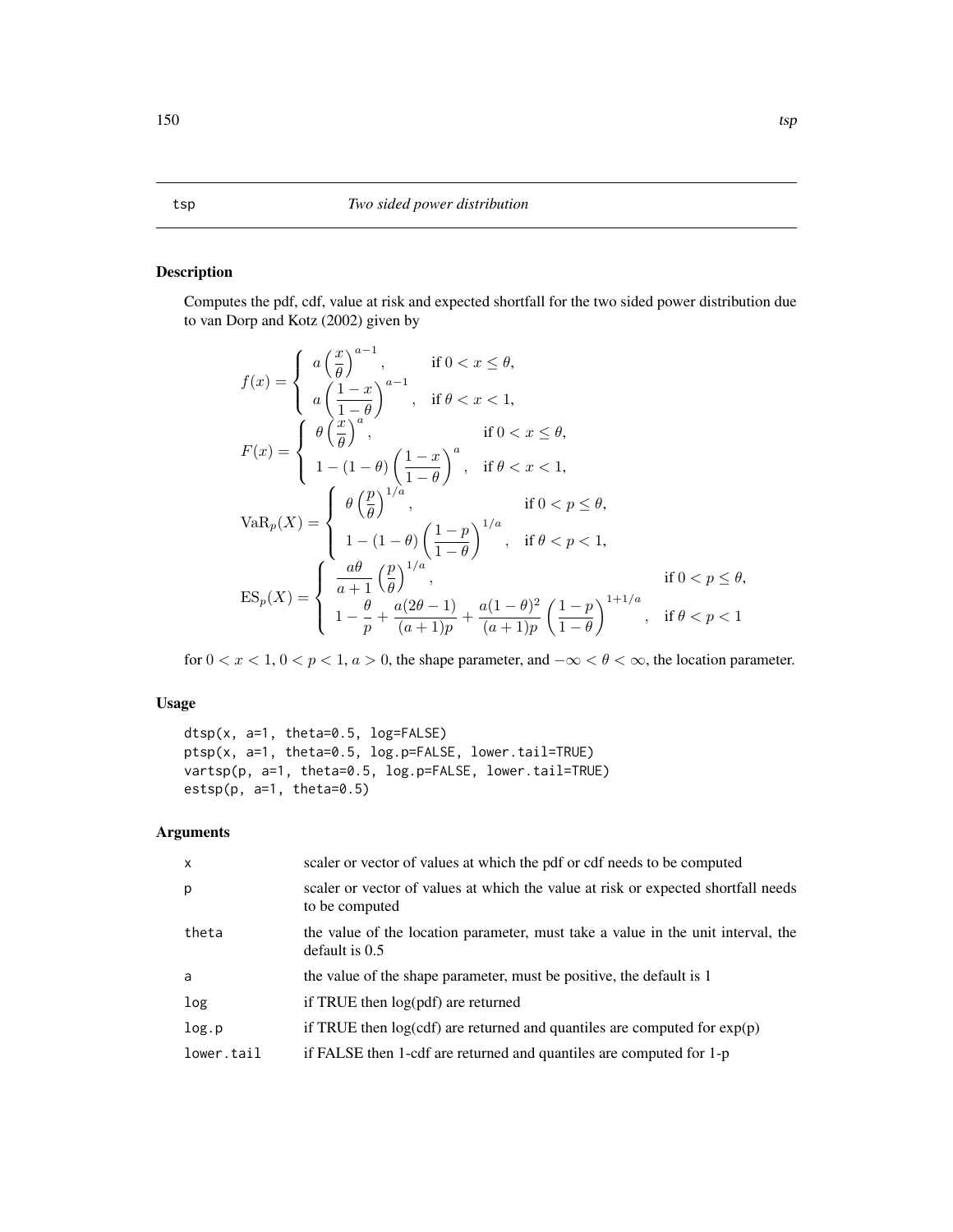#### <span id="page-150-0"></span>uniform 151

#### Value

An object of the same length as x, giving the pdf or cdf values computed at x or an object of the same length as p, giving the values at risk or expected shortfall computed at p.

#### Author(s)

Saralees Nadarajah

#### References

S. Nadarajah, S. Chan and E. Afuecheta, An R Package for value at risk and expected shortfall, submitted

#### Examples

```
x=runif(10,min=0,max=1)
dtsp(x)
ptsp(x)
vartsp(x)
estsp(x)
```
uniform *Uniform distribution*

#### Description

Computes the pdf, cdf, value at risk and expected shortfall for the uniform distribution given by

$$
f(x) = \frac{1}{b-a},
$$
  
\n
$$
F(x) = \frac{x-a}{b-a},
$$
  
\n
$$
VaRp(X) = a + p(b-a),
$$
  
\n
$$
ESp(X) = a + \frac{p}{2}(b-a)
$$

for  $a < x < b$ ,  $0 < p < 1$ ,  $-\infty < a < \infty$ , the first location parameter, and  $-\infty < a < b < \infty$ , the second location parameter.

#### Usage

```
duniform(x, a=0, b=1, log=FALSE)
puniform(x, a=0, b=1, log.p=FALSE, lower.tail=TRUE)
varuniform(p, a=0, b=1, log.p=FALSE, lower.tail=TRUE)
esuniform(p, a=0, b=1)
```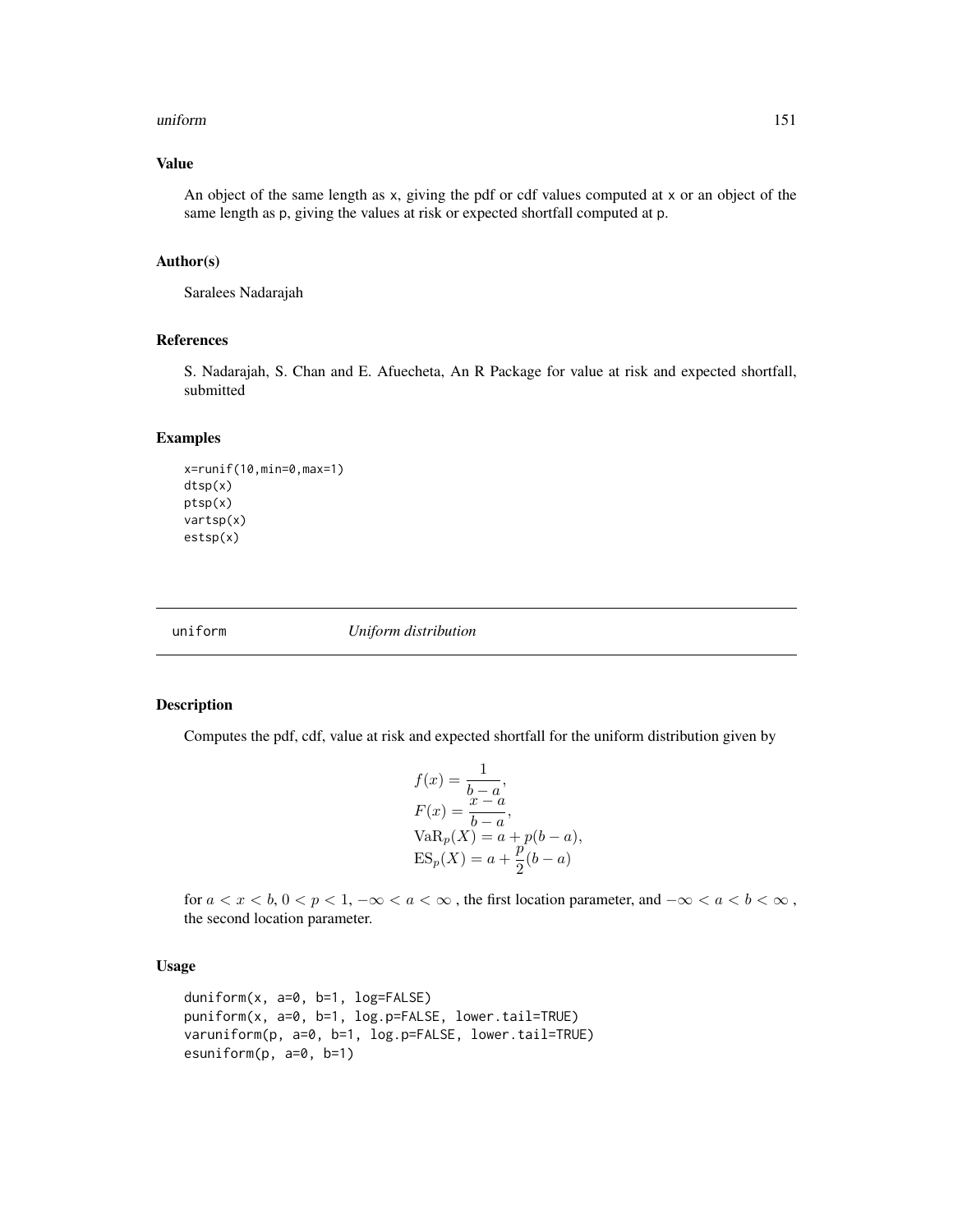#### <span id="page-151-0"></span>Arguments

| $\mathsf{x}$ | scaler or vector of values at which the pdf or cdf needs to be computed                                             |
|--------------|---------------------------------------------------------------------------------------------------------------------|
| p            | scaler or vector of values at which the value at risk or expected shortfall needs<br>to be computed                 |
| a            | the value of the first location parameter, can take any real value, the default is<br>zero                          |
| b            | the value of the second location parameter, can take any real value but must be<br>greater than a, the default is 1 |
| log          | if TRUE then log(pdf) are returned                                                                                  |
| log.p        | if TRUE then $log(cdf)$ are returned and quantiles are computed for $exp(p)$                                        |
| lower.tail   | if FALSE then 1-cdf are returned and quantiles are computed for 1-p                                                 |

#### Value

An object of the same length as x, giving the pdf or cdf values computed at x or an object of the same length as p, giving the values at risk or expected shortfall computed at p.

#### Author(s)

Saralees Nadarajah

#### References

S. Nadarajah, S. Chan and E. Afuecheta, An R Package for value at risk and expected shortfall, submitted

#### Examples

```
x=runif(10,min=0,max=1)
duniform(x)
puniform(x)
varuniform(x)
esuniform(x)
```
weibull *Weibull distribution*

#### Description

Computes the pdf, cdf, value at risk and expected shortfall for the Weibull distribution due to Weibull (1951) given by

$$
f(x) = \frac{\alpha x^{\alpha - 1}}{\sigma^{\alpha}} \exp\left\{-\left(\frac{x}{\sigma}\right)^{\alpha}\right\},
$$
  
\n
$$
F(x) = 1 - \exp\left\{-\left(\frac{x}{\sigma}\right)^{\alpha}\right\},
$$
  
\n
$$
VaR_p(X) = \sigma \left[-\log(1 - p)\right]^{1/\alpha},
$$
  
\n
$$
ES_p(X) = \frac{\sigma}{p} \gamma \left(1 + 1/\alpha, -\log(1 - p)\right)
$$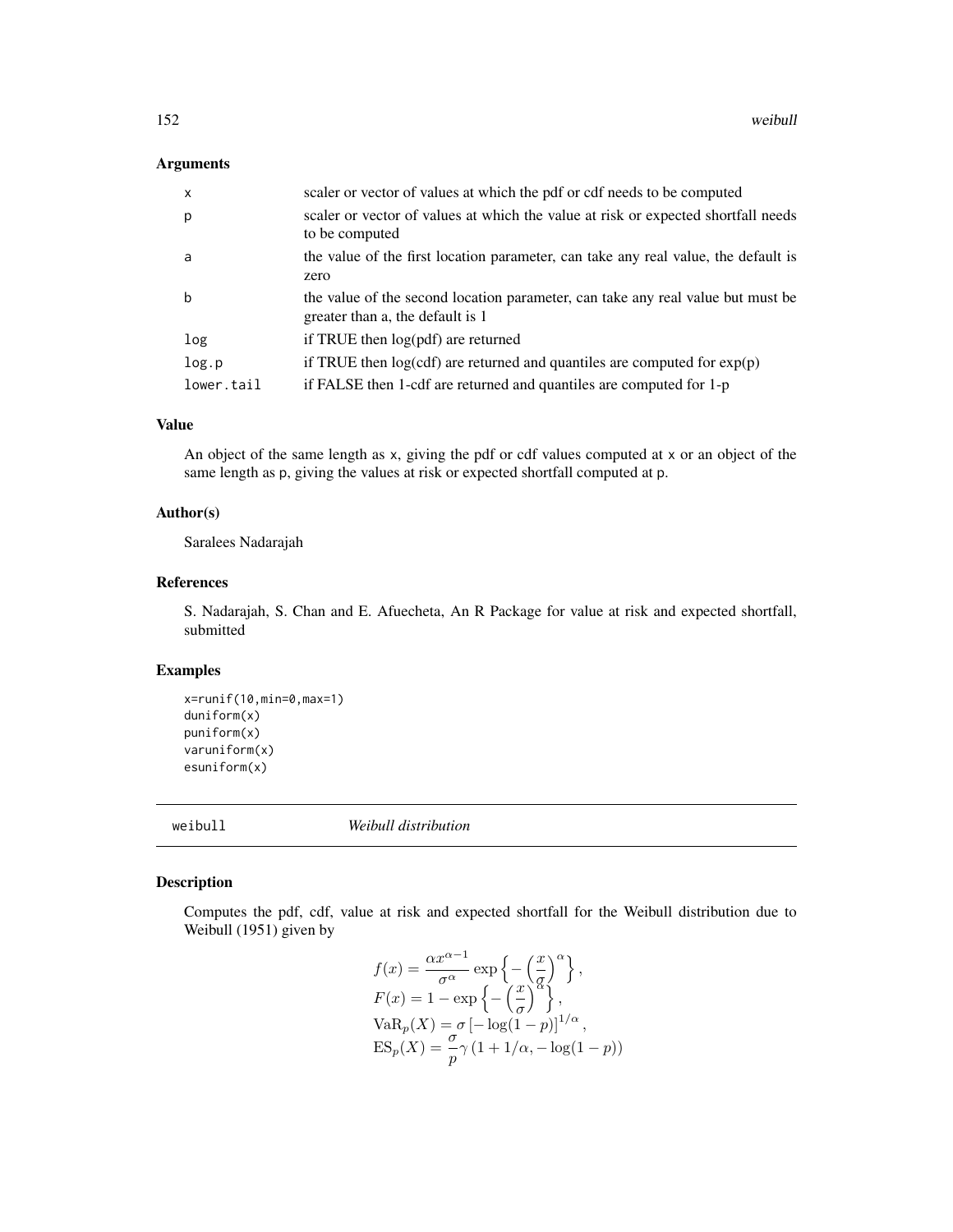#### weibull and the contract of the contract of the contract of the contract of the contract of the contract of the contract of the contract of the contract of the contract of the contract of the contract of the contract of th

for  $x > 0$ ,  $0 < p < 1$ ,  $\alpha > 0$ , the shape parameter, and  $\sigma > 0$ , the scale parameter.

#### Usage

```
dWeibull(x, alpha=1, sigma=1, log=FALSE)
pWeibull(x, alpha=1, sigma=1, log.p=FALSE, lower.tail=TRUE)
varWeibull(p, alpha=1, sigma=1, log.p=FALSE, lower.tail=TRUE)
esWeibull(p, alpha=1, sigma=1)
```
### Arguments

| $\mathsf{x}$ | scaler or vector of values at which the pdf or cdf needs to be computed                             |
|--------------|-----------------------------------------------------------------------------------------------------|
| p            | scaler or vector of values at which the value at risk or expected shortfall needs<br>to be computed |
| sigma        | the value of the scale parameter, must be positive, the default is 1                                |
| alpha        | the value of the shape parameter, must be positive, the default is 1                                |
| log          | if TRUE then log(pdf) are returned                                                                  |
| log.p        | if TRUE then $log(cdf)$ are returned and quantiles are computed for $exp(p)$                        |
| lower.tail   | if FALSE then 1-cdf are returned and quantiles are computed for 1-p                                 |

### Value

An object of the same length as x, giving the pdf or cdf values computed at x or an object of the same length as p, giving the values at risk or expected shortfall computed at p.

#### Author(s)

Saralees Nadarajah

#### References

S. Nadarajah, S. Chan and E. Afuecheta, An R Package for value at risk and expected shortfall, submitted

#### Examples

```
x=runif(10,min=0,max=1)
dWeibull(x)
pWeibull(x)
varWeibull(x)
esWeibull(x)
```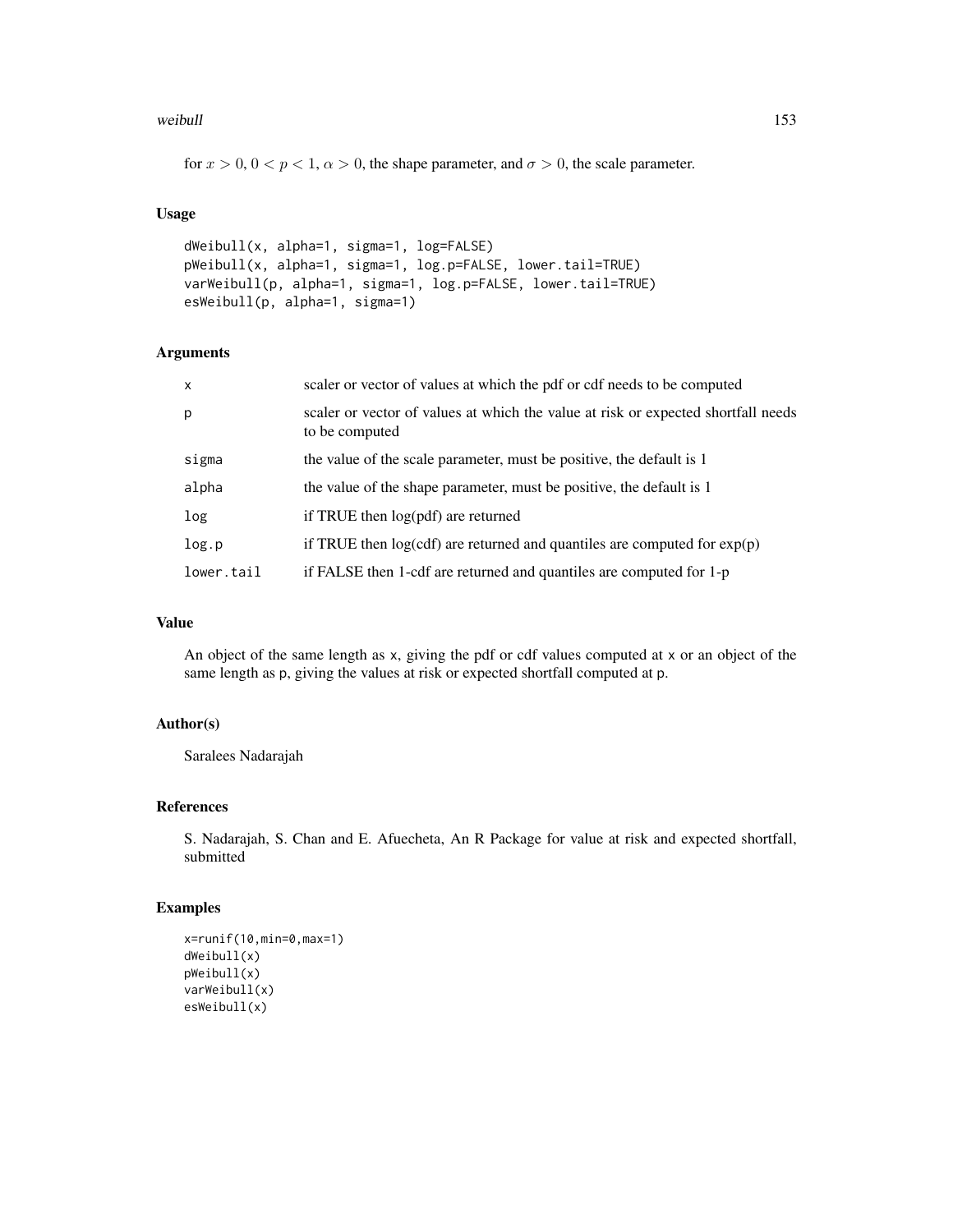#### <span id="page-153-0"></span>xie *Xie distribution*

#### Description

Computes the pdf, cdf, value at risk and expected shortfall for the Xie distribution due to Xie et al. (2002) given by

$$
f(x) = \lambda b \left(\frac{x}{a}\right)^{b-1} \exp\left[(x/a)^b\right] \exp\left(\lambda a\right) \exp\left\{-\lambda a \exp\left[(x/a)^b\right]\right\},
$$
  
\n
$$
F(x) = 1 - \exp\left(\lambda a\right) \exp\left\{-\lambda a \exp\left[(x/a)^b\right]\right\},
$$
  
\n
$$
VaR_p(X) = a \left\{\log\left[1 - \frac{\log(1-p)}{\lambda a}\right]\right\}^{1/b},
$$
  
\n
$$
ES_p(X) = \frac{a}{p} \int_0^p \left\{\log\left[1 - \frac{\log(1-v)}{\lambda a}\right]\right\}^{1/b} dv
$$

for  $x > 0$ ,  $0 < p < 1$ ,  $a > 0$ , the first scale parameter,  $b > 0$ , the shape parameter, and  $\lambda > 0$ , the second scale parameter.

#### Usage

```
dxie(x, a=1, b=1, lambda=1, log=FALSE)
pxie(x, a=1, b=1, lambda=1, log.p=FALSE, lower.tail=TRUE)
varxie(p, a=1, b=1, lambda=1, log.p=FALSE, lower.tail=TRUE)
exist(p, a=1, b=1, lambda=1)
```
#### Arguments

| $\mathsf{x}$ | scaler or vector of values at which the pdf or cdf needs to be computed                             |
|--------------|-----------------------------------------------------------------------------------------------------|
| p            | scaler or vector of values at which the value at risk or expected shortfall needs<br>to be computed |
| a            | the value of the first scale parameter, must be positive, the default is 1                          |
| lambda       | the value of the second scale parameter, must be positive, the default is 1                         |
| b            | the value of the shape parameter, must be positive, the default is 1                                |
| log          | if TRUE then $log(pdf)$ are returned                                                                |
| log.p        | if TRUE then $log(cdf)$ are returned and quantiles are computed for $exp(p)$                        |
| lower.tail   | if FALSE then 1-cdf are returned and quantiles are computed for 1-p                                 |

#### Value

An object of the same length as x, giving the pdf or cdf values computed at x or an object of the same length as p, giving the values at risk or expected shortfall computed at p.

#### Author(s)

Saralees Nadarajah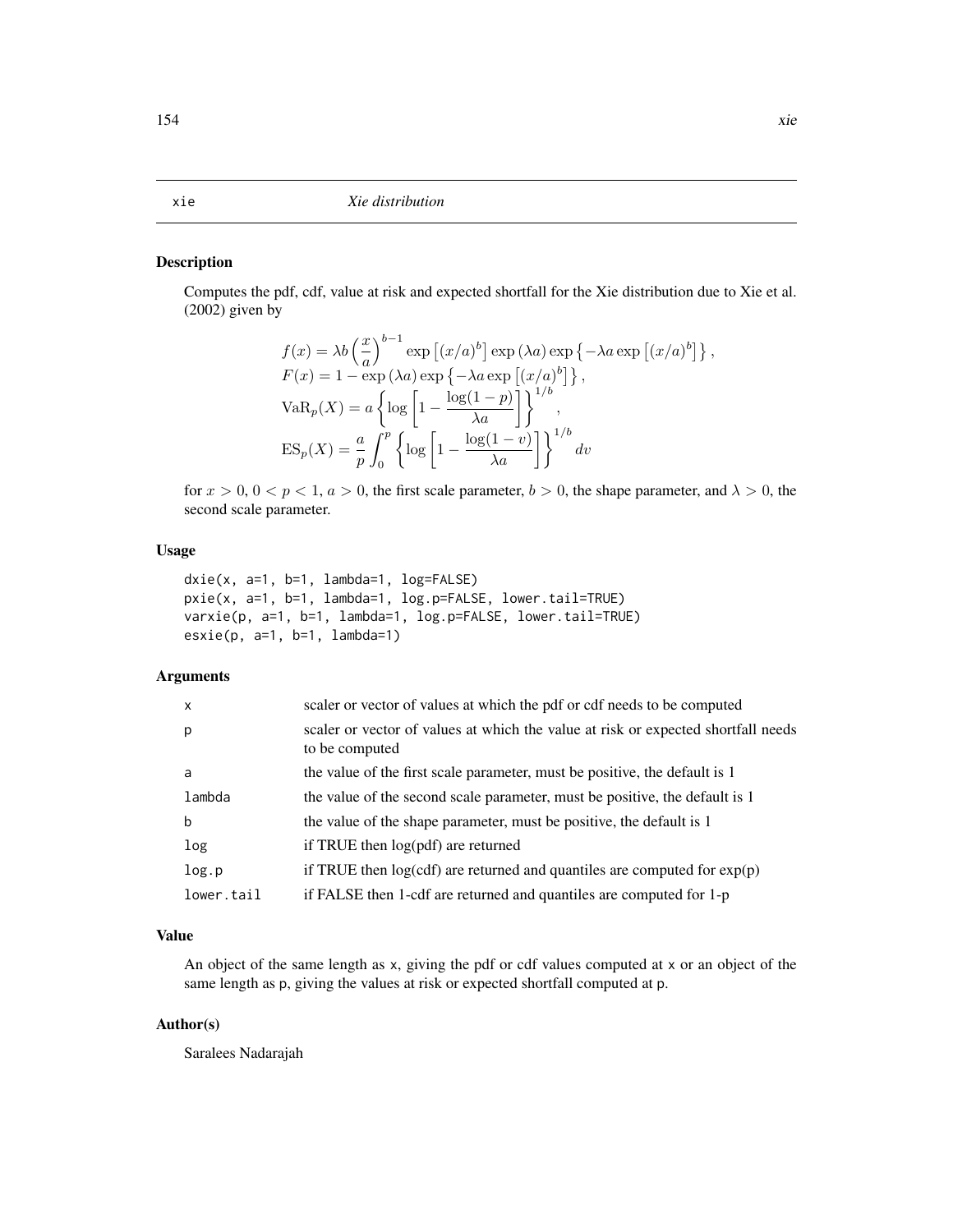References

S. Nadarajah, S. Chan and E. Afuecheta, An R Package for value at risk and expected shortfall, submitted

### Examples

```
x=runif(10,min=0,max=1)
dxie(x)
pxie(x)
varxie(x)
esxie(x)
```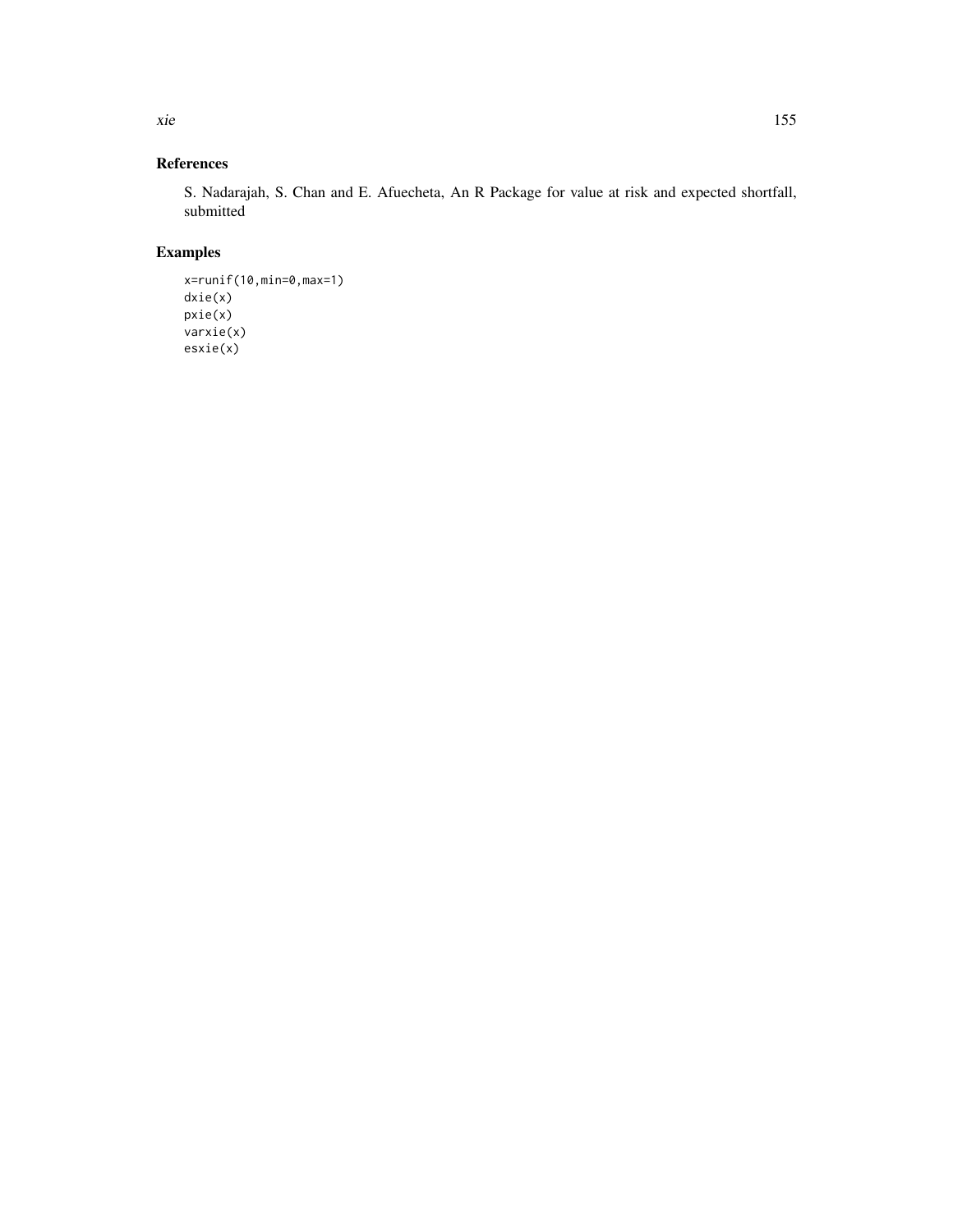# Index

∗ Value at risk, expected shortfall aep, [4](#page-3-0)

arcsine, [6](#page-5-0) ast, [8](#page-7-0) asylaplace, [9](#page-8-0) asypower, [11](#page-10-0) beard, [13](#page-12-0) betaburr, [15](#page-14-0) betaburr7, [16](#page-15-0) betadist, [17](#page-16-0) betaexp, [19](#page-18-0) betafrechet, [20](#page-19-0) betagompertz, [21](#page-20-0) betagumbel, [23](#page-22-0) betagumbel2, [24](#page-23-0) betalognorm, [25](#page-24-0) betalomax, [26](#page-25-0) betanorm, [28](#page-27-0) betapareto, [29](#page-28-0) betaweibull, [30](#page-29-0) BS, [32](#page-31-0) burr, [33](#page-32-0) burr7, [34](#page-33-0) Cauchy, [35](#page-34-0) chen, [37](#page-36-0) clg, [38](#page-37-0) compbeta, [39](#page-38-0) dagum, [41](#page-40-0) dweibull, [42](#page-41-0) expexp, [43](#page-42-0) expext, [45](#page-44-0) expgeo, [46](#page-45-0) explog, [47](#page-46-0) explogis, [48](#page-47-0) exponential, [50](#page-49-0) exppois, [51](#page-50-0) exppower, [52](#page-51-0) expweibull, [54](#page-53-0) F, [55](#page-54-0)

FR, [56](#page-55-0) frechet, [57](#page-56-0) Gamma, [59](#page-58-0) genbeta, [60](#page-59-0) genbeta2, [61](#page-60-0) geninvbeta, [63](#page-62-0) genlogis, [64](#page-63-0) genlogis3, [65](#page-64-0) genlogis4, [67](#page-66-0) genpareto, [68](#page-67-0) genpowerweibull, [69](#page-68-0) genunif, [71](#page-70-0) gev, [72](#page-71-0) gompertz, [73](#page-72-0) gumbel, [75](#page-74-0) gumbel2, [76](#page-75-0) halfcauchy, [77](#page-76-0) halflogis, [78](#page-77-0) halfnorm, [80](#page-79-0) halfT, [81](#page-80-0) HBlaplace, [82](#page-81-0) HL, [83](#page-82-0) Hlogis, [84](#page-83-0) invbeta, [86](#page-85-0) invexpexp, [87](#page-86-0) invgamma, [88](#page-87-0) kum, [89](#page-88-0) kumburr7, [91](#page-90-0) kumexp, [92](#page-91-0) kumgamma, [93](#page-92-0) kumgumbel, [95](#page-94-0) kumhalfnorm, [96](#page-95-0) kumloglogis, [97](#page-96-0) kumnormal, [99](#page-98-0) kumpareto, [100](#page-99-0) kumweibull, [102](#page-101-0) laplace, [103](#page-102-0) lfr, [104](#page-103-0) LNbeta, [106](#page-105-0)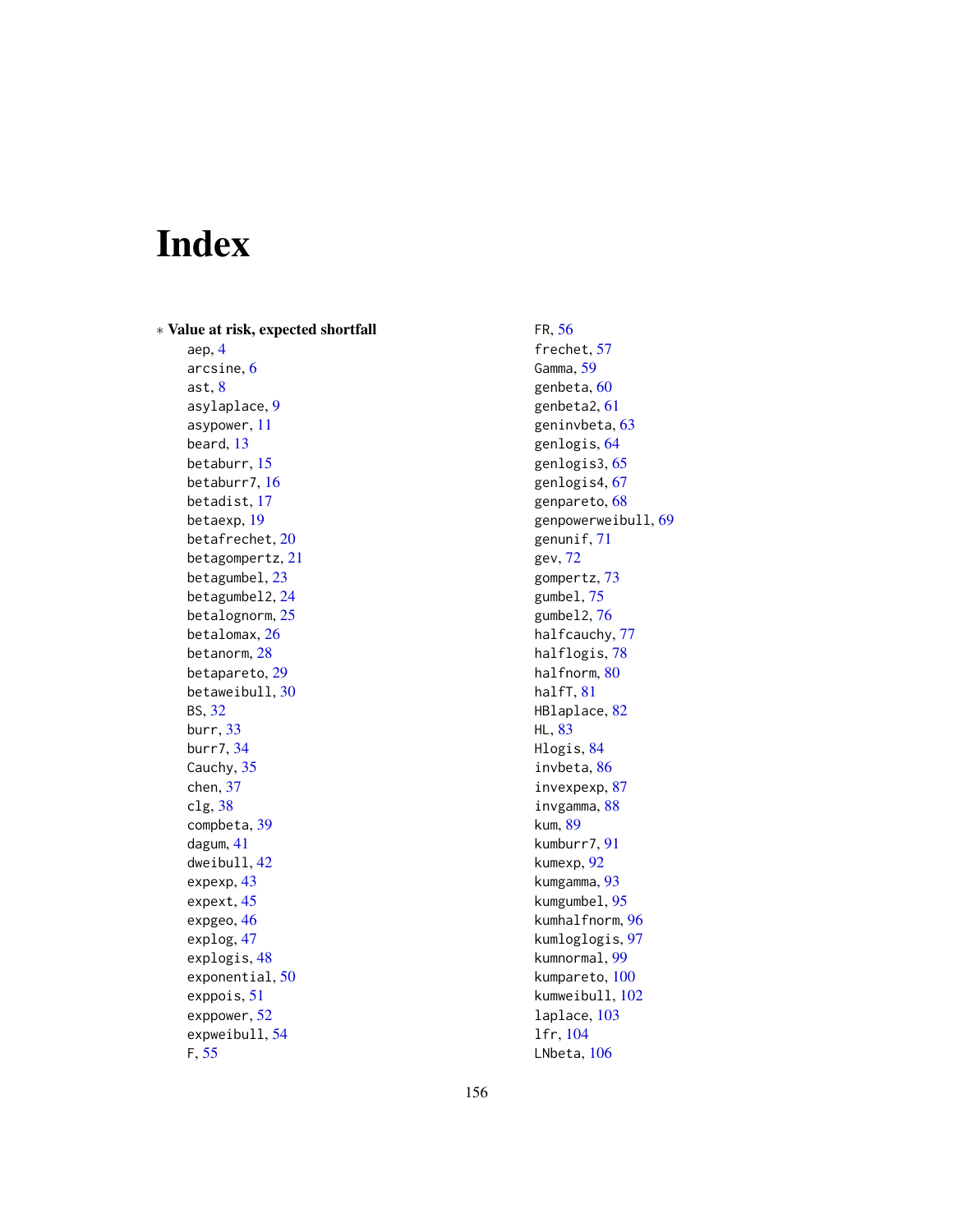logbeta , [107](#page-106-0) logcauchy , [108](#page-107-0) loggamma , [109](#page-108-0) logisexp , [111](#page-110-0) logisrayleigh , [112](#page-111-0) logistic , [113](#page-112-0) loglaplace , [114](#page-113-0) loglog , [116](#page-115-0) loglogis , [117](#page-116-0) lognorm , [119](#page-118-0) lomax , [120](#page-119-0) Mlaplace , [121](#page-120-0) moexp , [123](#page-122-0) moweibull , [124](#page-123-0) MRbeta , [125](#page-124-0) nakagami , [127](#page-126-0) normal, [128](#page-127-0) pareto , [129](#page-128-0) paretostable , [130](#page-129-0) PCTAlaplace, [132](#page-131-0) perks , [133](#page-132-0) power1 , [134](#page-133-0) power2 , [136](#page-135-0) quad , [137](#page-136-0) rgamma , [138](#page-137-0) RS , [140](#page-139-0) schabe , [141](#page-140-0) secant, [142](#page-141-0) stacygamma, [143](#page-142-0) T , [144](#page-143-0) TL , [146](#page-145-0) TL2 , [147](#page-146-0) triangular , [148](#page-147-0) tsp , [150](#page-149-0) uniform , [151](#page-150-0) weibull , [152](#page-151-0) xie , [154](#page-153-0) ∗ package VaRES-package , [4](#page-3-0) aep , [4](#page-3-0) arcsine , [6](#page-5-0) ast , [8](#page-7-0) asylaplace , [9](#page-8-0) asypower , [11](#page-10-0) beard , [13](#page-12-0) betaburr , [15](#page-14-0)

betaburr7 , [16](#page-15-0)

betadist , [17](#page-16-0) betaexp , [19](#page-18-0) betafrechet , [20](#page-19-0) betagompertz , [21](#page-20-0) betagumbel , [23](#page-22-0) betagumbel2, [24](#page-23-0) betalognorm, [25](#page-24-0) betalomax , [26](#page-25-0) betanorm , [28](#page-27-0) betapareto , [29](#page-28-0) betaweibull , [30](#page-29-0) BS , [32](#page-31-0) burr , [33](#page-32-0) burr7 , [34](#page-33-0) Cauchy, [35](#page-34-0) chen , [37](#page-36-0) clg , [38](#page-37-0) compbeta , [39](#page-38-0) daep *(*aep *)* , [4](#page-3-0) dagum , [41](#page-40-0) darcsine *(*arcsine *)* , [6](#page-5-0) dast *(*ast *)* , [8](#page-7-0) dasylaplace *(*asylaplace *)* , [9](#page-8-0) dasypower *(*asypower *)* , [11](#page-10-0) dbeard *(*beard *)* , [13](#page-12-0) dbetaburr *(*betaburr *)* , [15](#page-14-0) dbetaburr7 *(*betaburr7 *)* , [16](#page-15-0) dbetadist *(*betadist *)* , [17](#page-16-0) dbetaexp *(*betaexp *)* , [19](#page-18-0) dbetafrechet *(*betafrechet *)* , [20](#page-19-0) dbetagompertz *(*betagompertz *)* , [21](#page-20-0) dbetagumbel *(*betagumbel *)* , [23](#page-22-0) dbetagumbel2 *(*betagumbel2 *)* , [24](#page-23-0) dbetalognorm *(*betalognorm *)* , [25](#page-24-0) dbetalomax *(*betalomax *)* , [26](#page-25-0) dbetanorm *(*betanorm *)* , [28](#page-27-0) dbetapareto *(*betapareto *)* , [29](#page-28-0) dbetaweibull *(*betaweibull *)* , [30](#page-29-0) dBS *(*BS *)* , [32](#page-31-0) dburr *(*burr *)* , [33](#page-32-0) dburr7 *(*burr7 *)* , [34](#page-33-0) dCauchy *(*Cauchy *)* , [35](#page-34-0) dchen *(*chen *)* , [37](#page-36-0) dclg *(*clg *)* , [38](#page-37-0) dcompbeta *(*compbeta *)* , [39](#page-38-0) ddagum *(*dagum *)* , [41](#page-40-0) ddweibull *(*dweibull *)* , [42](#page-41-0)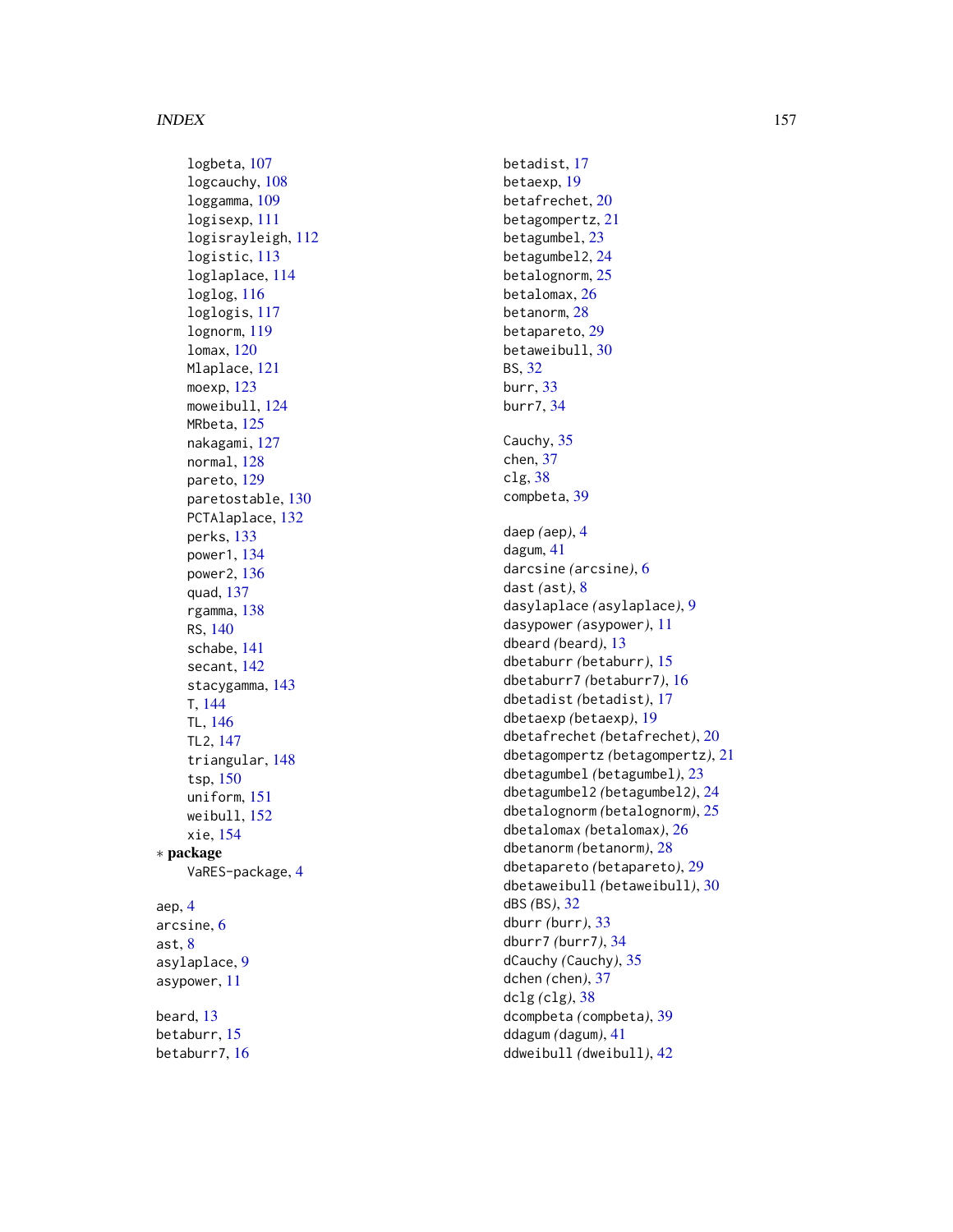dexpexp *(*expexp*)*, [43](#page-42-0) dexpext *(*expext*)*, [45](#page-44-0) dexpgeo *(*expgeo*)*, [46](#page-45-0) dexplog *(*explog*)*, [47](#page-46-0) dexplogis *(*explogis*)*, [48](#page-47-0) dexponential *(*exponential*)*, [50](#page-49-0) dexppois *(*exppois*)*, [51](#page-50-0) dexppower *(*exppower*)*, [52](#page-51-0) dexpweibull *(*expweibull*)*, [54](#page-53-0) dF *(*F*)*, [55](#page-54-0) dfrechet *(*frechet*)*, [57](#page-56-0) dGamma *(*Gamma*)*, [59](#page-58-0) dgenbeta *(*genbeta*)*, [60](#page-59-0) dgenbeta2 *(*genbeta2*)*, [61](#page-60-0) dgeninvbeta *(*geninvbeta*)*, [63](#page-62-0) dgenlogis *(*genlogis*)*, [64](#page-63-0) dgenlogis3 *(*genlogis3*)*, [65](#page-64-0) dgenlogis4 *(*genlogis4*)*, [67](#page-66-0) dgenpareto *(*genpareto*)*, [68](#page-67-0) dgenpowerweibull *(*genpowerweibull*)*, [69](#page-68-0) dgenunif *(*genunif*)*, [71](#page-70-0) dgev *(*gev*)*, [72](#page-71-0) dgompertz *(*gompertz*)*, [73](#page-72-0) dgumbel *(*gumbel*)*, [75](#page-74-0) dgumbel2 *(*gumbel2*)*, [76](#page-75-0) dhalfcauchy *(*halfcauchy*)*, [77](#page-76-0) dhalflogis *(*halflogis*)*, [78](#page-77-0) dhalfnorm *(*halfnorm*)*, [80](#page-79-0) dhalfT *(*halfT*)*, [81](#page-80-0) dHBlaplace *(*HBlaplace*)*, [82](#page-81-0) dHlogis *(*Hlogis*)*, [84](#page-83-0) dinvbeta *(*invbeta*)*, [86](#page-85-0) dinvexpexp *(*invexpexp*)*, [87](#page-86-0) dinvgamma *(*invgamma*)*, [88](#page-87-0) dkum *(*kum*)*, [89](#page-88-0) dkumburr7 *(*kumburr7*)*, [91](#page-90-0) dkumexp *(*kumexp*)*, [92](#page-91-0) dkumgamma *(*kumgamma*)*, [93](#page-92-0) dkumgumbel *(*kumgumbel*)*, [95](#page-94-0) dkumhalfnorm *(*kumhalfnorm*)*, [96](#page-95-0) dkumloglogis *(*kumloglogis*)*, [97](#page-96-0) dkumnormal *(*kumnormal*)*, [99](#page-98-0) dkumpareto *(*kumpareto*)*, [100](#page-99-0) dkumweibull *(*kumweibull*)*, [102](#page-101-0) dlaplace *(*laplace*)*, [103](#page-102-0) dlfr *(*lfr*)*, [104](#page-103-0) dLNbeta *(*LNbeta*)*, [106](#page-105-0) dlogbeta *(*logbeta*)*, [107](#page-106-0)

dlogcauchy *(*logcauchy*)*, [108](#page-107-0) dloggamma *(*loggamma*)*, [109](#page-108-0) dlogisexp *(*logisexp*)*, [111](#page-110-0) dlogisrayleigh *(*logisrayleigh*)*, [112](#page-111-0) dlogistic *(*logistic*)*, [113](#page-112-0) dloglaplace *(*loglaplace*)*, [114](#page-113-0) dloglog *(*loglog*)*, [116](#page-115-0) dloglogis *(*loglogis*)*, [117](#page-116-0) dlognorm *(*lognorm*)*, [119](#page-118-0) dlomax *(*lomax*)*, [120](#page-119-0) dMlaplace *(*Mlaplace*)*, [121](#page-120-0) dmoexp *(*moexp*)*, [123](#page-122-0) dmoweibull *(*moweibull*)*, [124](#page-123-0) dMRbeta *(*MRbeta*)*, [125](#page-124-0) dnakagami *(*nakagami*)*, [127](#page-126-0) dnormal *(*normal*)*, [128](#page-127-0) dpareto *(*pareto*)*, [129](#page-128-0) dparetostable *(*paretostable*)*, [130](#page-129-0) dPCTAlaplace *(*PCTAlaplace*)*, [132](#page-131-0) dperks *(*perks*)*, [133](#page-132-0) dpower1 *(*power1*)*, [134](#page-133-0) dpower2 *(*power2*)*, [136](#page-135-0) dquad *(*quad*)*, [137](#page-136-0) drgamma *(*rgamma*)*, [138](#page-137-0) dschabe *(*schabe*)*, [141](#page-140-0) dsecant *(*secant*)*, [142](#page-141-0) dstacygamma *(*stacygamma*)*, [143](#page-142-0) dT *(*T*)*, [144](#page-143-0) dTL2 *(*TL2*)*, [147](#page-146-0) dtriangular *(*triangular*)*, [148](#page-147-0) dtsp *(*tsp*)*, [150](#page-149-0) duniform *(*uniform*)*, [151](#page-150-0) dWeibull *(*weibull*)*, [152](#page-151-0) dweibull, [42](#page-41-0) dxie *(*xie*)*, [154](#page-153-0) esaep *(*aep*)*, [4](#page-3-0) esarcsine *(*arcsine*)*, [6](#page-5-0) esast *(*ast*)*, [8](#page-7-0) esasylaplace *(*asylaplace*)*, [9](#page-8-0)

esasypower *(*asypower*)*, [11](#page-10-0) esbeard *(*beard*)*, [13](#page-12-0) esbetaburr *(*betaburr*)*, [15](#page-14-0) esbetaburr7 *(*betaburr7*)*, [16](#page-15-0) esbetadist *(*betadist*)*, [17](#page-16-0) esbetaexp *(*betaexp*)*, [19](#page-18-0) esbetafrechet *(*betafrechet*)*, [20](#page-19-0) esbetagompertz *(*betagompertz*)*, [21](#page-20-0) esbetagumbel *(*betagumbel*)*, [23](#page-22-0)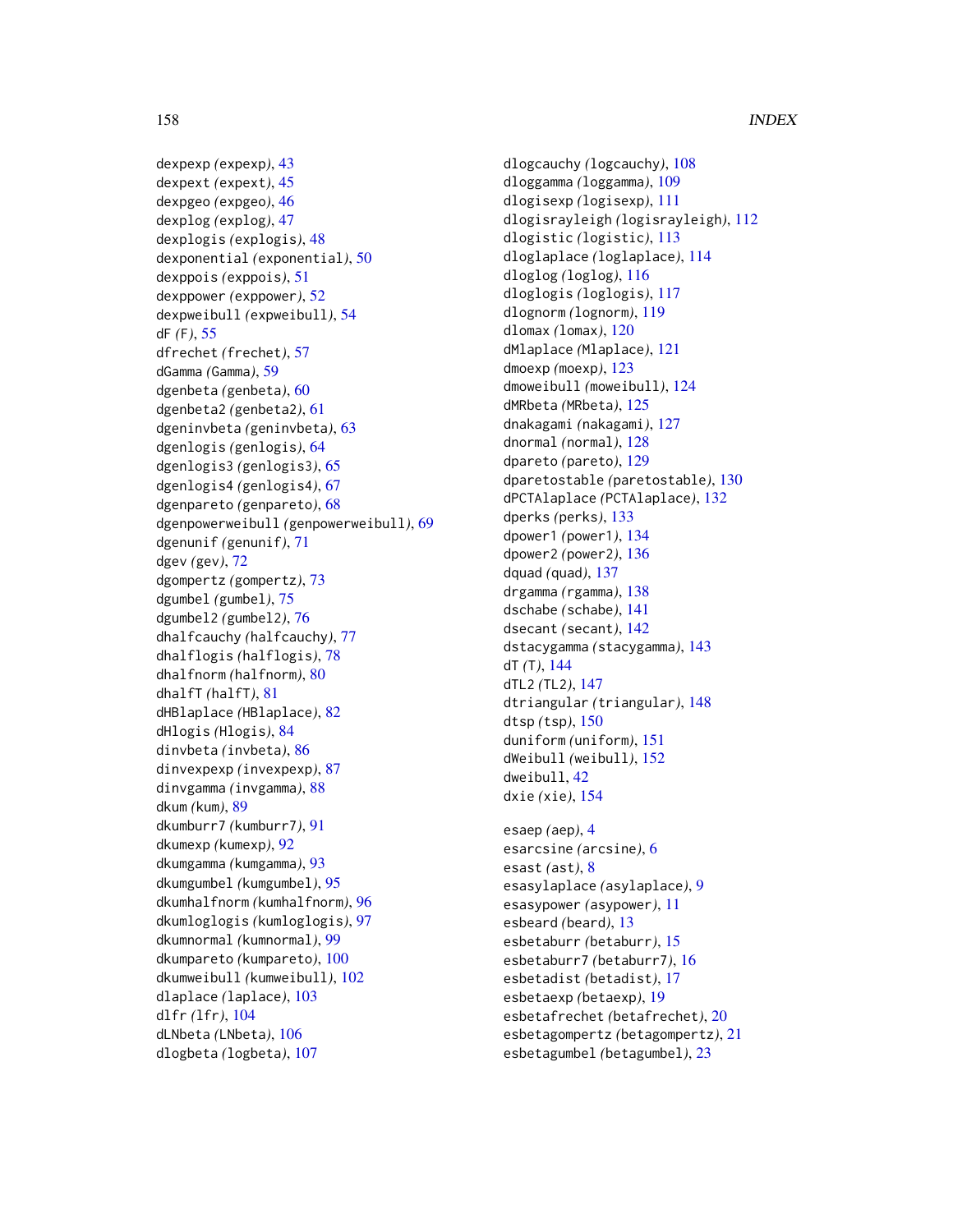esbetagumbel2 *(*betagumbel2*)*, [24](#page-23-0) esbetalognorm *(*betalognorm*)*, [25](#page-24-0) esbetalomax *(*betalomax*)*, [26](#page-25-0) esbetanorm *(*betanorm*)*, [28](#page-27-0) esbetapareto *(*betapareto*)*, [29](#page-28-0) esbetaweibull *(*betaweibull*)*, [30](#page-29-0) esBS *(*BS*)*, [32](#page-31-0) esburr *(*burr*)*, [33](#page-32-0) esburr7 *(*burr7*)*, [34](#page-33-0) esCauchy *(*Cauchy*)*, [35](#page-34-0) eschen *(*chen*)*, [37](#page-36-0) esclg *(*clg*)*, [38](#page-37-0) escompbeta *(*compbeta*)*, [39](#page-38-0) esdagum *(*dagum*)*, [41](#page-40-0) esdweibull *(*dweibull*)*, [42](#page-41-0) esexpexp *(*expexp*)*, [43](#page-42-0) esexpext *(*expext*)*, [45](#page-44-0) esexpgeo *(*expgeo*)*, [46](#page-45-0) esexplog *(*explog*)*, [47](#page-46-0) esexplogis *(*explogis*)*, [48](#page-47-0) esexponential *(*exponential*)*, [50](#page-49-0) esexppois *(*exppois*)*, [51](#page-50-0) esexppower *(*exppower*)*, [52](#page-51-0) esexpweibull *(*expweibull*)*, [54](#page-53-0) esF *(*F*)*, [55](#page-54-0) esFR *(*FR*)*, [56](#page-55-0) esfrechet *(*frechet*)*, [57](#page-56-0) esGamma *(*Gamma*)*, [59](#page-58-0) esgenbeta *(*genbeta*)*, [60](#page-59-0) esgenbeta2 *(*genbeta2*)*, [61](#page-60-0) esgeninvbeta *(*geninvbeta*)*, [63](#page-62-0) esgenlogis *(*genlogis*)*, [64](#page-63-0) esgenlogis3 *(*genlogis3*)*, [65](#page-64-0) esgenlogis4 *(*genlogis4*)*, [67](#page-66-0) esgenpareto *(*genpareto*)*, [68](#page-67-0) esgenpowerweibull *(*genpowerweibull*)*, [69](#page-68-0) esgenunif *(*genunif*)*, [71](#page-70-0) esgev *(*gev*)*, [72](#page-71-0) esgompertz *(*gompertz*)*, [73](#page-72-0) esgumbel *(*gumbel*)*, [75](#page-74-0) esgumbel2 *(*gumbel2*)*, [76](#page-75-0) eshalfcauchy *(*halfcauchy*)*, [77](#page-76-0) eshalflogis *(*halflogis*)*, [78](#page-77-0) eshalfnorm *(*halfnorm*)*, [80](#page-79-0) eshalfT *(*halfT*)*, [81](#page-80-0) esHBlaplace *(*HBlaplace*)*, [82](#page-81-0) esHL *(*HL*)*, [83](#page-82-0) esHlogis *(*Hlogis*)*, [84](#page-83-0)

esinvbeta *(*invbeta*)*, [86](#page-85-0) esinvexpexp *(*invexpexp*)*, [87](#page-86-0) esinvgamma *(*invgamma*)*, [88](#page-87-0) eskum *(*kum*)*, [89](#page-88-0) eskumburr7 *(*kumburr7*)*, [91](#page-90-0) eskumexp *(*kumexp*)*, [92](#page-91-0) eskumgamma *(*kumgamma*)*, [93](#page-92-0) eskumgumbel *(*kumgumbel*)*, [95](#page-94-0) eskumhalfnorm *(*kumhalfnorm*)*, [96](#page-95-0) eskumloglogis *(*kumloglogis*)*, [97](#page-96-0) eskumnormal *(*kumnormal*)*, [99](#page-98-0) eskumpareto *(*kumpareto*)*, [100](#page-99-0) eskumweibull *(*kumweibull*)*, [102](#page-101-0) eslaplace *(*laplace*)*, [103](#page-102-0) eslfr *(*lfr*)*, [104](#page-103-0) esLNbeta *(*LNbeta*)*, [106](#page-105-0) eslogbeta *(*logbeta*)*, [107](#page-106-0) eslogcauchy *(*logcauchy*)*, [108](#page-107-0) esloggamma *(*loggamma*)*, [109](#page-108-0) eslogisexp *(*logisexp*)*, [111](#page-110-0) eslogisrayleigh *(*logisrayleigh*)*, [112](#page-111-0) eslogistic *(*logistic*)*, [113](#page-112-0) esloglaplace *(*loglaplace*)*, [114](#page-113-0) esloglog *(*loglog*)*, [116](#page-115-0) esloglogis *(*loglogis*)*, [117](#page-116-0) eslognorm *(*lognorm*)*, [119](#page-118-0) eslomax *(*lomax*)*, [120](#page-119-0) esMlaplace *(*Mlaplace*)*, [121](#page-120-0) esmoexp *(*moexp*)*, [123](#page-122-0) esmoweibull *(*moweibull*)*, [124](#page-123-0) esMRbeta *(*MRbeta*)*, [125](#page-124-0) esnakagami *(*nakagami*)*, [127](#page-126-0) esnormal *(*normal*)*, [128](#page-127-0) espareto *(*pareto*)*, [129](#page-128-0) esparetostable *(*paretostable*)*, [130](#page-129-0) esPCTAlaplace *(*PCTAlaplace*)*, [132](#page-131-0) esperks *(*perks*)*, [133](#page-132-0) espower1 *(*power1*)*, [134](#page-133-0) espower2 *(*power2*)*, [136](#page-135-0) esquad *(*quad*)*, [137](#page-136-0) esrgamma *(*rgamma*)*, [138](#page-137-0) esRS *(*RS*)*, [140](#page-139-0) esschabe *(*schabe*)*, [141](#page-140-0) essecant *(*secant*)*, [142](#page-141-0) esstacygamma *(*stacygamma*)*, [143](#page-142-0) esT *(*T*)*, [144](#page-143-0) esTL *(*TL*)*, [146](#page-145-0) esTL2 *(*TL2*)*, [147](#page-146-0)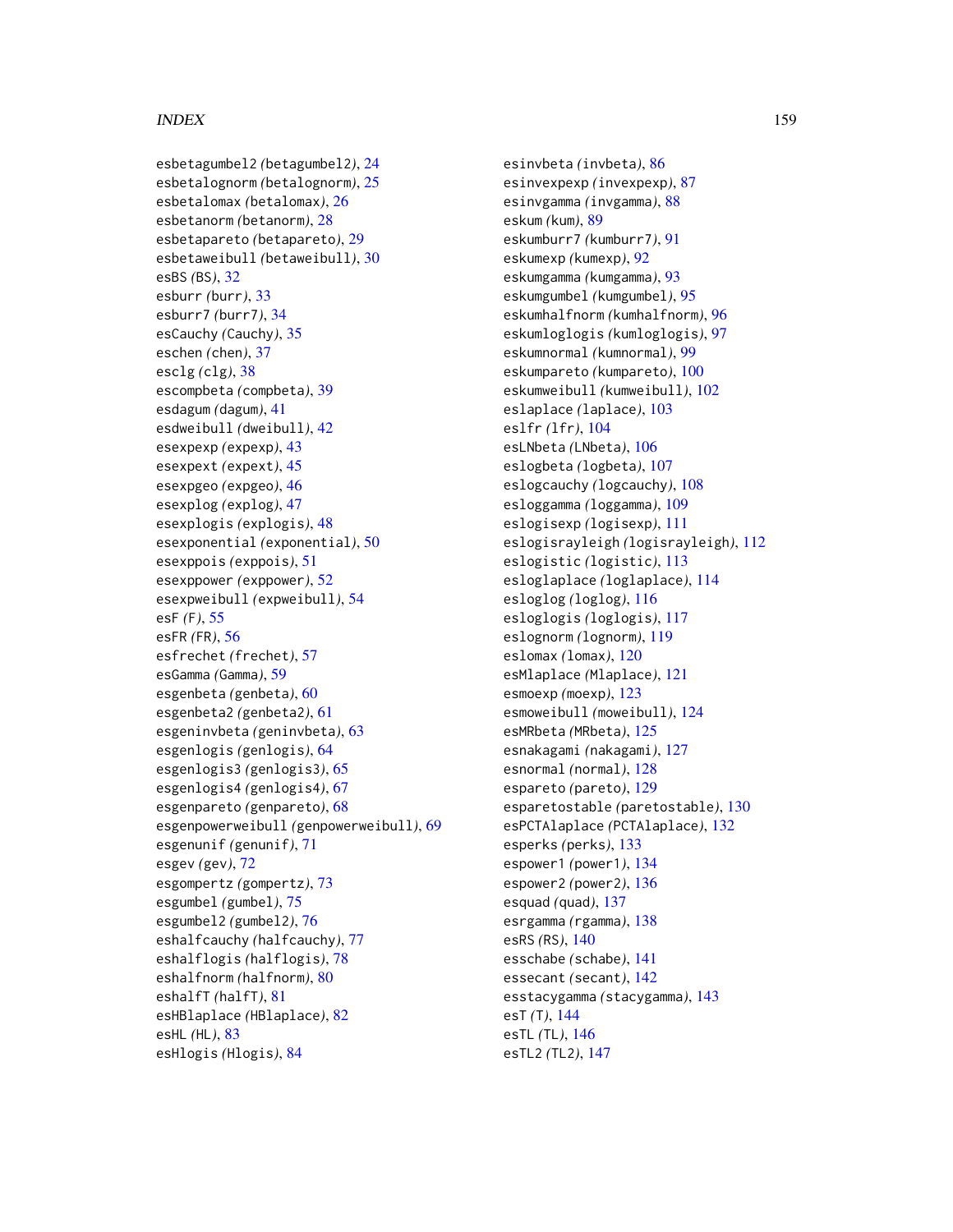```
estriangular
(triangular
)
, 148
estsp
(tsp
)
, 150
esuniform
(uniform
)
, 151
esWeibull
(weibull
)
, 152
esxie
(xie
)
, 154
expexp
, 43
expext
, 45
46
explog
, 47
explogis
, 48
exponential
, 50
exppois
, 51
exppower
, 52
expweibull
, 54
F
, 55
FR
, 56
frechet
, 57
Gamma
, 59
genbeta
, 60
genbeta2
, 61
geninvbeta
, 63
genlogis
, 64
genlogis3
, 65
genlogis4
, 67
genpareto
, 68
genpowerweibull
, 69
genunif
, 71
gev
, 72
gompertz
, 73
gumbel
, 75
gumbel2
, 76
77
78
80
81
82
HL
, 83
84
```
invbeta , [86](#page-85-0) invexpexp , [87](#page-86-0) invgamma , [88](#page-87-0)

kum , [89](#page-88-0) kumburr7 , [91](#page-90-0) kumexp , [92](#page-91-0)

kumgamma , [93](#page-92-0) kumgumbel , [95](#page-94-0) kumhalfnorm , [96](#page-95-0) kumloglogis , [97](#page-96-0) kumnormal , [99](#page-98-0) kumpareto , [100](#page-99-0) kumweibull , [102](#page-101-0) laplace , [103](#page-102-0) lfr , [104](#page-103-0) LNbeta, [106](#page-105-0) logbeta , [107](#page-106-0) logcauchy , [108](#page-107-0) loggamma , [109](#page-108-0) logisexp , [111](#page-110-0) logisrayleigh , [112](#page-111-0) logistic , [113](#page-112-0) loglaplace , [114](#page-113-0) loglog , [116](#page-115-0) loglogis , [117](#page-116-0) lognorm , [119](#page-118-0) lomax , [120](#page-119-0) Mlaplace , [121](#page-120-0) moexp , [123](#page-122-0) moweibull, [124](#page-123-0) MRbeta, [125](#page-124-0) nakagami, [127](#page-126-0) normal, [128](#page-127-0) paep *(*aep *)* , [4](#page-3-0) parcsine *(*arcsine *)* , [6](#page-5-0) pareto, [129](#page-128-0) paretostable , [130](#page-129-0) past *(*ast *)* , [8](#page-7-0) pasylaplace *(*asylaplace *)* , [9](#page-8-0) pasypower *(*asypower *)* , [11](#page-10-0) pbeard *(*beard *)* , [13](#page-12-0) pbetaburr *(*betaburr *)* , [15](#page-14-0) pbetaburr7 *(*betaburr7 *)* , [16](#page-15-0) pbetadist *(*betadist *)* , [17](#page-16-0) pbetaexp *(*betaexp *)* , [19](#page-18-0) pbetafrechet *(*betafrechet *)* , [20](#page-19-0) pbetagompertz *(*betagompertz *)* , [21](#page-20-0) pbetagumbel *(*betagumbel *)* , [23](#page-22-0) pbetagumbel2 *(*betagumbel2 *)* , [24](#page-23-0) pbetalognorm *(*betalognorm *)* , [25](#page-24-0) pbetalomax *(*betalomax *)* , [26](#page-25-0)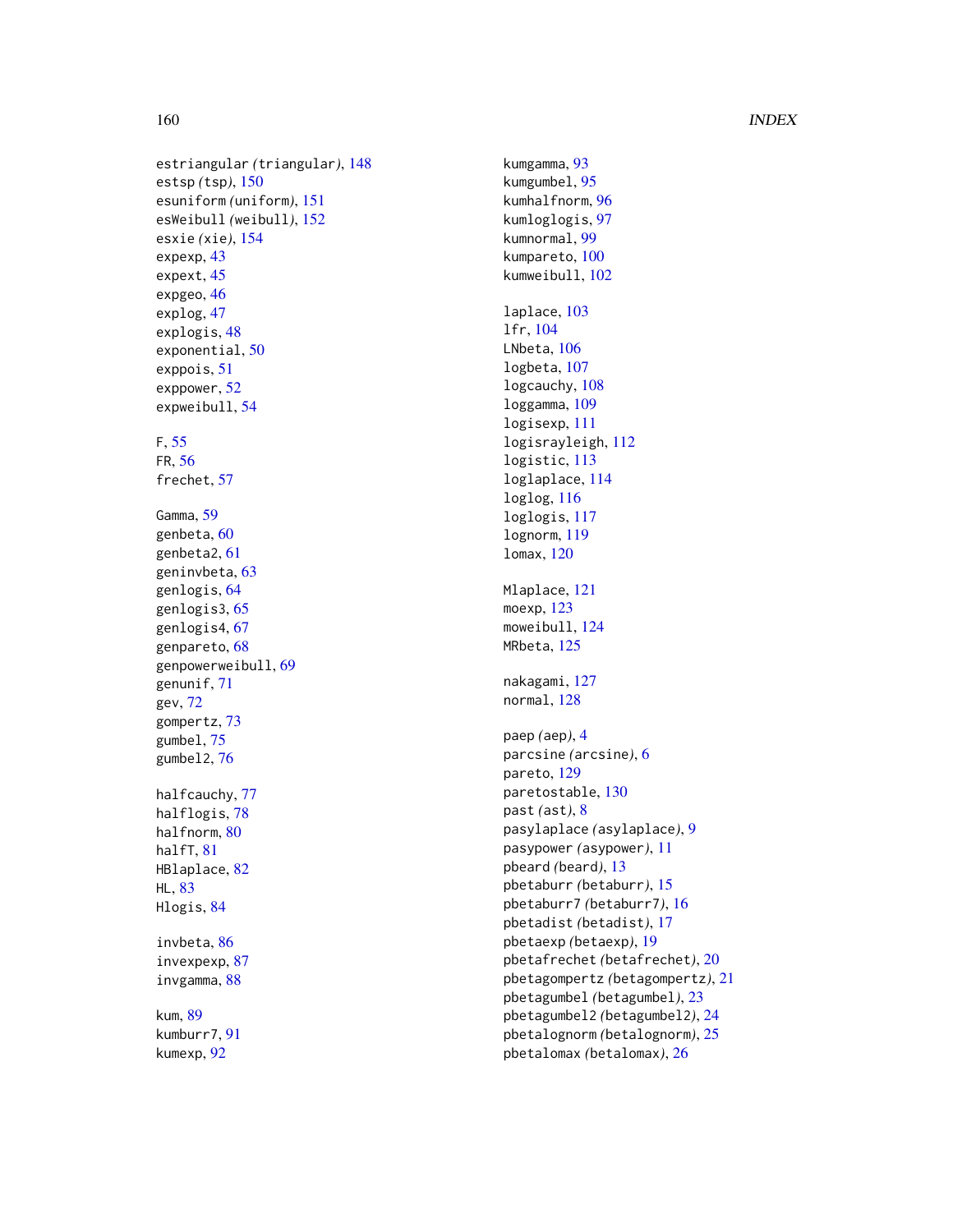pbetanorm *(*betanorm*)*, [28](#page-27-0) pbetapareto *(*betapareto*)*, [29](#page-28-0) pbetaweibull *(*betaweibull*)*, [30](#page-29-0) pBS *(*BS*)*, [32](#page-31-0) pburr *(*burr*)*, [33](#page-32-0) pburr7 *(*burr7*)*, [34](#page-33-0) pCauchy *(*Cauchy*)*, [35](#page-34-0) pchen *(*chen*)*, [37](#page-36-0) pclg *(*clg*)*, [38](#page-37-0) pcompbeta *(*compbeta*)*, [39](#page-38-0) PCTAlaplace, [132](#page-131-0) pdagum *(*dagum*)*, [41](#page-40-0) pdweibull *(*dweibull*)*, [42](#page-41-0) perks, [133](#page-132-0) pexpexp *(*expexp*)*, [43](#page-42-0) pexpext *(*expext*)*, [45](#page-44-0) pexpgeo *(*expgeo*)*, [46](#page-45-0) pexplog *(*explog*)*, [47](#page-46-0) pexplogis *(*explogis*)*, [48](#page-47-0) pexponential *(*exponential*)*, [50](#page-49-0) pexppois *(*exppois*)*, [51](#page-50-0) pexppower *(*exppower*)*, [52](#page-51-0) pexpweibull *(*expweibull*)*, [54](#page-53-0) pF *(*F*)*, [55](#page-54-0) pfrechet *(*frechet*)*, [57](#page-56-0) pGamma *(*Gamma*)*, [59](#page-58-0) pgenbeta *(*genbeta*)*, [60](#page-59-0) pgenbeta2 *(*genbeta2*)*, [61](#page-60-0) pgeninvbeta *(*geninvbeta*)*, [63](#page-62-0) pgenlogis *(*genlogis*)*, [64](#page-63-0) pgenlogis3 *(*genlogis3*)*, [65](#page-64-0) pgenlogis4 *(*genlogis4*)*, [67](#page-66-0) pgenpareto *(*genpareto*)*, [68](#page-67-0) pgenpowerweibull *(*genpowerweibull*)*, [69](#page-68-0) pgenunif *(*genunif*)*, [71](#page-70-0) pgev *(*gev*)*, [72](#page-71-0) pgompertz *(*gompertz*)*, [73](#page-72-0) pgumbel *(*gumbel*)*, [75](#page-74-0) pgumbel2 *(*gumbel2*)*, [76](#page-75-0) phalfcauchy *(*halfcauchy*)*, [77](#page-76-0) phalflogis *(*halflogis*)*, [78](#page-77-0) phalfnorm *(*halfnorm*)*, [80](#page-79-0) phalfT *(*halfT*)*, [81](#page-80-0) pHBlaplace *(*HBlaplace*)*, [82](#page-81-0) pHlogis *(*Hlogis*)*, [84](#page-83-0) pinvbeta *(*invbeta*)*, [86](#page-85-0) pinvexpexp *(*invexpexp*)*, [87](#page-86-0) pinvgamma *(*invgamma*)*, [88](#page-87-0)

pkum *(*kum*)*, [89](#page-88-0) pkumburr7 *(*kumburr7*)*, [91](#page-90-0) pkumexp *(*kumexp*)*, [92](#page-91-0) pkumgamma *(*kumgamma*)*, [93](#page-92-0) pkumgumbel *(*kumgumbel*)*, [95](#page-94-0) pkumhalfnorm *(*kumhalfnorm*)*, [96](#page-95-0) pkumloglogis *(*kumloglogis*)*, [97](#page-96-0) pkumnormal *(*kumnormal*)*, [99](#page-98-0) pkumpareto *(*kumpareto*)*, [100](#page-99-0) pkumweibull *(*kumweibull*)*, [102](#page-101-0) plaplace *(*laplace*)*, [103](#page-102-0) plfr *(*lfr*)*, [104](#page-103-0) pLNbeta *(*LNbeta*)*, [106](#page-105-0) plogbeta *(*logbeta*)*, [107](#page-106-0) plogcauchy *(*logcauchy*)*, [108](#page-107-0) ploggamma *(*loggamma*)*, [109](#page-108-0) plogisexp *(*logisexp*)*, [111](#page-110-0) plogisrayleigh *(*logisrayleigh*)*, [112](#page-111-0) plogistic *(*logistic*)*, [113](#page-112-0) ploglaplace *(*loglaplace*)*, [114](#page-113-0) ploglog *(*loglog*)*, [116](#page-115-0) ploglogis *(*loglogis*)*, [117](#page-116-0) plognorm *(*lognorm*)*, [119](#page-118-0) plomax *(*lomax*)*, [120](#page-119-0) pMlaplace *(*Mlaplace*)*, [121](#page-120-0) pmoexp *(*moexp*)*, [123](#page-122-0) pmoweibull *(*moweibull*)*, [124](#page-123-0) pMRbeta *(*MRbeta*)*, [125](#page-124-0) pnakagami *(*nakagami*)*, [127](#page-126-0) pnormal *(*normal*)*, [128](#page-127-0) power1, [134](#page-133-0) power2, [136](#page-135-0) ppareto *(*pareto*)*, [129](#page-128-0) pparetostable *(*paretostable*)*, [130](#page-129-0) pPCTAlaplace *(*PCTAlaplace*)*, [132](#page-131-0) pperks *(*perks*)*, [133](#page-132-0) ppower1 *(*power1*)*, [134](#page-133-0) ppower2 *(*power2*)*, [136](#page-135-0) pquad *(*quad*)*, [137](#page-136-0) prgamma *(*rgamma*)*, [138](#page-137-0) pschabe *(*schabe*)*, [141](#page-140-0) psecant *(*secant*)*, [142](#page-141-0) pstacygamma *(*stacygamma*)*, [143](#page-142-0) pT *(*T*)*, [144](#page-143-0) pTL2 *(*TL2*)*, [147](#page-146-0) ptriangular *(*triangular*)*, [148](#page-147-0) ptsp *(*tsp*)*, [150](#page-149-0) puniform *(*uniform*)*, [151](#page-150-0)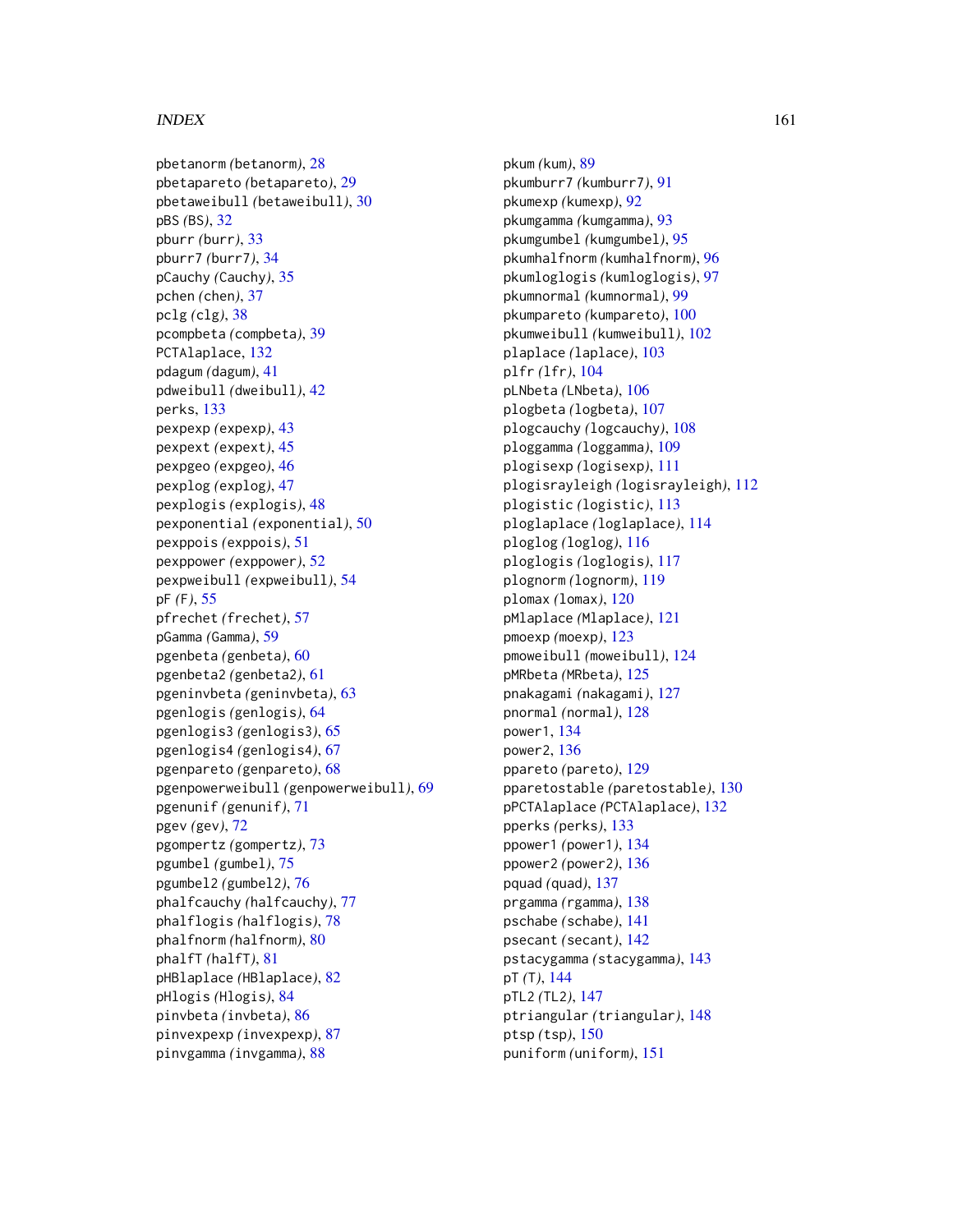pWeibull *(*weibull*)*, [152](#page-151-0) pxie *(*xie*)*, [154](#page-153-0) quad, [137](#page-136-0) rgamma, [138](#page-137-0) RS, [140](#page-139-0) schabe, [141](#page-140-0) secant, [142](#page-141-0) stacygamma, [143](#page-142-0) T, [144](#page-143-0) TL, [146](#page-145-0) TL2, [147](#page-146-0) triangular, [148](#page-147-0) tsp, [150](#page-149-0) uniform, [151](#page-150-0) varaep *(*aep*)*, [4](#page-3-0) vararcsine *(*arcsine*)*, [6](#page-5-0) varast *(*ast*)*, [8](#page-7-0) varasylaplace *(*asylaplace*)*, [9](#page-8-0) varasypower *(*asypower*)*, [11](#page-10-0) varbeard *(*beard*)*, [13](#page-12-0) varbetaburr *(*betaburr*)*, [15](#page-14-0) varbetaburr7 *(*betaburr7*)*, [16](#page-15-0) varbetadist *(*betadist*)*, [17](#page-16-0) varbetaexp *(*betaexp*)*, [19](#page-18-0) varbetafrechet *(*betafrechet*)*, [20](#page-19-0) varbetagompertz *(*betagompertz*)*, [21](#page-20-0) varbetagumbel *(*betagumbel*)*, [23](#page-22-0) varbetagumbel2 *(*betagumbel2*)*, [24](#page-23-0) varbetalognorm *(*betalognorm*)*, [25](#page-24-0) varbetalomax *(*betalomax*)*, [26](#page-25-0) varbetanorm *(*betanorm*)*, [28](#page-27-0) varbetapareto *(*betapareto*)*, [29](#page-28-0) varbetaweibull *(*betaweibull*)*, [30](#page-29-0) varBS *(*BS*)*, [32](#page-31-0) varburr *(*burr*)*, [33](#page-32-0) varburr7 *(*burr7*)*, [34](#page-33-0) varCauchy *(*Cauchy*)*, [35](#page-34-0) varchen *(*chen*)*, [37](#page-36-0) varclg *(*clg*)*, [38](#page-37-0) varcompbeta *(*compbeta*)*, [39](#page-38-0) vardagum *(*dagum*)*, [41](#page-40-0) vardweibull *(*dweibull*)*, [42](#page-41-0) VaRES *(*VaRES-package*)*, [4](#page-3-0) VaRES-package, [4](#page-3-0)

varexpexp *(*expexp*)*, [43](#page-42-0) varexpext *(*expext*)*, [45](#page-44-0) varexpgeo *(*expgeo*)*, [46](#page-45-0) varexplog *(*explog*)*, [47](#page-46-0) varexplogis *(*explogis*)*, [48](#page-47-0) varexponential *(*exponential*)*, [50](#page-49-0) varexppois *(*exppois*)*, [51](#page-50-0) varexppower *(*exppower*)*, [52](#page-51-0) varexpweibull *(*expweibull*)*, [54](#page-53-0) varF *(*F*)*, [55](#page-54-0) varFR *(*FR*)*, [56](#page-55-0) varfrechet *(*frechet*)*, [57](#page-56-0) varGamma *(*Gamma*)*, [59](#page-58-0) vargenbeta *(*genbeta*)*, [60](#page-59-0) vargenbeta2 *(*genbeta2*)*, [61](#page-60-0) vargeninvbeta *(*geninvbeta*)*, [63](#page-62-0) vargenlogis *(*genlogis*)*, [64](#page-63-0) vargenlogis3 *(*genlogis3*)*, [65](#page-64-0) vargenlogis4 *(*genlogis4*)*, [67](#page-66-0) vargenpareto *(*genpareto*)*, [68](#page-67-0) vargenpowerweibull *(*genpowerweibull*)*, [69](#page-68-0) vargenunif *(*genunif*)*, [71](#page-70-0) vargev *(*gev*)*, [72](#page-71-0) vargompertz *(*gompertz*)*, [73](#page-72-0) vargumbel *(*gumbel*)*, [75](#page-74-0) vargumbel2 *(*gumbel2*)*, [76](#page-75-0) varhalfcauchy *(*halfcauchy*)*, [77](#page-76-0) varhalflogis *(*halflogis*)*, [78](#page-77-0) varhalfnorm *(*halfnorm*)*, [80](#page-79-0) varhalfT *(*halfT*)*, [81](#page-80-0) varHBlaplace *(*HBlaplace*)*, [82](#page-81-0) varHL *(*HL*)*, [83](#page-82-0) varHlogis *(*Hlogis*)*, [84](#page-83-0) varinvbeta *(*invbeta*)*, [86](#page-85-0) varinvexpexp *(*invexpexp*)*, [87](#page-86-0) varinvgamma *(*invgamma*)*, [88](#page-87-0) varkum *(*kum*)*, [89](#page-88-0) varkumburr7 *(*kumburr7*)*, [91](#page-90-0) varkumexp *(*kumexp*)*, [92](#page-91-0) varkumgamma *(*kumgamma*)*, [93](#page-92-0) varkumgumbel *(*kumgumbel*)*, [95](#page-94-0) varkumhalfnorm *(*kumhalfnorm*)*, [96](#page-95-0) varkumloglogis *(*kumloglogis*)*, [97](#page-96-0) varkumnormal *(*kumnormal*)*, [99](#page-98-0) varkumpareto *(*kumpareto*)*, [100](#page-99-0) varkumweibull *(*kumweibull*)*, [102](#page-101-0) varlaplace *(*laplace*)*, [103](#page-102-0) varlfr *(*lfr*)*, [104](#page-103-0)